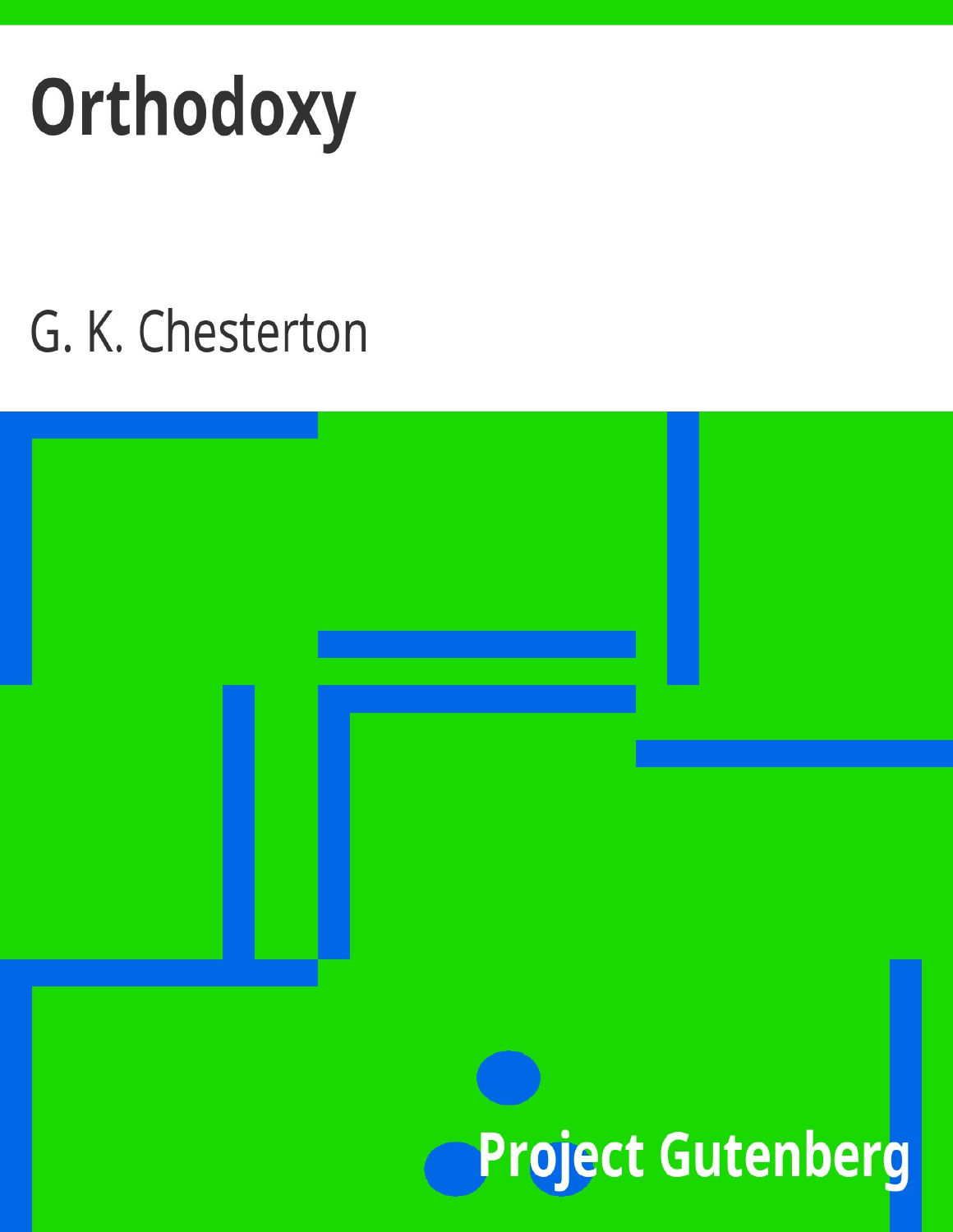The Project Gutenberg eBook, Orthodoxy, by G. K. Chesterton

**IMPROVED HTML EDITION OF THIS TITLE WITH A LINKED** TABLE OF CONTENTS WHICH MAY BE VIEWED AS EBOOK (# 

This eBook is for the use of anyone anywhere at no cost and with almost no restrictions whatsoever. You may copy it, give it away or re-use it under the terms of the Project Gutenberg License included with this eBook or online at www.gutenberg.org

**Title: Orthodoxy** 

Author: G. K. Chesterton

Release Date: May, 1994 [eBook #130] [Most recently updated: September 26, 2005]

Language: English

Character set encoding: ISO-646-US (US-ASCII)

\*\*\* START OF THE PROJECT GUTENBERG EBOOK ORTHODOXY\*\*\*

This etext was proofread by Martin Ward and compared against a separate copy scanned by Mike Perry.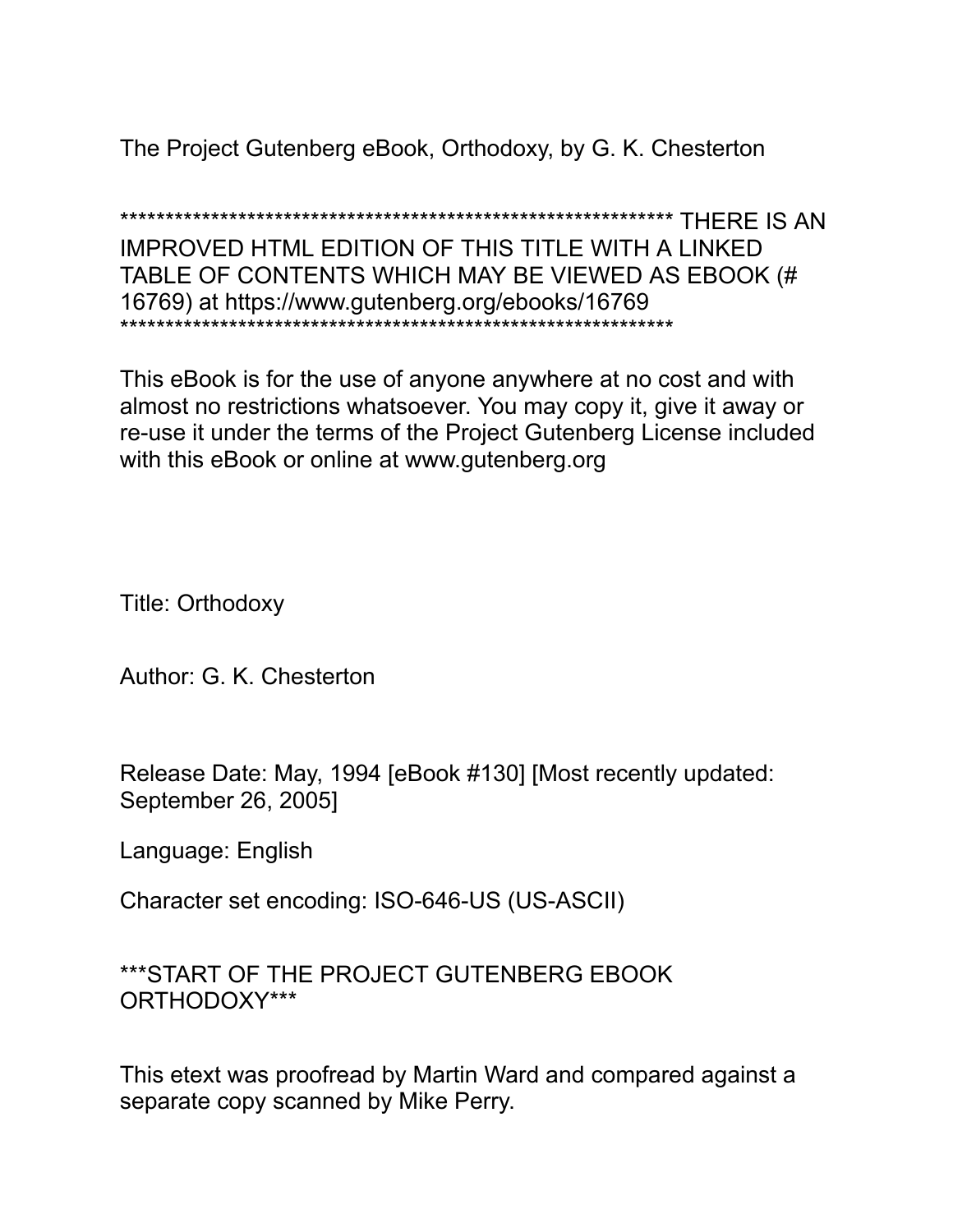### **ORTHODOXY**

by

**GILBERT K. CHESTERTON**

### **PREFACE**

This book is meant to be a companion to "Heretics," and to put the positive side in addition to the negative. Many critics complained of the book called "Heretics" because it merely criticised current philosophies without offering any alternative philosophy. This book is an attempt to answer the challenge. It is unavoidably affirmative and therefore unavoidably autobiographical. The writer has been driven back upon somewhat the same difficulty as that which beset Newman in writing his Apologia; he has been forced to be egotistical only in order to be sincere. While everything else may be different the motive in both cases is the same. It is the purpose of the writer to attempt an explanation, not of whether the Christian Faith can be believed, but of how he personally has come to believe it. The book is therefore arranged upon the positive principle of a riddle and its answer. It deals first with all the writer's own solitary and sincere speculations and then with all the startling style in which they were all suddenly satisfied by the Christian Theology. The writer regards it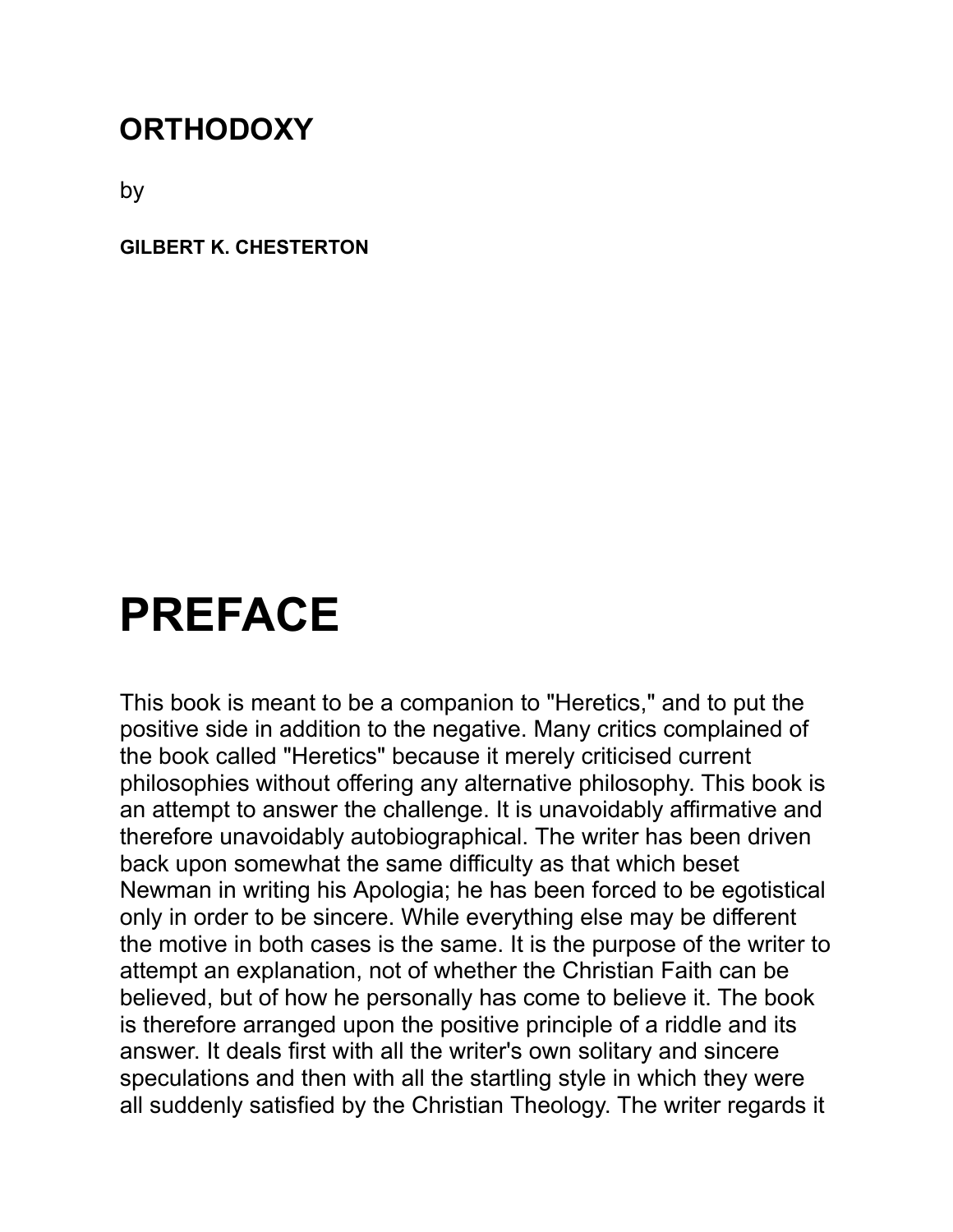as amounting to a convincing creed. But if it is not that it is at least a repeated and surprising coincidence.

Gilbert K. Chesterton.

### **CONTENTS**

- I. Introduction in Defence of Everything Else
- II. The Maniac
- III. The Suicide of Thought
- IV. The Ethics of Elfland
- V. The Flag of the World
- VI. The Paradoxes of Christianity
- **VII. The Eternal Revolution**
- **VIII. The Romance of Orthodoxy** 
	- IX. Authority and the Adventurer

### **ORTHODOXY**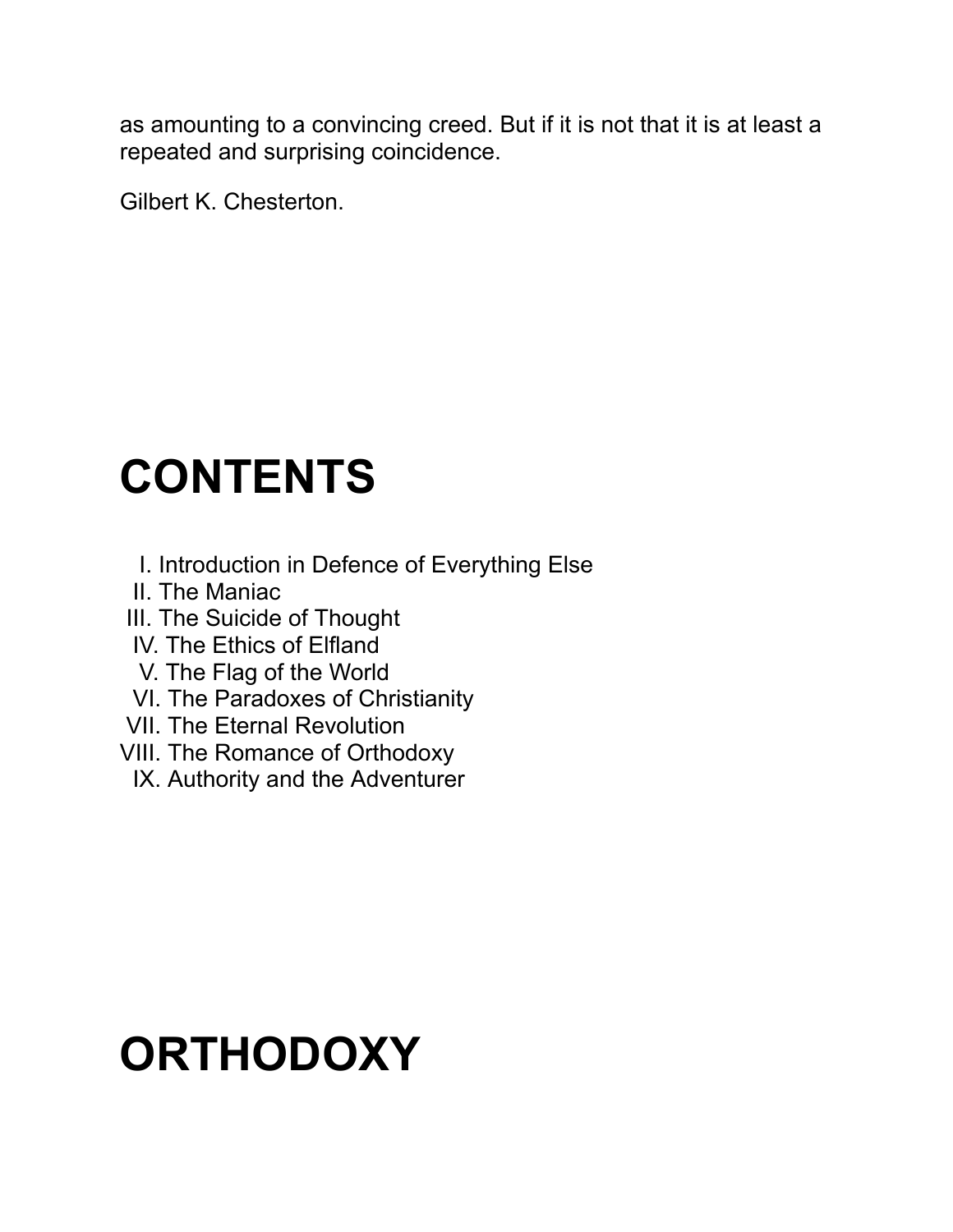### **I INTRODUCTION IN DEFENCE OF EVERYTHING ELSE**

THE only possible excuse for this book is that it is an answer to a challenge. Even a bad shot is dignified when he accepts a duel. When some time ago I published a series of hasty but sincere papers, under the name of "Heretics," several critics for whose intellect I have a warm respect (I may mention specially Mr. G.S. Street) said that it was all very well for me to tell everybody to affirm his cosmic theory, but that I had carefully avoided supporting my precepts with example. "I will begin to worry about my philosophy," said Mr. Street, "when Mr. Chesterton has given us his." It was perhaps an incautious suggestion to make to a person only too ready to write books upon the feeblest provocation. But after all, though Mr. Street has inspired and created this book, he need not read it. If he does read it, he will find that in its pages I have attempted in a vague and personal way, in a set of mental pictures rather than in a series of deductions, to state the philosophy in which I have come to believe. I will not call it my philosophy; for I did not make it. God and humanity made it; and it made me.

I have often had a fancy for writing a romance about an English yachtsman who slightly miscalculated his course and discovered England under the impression that it was a new island in the South Seas. I always find, however, that I am either too busy or too lazy to write this fine work, so I may as well give it away for the purposes of philosophical illustration. There will probably be a general impression that the man who landed (armed to the teeth and talking by signs) to plant the British flag on that barbaric temple which turned out to be the Pavilion at Brighton, felt rather a fool. I am not here concerned to deny that he looked a fool. But if you imagine that he felt a fool, or at any rate that the sense of folly was his sole or his dominant emotion, then you have not studied with sufficient delicacy the rich romantic nature of the hero of this tale. His mistake was really a most enviable mistake; and he knew it, if he was the man I take him for. What could be more delightful than to have in the same few minutes all the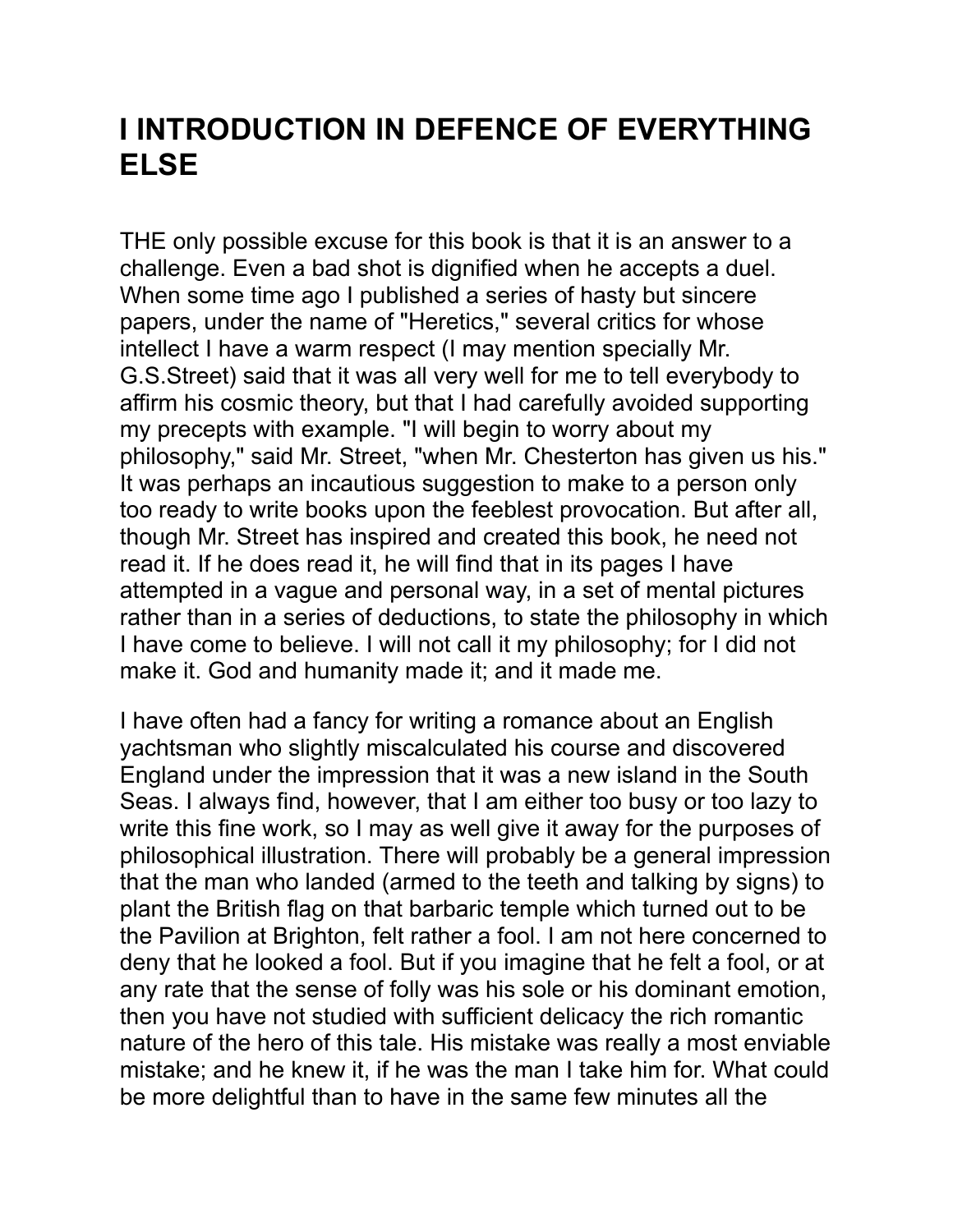fascinating terrors of going abroad combined with all the humane security of coming home again? What could be better than to have all the fun of discovering South Africa without the disgusting necessity of landing there? What could be more glorious than to brace one's self up to discover New South Wales and then realize, with a gush of happy tears, that it was really old South Wales. This at least seems to me the main problem for philosophers, and is in a manner the main problem of this book. How can we contrive to be at once astonished at the world and yet at home in it? How can this queer cosmic town, with its many-legged citizens, with its monstrous and ancient lamps, how can this world give us at once the fascination of a strange town and the comfort and honour of being our own town?

To show that a faith or a philosophy is true from every standpoint would be too big an undertaking even for a much bigger book than this; it is necessary to follow one path of argument; and this is the path that I here propose to follow. I wish to set forth my faith as particularly answering this double spiritual need, the need for that mixture of the familiar and the unfamiliar which Christendom has rightly named romance. For the very word "romance" has in it the mystery and ancient meaning of Rome. Any one setting out to dispute anything ought always to begin by saying what he does not dispute. Beyond stating what he proposes to prove he should always state what he does not propose to prove. The thing I do not propose to prove, the thing I propose to take as common ground between myself and any average reader, is this desirability of an active and imaginative life, picturesque and full of a poetical curiosity, a life such as western man at any rate always seems to have desired. If a man says that extinction is better than existence or blank existence better than variety and adventure, then he is not one of the ordinary people to whom I am talking. If a man prefers nothing I can give him nothing. But nearly all people I have ever met in this western society in which I live would agree to the general proposition that we need this life of practical romance; the combination of something that is strange with something that is secure. We need so to view the world as to combine an idea of wonder and an idea of welcome. We need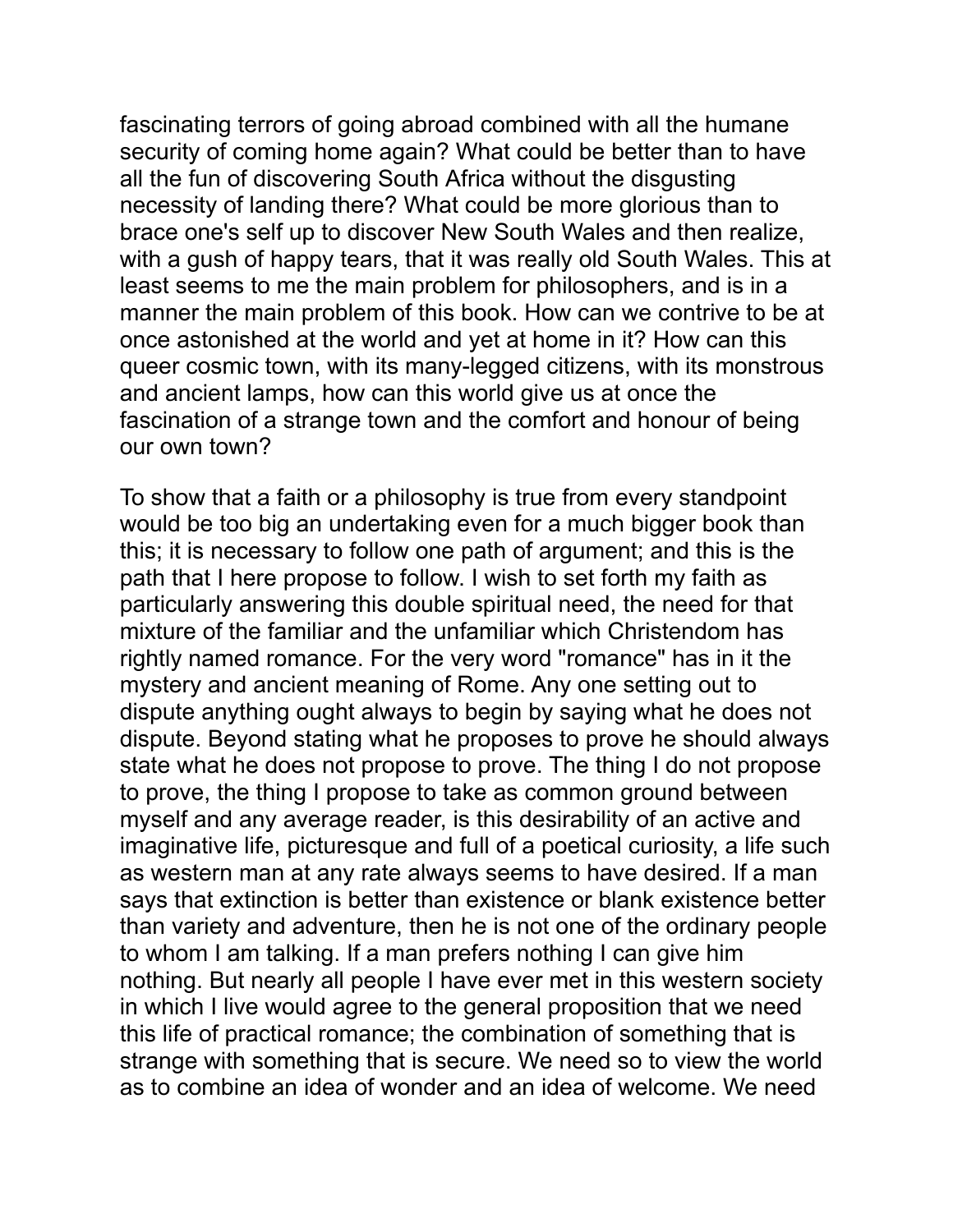to be happy in this wonderland without once being merely comfortable. It is THIS achievement of my creed that I shall chiefly pursue in these pages.

But I have a peculiar reason for mentioning the man in a yacht, who discovered England. For I am that man in a yacht. I discovered England. I do not see how this book can avoid being egotistical; and I do not quite see (to tell the truth) how it can avoid being dull. Dulness will, however, free me from the charge which I most lament; the charge of being flippant. Mere light sophistry is the thing that I happen to despise most of all things, and it is perhaps a wholesome fact that this is the thing of which I am generally accused. I know nothing so contemptible as a mere paradox; a mere ingenious defence of the indefensible. If it were true (as has been said) that Mr. Bernard Shaw lived upon paradox, then he ought to be a mere common millionaire; for a man of his mental activity could invent a sophistry every six minutes. It is as easy as lying; because it is lying. The truth is, of course, that Mr. Shaw is cruelly hampered by the fact that he cannot tell any lie unless he thinks it is the truth. I find myself under the same intolerable bondage. I never in my life said anything merely because I thought it funny; though of course, I have had ordinary human vainglory, and may have thought it funny because I had said it. It is one thing to describe an interview with a gorgon or a griffin, a creature who does not exist. It is another thing to discover that the rhinoceros does exist and then take pleasure in the fact that he looks as if he didn't. One searches for truth, but it may be that one pursues instinctively the more extraordinary truths. And I offer this book with the heartiest sentiments to all the jolly people who hate what I write, and regard it (very justly, for all I know), as a piece of poor clowning or a single tiresome joke.

For if this book is a joke it is a joke against me. I am the man who with the utmost daring discovered what had been discovered before. If there is an element of farce in what follows, the farce is at my own expense; for this book explains how I fancied I was the first to set foot in Brighton and then found I was the last. It recounts my elephantine adventures in pursuit of the obvious. No one can think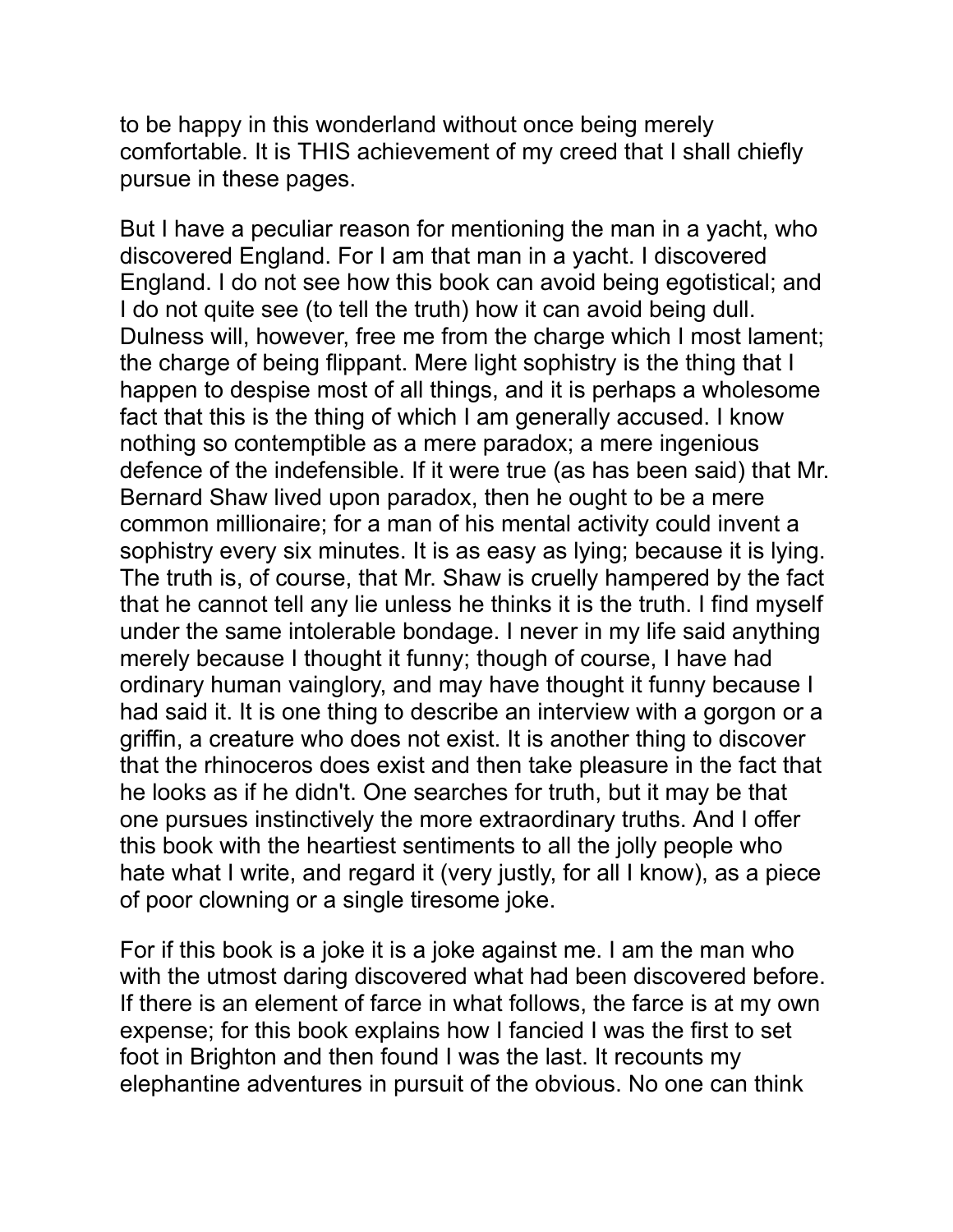my case more ludicrous than I think it myself; no reader can accuse me here of trying to make a fool of him: I am the fool of this story, and no rebel shall hurl me from my throne. I freely confess all the idiotic ambitions of the end of the nineteenth century. I did, like all other solemn little boys, try to be in advance of the age. Like them I tried to be some ten minutes in advance of the truth. And I found that I was eighteen hundred years behind it. I did strain my voice with a painfully juvenile exaggeration in uttering my truths. And I was punished in the fittest and funniest way, for I have kept my truths: but I have discovered, not that they were not truths, but simply that they were not mine. When I fancied that I stood alone I was really in the ridiculous position of being backed up by all Christendom. It may be, Heaven forgive me, that I did try to be original; but I only succeeded in inventing all by myself an inferior copy of the existing traditions of civilized religion. The man from the yacht thought he was the first to find England; I thought I was the first to find Europe. I did try to found a heresy of my own; and when I had put the last touches to it, I discovered that it was orthodoxy.

It may be that somebody will be entertained by the account of this happy fiasco. It might amuse a friend or an enemy to read how I gradually learnt from the truth of some stray legend or from the falsehood of some dominant philosophy, things that I might have learnt from my catechism—if I had ever learnt it. There may or may not be some entertainment in reading how I found at last in an anarchist club or a Babylonian temple what I might have found in the nearest parish church. If any one is entertained by learning how the flowers of the field or the phrases in an omnibus, the accidents of politics or the pains of youth came together in a certain order to produce a certain conviction of Christian orthodoxy, he may possibly read this book. But there is in everything a reasonable division of labour. I have written the book, and nothing on earth would induce me to read it.

I add one purely pedantic note which comes, as a note naturally should, at the beginning of the book. These essays are concerned only to discuss the actual fact that the central Christian theology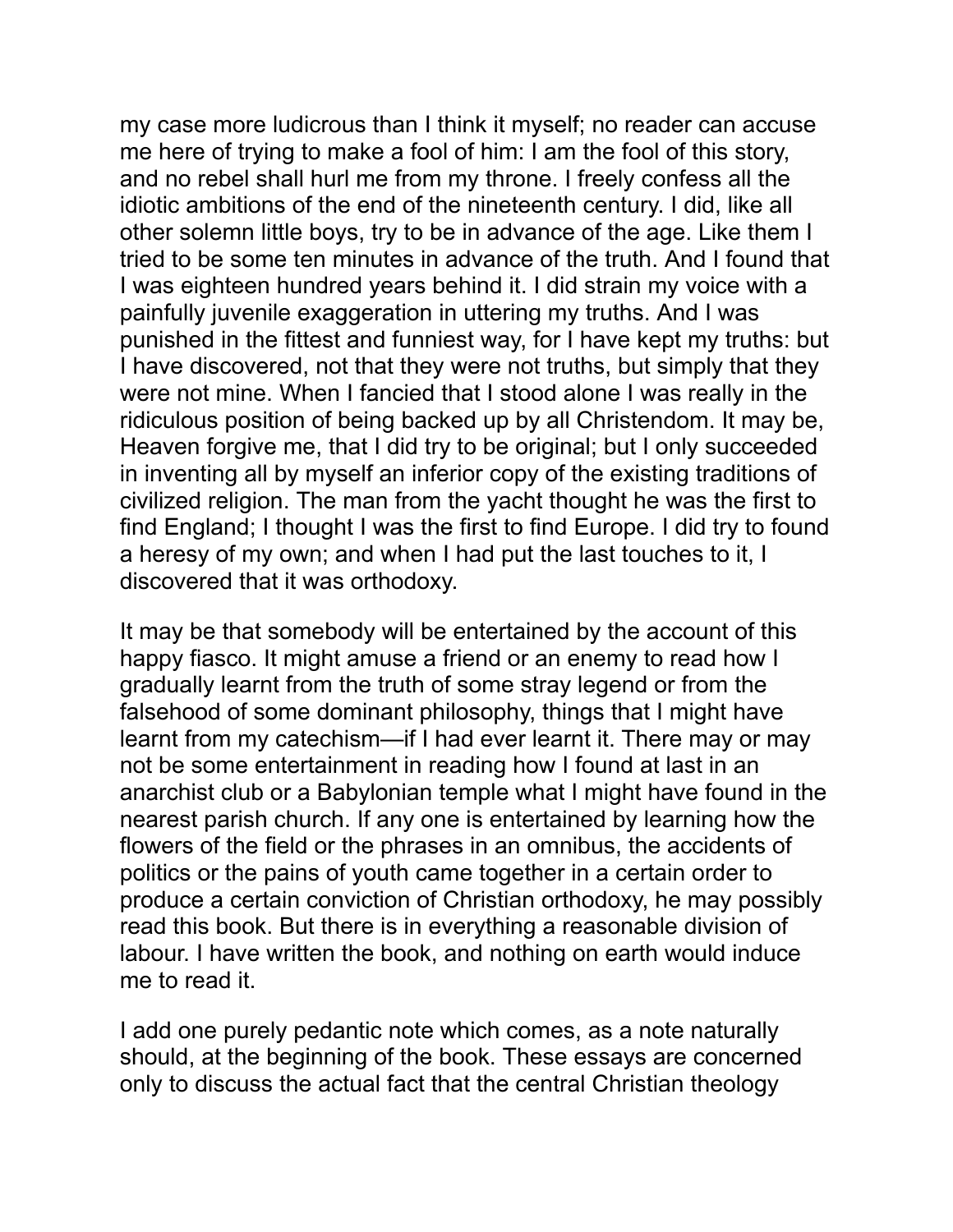(sufficiently summarized in the Apostles' Creed) is the best root of energy and sound ethics. They are not intended to discuss the very fascinating but quite different question of what is the present seat of authority for the proclamation of that creed. When the word "orthodoxy" is used here it means the Apostles' Creed, as understood by everybody calling himself Christian until a very short time ago and the general historic conduct of those who held such a creed. I have been forced by mere space to confne myself to what I have got from this creed; I do not touch the matter much disputed among modern Christians, of where we ourselves got it. This is not an ecclesiastical treatise but a sort of slovenly autobiography. But if any one wants my opinions about the actual nature of the authority, Mr. G.S. Street has only to throw me another challenge, and I will write him another book.

#### **II THE MANIAC**

Thoroughly worldly people never understand even the world; they rely altogether on a few cynical maxims which are not true. Once I remember walking with a prosperous publisher, who made a remark which I had often heard before; it is, indeed, almost a motto of the modern world. Yet I had heard it once too often, and I saw suddenly that there was nothing in it. The publisher said of somebody, "That man will get on; he believes in himself." And I remember that as I lifted my head to listen, my eye caught an omnibus on which was written "Hanwell." I said to him, "Shall I tell you where the men are who believe most in themselves? For I can tell you. I know of men who believe in themselves more colossally than Napoleon or Caesar. I know where flames the fixed star of certainty and success. I can gude you to the thrones of the Super-men. The men who really believe in themselves are all in lunatic asylums." He said mildly that there were a good many men after all who believed in themselves and who were not in lunatic asylums. "Yes, there are," I retorted, "and you of all men ought to know them. That drunken poet from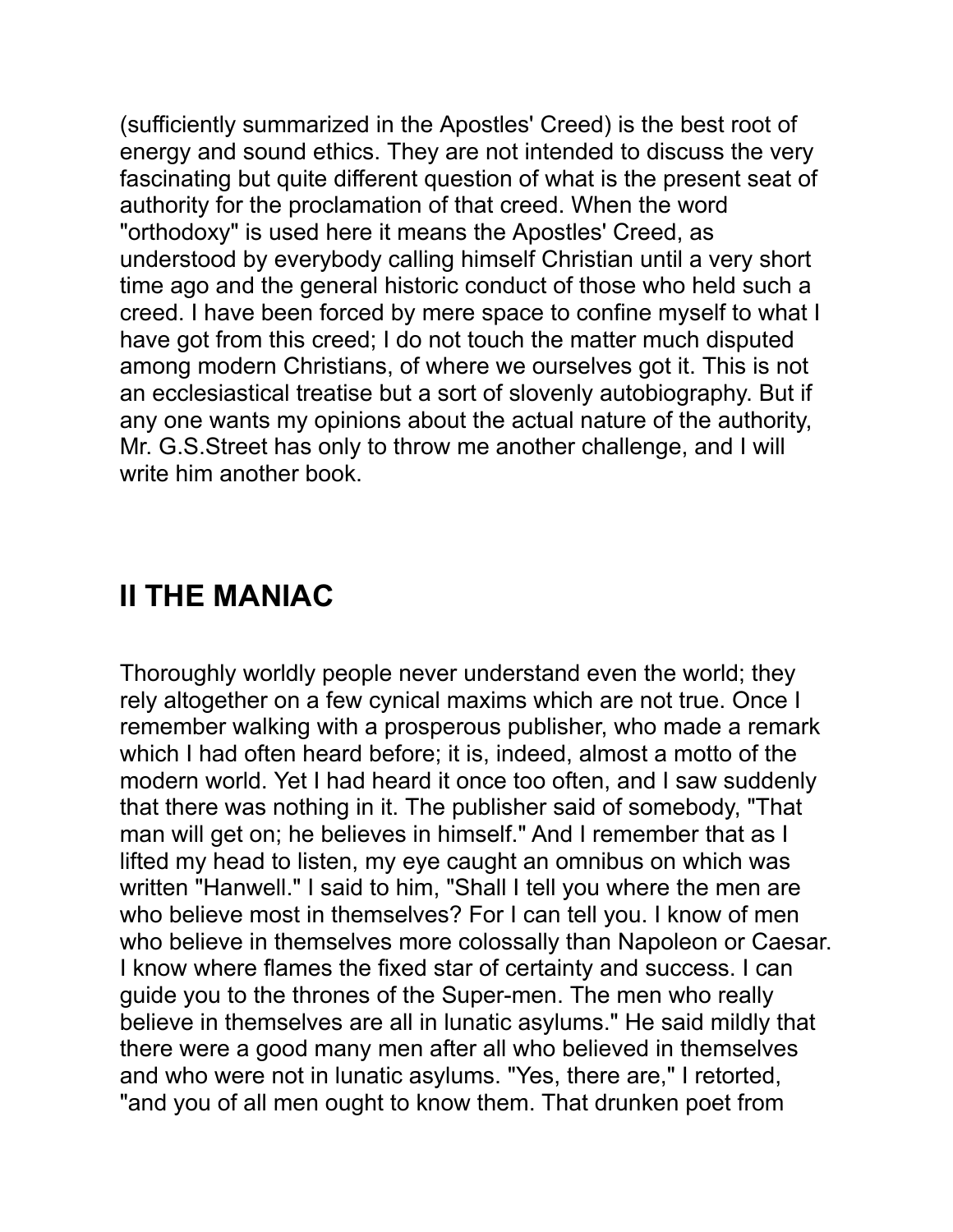whom you would not take a dreary tragedy, he believed in himself. That elderly minister with an epic from whom you were hiding in a back room, he believed in himself. If you consulted your business experience instead of your ugly individualistic philosophy, you would know that believing in himself is one of the commonest signs of a rotter. Actors who can't act believe in themselves; and debtors who won't pay. It would be much truer to say that a man will certainly fail, because he believes in himself. Complete self-confidence is not merely a sin; complete self-confidence is a weakness. Believing utterly in one's self is a hysterical and superstitious belief like believing in Joanna Southcote: the man who has it has `Hanwell' written on his face as plain as it is written on that omnibus." And to all this my friend the publisher made this very deep and effective reply, "Well, if a man is not to believe in himself, in what is he to believe?" After a long pause I replied, "I will go home and write a book in answer to that question." This is the book that I have written in answer to it.

But I think this book may well start where our argument started— in the neighbourhood of the mad-house. Modern masters of science are much impressed with the need of beginning all inquiry with a fact. The ancient masters of religion were quite equally impressed with that necessity. They began with the fact of sin—a fact as practical as potatoes. Whether or no man could be washed in miraculous waters, there was no doubt at any rate that he wanted washing. But certain religious leaders in London, not mere materialists, have begun in our day not to deny the highly disputable water, but to deny the indisputable dirt. Certain new theologians dispute original sin, which is the only part of Christian theology which can really be proved. Some followers of the Reverend R.J.Campbell, in their almost too fastidious spirituality, admit divine sinlessness, which they cannot see even in their dreams. But they essentially deny human sin, which they can see in the street. The strongest saints and the strongest sceptics alike took positive evil as the starting-point of their argument. If it be true (as it certainly is) that a man can feel exquisite happiness in skinning a cat, then the religious philosopher can only draw one of two deductions. He must either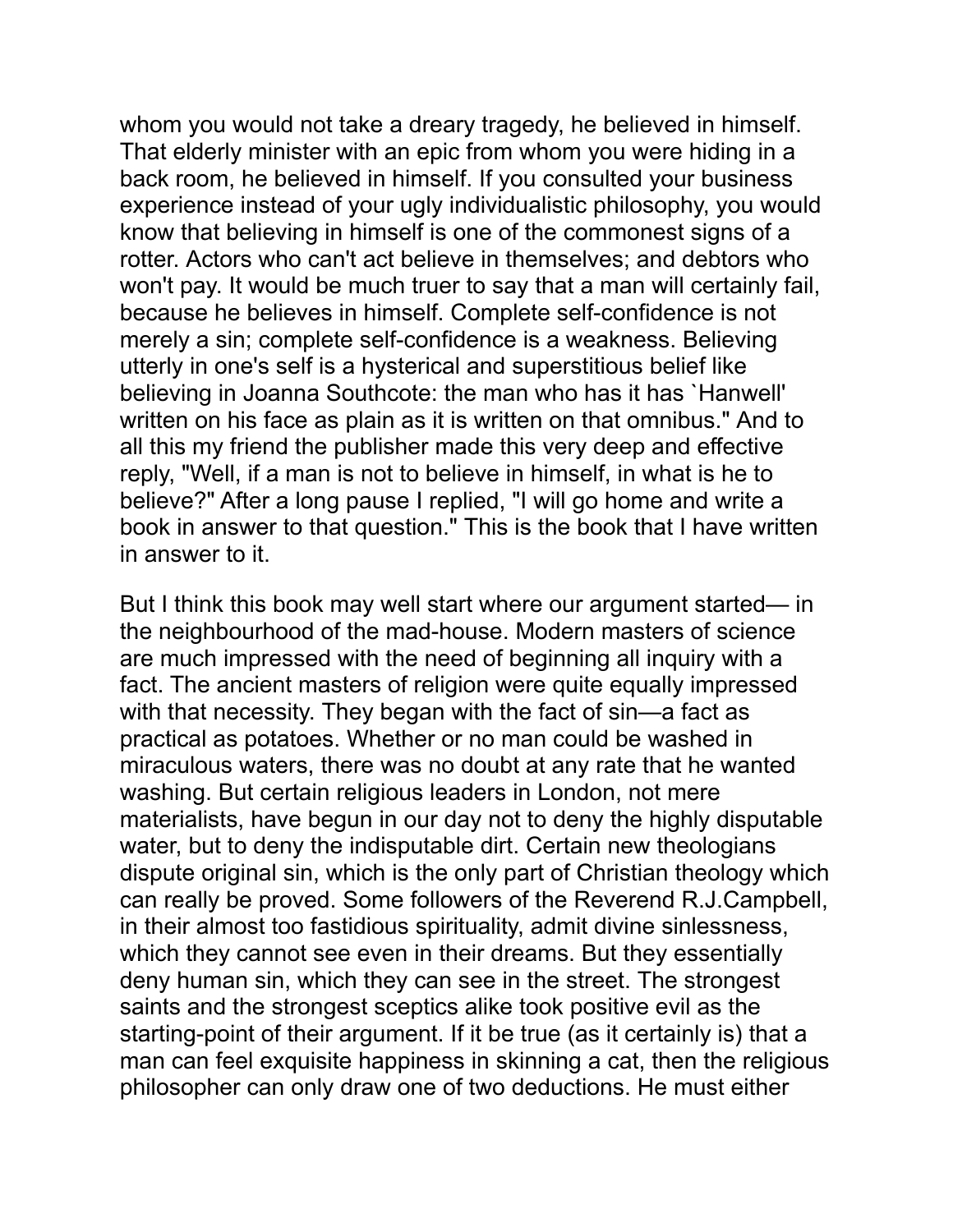deny the existence of God, as all atheists do; or he must deny the present union between God and man, as all Christians do. The new theologians seem to think it a highly rationalistic solution to deny the cat.

In this remarkable situation it is plainly not now possible (with any hope of a universal appeal) to start, as our fathers did, with the fact of sin. This very fact which was to them (and is to me) as plain as a pikestaff, is the very fact that has been specially diluted or denied. But though moderns deny the existence of sin, I do not think that they have yet denied the existence of a lunatic asylum. We all agree still that there is a collapse of the intellect as unmistakable as a falling house. Men deny hell, but not, as yet, Hanwell. For the purpose of our primary argument the one may very well stand where the other stood. I mean that as all thoughts and theories were once judged by whether they tended to make a man lose his soul, so for our present purpose all modern thoughts and theories may be judged by whether they tend to make a man lose his wits.

It is true that some speak lightly and loosely of insanity as in itself attractive. But a moment's thought will show that if disease is beautiful, it is generally some one else's disease. A blind man may be picturesque; but it requires two eyes to see the picture. And similarly even the wildest poetry of insanity can only be enjoyed by the sane. To the insane man his insanity is quite prosaic, because it is quite true. A man who thinks himself a chicken is to himself as ordinary as a chicken. A man who thinks he is a bit of glass is to himself as dull as a bit of glass. It is the homogeneity of his mind which makes him dull, and which makes him mad. It is only because we see the irony of his idea that we think him even amusing; it is only because he does not see the irony of his idea that he is put in Hanwell at all. In short, oddities only strike ordinary people. Oddities do not strike odd people. This is why ordinary people have a much more exciting time; while odd people are always complaining of the dulness of life. This is also why the new novels die so quickly, and why the old fairy tales endure for ever. The old fairy tale makes the hero a normal human boy; it is his adventures that are startling; they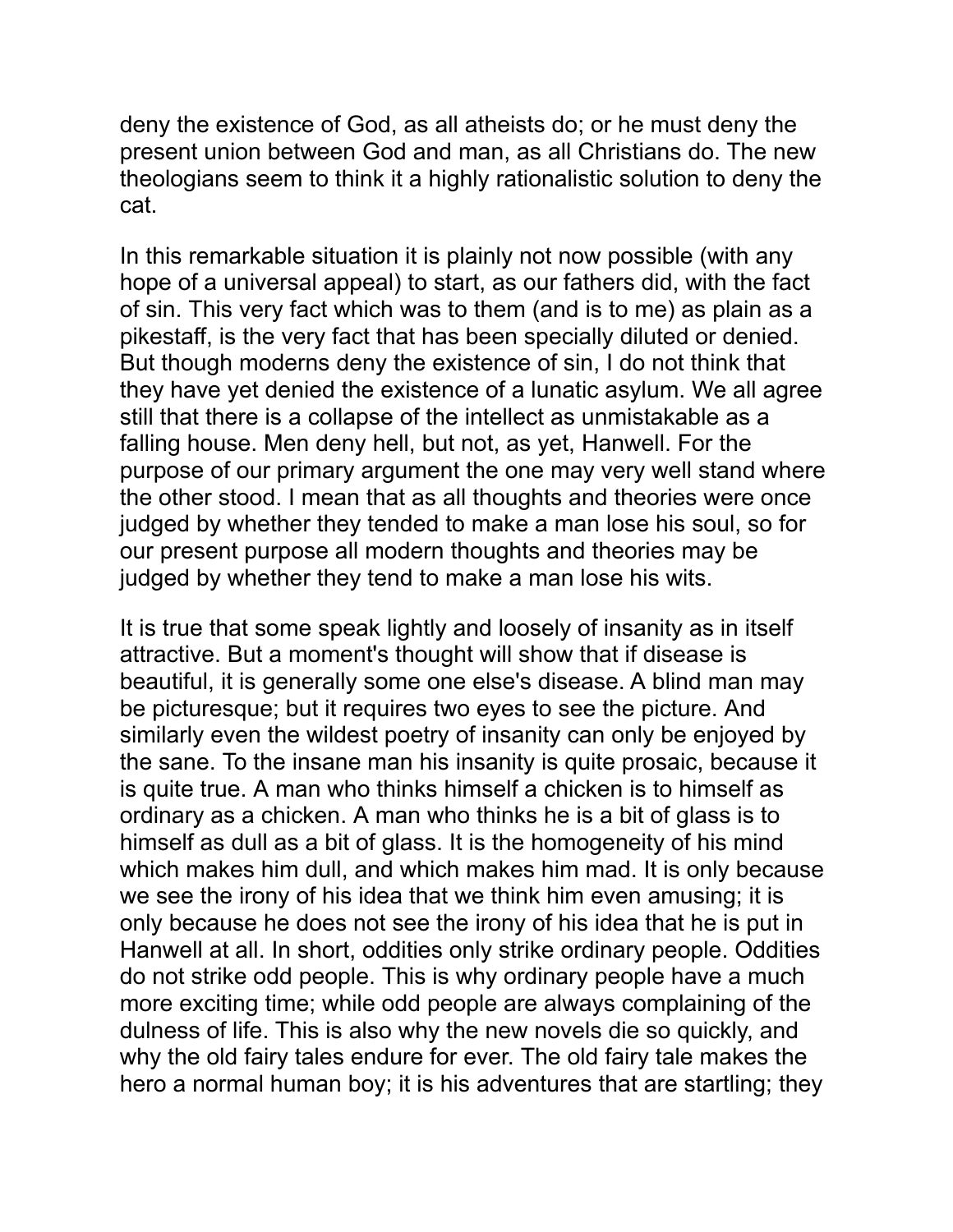startle him because he is normal. But in the modern psychological novel the hero is abnormal; the centre is not central. Hence the fiercest adventures fail to affect him adequately, and the book is monotonous. You can make a story out of a hero among dragons; but not out of a dragon among dragons. The fairy tale discusses what a sane man will do in a mad world. The sober realistic novel of to-day discusses what an essential lunatic will do in a dull world.

Let us begin, then, with the mad-house; from this evil and fantastic inn let us set forth on our intellectual journey. Now, if we are to glance at the philosophy of sanity, the first thing to do in the matter is to blot out one big and common mistake. There is a notion adrift everywhere that imagination, especially mystical imagination, is dangerous to man's mental balance. Poets are commonly spoken of as psychologically unreliable; and generally there is a vague association between wreathing laurels in your hair and sticking straws in it. Facts and history utterly contradict this view. Most of the very great poets have been not only sane, but extremely businesslike; and if Shakespeare ever really held horses, it was because he was much the safest man to hold them. Imagination does not breed insanity. Exactly what does breed insanity is reason. Poets do not go mad; but chess-players do. Mathematicians go mad, and cashiers; but creative artists very seldom. I am not, as will be seen, in any sense attacking logic: I only say that this danger does lie in logic, not in imagination. Artistic paternity is as wholesome as physical paternity. Moreover, it is worthy of remark that when a poet really was morbid it was commonly because he had some weak spot of rationality on his brain. Poe, for instance, really was morbid; not because he was poetical, but because he was specially analytical. Even chess was too poetical for him; he disliked chess because it was full of knights and castles, like a poem. He avowedly preferred the black discs of draughts, because they were more like the mere black dots on a diagram. Perhaps the strongest case of all is this: that only one great English poet went mad, Cowper. And he was definitely driven mad by logic, by the ugly and alien logic of predestination. Poetry was not the disease, but the medicine; poetry partly kept him in health. He could sometimes forget the red and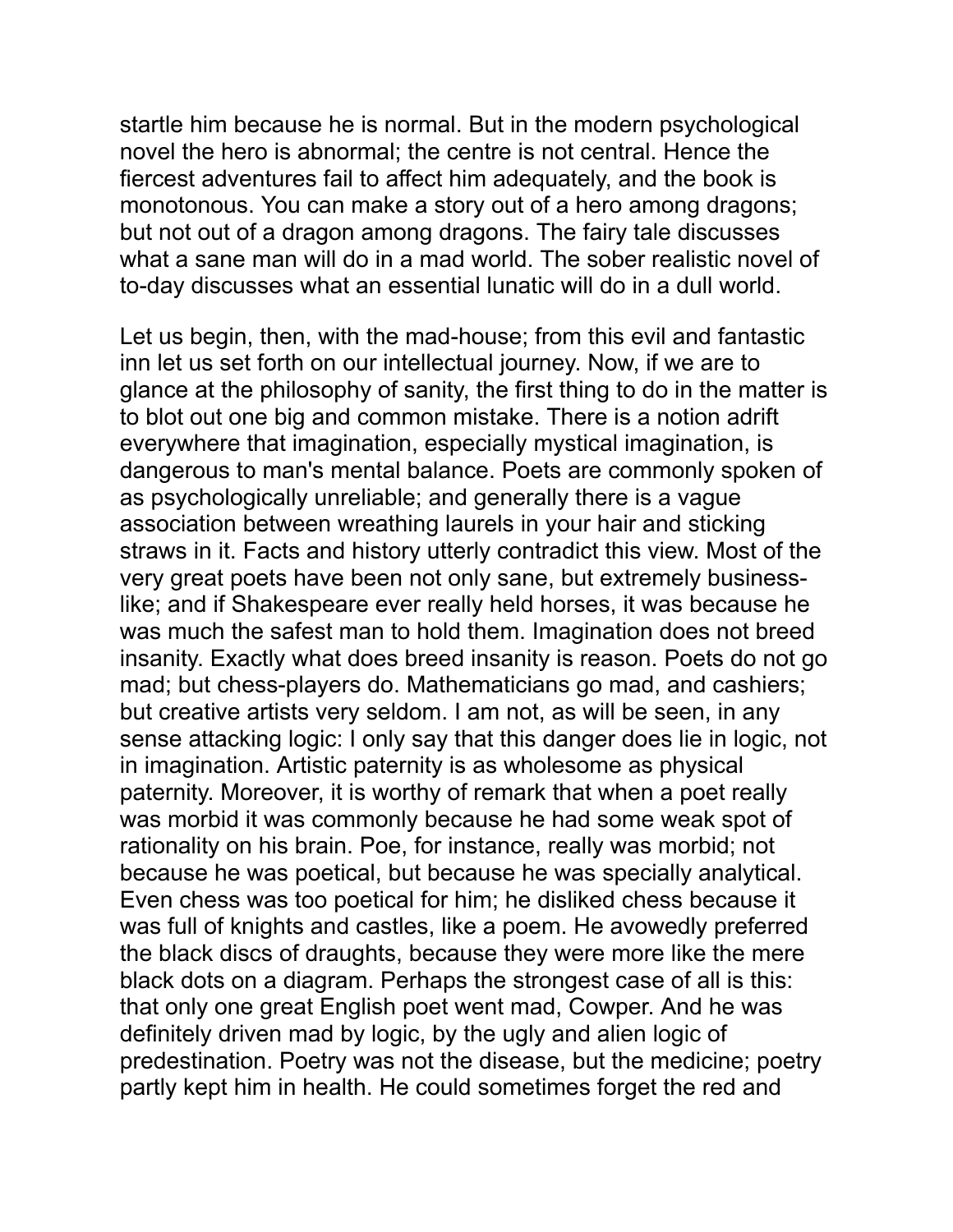thirsty hell to which his hideous necessitarianism dragged him among the wide waters and the white flat lilies of the Ouse. He was damned by John Calvin; he was almost saved by John Gilpin. Everywhere we see that men do not go mad by dreaming. Critics are much madder than poets. Homer is complete and calm enough; it is his critics who tear him into extravagant tatters. Shakespeare is quite himself; it is only some of his critics who have discovered that he was somebody else. And though St. John the Evangelist saw many strange monsters in his vision, he saw no creature so wild as one of his own commentators. The general fact is simple. Poetry is sane because it floats easily in an infinite sea; reason seeks to cross the infinite sea, and so make it finite. The result is mental exhaustion, like the physical exhaustion of Mr. Holbein. To accept everything is an exercise, to understand everything a strain. The poet only desires exaltation and expansion, a world to stretch himself in. The poet only asks to get his head into the heavens. It is the logician who seeks to get the heavens into his head. And it is his head that splits.

It is a small matter, but not irrelevant, that this striking mistake is commonly supported by a striking misquotation. We have all heard people cite the celebrated line of Dryden as "Great genius is to madness near allied." But Dryden did not say that great genius was to madness near allied. Dryden was a great genius himself, and knew better. It would have been hard to find a man more romantic than he, or more sensible. What Dryden said was this, "Great wits are oft to madness near allied"; and that is true. It is the pure promptitude of the intellect that is in peril of a breakdown. Also people might remember of what sort of man Dryden was talking. He was not talking of any unworldly visionary like Vaughan or George Herbert. He was talking of a cynical man of the world, a sceptic, a diplomatist, a great practical politician. Such men are indeed to madness near allied. Their incessant calculation of their own brains and other people's brains is a dangerous trade. It is always perilous to the mind to reckon up the mind. A flippant person has asked why we say, "As mad as a hatter." A more flippant person might answer that a hatter is mad because he has to measure the human head.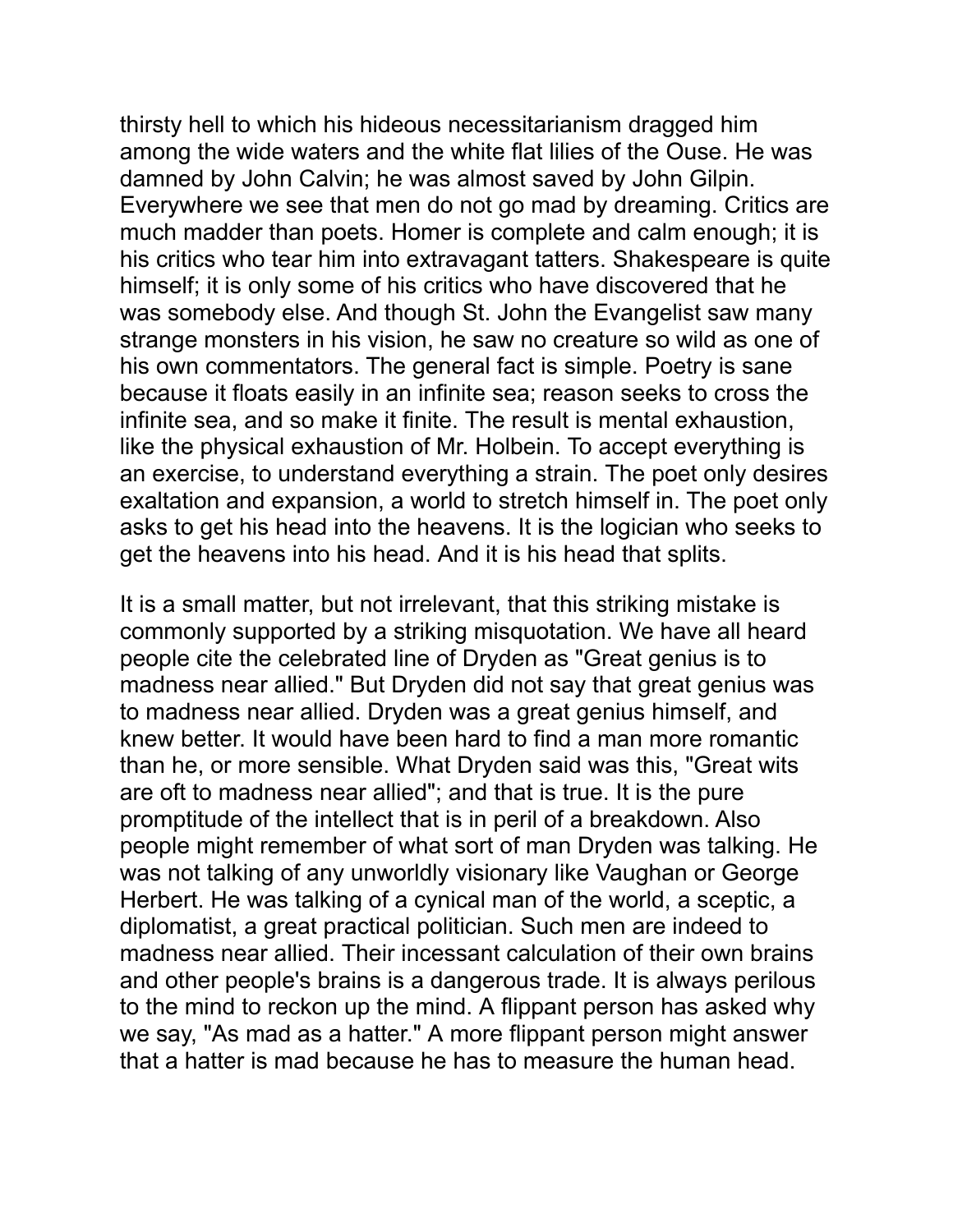And if great reasoners are often maniacal, it is equally true that maniacs are commonly great reasoners. When I was engaged in a controversy wth the CLARION on the matter of free wll, that able writer Mr. R.B. Suthers said that free will was lunacy, because it meant causeless actions, and the actions of a lunatic would be causeless. I do not dwell here upon the disastrous lapse in determinist logic. Obviously if any actions, even a lunatic's, can be causeless, determinism is done for. If the chain of causation can be broken for a madman, it can be broken for a man. But my purpose is to point out something more practical. It was natural, perhaps, that a modern Marxian Socialist should not know anything about free will. But it was certainly remarkable that a modern Marxian Socialist should not know anything about lunatics. Mr. Suthers evidently did not know anything about lunatics. The last thing that can be said of a lunatic is that his actions are causeless. If any human acts may loosely be called causeless, they are the minor acts of a healthy man; whistling as he walks; slashing the grass with a stick; kicking his heels or rubbing his hands. It is the happy man who does the useless things; the sick man is not strong enough to be idle. It is exactly such careless and causeless actions that the madman could never understand; for the madman (like the determinist) generally sees too much cause in everything. The madman would read a conspiratorial significance into those empty activities. He would think that the lopping of the grass was an attack on private property. He would think that the kicking of the heels was a signal to an accomplice. If the madman could for an instant become careless, he would become sane. Every one who has had the misfortune to talk with people in the heart or on the edge of mental disorder, knows that their most sinister quality is a horrible clarity of detail; a connecting of one thing with another in a map more elaborate than a maze. If you argue with a madman, it is extremely probable that you will get the worst of it; for in many ways his mind moves all the quicker for not being delayed by the things that go with good judgment. He is not hampered by a sense of humour or by charity, or by the dumb certainties of experience. He is the more logical for losing certain sane affections. Indeed, the common phrase for insanity is in this respect a misleading one. The madman is not the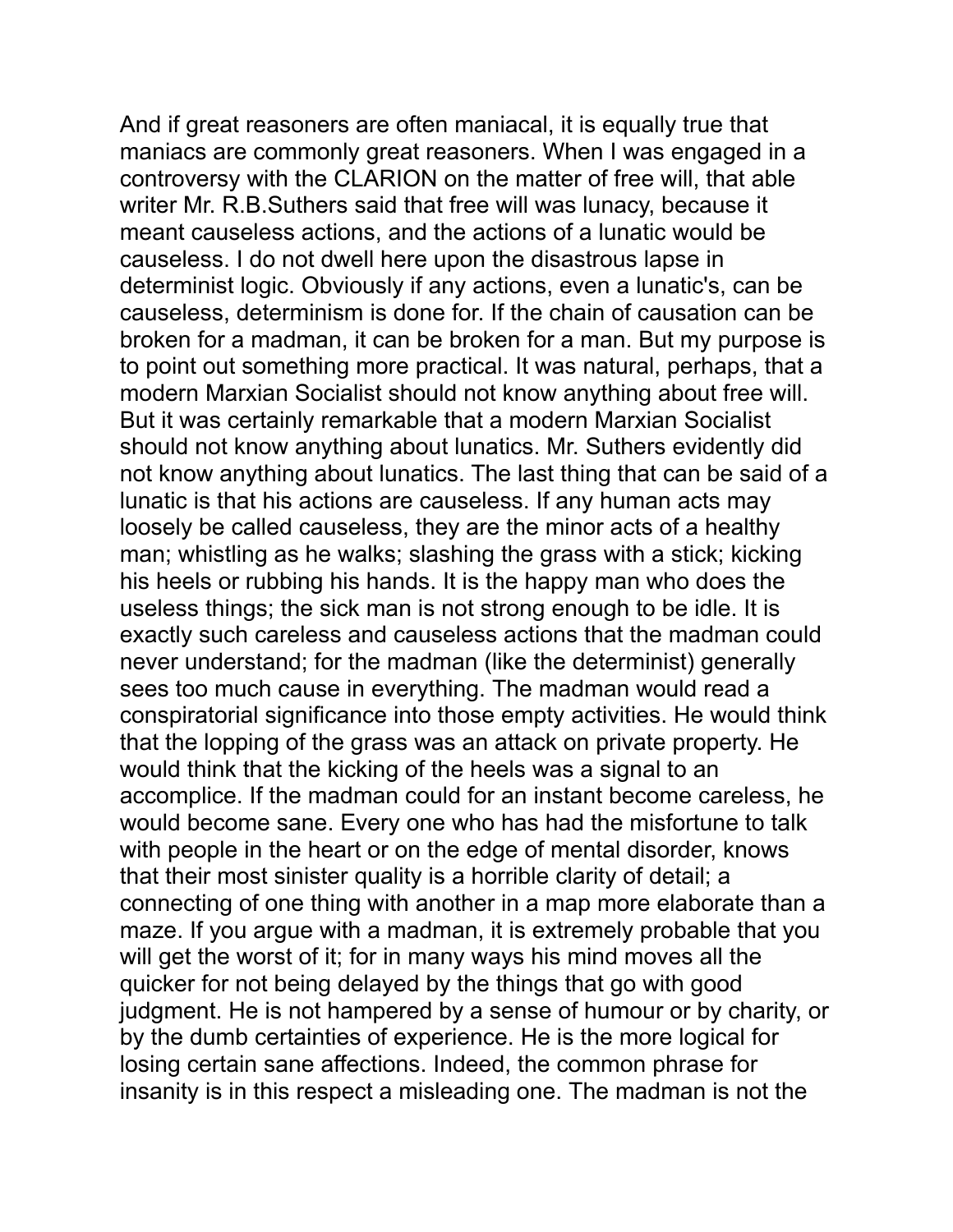man who has lost his reason. The madman is the man who has lost everything except his reason.

The madman's explanation of a thing is always complete, and often in a purely rational sense satisfactory. Or, to speak more strictly, the insane explanation, if not conclusive, is at least unanswerable; this may be observed specially in the two or three commonest kinds of madness. If a man says (for instance) that men have a conspiracy against him, you cannot dispute it except by saying that all the men deny that they are conspirators; which is exactly what conspirators would do. His explanation covers the facts as much as yours. Or if a man says that he is the rightful King of England, it is no complete answer to say that the existing authorities call him mad; for if he were King of England that might be the wisest thing for the existing authorities to do. Or if a man says that he is Jesus Christ, it is no answer to tell him that the world denies his divinity; for the world denied Christ's.

Nevertheless he is wrong. But if we attempt to trace his error in exact terms, we shall not find it quite so easy as we had supposed. Perhaps the nearest we can get to expressing it is to say this: that his mind moves in a perfect but narrow circle. A small circle is quite as infinite as a large circle; but, though it is quite as infinite, it is not so large. In the same way the insane explanation is quite as complete as the sane one, but it is not so large. A bullet is quite as round as the world, but it is not the world. There is such a thing as a narrow universality; there is such a thing as a small and cramped eternity; you may see it in many modern religions. Now, speaking quite externally and empirically, we may say that the strongest and most unmistakable MARK of madness is this combination between a logical completeness and a spiritual contraction. The lunatic's theory explains a large number of things, but it does not explain them in a large way. I mean that if you or I were dealing with a mind that was growing morbid, we should be chiefly concerned not so much to give it arguments as to give it air, to convince it that there was something cleaner and cooler outside the suffocation of a single argument. Suppose, for instance, it were the first case that I took as typical;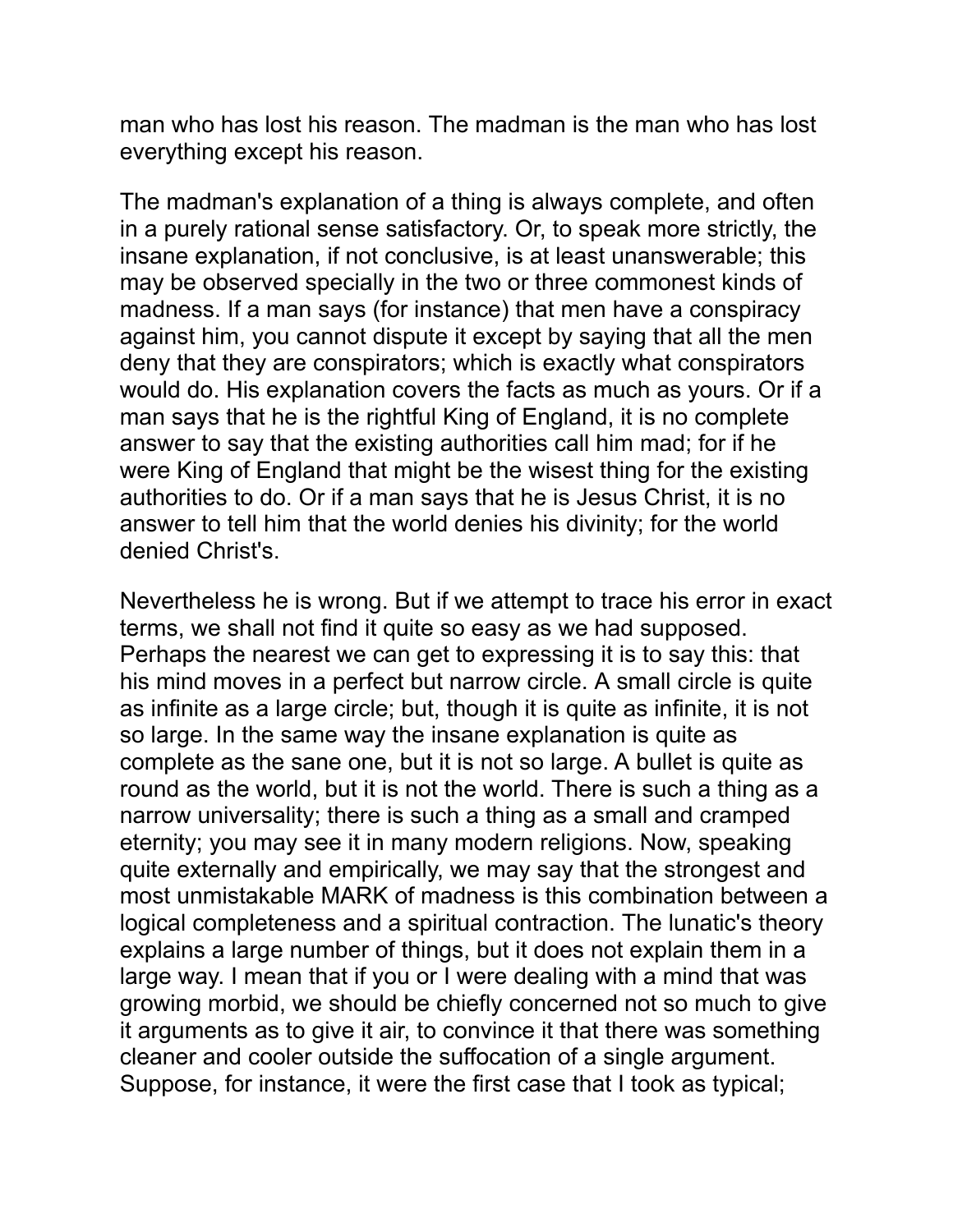suppose it were the case of a man who accused everybody of conspiring against him. If we could express our deepest feelings of protest and appeal against this obsession, I suppose we should say something like this: "Oh, I admit that you have your case and have it by heart, and that many things do fit into other things as you say. I admit that your explanation explains a great deal; but what a great deal it leaves out! Are there no other stories in the world except yours; and are all men busy wth your busness? Suppose we grant the details; perhaps when the man in the street did not seem to see you it was only his cunning; perhaps when the policeman asked you your name it was only because he knew it already. But how much happier you would be if you only knew that these people cared nothing about you! How much larger your life would be if your self could become smaller in it; if you could really look at other men with common curiosity and pleasure; if you could see them walking as they are in their sunny selfishness and their virile indifference! You would begin to be interested in them, because they were not interested in you. You would break out of this tiny and tawdry theatre in which your own little plot is always being played, and you would find yourself under a freer sky, in a street full of splendid strangers." Or suppose it were the second case of madness, that of a man who claims the crown, your impulse would be to answer, "All right! Perhaps you know that you are the King of England; but why do you care? Make one magnificent effort and you will be a human being and look down on all the kings of the earth." Or it might be the third case, of the madman who called himself Christ. If we said what we felt, we should say, "So you are the Creator and Redeemer of the world: but what a small world it must be! What a little heaven you must inhabit, with angels no bigger than butterflies! How sad it must be to be God; and an inadequate God! Is there really no life fuller and no love more marvellous than yours; and is it really in your small and painful pity that all flesh must put its faith? How much happier you would be, how much more of you there would be, if the hammer of a higher God could smash your small cosmos, scattering the stars like spangles, and leave you in the open, free like other men to look up as well as down!"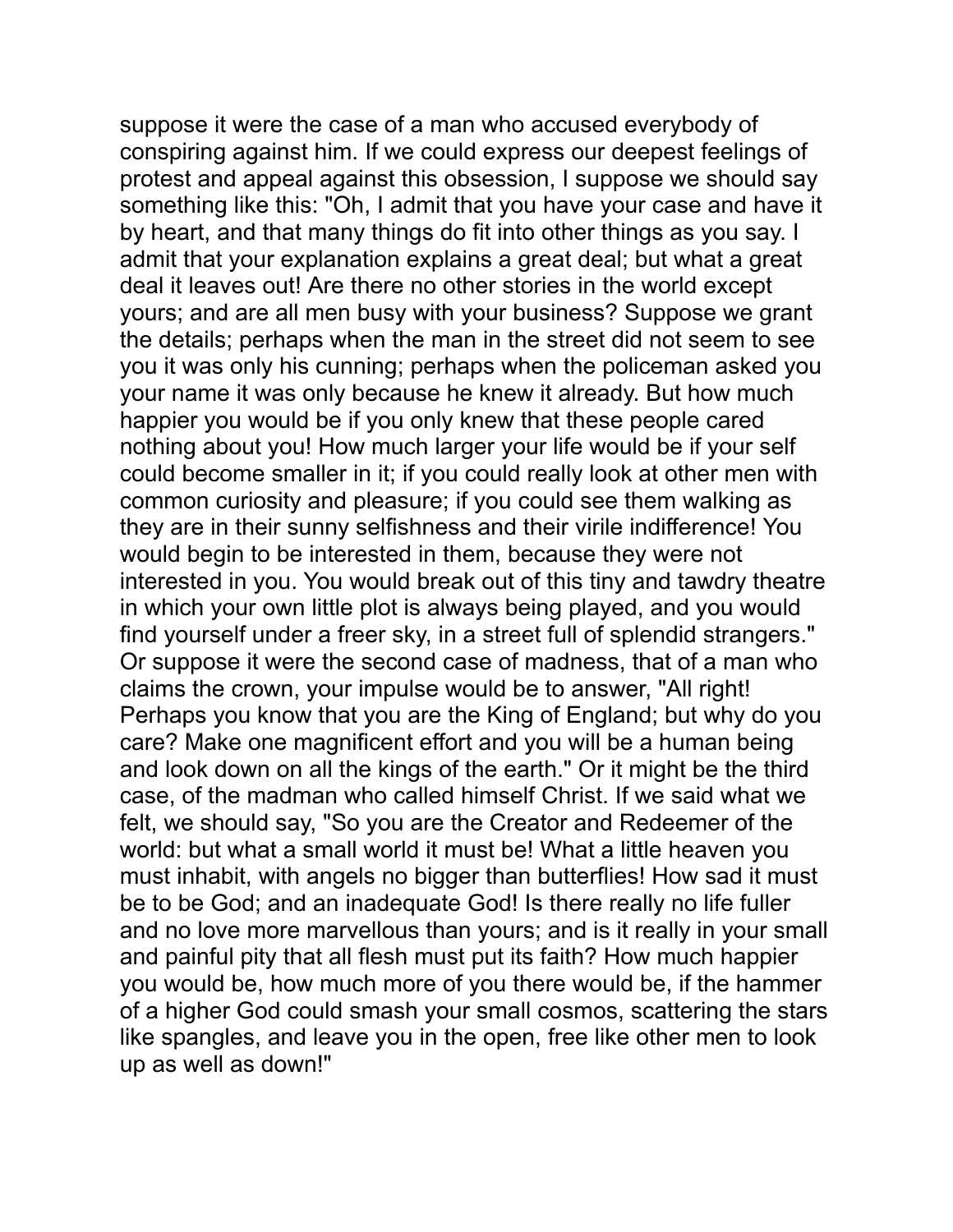And it must be remembered that the most purely practical science does take this view of mental evil; it does not seek to argue with it like a heresy but simply to snap it like a spell. Neither modern science nor ancient religion believes in complete free thought. Theology rebukes certain thoughts by calling them blasphemous. Science rebukes certain thoughts by calling them morbid. For example, some religious societies discouraged men more or less from thinking about sex. The new scientific society definitely discourages men from thinking about death; it is a fact, but it is considered a morbid fact. And in dealing with those whose morbidity has a touch of mania, modern science cares far less for pure logic than a dancing Dervish. In these cases it is not enough that the unhappy man should desire truth; he must desire health. Nothing can save him but a blind hunger for normality, like that of a beast. A man cannot think himself out of mental evil; for it is actually the organ of thought that has become diseased, ungovernable, and, as it were, independent. He can only be saved by will or faith. The moment his mere reason moves, it moves in the old circular rut; he will go round and round his logical circle, just as a man in a thirdclass carriage on the Inner Circle will go round and round the Inner Circle unless he performs the voluntary, vigorous, and mystical act of getting out at Gower Street. Decision is the whole business here; a door must be shut for ever. Every remedy is a desperate remedy. Every cure is a miraculous cure. Curing a madman is not arguing with a philosopher; it is casting out a devil. And however quietly doctors and psychologists may go to work in the matter, their attitude is profoundly intolerant— as intolerant as Bloody Mary. Their attitude is really this: that the man must stop thinking, if he is to go on living. Their counsel is one of intellectual amputation. If thy HEAD offend thee, cut it off; for it is better, not merely to enter the Kingdom of Heaven as a child, but to enter it as an imbecile, rather than with your whole intellect to be cast into hell— or into Hanwell.

Such is the madman of experience; he is commonly a reasoner, frequently a successful reasoner. Doubtless he could be vanqushed in mere reason, and the case against him put logically. But it can be put much more precisely in more general and even aesthetic terms.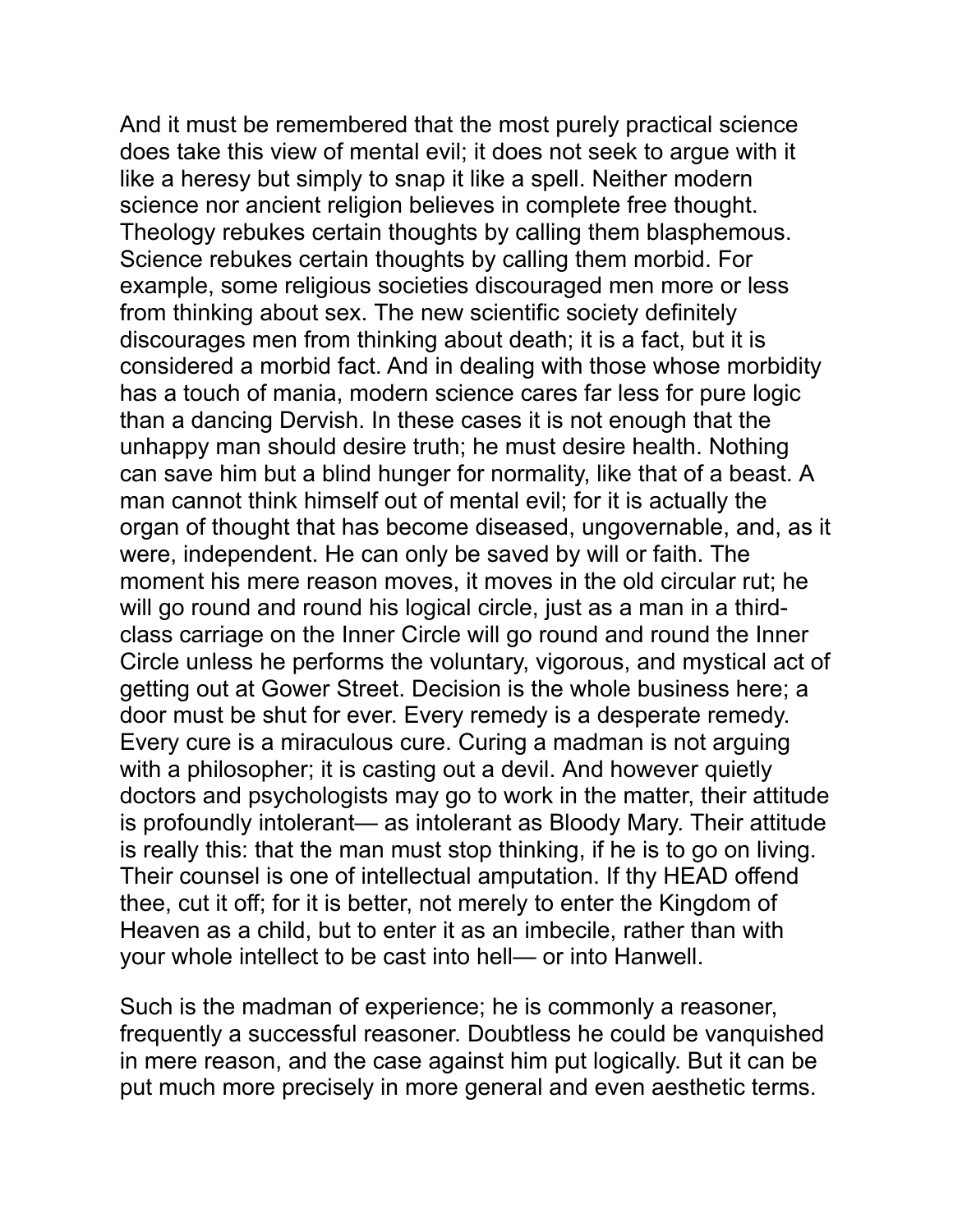He is in the clean and well-lit prison of one idea: he is sharpened to one painful point. He is without healthy hesitation and healthy complexity. Now, as I explain in the introduction, I have determined in these early chapters to give not so much a diagram of a doctrine as some pictures of a point of view. And I have described at length my vision of the maniac for this reason: that just as I am affected by the maniac, so I am affected by most modern thinkers. That unmstakable mood or note that I hear from Hanwell, I hear also from half the chairs of science and seats of learning to-day; and most of the mad doctors are mad doctors in more senses than one. They all have exactly that combination we have noted: the combination of an expansive and exhaustive reason with a contracted common sense. They are universal only in the sense that they take one thin explanation and carry it very far. But a pattern can stretch for ever and still be a small pattern. They see a chess-board white on black, and if the universe is paved with it, it is still white on black. Like the lunatic, they cannot alter their standpoint; they cannot make a mental effort and suddenly see it black on white.

Take first the more obvious case of materialism. As an explanation of the world, materialism has a sort of insane simplicity. It has just the quality of the madman's argument; we have at once the sense of it covering everything and the sense of it leaving everything out. Contemplate some able and sincere materialist, as, for instance, Mr. McCabe, and you will have exactly this unique sensation. He understands everything, and everything does not seem worth understanding. His cosmos may be complete in every rivet and cogwheel, but still his cosmos is smaller than our world. Somehow his scheme, like the lucid scheme of the madman, seems unconscious of the alien energies and the large indifference of the earth; it is not thinking of the real things of the earth, of fighting peoples or proud mothers, or first love or fear upon the sea. The earth is so very large, and the cosmos is so very small. The cosmos is about the smallest hole that a man can hide his head in.

It must be understood that I am not now discussing the relation of these creeds to truth; but, for the present, solely their relation to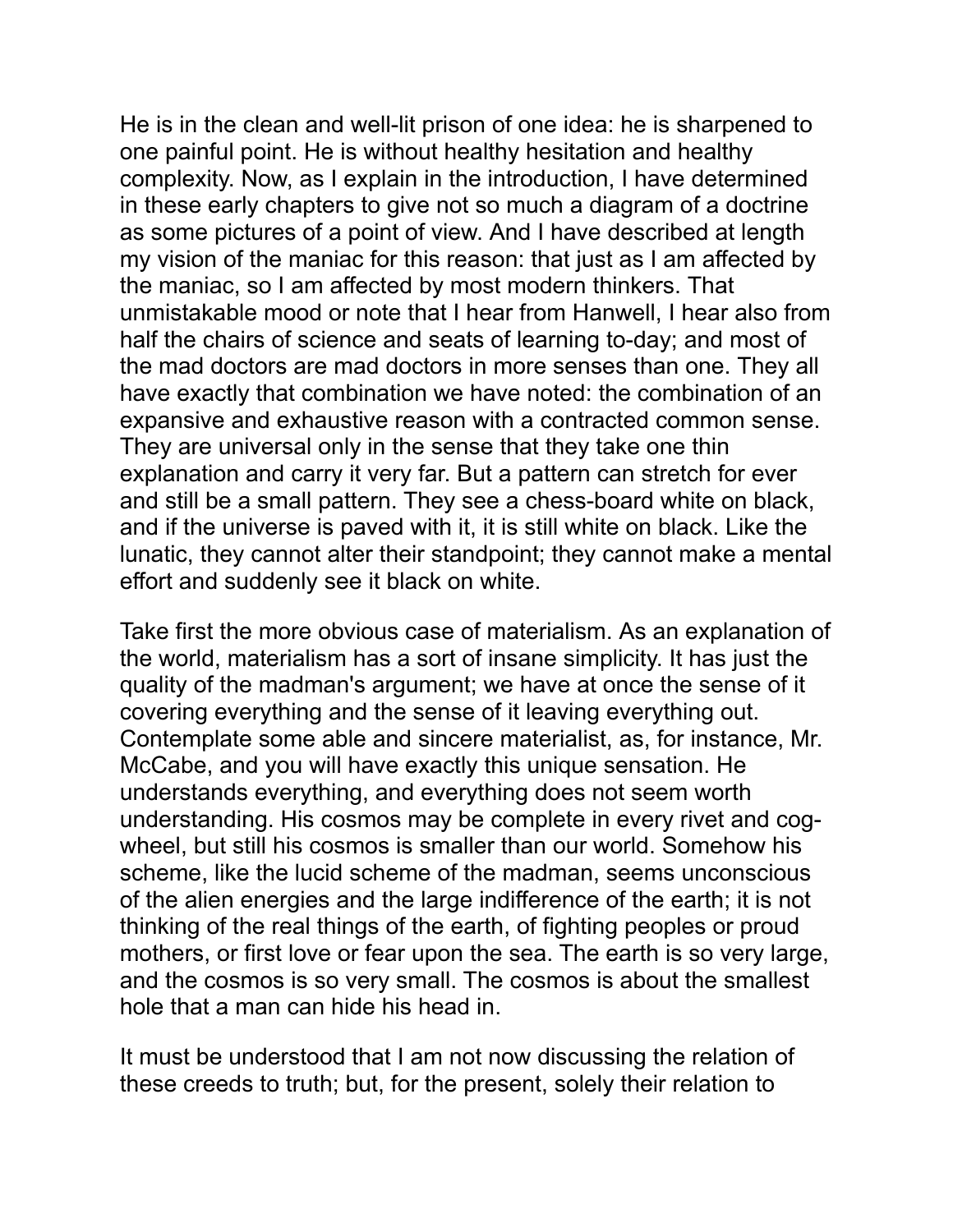health. Later in the argument I hope to attack the question of objective verity; here I speak only of a phenomenon of psychology. I do not for the present attempt to prove to Haeckel that materialism is untrue, any more than I attempted to prove to the man who thought he was Christ that he was labouring under an error. I merely remark here on the fact that both cases have the same kind of completeness and the same kind of incompleteness. You can explain a man's detention at Hanwell by an indifferent public by saying that it is the crucifixion of a god of whom the world is not worthy. The explanation does explain. Similarly you may explain the order in the universe by saying that all things, even the souls of men, are leaves inevitably unfolding on an utterly unconscious tree— the blind destiny of matter. The explanation does explain, though not, of course, so completely as the madman's. But the point here is that the normal human mind not only objects to both, but feels to both the same objection. Its approximate statement is that if the man in Hanwell is the real God, he is not much of a god. And, similarly, if the cosmos of the materialist is the real cosmos, it is not much of a cosmos. The thing has shrunk. The deity is less divine than many men; and (according to Haeckel) the whole of life is something much more grey, narrow, and trivial than many separate aspects of it. The parts seem greater than the whole.

For we must remember that the materialist philosophy (whether true or not) is certainly much more limiting than any religion. In one sense, of course, all intelligent ideas are narrow. They cannot be broader than themselves. A Christian is only restricted in the same sense that an atheist is restricted. He cannot think Christianity false and continue to be a Christian; and the atheist cannot think atheism false and continue to be an atheist. But as it happens, there is a very special sense in which materialism has more restrictions than spiritualism. Mr. McCabe thinks me a slave because I am not allowed to believe in determinism. I think Mr. McCabe a slave because he is not allowed to believe in fairies. But if we examine the two vetoes we shall see that his is really much more of a pure veto than mine. The Christian is quite free to believe that there is a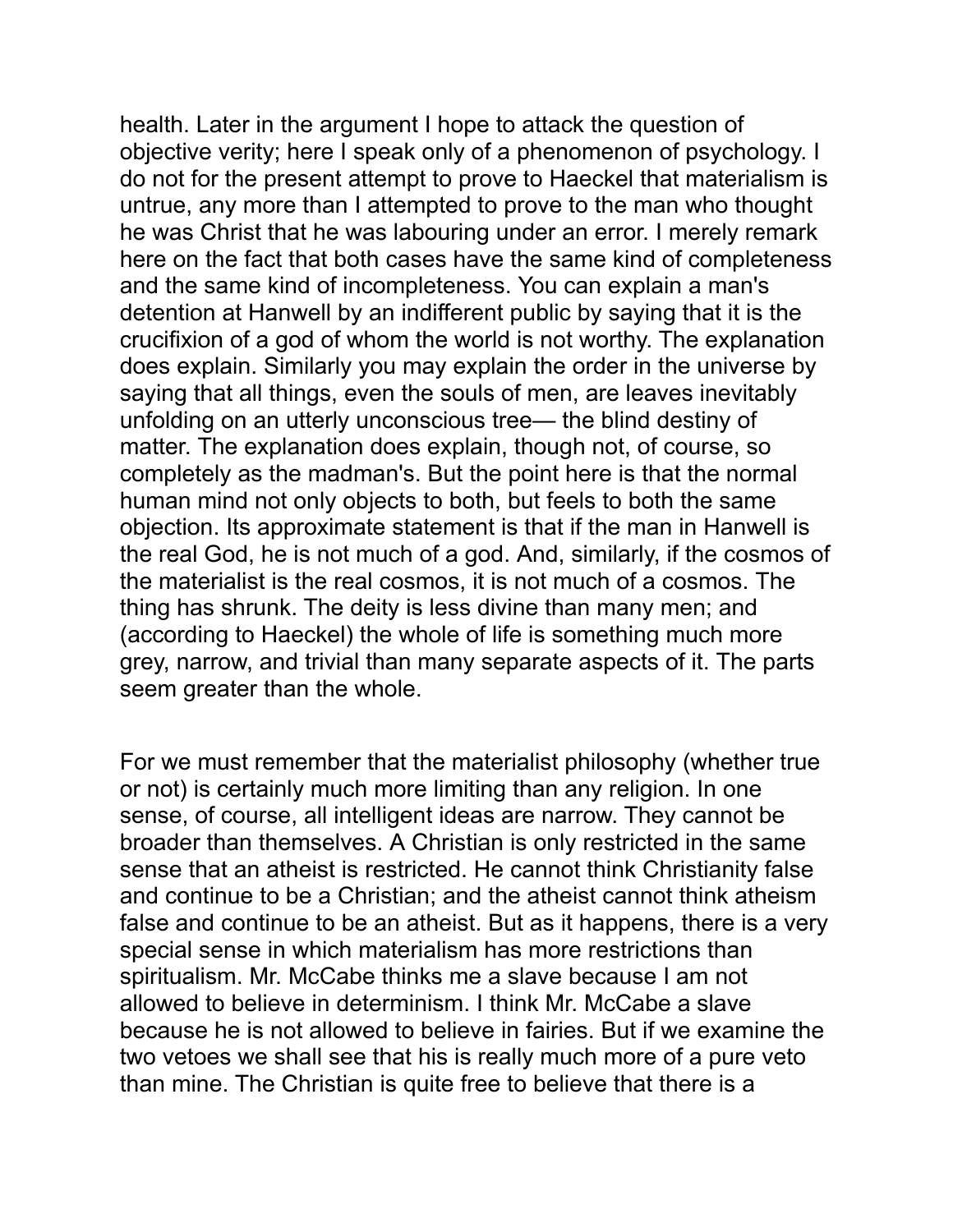considerable amount of settled order and inevitable development in the universe. But the materialist is not allowed to admit into his spotless machine the slightest speck of spiritualism or miracle. Poor Mr. McCabe is not allowed to retain even the tiniest imp, though it might be hiding in a pimpernel. The Christian admits that the universe is manifold and even miscellaneous, just as a sane man knows that he is complex. The sane man knows that he has a touch of the beast, a touch of the devil, a touch of the saint, a touch of the citizen. Nay, the really sane man knows that he has a touch of the madman. But the materialist's world is quite simple and solid, just as the madman is quite sure he is sane. The materialist is sure that history has been simply and solely a chain of causation, just as the interesting person before mentioned is quite sure that he is simply and solely a chicken. Materialists and madmen never have doubts.

Spiritual doctrines do not actually limit the mind as do materialistic denials. Even if I believe in immortality I need not think about it. But if I disbelieve in immortality I must not think about it. In the first case the road is open and I can go as far as I like; in the second the road is shut. But the case is even stronger, and the parallel with madness is yet more strange. For it was our case against the exhaustive and logical theory of the lunatic that, right or wrong, it gradually destroyed his humanity. Now it is the charge against the main deductions of the materialist that, right or wrong, they gradually destroy his humanity; I do not mean only kindness, I mean hope, courage, poetry, initiative, all that is human. For instance, when materialism leads men to complete fatalism (as it generally does), it is quite idle to pretend that it is in any sense a liberating force. It is absurd to say that you are especially advancing freedom when you only use free thought to destroy free will. The determinists come to bind, not to loose. They may well call their law the "chain" of causation. It is the worst chain that ever fettered a human being. You may use the language of liberty, if you like, about materialistic teaching, but it is obvious that this is just as inapplicable to it as a whole as the same language when applied to a man locked up in a mad-house. You may say, if you like, that the man is free to think himself a poached egg. But it is surely a more massive and important fact that if he is a poached egg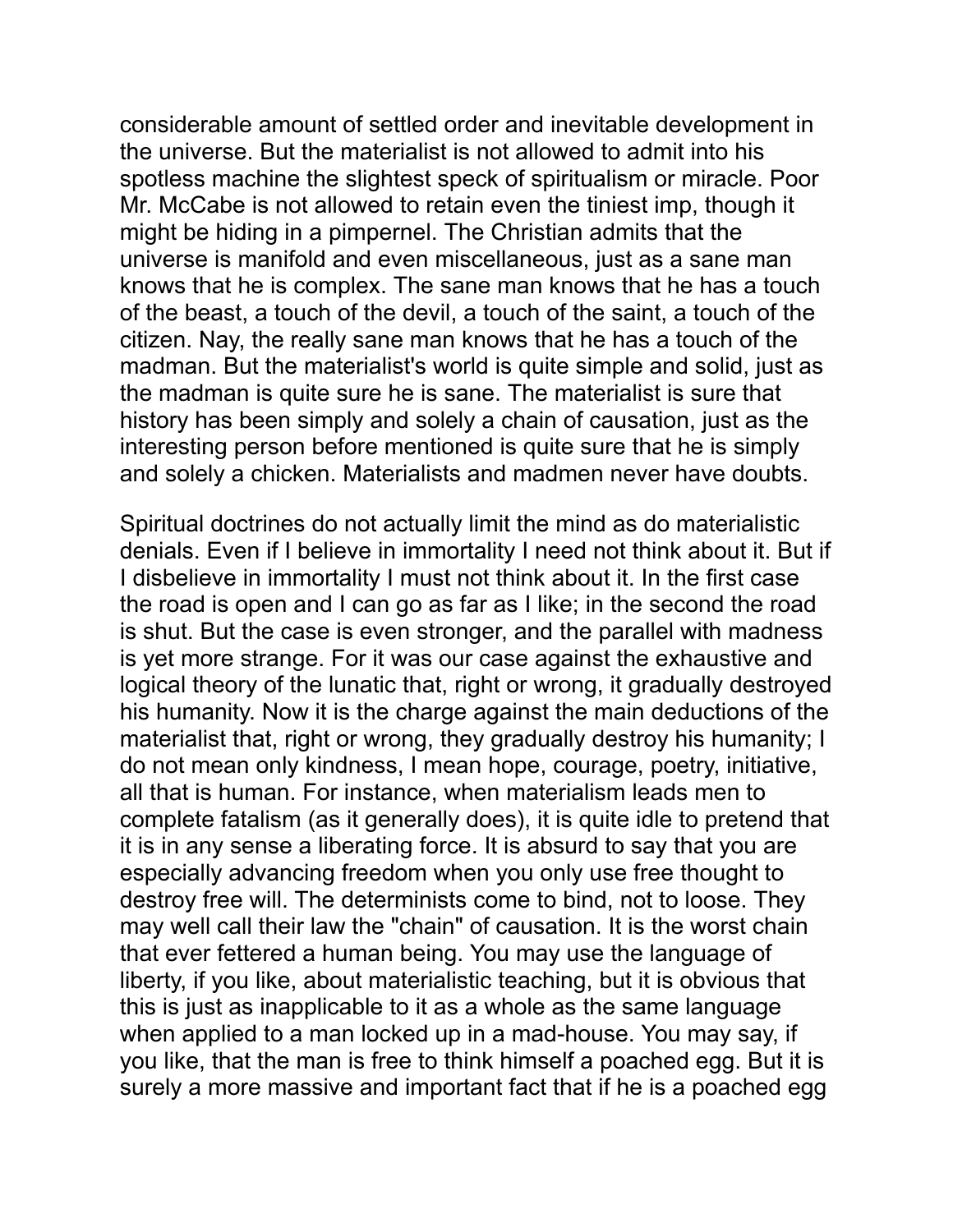he is not free to eat, drink, sleep, walk, or smoke a cigarette. Similarly you may say, if you like, that the bold determinist speculator is free to disbelieve in the reality of the will. But it is a much more massive and important fact that he is not free to raise, to curse, to thank, to justify, to urge, to punish, to resist temptations, to incite mobs, to make New Year resolutions, to pardon sinners, to rebuke tyrants, or even to say "thank you" for the mustard.

In passing from this subject I may note that there is a queer fallacy to the effect that materialistic fatalism is in some way favourable to mercy, to the abolition of cruel punishments or punishments of any kind. This is startlingly the reverse of the truth. It is quite tenable that the doctrine of necessity makes no difference at all; that it leaves the flogger flogging and the kind friend exhorting as before. But obviously if it stops either of them it stops the kind exhortation. That the sins are inevitable does not prevent punishment; if it prevents anything it prevents persuasion. Determinism is quite as likely to lead to cruelty as it is certain to lead to cowardice. Determinism is not inconsistent with the cruel treatment of criminals. What it is (perhaps) inconsistent with is the generous treatment of criminals; with any appeal to their better feelings or encouragement in their moral struggle. The determinist does not believe in appealing to the will, but he does believe in changing the environment. He must not say to the sinner, "Go and sin no more," because the sinner cannot help it. But he can put him in boiling oil; for boiling oil is an environment. Considered as a figure, therefore, the materialist has the fantastic outline of the figure of the madman. Both take up a position at once unanswerable and intolerable.

Of course it is not only of the materialist that all this is true. The same would apply to the other extreme of speculative logic. There is a sceptic far more terrible than he who believes that everything began in matter. It is possible to meet the sceptic who believes that everything began in himself. He doubts not the existence of angels or devils, but the existence of men and cows. For him his own friends are a mythology made up by himself. He created his own father and his own mother. This horrible fancy has in it something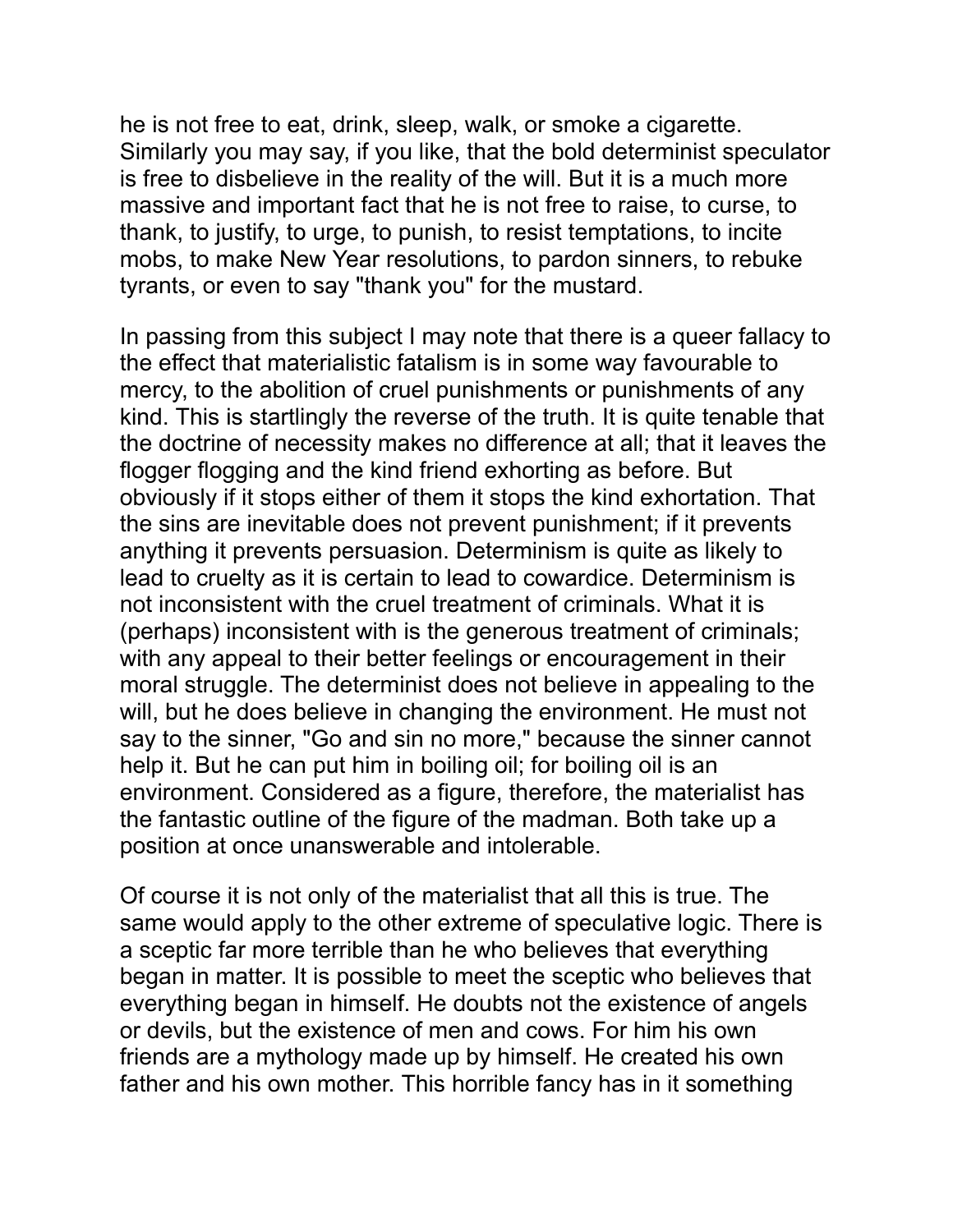decidedly attractive to the somewhat mystical egoism of our day. That publisher who thought that men would get on if they believed in themselves, those seekers after the Superman who are always looking for him in the looking-glass, those writers who talk about impressing their personalities instead of creating life for the world, all these people have really only an inch between them and this awful emptiness. Then when this kindly world all round the man has been blackened out like a lie; when friends fade into ghosts, and the foundations of the world fail; then when the man, believing in nothing and in no man, is alone in his own nightmare, then the great individualistic motto shall be written over him in avenging irony. The stars will be only dots in the blackness of his own brain; his mother's face will be only a sketch from his own insane pencil on the walls of his cell. But over his cell shall be written, with dreadful truth, "He believes in himself "

All that concerns us here, however, is to note that this panegoistic extreme of thought exhibits the same paradox as the other extreme of materialism. It is equally complete in theory and equally crippling in practice. For the sake of simplicity, it is easier to state the notion by saying that a man can believe that he is always in a dream. Now, obviously there can be no positive proof given to him that he is not in a dream, for the simple reason that no proof can be offered that might not be offered in a dream. But if the man began to burn down London and say that his housekeeper would soon call him to breakfast, we should take him and put him with other logicians in a place which has often been alluded to in the course of this chapter. The man who cannot believe his senses, and the man who cannot believe anything else, are both insane, but their insanity is proved not by any error in their argument, but by the manifest mistake of their whole lives. They have both locked themselves up in two boxes, painted inside with the sun and stars; they are both unable to get out, the one into the health and happiness of heaven, the other even into the health and happiness of the earth. Their position is quite reasonable; nay, in a sense it is infinitely reasonable, just as a threepenny bit is infinitely circular. But there is such a thing as a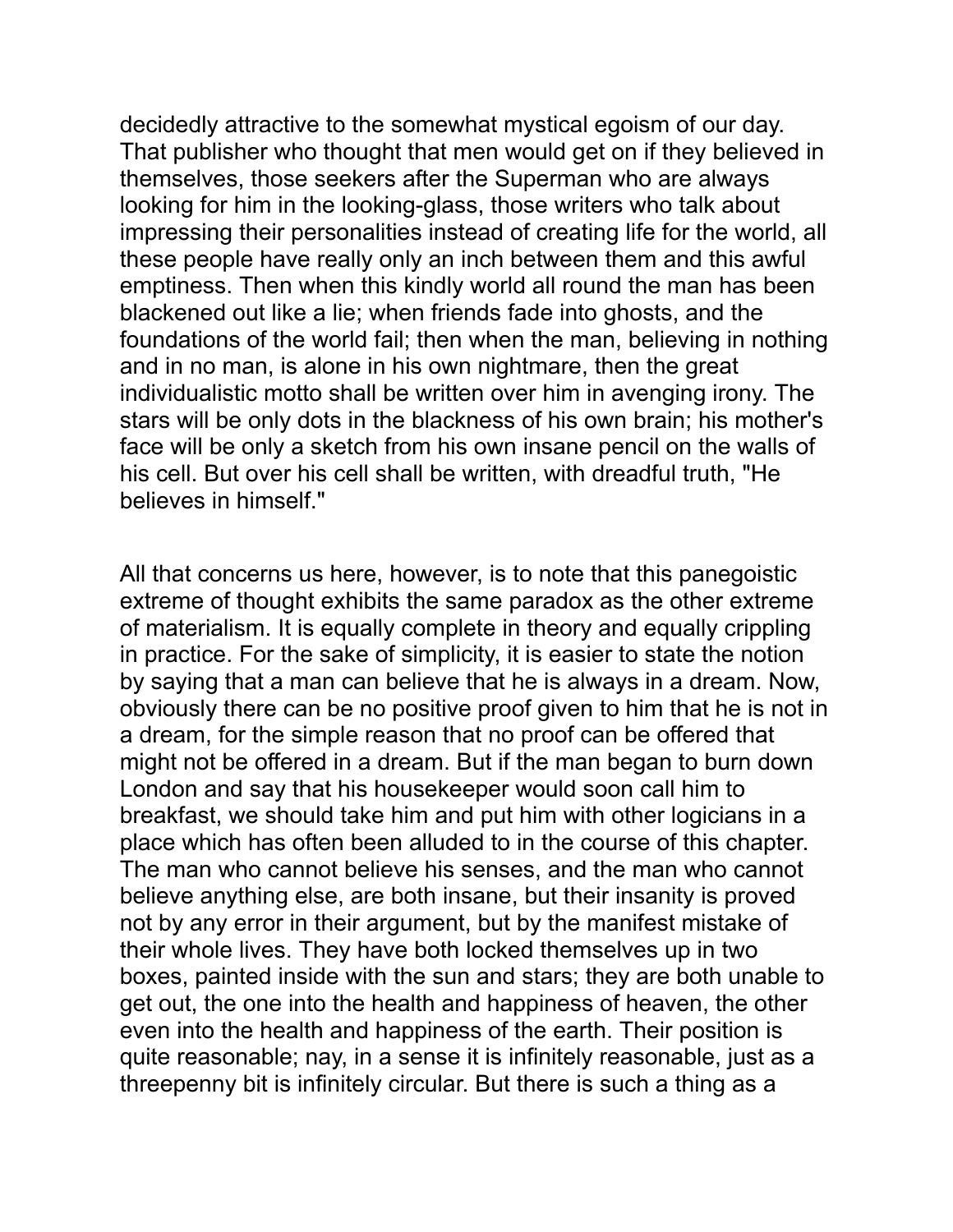mean infinity, a base and slavish eternity. It is amusing to notice that many of the moderns, whether sceptics or mystics, have taken as their sign a certain eastern symbol, which is the very symbol of this ultimate nullity. When they wish to represent eternity, they represent it by a serpent with his tail in his mouth. There is a startling sarcasm in the image of that very unsatisfactory meal. The eternity of the material fatalists, the eternity of the eastern pessimists, the eternity of the supercilious theosophists and higher scientists of to-day is, indeed, very well presented by a serpent eating his tail, a degraded animal who destroys even himself.

This chapter is purely practical and is concerned with what actually is the chief mark and element of insanity; we may say in summary that it is reason used without root, reason in the void. The man who begins to think without the proper first principles goes mad; he begins to think at the wrong end. And for the rest of these pages we have to try and discover what is the right end. But we may ask in conclusion, if this be what drives men mad, what is it that keeps them sane? By the end of this book I hope to give a definite, some will think a far too definite, answer. But for the moment it is possible in the same solely practical manner to give a general answer touching what in actual human history keeps men sane. Mysticism keeps men sane. As long as you have mystery you have health; when you destroy mystery you create morbidity. The ordinary man has always been sane because the ordinary man has always been a mystic. He has permitted the twilight. He has always had one foot in earth and the other in fairyland. He has always left himself free to doubt his gods; but (unlike the agnostic of to-day) free also to believe in them. He has always cared more for truth than for consistency. If he saw two truths that seemed to contradict each other, he would take the two truths and the contradiction along with them. His spiritual sight is stereoscopic, like his physical sight: he sees two different pictures at once and yet sees all the better for that. Thus he has always believed that there was such a thing as fate, but such a thing as free will also. Thus he believed that children were indeed the kingdom of heaven, but nevertheless ought to be obedient to the kingdom of earth. He admired youth because it was young and age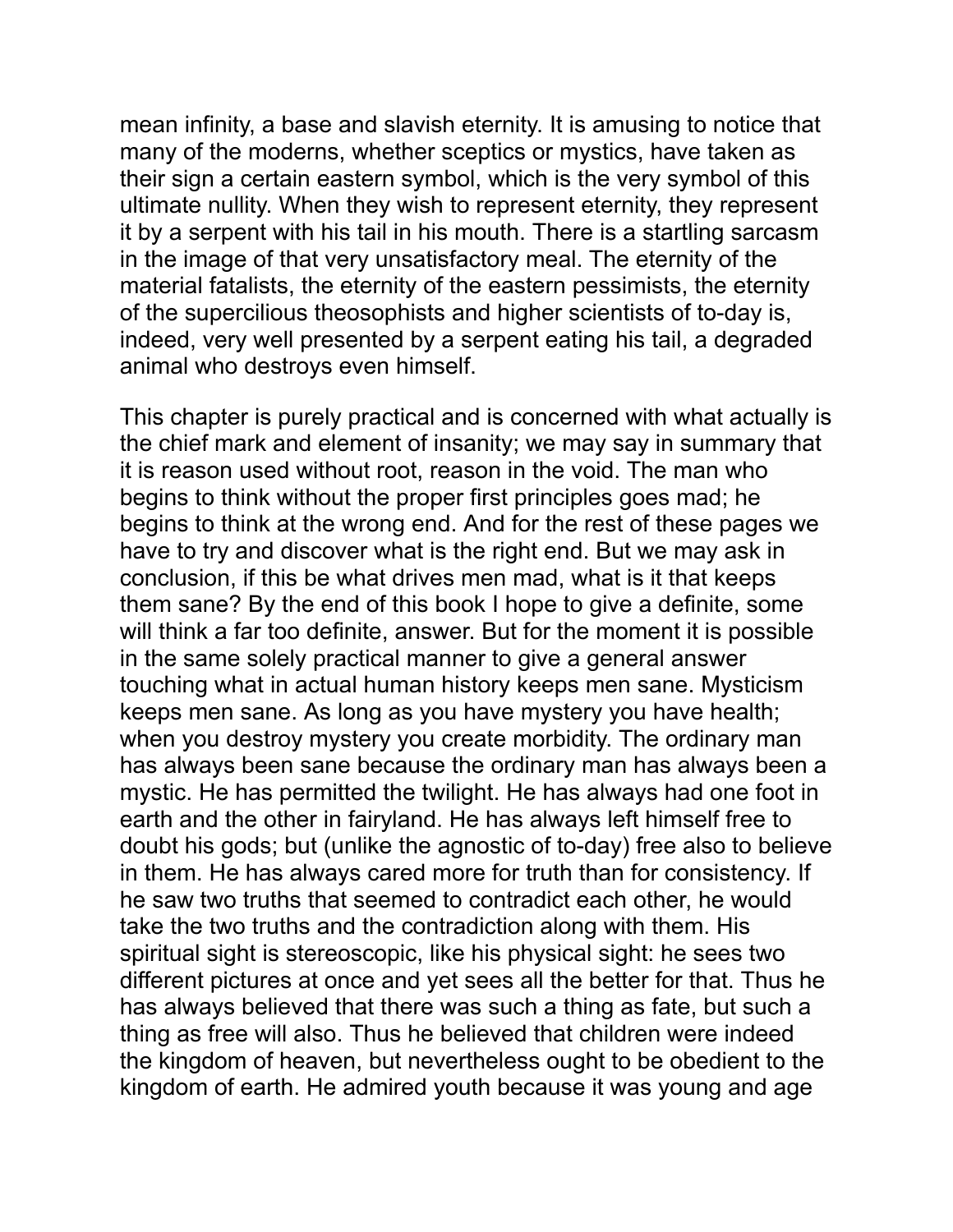because it was not. It is exactly this balance of apparent contradictions that has been the whole buoyancy of the healthy man. The whole secret of mysticism is this: that man can understand everything by the help of what he does not understand. The morbid logician seeks to make everything lucid, and succeeds in making everything mysterious. The mystic allows one thing to be mysterious, and everything else becomes lucid. The determinist makes the theory of causation quite clear, and then finds that he cannot say "if you please" to the housemaid. The Christian permits free will to remain a sacred mystery; but because of this his relations with the housemaid become of a sparkling and crystal clearness. He puts the seed of dogma in a central darkness; but it branches forth in all directions with abounding natural health. As we have taken the circle as the symbol of reason and madness, we may very well take the cross as the symbol at once of mystery and of health. Buddhism is centripetal, but Christianity is centrifugal: it breaks out. For the circle is perfect and infinite in its nature; but it is fixed for ever in its size; it can never be larger or smaller. But the cross, though it has at its heart a collision and a contradiction, can extend its four arms for ever without altering its shape. Because it has a paradox in its centre it can grow without changing. The circle returns upon itself and is bound. The cross opens its arms to the four winds; it is a signpost for free travellers.

Symbols alone are of even a cloudy value in speaking of this deep matter; and another symbol from physical nature will express sufficiently well the real place of mysticism before mankind. The one created thing which we cannot look at is the one thing in the light of which we look at everything. Like the sun at noonday, mysticism explains everything else by the blaze of its own victorious invisibility. Detached intellectualism is (in the exact sense of a popular phrase) all moonshine; for it is light without heat, and it is secondary light, reflected from a dead world. But the Greeks were right when they made Apollo the god both of imagination and of sanity; for he was both the patron of poetry and the patron of healng. Of necessary dogmas and a special creed I shall speak later. But that transcendentalism by which all men live has primarily much the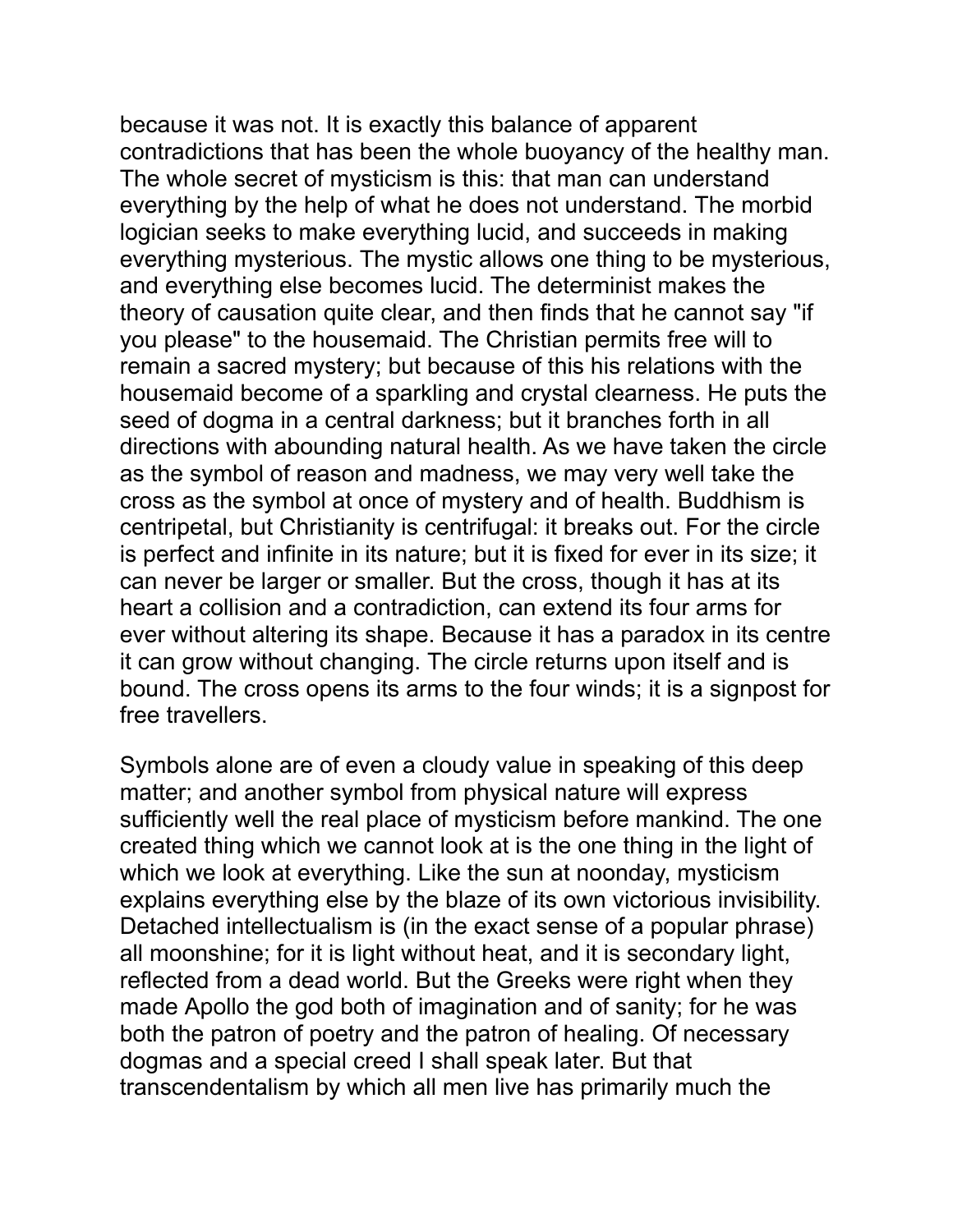position of the sun in the sky. We are conscious of it as of a kind of splendid confusion; it is something both shining and shapeless, at once a blaze and a blur. But the circle of the moon is as clear and unmistakable, as recurrent and inevitable, as the circle of Euclid on a blackboard. For the moon is utterly reasonable; and the moon is the mother of lunatics and has given to them all her name.

### **III THE SUICIDE OF THOUGHT**

The phrases of the street are not only forcible but subtle: for a figure of speech can often get into a crack too small for a definition. Phrases like "put out" or "off colour" might have been coined by Mr. Henry James in an agony of verbal precision. And there is no more subtle truth than that of the everyday phrase about a man having "his heart in the right place." It involves the idea of normal proportion; not only does a certain function exist, but it is rightly related to other functions. Indeed, the negation of this phrase would describe with peculiar accuracy the somewhat morbid mercy and perverse tenderness of the most representative moderns. If, for instance, I had to describe with fairness the character of Mr. Bernard Shaw, I could not express myself more exactly than by saying that he has a heroically large and generous heart; but not a heart in the right place. And this is so of the typical society of our time.

The modern world is not evil; in some ways the modern world is far too good. It is full of wild and wasted virtues. When a religious scheme is shattered (as Christianity was shattered at the Reformation), it is not merely the vices that are let loose. The vices are, indeed, let loose, and they wander and do damage. But the virtues are let loose also; and the virtues wander more wildly, and the virtues do more terrible damage. The modern world is full of the old Christian virtues gone mad. The virtues have gone mad because they have been isolated from each other and are wandering alone. Thus some scientists care for truth; and their truth is pitiless. Thus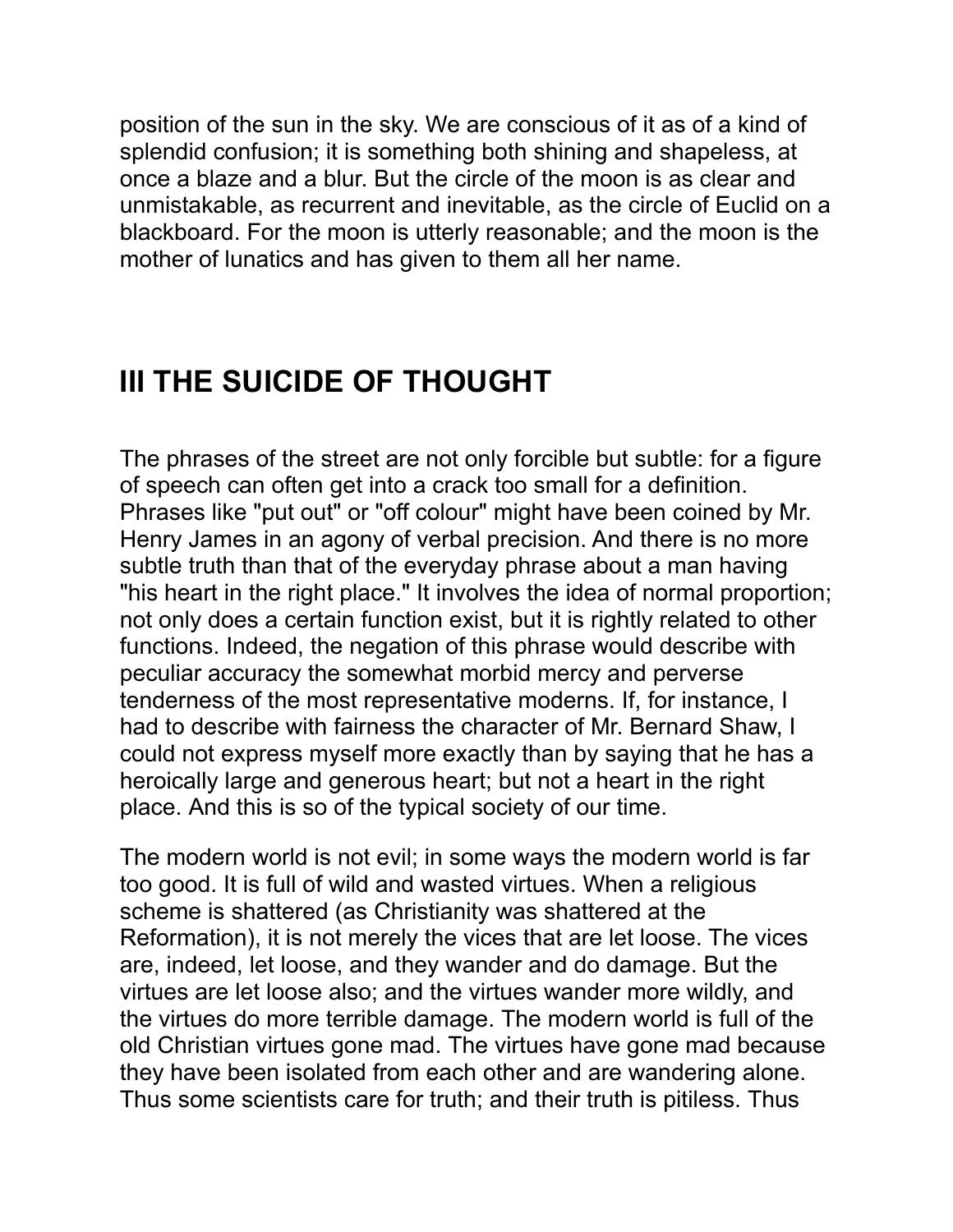some humanitarians only care for pity; and their pity (I am sorry to say) is often untruthful. For example, Mr. Blatchford attacks Christianity because he is mad on one Christian virtue: the merely mystical and almost irrational virtue of charity. He has a strange idea that he will make it easier to forgive sins by saying that there are no sins to forgive. Mr. Blatchford is not only an early Christian, he is the only early Christian who ought really to have been eaten by lions. For in his case the pagan accusation is really true: his mercy would mean mere anarchy. He really is the enemy of the human race because he is so human. As the other extreme, we may take the acrid realist, who has deliberately killed in himself all human pleasure in happy tales or in the healing of the heart. Torquemada tortured people physically for the sake of moral truth. Zola tortured people morally for the sake of physical truth. But in Torquemada's time there was at least a system that could to some extent make righteousness and peace kiss each other. Now they do not even bow. But a much stronger case than these two of truth and pity can be found in the remarkable case of the dislocation of humility.

It is only with one aspect of humility that we are here concerned. Humility was largely meant as a restraint upon the arrogance and infinity of the appetite of man. He was always outstripping his mercies with his own newly invented needs. His very power of enjoyment destroyed half his joys. By asking for pleasure, he lost the chief pleasure; for the chief pleasure is surprise. Hence it became evident that if a man would make his world large, he must be always making himself small. Even the haughty visions, the tall cities, and the toppling pinnacles are the creations of humility. Giants that tread down forests like grass are the creations of humility. Towers that vanish upwards above the loneliest star are the creations of humility. For towers are not tall unless we look up at them; and giants are not giants unless they are larger than we. All this gigantesque imagination, which is, perhaps, the mightiest of the pleasures of man, is at bottom entirely humble. It is impossible without humility to enjoy anything— even pride.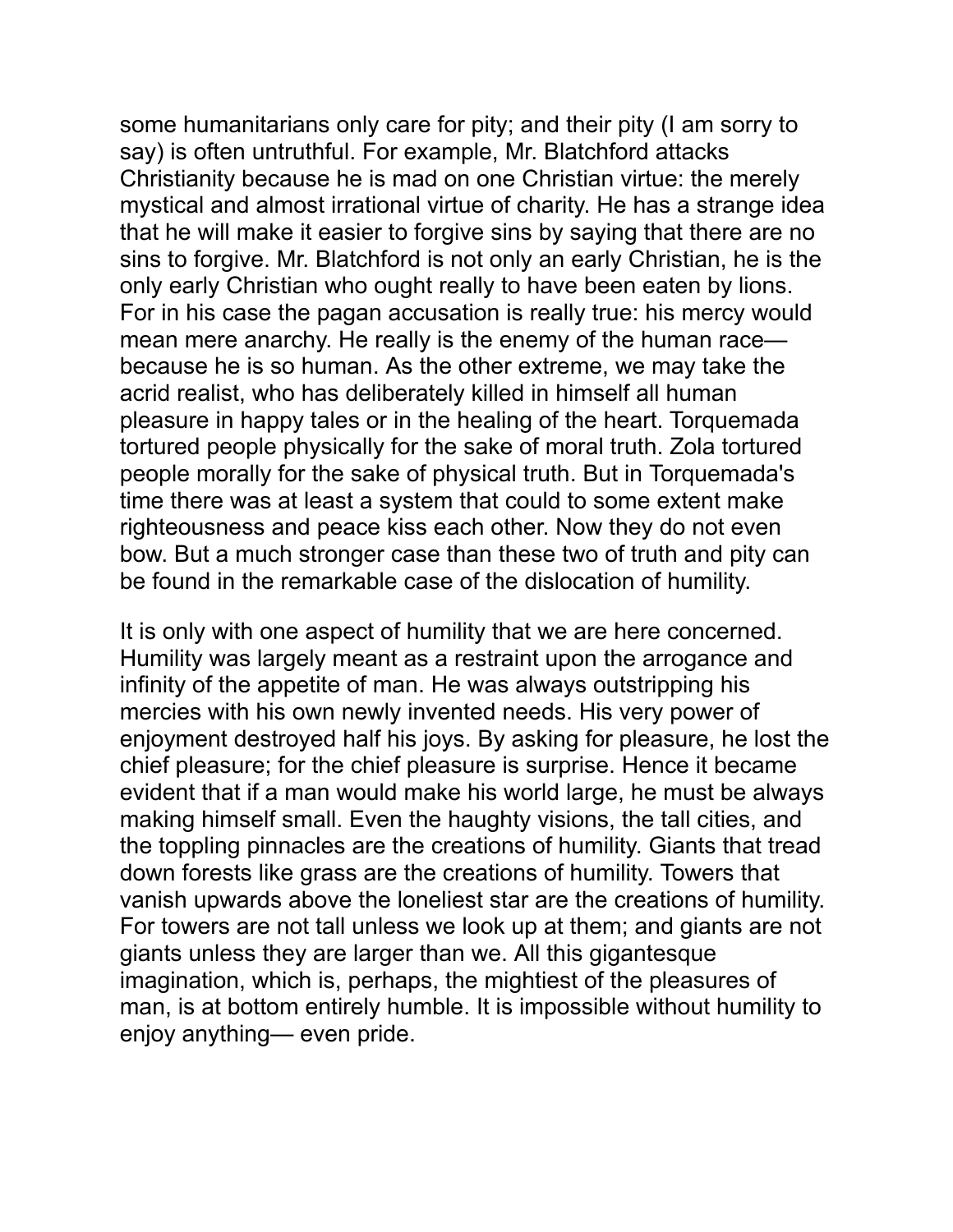But what we suffer from to-day is humility in the wrong place. Modesty has moved from the organ of ambition. Modesty has settled upon the organ of conviction; where it was never meant to be. A man was meant to be doubtful about himself, but undoubting about the truth; this has been exactly reversed. Nowadays the part of a man that a man does assert is exactly the part he ought not to assert himself. The part he doubts is exactly the part he ought not to doubt —the Divine Reason. Huxley preached a humility content to learn from Nature. But the new sceptic is so humble that he doubts if he can even learn. Thus we should be wrong if we had said hastily that there is no humility typical of our time. The truth is that there is a real humility typical of our time; but it so happens that it is practically a more poisonous humility than the wildest prostrations of the ascetic. The old humility was a spur that prevented a man from stopping; not a nail in his boot that prevented him from going on. For the old humility made a man doubtful about his efforts, which might make him work harder. But the new humility makes a man doubtful about his aims, which will make him stop working altogether.

At any street corner we may meet a man who utters the frantic and blasphemous statement that he may be wrong. Every day one comes across somebody who says that of course his view may not be the right one. Of course his view must be the right one, or it is not his view. We are on the road to producing a race of men too mentally modest to believe in the multiplication table. We are in danger of seeing philosophers who doubt the law of gravity as being a mere fancy of their own. Scoffers of old time were too proud to be convinced; but these are too humble to be convinced. The meek do inherit the earth; but the modern sceptics are too meek even to claim their inheritance. It is exactly this intellectual helplessness which is our second problem.

The last chapter has been concerned only with a fact of observation: that what peril of morbidity there is for man comes rather from his reason than his imagination. It was not meant to attack the authority of reason; rather it is the ultimate purpose to defend it. For it needs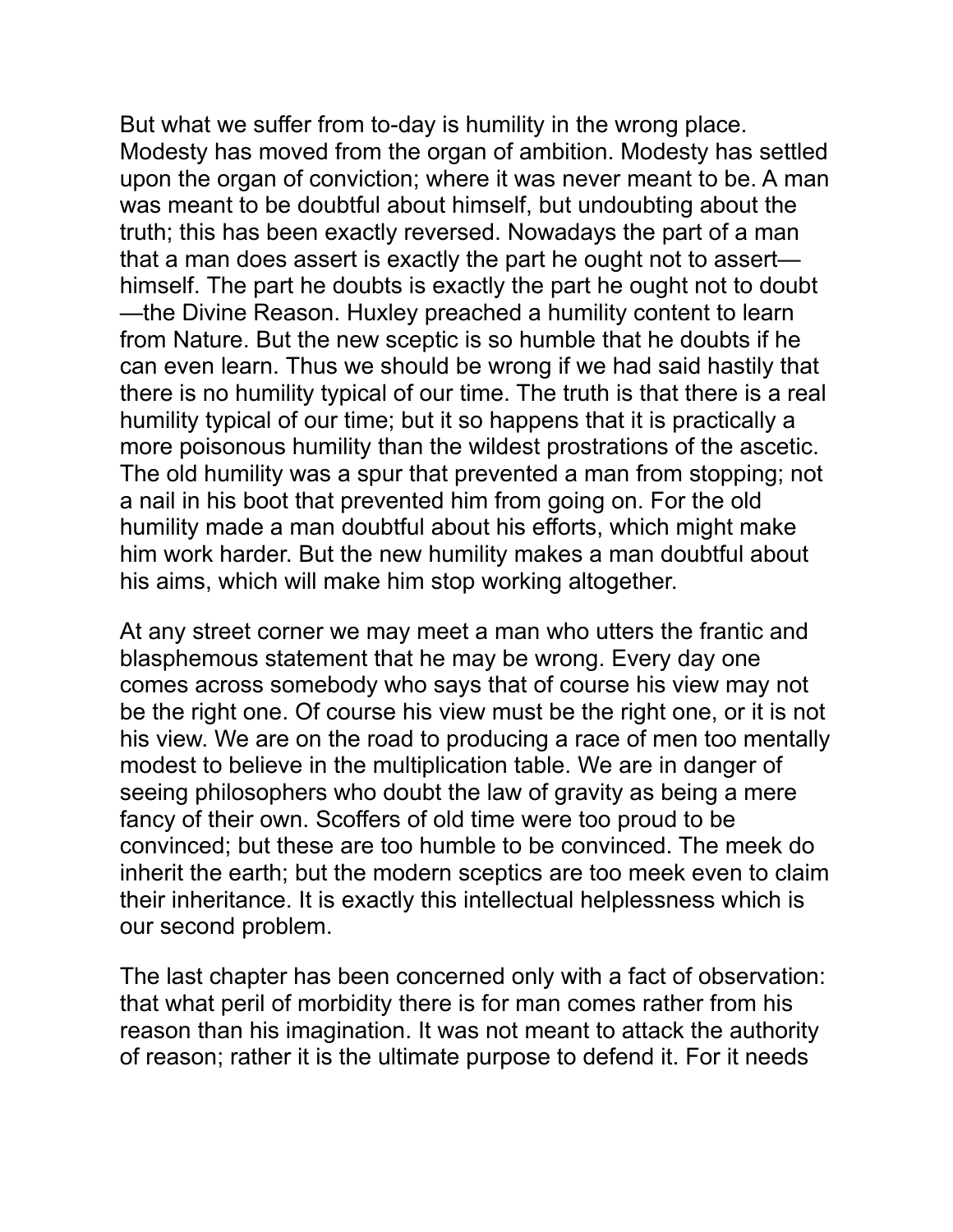defence. The whole modern world is at war with reason; and the tower already reels.

The sages, it is often said, can see no answer to the riddle of religion. But the trouble with our sages is not that they cannot see the answer; it is that they cannot even see the riddle. They are like children so stupid as to notice nothing paradoxical in the playful assertion that a door is not a door. The modern latitudinarians speak, for instance, about authority in religion not only as if there were no reason in it, but as if there had never been any reason for it. Apart from seeing its philosophical basis, they cannot even see its historical cause. Religious authority has often, doubtless, been oppressive or unreasonable; just as every legal system (and especially our present one) has been callous and full of a cruel apathy. It is rational to attack the police; nay, it is glorious. But the modern critics of religious authority are like men who should attack the police without ever having heard of burglars. For there is a great and possible peril to the human mind: a peril as practical as burglary. Against it religious authority was reared, rightly or wrongly, as a barrier. And against it something certainly must be reared as a barrier, if our race is to avoid ruin.

That peril is that the human intellect is free to destroy itself. Just as one generation could prevent the very existence of the next generation, by all entering a monastery or jumping into the sea, so one set of thinkers can in some degree prevent further thinking by teaching the next generation that there is no validity in any human thought. It is idle to talk always of the alternative of reason and faith. Reason is itself a matter of faith. It is an act of faith to assert that our thoughts have any relation to reality at all. If you are merely a sceptic, you must sooner or later ask yourself the question, "Why should ANYTHING go right; even observation and deduction? Why should not good logic be as misleading as bad logic? They are both movements in the brain of a bewildered ape?" The young sceptic says, "I have a right to think for myself." But the old sceptic, the complete sceptic, says, "I have no right to think for myself. I have no right to think at all."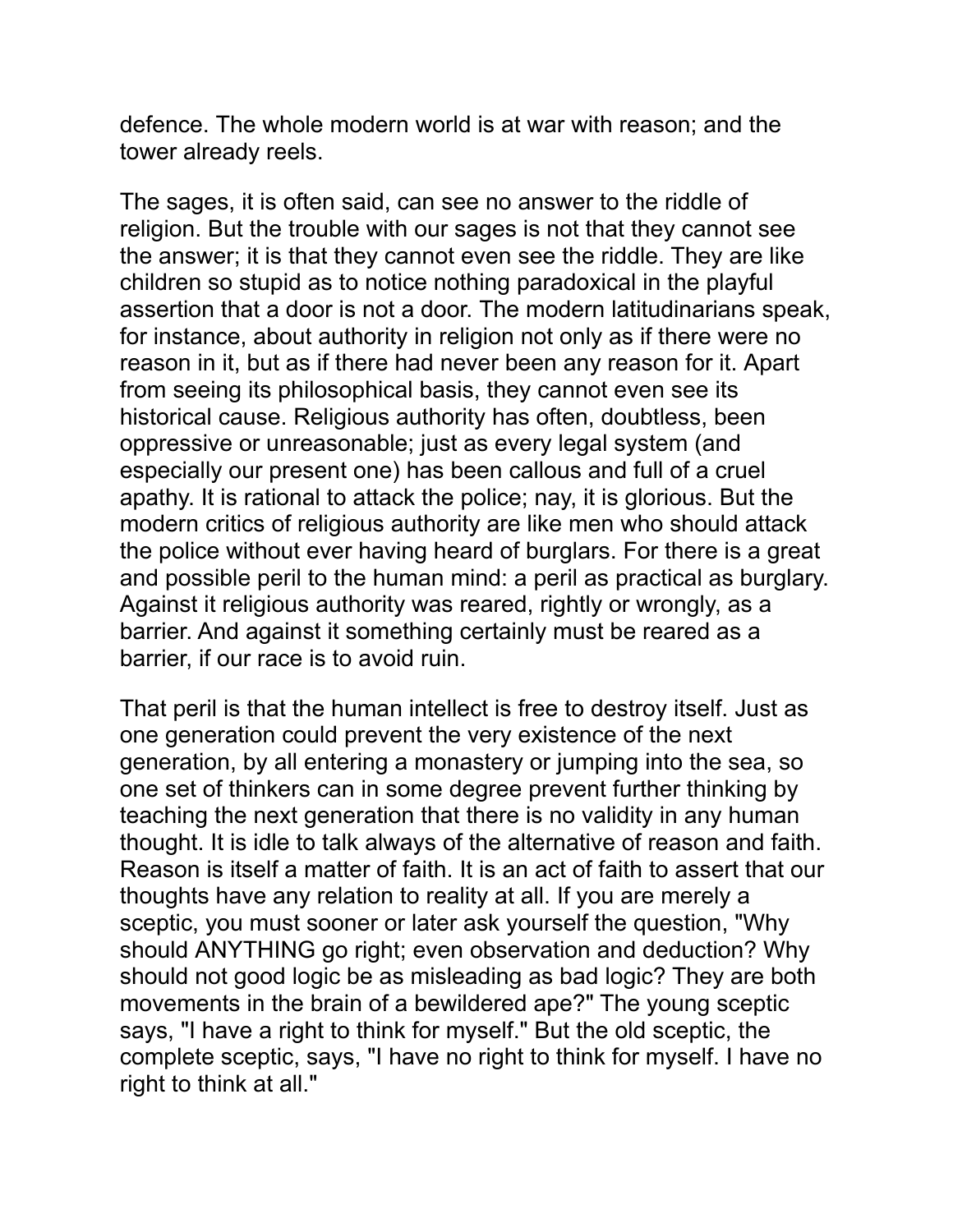There is a thought that stops thought. That is the only thought that ought to be stopped. That is the ultimate evil against which all religious authority was aimed. It only appears at the end of decadent ages like our own: and already Mr. H.G. Wells has raised its ruinous banner; he has written a delicate piece of scepticism called "Doubts" of the Instrument." In this he questions the brain itself, and endeavours to remove all reality from all his own assertions, past, present, and to come. But it was against this remote ruin that all the military systems in religion were originally ranked and ruled. The creeds and the crusades, the hierarchies and the horrible persecutions were not organized, as is ignorantly said, for the suppression of reason. They were organized for the difficult defence of reason. Man, by a blind instinct, knew that if once things were wildly questioned, reason could be questioned first. The authority of priests to absolve, the authority of popes to define the authority, even of inquisitors to terrify: these were all only dark defences erected round one central authority, more undemonstrable, more supernatural than all—the authority of a man to think. We know now that this is so; we have no excuse for not knowing it. For we can hear scepticism crashing through the old ring of authorities, and at the same moment we can see reason swaying upon her throne. In so far as religion is gone, reason is going. For they are both of the same primary and authoritative kind. They are both methods of proof which cannot themselves be proved. And in the act of destroying the idea of Divine authority we have largely destroyed the idea of that human authority by which we do a long-division sum. With a long and sustained tug we have attempted to pull the mitre off pontifical man; and his head has come off with it.

Lest this should be called loose assertion, it is perhaps desirable, though dull, to run rapidly through the chief modern fashions of thought which have this effect of stopping thought itself. Materialism and the view of everything as a personal illusion have some such effect; for if the mind is mechanical, thought cannot be very exciting, and if the cosmos is unreal, there is nothing to think about. But in these cases the effect is indirect and doubtful. In some cases it is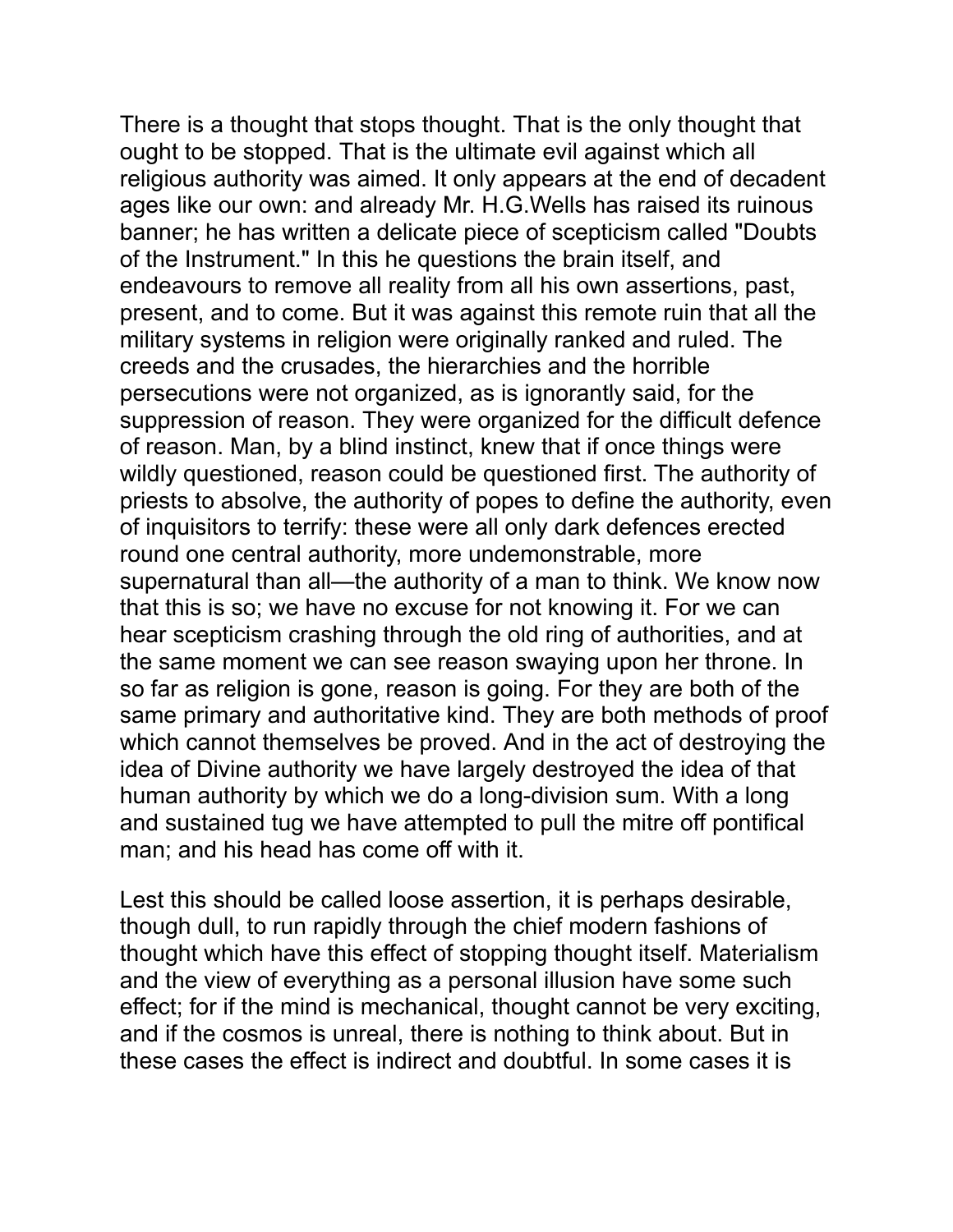direct and clear; notably in the case of what is generally called evolution.

Evolution is a good example of that modern intelligence which, if it destroys anything, destroys itself. Evolution is either an innocent scientific description of how certain earthly things came about; or, if it is anything more than this, it is an attack upon thought itself. If evolution destroys anything, it does not destroy religion but rationalism. If evolution simply means that a positive thing called an ape turned very slowly into a positive thing called a man, then it is stingless for the most orthodox; for a personal God might just as well do things slowly as quickly, especially if, like the Christian God, he were outside time. But if it means anything more, it means that there is no such thing as an ape to change, and no such thing as a man for him to change into. It means that there is no such thing as a thing. At best, there is only one thing, and that is a flux of everything and anything. This is an attack not upon the faith, but upon the mind; you cannot think if there are no things to think about. You cannot think if you are not separate from the subject of thought. Descartes said, "I think; therefore I am." The philosophic evolutionist reverses and negatives the epigram. He says, "I am not; therefore I cannot think."

Then there is the opposite attack on thought: that urged by Mr. H.G. Wells when he insists that every separate thing is "unique," and there are no categories at all. This also is merely destructive. Thinking means connecting things, and stops if they cannot be connected. It need hardly be said that this scepticism forbidding thought necessarily forbids speech; a man cannot open his mouth without contradicting it. Thus when Mr. Wells says (as he did somewhere), "All chairs are quite different," he utters not merely a misstatement, but a contradiction in terms. If all chairs were quite different, you could not call them "all chairs."

Akin to these is the false theory of progress, which maintains that we alter the test instead of trying to pass the test. We often hear it said, for instance, "What is right in one age is wrong in another." This is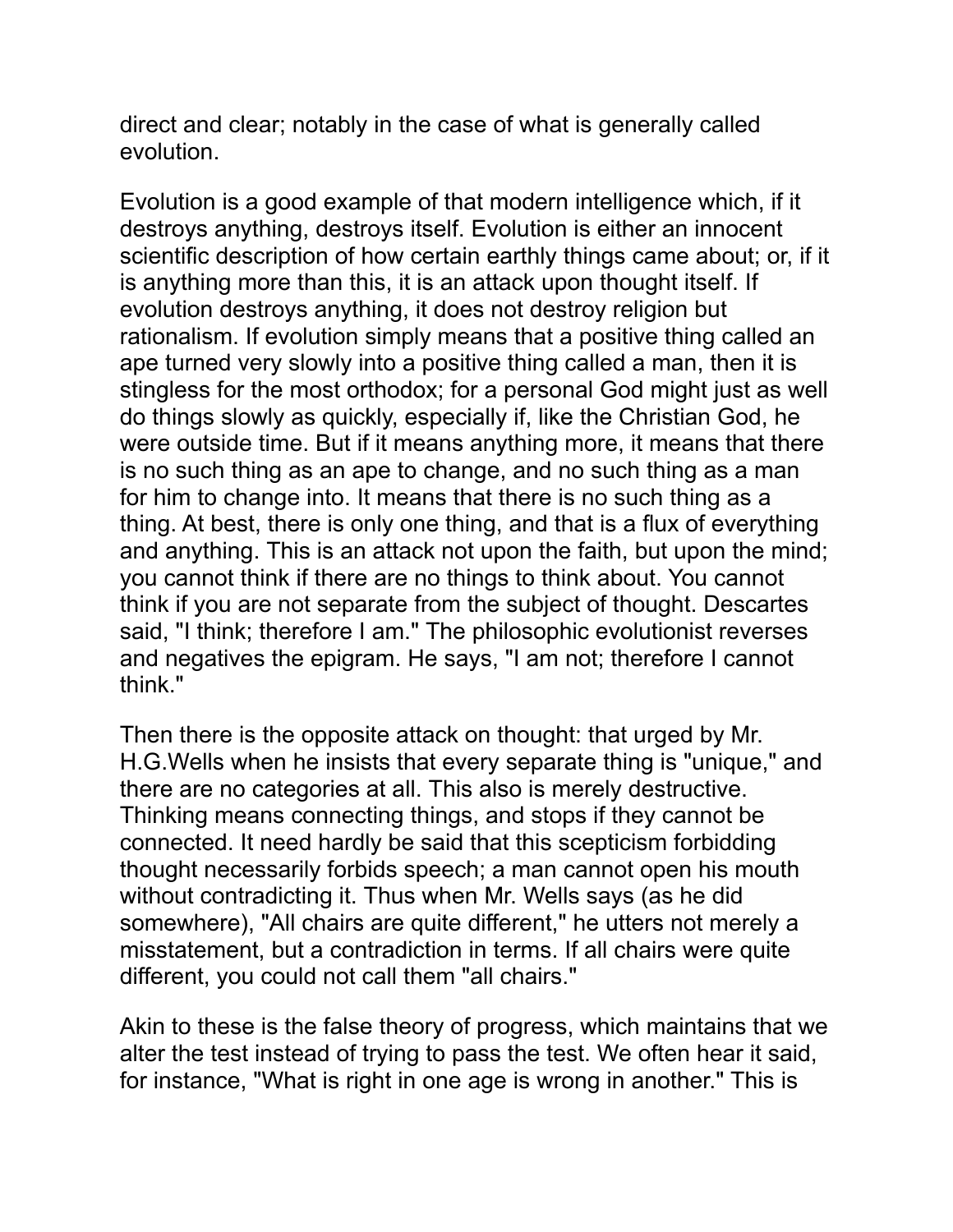quite reasonable, if it means that there is a fixed aim, and that certain methods attain at certain times and not at other times. If women, say, desire to be elegant, it may be that they are improved at one time by growing fatter and at another time by growing thinner. But you cannot say that they are improved by ceasing to wish to be elegant and beginning to wish to be oblong. If the standard changes, how can there be improvement, which implies a standard? Nietzsche started a nonsensical idea that men had once sought as good what we now call evil; if it were so, we could not talk of surpassing or even falling short of them. How can you overtake Jones if you walk in the other direction? You cannot discuss whether one people has succeeded more in being miserable than another succeeded in being happy. It would be like discussing whether Milton was more puritanical than a pig is fat.

It is true that a man (a silly man) might make change itself his object or ideal. But as an ideal, change itself becomes unchangeable. If the change-worshipper wishes to estimate his own progress, he must be sternly loyal to the ideal of change; he must not begin to flirt gaily with the ideal of monotony. Progress itself cannot progress. It is worth remark, in passing, that when Tennyson, in a wild and rather weak manner, welcomed the idea of infinite alteration in society, he instinctively took a metaphor which suggests an imprisoned tedium. He wrote—

"Let the great world spin for ever down the ringing grooves of change."

He thought of change itself as an unchangeable groove; and so it is. Change is about the narrowest and hardest groove that a man can get into.

The main point here, however, is that this idea of a fundamental alteration in the standard is one of the things that make thought about the past or future simply impossible. The theory of a complete change of standards in human history does not merely deprive us of the pleasure of honouring our fathers; it deprives us even of the more modern and aristocratic pleasure of despising them.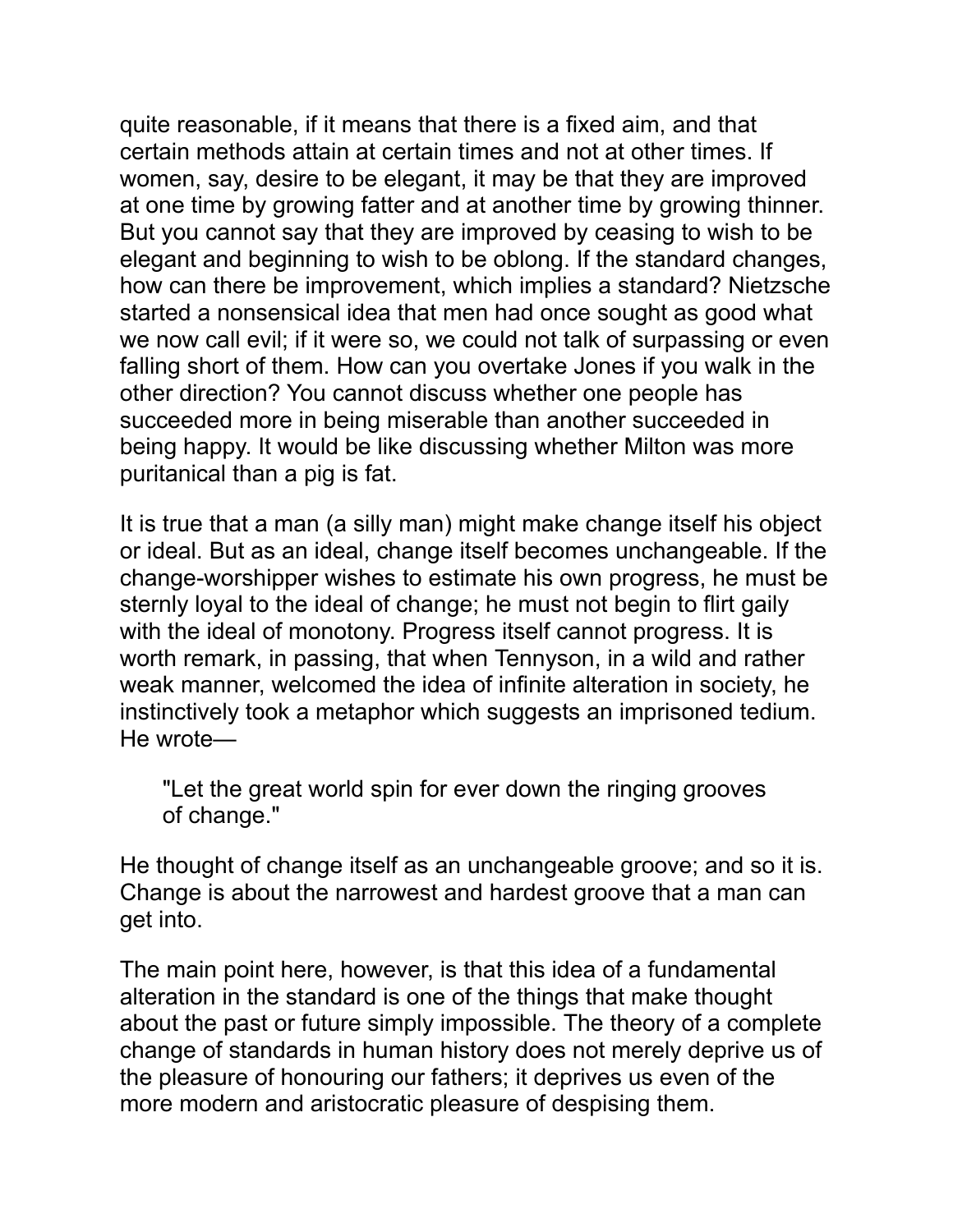This bald summary of the thought-destroying forces of our time would not be complete without some reference to pragmatism; for though I have here used and should everywhere defend the pragmatist method as a preliminary guide to truth, there is an extreme application of it which involves the absence of all truth whatever. My meaning can be put shortly thus. I agree with the pragmatists that apparent objective truth is not the whole matter; that there is an authoritative need to believe the things that are necessary to the human mind. But I say that one of those necessities precisely is a belief in objective truth. The pragmatist tells a man to think what he must think and never mind the Absolute. But precisely one of the things that he must think is the Absolute. This philosophy, indeed, is a kind of verbal paradox. Pragmatism is a matter of human needs; and one of the first of human needs is to be something more than a pragmatist. Extreme pragmatism is just as inhuman as the determinism it so powerfully attacks. The determinist (who, to do him justice, does not pretend to be a human being) makes nonsense of the human sense of actual choice. The pragmatist, who professes to be specially human, makes nonsense of the human sense of actual fact.

To sum up our contention so far, we may say that the most characteristic current philosophies have not only a touch of mania, but a touch of suicidal mania. The mere questioner has knocked his head against the limits of human thought; and cracked it. This is what makes so futile the warnings of the orthodox and the boasts of the advanced about the dangerous boyhood of free thought. What we are looking at is not the boyhood of free thought; it is the old age and ultimate dissolution of free thought. It is vain for bishops and pious bigwigs to discuss what dreadful things will happen if wild scepticism runs its course. It has run its course. It is vain for eloquent atheists to talk of the great truths that will be revealed if once we see free thought begin. We have seen it end. It has no more questions to ask; it has questioned itself. You cannot call up any wilder vision than a city in which men ask themselves if they have any selves. You cannot fancy a more sceptical world than that in which men doubt if there is a world. It might certainly have reached its bankruptcy more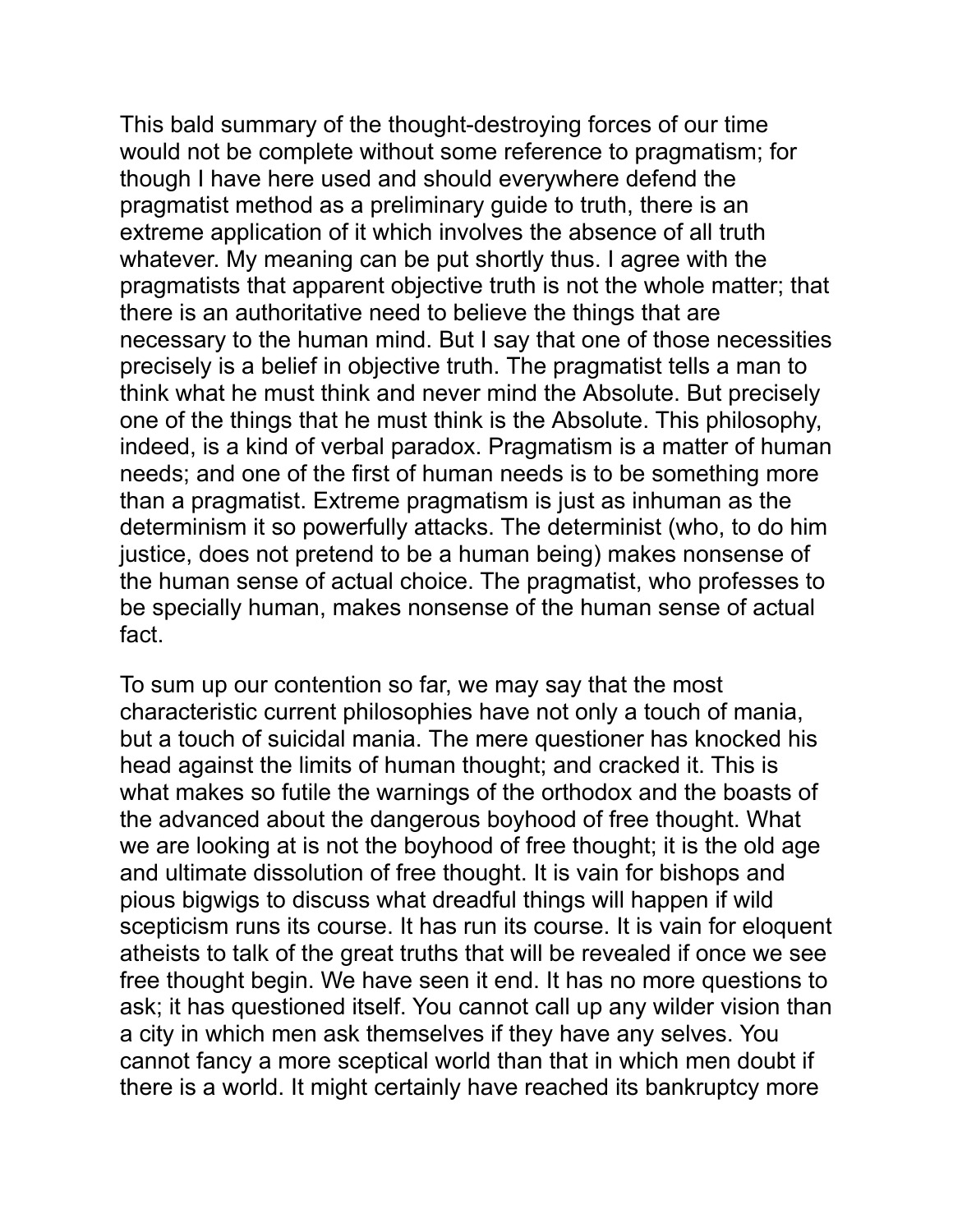quickly and cleanly if it had not been feebly hampered by the application of indefensible laws of blasphemy or by the absurd pretence that modern England is Christian. But it would have reached the bankruptcy anyhow. Militant atheists are still unjustly persecuted; but rather because they are an old minority than because they are a new one. Free thought has exhausted its own freedom. It is weary of its own success. If any eager freethinker now hails philosophic freedom as the dawn, he is only like the man in Mark Twain who came out wrapped in blankets to see the sun rise and was just in time to see it set. If any frightened curate still says that it will be awful if the darkness of free thought should spread, we can only answer him in the high and powerful words of Mr. Belloc, "Do not, I beseech you, be troubled about the ncrease of forces already in dissolution. You have mistaken the hour of the night: it is already morning." We have no more questions left to ask. We have looked for questions in the darkest corners and on the wildest peaks. We have found all the questions that can be found. It is time we gave up looking for questions and began looking for answers.

But one more word must be added. At the beginning of this preliminary negative sketch I said that our mental ruin has been wrought by wild reason, not by wild imagination. A man does not go mad because he makes a statue a mile high, but he may go mad by thinking it out in square inches. Now, one school of thinkers has seen this and jumped at it as a way of renewing the pagan health of the world. They see that reason destroys; but Will, they say, creates. The ultimate authority, they say, is in will, not in reason. The supreme point is not why a man demands a thing, but the fact that he does demand it. I have no space to trace or expound this philosophy of Will. It came, I suppose, through Nietzsche, who preached something that is called egoism. That, indeed, was simpleminded enough; for Nietzsche denied egoism simply by preaching it. To preach anything is to give it away. First, the egoist calls life a war without mercy, and then he takes the greatest possible trouble to drill his enemies in war. To preach egoism is to practise altruism. But however it began, the view is common enough in current literature. The main defence of these thinkers is that they are not thinkers; they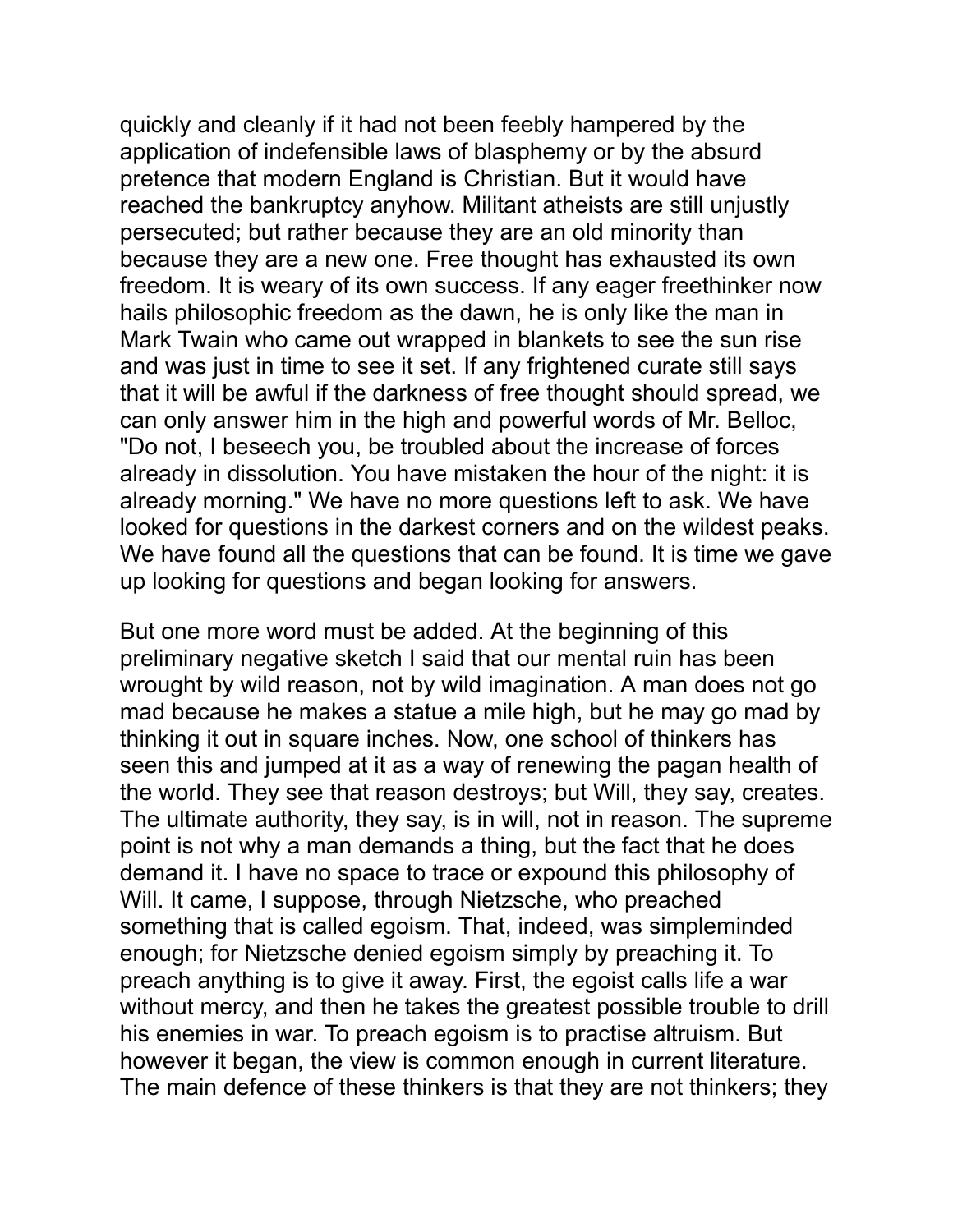are makers. They say that choice is itself the divine thing. Thus Mr. Bernard Shaw has attacked the old idea that men's acts are to be judged by the standard of the desire of happiness. He says that a man does not act for his happiness, but from his will. He does not say, "Jam will make me happy," but "I want jam." And in all this others follow him with yet greater enthusiasm. Mr. John Davidson, a remarkable poet, is so passionately excited about it that he is obliged to write prose. He publishes a short play with several long prefaces. This is natural enough in Mr. Shaw, for all his plays are prefaces: Mr. Shaw is (I suspect) the only man on earth who has never written any poetry. But that Mr. Davidson (who can write excellent poetry) should write instead laborious metaphysics in defence of this doctrine of will, does show that the doctrine of will has taken hold of men. Even Mr. H.G. Wells has half spoken in its language; saying that one should test acts not like a thinker, but like an artist, saying, "I FEEL this curve is right," or "that line SHALL go thus." They are all excited; and well they may be. For by this doctrine of the divine authority of will, they think they can break out of the doomed fortress of rationalism. They think they can escape.

But they cannot escape. This pure praise of volition ends in the same break up and blank as the mere pursuit of logic. Exactly as complete free thought involves the doubting of thought itself, so the acceptation of mere "willing" really paralyzes the will. Mr. Bernard Shaw has not perceived the real difference between the old utilitarian test of pleasure (clumsy, of course, and easily misstated) and that which he propounds. The real difference between the test of happiness and the test of will is simply that the test of happiness is a test and the other isn't. You can discuss whether a man's act in jumping over a cliff was directed towards happiness; you cannot discuss whether it was derived from will. Of course it was. You can praise an action by saying that it is calculated to bring pleasure or pain to discover truth or to save the soul. But you cannot praise an action because it shows will; for to say that is merely to say that it is an action. By this praise of will you cannot really choose one course as better than another. And yet choosing one course as better than another is the very definition of the will you are praising.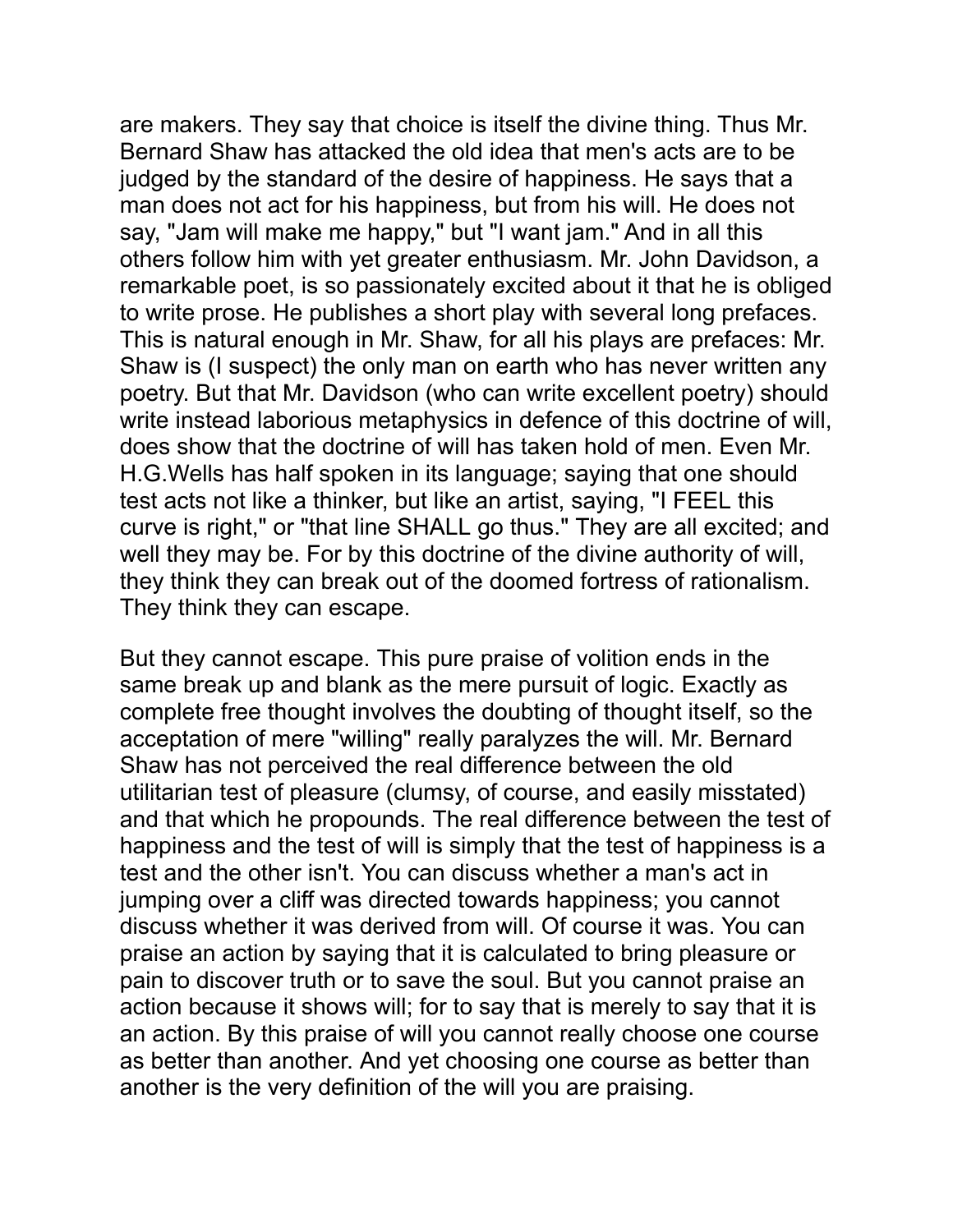The worship of will is the negation of will. To admire mere choice is to refuse to choose. If Mr. Bernard Shaw comes up to me and says, "Will something," that is tantamount to saying, "I do not mind what you will," and that is tantamount to saying, "I have no will in the matter." You cannot admire will in general, because the essence of will is that it is particular. A brilliant anarchist like Mr. John Davidson feels an irritation against ordinary morality, and therefore he invokes will—will to anything. He only wants humanity to want something. But humanity does want something. It wants ordinary morality. He rebels against the law and tells us to will something or anything. But we have willed something. We have willed the law against which he rebels.

All the will-worshippers, from Nietzsche to Mr. Davidson, are really quite empty of volition. They cannot will, they can hardly wish. And if any one wants a proof of this, it can be found quite easily. It can be found in this fact: that they always talk of will as something that expands and breaks out. But it is quite the opposite. Every act of will is an act of self-limitation. To desire action is to desire limitation. In that sense every act is an act of self-sacrifice. When you choose anything, you reject everything else. That objection, which men of this school used to make to the act of marriage, is really an objection to every act. Every act is an irrevocable selection and exclusion. Just as when you marry one woman you give up all the others, so when you take one course of action you give up all the other courses. If you become King of England, you give up the post of Beadle in Brompton. If you go to Rome, you sacrifice a rich suggestive life in Wimbledon. It is the existence of this negative or limiting side of will that makes most of the talk of the anarchic will-worshippers little better than nonsense. For instance, Mr. John Davidson tells us to have nothing to do with "Thou shalt not"; but it is surely obvious that "Thou shalt not" is only one of the necessary corollaries of "I will." "I will go to the Lord Mayor's Show, and thou shalt not stop me." Anarchism adjures us to be bold creative artists, and care for no laws or limits. But it is impossible to be an artist and not care for laws and limits. Art is limitation; the essence of every picture is the frame. If you draw a giraffe, you must draw him with a long neck. If, in your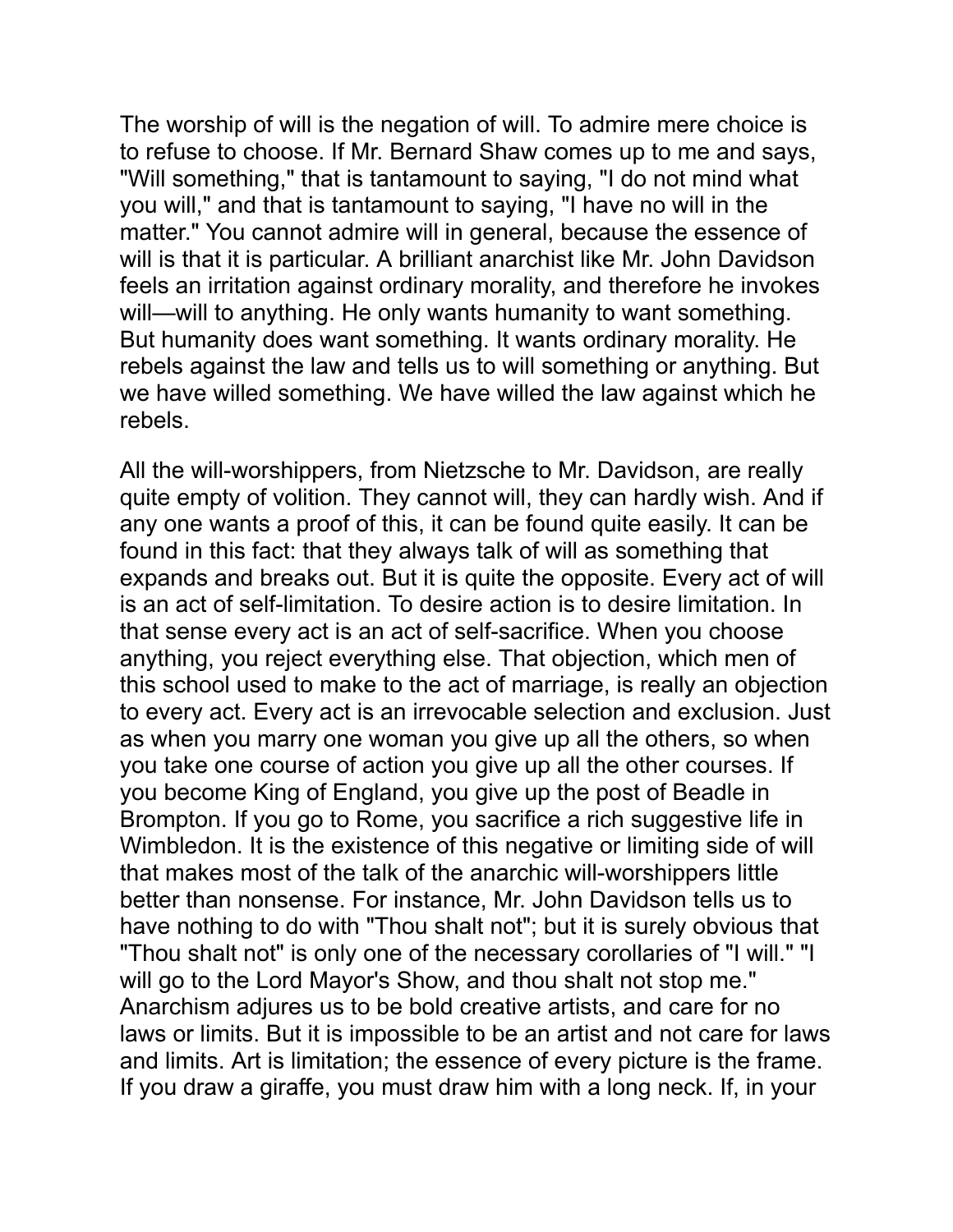bold creative way, you hold yourself free to draw a giraffe with a short neck, you will really find that you are not free to draw a giraffe. The moment you step into the world of facts, you step into a world of limits. You can free things from alien or accidental laws, but not from the laws of their own nature. You may, if you like, free a tiger from his bars; but do not free him from his stripes. Do not free a camel of the burden of his hump: you may be freeing him from being a camel. Do not go about as a demagogue, encouraging triangles to break out of the prison of their three sides. If a triangle breaks out of its three sides, its life comes to a lamentable end. Somebody wrote a work called "The Loves of the Triangles"; I never read it, but I am sure that if triangles ever were loved, they were loved for being triangular. This is certainly the case with all artistic creation, which is in some ways the most decisive example of pure will. The artist loves his limitations: they constitute the THING he is doing. The painter is glad that the canvas is flat. The sculptor is glad that the clay is colourless.

In case the point is not clear, an historic example may illustrate it. The French Revolution was really an heroic and decisive thing, because the Jacobins willed something definite and limited. They desired the freedoms of democracy, but also all the vetoes of democracy. They wished to have votes and NOT to have titles. Republicanism had an ascetic side in Franklin or Robespierre as well as an expansive side in Danton or Wilkes. Therefore they have created something with a solid substance and shape, the square social equality and peasant wealth of France. But since then the revolutionary or speculative mind of Europe has been weakened by shrinking from any proposal because of the limits of that proposal. Liberalism has been degraded into liberality. Men have tried to turn "revolutionise" from a transitive to an intransitive verb. The Jacobin could tell you not only the system he would rebel against, but (what was more important) the system he would NOT rebel against, the system he would trust. But the new rebel is a Sceptic, and will not entirely trust anything. He has no loyalty; therefore he can never be really a revolutionist. And the fact that he doubts everything really gets in his way when he wants to denounce anything. For all denunciation implies a moral doctrine of some kind; and the modern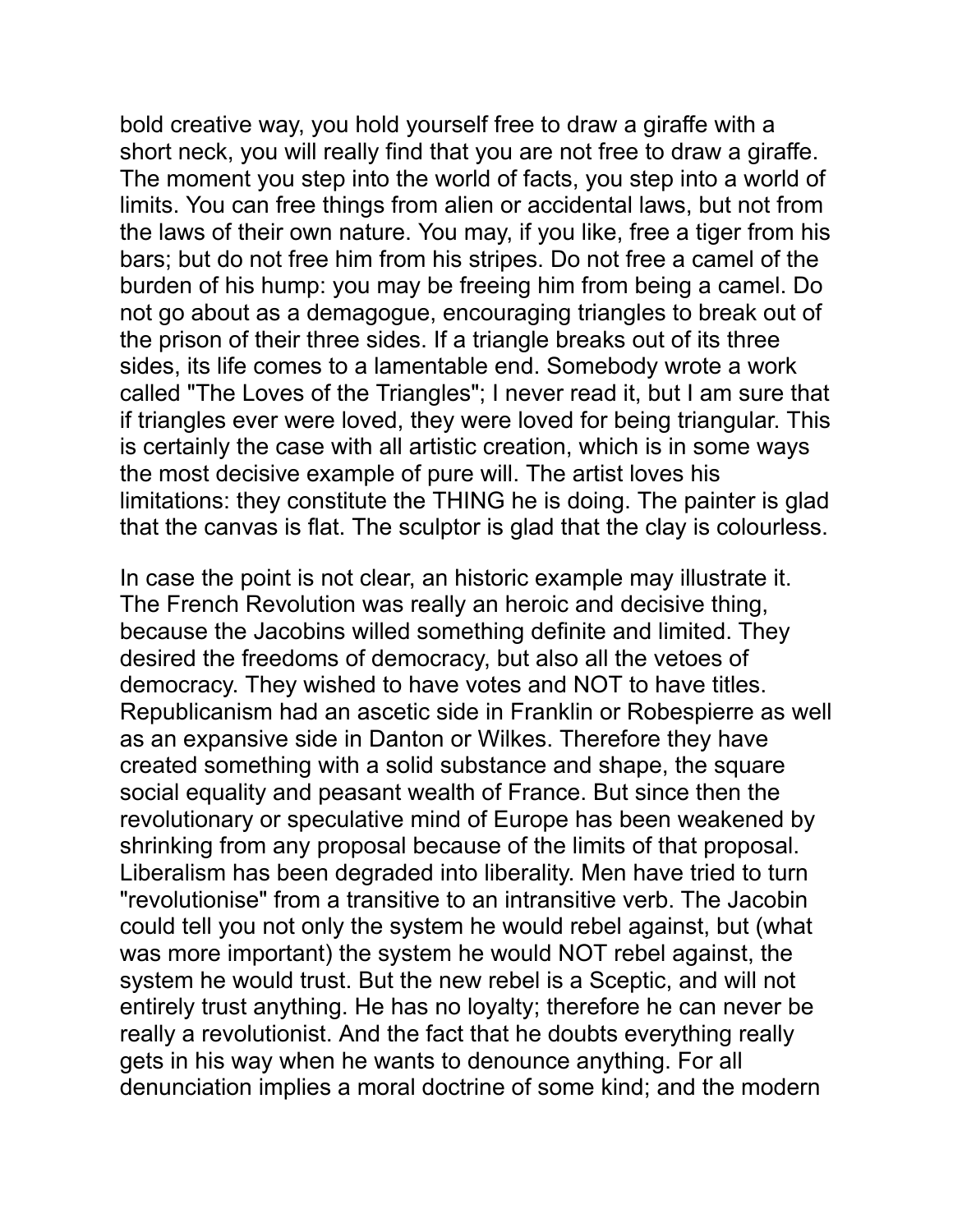revolution ist doubts not only the institution he denounces, but the doctrine by which he denounces it. Thus he writes one book complaining that imperial oppression insults the purity of women, and then he writes another book (about the sex problem) in which he insults it himself. He curses the Sultan because Christian girls lose their virginity, and then curses Mrs. Grundy because they keep it. As a politician, he will cry out that war is a waste of life, and then, as a philosopher, that all life is waste of time. A Russian pessimist will denounce a policeman for killing a peasant, and then prove by the highest philosophical principles that the peasant ought to have killed himself. A man denounces marriage as a lie, and then denounces aristocratic profligates for treating it as a lie. He calls a flag a bauble, and then blames the oppressors of Poland or Ireland because they take away that bauble. The man of this school goes first to a political meeting, where he complains that savages are treated as if they were beasts; then he takes his hat and umbrella and goes on to a scientific meeting, where he proves that they practically are beasts. In short, the modern revolutionist, being an infinite sceptic, is always engaged in undermining his own mines. In his book on politics he attacks men for trampling on morality; in his book on ethics he attacks morality for trampling on men. Therefore the modern man in revolt has become practically useless for all purposes of revolt. By rebelling against everything he has lost his right to rebel against anything.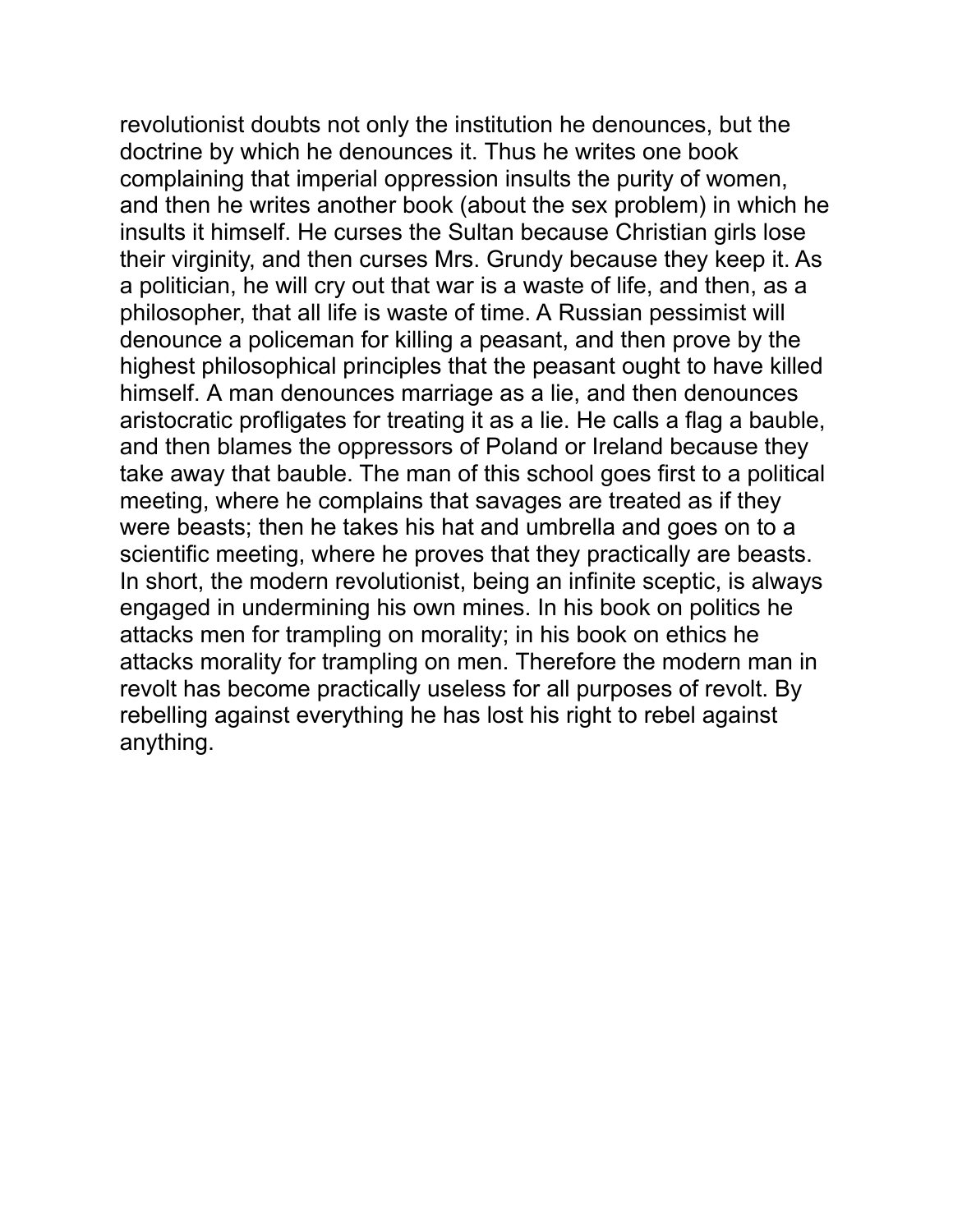It may be added that the same blank and bankruptcy can be observed in all fierce and terrible types of literature, especially in satire. Satire may be mad and anarchic, but it presupposes an admitted superiority in certain things over others; it presupposes a standard. When little boys in the street laugh at the fatness of some distinguished journalist, they are unconsciously assuming a standard of Greek sculpture. They are appealng to the marble Apollo. And the curious disappearance of satire from our literature is an instance of the fierce things fading for want of any principle to be fierce about. Nietzsche had some natural talent for sarcasm: he could sneer, though he could not laugh; but there is always something bodiless and without weight in his satire, simply because it has not any mass of common morality behind it. He is himself more preposterous than anything he denounces. But, indeed, Nietzsche will stand very well as the type of the whole of this failure of abstract violence. The softening of the brain which ultimately overtook him was not a physical accident. If Nietzsche had not ended in imbecility, Nietzscheism would end in imbecility. Thinking in isolation and with pride ends in being an idiot. Every man who will not have softening of the heart must at last have softening of the brain.

This last attempt to evade intellectualism ends in intellectualism, and therefore in death. The sortie has failed. The wild worship of lawlessness and the materialist worship of law end in the same void. Nietzsche scales staggering mountains, but he turns up ultimately in Tibet. He sits down beside Tolstoy in the land of nothing and Nirvana. They are both helpless—one because he must not grasp anything, and the other because he must not let go of anything. The Tolstoyan's will is frozen by a Buddhist instinct that all special actions are evil. But the Nietzscheite's will is quite equally frozen by his view that all special actions are good; for if all special actions are good, none of them are special. They stand at the crossroads, and one hates all the roads and the other likes all the roads. The result is well, some things are not hard to calculate. They stand at the crossroads.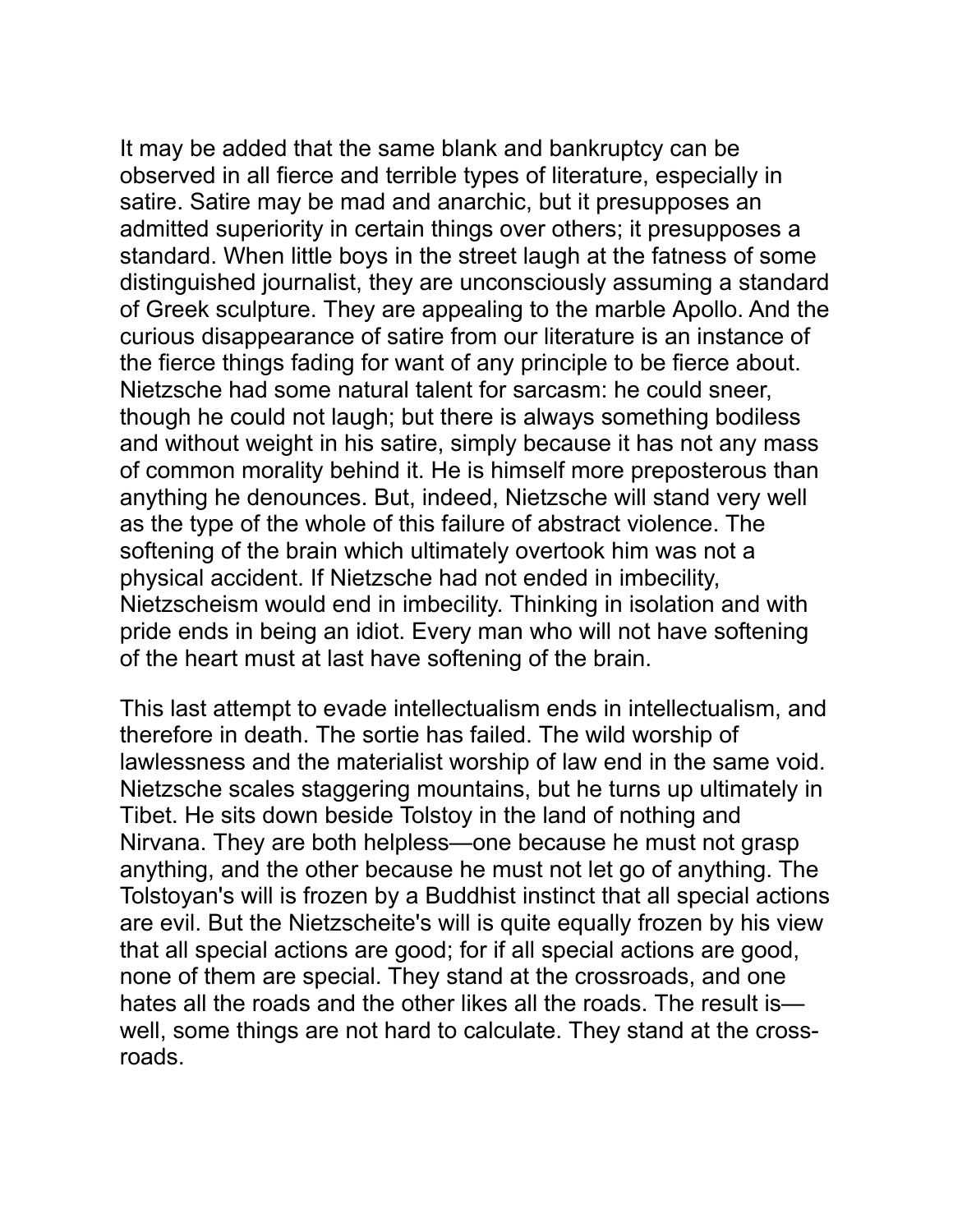Here I end (thank God) the first and dullest business of this book the rough review of recent thought. After this I begin to sketch a view of life which may not interest my reader, but which, at any rate, interests me. In front of me, as I close this page, is a pile of modern books that I have been turning over for the purpose—a pile of ingenuity, a pile of futility. By the accident of my present detachment, I can see the inevitable smash of the philosophies of Schopenhauer and Tolstoy, Nietzsche and Shaw, as clearly as an inevitable railway smash could be seen from a balloon. They are all on the road to the emptiness of the asylum. For madness may be defined as using mental activity so as to reach mental helplessness; and they have nearly reached it. He who thinks he is made of glass, thinks to the destruction of thought; for glass cannot think. So he who wills to reject nothing, wills the destruction of will; for will is not only the choice of something, but the rejection of almost everything. And as I turn and tumble over the clever, wonderful, tiresome, and useless modern books, the title of one of them rivets my eye. It is called "Jeanne d'Arc," by Anatole France. I have only glanced at it, but a glance was enough to remind me of Renan's "Vie de Jesus." It has the same strange method of the reverent sceptic. It discredits supernatural stories that have some foundation, simply by telling natural stories that have no foundation. Because we cannot believe in what a saint did, we are to pretend that we know exactly what he felt. But I do not mention either book in order to criticise it, but because the accidental combination of the names called up two startling images of Sanity which blasted all the books before me. Joan of Arc was not stuck at the cross-roads, either by rejecting all the paths like Tolstoy, or by accepting them all like Nietzsche. She chose a path, and went down it like a thunderbolt. Yet Joan, when I came to think of her, had in her all that was true either in Tolstoy or Nietzsche, all that was even tolerable in either of them. I thought of all that is noble in Tolstoy, the pleasure in plain things, especially in plain pity, the actualities of the earth, the reverence for the poor, the dignity of the bowed back. Joan of Arc had all that and with this great addition, that she endured poverty as well as admiring it; whereas Tolstoy is only a typical aristocrat trying to find out its secret. And then I thought of all that was brave and proud and pathetic in poor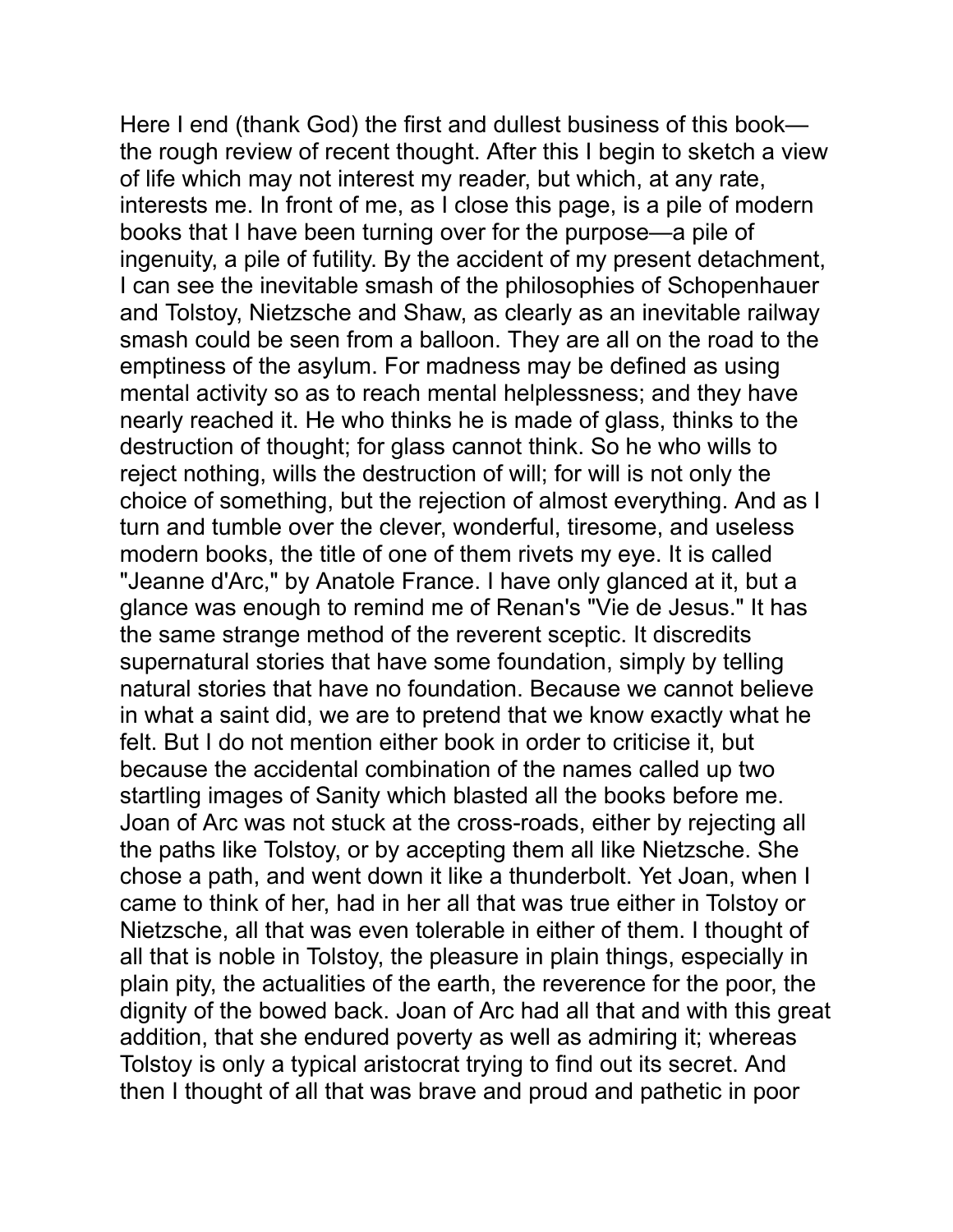Nietzsche, and his mutiny against the emptiness and timidity of our time. I thought of his cry for the ecstatic equilibrium of danger, his hunger for the rush of great horses, his cry to arms. Well, Joan of Arc had all that, and again with this difference, that she did not praise fighting, but fought. We KNOW that she was not afraid of an army, while Nietzsche, for all we know, was afraid of a cow. Tolstoy only praised the peasant; she was the peasant. Nietzsche only praised the warrior; she was the warrior. She beat them both at their own antagonistic ideals; she was more gentle than the one, more violent than the other. Yet she was a perfectly practical person who did something, while they are wild speculators who do nothing. It was impossible that the thought should not cross my mind that she and her faith had perhaps some secret of moral unity and utility that has been lost. And with that thought came a larger one, and the colossal figure of her Master had also crossed the theatre of my thoughts. The same modern difficulty which darkened the subjectmatter of Anatole France also darkened that of Ernest Renan. Renan also divided his hero's pity from his hero's pugnacity. Renan even represented the righteous anger at Jerusalem as a mere nervous breakdown after the idyllic expectations of Galilee. As if there were any inconsistency between having a love for humanity and having a hatred for inhumanity! Altruists, with thin, weak voices, denounce Christ as an egoist. Egoists (with even thinner and weaker voices) denounce Him as an altruist. In our present atmosphere such cavils are comprehensible enough. The love of a hero is more terrible than the hatred of a tyrant. The hatred of a hero is more generous than the love of a philanthropist. There is a huge and heroic sanity of which moderns can only collect the fragments. There is a giant of whom we see only the lopped arms and legs walking about. They have torn the soul of Christ into silly strips, labelled egoism and altruism, and they are equally puzzled by His insane magnificence and His insane meekness. They have parted His garments among them, and for His vesture they have cast lots; though the coat was without seam woven from the top throughout.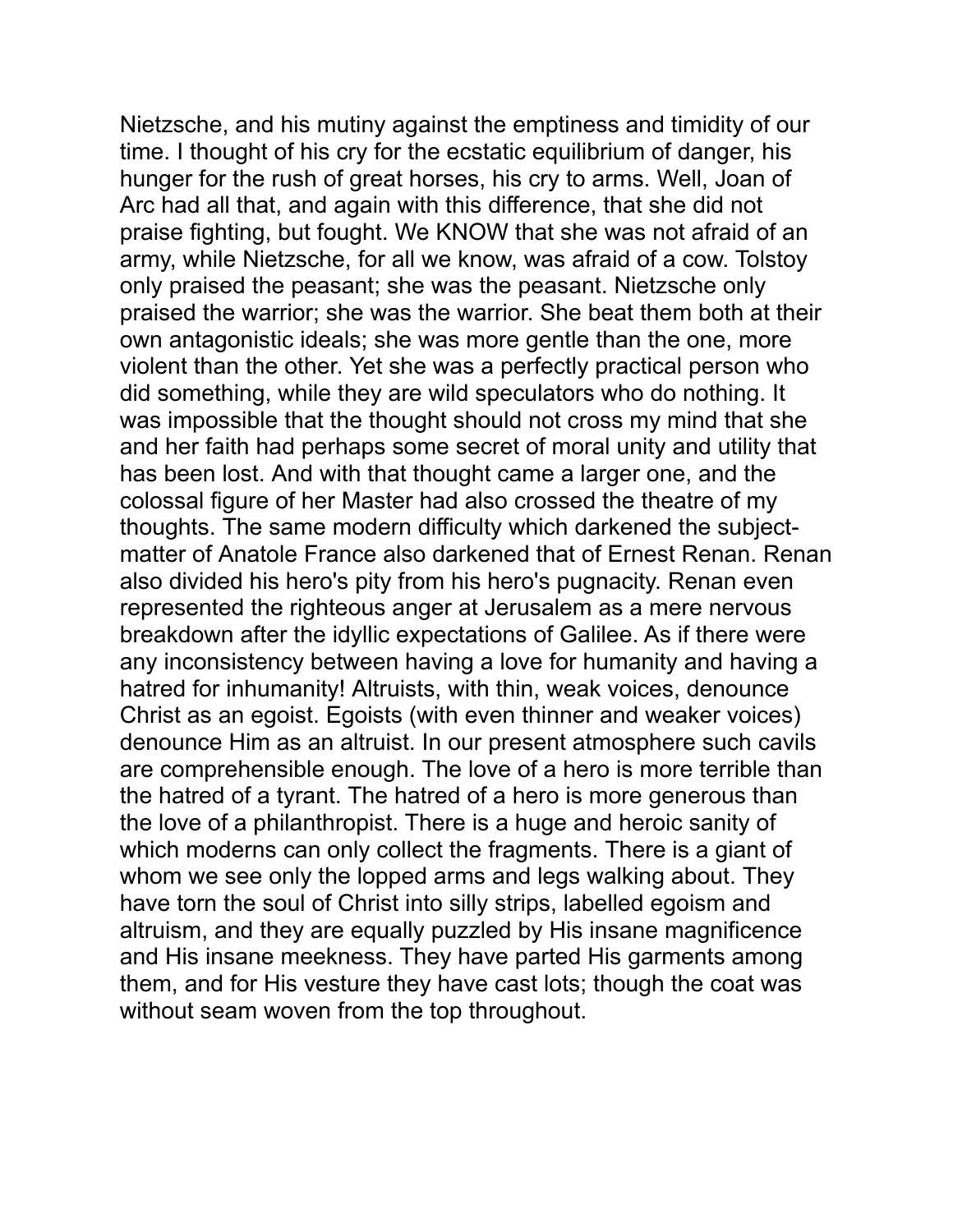## **IV THE ETHICS OF ELFLAND**

When the business man rebukes the idealism of his office-boy, it is commonly in some such speech as this: "Ah, yes, when one is young, one has these ideals in the abstract and these castles in the air; but in middle age they all break up like clouds, and one comes down to a belief in practical politics, to using the machinery one has and getting on with the world as it is." Thus, at least, venerable and philanthropic old men now in their honoured graves used to talk to me when I was a boy. But since then I have grown up and have discovered that these philanthropic old men were telling lies. What has really happened is exactly the opposite of what they said would happen. They said that I should lose my ideals and begin to believe in the methods of practical politicians. Now, I have not lost my ideals in the least; my faith in fundamentals is exactly what it always was. What I have lost is my old childlike faith in practical politics. I am still as much concerned as ever about the Battle of Armageddon; but I am not so much concerned about the General Election. As a babe I leapt up on my mother's knee at the mere mention of it. No; the vision is always solid and reliable. The vision is always a fact. It is the reality that is often a fraud. As much as I ever did, more than I ever did, I believe in Liberalism. But there was a rosy time of innocence when I believed in Liberals.

I take this instance of one of the enduring faiths because, having now to trace the roots of my personal speculation, this may be counted, I think, as the only positive bias. I was brought up a Liberal, and have always believed in democracy, in the elementary liberal doctrine of a self-governing humanity. If any one finds the phrase vague or threadbare, I can only pause for a moment to explain that the principle of democracy, as I mean it, can be stated in two propositions. The first is this: that the things common to all men are more important than the things peculiar to any men. Ordinary things are more valuable than extraordinary things; nay, they are more extraordinary. Man is something more awful than men; something more strange. The sense of the miracle of humanity itself should be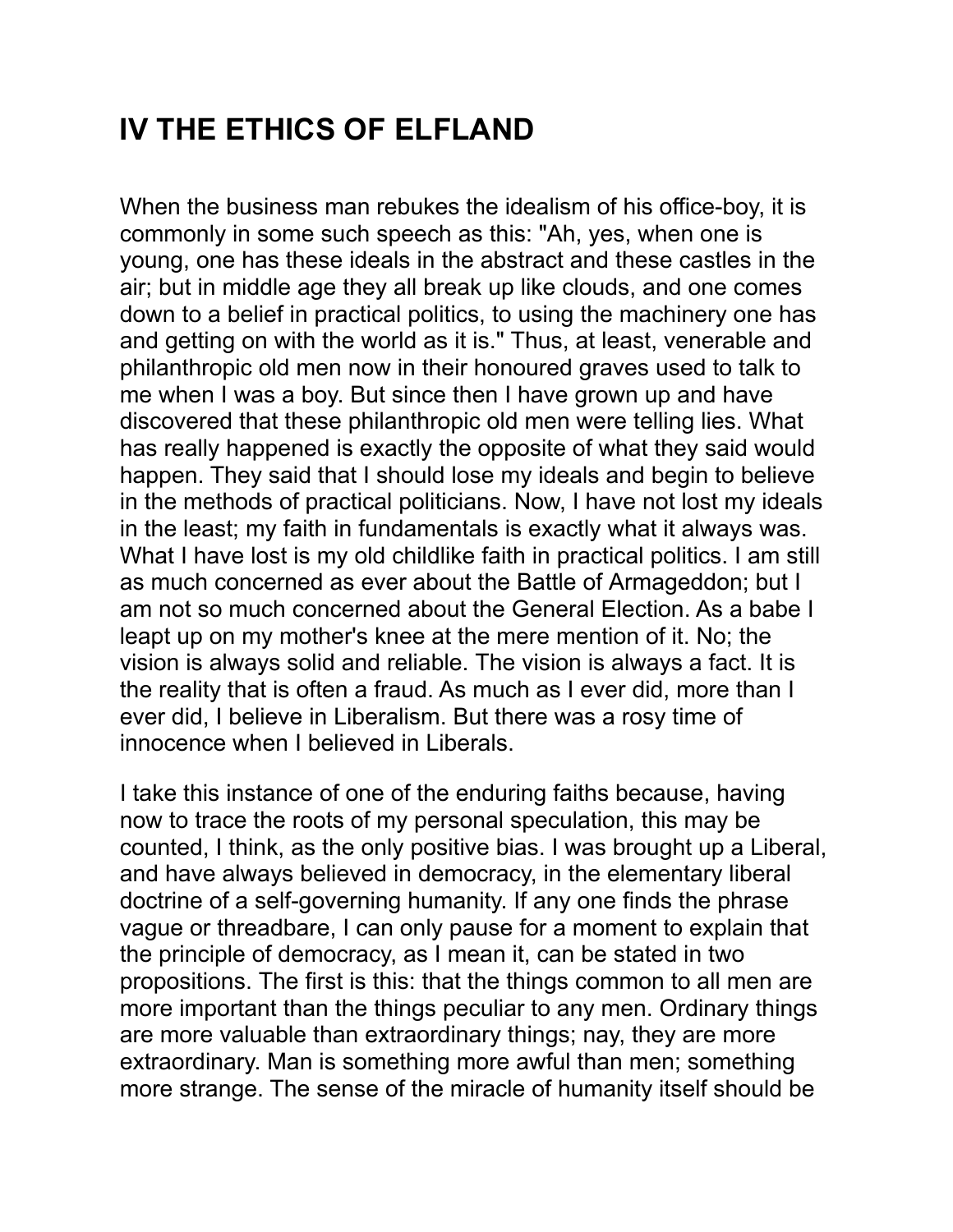always more vivid to us than any marvels of power, intellect, art, or civilization. The mere man on two legs, as such, should be felt as something more heartbreaking than any music and more startling than any caricature. Death is more tragic even than death by starvation. Having a nose is more comic even than having a Norman nose.

This is the first principle of democracy: that the essential things in men are the things they hold in common, not the things they hold separately. And the second principle is merely this: that the political instinct or desire is one of these things which they hold in common. Falling in love is more poetical than dropping into poetry. The democratic contention is that government (helping to rule the tribe) is a thing like falling in love, and not a thing like dropping into poetry. It is not something analogous to playing the church organ, painting on vellum, discovering the North Pole (that insidious habit), looping the loop, being Astronomer Royal, and so on. For these things we do not wish a man to do at all unless he does them well. It is, on the contrary, a thing analogous to writing one's own love-letters or blowing one's own nose. These things we want a man to do for himself, even if he does them badly. I am not here arguing the truth of any of these conceptions; I know that some moderns are asking to have their wives chosen by scientists, and they may soon be asking, for all I know, to have their noses blown by nurses. I merely say that mankind does recognize these universal human functions, and that democracy classes government among them. In short, the democratic faith is this: that the most terribly important things must be left to ordinary men themselves—the mating of the sexes, the rearing of the young, the laws of the state. This is democracy; and in this I have always believed.

But there is one thing that I have never from my youth up been able to understand. I have never been able to understand where people got the idea that democracy was in some way opposed to tradition. It is obvious that tradition is only democracy extended through time. It is trusting to a consensus of common human voices rather than to some isolated or arbitrary record. The man who quotes some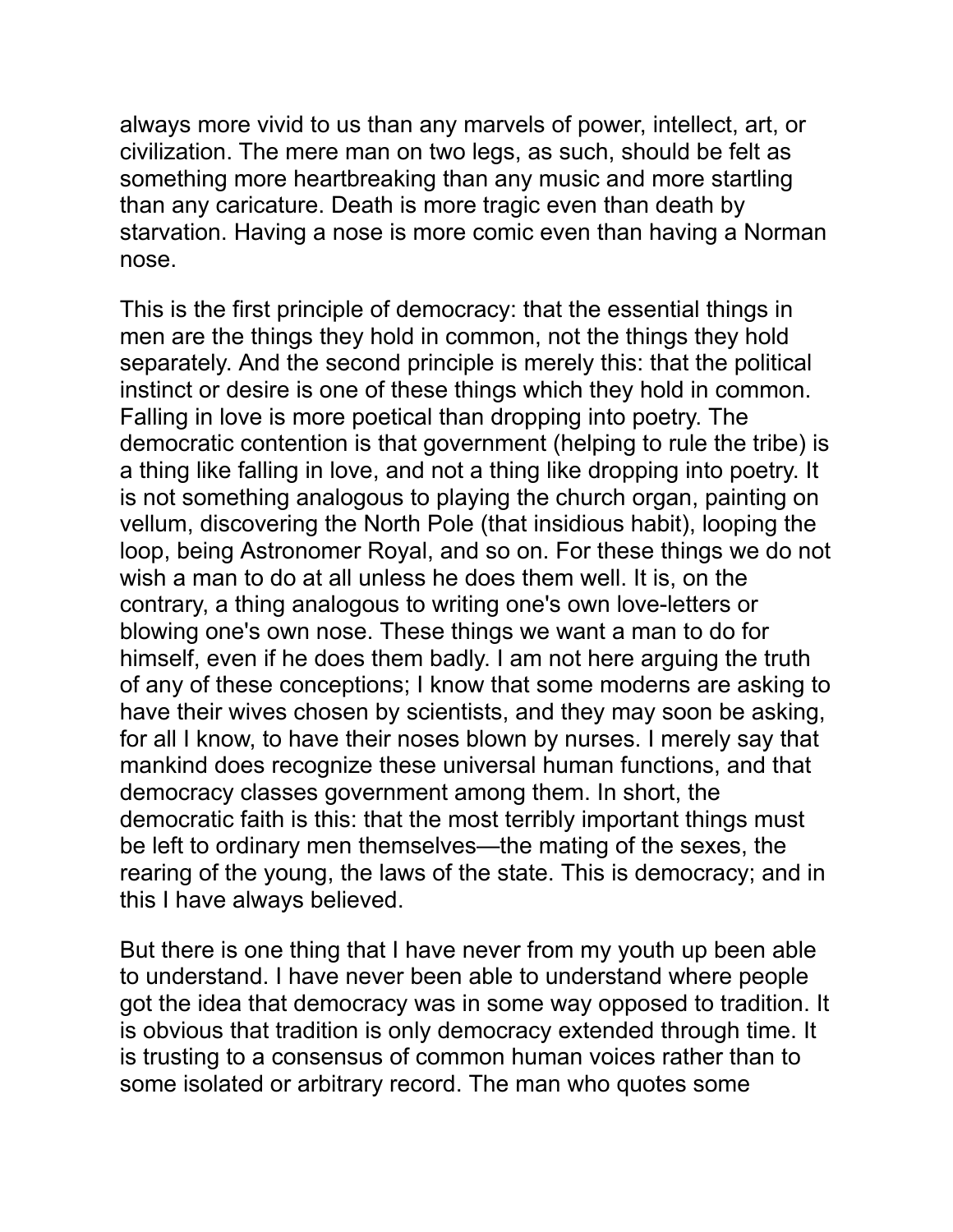German historian against the tradition of the Catholic Church, for instance, is strictly appealing to aristocracy. He is appealing to the superiority of one expert against the awful authority of a mob. It is quite easy to see why a legend is treated, and ought to be treated, more respectfully than a book of history. The legend is generally made by the majority of people in the village, who are sane. The book is generally written by the one man in the village who is mad. Those who urge against tradition that men in the past were ignorant may go and urge it at the Carlton Club, along with the statement that voters in the slums are ignorant. It will not do for us. If we attach great importance to the opinion of ordinary men in great unanimity when we are dealing with daily matters, there is no reason why we should disregard it when we are dealing with history or fable. Tradition may be defined as an extension of the franchise. Tradition means giving votes to the most obscure of all classes, our ancestors. It is the democracy of the dead. Tradition refuses to submit to the small and arrogant oligarchy of those who merely happen to be walking about. All democrats object to men being disqualified by the accident of birth; tradition objects to their being disqualified by the accident of death. Democracy tells us not to neglect a good man's opinion, even if he is our groom; tradition asks us not to neglect a good man's opinion, even if he is our father. I, at any rate, cannot separate the two ideas of democracy and tradition; it seems evident to me that they are the same idea. We will have the dead at our councils. The ancient Greeks voted by stones; these shall vote by tombstones. It is all quite regular and official, for most tombstones, like most ballot papers, are marked with a cross.

I have first to say, therefore, that if I have had a bias, it was always a bias in favour of democracy, and therefore of tradition. Before we come to any theoretic or logical beginnings I am content to allow for that personal equation; I have always been more inclined to believe the ruck of hard-working people than to believe that special and troublesome literary class to which I belong. I prefer even the fancies and prejudices of the people who see life from the inside to the clearest demonstrations of the people who see life from the outside. I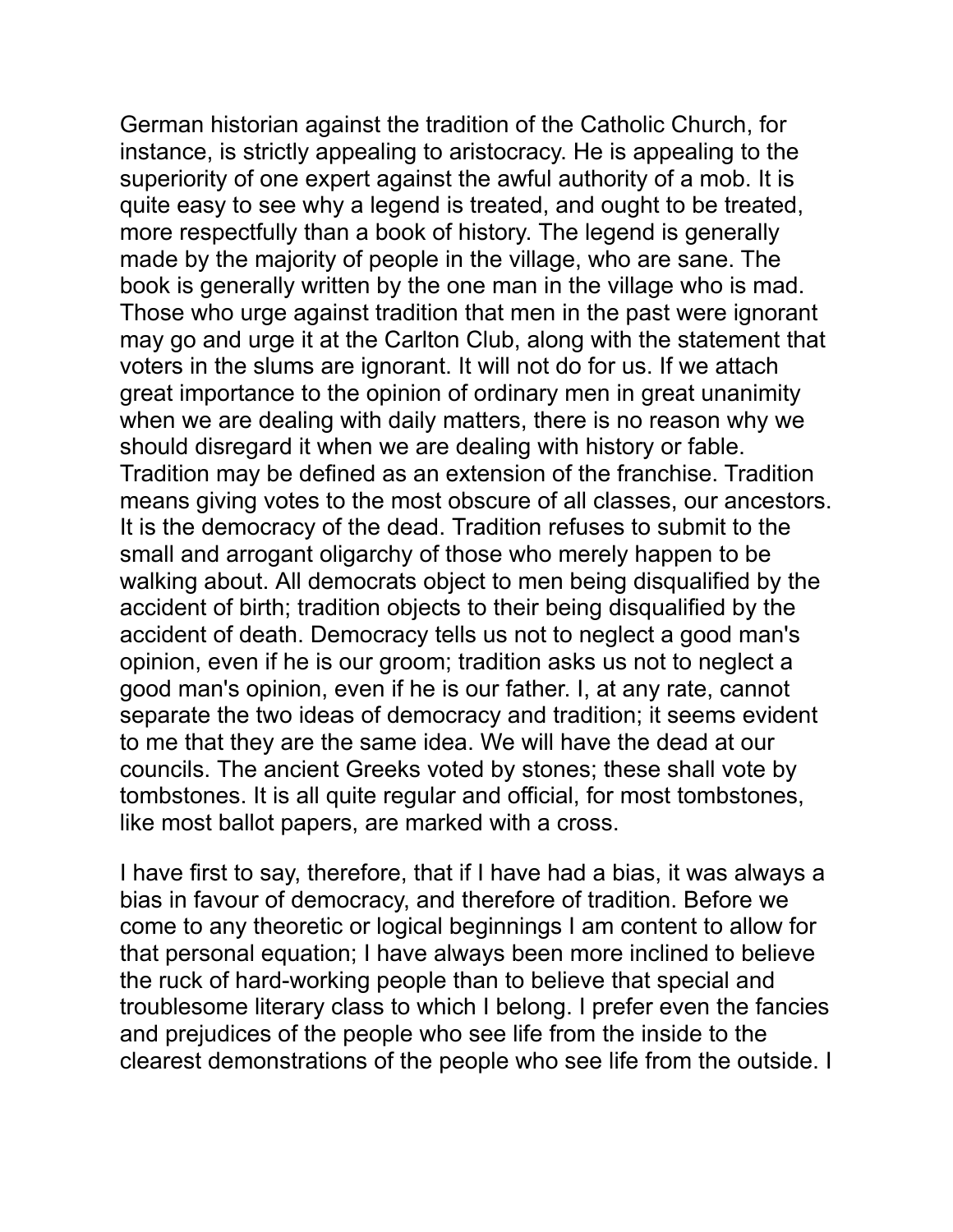would always trust the old wives' fables against the old maids' facts. As long as wit is mother wit it can be as wild as it pleases.

Now, I have to put together a general position, and I pretend to no training in such things. I propose to do it, therefore, by writing down one after another the three or four fundamental ideas which I have found for myself, pretty much in the way that I found them. Then I shall roughly synthesise them, summing up my personal philosophy or natural religion; then I shall describe my startling discovery that the whole thing had been discovered before. It had been discovered by Christianity. But of these profound persuasions which I have to recount in order, the earliest was concerned with this element of popular tradition. And without the foregoing explanation touching tradition and democracy I could hardly make my mental experience clear. As it is, I do not know whether I can make it clear, but I now propose to try.

My first and last philosophy, that which I believe in with unbroken certainty, I learnt in the nursery. I generally learnt it from a nurse; that is, from the solemn and star-appointed priestess at once of democracy and tradition. The things I believed most then, the things I believe most now, are the things called fairy tales. They seem to me to be the entirely reasonable things. They are not fantasies: compared with them other things are fantastic. Compared with them religion and rationalism are both abnormal, though religion is abnormally right and rationalism abnormally wrong. Fairyland is nothing but the sunny country of common sense. It is not earth that judges heaven, but heaven that judges earth; so for me at least it was not earth that criticised elfland, but elfland that criticised the earth. I knew the magic beanstalk before I had tasted beans; I was sure of the Man in the Moon before I was certain of the moon. This was at one with all popular tradition. Modern minor poets are naturalists, and talk about the bush or the brook; but the singers of the old epics and fables were supernaturalists, and talked about the gods of brook and bush. That is what the moderns mean when they say that the ancients did not "appreciate Nature," because they said that Nature was divine. Old nurses do not tell children about the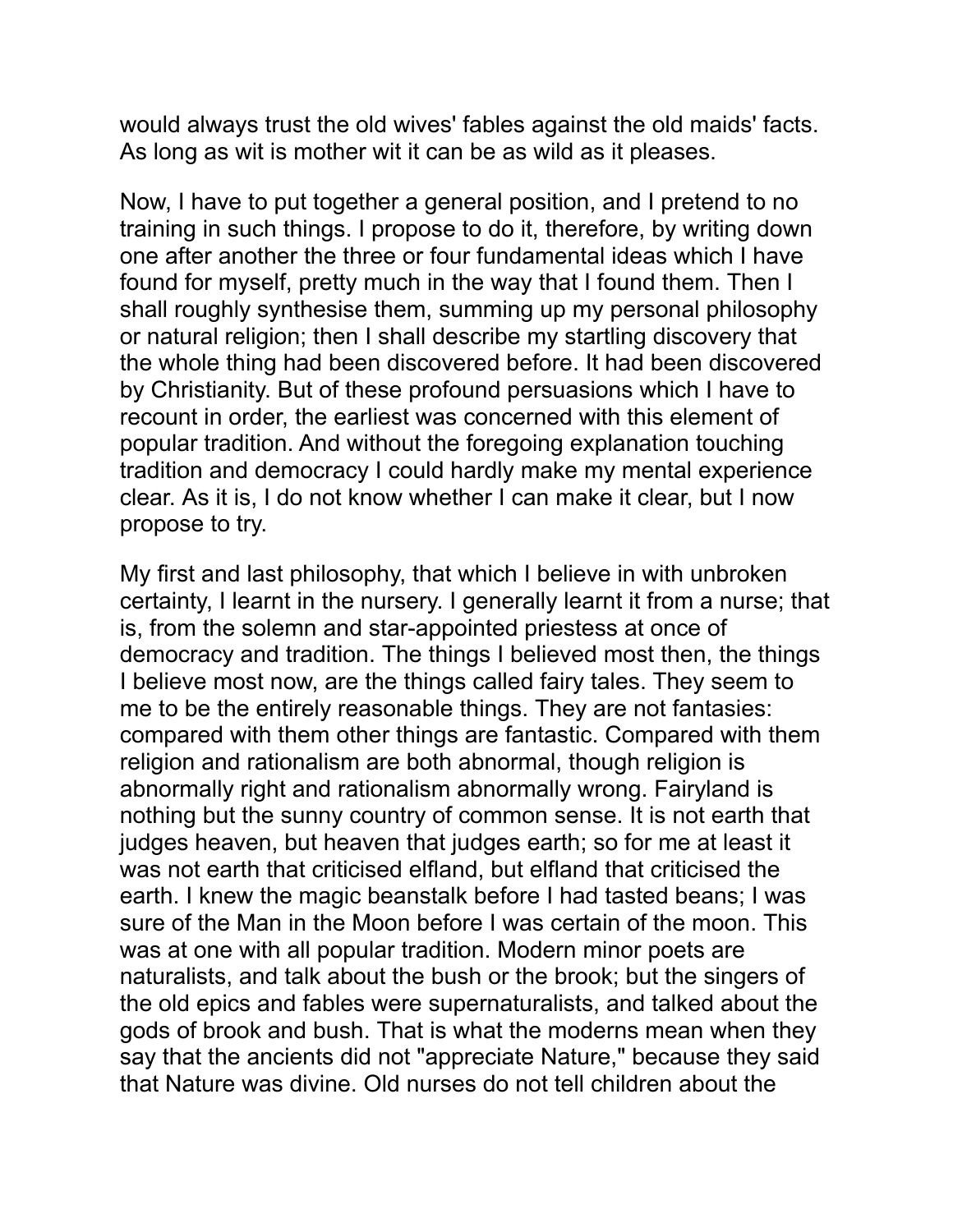grass, but about the fairies that dance on the grass; and the old Greeks could not see the trees for the dryads.

But I deal here with what ethic and philosophy come from being fed on fairy tales. If I were describing them in detail I could note many noble and healthy principles that arise from them. There is the chivalrous lesson of "Jack the Giant Killer"; that giants should be killed because they are gigantic. It is a manly mutiny against pride as such. For the rebel is older than all the kingdoms, and the Jacobin has more tradition than the Jacobite. There is the lesson of "Cinderella," which is the same as that of the Magnificat-EXALTAVIT HUMILES. There is the great lesson of "Beauty and the Beast"; that a thing must be loved BEFORE it is loveable. There is the terrible allegory of the "Sleeping Beauty," which tells how the human creature was blessed with all birthday gifts, yet cursed with death; and how death also may perhaps be softened to a sleep. But I am not concerned wth any of the separate statutes of elfland, but with the whole spirit of its law, which I learnt before I could speak, and shall retain when I cannot write. I am concerned with a certain way of looking at life, which was created in me by the fairy tales, but has since been meekly ratified by the mere facts.

It might be stated this way. There are certain sequences or developments (cases of one thing following another), which are, in the true sense of the word, reasonable. They are, in the true sense of the word, necessary. Such are mathematical and merely logical sequences. We in fairyland (who are the most reasonable of all creatures) admit that reason and that necessity. For instance, if the Ugly Sisters are older than Cinderella, it is (in an iron and awful sense) NECESSARY that Cinderella is younger than the Ugly Sisters. There is no getting out of it. Haeckel may talk as much fatalism about that fact as he pleases: it really must be. If Jack is the son of a miller, a miller is the father of Jack. Cold reason decrees it from her awful throne: and we in fairyland submit. If the three brothers all ride horses, there are six animals and eighteen legs involved: that is true rationalism, and fairyland is full of it. But as I put my head over the hedge of the elves and began to take notice of the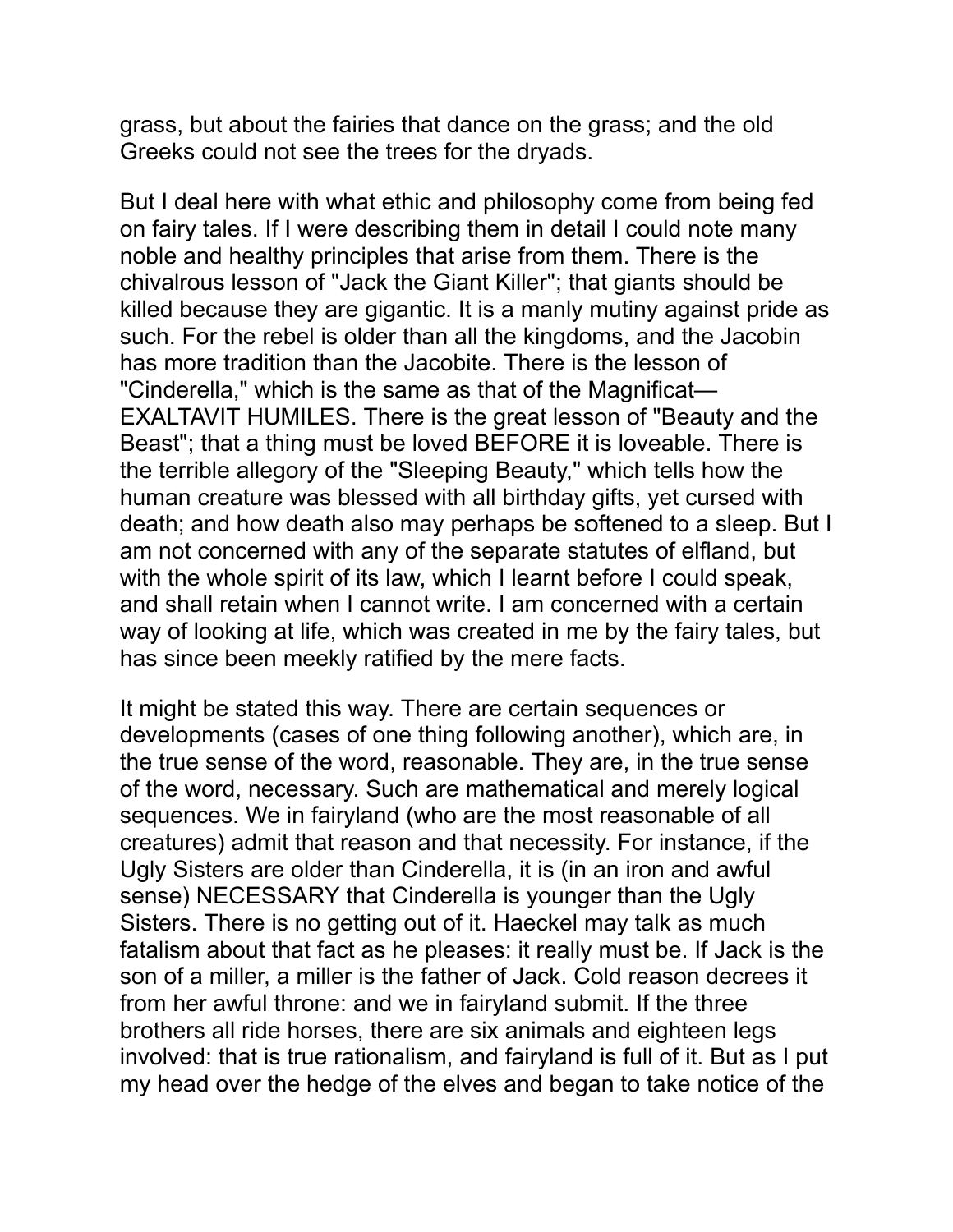natural world, I observed an extraordinary thing. I observed that learned men in spectacles were talking of the actual things that happened— dawn and death and so on—as if THEY were rational and inevitable. They talked as if the fact that trees bear fruit were just as NECESSARY as the fact that two and one trees make three. But it is not. There is an enormous difference by the test of fairyland; which is the test of the imagination. You cannot IMAGINE two and one not making three. But you can easily imagine trees not growing fruit; you can imagine them growing golden candlesticks or tigers hanging on by the tail. These men in spectacles spoke much of a man named Newton, who was hit by an apple, and who discovered a law. But they could not be got to see the distinction between a true law, a law of reason, and the mere fact of apples falling. If the apple hit Newton's nose, Newton's nose hit the apple. That is a true necessity: because we cannot conceive the one occurring without the other. But we can quite well conceive the apple not falling on his nose; we can fancy it flying ardently through the air to hit some other nose, of which it had a more definite dislike. We have always in our fairy tales kept this sharp distinction between the science of mental relations, in which there really are laws, and the science of physical facts, in which there are no laws, but only weird repetitions. We believe in bodily miracles, but not in mental impossibilities. We believe that a Bean-stalk climbed up to Heaven; but that does not at all confuse our convictions on the philosophical question of how many beans make five.

Here is the peculiar perfection of tone and truth in the nursery tales. The man of science says, "Cut the stalk, and the apple will fall"; but he says it calmly, as if the one idea really led up to the other. The witch in the fairy tale says, "Blow the horn, and the ogre's castle will fall"; but she does not say it as if it were something in which the effect obviously arose out of the cause. Doubtless she has given the advice to many champions, and has seen many castles fall, but she does not lose either her wonder or her reason. She does not muddle her head until it imagines a necessary mental connection between a horn and a falling tower. But the scientific men do muddle their heads, until they imagine a necessary mental connection between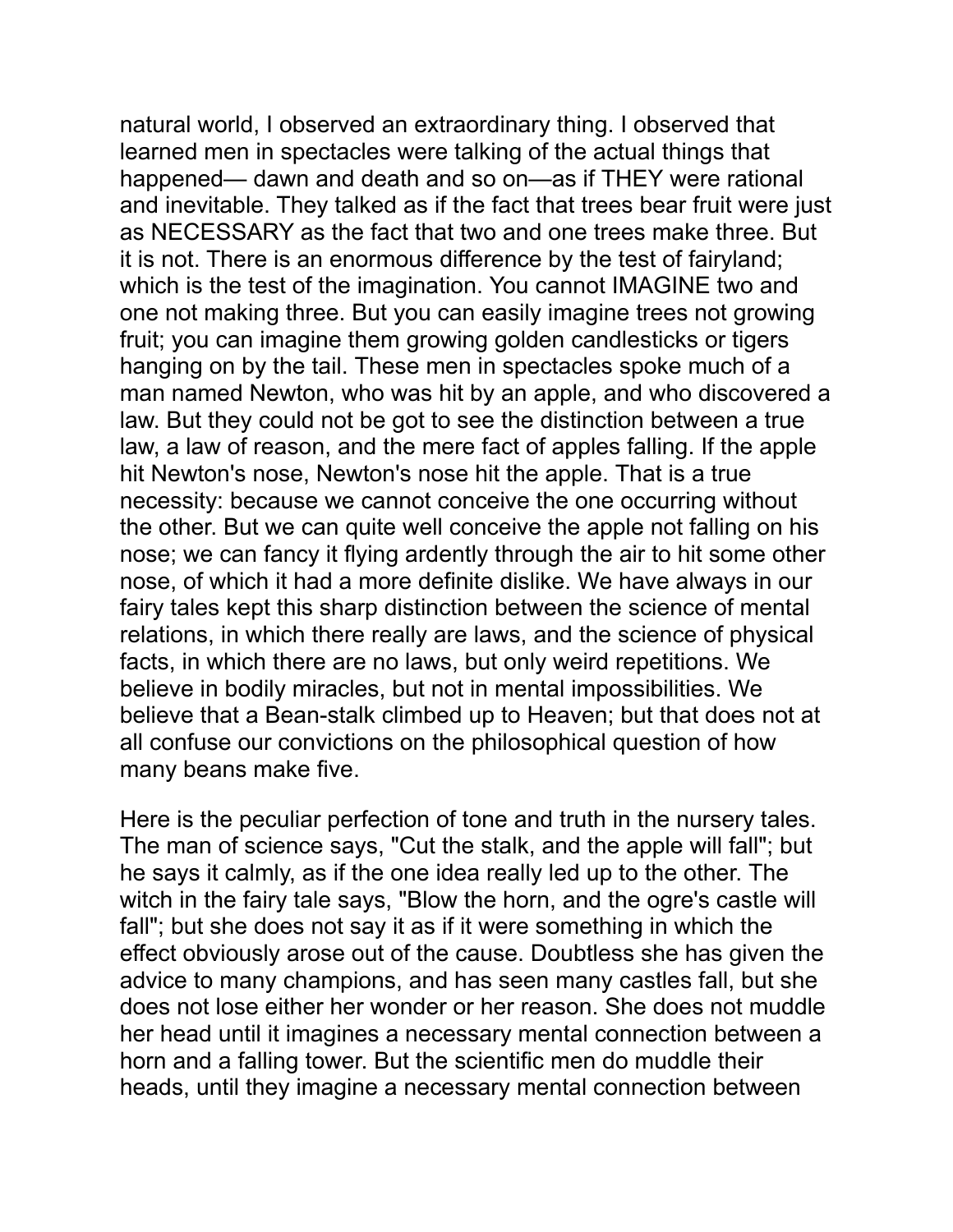an apple leaving the tree and an apple reaching the ground. They do really talk as if they had found not only a set of marvellous facts, but a truth connecting those facts. They do talk as if the connection of two strange things physically connected them philosophically. They feel that because one incomprehensible thing constantly follows another incomprehensible thing the two together somehow make up a comprehensible thing. Two black riddles make a white answer.

In fairyland we avoid the word "law"; but in the land of science they are singularly fond of it. Thus they will call some interesting conjecture about how forgotten folks pronounced the alphabet, Grimm's Law. But Grimm's Law is far less intellectual than Grimm's Fairy Tales. The tales are, at any rate, certainly tales; while the law is not a law. A law implies that we know the nature of the generalisation and enactment; not merely that we have noticed some of the effects. If there is a law that pick-pockets shall go to prison, it implies that there is an imaginable mental connection between the idea of prison and the idea of picking pockets. And we know what the idea is. We can say why we take liberty from a man who takes liberties. But we cannot say why an egg can turn into a chicken any more than we can say why a bear could turn into a fairy prince. As IDEAS, the egg and the chicken are further off from each other than the bear and the prince; for no egg in itself suggests a chicken, whereas some princes do suggest bears. Granted, then, that certain transformations do happen, it is essential that we should regard them in the philosophic manner of fairy tales, not in the unphilosophic manner of science and the "Laws of Nature." When we are asked why eggs turn to birds or fruits fall in autumn, we must answer exactly as the fairy godmother would answer if Cinderella asked her why mice turned to horses or her clothes fell from her at twelve o'clock. We must answer that it is MAGIC. It is not a "law," for we do not understand its general formula. It is not a necessity, for though we can count on it happening practically, we have no right to say that it must always happen. It is no argument for unalterable law (as Huxley fancied) that we count on the ordinary course of things. We do not count on it; we bet on it. We risk the remote possibility of a miracle as we do that of a poisoned pancake or a world-destroying comet. We leave it out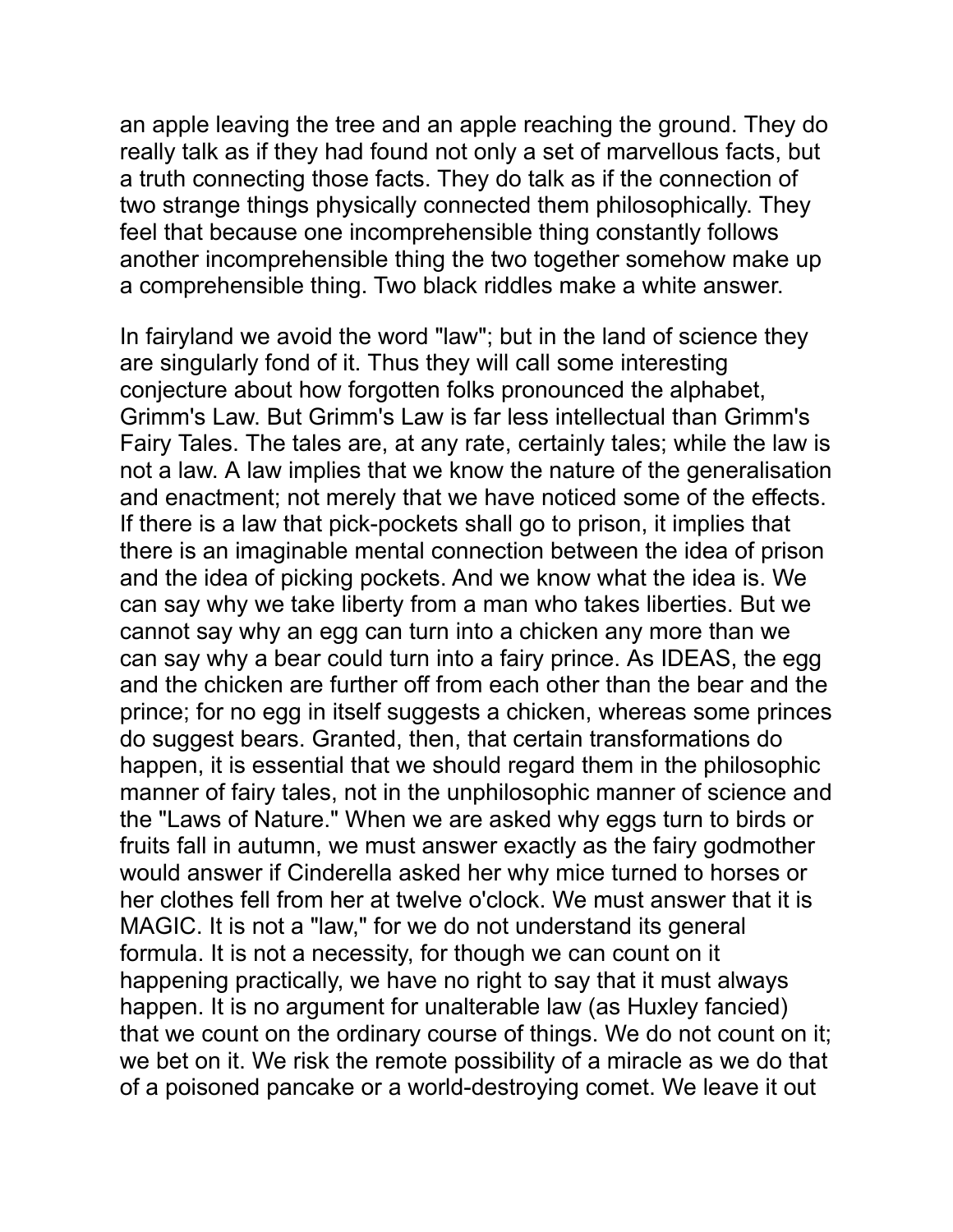of account, not because it is a miracle, and therefore an impossibility, but because it is a miracle, and therefore an exception. All the terms used in the science books, "law," "necessity," "order," "tendency," and so on, are really unintellectual, because they assume an inner synthesis, which we do not possess. The only words that ever satisfied me as describing Nature are the terms used in the fairy books, "charm," "spell," "enchantment." They express the arbitrariness of the fact and its mystery. A tree grows fruit because it is a MAGIC tree. Water runs downhill because it is bewitched. The sun shines because it is bewitched.

I deny altogether that this is fantastic or even mystical. We may have some mysticism later on; but this fairy-tale language about things is simply rational and agnostic. It is the only way I can express in words my clear and definite perception that one thing is quite distinct from another; that there is no logical connection between flying and laying eggs. It is the man who talks about "a law" that he has never seen who is the mystic. Nay, the ordinary scientific man is strictly a sentimentalist. He is a sentimentalist in this essential sense, that he is soaked and swept away by mere associations. He has so often seen birds fly and lay eggs that he feels as if there must be some dreamy, tender connection between the two ideas, whereas there is none. A forlorn lover might be unable to dissociate the moon from lost love; so the materialist is unable to dissociate the moon from the tide. In both cases there is no connection, except that one has seen them together. A sentimentalist might shed tears at the smell of apple-blossom, because, by a dark association of his own, it reminded him of his boyhood. So the materialist professor (though he conceals his tears) is yet a sentimentalist, because, by a dark association of his own, apple-blossoms remind him of apples. But the cool rationalist from fairyland does not see why, in the abstract, the apple tree should not grow crimson tulips; it sometimes does in his country.

This elementary wonder, however, is not a mere fancy derived from the fairy tales; on the contrary, all the fire of the fairy tales is derived from this. Just as we all like love tales because there is an instinct of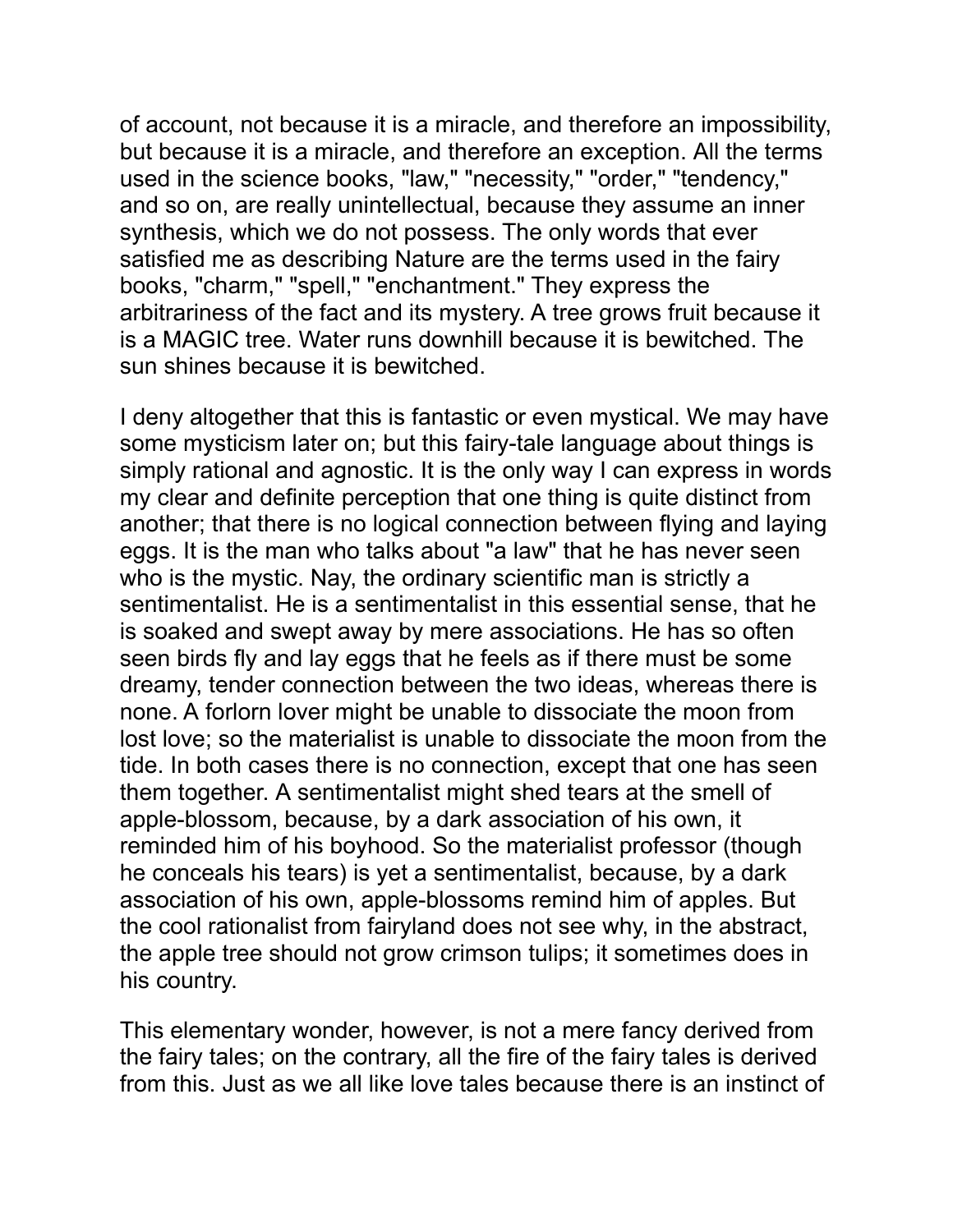sex, we all like astonishing tales because they touch the nerve of the ancient instinct of astonishment. This is proved by the fact that when we are very young children we do not need fairy tales: we only need tales. Mere life is interesting enough. A child of seven is excited by being told that Tommy opened a door and saw a dragon. But a child of three is excited by being told that Tommy opened a door. Boys like romantic tales; but babies like realistic tales—because they find them romantic. In fact, a baby is about the only person, I should think, to whom a modern realistic novel could be read without boring him. This proves that even nursery tales only echo an almost prenatal leap of interest and amazement. These tales say that apples were golden only to refresh the forgotten moment when we found that they were green. They make rivers run with wine only to make us remember, for one wild moment, that they run with water. I have said that this is wholly reasonable and even agnostic. And, indeed, on this point I am all for the higher agnosticism; its better name is Ignorance. We have all read in scientific books, and, indeed, in all romances, the story of the man who has forgotten his name. This man walks about the streets and can see and appreciate everything; only he cannot remember who he is. Well, every man is that man in the story. Every man has forgotten who he is. One may understand the cosmos, but never the ego; the self is more distant than any star. Thou shalt love the Lord thy God; but thou shalt not know thyself. We are all under the same mental calamity; we have all forgotten our names. We have all forgotten what we really are. All that we call common sense and rationality and practicality and positivism only means that for certain dead levels of our life we forget that we have forgotten. All that we call spirit and art and ecstasy only means that for one awful instant we remember that we forget.

But though (like the man without memory in the novel) we walk the streets with a sort of half-witted admiration, still it is admiration. It is admiration in English and not only admiration in Latin. The wonder has a positive element of praise. This is the next milestone to be definitely marked on our road through fairyland. I shall speak in the next chapter about optimists and pessimists in their intellectual aspect, so far as they have one. Here I am only trying to describe the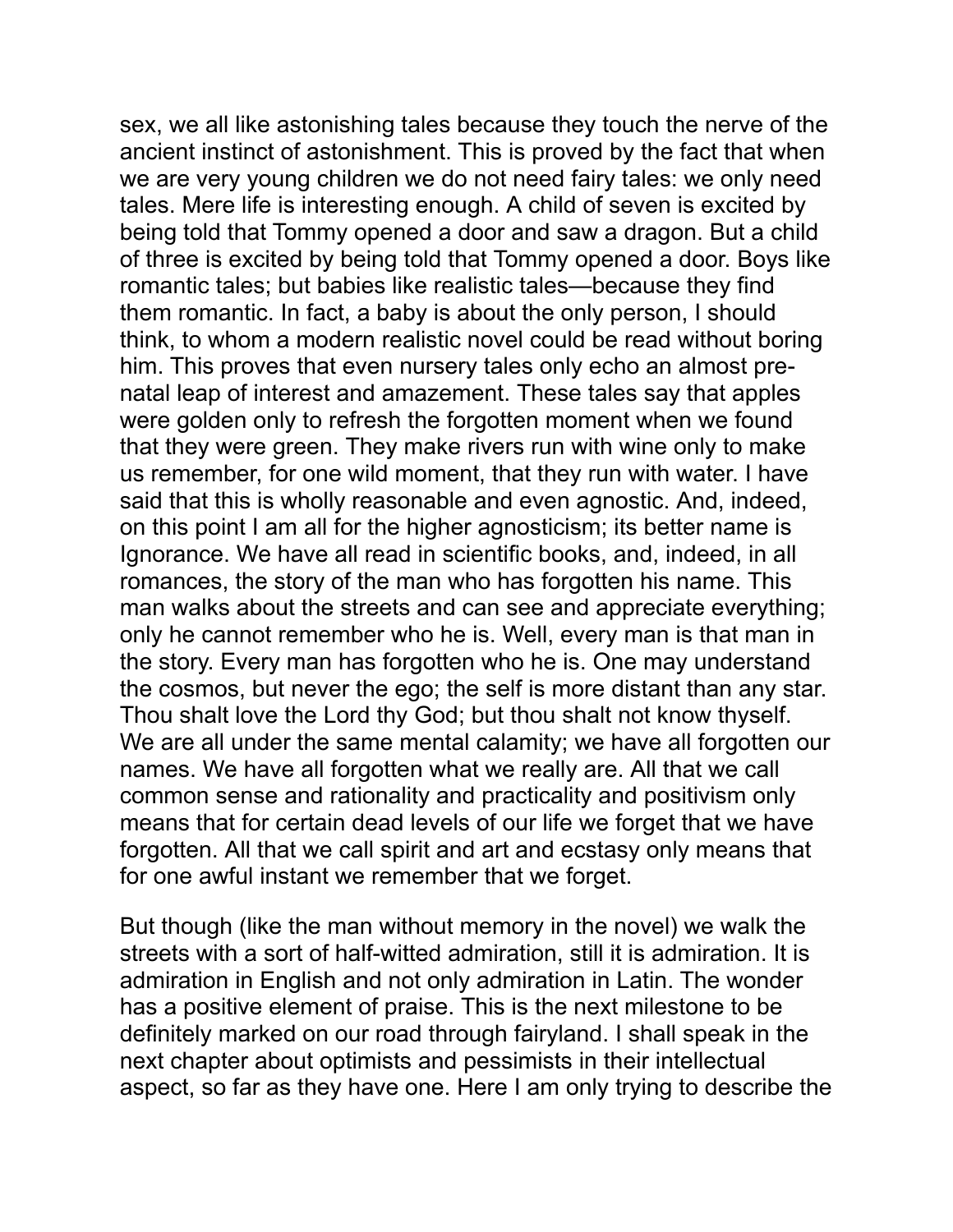enormous emotions which cannot be described. And the strongest emotion was that life was as precious as it was puzzling. It was an ecstasy because it was an adventure; it was an adventure because it was an opportunity. The goodness of the fairy tale was not affected by the fact that there might be more dragons than princesses; it was good to be in a fairy tale. The test of all happiness is gratitude; and I felt grateful, though I hardly knew to whom. Chldren are grateful when Santa Claus puts in their stockings gifts of toys or sweets. Could I not be grateful to Santa Claus when he put in my stockings the gift of two miraculous legs? We thank people for birthday presents of cigars and slippers. Can I thank no one for the birthday present of birth?

There were, then, these two first feelings, indefensible and indisputable. The world was a shock, but it was not merely shocking; existence was a surprise, but it was a pleasant surprise. In fact, all my first views were exactly uttered in a riddle that stuck in my brain from boyhood. The question was, "What did the first frog say?" And the answer was, "Lord, how you made me jump!" That says succinctly all that I am saying. God made the frog jump; but the frog prefers jumping. But when these things are settled there enters the second great principle of the fairy philosophy.

Any one can see it who will simply read "Grimm's Fairy Tales" or the fine collections of Mr. Andrew Lang. For the pleasure of pedantry I will call it the Doctrine of Conditional Joy. Touchstone talked of much virtue in an "if"; according to elfin ethics all virtue is in an "if." The note of the fairy utterance always is, "You may live in a palace of gold and sapphire, if you do not say the word `cow'"; or "You may live happily with the King's daughter, if you do not show her an onion." The vision always hangs upon a veto. All the dizzy and colossal things conceded depend upon one small thing withheld. All the wild and whirling things that are let loose depend upon one thing that is forbidden. Mr. W.B. Yeats, in his exquisite and piercing elfin poetry, describes the elves as lawless; they plunge in innocent anarchy on the unbridled horses of the air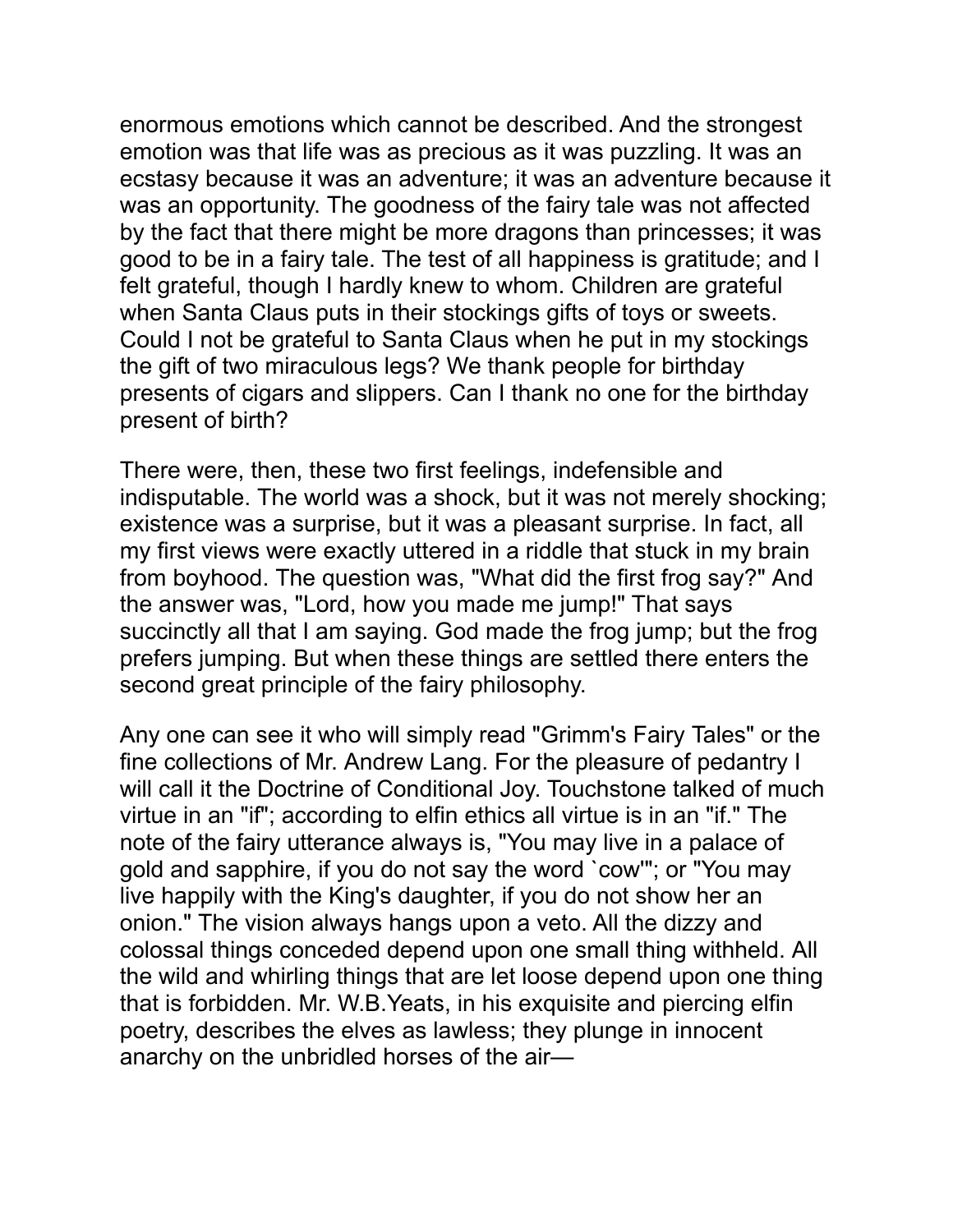"Ride on the crest of the dishevelled tide, And dance upon the mountains like a flame."

It is a dreadful thing to say that Mr. W.B. Yeats does not understand fairyland. But I do say it. He is an ironical Irishman, full of intellectual reactions. He is not stupid enough to understand fairyland. Fairies prefer people of the yokel type like myself; people who gape and grin and do as they are told. Mr. Yeats reads into elfland all the righteous insurrection of his own race. But the lawlessness of Ireland is a Christian lawlessness, founded on reason and justice. The Fenian is rebelling against something he understands only too well; but the true citizen of fairyland is obeying something that he does not understand at all. In the fairy tale an incomprehensible happiness rests upon an incomprehensible condition. A box is opened, and all evils fly out. A word is forgotten, and cities perish. A lamp is lit, and love flies away. A flower is plucked, and human lives are forfeited. An apple is eaten, and the hope of God is gone.

This is the tone of fairy tales, and it is certainly not lawlessness or even liberty, though men under a mean modern tyranny may think it liberty by comparison. People out of Portland Gaol might think Fleet Street free; but closer study will prove that both fairies and journalists are the slaves of duty. Fairy godmothers seem at least as strict as other godmothers. Cinderella received a coach out of Wonderland and a coachman out of nowhere, but she received a command which might have come out of Brixton—that she should be back by twelve. Also, she had a glass slipper; and it cannot be a coincidence that glass is so common a substance in folk-lore. This princess lives in a glass castle, that princess on a glass hill; this one sees all things in a mirror; they may all live in glass houses if they will not throw stones. For this thin glitter of glass everywhere is the expression of the fact that the happiness is bright but brittle, like the substance most easily smashed by a housemaid or a cat. And this fairy-tale sentiment also sank into me and became my sentiment towards the whole world. I felt and feel that life itself is as bright as the diamond, but as brittle as the window-pane; and when the heavens were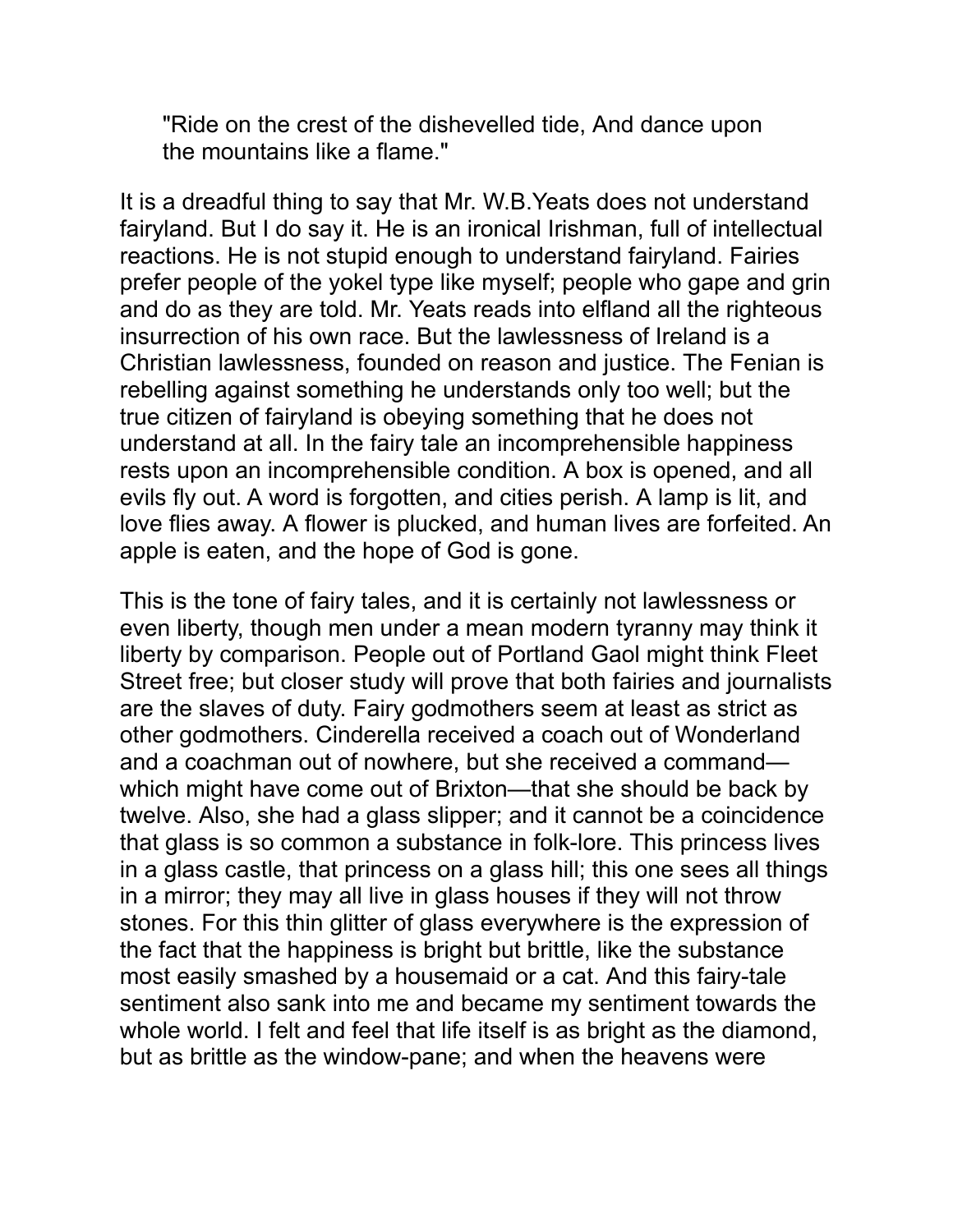compared to the terrble crystal I can remember a shudder. I was afraid that God would drop the cosmos with a crash.

Remember, however, that to be breakable is not the same as to be perishable. Strike a glass, and it will not endure an instant; simply do not strike it, and it will endure a thousand years. Such, it seemed, was the joy of man, either in elfland or on earth; the happiness depended on NOT DOING SOMETHING which you could at any moment do and which, very often, it was not obvious why you should not do. Now, the point here is that to ME this did not seem unjust. If the miller's third son said to the fairy, "Explain why I must not stand on my head in the fairy palace," the other might fairly reply, "Well, if it comes to that, explain the fairy palace." If Cinderella says, "How is it that I must leave the ball at twelve?" her godmother might answer, "How is it that you are going there till twelve?" If I leave a man in my will ten talking elephants and a hundred winged horses, he cannot complain if the conditions partake of the slight eccentricity of the gift. He must not look a winged horse in the mouth. And it seemed to me that existence was itself so very eccentric a legacy that I could not complain of not understanding the limitations of the vision when I did not understand the vision they limited. The frame was no stranger than the picture. The veto might well be as wild as the vision; it might be as startling as the sun, as elusive as the waters, as fantastic and terrible as the towering trees.

For this reason (we may call it the fairy godmother philosophy) I never could join the young men of my time in feeling what they called the general sentiment of REVOLT. I should have resisted, let us hope, any rules that were evil, and with these and their definition I shall deal in another chapter. But I did not feel disposed to resist any rule merely because it was mysterious. Estates are sometimes held by foolish forms, the breaking of a stick or the payment of a peppercorn: I was willing to hold the huge estate of earth and heaven by any such feudal fantasy. It could not well be wlder than the fact that I was allowed to hold it at all. At this stage I give only one ethical instance to show my meaning. I could never mix in the common murmur of that rising generation against monogamy,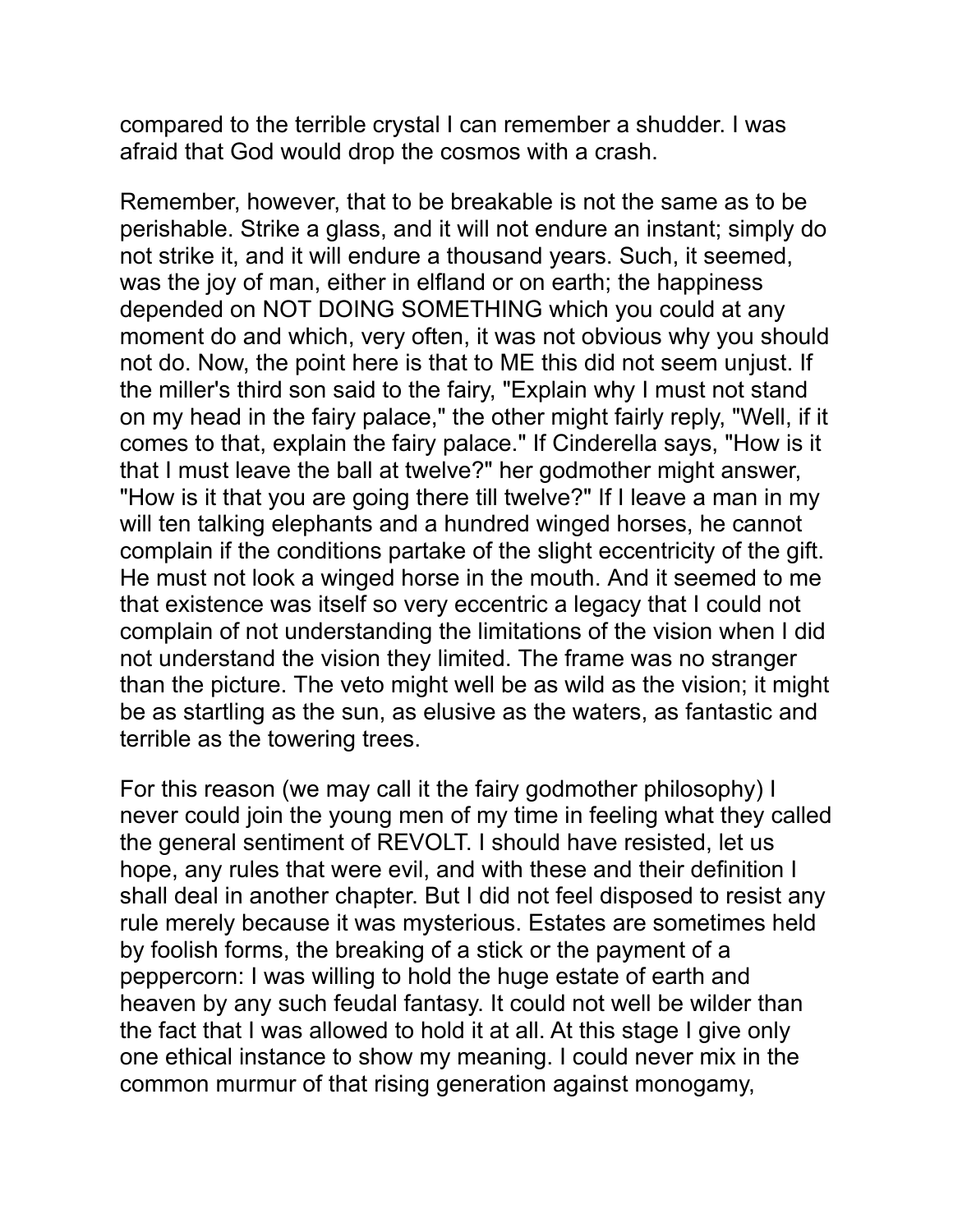because no restriction on sex seemed so odd and unexpected as sex itself. To be allowed, like Endymion, to make love to the moon and then to complain that Jupiter kept his own moons in a harem seemed to me (bred on fairy tales like Endymion's) a vulgar anticlimax. Keeping to one woman is a small price for so much as seeing one woman. To complain that I could only be married once was like complaining that I had only been born once. It was incommensurate with the terrible excitement of which one was talking. It showed, not an exaggerated sensibility to sex, but a curious insensibility to it. A man is a fool who complains that he cannot enter Eden by five gates at once. Polygamy is a lack of the realization of sex; it is like a man plucking five pears in mere absence of mind. The aesthetes touched the last insane limits of language in their eulogy on lovely things. The thistledown made them weep; a burnished beetle brought them to their knees. Yet their emotion never impressed me for an instant, for this reason, that it never occurred to them to pay for their pleasure in any sort of symbolic sacrifice. Men (I felt) might fast forty days for the sake of hearing a blackbird sing. Men might go through fire to find a cowslip. Yet these lovers of beauty could not even keep sober for the blackbird. They would not go through common Christian marriage by way of recompense to the cowslip. Surely one might pay for extraordinary joy in ordinary morals. Oscar Wilde said that sunsets were not valued because we could not pay for sunsets. But Oscar Wlde was wrong; we can pay for sunsets. We can pay for them by not being Oscar Wilde.

Well, I left the fairy tales lying on the floor of the nursery, and I have not found any books so sensible since. I left the nurse quardian of tradition and democracy, and I have not found any modern type so sanely radical or so sanely conservative. But the matter for important comment was here: that when I first went out into the mental atmosphere of the modern world, I found that the modern world was positively opposed on two points to my nurse and to the nursery tales. It has taken me a long time to find out that the modern world is wrong and my nurse was right. The really curious thing was this: that modern thought contradicted this basic creed of my boyhood on its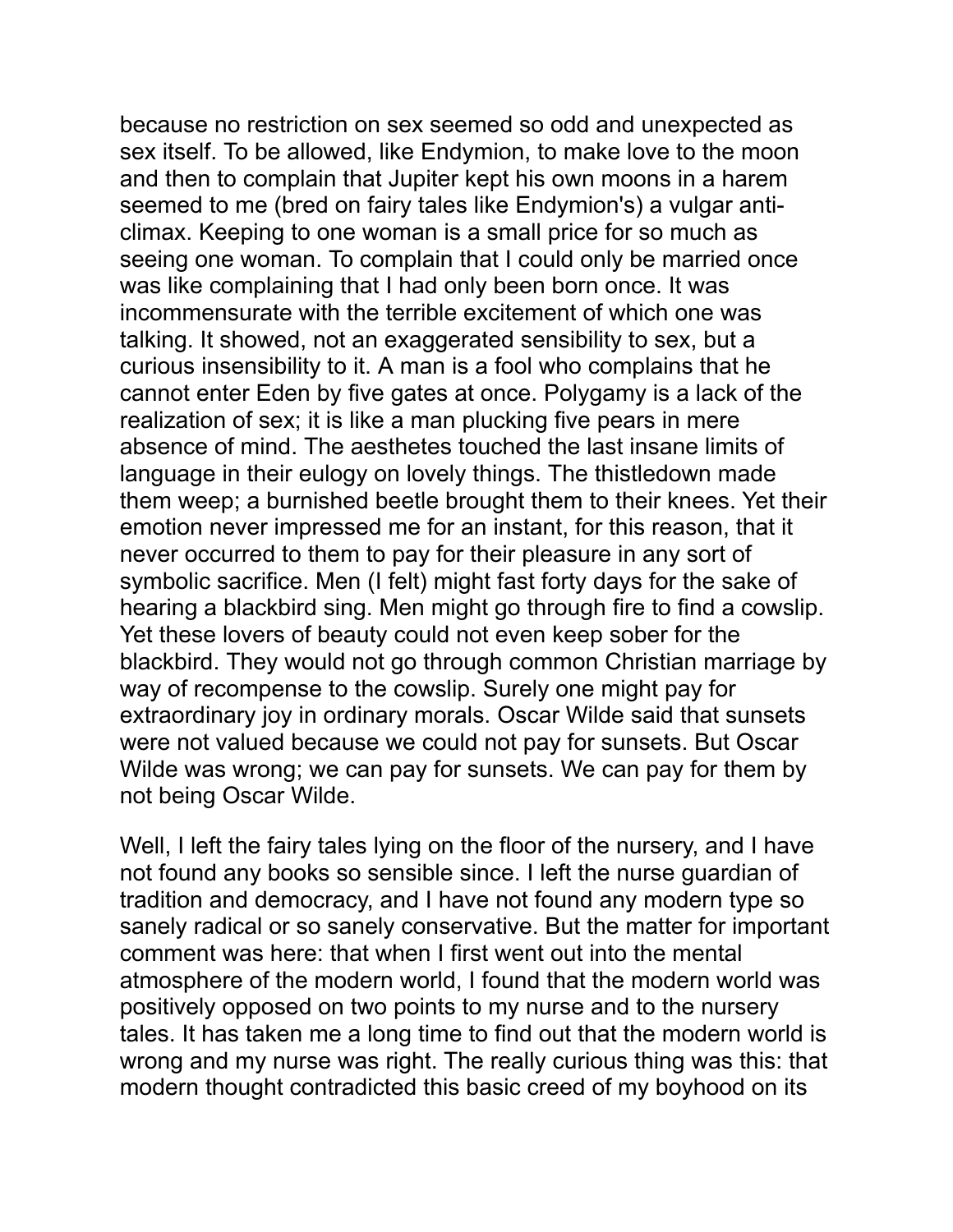two most essential doctrines. I have explained that the fairy tales founded in me two convictions; first, that this world is a wild and startling place, which might have been quite different, but which is quite delightful; second, that before this wildness and delight one may well be modest and submit to the queerest limitations of so queer a kindness. But I found the whole modern world running like a high tide against both my tendernesses; and the shock of that collision created two sudden and spontaneous sentiments, which I have had ever since and which, crude as they were, have since hardened into convictions.

First, I found the whole modern world talking scientific fatalism; saying that everything is as it must always have been, being unfolded without fault from the beginning. The leaf on the tree is green because it could never have been anything else. Now, the fairy-tale philosopher is glad that the leaf is green precisely because it might have been scarlet. He feels as if it had turned green an instant before he looked at it. He is pleased that snow is white on the strictly reasonable ground that it might have been black. Every colour has in it a bold quality as of choice; the red of garden roses is not only decisive but dramatic, like suddenly spilt blood. He feels that something has been DONE. But the great determinists of the nineteenth century were strongly against this native feeling that something had happened an instant before. In fact, according to them, nothing ever really had happened since the beginning of the world. Nothing ever had happened since existence had happened; and even about the date of that they were not very sure.

The modern world as I found it was solid for modern Calvinism, for the necessity of things being as they are. But when I came to ask them I found they had really no proof of this unavoidable repetition in things except the fact that the things were repeated. Now, the mere repetition made the things to me rather more weird than more rational. It was as if, having seen a curiously shaped nose in the street and dismissed it as an accident, I had then seen six other noses of the same astonishing shape. I should have fancied for a moment that it must be some local secret society. So one elephant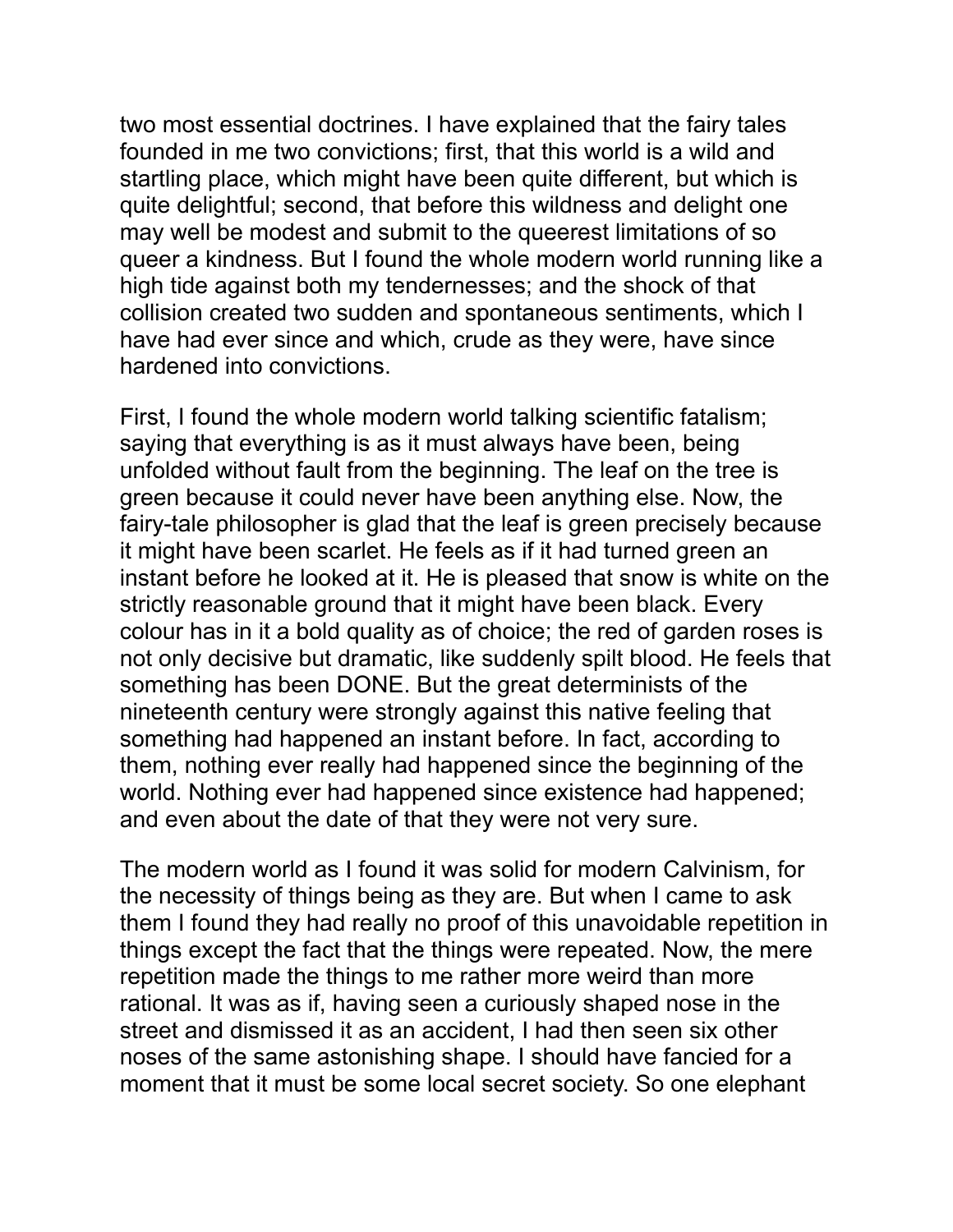having a trunk was odd; but all elephants having trunks looked like a plot. I speak here only of an emotion, and of an emotion at once stubborn and subtle. But the repetition in Nature seemed sometimes to be an excited repetition, like that of an angry schoolmaster saying the same thing over and over again. The grass seemed signalling to me with all its fingers at once; the crowded stars seemed bent upon being understood. The sun would make me see him if he rose a thousand times. The recurrences of the universe rose to the maddening rhythm of an incantation, and I began to see an idea.

All the towering materialism which dominates the modern mind rests ultimately upon one assumption; a false assumption. It is supposed that if a thing goes on repeating itself it is probably dead; a piece of clockwork. People feel that if the universe was personal it would vary; if the sun were alive it would dance. This is a fallacy even in relation to known fact. For the variation in human affairs is generally brought into them, not by life, but by death; by the dying down or breaking off of their strength or desire. A man varies his movements because of some slight element of failure or fatigue. He gets into an omnibus because he is tired of walking; or he walks because he is tired of sitting still. But if his life and joy were so gigantic that he never tired of going to Islington, he might go to Islington as regularly as the Thames goes to Sheerness. The very speed and ecstasy of his life would have the stillness of death. The sun rises every morning. I do not rise every morning; but the variation is due not to my activity, but to my inaction. Now, to put the matter in a popular phrase, it might be true that the sun rises regularly because he never gets tired of rising. His routine might be due, not to a lifelessness, but to a rush of life. The thing I mean can be seen, for instance, in children, when they find some game or joke that they specially enjoy. A child kicks his legs rhythmically through excess, not absence, of life. Because children have abounding vitality, because they are in spirit fierce and free, therefore they want things repeated and unchanged. They always say, "Do it again"; and the grown-up person does it again until he is nearly dead. For grown-up people are not strong enough to exult in monotony. But perhaps God is strong enough to exult in monotony. It is possible that God says every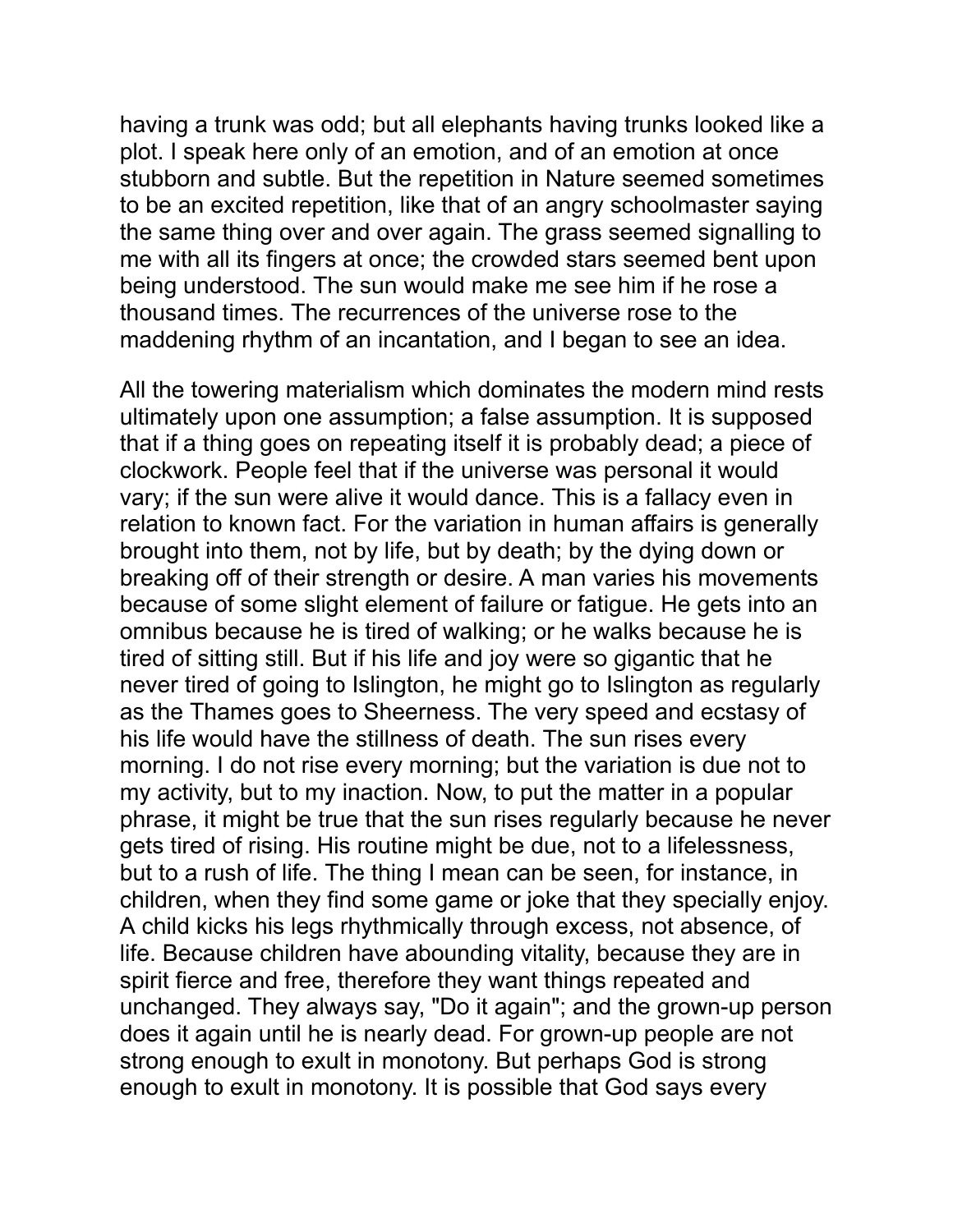morning, "Do it again" to the sun; and every evening, "Do it again" to the moon. It may not be automatic necessity that makes all daisies alike; it may be that God makes every daisy separately, but has never got tired of making them. It may be that He has the eternal appetite of infancy; for we have sinned and grown old, and our Father is younger than we. The repetition in Nature may not be a mere recurrence; it may be a theatrical ENCORE. Heaven may ENCORE the bird who laid an egg. If the human being conceives and brings forth a human child instead of bringing forth a fish, or a bat, or a griffin, the reason may not be that we are fixed in an animal fate without life or purpose. It may be that our little tragedy has touched the gods, that they admire it from their starry galleries, and that at the end of every human drama man is called again and again before the curtain. Repetition may go on for millions of years, by mere choice, and at any instant it may stop. Man may stand on the earth generation after generation, and yet each birth be his positively last appearance.

This was my first conviction; made by the shock of my childish emotions meeting the modern creed in mid-career. I had always vaguely felt facts to be miracles in the sense that they are wonderful: now I began to think them miracles in the stricter sense that they were WILFUL. I mean that they were, or might be, repeated exercises of some will. In short, I had always believed that the world involved magic: now I thought that perhaps it involved a magician. And this pointed a profound emotion always present and subconscious; that this world of ours has some purpose; and if there is a purpose, there is a person. I had always felt life first as a story: and if there is a story there is a story-teller.

But modern thought also hit my second human tradition. It went against the fairy feeling about strict limits and conditions. The one thing it loved to talk about was expansion and largeness. Herbert Spencer would have been greatly annoyed if any one had called him an imperialist, and therefore it is highly regrettable that nobody did. But he was an imperialist of the lowest type. He popularized this contemptible notion that the size of the solar system ought to over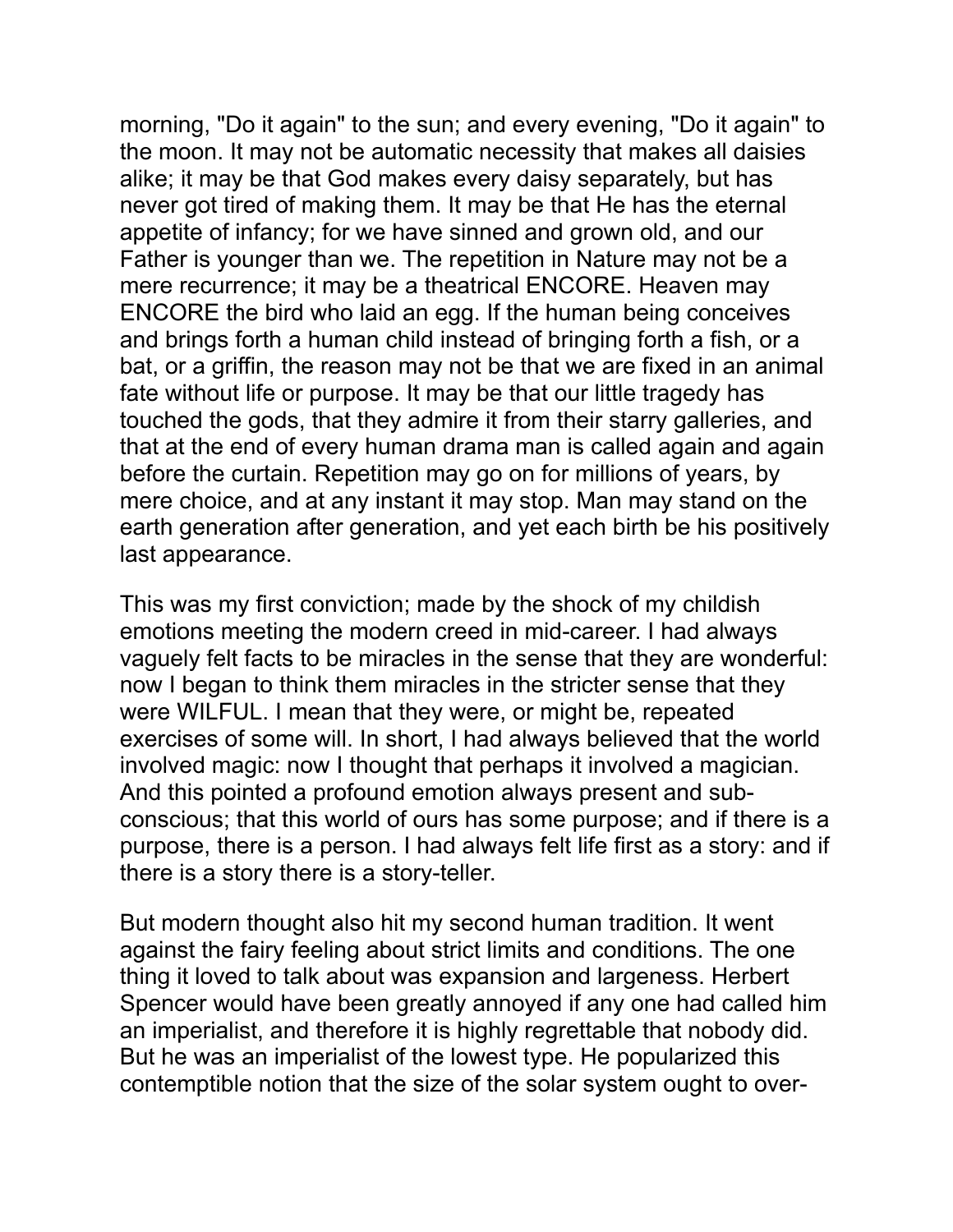awe the spiritual dogma of man. Why should a man surrender his dignity to the solar system any more than to a whale? If mere size proves that man is not the image of God, then a whale may be the image of God; a somewhat formless image; what one might call an impressionist portrait. It is quite futile to argue that man is small compared to the cosmos; for man was always small compared to the nearest tree. But Herbert Spencer, in his headlong imperialism, would insist that we had in some way been conquered and annexed by the astronomical universe. He spoke about men and their ideals exactly as the most insolent Unionist talks about the Irish and their ideals. He turned mankind into a small nationality. And his evil influence can be seen even in the most spirited and honourable of later scientific authors; notably in the early romances of Mr. H.G. Wells. Many moralists have in an exaggerated way represented the earth as wicked. But Mr. Wells and his school made the heavens wicked. We should lift up our eyes to the stars from whence would come our ruin.

But the expansion of which I speak was much more evil than all this. I have remarked that the materialist, like the madman, is in prison; in the prison of one thought. These people seemed to think it singularly inspiring to keep on saying that the prison was very large. The size of this scientific universe gave one no novelty, no relief. The cosmos went on for ever, but not in its wildest constellation could there be anything really interesting; anything, for instance, such as forgiveness or free will. The grandeur or infinity of the secret of its cosmos added nothing to it. It was like telling a prisoner in Reading gaol that he would be glad to hear that the gaol now covered half the county. The warder would have nothing to show the man except more and more long corridors of stone lit by ghastly lights and empty of all that is human. So these expanders of the universe had nothing to show us except more and more infinite corridors of space lit by ghastly suns and empty of all that is divine.

In fairyland there had been a real law; a law that could be broken, for the definition of a law is something that can be broken. But the machinery of this cosmic prison was something that could not be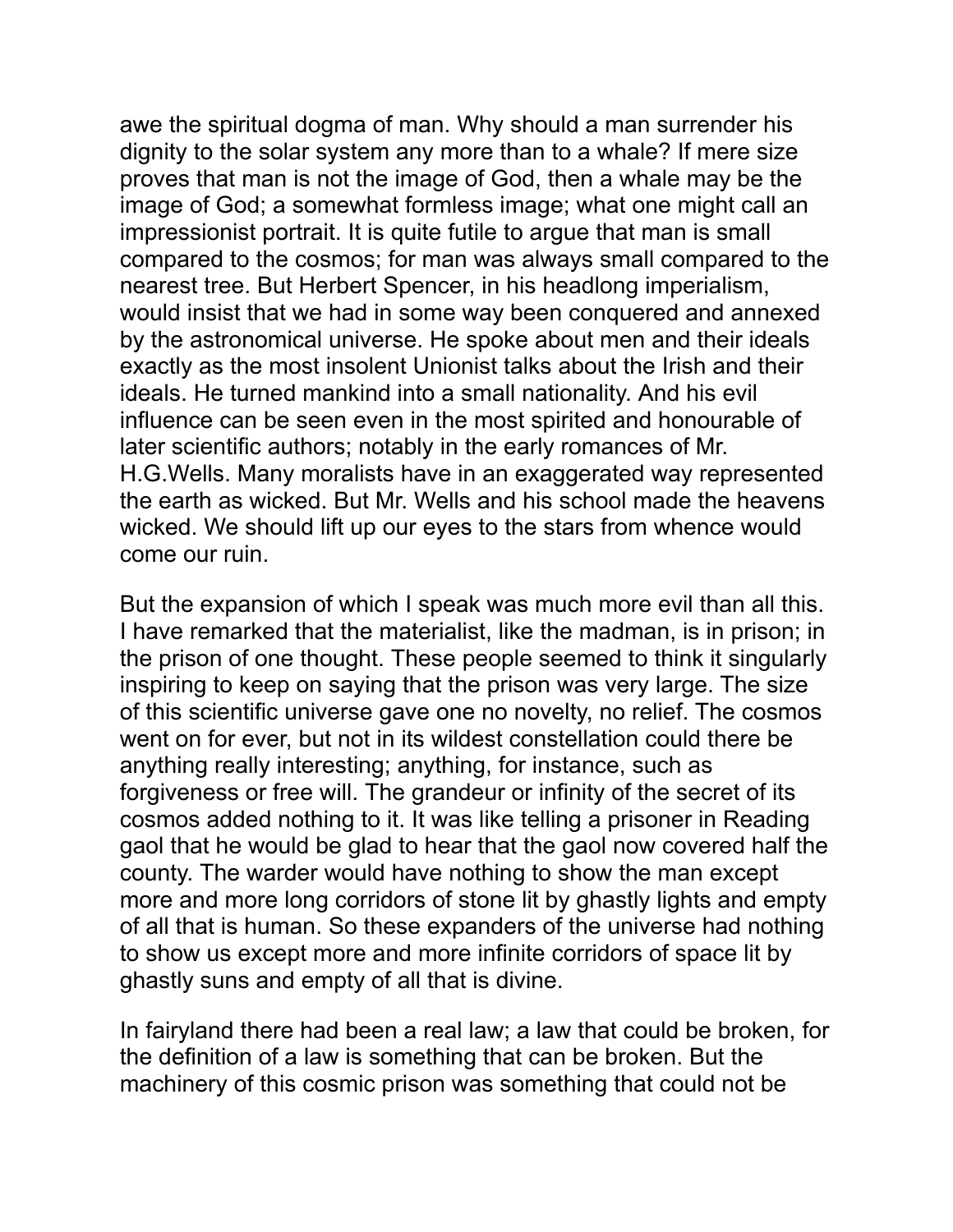broken; for we ourselves were only a part of its machinery. We were either unable to do things or we were destined to do them. The idea of the mystical condition quite disappeared; one can neither have the firmness of keeping laws nor the fun of breaking them. The largeness of this universe had nothing of that freshness and airy outbreak which we have praised in the universe of the poet. This modern universe is literally an empire; that is, it was vast, but it is not free. One went into larger and larger windowless rooms, rooms big with Babylonian perspective; but one never found the smallest window or a whisper of outer air.

Their infernal parallels seemed to expand with distance; but for me all good things come to a point, swords for instance. So finding the boast of the big cosmos so unsatisfactory to my emotions I began to arque about it a little; and I soon found that the whole attitude was even shallower than could have been expected. According to these people the cosmos was one thing since it had one unbroken rule. Only (they would say) while it is one thing, it is also the only thing there is. Why, then, should one worry particularly to call it large? There is nothing to compare it with. It would be just as sensible to call it small. A man may say, "I like this vast cosmos, with its throng of stars and its crowd of varied creatures." But if it comes to that why should not a man say, "I like this cosy little cosmos, with its decent number of stars and as neat a provision of live stock as I wish to see"? One is as good as the other; they are both mere sentiments. It is mere sentiment to rejoice that the sun is larger than the earth; it is quite as sane a sentiment to rejoice that the sun is no larger than it is. A man chooses to have an emotion about the largeness of the world; why should he not choose to have an emotion about its smallness?

It happened that I had that emotion. When one is fond of anything one addresses it by diminutives, even if it is an elephant or a lifeguardsman. The reason is, that anything, however huge, that can be conceived of as complete, can be conceived of as small. If military moustaches did not suggest a sword or tusks a tail, then the object would be vast because it would be immeasurable. But the moment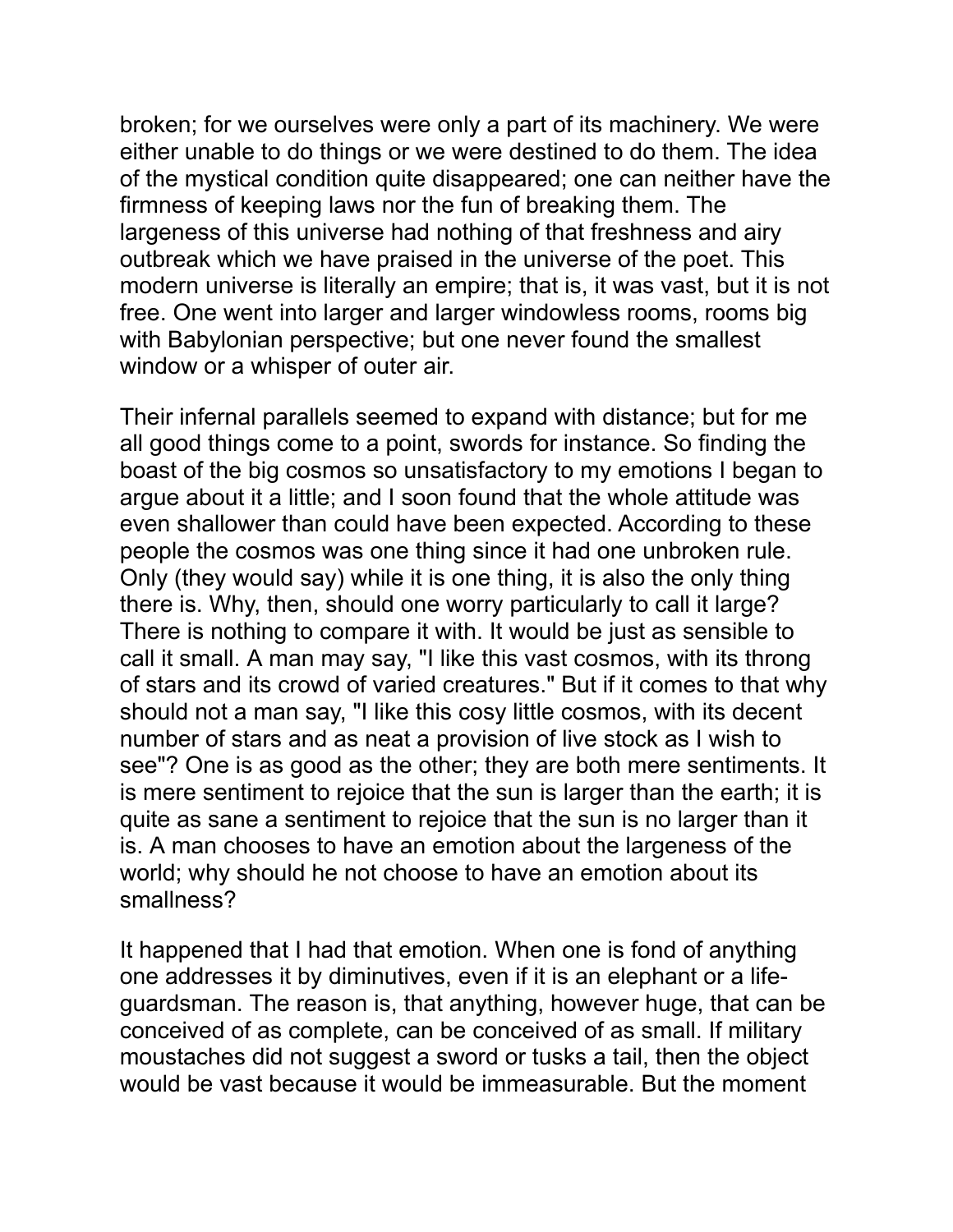you can imagine a guardsman you can imagine a small guardsman. The moment you really see an elephant you can call it "Tiny." If you can make a statue of a thing you can make a statuette of it. These people professed that the universe was one coherent thing; but they were not fond of the universe. But I was frightfully fond of the universe and wanted to address it by a diminutive. I often did so; and it never seemed to mind. Actually and in truth I did feel that these dim dogmas of vitality were better expressed by calling the world small than by calling it large. For about infinity there was a sort of carelessness which was the reverse of the fierce and pious care which I felt touching the pricelessness and the peril of life. They showed only a dreary waste; but I felt a sort of sacred thrift. For economy is far more romantic than extravagance. To them stars were an unending income of halfpence; but I felt about the golden sun and the silver moon as a schoolboy feels if he has one sovereign and one shilling.

These subconscious convictions are best hit off by the colour and tone of certain tales. Thus I have said that stories of magic alone can express my sense that life is not only a pleasure but a kind of eccentric privilege. I may express this other feeling of cosmic cosiness by allusion to another book always read in boyhood, "Robinson Crusoe," which I read about this time, and which owes its eternal vivacity to the fact that it celebrates the poetry of limits, nay, even the wild romance of prudence. Crusoe is a man on a small rock with a few comforts just snatched from the sea: the best thing in the book is simply the list of things saved from the wreck. The greatest of poems is an inventory. Every kitchen tool becomes ideal because Crusoe might have dropped it in the sea. It is a good exercise, in empty or ugly hours of the day, to look at anything, the coal-scuttle or the book-case, and think how happy one could be to have brought it out of the sinking ship on to the solitary island. But it is a better exercise still to remember how all things have had this hair-breadth escape: everything has been saved from a wreck. Every man has had one horrible adventure: as a hidden untimely birth he had not been, as infants that never see the light. Men spoke much in my boyhood of restricted or ruined men of genius: and it was common to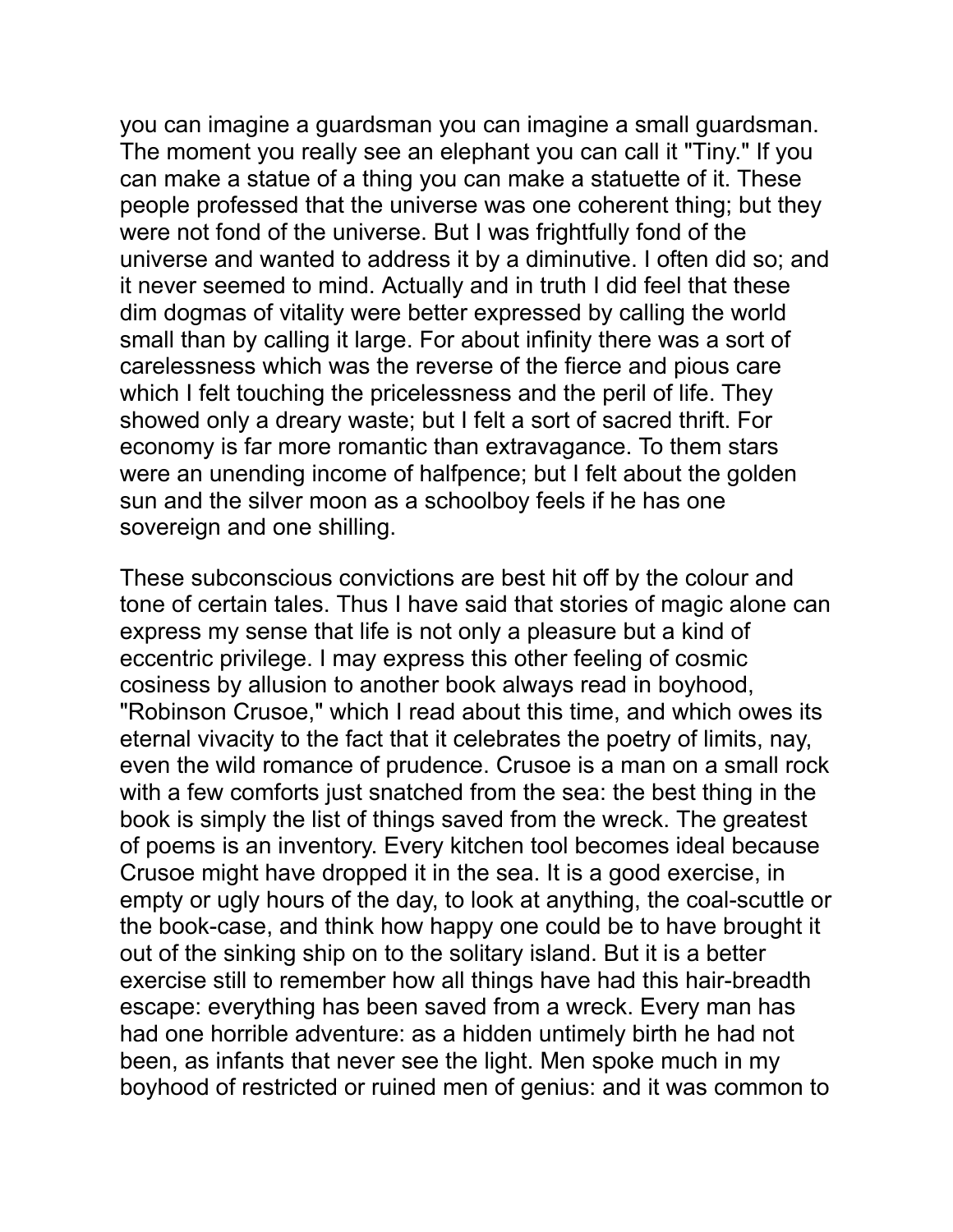say that many a man was a Great Might-Have-Been. To me it is a more solid and startling fact that any man in the street is a Great Might-Not-Have-Been.

But I really felt (the fancy may seem foolish) as if all the order and number of things were the romantic remnant of Crusoe's ship. That there are two sexes and one sun, was like the fact that there were two guns and one axe. It was poignantly urgent that none should be lost; but somehow, it was rather fun that none could be added. The trees and the planets seemed like things saved from the wreck: and when I saw the Matterhorn I was glad that it had not been overlooked in the confusion. I felt economical about the stars as if they were sapphires (they are called so in Milton's Eden): I hoarded the hills. For the universe is a single jewel, and while it is a natural cant to talk of a jewel as peerless and priceless, of this jewel it is literally true. This cosmos is indeed without peer and without price: for there cannot be another one.

Thus ends, in unavoidable inadequacy, the attempt to utter the unutterable things. These are my ultimate attitudes towards life; the soils for the seeds of doctrine. These in some dark way I thought before I could write, and felt before I could think: that we may proceed more easily afterwards, I will roughly recapitulate them now. I felt in my bones; first, that this world does not explain itself. It may be a miracle with a supernatural explanation; it may be a conjuring trick, with a natural explanation. But the explanation of the conjuring trick, if it is to satisfy me, will have to be better than the natural explanations I have heard. The thing is magic, true or false. Second, I came to feel as if magic must have a meaning, and meaning must have some one to mean it. There was something personal in the world, as in a work of art; whatever it meant it meant violently. Third, I thought this purpose beautiful in its old design, in spite of its defects, such as dragons. Fourth, that the proper form of thanks to it is some form of humility and restraint: we should thank God for beer and Burgundy by not drinking too much of them. We owed, also, an obedience to whatever made us. And last, and strangest, there had come into my mind a vague and vast impression that in some way all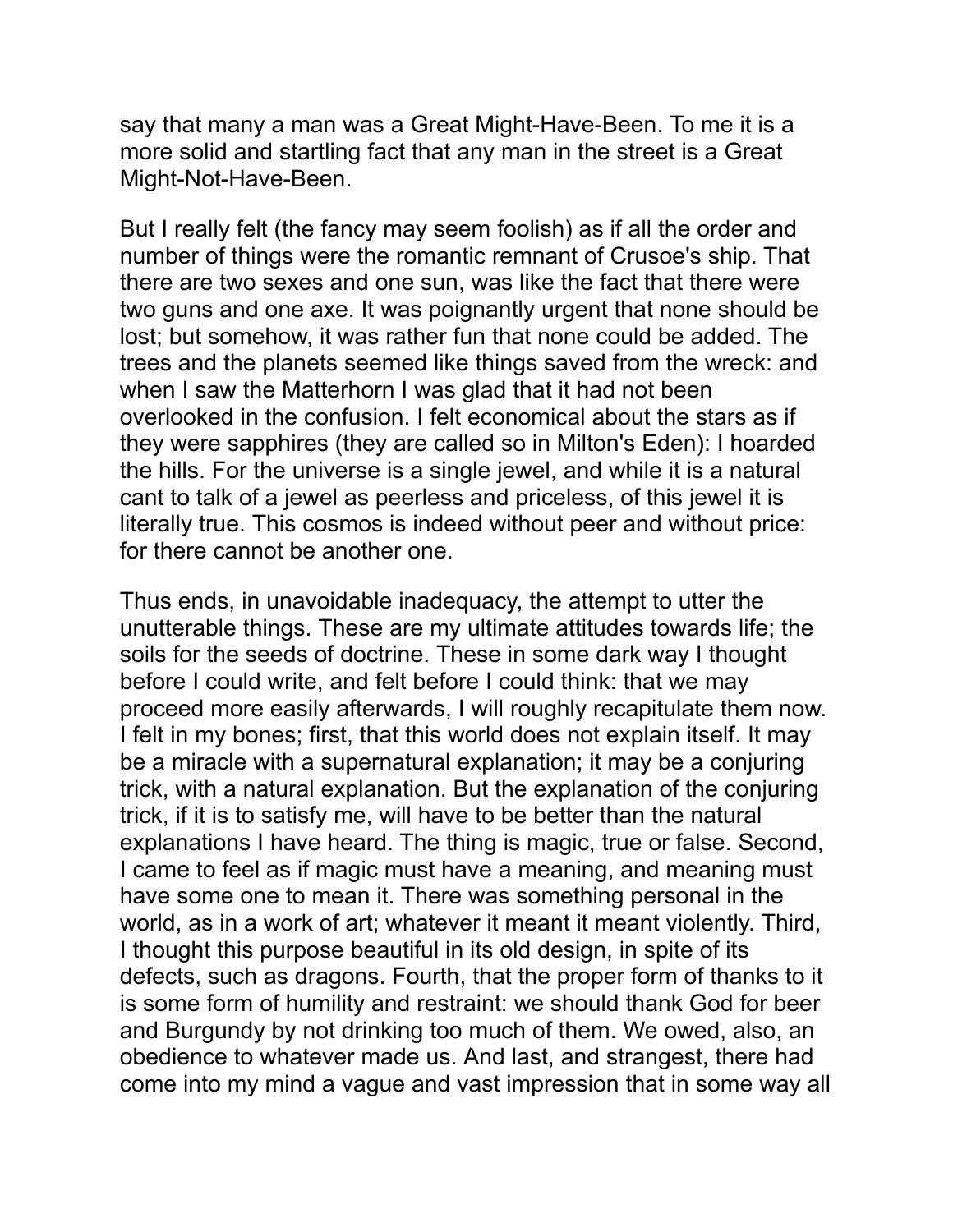good was a remnant to be stored and held sacred out of some primordial ruin. Man had saved his good as Crusoe saved his goods: he had saved them from a wreck. All this I felt and the age gave me no encouragement to feel it. And all this time I had not even thought of Christian theology.

## **V THE FLAG OF THE WORLD**

When I was a boy there were two curious men running about who were called the optimist and the pessimist. I constantly used the words myself, but I cheerfully confess that I never had any very special idea of what they meant. The only thing which might be consdered evdent was that they could not mean what they sad; for the ordinary verbal explanation was that the optimist thought this world as good as it could be, while the pessimist thought it as bad as it could be. Both these statements being obviously raving nonsense, one had to cast about for other explanations. An optimist could not mean a man who thought everything right and nothing wrong. For that is meaningless; it is like calling everything right and nothing left. Upon the whole, I came to the conclusion that the optimist thought everything good except the pessimist, and that the pessimist thought everything bad, except himself. It would be unfair to omit altogether from the list the mysterious but suggestive definition said to have been given by a little girl, "An optimist is a man who looks after your eyes, and a pessimist is a man who looks after your feet." I am not sure that this is not the best definition of all. There is even a sort of allegorical truth in it. For there might, perhaps, be a profitable distinction drawn between that more dreary thinker who thinks merely of our contact with the earth from moment to moment, and that happier thinker who considers rather our primary power of vision and of choice of road.

But this is a deep mistake in this alternative of the optimist and the pessimist. The assumption of it is that a man criticises this world as if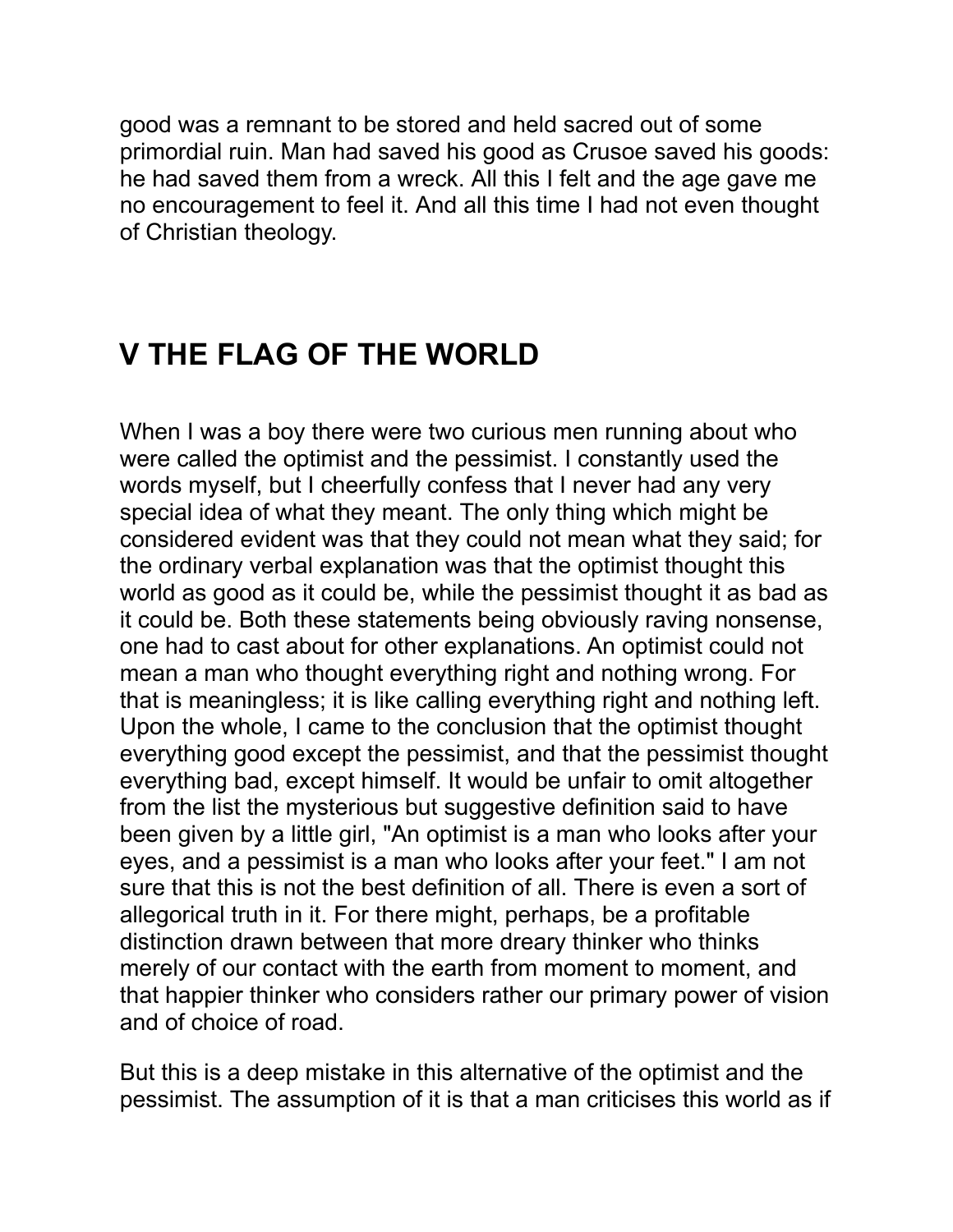he were house-hunting, as if he were being shown over a new suite of apartments. If a man came to this world from some other world in full possession of his powers he might discuss whether the advantage of midsummer woods made up for the disadvantage of mad dogs, just as a man looking for lodgings might balance the presence of a telephone against the absence of a sea view. But no man is in that position. A man belongs to this world before he begins to ask if it is nice to belong to it. He has fought for the flag, and often won heroic victories for the flag long before he has ever enlisted. To put shortly what seems the essential matter, he has a loyalty long before he has any admiration.

In the last chapter it has been said that the primary feeling that this world is strange and yet attractive is best expressed in fairy tales. The reader may, if he likes, put down the next stage to that bellicose and even jingo literature which commonly comes next in the history of a boy. We all owe much sound morality to the penny dreadfuls. Whatever the reason, it seemed and still seems to me that our attitude towards life can be better expressed in terms of a kind of military loyalty than in terms of criticism and approval. My acceptance of the universe is not optimism, it is more like patriotism. It is a matter of primary loyalty. The world is not a lodging-house at Brighton, which we are to leave because it is miserable. It is the fortress of our family, with the flag flying on the turret, and the more miserable it is the less we should leave it. The point is not that this world is too sad to love or too glad not to love; the point is that when you do love a thing, its gladness is a reason for loving it, and its sadness a reason for loving it more. All optimistic thoughts about England and all pessimistic thoughts about her are alike reasons for the English patriot. Similarly, optimism and pessimism are alike arguments for the cosmic patriot.

Let us suppose we are confronted with a desperate thing—say Pimlico. If we think what is really best for Pimlico we shall find the thread of thought leads to the throne or the mystic and the arbitrary. It is not enough for a man to disapprove of Pimlico: in that case he will merely cut his throat or move to Chelsea. Nor, certainly, is it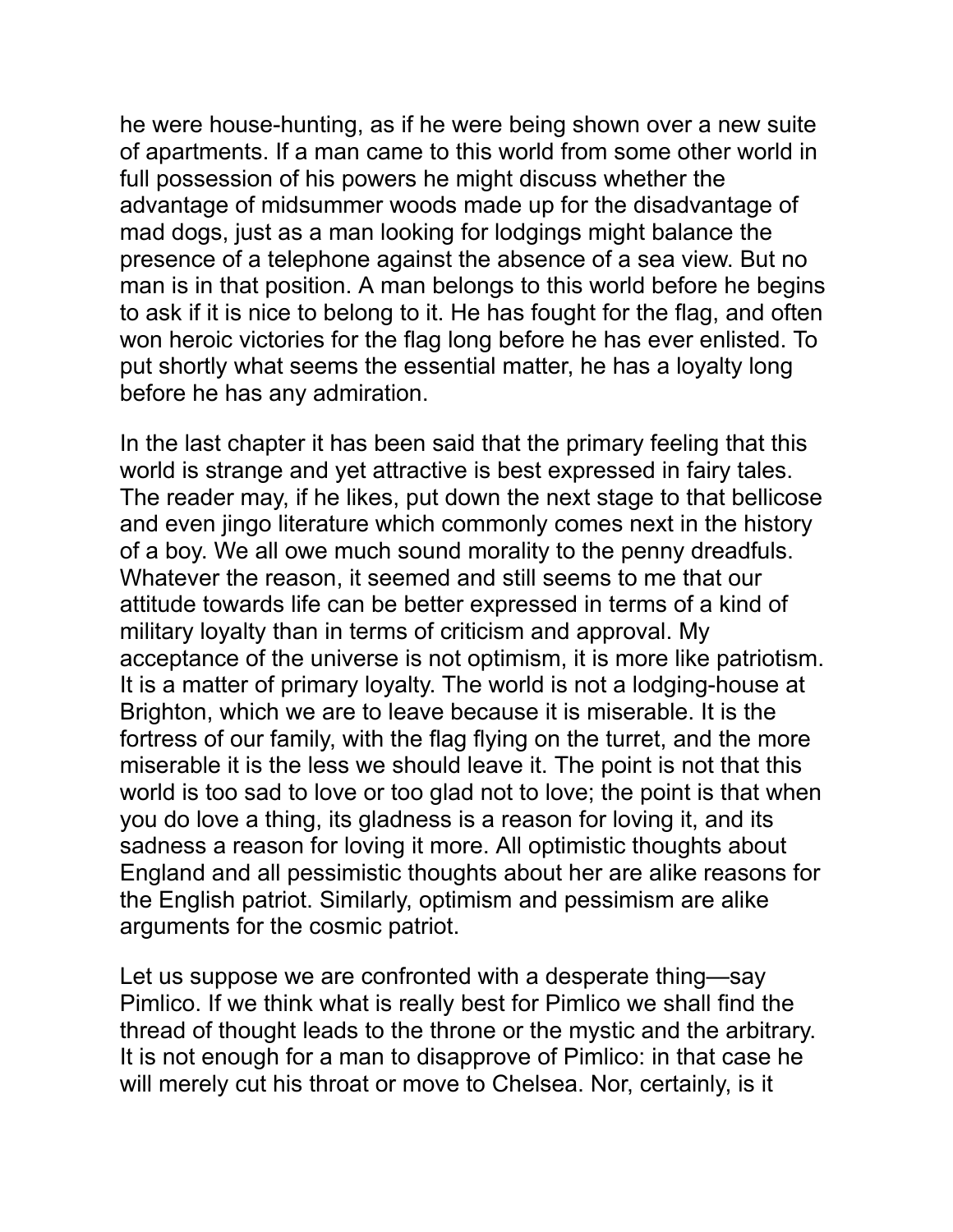enough for a man to approve of Pimlico: for then it will remain Pimlico, which would be awful. The only way out of it seems to be for somebody to love Pimlico: to love it with a transcendental tie and without any earthly reason. If there arose a man who loved Pimlico, then Pimlico would rise into ivory towers and golden pinnacles; Pimlico would attire herself as a woman does when she is loved. For decoration is not given to hide horrible things: but to decorate things already adorable. A mother does not give her child a blue bow because he is so ugly without it. A lover does not give a girl a necklace to hide her neck. If men loved Pimlico as mothers love children, arbitrarily, because it is THEIRS, Pimlico in a year or two might be fairer than Florence. Some readers will say that this is a mere fantasy. I answer that this is the actual history of mankind. This, as a fact, is how cities did grow great. Go back to the darkest roots of civilization and you will find them knotted round some sacred stone or encircling some sacred well. People first paid honour to a spot and afterwards gained glory for it. Men did not love Rome because she was great. She was great because they had loved her.

The eighteenth-century theories of the social contract have been exposed to much clumsy criticism in our time; in so far as they meant that there is at the back of all historic government an idea of content and co-operation, they were demonstrably right. But they really were wrong, in so far as they suggested that men had ever aimed at order or ethics directly by a conscious exchange of interests. Morality did not begin by one man saying to another, "I will not hit you if you do not hit me"; there is no trace of such a transaction. There IS a trace of both men having said, "We must not hit each other in the holy place." They gained their morality by guarding their religion. They did not cultivate courage. They fought for the shrine, and found they had become courageous. They did not cultivate cleanliness. They purified themselves for the altar, and found that they were clean. The history of the Jews is the only early document known to most Englishmen, and the facts can be judged sufficiently from that. The Ten Commandments which have been found substantially common to mankind were merely military commands; a code of regimental orders, issued to protect a certain ark across a certain desert.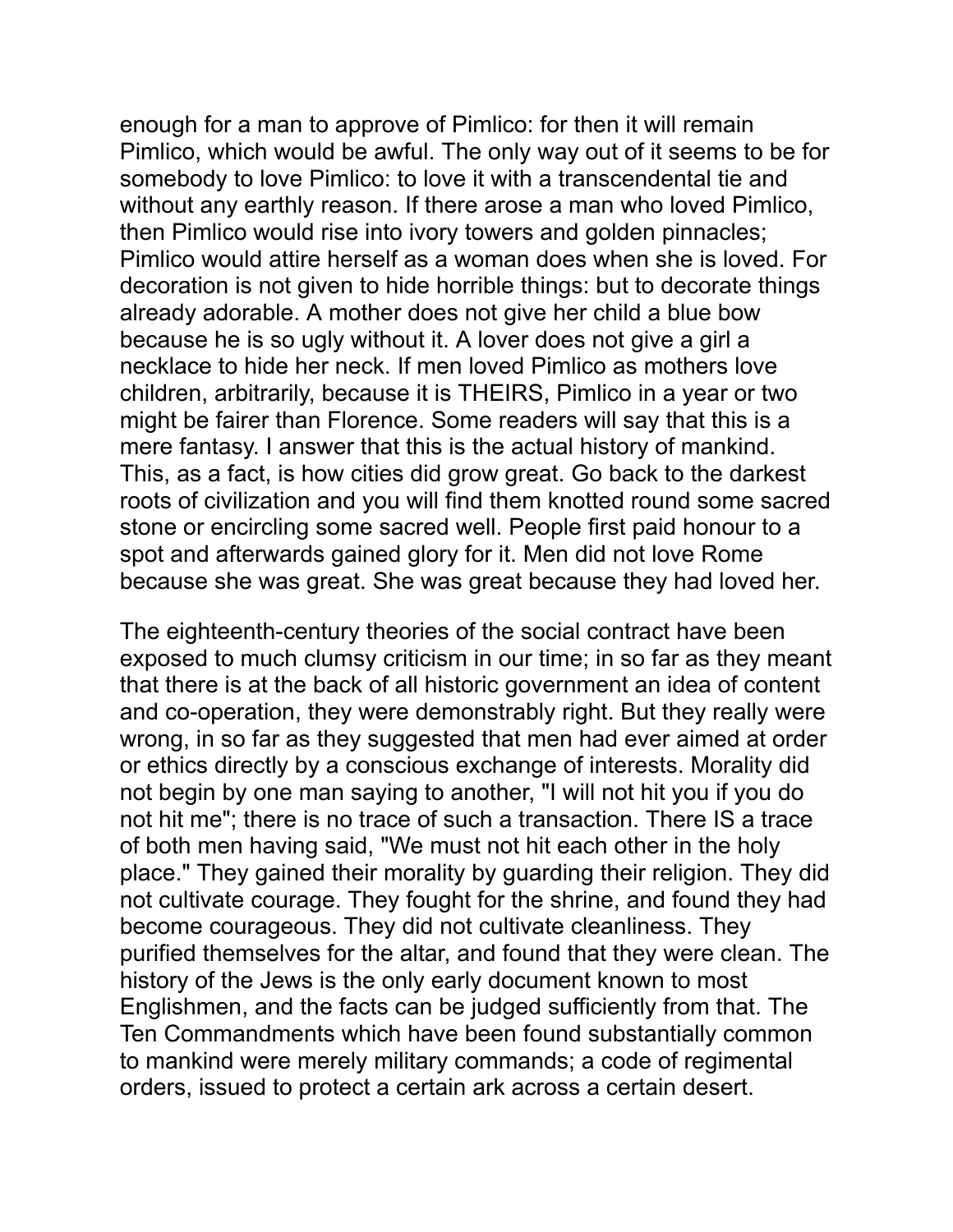Anarchy was evil because it endangered the sanctity. And only when they made a holy day for God did they find they had made a holiday for men.

If it be granted that this primary devotion to a place or thing is a source of creative energy, we can pass on to a very peculiar fact. Let us reiterate for an instant that the only right optimism is a sort of universal patriotism. What is the matter with the pessimist? I think it can be stated by saying that he is the cosmic anti-patriot. And what is the matter with the anti-patriot? I think it can be stated, without undue bitterness, by saying that he is the candid friend. And what is the matter with the candid friend? There we strike the rock of real life and immutable human nature.

I venture to say that what is bad in the candid friend is simply that he is not candid. He is keeping something back— his own gloomy pleasure in saying unpleasant things. He has a secret desire to hurt, not merely to help. This is certainly, I think, what makes a certain sort of anti-patriot irritating to healthy citizens. I do not speak (of course) of the anti-patriotism which only irritates feverish stockbrokers and gushing actresses; that is only patriotism speaking plainly. A man who says that no patriot should attack the Boer War until it is over is not worth answering intelligently; he is saying that no good son should warn his mother off a cliff until she has fallen over it. But there is an anti-patriot who honestly angers honest men, and the explanation of him is, I think, what I have suggested: he is the uncandid candid friend; the man who says, "I am sorry to say we are ruined," and is not sorry at all. And he may be said, without rhetoric, to be a traitor; for he is using that ugly knowledge which was allowed him to strengthen the army, to discourage people from joining it. Because he is allowed to be pessimistic as a military adviser he is being pessimistic as a recruiting sergeant. Just in the same way the pessimist (who is the cosmic anti-patriot) uses the freedom that life allows to her counsellors to lure away the people from her flag. Granted that he states only facts, it is still essential to know what are his emotions, what is his motive. It may be that twelve hundred men in Tottenham are down with smallpox; but we want to know whether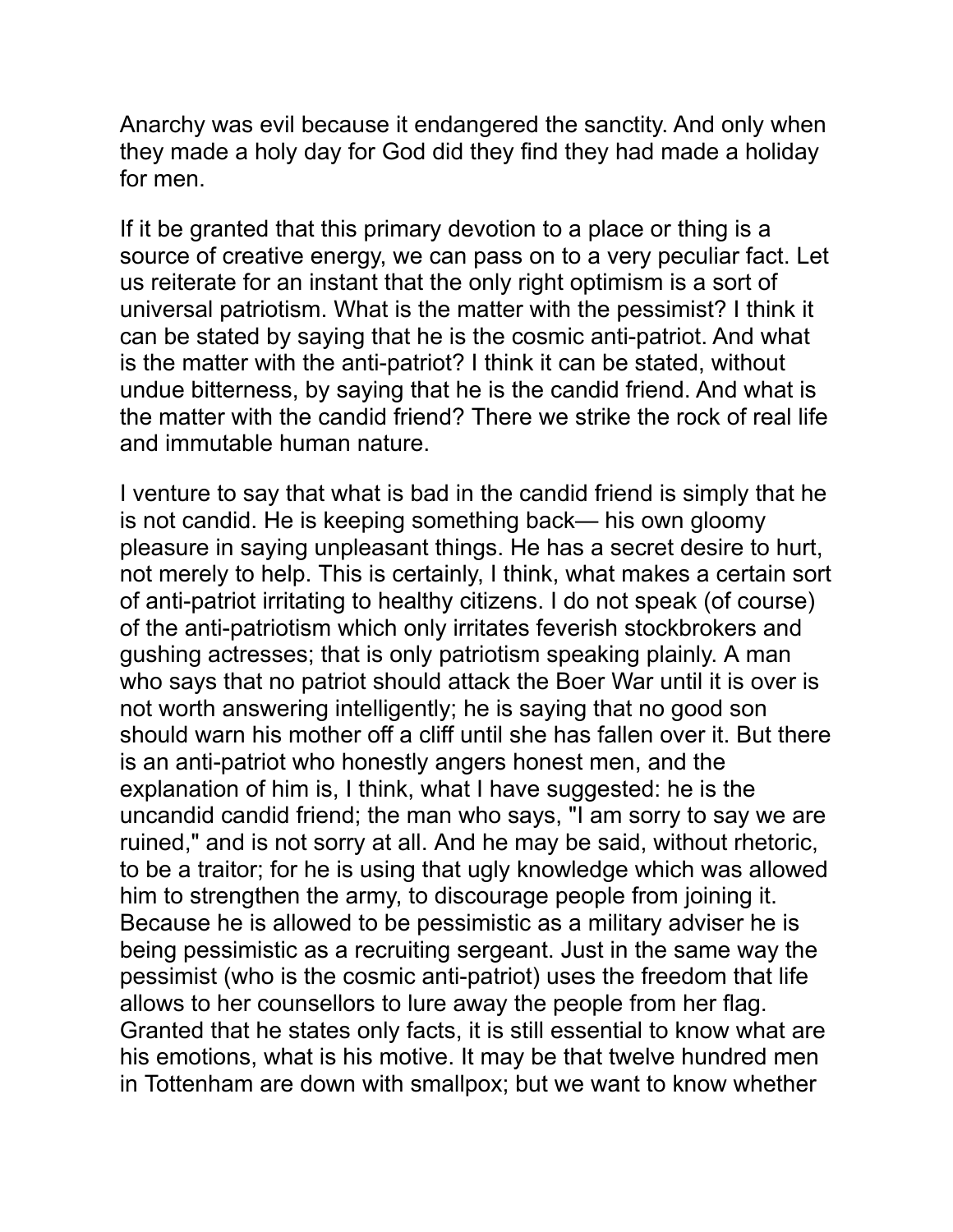this is stated by some great philosopher who wants to curse the gods, or only by some common clergyman who wants to help the men.

The evil of the pessimist is, then, not that he chastises gods and men, but that he does not love what he chastises—he has not this primary and supernatural loyalty to things. What is the evil of the man commonly called an optimist? Obviously, it is felt that the optimist, wishing to defend the honour of this world, will defend the indefensible. He is the jingo of the universe; he will say, "My cosmos, right or wrong." He will be less inclined to the reform of things; more inclined to a sort of front-bench official answer to all attacks, soothing every one with assurances. He will not wash the world, but whitewash the world. All this (which is true of a type of optimist) leads us to the one really interesting point of psychology, which could not be explained without it.

We say there must be a primal loyalty to life: the only question is, shall it be a natural or a supernatural loyalty? If you like to put it so, shall it be a reasonable or an unreasonable loyalty? Now, the extraordinary thing is that the bad optimism (the whitewashing, the weak defence of everything) comes in with the reasonable optimism. Rational optimism leads to stagnation: it is irrational optimism that leads to reform. Let me explain by using once more the parallel of patriotism. The man who is most likely to ruin the place he loves is exactly the man who loves it with a reason. The man who will improve the place is the man who loves it without a reason. If a man loves some feature of Pimlico (which seems unlikely), he may find himself defending that feature against Pimlico itself. But if he simply loves Pimlico itself, he may lay it waste and turn it into the New Jerusalem. I do not deny that reform may be excessve; I only say that it is the mystic patriot who reforms. Mere jingo self-contentment is commonest among those who have some pedantic reason for their patriotism. The worst jingoes do not love England, but a theory of England. If we love England for being an empire, we may overrate the success with which we rule the Hindoos. But if we love it only for being a nation, we can face all events: for it would be a nation even if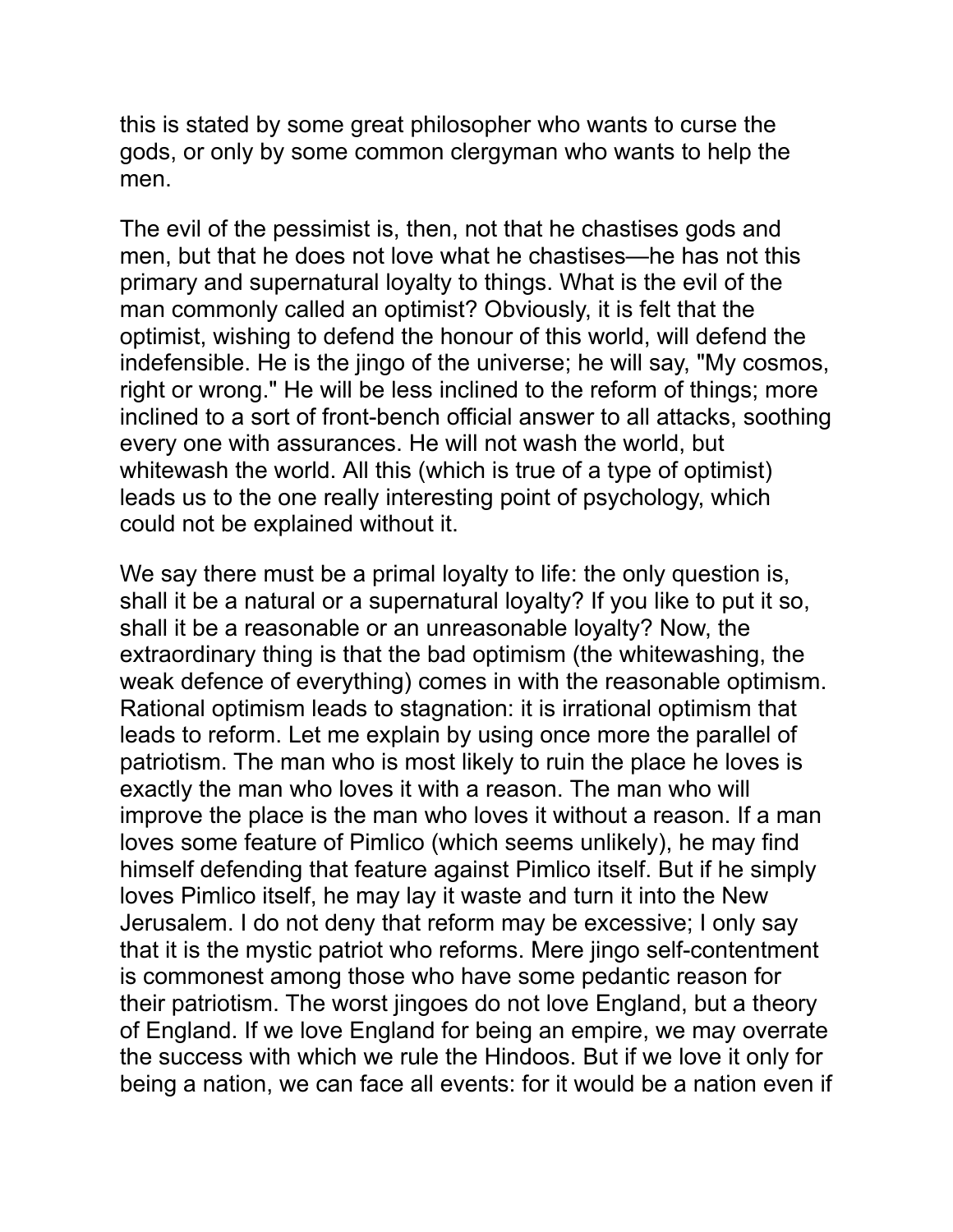the Hindoos ruled us. Thus also only those will permit their patriotism to falsify history whose patriotism depends on history. A man who loves England for being English will not mind how she arose. But a man who loves England for being Anglo-Saxon may go against all facts for his fancy. He may end (like Carlyle and Freeman) by maintaining that the Norman Conquest was a Saxon Conquest. He may end in utter unreason—because he has a reason. A man who loves France for being military will palliate the army of 1870. But a man who loves France for being France will improve the army of 1870. This is exactly what the French have done, and France is a good instance of the working paradox. Nowhere else is patriotism more purely abstract and arbitrary; and nowhere else is reform more drastic and sweeping. The more transcendental is your patriotism, the more practical are your politics.

Perhaps the most everyday instance of this point is in the case of women; and their strange and strong loyalty. Some stupid people started the idea that because women obviously back up their own people through everything, therefore women are blind and do not see anything. They can hardly have known any women. The same women who are ready to defend their men through thick and thin are (in their personal intercourse with the man) almost morbidly lucid about the thinness of his excuses or the thickness of his head. A man's friend likes him but leaves him as he is: his wife loves him and is always trying to turn him into somebody else. Women who are utter mystics in their creed are utter cynics in their criticism. Thackeray expressed this well when he made Pendennis' mother, who worshipped her son as a god, yet assume that he would go wrong as a man. She underrated his virtue, though she overrated his value. The devotee is entirely free to criticise; the fanatic can safely be a sceptic. Love is not blind; that is the last thing that it is. Love is bound; and the more it is bound the less it is blind.

This at least had come to be my position about all that was called optimism, pessimism, and improvement. Before any cosmic act of reform we must have a cosmic oath of allegiance. A man must be interested in life, then he could be disinterested in his views of it. "My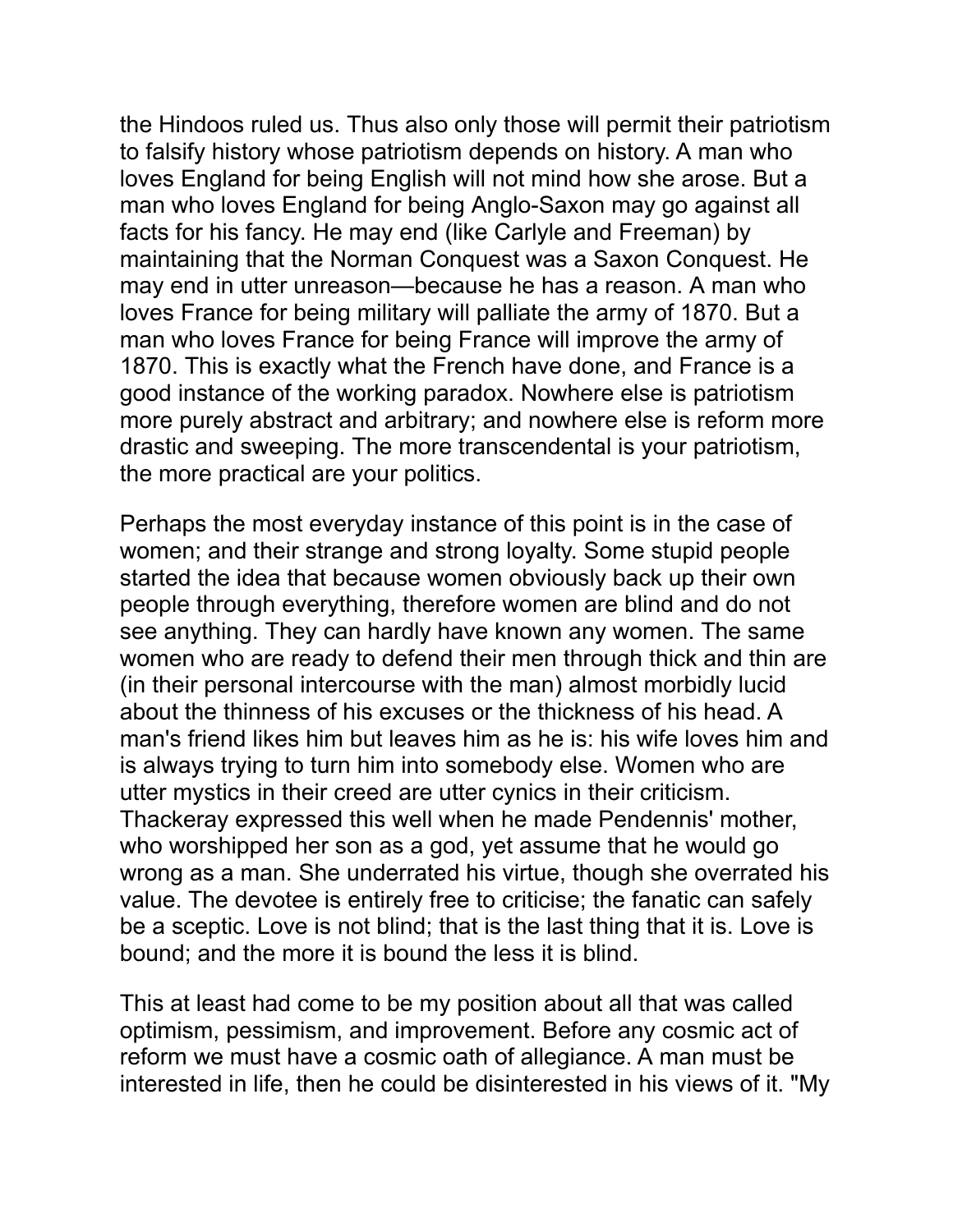son give me thy heart"; the heart must be fixed on the right thing: the moment we have a fixed heart we have a free hand. I must pause to anticipate an obvious criticism. It will be said that a rational person accepts the world as mixed of good and evil with a decent satisfaction and a decent endurance. But this is exactly the attitude which I maintain to be defective. It is, I know, very common in this age; it was perfectly put in those quiet lines of Matthew Arnold which are more piercingly blasphemous than the shrieks of Schopenhauer —

"Enough we live:—and if a life, With large results so little rife, Though bearable, seem hardly worth This pomp of worlds, this pain of birth."

I know this feeling fills our epoch, and I think it freezes our epoch. For our Titanic purposes of faith and revolution, what we need is not the cold acceptance of the world as a compromise, but some way in which we can heartily hate and heartily love it. We do not want joy and anger to neutralize each other and produce a surly contentment; we want a fiercer delight and a fiercer discontent. We have to feel the universe at once as an ogre's castle, to be stormed, and yet as our own cottage, to which we can return at evening.

No one doubts that an ordinary man can get on with this world: but we demand not strength enough to get on with it, but strength enough to get it on. Can he hate it enough to change it, and yet love it enough to think it worth changing? Can he look up at its colossal good without once feeling acquiescence? Can he look up at its colossal evil without once feeling despair? Can he, in short, be at once not only a pessimist and an optimist, but a fanatical pessimist and a fanatical optimist? Is he enough of a pagan to die for the world, and enough of a Christian to die to it? In this combination, I maintain, it is the rational optimist who fails, the irrational optimist who succeeds. He is ready to smash the whole universe for the sake of itself.

I put these things not in their mature logical sequence, but as they came: and this view was cleared and sharpened by an accident of the time. Under the lengthening shadow of Ibsen, an argument arose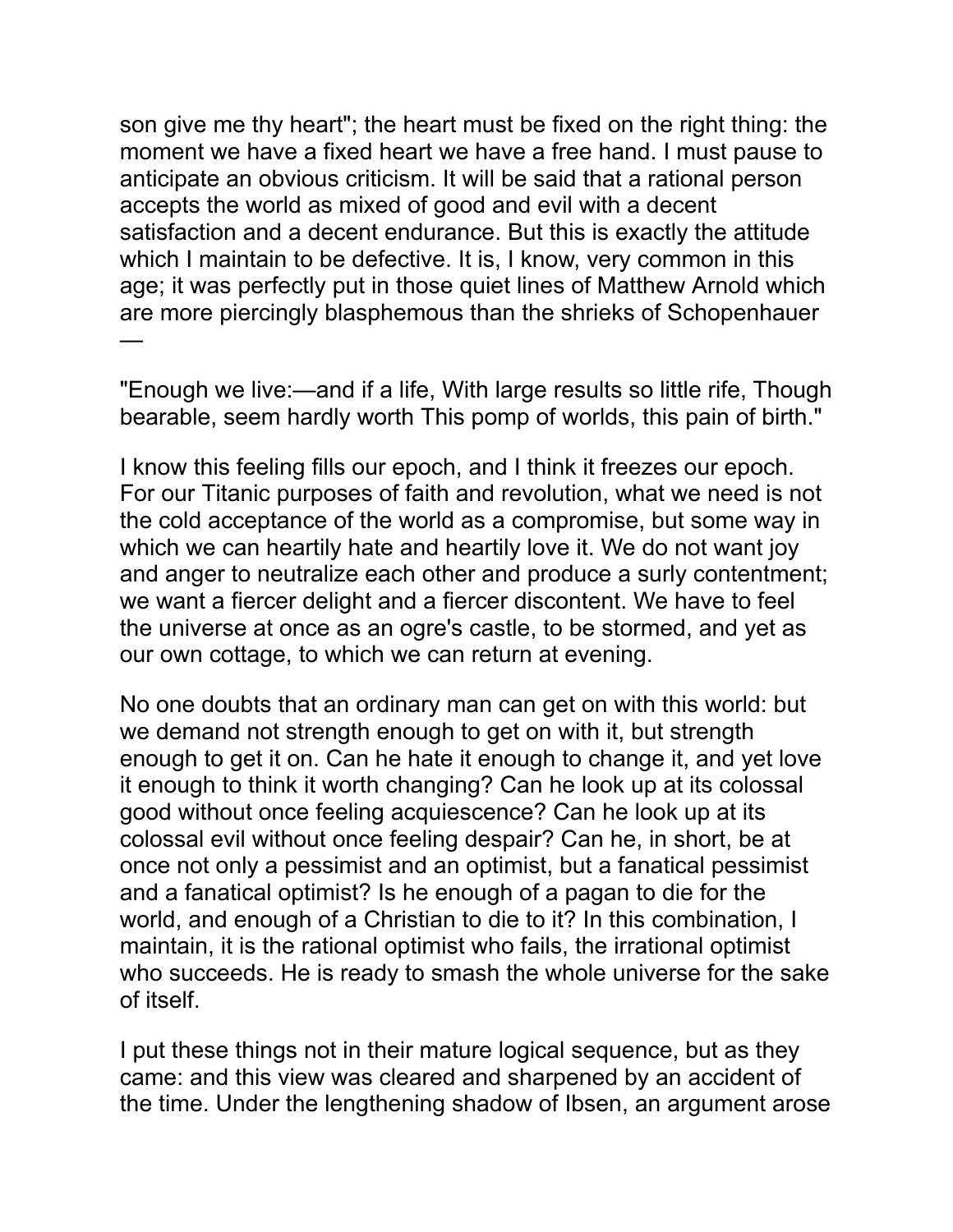whether it was not a very nice thing to murder one's self. Grave moderns told us that we must not even say "poor fellow," of a man who had blown his brains out, since he was an enviable person, and had only blown them out because of their exceptional excellence. Mr. William Archer even suggested that in the golden age there would be penny-in-the-slot machines, by which a man could kill himself for a penny. In all this I found myself utterly hostile to many who called themselves liberal and humane. Not only is suicide a sin, it is the sin. It is the ultimate and absolute evil, the refusal to take an interest in existence; the refusal to take the oath of loyalty to life. The man who kills a man, kills a man. The man who kills himself, kills all men; as far as he is concerned he wipes out the world. His act is worse (symbolically considered) than any rape or dynamite outrage. For it destroys all buildings: it insults all women. The thief is satisfied with diamonds; but the suicide is not: that is his crime. He cannot be bribed, even by the blazing stones of the Celestial City. The thief compliments the things he steals, if not the owner of them. But the suicide insults everything on earth by not stealing it. He defiles every flower by refusing to live for its sake. There is not a tiny creature in the cosmos at whom his death is not a sneer. When a man hangs himself on a tree, the leaves might fall off in anger and the birds fly away in fury: for each has received a personal affront. Of course there may be pathetic emotional excuses for the act. There often are for rape, and there almost always are for dynamite. But if it comes to clear ideas and the intelligent meaning of things, then there is much more rational and philosophic truth in the burial at the cross-roads and the stake driven through the body, than in Mr. Archer's suicidal automatic machines. There is a meaning in burying the suicide apart. The man's crime is different from other crimes—for it makes even crimes impossible.

About the same time I read a solemn flippancy by some free thinker: he said that a suicide was only the same as a martyr. The open fallacy of this helped to clear the question. Obviously a suicide is the opposite of a martyr. A martyr is a man who cares so much for something outside him, that he forgets his own personal life. A suicide is a man who cares so little for anything outside him, that he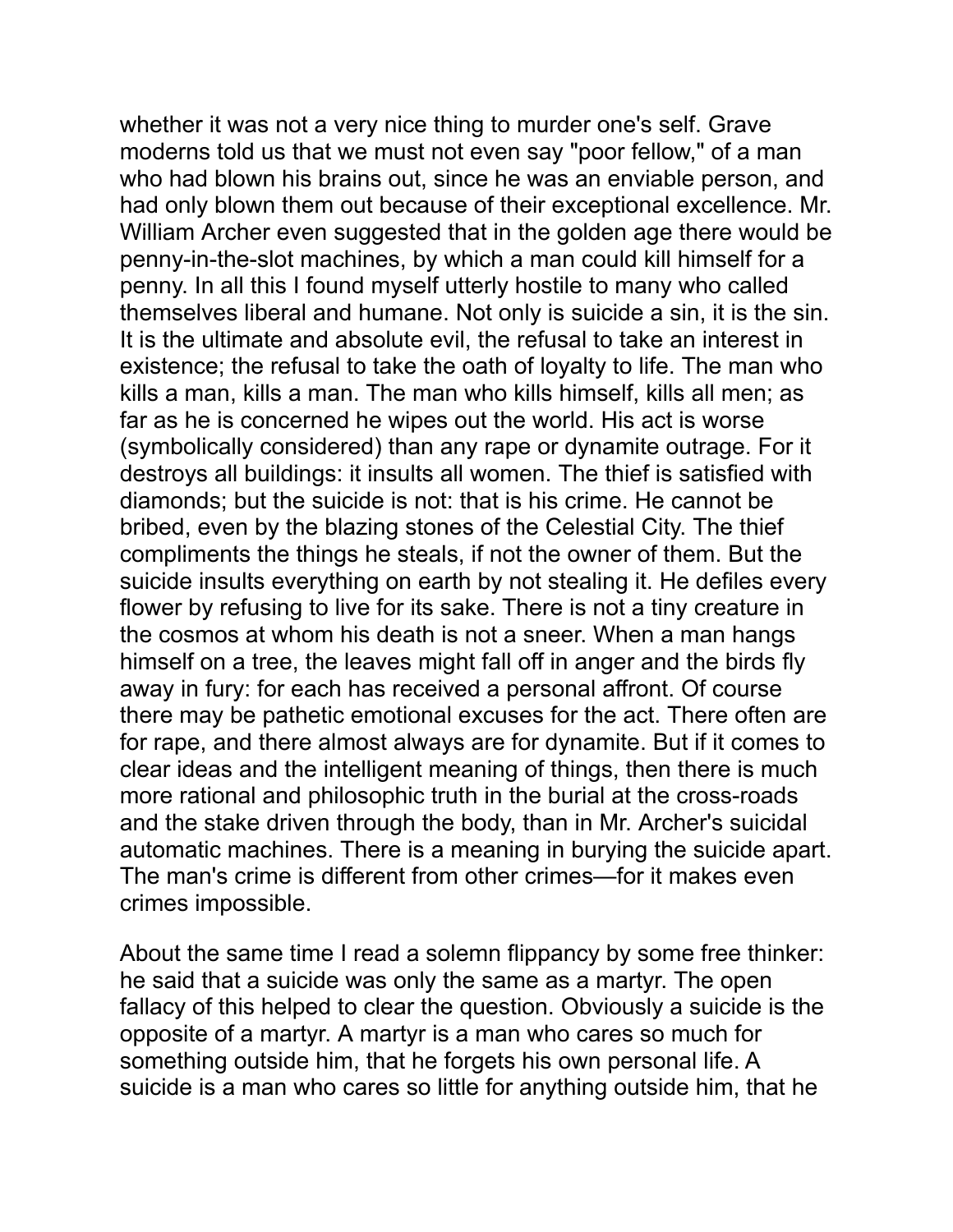wants to see the last of everything. One wants something to begin: the other wants everything to end. In other words, the martyr is noble, exactly because (however he renounces the world or execrates all humanity) he confesses this ultimate link with life; he sets his heart outside himself: he dies that something may live. The suicide is ignoble because he has not this link with being: he is a mere destroyer; spiritually, he destroys the universe. And then I remembered the stake and the cross-roads, and the queer fact that Christianity had shown this weird harshness to the suicide. For Christianity had shown a wild encouragement of the martyr. Historic Christianity was accused, not entirely without reason, of carrying martyrdom and asceticism to a point, desolate and pessimistic. The early Christian martyrs talked of death with a horrible happiness. They blasphemed the beautiful duties of the body: they smelt the grave afar off like a field of flowers. All this has seemed to many the very poetry of pessimism. Yet there is the stake at the crossroads to show what Christianity thought of the pessimist.

This was the first of the long train of enigmas with which Christianity entered the discussion. And there went with it a peculiarity of which I shall have to speak more markedly, as a note of all Christian notions, but which distinctly began in this one. The Christian attitude to the martyr and the suicide was not what is so often affirmed in modern morals. It was not a matter of degree. It was not that a line must be drawn somewhere, and that the self-slayer in exaltation fell within the line, the self-slayer in sadness just beyond it. The Christian feeling evidently was not merely that the suicide was carrying martyrdom too far. The Christian feeling was furiously for one and furiously against the other: these two things that looked so much alike were at opposite ends of heaven and hell. One man flung away his life; he was so good that his dry bones could heal cities in pestilence. Another man flung away life; he was so bad that his bones would pollute his brethren's. I am not saying this fierceness was right; but why was it so fierce?

Here it was that I first found that my wandering feet were in some beaten track. Christianity had also felt this opposition of the martyr to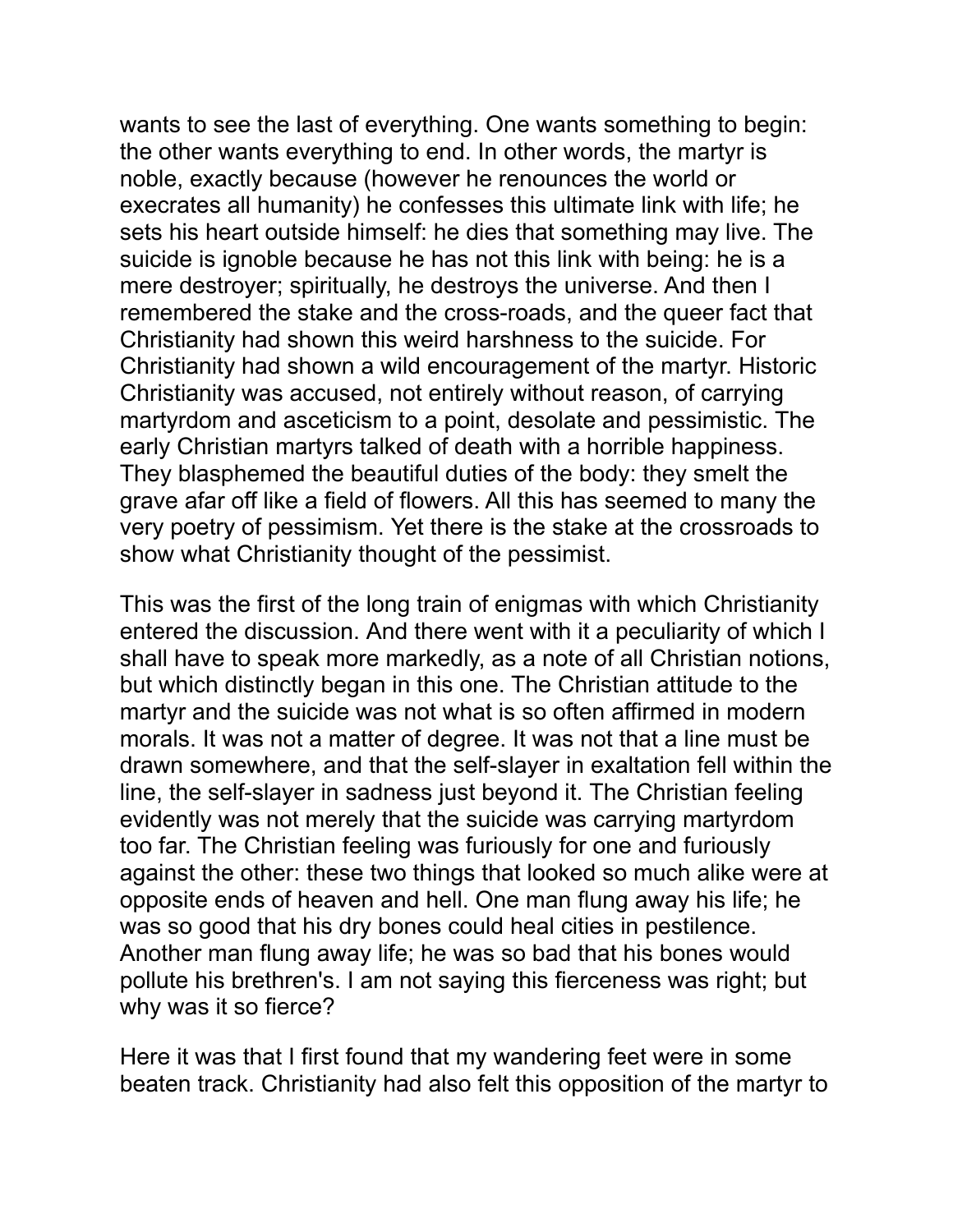the suicide: had it perhaps felt it for the same reason? Had Christianity felt what I felt, but could not (and cannot) express—this need for a first loyalty to things, and then for a ruinous reform of things? Then I remembered that it was actually the charge against Christianity that it combined these two things which I was wildly trying to combine. Christianity was accused, at one and the same time, of being too optimistic about the universe and of being too pessimistic about the world. The coincidence made me suddenly stand still.

An imbecile habit has arisen in modern controversy of saying that such and such a creed can be held in one age but cannot be held in another. Some dogma, we are told, was credible in the twelfth century, but is not credible in the twentieth. You might as well say that a certain philosophy can be believed on Mondays, but cannot be believed on Tuesdays. You might as well say of a view of the cosmos that it was suitable to half-past three, but not suitable to halfpast four. What a man can believe depends upon his philosophy, not upon the clock or the century. If a man believes in unalterable natural law, he cannot believe in any miracle in any age. If a man believes in a will behind law, he can believe in any miracle in any age. Suppose, for the sake of argument, we are concerned wth a case of thaumaturgic healing. A materialist of the twelfth century could not believe it any more than a materialist of the twentieth century. But a Christian Scientist of the twentieth century can believe it as much as a Christian of the twelfth century. It is simply a matter of a man's theory of things. Therefore in dealing with any historical answer, the point is not whether it was given in our time, but whether it was given in answer to our question. And the more I thought about when and how Christianity had come into the world, the more I felt that it had actually come to answer this question.

It is commonly the loose and latitudinarian Christians who pay quite indefensible compliments to Christianity. They talk as if there had never been any piety or pity until Christianity came, a point on which any mediaeval would have been eager to correct them. They represent that the remarkable thing about Christianity was that it was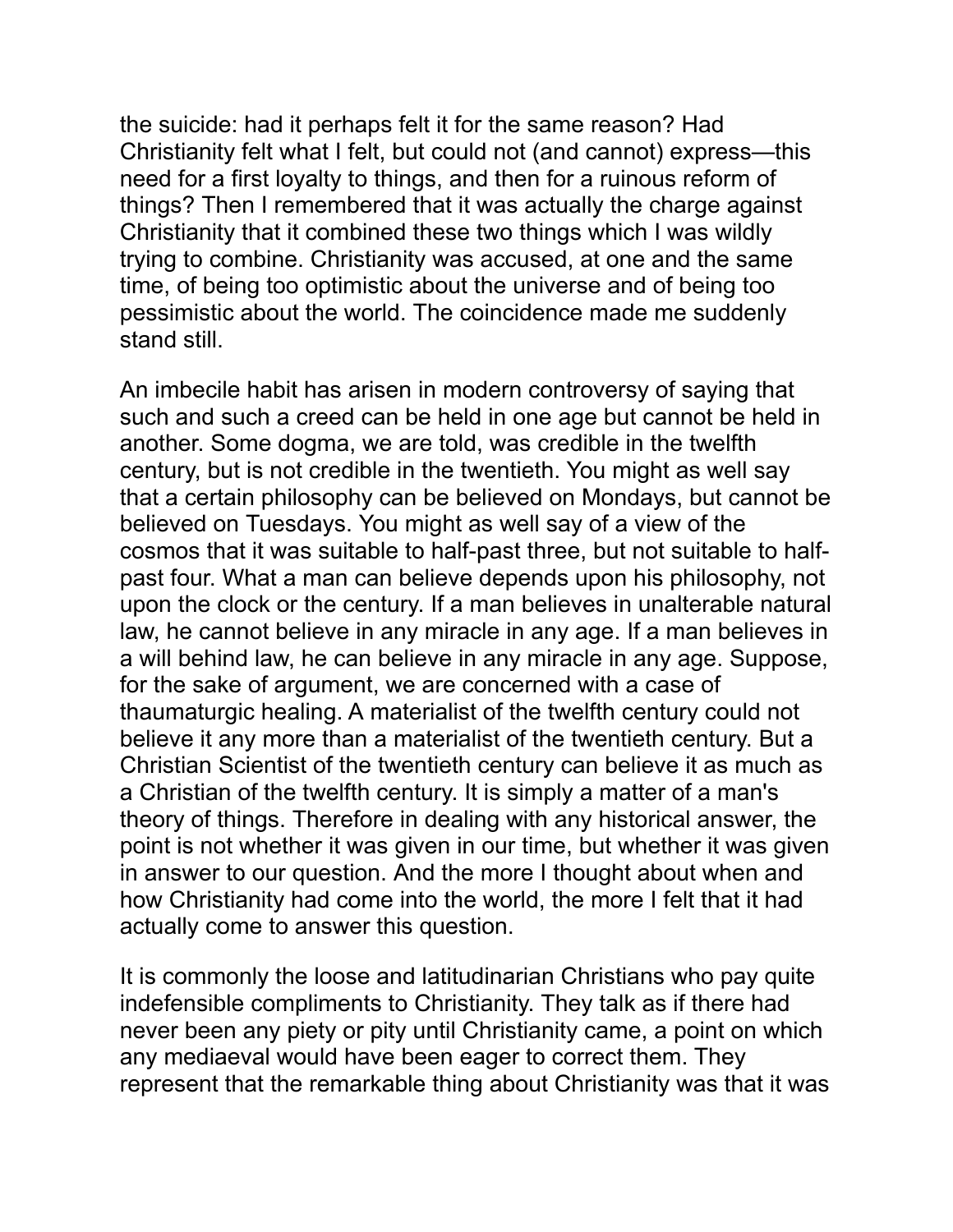the first to preach simplicity or self-restraint, or inwardness and sincerity. They will think me very narrow (whatever that means) if I say that the remarkable thing about Christianity was that it was the first to preach Christianity. Its peculiarity was that it was peculiar, and simplicity and sincerity are not peculiar, but obvious ideals for all mankind. Christianity was the answer to a riddle, not the last truism uttered after a long talk. Only the other day I saw in an excellent weekly paper of Puritan tone this remark, that Christianity when stripped of its armour of dogma (as who should speak of a man stripped of his armour of bones), turned out to be nothing but the Quaker doctrine of the Inner Light. Now, if I were to say that Christianity came into the world specially to destroy the doctrine of the Inner Light, that would be an exaggeration. But it would be very much nearer to the truth. The last Stoics, like Marcus Aurelius, were exactly the people who did believe in the Inner Light. Their dignity, their weariness, their sad external care for others, their incurable internal care for themselves, were all due to the Inner Light, and existed only by that dismal illumination. Notice that Marcus Aurelius insists, as such introspective moralists always do, upon small things done or undone; it is because he has not hate or love enough to make a moral revolution. He gets up early in the morning, just as our own aristocrats living the Simple Life get up early in the morning; because such altruism is much easier than stopping the games of the amphitheatre or giving the English people back their land. Marcus Aurelius is the most intolerable of human types. He is an unselfish egoist. An unselfish egoist is a man who has pride without the excuse of passion. Of all conceivable forms of enlightenment the worst is what these people call the Inner Light. Of all horrible religions the most horrible is the worship of the god within. Any one who knows any body knows how it would work; any one who knows any one from the Higher Thought Centre knows how it does work. That Jones shall worship the god within him turns out ultimately to mean that Jones shall worship Jones. Let Jones worship the sun or moon, anything rather than the Inner Light; let Jones worship cats or crocodiles, if he can find any in his street, but not the god within. Christianity came into the world firstly in order to assert with violence that a man had not only to look inwards, but to look outwards, to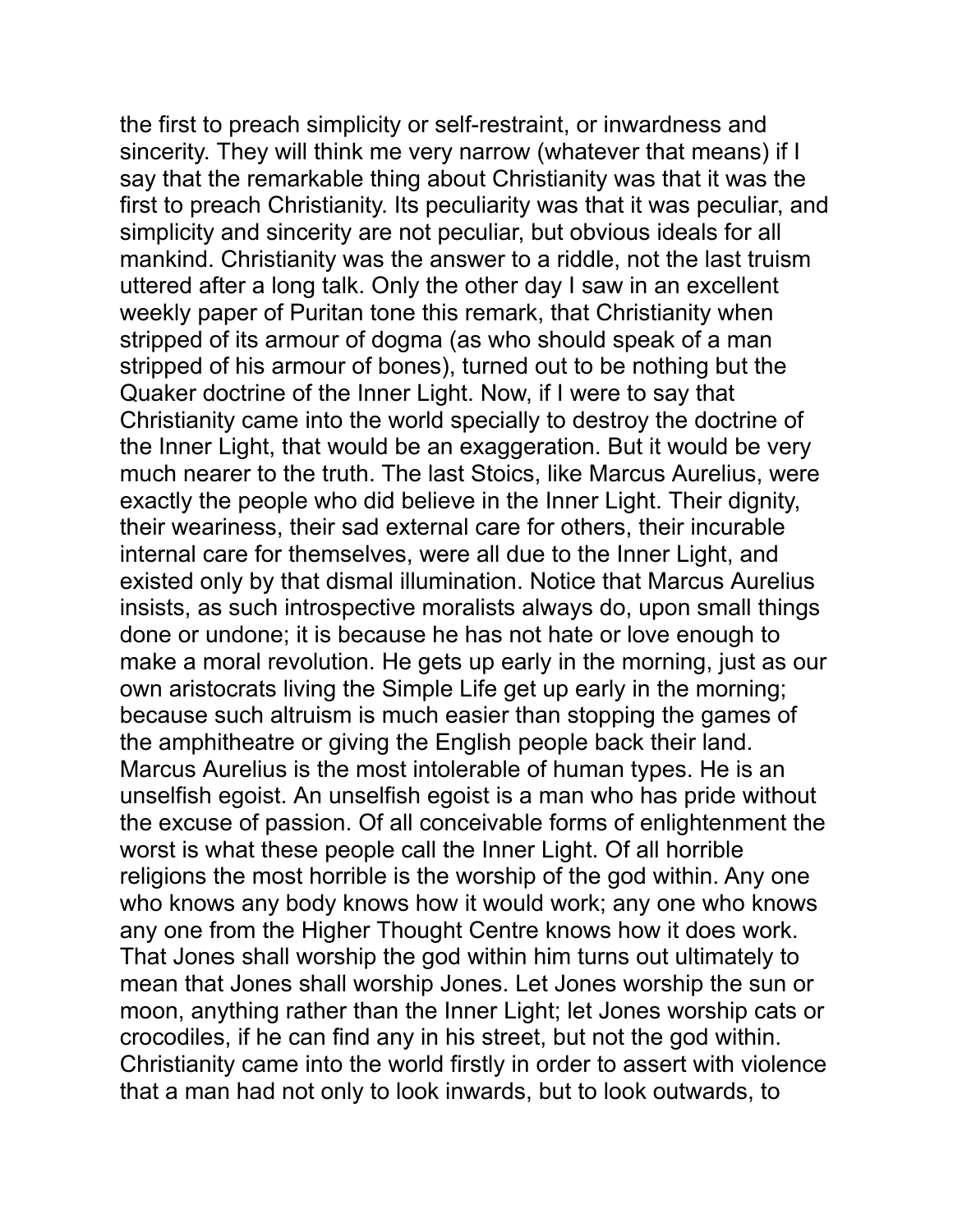behold with astonishment and enthusiasm a divine company and a divine captain. The only fun of being a Christian was that a man was not left alone with the Inner Light, but definitely recognized an outer light, fair as the sun, clear as the moon, terrible as an army with banners.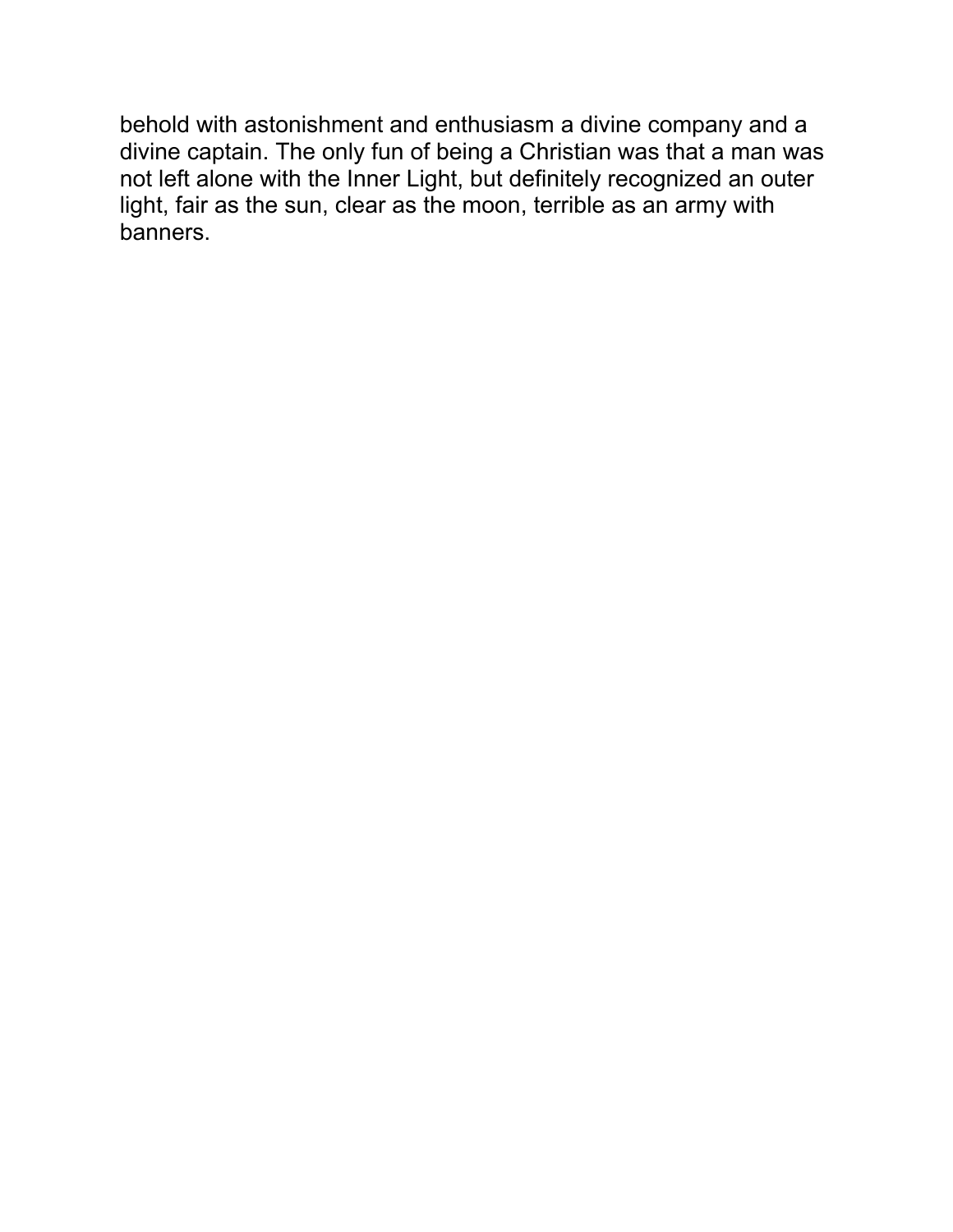All the same, it will be as well if Jones does not worship the sun and moon. If he does, there is a tendency for him to imitate them; to say, that because the sun burns insects alive, he may burn insects alive. He thinks that because the sun gives people sun-stroke, he may give his neighbour measles. He thinks that because the moon is said to drive men mad, he may drive his wife mad. This ugly side of mere external optimism had also shown itself in the ancient world. About the time when the Stoic idealism had begun to show the weaknesses of pessimism, the old nature worship of the ancients had begun to show the enormous weaknesses of optimism. Nature worship is natural enough while the society is young, or, in other words, Pantheism is all right as long as it is the worship of Pan. But Nature has another side which experience and sin are not slow in finding out, and it is no flippancy to say of the god Pan that he soon showed the cloven hoof. The only objection to Natural Religion is that somehow it always becomes unnatural. A man loves Nature in the morning for her innocence and amiability, and at nightfall, if he is loving her still, it is for her darkness and her cruelty. He washes at dawn in clear water as did the Wise Man of the Stoics, yet, somehow at the dark end of the day, he is bathing in hot bull's blood, as did Julan the Apostate. The mere pursut of health always leads to something unhealthy. Physical nature must not be made the direct object of obedience; it must be enjoyed, not worshipped. Stars and mountains must not be taken seriously. If they are, we end where the pagan nature worship ended. Because the earth is kind, we can imitate all her cruelties. Because sexuality is sane, we can all go mad about sexuality. Mere optimism had reached its insane and appropriate termination. The theory that everything was good had become an orgy of everything that was bad.

On the other side our idealist pessimists were represented by the old remnant of the Stoics. Marcus Aurelius and his friends had really given up the idea of any god in the universe and looked only to the god within. They had no hope of any virtue in nature, and hardly any hope of any virtue in society. They had not enough interest in the outer world really to wreck or revolutionise it. They did not love the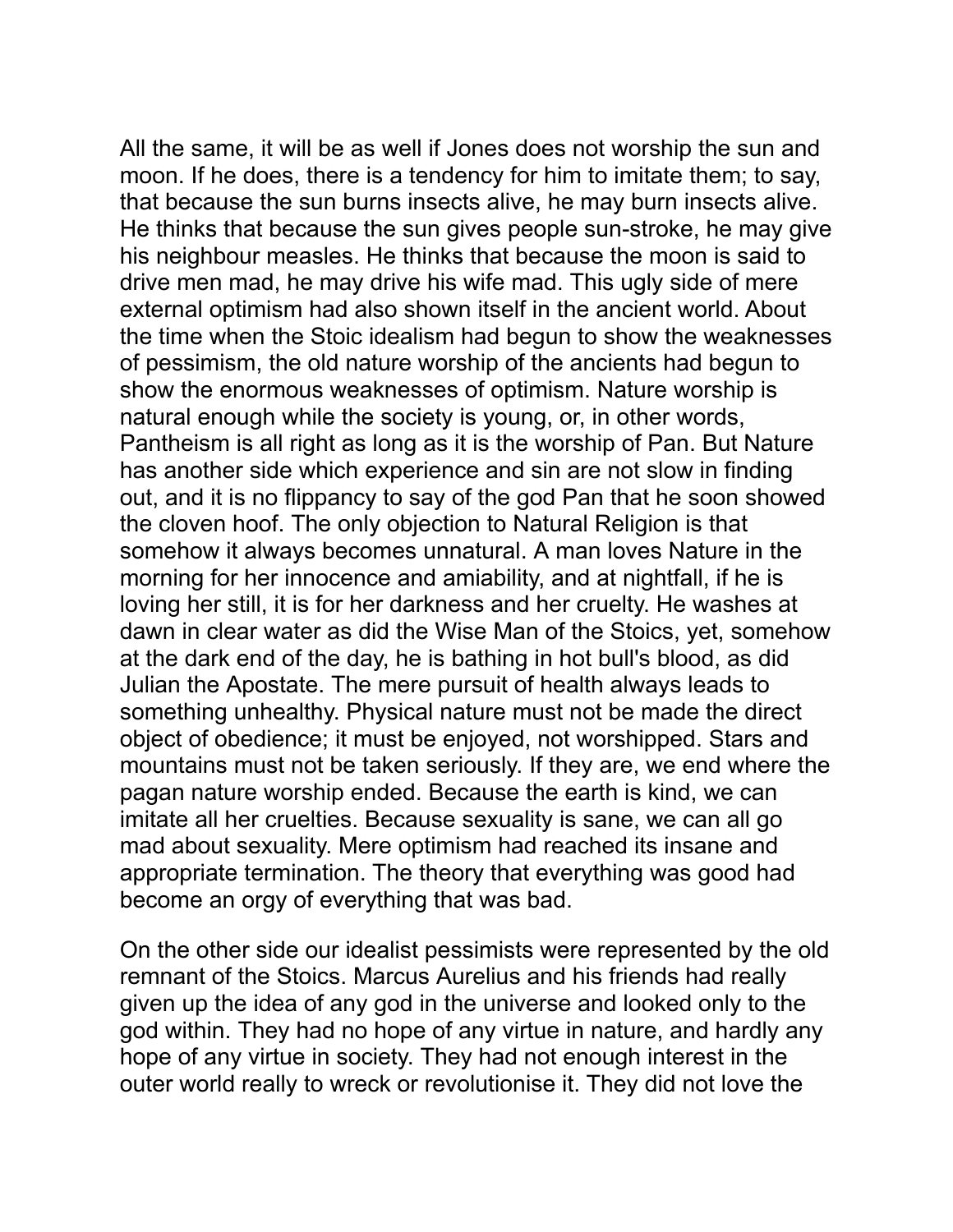city enough to set fire to it. Thus the ancient world was exactly in our own desolate dilemma. The only people who really enjoyed this world were busy breaking it up; and the virtuous people did not care enough about them to knock them down. In this dilemma (the same as ours) Christianity suddenly stepped in and offered a singular answer, which the world eventually accepted as THE answer. It was the answer then, and I think it is the answer now.

This answer was like the slash of a sword; it sundered; it did not in any sense sentimentally unite. Briefly, it divided God from the cosmos. That transcendence and distinctness of the deity which some Christians now want to remove from Christianity, was really the only reason why any one wanted to be a Christian. It was the whole point of the Christian answer to the unhappy pessimist and the still more unhappy optimist. As I am here only concerned with their particular problem, I shall indicate only briefly this great metaphysical suggestion. All descriptions of the creating or sustaining principle in things must be metaphorical, because they must be verbal. Thus the pantheist is forced to speak of God in all things as if he were in a box. Thus the evolutionist has, in his very name, the idea of being unrolled like a carpet. All terms, religious and irreligious, are open to this charge. The only question is whether all terms are useless, or whether one can, with such a phrase, cover a distinct IDEA about the origin of things. I think one can, and so evidently does the evolutionist, or he would not talk about evolution. And the root phrase for all Christian theism was this, that God was a creator, as an artist is a creator. A poet is so separate from his poem that he himself speaks of it as a little thing he has "thrown off." Even in giving it forth he has flung it away. This principle that all creation and procreation is a breaking off is at least as consistent through the cosmos as the evolutionary principle that all growth is a branching out. A woman loses a child even in having a child. All creation is separation. Birth is as solemn a parting as death.

It was the prime philosophic principle of Christianity that this divorce in the divine act of making (such as severs the poet from the poem or the mother from the new-born child) was the true description of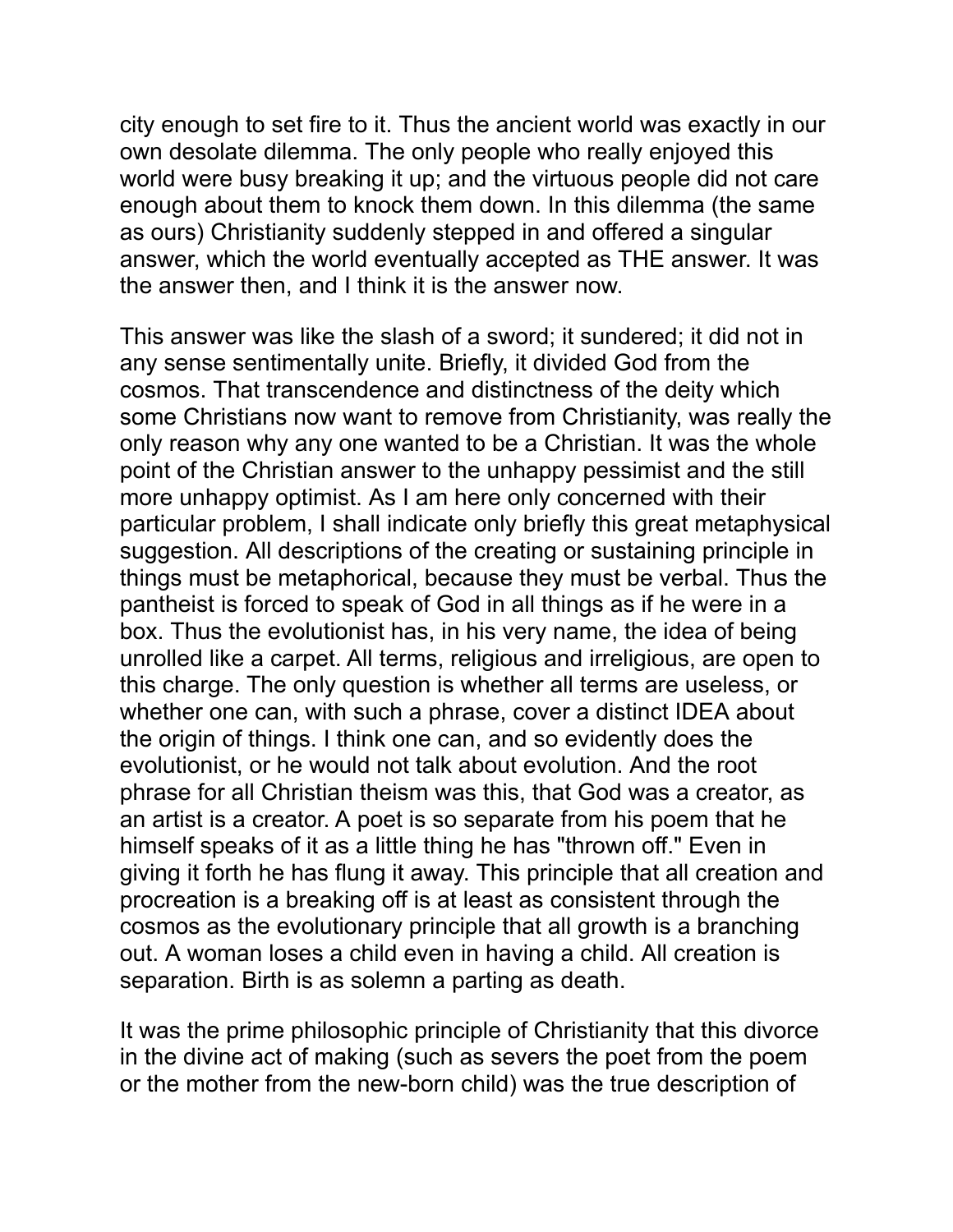the act whereby the absolute energy made the world. According to most philosophers, God in making the world enslaved it. According to Christianity, in making it, He set it free. God had written, not so much a poem, but rather a play; a play he had planned as perfect, but which had necessarily been left to human actors and stagemanagers, who had since made a great mess of it. I will discuss the truth of this theorem later. Here I have only to point out with what a startling smoothness it passed the dilemma we have discussed in this chapter. In this way at least one could be both happy and indignant without degrading one's self to be either a pessimist or an optimist. On this system one could fight all the forces of existence without deserting the flag of existence. One could be at peace with the universe and yet be at war with the world. St. George could still fight the dragon, however big the monster bulked in the cosmos, though he were bigger than the mighty cities or bigger than the everlasting hills. If he were as big as the world he could yet be killed in the name of the world. St. George had not to consider any obvious odds or proportions in the scale of things, but only the original secret of their design. He can shake his sword at the dragon, even if it is everything; even if the empty heavens over his head are only the huge arch of its open jaws.

And then followed an experience impossible to describe. It was as if I had been blundering about since my birth with two huge and unmanageable machines, of different shapes and without apparent connection—the world and the Christian tradition. I had found this hole in the world: the fact that one must somehow find a way of loving the world without trusting it; somehow one must love the world without being worldly. I found this projecting feature of Christian theology, like a sort of hard spike, the dogmatic insistence that God was personal, and had made a world separate from Himself. The spike of dogma fitted exactly into the hole in the world—it had evidently been meant to go there— and then the strange thing began to happen. When once these two parts of the two machines had come together, one after another, all the other parts fitted and fell in with an eerie exactitude. I could hear bolt after bolt over all the machinery falling into its place with a kind of click of relief. Having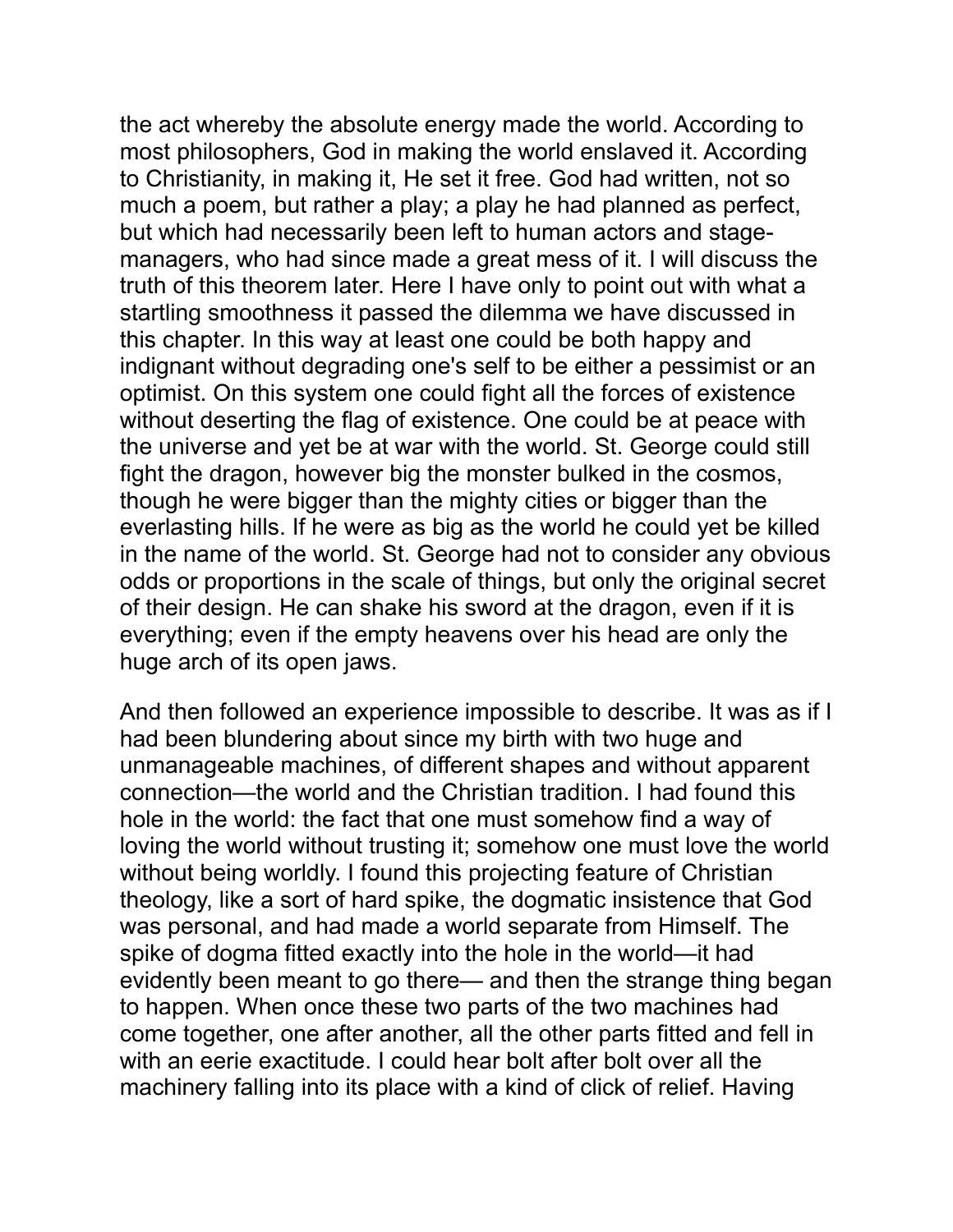got one part right, all the other parts were repeating that rectitude, as clock after clock strikes noon. Instinct after instinct was answered by doctrine after doctrine. Or, to vary the metaphor, I was like one who had advanced into a hostile country to take one high fortress. And when that fort had fallen the whole country surrendered and turned solid behind me. The whole land was lit up, as it were, back to the first fields of my childhood. All those blind fancies of boyhood which in the fourth chapter I have tried in vain to trace on the darkness, became suddenly transparent and sane. I was right when I felt that roses were red by some sort of choice: it was the divine choice. I was right when I felt that I would almost rather say that grass was the wrong colour than say it must by necessity have been that colour: it might verily have been any other. My sense that happiness hung on the crazy thread of a condition did mean something when all was said: it meant the whole doctrine of the Fall. Even those dim and shapeless monsters of notions which I have not been able to describe, much less defend, stepped quietly into their places like colossal caryatdes of the creed. The fancy that the cosmos was not vast and void, but small and cosy, had a fulfilled significance now, for anything that is a work of art must be small in the sight of the artist; to God the stars might be only small and dear, like diamonds. And my haunting instinct that somehow good was not merely a tool to be used, but a relic to be guarded, like the goods from Crusoe's shipeven that had been the wild whisper of something originally wise, for, according to Christianity, we were indeed the survivors of a wreck, the crew of a golden ship that had gone down before the beginning of the world.

But the important matter was this, that it entirely reversed the reason for optimism. And the instant the reversal was made it felt like the abrupt ease when a bone is put back in the socket. I had often called myself an optimist, to avoid the too evident blasphemy of pessimism. But all the optimism of the age had been false and disheartening for this reason, that it had always been trying to prove that we fit in to the world. The Christian optimism is based on the fact that we do NOT fit in to the world. I had tried to be happy by telling myself that man is an animal, like any other which sought its meat from God. But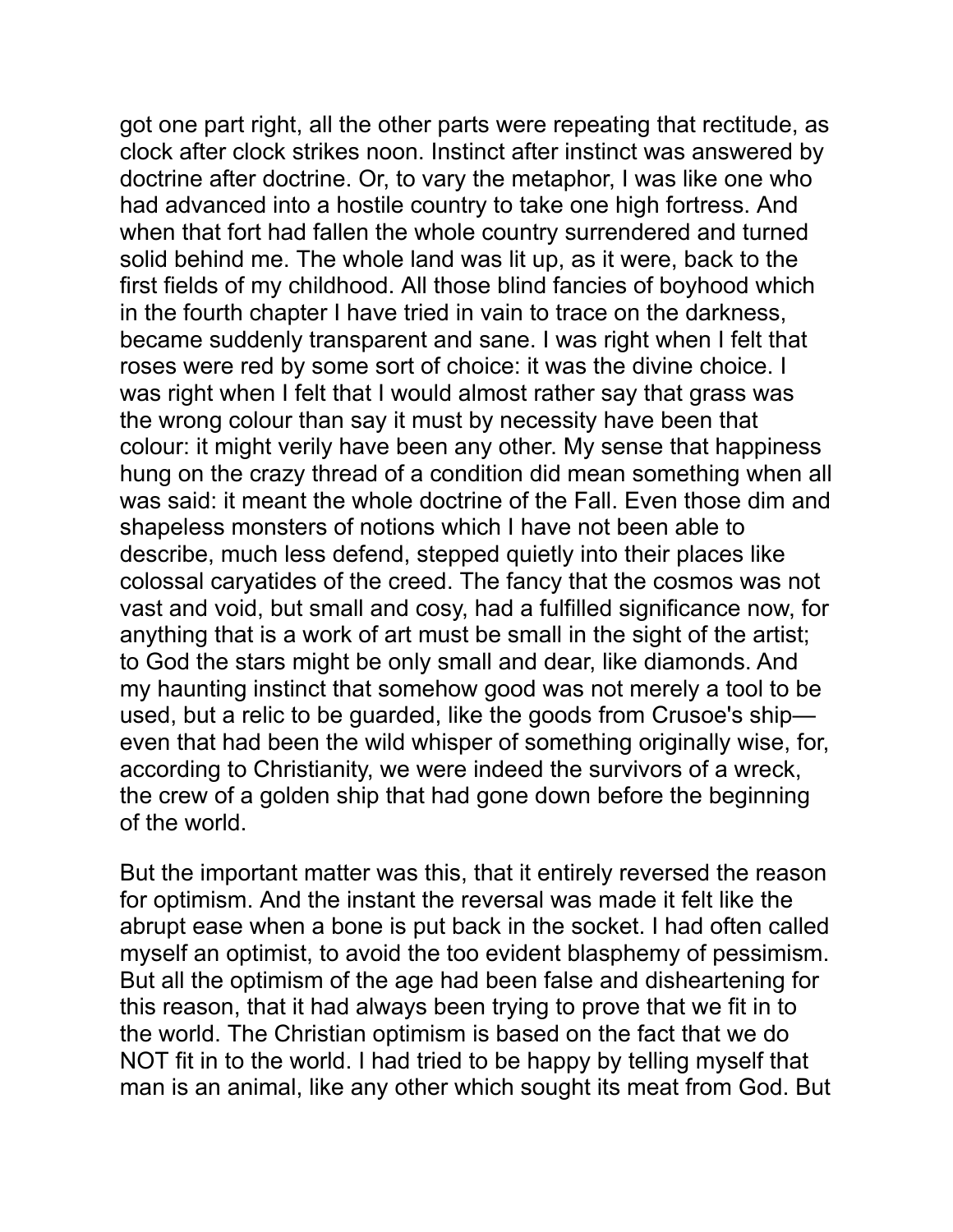now I really was happy, for I had learnt that man is a monstrosity. I had been right in feeling all things as odd, for I myself was at once worse and better than all things. The optimist's pleasure was prosaic, for it dwelt on the naturalness of everything; the Christian pleasure was poetic, for it dwelt on the unnaturalness of everything in the light of the supernatural. The modern philosopher had told me again and again that I was in the right place, and I had still felt depressed even in acquiescence. But I had heard that I was in the WRONG place, and my soul sang for joy, like a bird in spring. The knowledge found out and illuminated forgotten chambers in the dark house of infancy. I knew now why grass had always seemed to me as queer as the green beard of a giant, and why I could feel homesick at home.

## **VI THE PARADOXES OF CHRISTIANITY**

The real trouble with this world of ours is not that it is an unreasonable world, nor even that it is a reasonable one. The commonest kind of trouble is that it is nearly reasonable, but not quite. Life is not an illogicality; yet it is a trap for logicians. It looks just a little more mathematical and regular than it is; its exactitude is obvious, but its inexactitude is hidden; its wildness lies in wait. I give one coarse instance of what I mean. Suppose some mathematical creature from the moon were to reckon up the human body; he would at once see that the essential thing about it was that it was duplicate. A man is two men, he on the right exactly resembling him on the left. Having noted that there was an arm on the right and one on the left, a leg on the right and one on the left, he might go further and still find on each side the same number of fingers, the same number of toes, twin eyes, twin ears, twin nostrils, and even twin lobes of the brain. At last he would take it as a law; and then, where he found a heart on one side, would deduce that there was another heart on the other. And just then, where he most felt he was right, he would be wrong.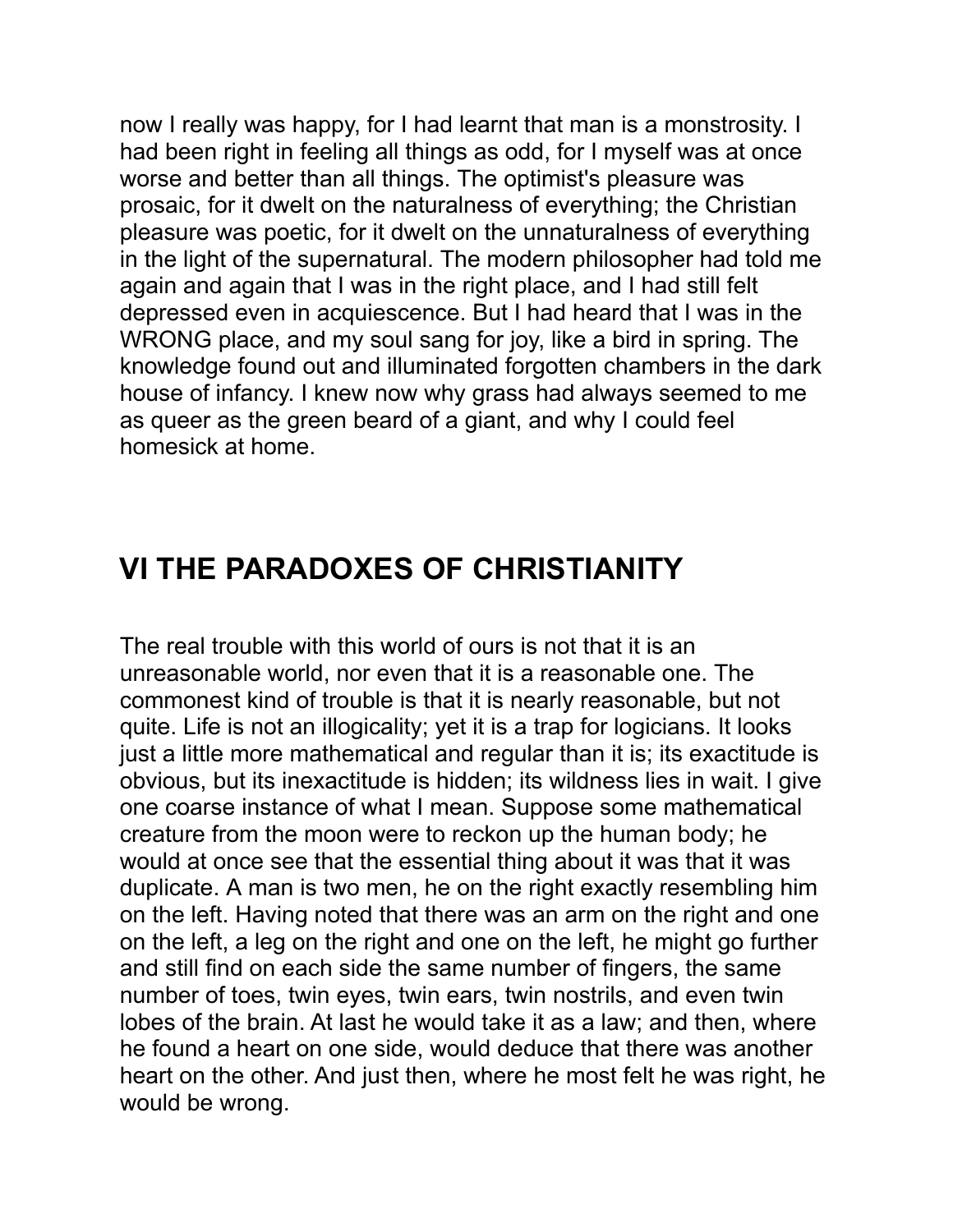It is this silent swerving from accuracy by an inch that is the uncanny element in everything. It seems a sort of secret treason in the universe. An apple or an orange is round enough to get itself called round, and yet is not round after all. The earth itself is shaped like an orange in order to lure some simple astronomer into calling it a globe. A blade of grass is called after the blade of a sword, because it comes to a point; but it doesn't. Everywhere in things there is this element of the quiet and incalculable. It escapes the rationalists, but it never escapes till the last moment. From the grand curve of our earth it could easily be inferred that every inch of it was thus curved. It would seem rational that as a man has a brain on both sides, he should have a heart on both sides. Yet scientific men are still organizing expeditions to find the North Pole, because they are so fond of flat country. Scientific men are also still organizing expeditions to find a man's heart; and when they try to find it, they generally get on the wrong side of him.

Now, actual insight or inspiration is best tested by whether it guesses these hidden malformations or surprises. If our mathematician from the moon saw the two arms and the two ears, he might deduce the two shoulder-blades and the two halves of the brain. But if he guessed that the man's heart was in the right place, then I should call him something more than a mathematician. Now, this is exactly the claim which I have since come to propound for Christianity. Not merely that it deduces logical truths, but that when it suddenly becomes illogical, it has found, so to speak, an illogical truth. It not only goes right about things, but it goes wrong (if one may say so) exactly where the things go wrong. Its plan suits the secret irregularities, and expects the unexpected. It is simple about the simple truth; but it is stubborn about the subtle truth. It will admit that a man has two hands, it will not admit (though all the Modernists wail to it) the obvious deduction that he has two hearts. It is my only purpose in this chapter to point this out; to show that whenever we feel there is something odd in Christian theology, we shall generally find that there is something odd in the truth.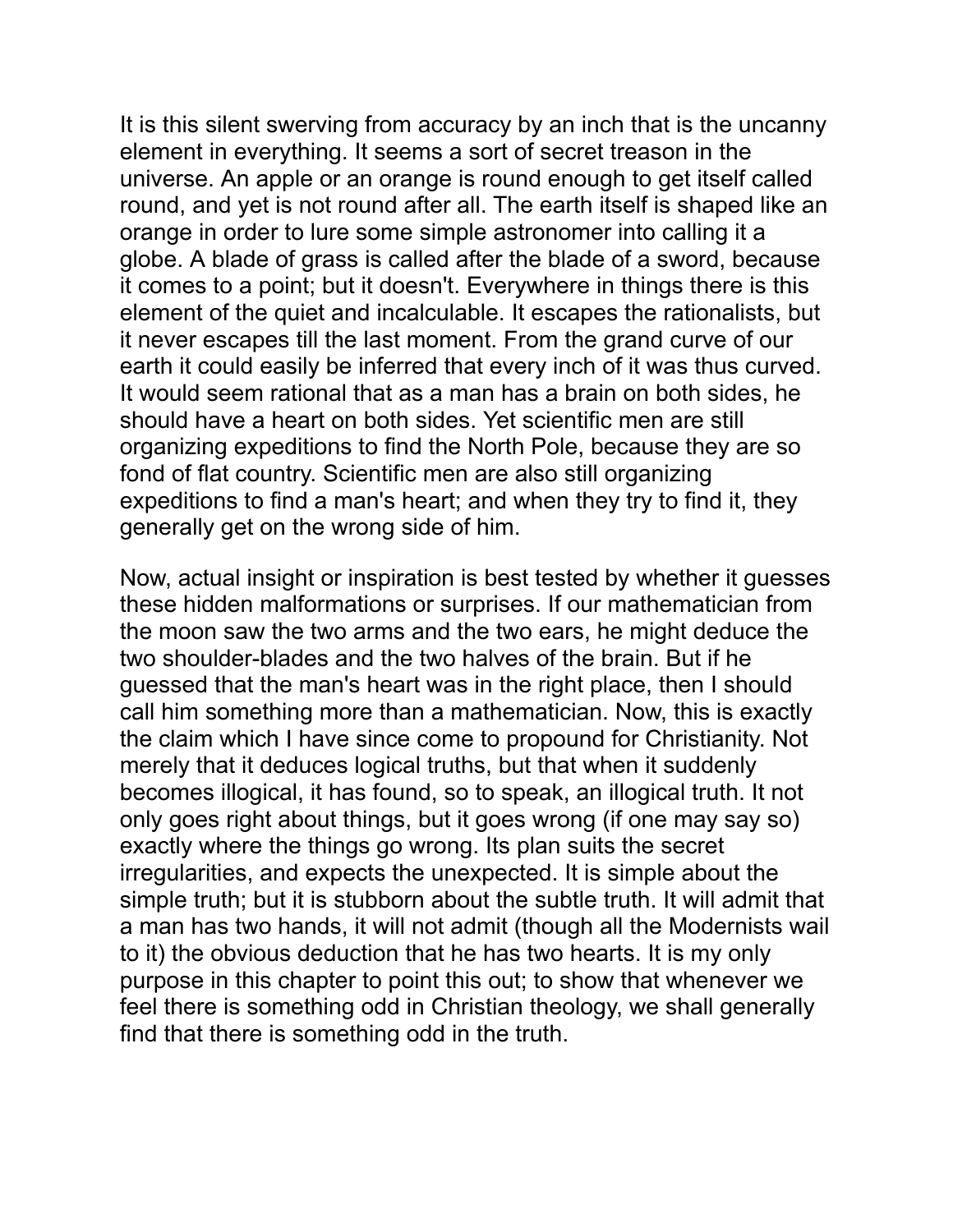I have alluded to an unmeaning phrase to the effect that such and such a creed cannot be believed in our age. Of course, anything can be believed in any age. But, oddly enough, there really is a sense in which a creed, if it is believed at all, can be believed more fixedly in a complex society than in a simple one. If a man finds Christianity true in Birmingham, he has actually clearer reasons for faith than if he had found it true in Mercia. For the more complicated seems the coincidence, the less it can be a coincidence. If snowflakes fell in the shape, say, of the heart of Midlothian, it might be an accident. But if snowflakes fell in the exact shape of the maze at Hampton Court, I think one might call it a miracle. It is exactly as of such a miracle that I have since come to feel of the philosophy of Christianity. The complication of our modern world proves the truth of the creed more perfectly than any of the plain problems of the ages of faith. It was in Notting Hill and Battersea that I began to see that Christianity was true. This is why the faith has that elaboration of doctrines and details which so much distresses those who admire Christianity without believing in it. When once one believes in a creed, one is proud of its complexity, as scientists are proud of the complexity of science. It shows how rich it is in discoveries. If it is right at all, it is a compliment to say that it's elaborately right. A stick might fit a hole or a stone a hollow by accident. But a key and a lock are both complex. And if a key fits a lock, you know it is the right key.

But this involved accuracy of the thing makes it very difficult to do what I now have to do, to describe this accumulation of truth. It is very hard for a man to defend anything of which he is entirely convinced. It is comparatively easy when he is only partially convinced. He is partially convinced because he has found this or that proof of the thing, and he can expound it. But a man is not really convinced of a philosophic theory when he finds that something proves it. He is only really convinced when he finds that everything proves it. And the more converging reasons he finds pointing to this conviction, the more bewildered he is if asked suddenly to sum them up. Thus, if one asked an ordinary intelligent man, on the spur of the moment, "Why do you prefer civilization to savagery?" he would look wildly round at object after object, and would only be able to answer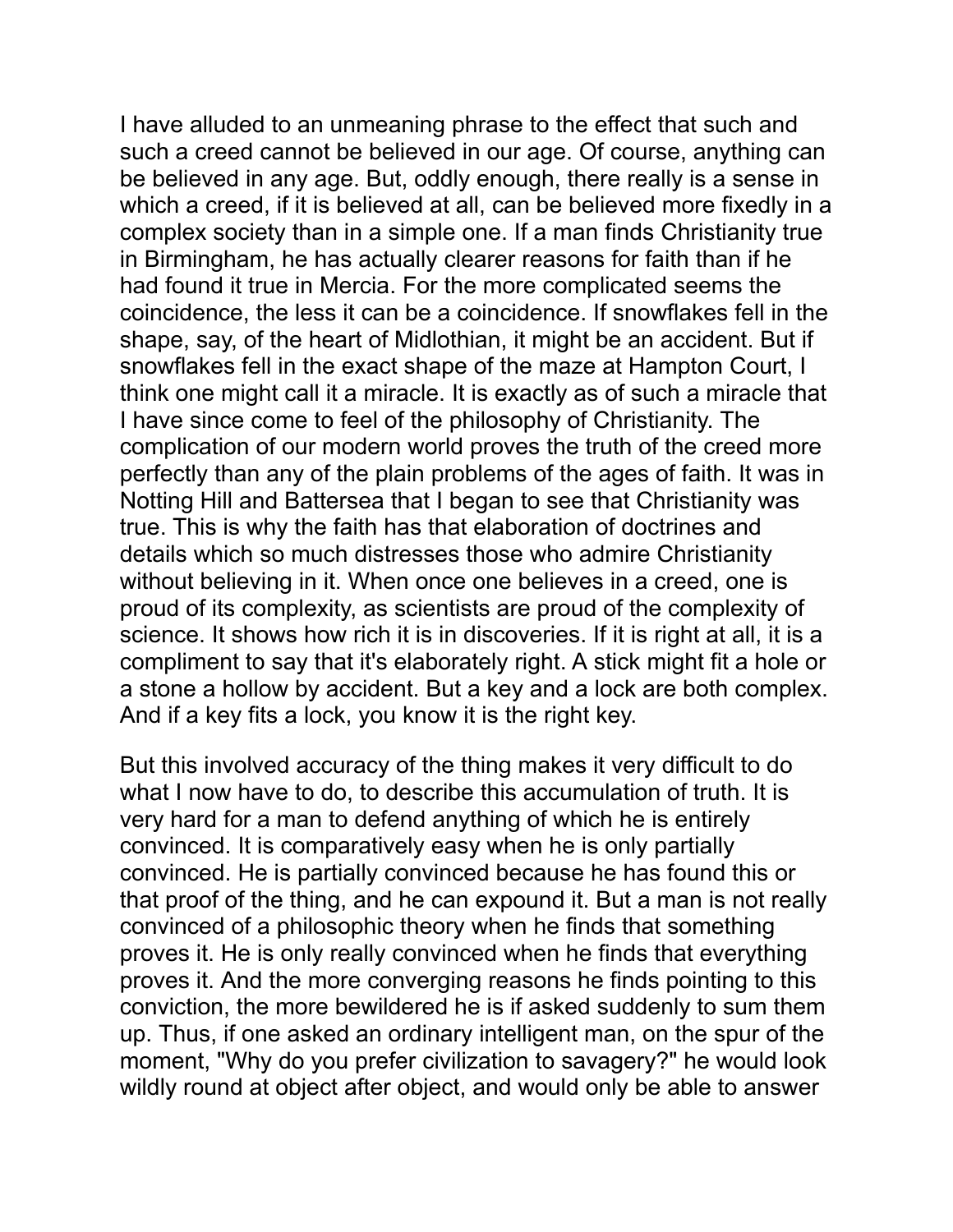vaguely, "Why, there is that bookcase . . . and the coals in the coalscuttle . . . and pianos . . . and policemen." The whole case for civilization is that the case for it is complex. It has done so many things. But that very multiplicity of proof which ought to make reply overwhelming makes reply impossible.

There is, therefore, about all complete conviction a kind of huge helplessness. The belief is so big that it takes a long time to get it into action. And this hesitation chiefly arises, oddly enough, from an indifference about where one should begin. All roads lead to Rome; which is one reason why many people never get there. In the case of this defence of the Christian conviction I confess that I would as soon begin the argument with one thing as another; I would begin it with a turnip or a taximeter cab. But if I am to be at all careful about making my meaning clear, it will, I think, be wiser to continue the current arguments of the last chapter, which was concerned to urge the first of these mystical coincidences, or rather ratifications. All I had hitherto heard of Christian theology had alienated me from it. I was a pagan at the age of twelve, and a complete agnostic by the age of sixteen; and I cannot understand any one passing the age of seventeen without having asked himself so simple a question. I did, indeed, retain a cloudy reverence for a cosmic deity and a great historical interest in the Founder of Christianity. But I certainly regarded Him as a man; though perhaps I thought that, even in that point, He had an advantage over some of His modern critics. I read the scientific and sceptical literature of my time—all of it, at least, that I could find written in English and lying about; and I read nothing else; I mean I read nothing else on any other note of philosophy. The penny dreadfuls which I also read were indeed in a healthy and heroic tradition of Christianity; but I did not know this at the time. I never read a line of Christian apologetics. I read as little as I can of them now. It was Huxley and Herbert Spencer and Bradlaugh who brought me back to orthodox theology. They sowed in my mind my first wild doubts of doubt. Our grandmothers were quite right when they said that Tom Paine and the free-thinkers unsettled the mind. They do. They unsettled mine horribly. The rationalist made me question whether reason was of any use whatever; and when I had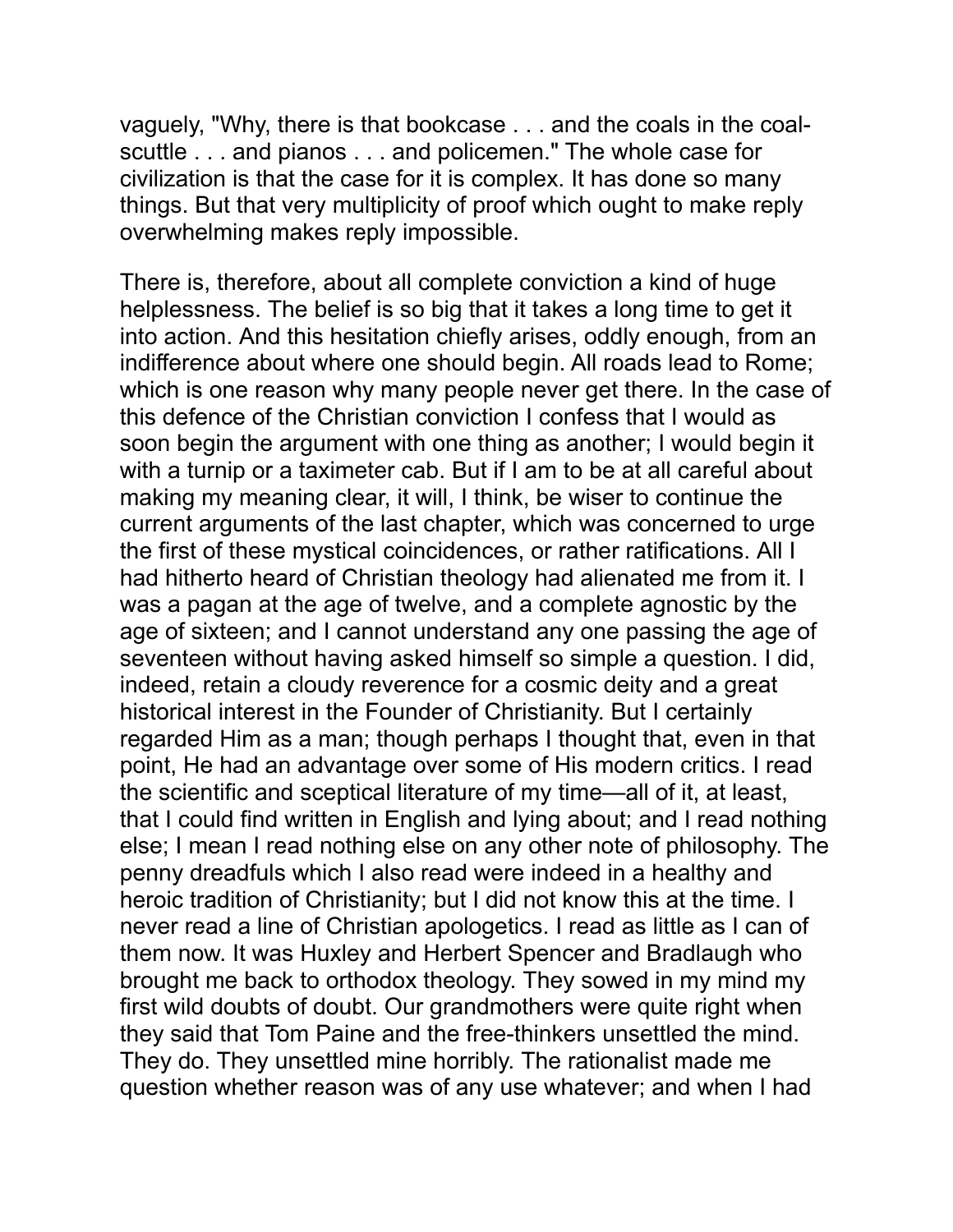finished Herbert Spencer I had got as far as doubting (for the first time) whether evolution had occurred at all. As I laid down the last of Colonel Ingersoll's atheistic lectures the dreadful thought broke across my mind, "Almost thou persuadest me to be a Christian." I was in a desperate way.

This odd effect of the great agnostics in arousing doubts deeper than their own might be illustrated in many ways. I take only one. As I read and re-read all the non-Christian or anti-Christian accounts of the fath, from Huxley to Bradlaugh, a slow and awful mpresson grew gradually but graphically upon my mind—the impression that Christianity must be a most extraordinary thing. For not only (as I understood) had Christianity the most flaming vices, but it had apparently a mystical talent for combining vices which seemed inconsistent with each other. It was attacked on all sides and for all contradictory reasons. No sooner had one rationalist demonstrated that it was too far to the east than another demonstrated with equal clearness that it was much too far to the west. No sooner had my indignation died down at its angular and aggressive squareness than I was called up again to notice and condemn its enervating and sensual roundness. In case any reader has not come across the thing I mean, I will give such instances as I remember at random of this self-contradiction in the sceptical attack. I give four or five of them; there are fifty more.

Thus, for instance, I was much moved by the eloquent attack on Christianity as a thing of inhuman gloom; for I thought (and still think) sincere pessimism the unpardonable sin. Insincere pessimism is a social accomplishment, rather agreeable than otherwise; and fortunately nearly all pessimism is insincere. But if Christianity was, as these people said, a thing purely pessimistic and opposed to life, then I was qute prepared to blow up St. Paul's Cathedral. But the extraordinary thing is this. They did prove to me in Chapter I. (to my complete satisfaction) that Christianity was too pessimistic; and then, in Chapter II., they began to prove to me that it was a great deal too optimistic. One accusation against Christianity was that it prevented men, by morbid tears and terrors, from seeking joy and liberty in the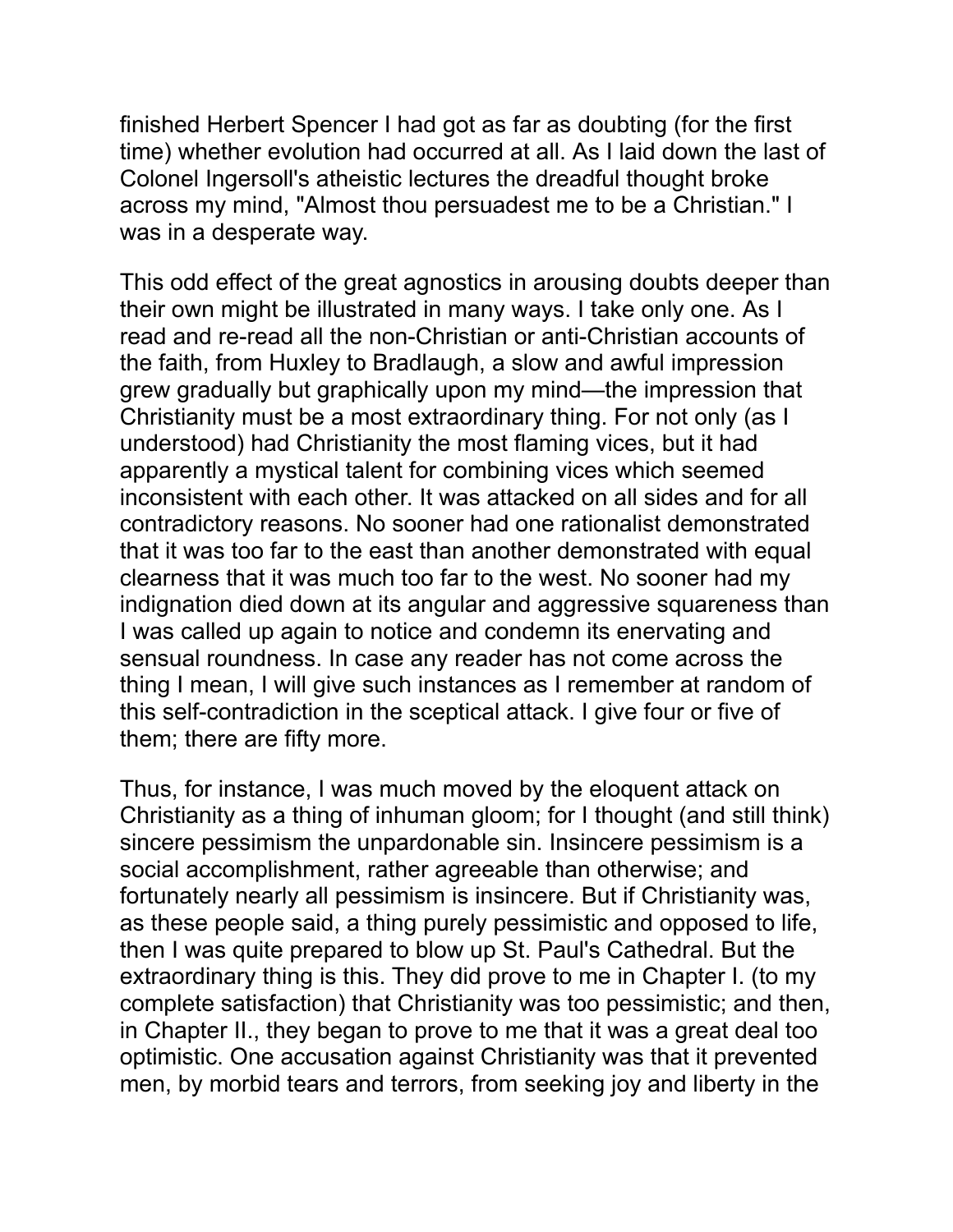bosom of Nature. But another accusation was that it comforted men with a fictitious providence, and put them in a pink-and-white nursery. One great agnostic asked why Nature was not beautiful enough, and why it was hard to be free. Another great agnostic objected that Christian optimism, "the garment of make-believe woven by pious hands," hid from us the fact that Nature was ugly, and that it was impossible to be free. One rationalist had hardly done calling Christianity a nightmare before another began to call it a fool's paradise. This puzzled me; the charges seemed inconsistent. Christianity could not at once be the black mask on a white world, and also the white mask on a black world. The state of the Christian could not be at once so comfortable that he was a coward to clng to it, and so uncomfortable that he was a fool to stand it. If it falsified human vision it must falsify it one way or another; it could not wear both green and rose-coloured spectacles. I rolled on my tongue wth a terrible joy, as did all young men of that time, the taunts which Swinburne hurled at the dreariness of the creed—

"Thou hast conquered, O pale Gallaean, the world has grown gray with Thy breath."

But when I read the same poet's accounts of paganism (as in "Atalanta"), I gathered that the world was, if possible, more gray before the Galilean breathed on it than afterwards. The poet maintained, indeed, in the abstract, that life itself was pitch dark. And yet, somehow, Christianity had darkened it. The very man who denounced Christianity for pessimism was himself a pessimist. I thought there must be something wrong. And it did for one wild moment cross my mind that, perhaps, those might not be the very best judges of the relation of religion to happiness who, by their own account, had neither one nor the other.

It must be understood that I did not conclude hastily that the accusations were false or the accusers fools. I simply deduced that Christianity must be something even weirder and wickeder than they made out. A thing might have these two opposite vices; but it must be a rather queer thing if it did. A man might be too fat in one place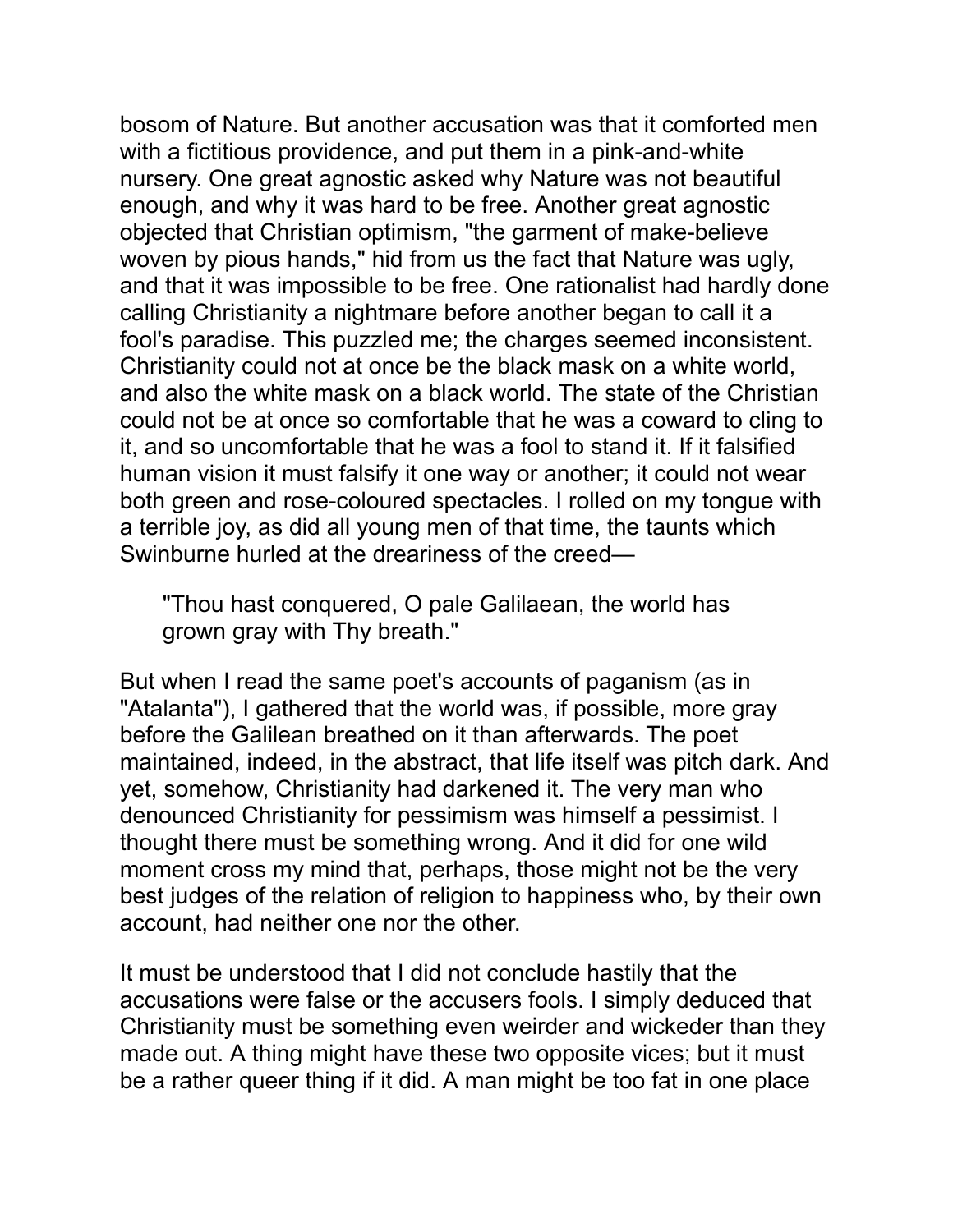and too thin in another; but he would be an odd shape. At this point my thoughts were only of the odd shape of the Christian religion; I did not allege any odd shape in the rationalistic mind.

Here is another case of the same kind. I felt that a strong case against Christianity lay in the charge that there is something timid, monkish, and unmanly about all that is called "Christian," especially in its attitude towards resistance and fighting. The great sceptics of the nineteenth century were largely virile. Bradlaugh in an expansive way, Huxley, in a reticent way, were decidedly men. In comparison, it did seem tenable that there was something weak and over patient about Christian counsels. The Gospel paradox about the other cheek, the fact that priests never fought, a hundred things made plausible the accusation that Christianity was an attempt to make a man too like a sheep. I read it and believed it, and if I had read nothing different, I should have gone on believing it. But I read something very different. I turned the next page in my agnostic manual, and my brain turned up-side down. Now I found that I was to hate Christianity not for fighting too little, but for fighting too much. Christianity, it seemed, was the mother of wars. Christianity had deluged the world wth blood. I had got thoroughly angry wth the Christian, because he never was angry. And now I was told to be angry with him because his anger had been the most huge and horrible thing in human history; because his anger had soaked the earth and smoked to the sun. The very people who reproached Christianity with the meekness and non-resistance of the monasteries were the very people who reproached it also with the violence and valour of the Crusades. It was the fault of poor old Christianity (somehow or other) both that Edward the Confessor did not fight and that Richard Coeur de Leon did. The Quakers (we were told) were the only characteristic Christians; and yet the massacres of Cromwell and Alva were characteristic Christian crimes. What could it all mean? What was this Christianity which always forbade war and always produced wars? What could be the nature of the thing which one could abuse first because it would not fight, and second because it was always fighting? In what world of riddles was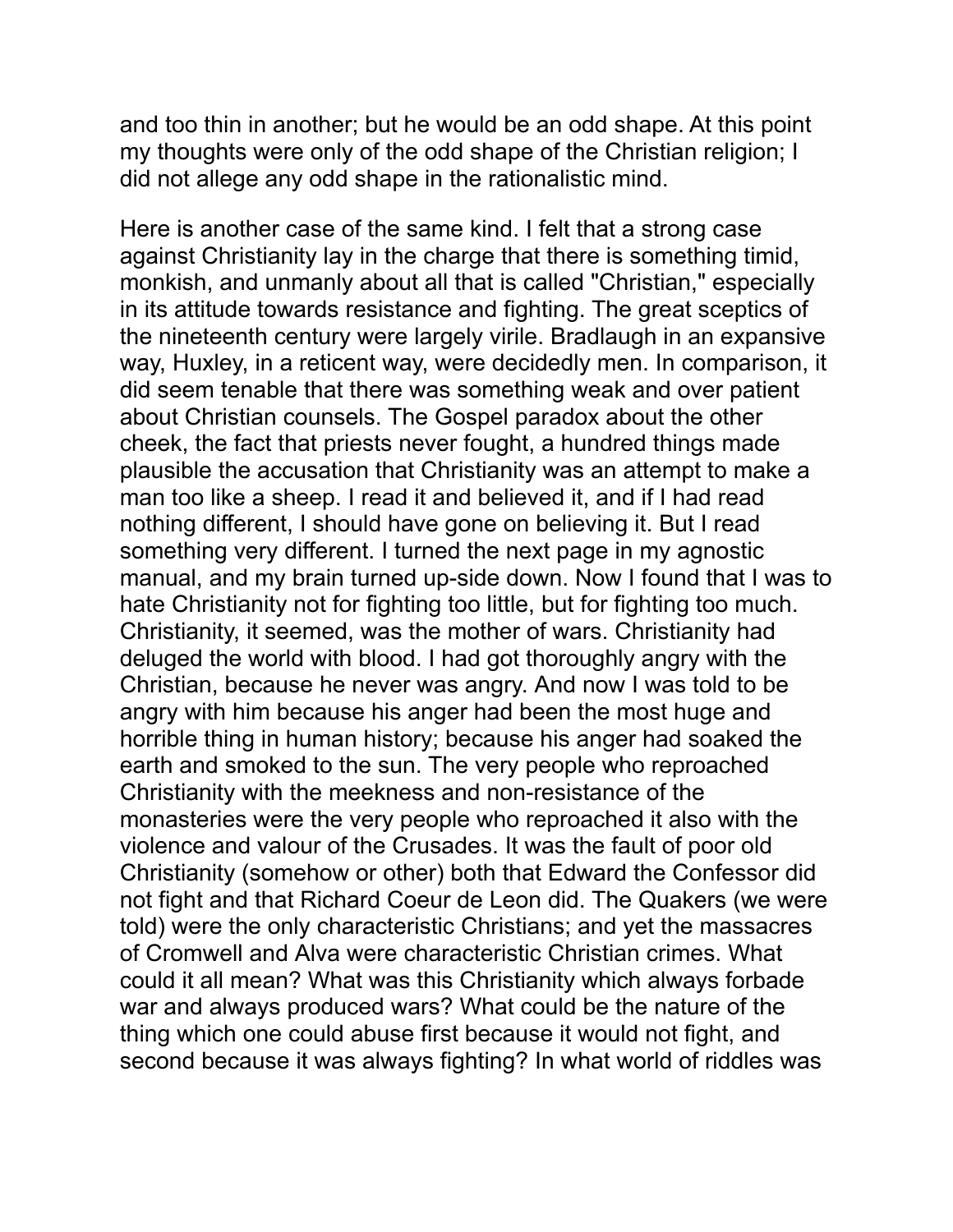born this monstrous murder and this monstrous meekness? The shape of Christianity grew a queerer shape every instant.

I take a third case; the strangest of all, because it involves the one real objection to the faith. The one real objection to the Christian religion is simply that it is one religion. The world is a big place, full of very different kinds of people. Christianity (it may reasonably be said) is one thing confined to one kind of people; it began in Palestine, it has practically stopped with Europe. I was duly impressed with this argument in my youth, and I was much drawn towards the doctrine often preached in Ethical Societies— I mean the doctrine that there is one great unconscious church of all humanity founded on the omnipresence of the human conscience. Creeds, it was said, divided men; but at least morals united them. The soul might seek the strangest and most remote lands and ages and still find essential ethical common sense. It might find Confucius under Eastern trees, and he would be writing "Thou shalt not steal." It might decipher the darkest hieroglyphic on the most primeval desert, and the meaning when deciphered would be "Little boys" should tell the truth." I believed this doctrine of the brotherhood of all men in the possession of a moral sense, and I believe it still—with other things. And I was thoroughly annoyed with Christianity for suggesting (as I supposed) that whole ages and empires of men had utterly escaped this light of justice and reason. But then I found an astonishing thing. I found that the very people who said that mankind was one church from Plato to Emerson were the very people who said that morality had changed altogether, and that what was right in one age was wrong in another. If I asked, say, for an altar, I was told that we needed none, for men our brothers gave us clear oracles and one creed in their universal customs and ideals. But if I mildly pointed out that one of men's universal customs was to have an altar, then my agnostic teachers turned clean round and told me that men had always been in darkness and the superstitions of savages. I found it was their daily taunt against Christianity that it was the light of one people and had left all others to die in the dark. But I also found that it was their special boast for themselves that science and progress were the discovery of one people, and that all other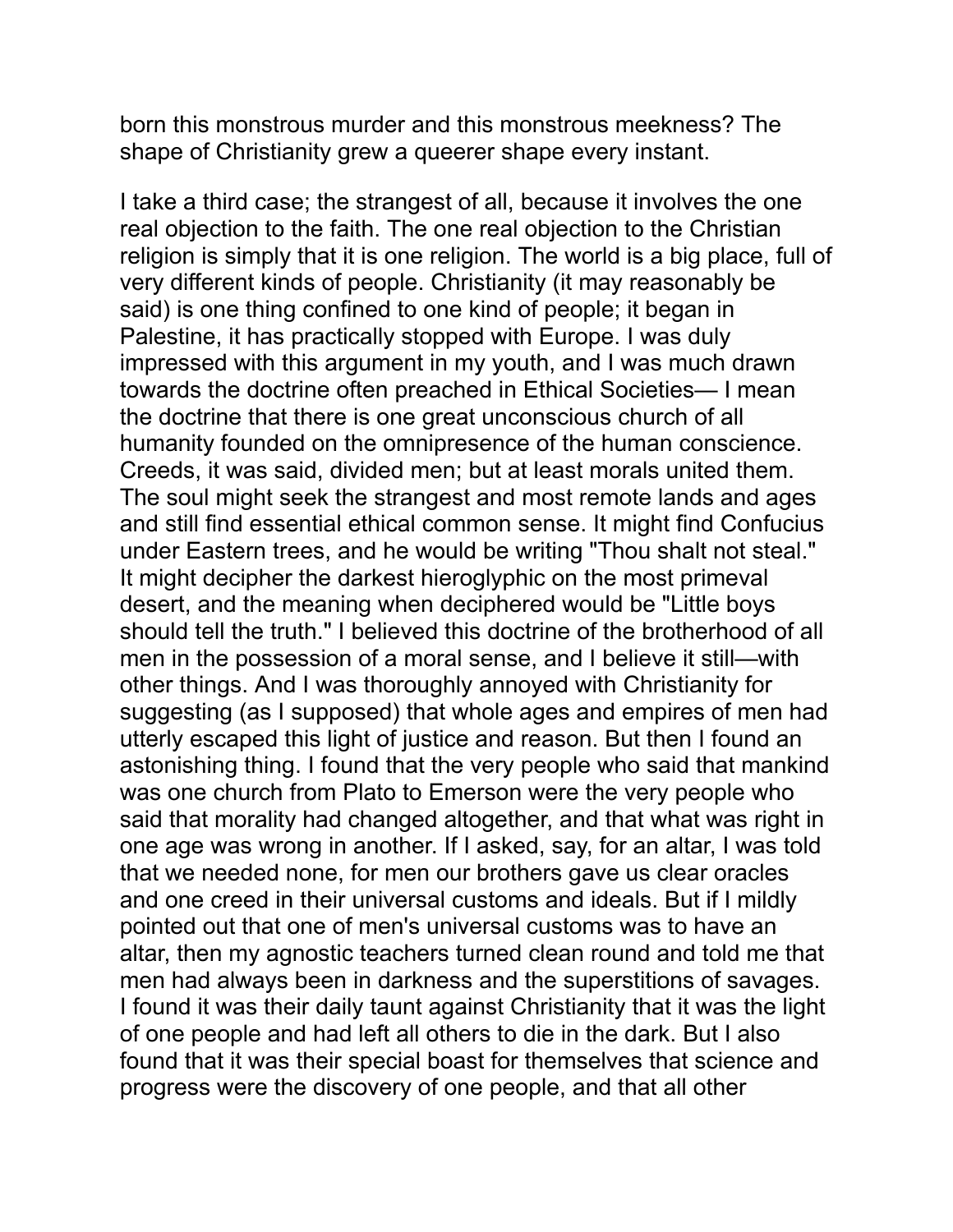peoples had died in the dark. Their chief insult to Christianity was actually their chief compliment to themselves, and there seemed to be a strange unfairness about all their relative insistence on the two things. When considering some pagan or agnostic, we were to remember that all men had one religion; when considering some mystic or spiritualist, we were only to consider what absurd religions some men had. We could trust the ethics of Epictetus, because ethics had never changed. We must not trust the ethics of Bossuet, because ethics had changed. They changed in two hundred years, but not in two thousand.

This began to be alarming. It looked not so much as if Christianity was bad enough to include any vices, but rather as if any stick was good enough to beat Christianity with. What again could this astonishing thing be like which people were so anxious to contradict, that in doing so they did not mind contradicting themselves? I saw the same thing on every side. I can give no further space to this discussion of it in detail; but lest any one supposes that I have unfairly selected three accidental cases I will run briefly through a few others. Thus, certain sceptics wrote that the great crime of Christianity had been its attack on the family; it had dragged women to the loneliness and contemplation of the cloister, away from their homes and their children. But, then, other sceptics (slightly more advanced) said that the great crime of Christianity was forcing the family and marriage upon us; that it doomed women to the drudgery of their homes and children, and forbade them loneliness and contemplation. The charge was actually reversed. Or, again, certain phrases in the Epistles or the marriage service, were said by the anti-Christians to show contempt for woman's intellect. But I found that the anti-Christians themselves had a contempt for woman's intellect; for it was their great sneer at the Church on the Continent that "only women" went to it. Or again, Christianity was reproached with its naked and hungry habits; with its sackcloth and dried peas. But the next minute Christianity was being reproached with its pomp and its ritualism; its shrines of porphyry and its robes of gold. It was abused for being too plain and for being too coloured. Again Christianity had always been accused of restraining sexuality too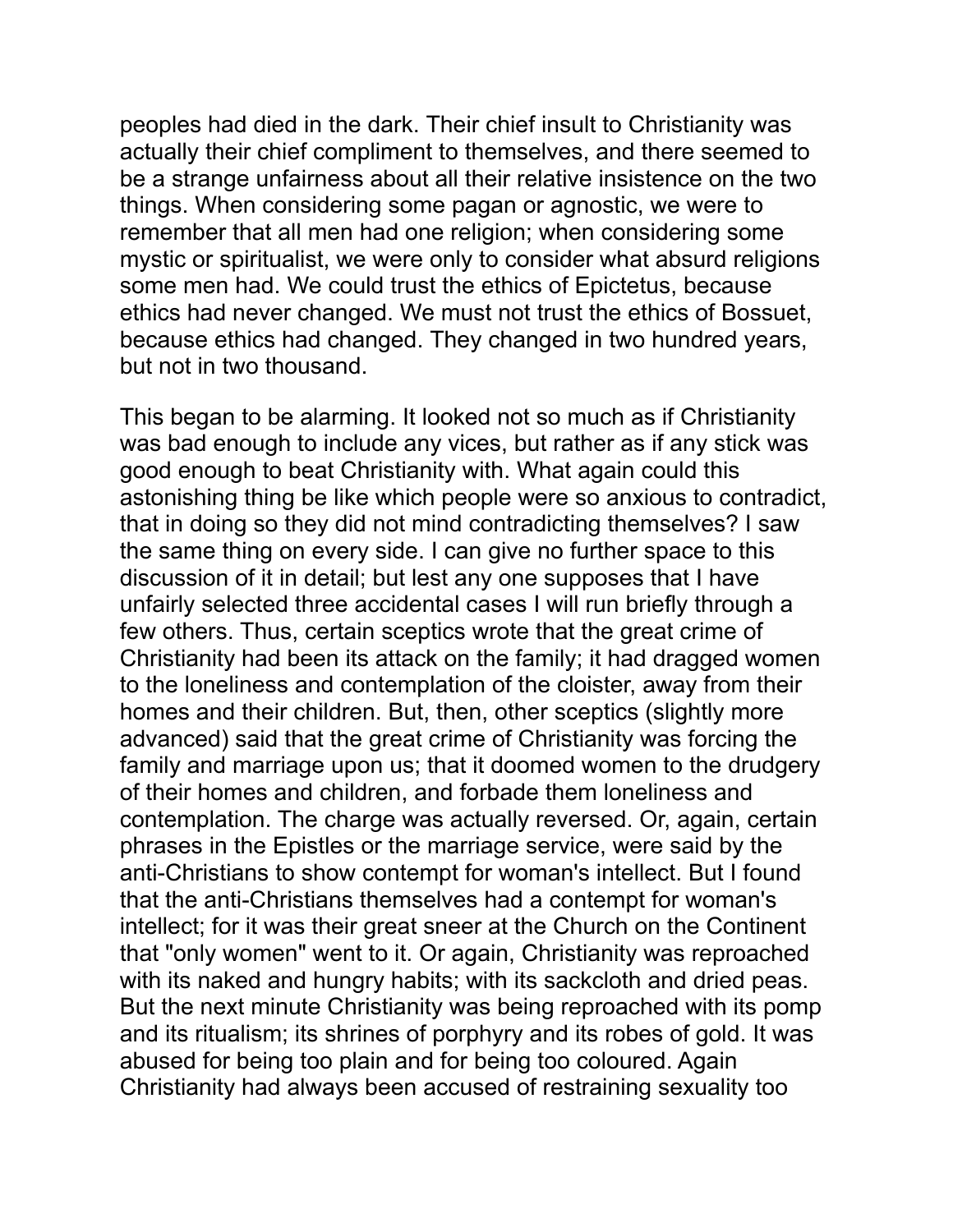much, when Bradlaugh the Malthusian discovered that it restrained it too little. It is often accused in the same breath of prim respectability and of religious extravagance. Between the covers of the same atheistic pamphlet I have found the faith rebuked for its disunion, "One thinks one thing, and one another," and rebuked also for its union, "It is difference of opinion that prevents the world from going to the dogs." In the same conversation a free-thinker, a friend of mine, blamed Christianity for despising Jews, and then despised it himself for being Jewish.

I wished to be quite fair then, and I wish to be quite fair now; and I did not conclude that the attack on Christianity was all wrong. I only concluded that if Christianity was wrong, it was very wrong indeed. Such hostile horrors might be combined in one thing, but that thing must be very strange and solitary. There are men who are misers, and also spendthrifts; but they are rare. There are men sensual and also ascetic; but they are rare. But if this mass of mad contradictions really existed, quakerish and bloodthirsty, too gorgeous and too thread-bare, austere, yet pandering preposterously to the lust of the eye, the enemy of women and their foolish refuge, a solemn pessimist and a silly optimist, if this evil existed, then there was in this evil something quite supreme and unique. For I found in my rationalist teachers no explanation of such exceptional corruption. Christianity (theoretically speaking) was in their eyes only one of the ordinary myths and errors of mortals. THEY gave me no key to this twisted and unnatural badness. Such a paradox of evil rose to the stature of the supernatural. It was, indeed, almost as supernatural as the infallibility of the Pope. An historic institution, which never went right, is really quite as much of a miracle as an institution that cannot go wrong. The only explanation which immediately occurred to my mind was that Christianity did not come from heaven, but from hell. Really, if Jesus of Nazareth was not Christ, He must have been Antichrist.

And then in a quiet hour a strange thought struck me like a still thunderbolt. There had suddenly come into my mind another explanation. Suppose we heard an unknown man spoken of by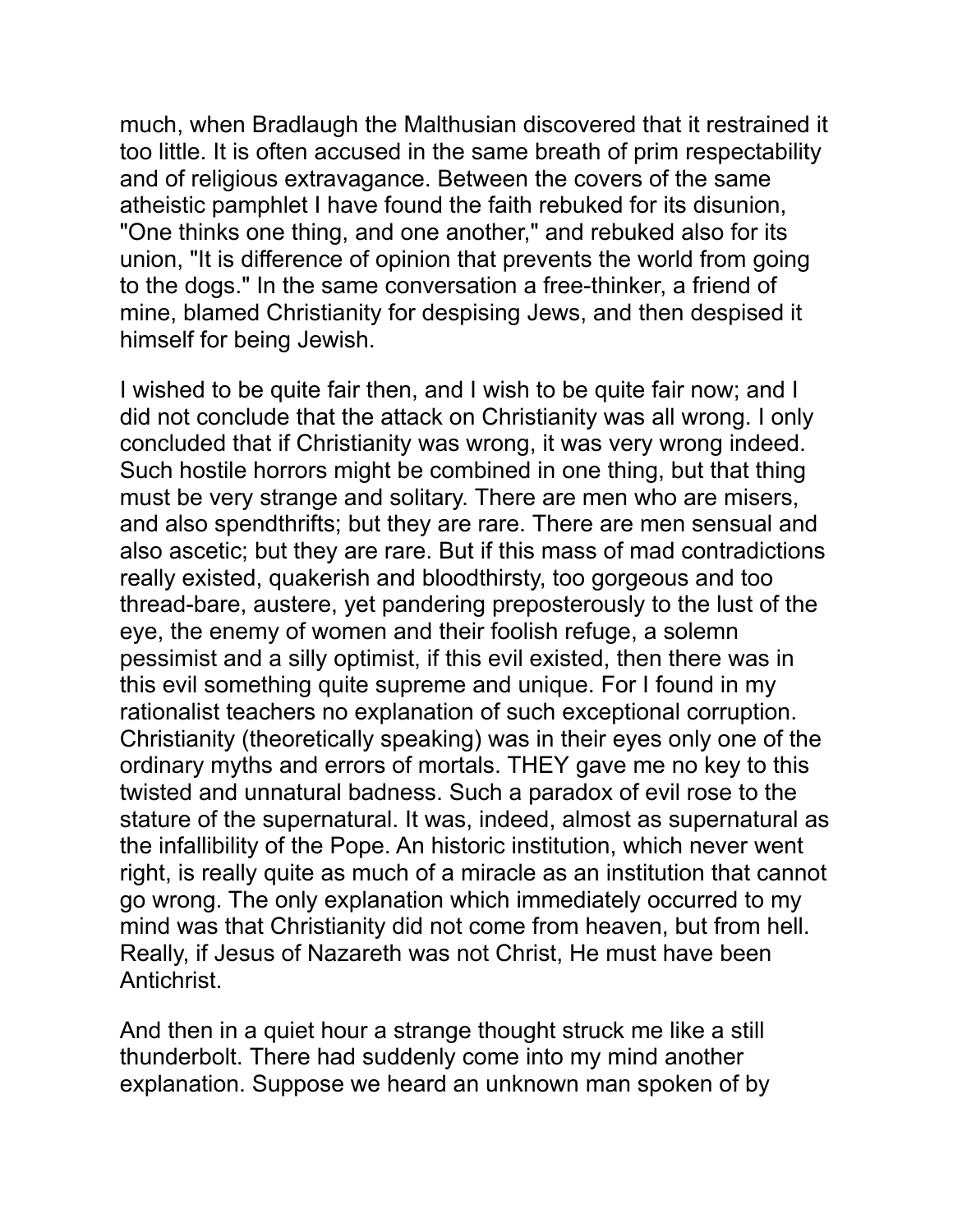many men. Suppose we were puzzled to hear that some men said he was too tall and some too short; some objected to his fatness, some lamented his leanness; some thought him too dark, and some too fair. One explanation (as has been already admitted) would be that he might be an odd shape. But there is another explanation. He might be the right shape. Outrageously tall men might feel him to be short. Very short men might feel him to be tall. Old bucks who are growing stout might consider him insufficiently filled out; old beaux who were growing thin might feel that he expanded beyond the narrow lines of elegance. Perhaps Swedes (who have pale hair like tow) called him a dark man, while negroes considered him distinctly blonde. Perhaps (in short) this extraordinary thing is really the ordinary thing; at least the normal thing, the centre. Perhaps, after all, it is Christianity that is sane and all its critics that are mad—in various ways. I tested this idea by asking myself whether there was about any of the accusers anything morbid that might explain the accusation. I was startled to find that this key fitted a lock. For instance, it was certainly odd that the modern world charged Christianity at once with bodily austerity and with artistic pomp. But then it was also odd, very odd, that the modern world itself combined extreme bodily luxury with an extreme absence of artistic pomp. The modern man thought Becket's robes too rich and his meals too poor. But then the modern man was really exceptional in history; no man before ever ate such elaborate dinners in such ugly clothes. The modern man found the church too simple exactly where modern life s too complex; he found the church too gorgeous exactly where modern life is too dingy. The man who disliked the plain fasts and feasts was mad on entrees. The man who disliked vestments wore a pair of preposterous trousers. And surely if there was any insanity involved in the matter at all it was in the trousers, not in the simply falling robe. If there was any insanity at all, it was in the extravagant entrees, not in the bread and wine.

I went over all the cases, and I found the key fitted so far. The fact that Swinburne was irritated at the unhappiness of Christians and yet more irritated at their happiness was easily explained. It was no longer a complication of diseases in Christianity, but a complication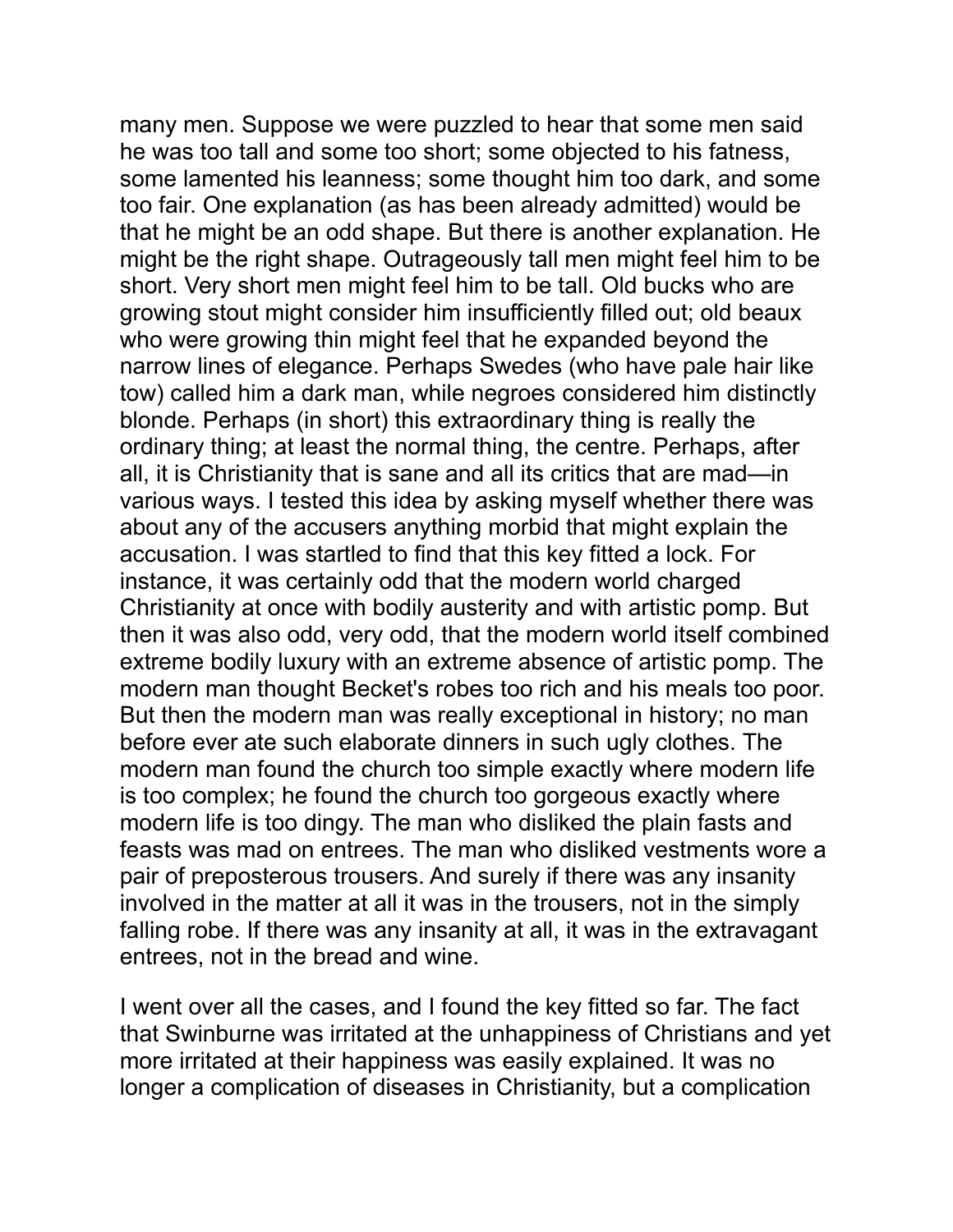of diseases in Swinburne. The restraints of Christians saddened him simply because he was more hedonist than a healthy man should be. The faith of Christians angered him because he was more pessimist than a healthy man should be. In the same way the Malthusians by instinct attacked Christianity; not because there is anything especially anti-Malthusian about Christianity, but because there is something a little anti-human about Malthusianism.

Nevertheless it could not, I felt, be quite true that Christianity was merely sensible and stood in the middle. There was really an element in it of emphasis and even frenzy which had justified the secularists in their superficial criticism. It might be wise, I began more and more to think that it was wise, but it was not merely worldly wise; it was not merely temperate and respectable. Its fierce crusaders and meek saints might balance each other; still, the crusaders were very fierce and the saints were very meek, meek beyond all decency. Now, it was just at this point of the speculation that I remembered my thoughts about the martyr and the suicide. In that matter there had been this combination between two almost insane positions which yet somehow amounted to sanity. This was just such another contradiction; and this I had already found to be true. This was exactly one of the paradoxes in which sceptics found the creed wrong; and in this I had found it right. Madly as Christians might love the martyr or hate the suicide, they never felt these passions more madly than I had felt them long before I dreamed of Christianity. Then the most difficult and interesting part of the mental process opened, and I began to trace this idea darkly through all the enormous thoughts of our theology. The idea was that which I had outlined touching the optimist and the pessimist; that we want not an amalgam or compromise, but both things at the top of their energy; love and wrath both burning. Here I shall only trace it in relation to ethics. But I need not remind the reader that the idea of this combination is indeed central in orthodox theology. For orthodox theology has specially insisted that Christ was not a being apart from God and man, like an elf, nor yet a being half human and half not, like a centaur, but both things at once and both things thoroughly, very man and very God. Now let me trace this notion as I found it.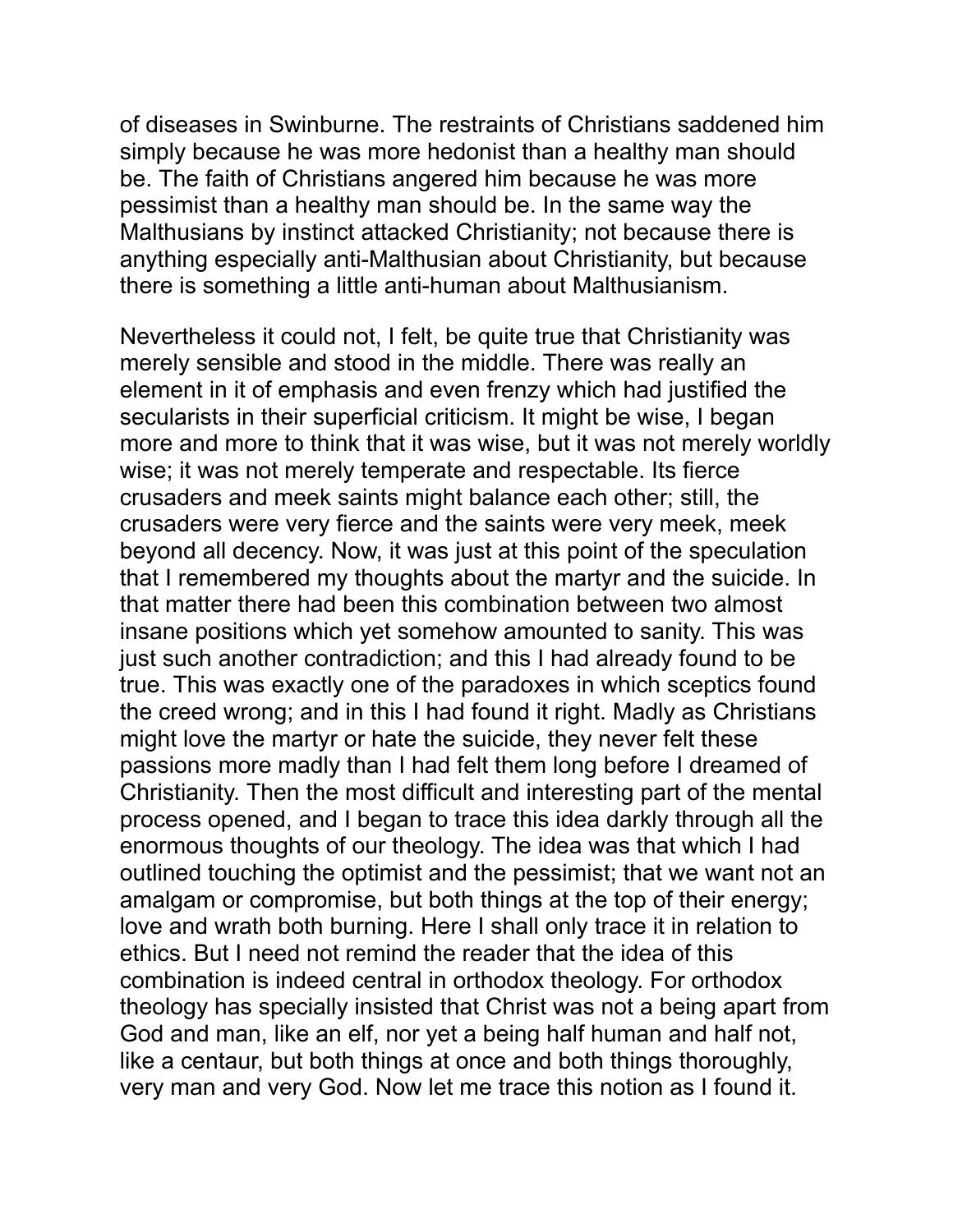All sane men can see that sanity is some kind of equilibrium; that one may be mad and eat too much, or mad and eat too little. Some moderns have indeed appeared with vague versions of progress and evolution which seeks to destroy the MESON or balance of Aristotle. They seem to suggest that we are meant to starve progressvely, or to go on eating larger and larger breakfasts every morning for ever. But the great truism of the MESON remains for all thinking men, and these people have not upset any balance except their own. But granted that we have all to keep a balance, the real interest comes in with the question of how that balance can be kept. That was the problem which Paganism tried to solve: that was the problem which I think Christianity solved and solved in a very strange way.

Paganism declared that virtue was in a balance; Christianity declared it was in a conflict: the collision of two passions apparently opposite. Of course they were not really inconsistent; but they were such that it was hard to hold simultaneously. Let us follow for a moment the clue of the martyr and the suicide; and take the case of courage. No quality has ever so much addled the brains and tangled the definitions of merely rational sages. Courage is almost a contradiction in terms. It means a strong desire to live taking the form of a readiness to die. "He that will lose his life, the same shall save it," is not a piece of mysticism for saints and heroes. It is a piece of everyday advice for sailors or mountaineers. It might be printed in an Alpine guide or a drill book. This paradox is the whole principle of courage; even of quite earthly or quite brutal courage. A man cut off by the sea may save his life if he will risk it on the precipice.

He can only get away from death by continually stepping within an inch of it. A soldier surrounded by enemies, if he is to cut his way out, needs to combine a strong desire for living with a strange carelessness about dying. He must not merely cling to life, for then he will be a coward, and will not escape. He must not merely wait for death, for then he will be a suicide, and will not escape. He must seek his life in a spirit of furious indifference to it; he must desire life like water and yet drink death like wine. No philosopher, I fancy, has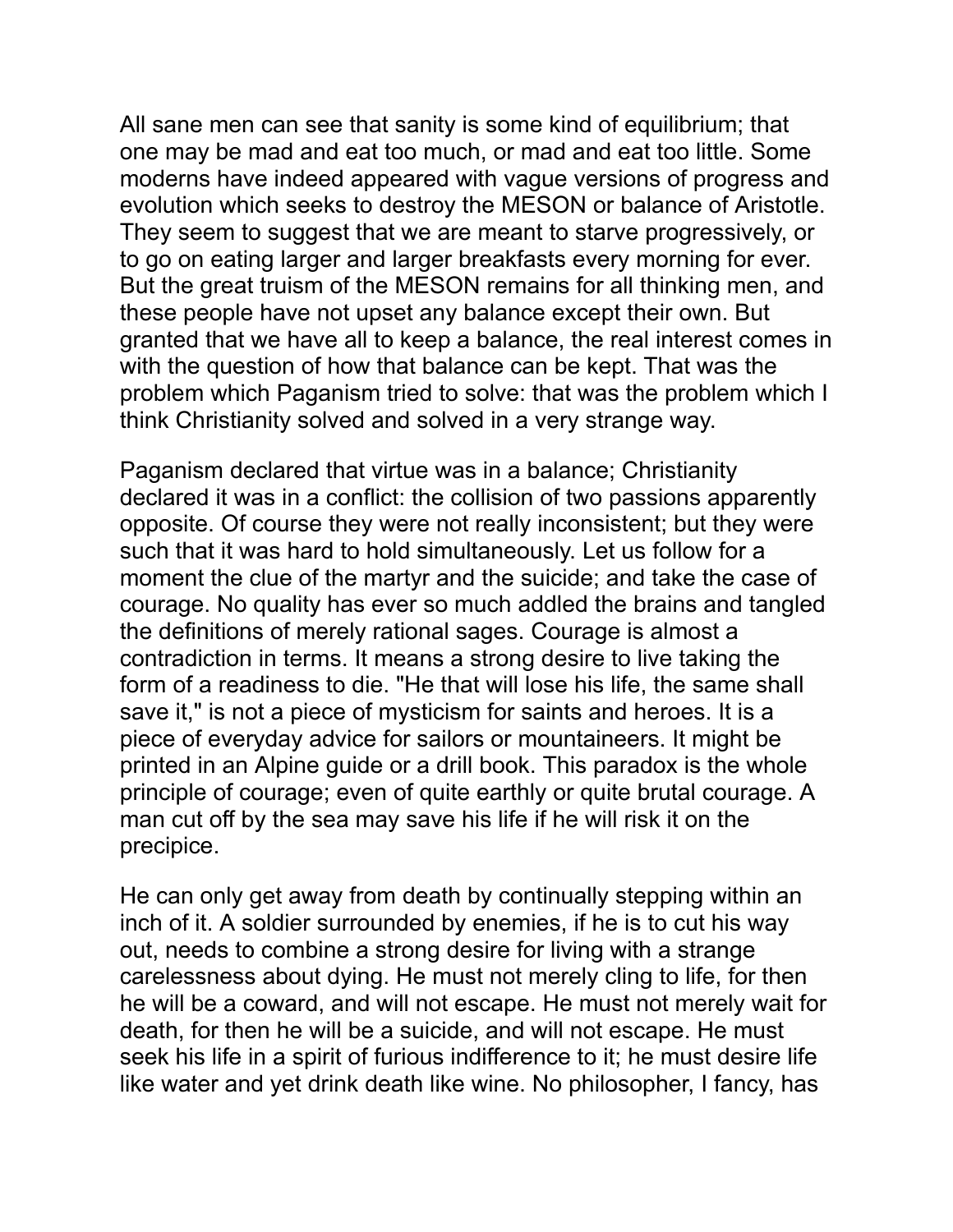ever expressed this romantic riddle with adequate lucidity, and I certainly have not done so. But Christianity has done more: it has marked the limits of it in the awful graves of the suicide and the hero, showing the distance between him who dies for the sake of living and him who dies for the sake of dying. And it has held up ever since above the European lances the banner of the mystery of chivalry: the Christian courage, which is a disdain of death; not the Chinese courage, which is a disdain of life.

And now I began to find that this duplex passion was the Christian key to ethics everywhere. Everywhere the creed made a moderation out of the still crash of two impetuous emotions. Take, for instance, the matter of modesty, of the balance between mere pride and mere prostration. The average pagan, like the average agnostic, would merely say that he was content with himself, but not insolently selfsatisfied, that there were many better and many worse, that his deserts were limited, but he would see that he got them. In short, he would walk with his head in the air; but not necessarily with his nose in the air. This is a manly and rational position, but it is open to the objection we noted against the compromise between optimism and pessimism—the "resignation" of Matthew Arnold. Being a mixture of two things, it is a dilution of two things; neither is present in its full strength or contributes its full colour. This proper pride does not lift the heart like the tongue of trumpets; you cannot go clad in crimson and gold for this. On the other hand, this mild rationalist modesty does not cleanse the soul with fire and make it clear like crystal; it does not (like a strict and searching humility) make a man as a little child, who can sit at the feet of the grass. It does not make him look up and see marvels; for Alice must grow small if she is to be Alice in Wonderland. Thus it loses both the poetry of being proud and the poetry of being humble. Christianity sought by this same strange expedient to save both of them.

It separated the two ideas and then exaggerated them both. In one way Man was to be haughtier than he had ever been before; in another way he was to be humbler than he had ever been before. In so far as I am Man I am the chief of creatures. In so far as I am a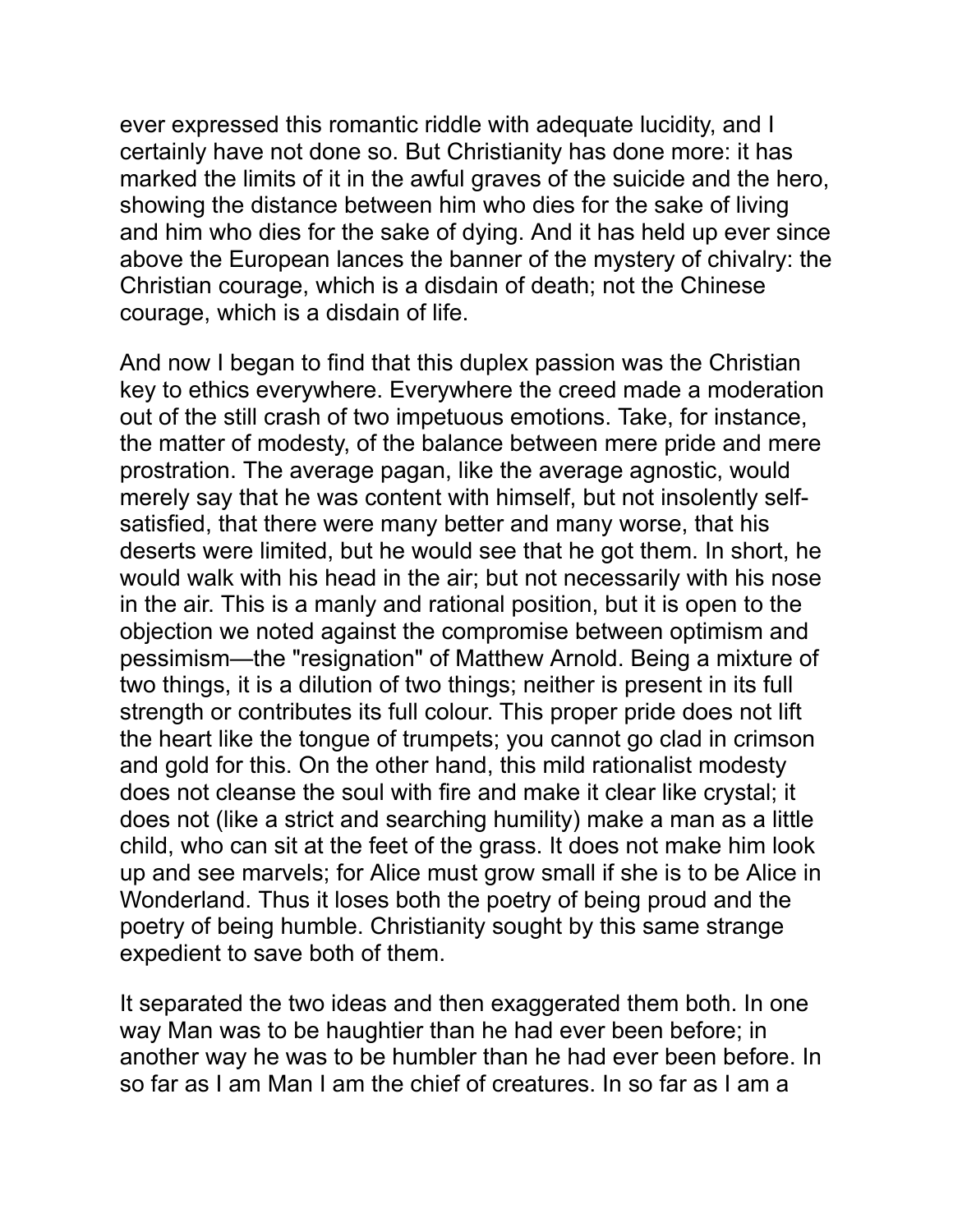man I am the chief of sinners. All humility that had meant pessimism, that had meant man taking a vague or mean view of his whole destiny—all that was to go. We were to hear no more the wail of Ecclesiastes that humanity had no pre-eminence over the brute, or the awful cry of Homer that man was only the saddest of all the beasts of the field. Man was a statue of God walking about the garden. Man had pre-eminence over all the brutes; man was only sad because he was not a beast, but a broken god. The Greek had spoken of men creeping on the earth, as if clinging to it. Now Man was to tread on the earth as if to subdue it. Christianity thus held a thought of the dignity of man that could only be expressed in crowns rayed like the sun and fans of peacock plumage. Yet at the same time it could hold a thought about the abject smallness of man that could only be expressed in fasting and fantastic submission, in the gray ashes of St. Dominic and the white snows of St. Bernard. When one came to think of ONE'S SELF, there was vista and void enough for any amount of bleak abnegation and bitter truth. There the realistic gentleman could let himself go—as long as he let himself go at himself. There was an open playground for the happy pessimist. Let him say anything against himself short of blaspheming the original aim of his being; let him call himself a fool and even a damned fool (though that is Calvinistic); but he must not say that fools are not worth saving. He must not say that a man, QUA man, can be valueless. Here, again in short, Christianity got over the difficulty of combining furious opposites, by keeping them both, and keeping them both furious. The Church was positive on both points. One can hardly think too little of one's self. One can hardly think too much of one's soul.

Take another case: the complicated question of charity, which some highly uncharitable idealists seem to think quite easy. Charity is a paradox, like modesty and courage. Stated baldly, charity certainly means one of two things—pardoning unpardonable acts, or loving unlovable people. But if we ask ourselves (as we did in the case of prde) what a sensble pagan would feel about such a subject, we shall probably be beginning at the bottom of it. A sensible pagan would say that there were some people one could forgive, and some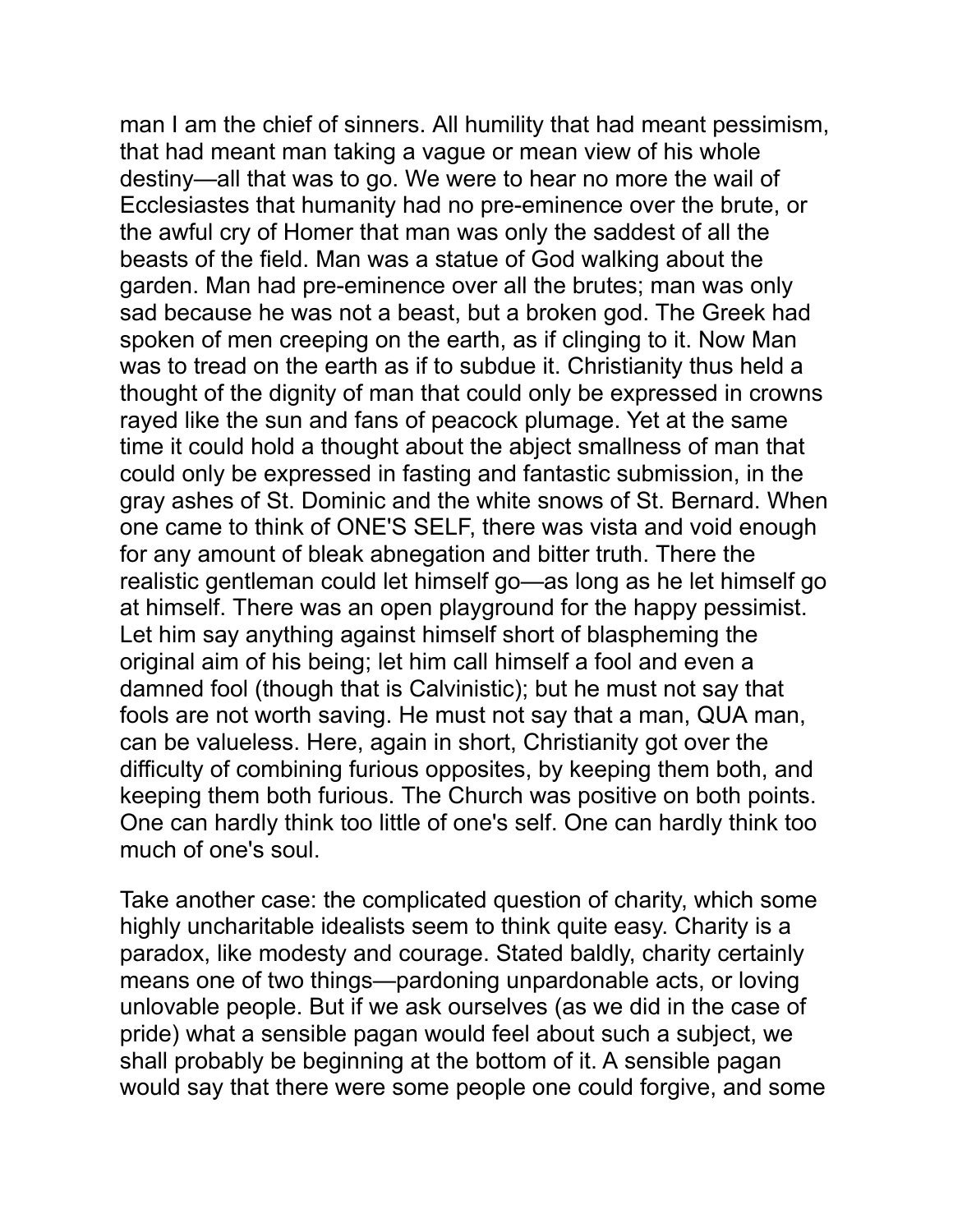one couldn't: a slave who stole wine could be laughed at; a slave who betrayed his benefactor could be killed, and cursed even after he was killed. In so far as the act was pardonable, the man was pardonable. That again is rational, and even refreshing; but it is a dilution. It leaves no place for a pure horror of injustice, such as that which is a great beauty in the innocent. And it leaves no place for a mere tenderness for men as men, such as is the whole fascination of the charitable. Christianity came in here as before. It came in startlingly with a sword, and clove one thing from another. It divided the crime from the criminal. The criminal we must forgive unto seventy times seven. The crime we must not forgive at all. It was not enough that slaves who stole wine inspired partly anger and partly kindness. We must be much more angry with theft than before, and yet much kinder to thieves than before. There was room for wrath and love to run wild. And the more I considered Christianity, the more I found that while it had established a rule and order, the chief aim of that order was to give room for good things to run wild.

Mental and emotional liberty are not so simple as they look. Really they require almost as careful a balance of laws and conditions as do social and political liberty. The ordinary aesthetic anarchist who sets out to feel everything freely gets knotted at last in a paradox that prevents him feeling at all. He breaks away from home limits to follow poetry. But in ceasing to feel home limits he has ceased to feel the "Odyssey." He is free from national prejudices and outside patriotism. But being outside patriotism he is outside "Henry V." Such a literary man is simply outside all literature: he is more of a prisoner than any bigot. For if there is a wall between you and the world, it makes little difference whether you describe yourself as locked in or as locked out. What we want is not the universality that is outside all normal sentiments; we want the universality that is inside all normal sentiments. It is all the difference between being free from them, as a man is free from a prison, and being free of them as a man is free of a city. I am free from Windsor Castle (that is, I am not forcibly detained there), but I am by no means free of that building. How can man be approximately free of fine emotions, able to swing them in a clear space without breakage or wrong? THIS was the achievement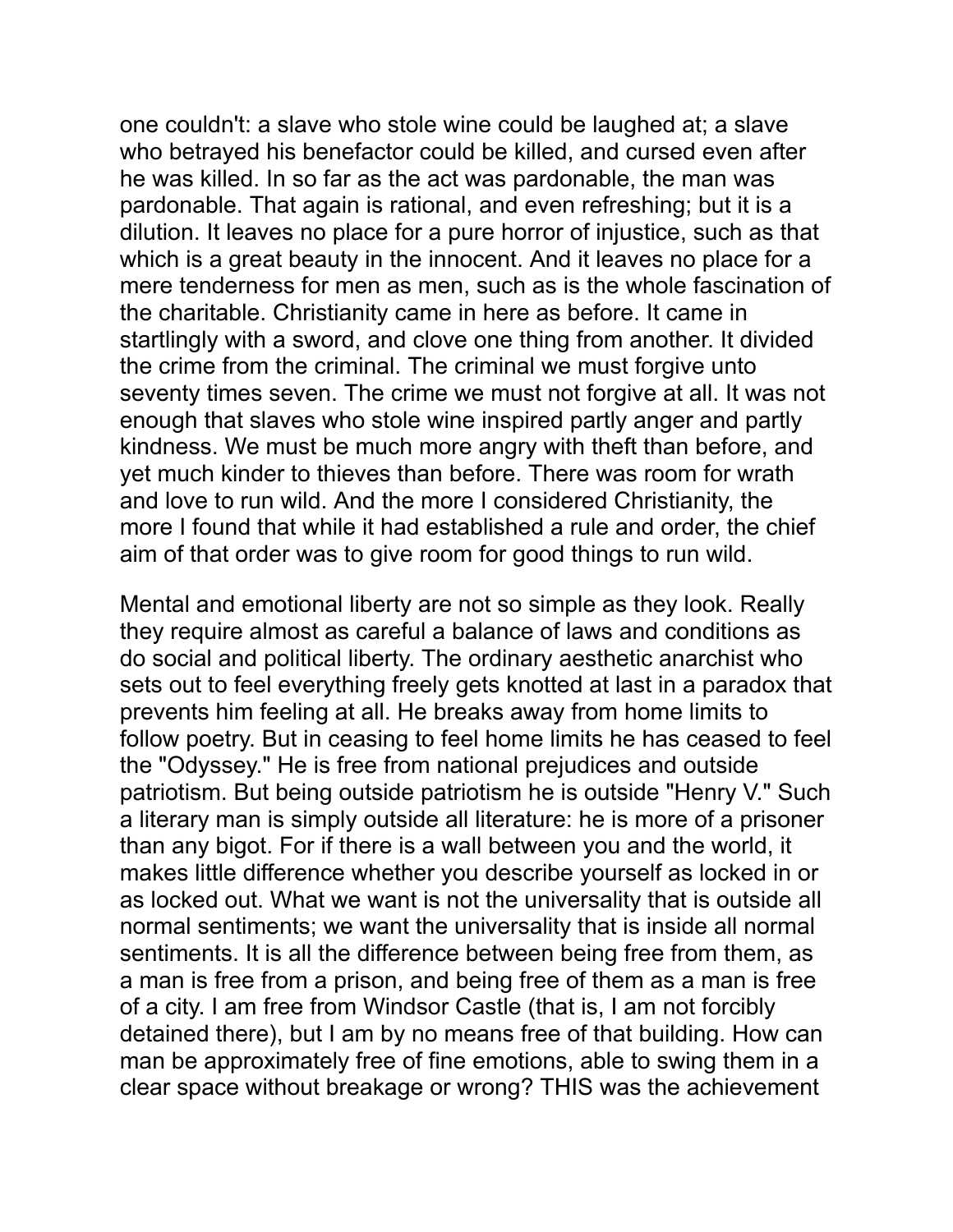of this Christian paradox of the parallel passions. Granted the primary dogma of the war between divine and diabolic, the revolt and ruin of the world, their optimism and pessimism, as pure poetry, could be loosened like cataracts.

St. Francis, in praising all good, could be a more shouting optimist than Walt Whitman. St. Jerome, in denouncing all evil, could paint the world blacker than Schopenhauer. Both passions were free because both were kept in their place. The optimist could pour out all the praise he liked on the gay music of the march, the golden trumpets, and the purple banners going into battle. But he must not call the fight needless. The pessimist might draw as darkly as he chose the sickening marches or the sanguine wounds. But he must not call the fight hopeless. So it was with all the other moral problems, with pride, with protest, and with compassion. By defining its main doctrine, the Church not only kept seemingly inconsistent things side by side, but, what was more, allowed them to break out in a sort of artistic violence otherwise possible only to anarchists. Meekness grew more dramatic than madness. Historic Christianity rose into a high and strange COUP DE THEATRE of moralitythings that are to virtue what the crimes of Nero are to vice. The spirits of indignation and of charity took terrible and attractive forms, ranging from that monkish fierceness that scourged like a dog the first and greatest of the Plantagenets, to the sublime pity of St. Catherine, who, in the official shambles, kissed the bloody head of the criminal. Poetry could be acted as well as composed. This heroic and monumental manner in ethics has entirely vanished with supernatural religion. They, being humble, could parade themselves: but we are too proud to be prominent. Our ethical teachers write reasonably for prison reform; but we are not likely to see Mr. Cadbury, or any eminent philanthropist, go into Reading Gaol and embrace the strangled corpse before it is cast into the quicklime. Our ethical teachers write mildly against the power of millionaires; but we are not likely to see Mr. Rockefeller, or any modern tyrant, publicly whipped in Westminster Abbey.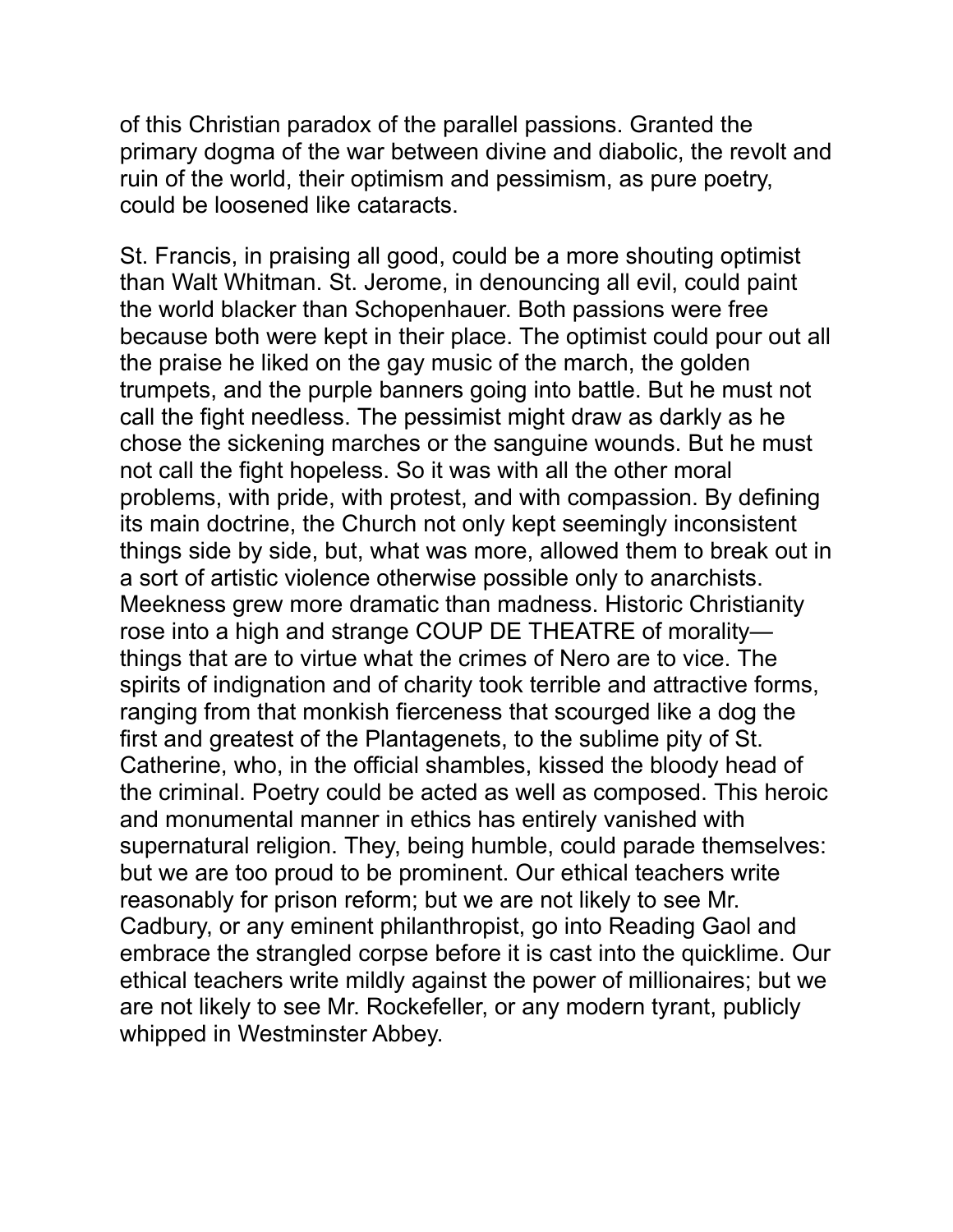Thus, the double charges of the secularists, though throwing nothing but darkness and confusion on themselves, throw a real light on the faith. It is true that the historic Church has at once emphasised celibacy and emphasised the family; has at once (if one may put it so) been fiercely for having children and fiercely for not having children. It has kept them side by side like two strong colours, red and white, like the red and white upon the shield of St. George. It has always had a healthy hatred of pink. It hates that combination of two colours which is the feeble expedient of the philosophers. It hates that evolution of black into white which is tantamount to a dirty gray. In fact, the whole theory of the Church on virginity might be symbolized in the statement that white is a colour: not merely the absence of a colour. All that I am urging here can be expressed by saying that Christianity sought in most of these cases to keep two colours coexistent but pure. It is not a mixture like russet or purple; it is rather like a shot silk, for a shot silk is always at right angles, and is in the pattern of the cross.

So it is also, of course, with the contradictory charges of the anti-Christians about submission and slaughter. It IS true that the Church told some men to fight and others not to fight; and it IS true that those who fought were like thunderbolts and those who did not fight were like statues. All this simply means that the Church preferred to use its Supermen and to use its Tolstoyans. There must be SOME good in the life of battle, for so many good men have enjoyed being soldiers. There must be SOME good in the idea of non-resistance, for so many good men seem to enjoy being Quakers. All that the Church did (so far as that goes) was to prevent either of these good things from ousting the other. They existed side by side. The Tolstoyans, having all the scruples of monks, simply became monks. The Quakers became a club instead of becoming a sect. Monks said all that Tolstoy says; they poured out lucid lamentations about the cruelty of battles and the vanity of revenge. But the Tolstoyans are not quite right enough to run the whole world; and in the ages of faith they were not allowed to run it. The world did not lose the last charge of Sir James Douglas or the banner of Joan the Maid. And sometimes this pure gentleness and this pure fierceness met and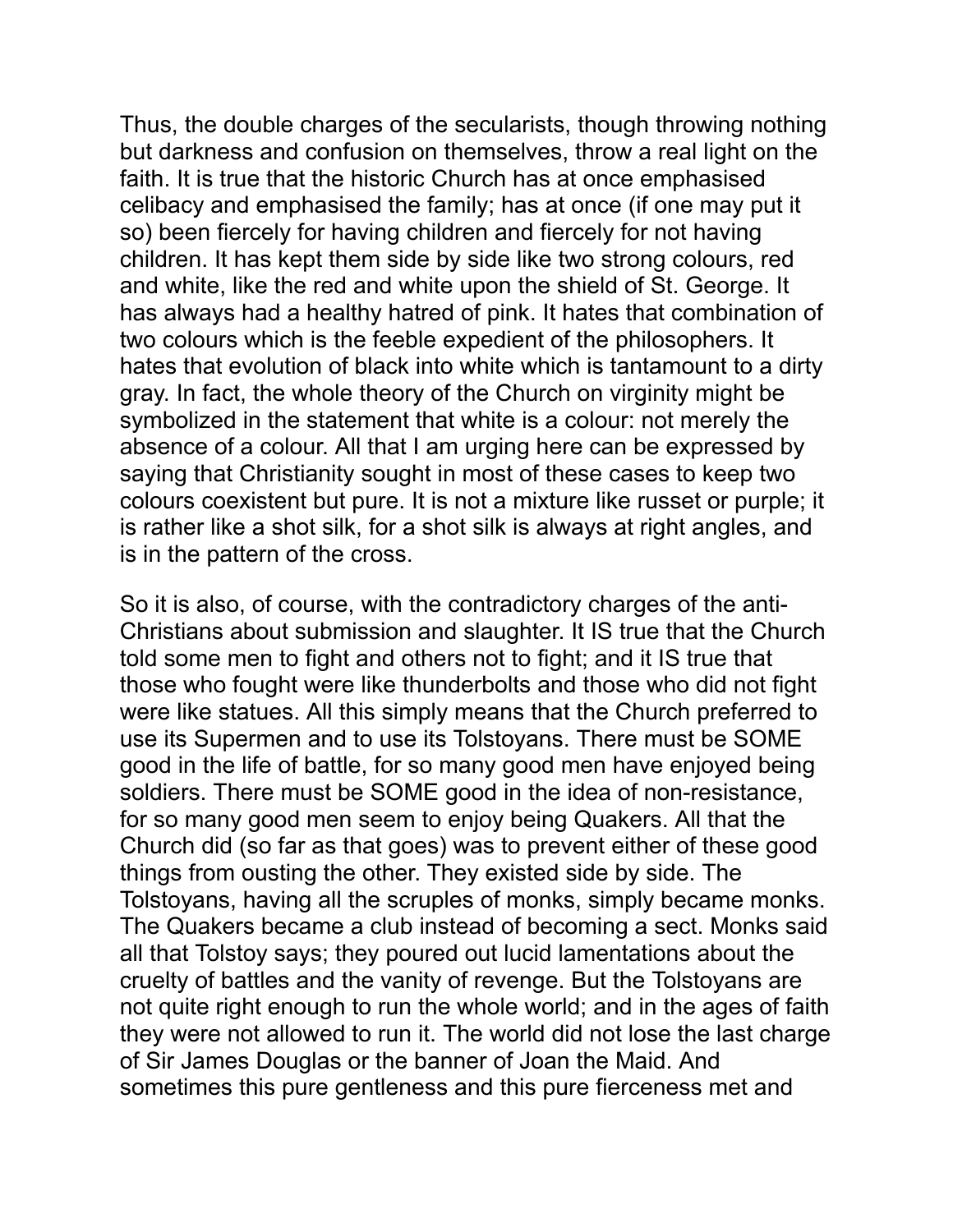justified their juncture; the paradox of all the prophets was fulfilled, and, in the soul of St. Louis, the lion lay down with the lamb. But remember that this text is too lightly interpreted. It is constantly assured, especially in our Tolstoyan tendencies, that when the lion lies down with the lamb the lion becomes lamb-like. But that is brutal annexation and imperialism on the part of the lamb. That is simply the lamb absorbing the lion instead of the lion eating the lamb. The real problem is—Can the lion lie down with the lamb and still retain his royal ferocity? THAT is the problem the Church attempted; THAT is the miracle she achieved.

This is what I have called guessing the hidden eccentricities of life. This is knowing that a man's heart is to the left and not in the middle. This is knowing not only that the earth is round, but knowing exactly where it is flat. Christian doctrine detected the oddities of life. It not only discovered the law, but it foresaw the exceptions. Those underrate Christianity who say that it discovered mercy; any one might discover mercy. In fact every one did. But to discover a plan for being merciful and also severe— THAT was to anticipate a strange need of human nature. For no one wants to be forgiven for a big sin as if it were a little one. Any one might say that we should be neither quite miserable nor quite happy. But to find out how far one MAY be quite miserable without making it impossible to be quite happy—that was a discovery in psychology. Any one might say, "Neither swagger nor grovel"; and it would have been a limit. But to say, "Here you can swagger and there you can grovel"—that was an emancipation.

This was the big fact about Christian ethics; the discovery of the new balance. Paganism had been like a pillar of marble, upright because proportioned with symmetry. Christianity was like a huge and ragged and romantic rock, which, though it sways on its pedestal at a touch, yet, because its exaggerated excrescences exactly balance each other, is enthroned there for a thousand years. In a Gothic cathedral the columns were all dfferent, but they were all necessary. Every support seemed an accidental and fantastic support; every buttress was a flying buttress. So in Christendom apparent accidents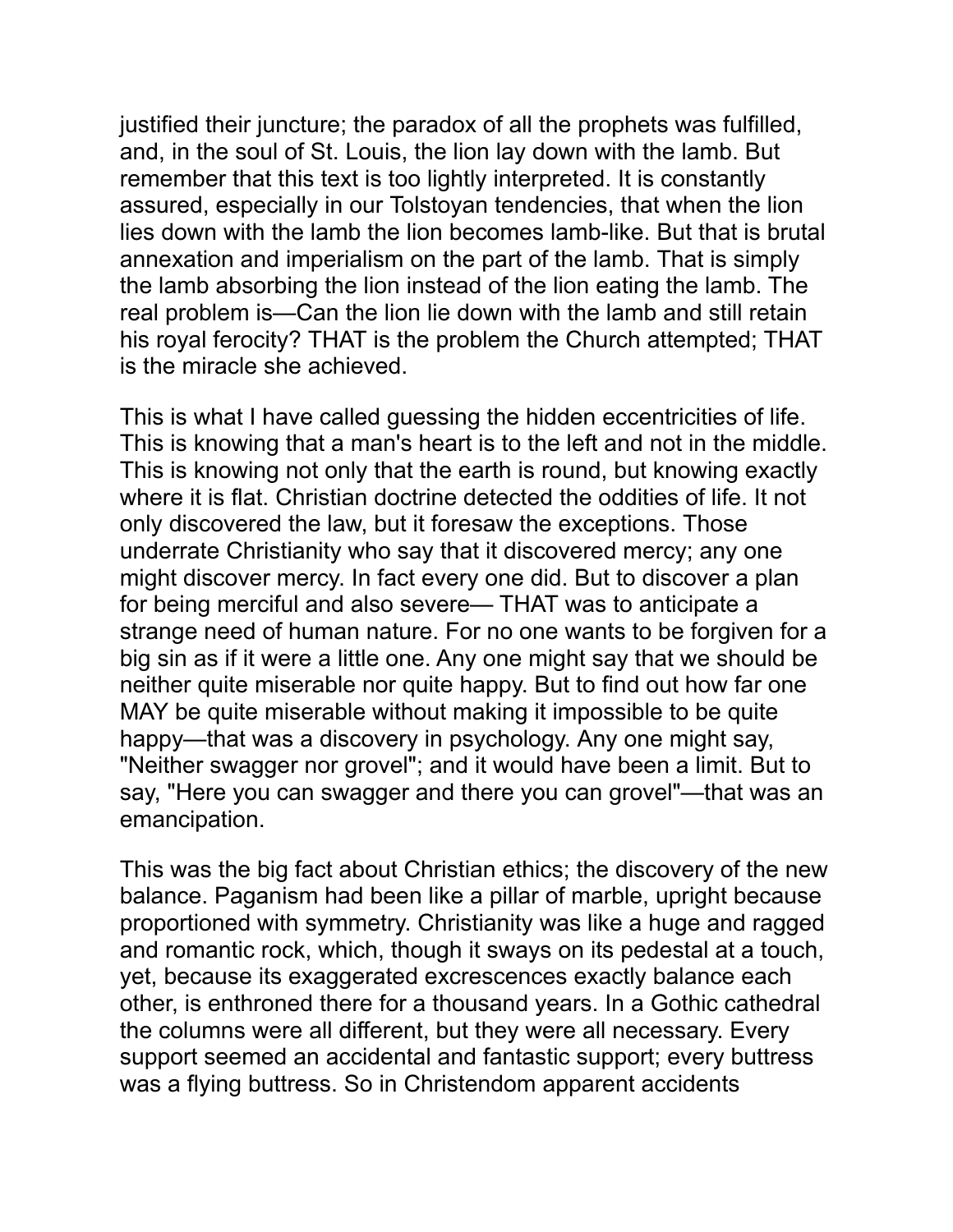balanced. Becket wore a hair shirt under his gold and crimson, and there is much to be said for the combination; for Becket got the benefit of the hair shirt while the people in the street got the benefit of the crimson and gold. It is at least better than the manner of the modern millionaire, who has the black and the drab outwardly for others, and the gold next his heart. But the balance was not always in one man's body as in Becket's; the balance was often distributed over the whole body of Christendom. Because a man prayed and fasted on the Northern snows, flowers could be flung at his festival in the Southern cities; and because fanatics drank water on the sands of Syria, men could still drink cider in the orchards of England. This is what makes Christendom at once so much more perplexing and so much more interesting than the Pagan empire; just as Amiens Cathedral is not better but more interesting than the Parthenon. If any one wants a modern proof of all this, let him consider the curious fact that, under Christianity, Europe (while remaining a unity) has broken up into individual nations. Patriotism is a perfect example of this deliberate balancing of one emphasis against another emphasis. The instinct of the Pagan empire would have said, "You shall all be Roman citizens, and grow alike; let the German grow less slow and reverent; the Frenchmen less experimental and swift." But the instinct of Christian Europe says, "Let the German remain slow and reverent, that the Frenchman may the more safely be swift and experimental. We will make an equipoise out of these excesses. The absurdity called Germany shall correct the insanity called France."

Last and most important, it is exactly this which explains what is so inexplicable to all the modern critics of the history of Christianity. I mean the monstrous wars about small points of theology, the earthquakes of emotion about a gesture or a word. It was only a matter of an inch; but an inch is everything when you are balancing. The Church could not afford to swerve a hair's breadth on some things if she was to continue her great and daring experiment of the irregular equilibrium. Once let one idea become less powerful and some other idea would become too powerful. It was no flock of sheep the Christian shepherd was leading, but a herd of bulls and tigers, of terrible ideals and devouring doctrines, each one of them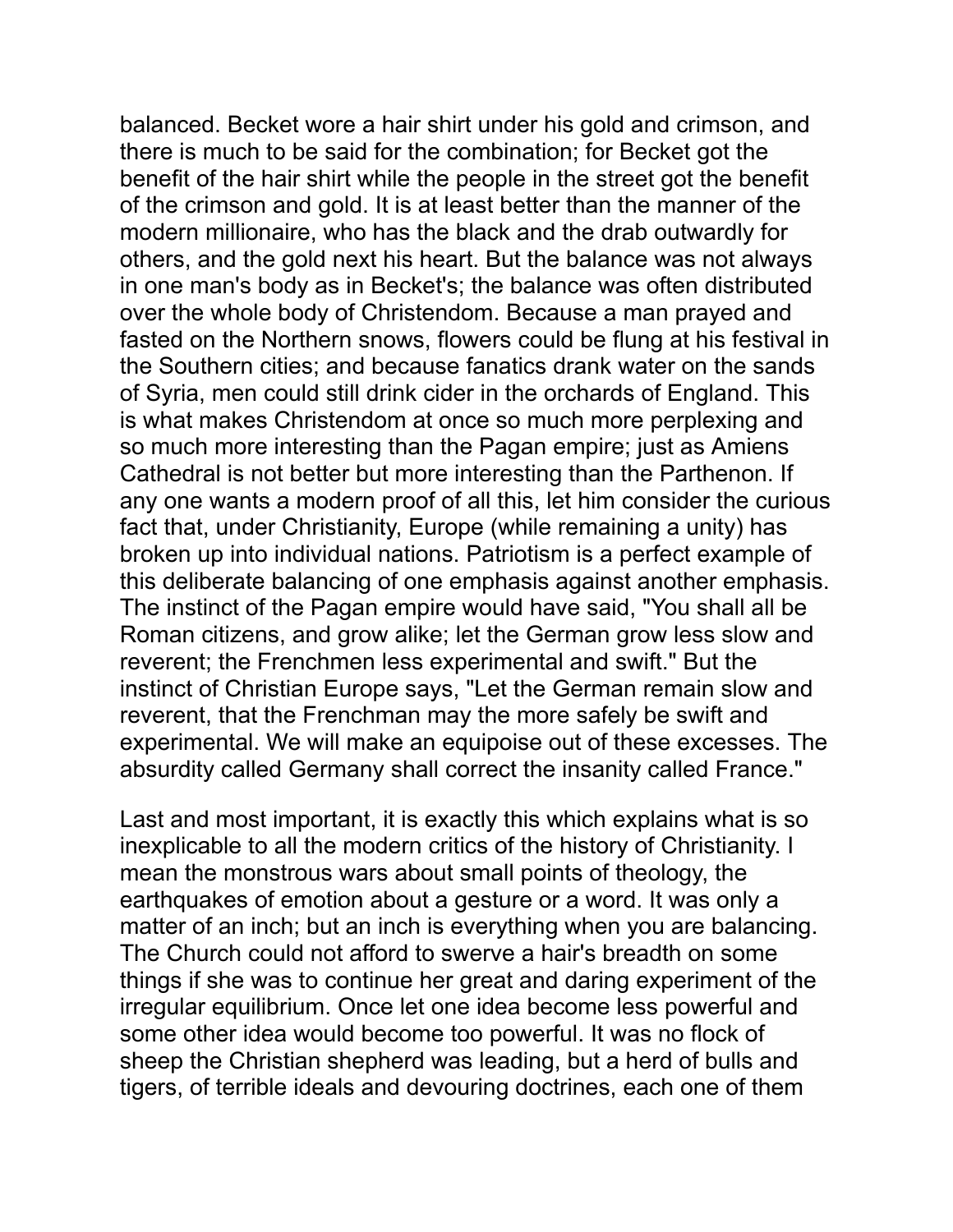strong enough to turn to a false religion and lay waste the world. Remember that the Church went in specifically for dangerous ideas; she was a lion tamer. The idea of birth through a Holy Spirit, of the death of a divine being, of the forgiveness of sins, or the fulfilment of prophecies, are ideas which, any one can see, need but a touch to turn them into something blasphemous or ferocious. The smallest link was let drop by the artificers of the Mediterranean, and the lion of ancestral pessimism burst his chain in the forgotten forests of the north. Of these theological equalisations I have to speak afterwards. Here it is enough to notice that if some small mistake were made in doctrine, huge blunders might be made in human happiness. A sentence phrased wrong about the nature of symbolism would have broken all the best statues in Europe. A slip in the definitions might stop all the dances; might wither all the Christmas trees or break all the Easter eggs. Doctrines had to be defined within strict limits, even in order that man might enjoy general human liberties. The Church had to be careful, if only that the world might be careless.

This is the thrilling romance of Orthodoxy. People have fallen into a foolish habit of speaking of orthodoxy as something heavy, humdrum, and safe. There never was anything so perilous or so exciting as orthodoxy. It was sanity: and to be sane is more dramatic than to be mad. It was the equilibrium of a man behind madly rushing horses, seeming to stoop this way and to sway that, yet in every attitude having the grace of statuary and the accuracy of arithmetic. The Church in its early days went fierce and fast with any warhorse; yet it is utterly unhistoric to say that she merely went mad along one idea, like a vulgar fanaticism. She swerved to left and right, so exactly as to avoid enormous obstacles. She left on one hand the huge bulk of Arianism, buttressed by all the worldly powers to make Christianity too worldly. The next instant she was swerving to avoid an orientalism, which would have made it too unworldly. The orthodox Church never took the tame course or accepted the conventions; the orthodox Church was never respectable. It would have been easier to have accepted the earthly power of the Arians. It would have been easy, in the Calvinistic seventeenth century, to fall into the bottomless pit of predestination. It is easy to be a madman: it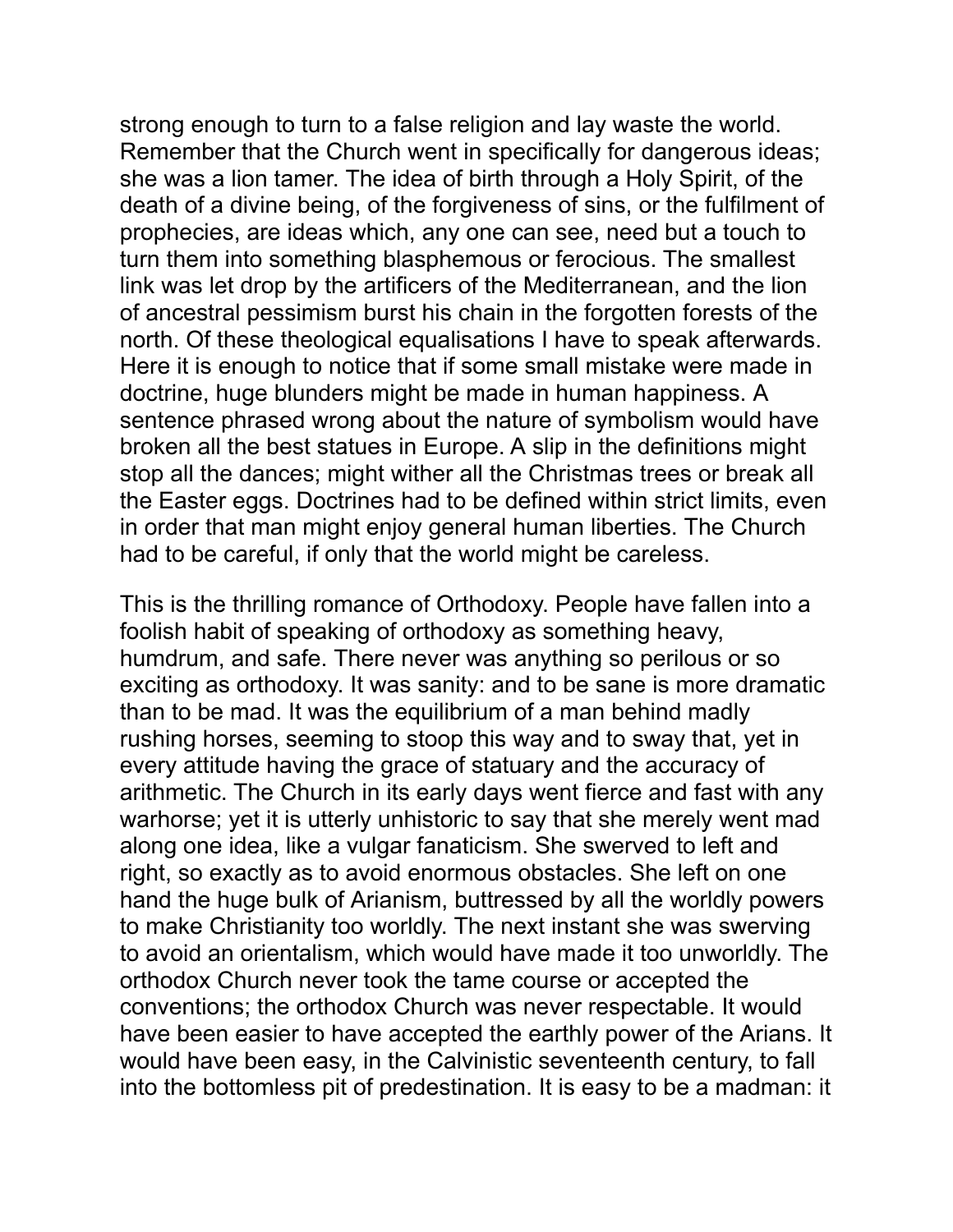is easy to be a heretic. It is always easy to let the age have its head; the difficult thing is to keep one's own. It is always easy to be a modernist; as it is easy to be a snob. To have fallen into any of those open traps of error and exaggeration which fashion after fashion and sect after sect set along the historic path of Christendom—that would indeed have been simple. It is always simple to fall; there are an infinity of angles at which one falls, only one at which one stands. To have fallen into any one of the fads from Gnosticism to Christian Science would indeed have been obvious and tame. But to have avoided them all has been one whirling adventure; and in my vision the heavenly chariot flies thundering through the ages, the dull heresies sprawling and prostrate, the wild truth reeling but erect.

## **VII THE ETERNAL REVOLUTION**

The following propositions have been urged: First, that some faith in our life is required even to improve it; second, that some dissatisfaction with things as they are is necessary even in order to be satisfied; third, that to have this necessary content and necessary discontent it is not sufficient to have the obvious equilibrium of the Stoic. For mere resignation has neither the gigantic levity of pleasure nor the superb intolerance of pain. There is a vital objection to the advice merely to grin and bear it. The objection is that if you merely bear it, you do not grin. Greek heroes do not grin: but gargoyles do because they are Christian. And when a Christian is pleased, he is (in the most exact sense) frightfully pleased; his pleasure is frightful. Christ prophesied the whole of Gothic architecture in that hour when nervous and respectable people (such people as now object to barrel organs) objected to the shouting of the gutter-snipes of Jerusalem. He sad, "If these were slent, the very stones would cry out." Under the impulse of His spirit arose like a clamorous chorus the facades of the mediaeval cathedrals, thronged with shouting faces and open mouths. The prophecy has fulfilled itself: the very stones cry out.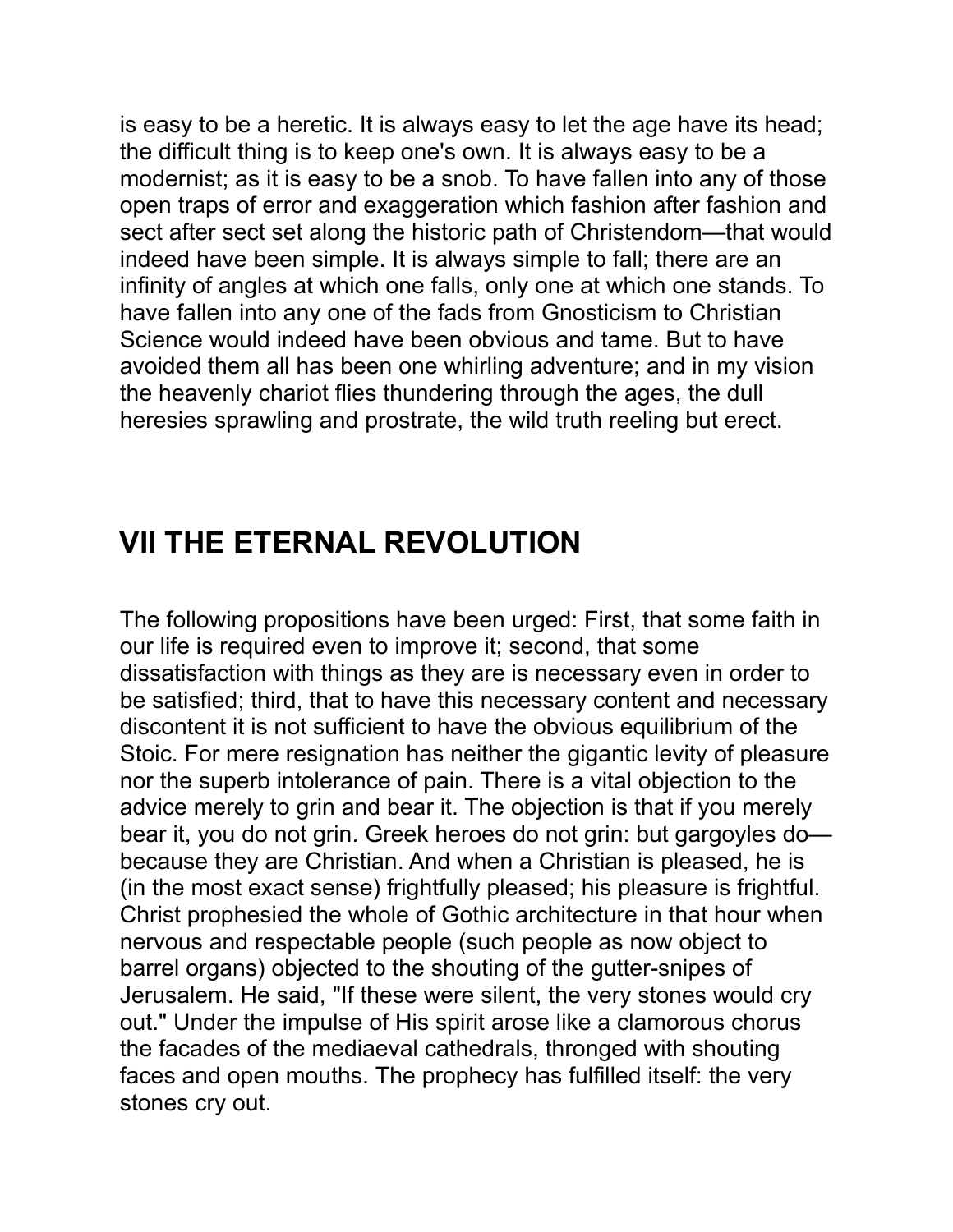If these things be conceded, though only for argument, we may take up where we left it the thread of the thought of the natural man, called by the Scotch (with regrettable familiarity), "The Old Man." We can ask the next question so obviously in front of us. Some satisfaction is needed even to make things better. But what do we mean by making things better? Most modern talk on this matter is a mere argument in a circle—that circle which we have already made the symbol of madness and of mere rationalism. Evolution is only good if it produces good; good is only good if it helps evolution. The elephant stands on the tortoise, and the tortoise on the elephant.

Obviously, it will not do to take our ideal from the principle in nature; for the simple reason that (except for some human or divine theory), there is no principle in nature. For instance, the cheap anti-democrat of to-day will tell you solemnly that there is no equality in nature. He is right, but he does not see the logical addendum. There is no equality in nature; also there is no inequality in nature. Inequality, as much as equality, implies a standard of value. To read aristocracy into the anarchy of animals is just as sentimental as to read democracy into it. Both aristocracy and democracy are human ideals: the one saying that all men are valuable, the other that some men are more valuable. But nature does not say that cats are more valuable than mice; nature makes no remark on the subject. She does not even say that the cat is enviable or the mouse pitiable. We think the cat superior because we have (or most of us have) a particular philosophy to the effect that life is better than death. But if the mouse were a German pessimist mouse, he might not think that the cat had beaten him at all. He might think he had beaten the cat by getting to the grave first. Or he might feel that he had actually inflicted frightful punishment on the cat by keeping him alive. Just as a microbe might feel proud of spreading a pestilence, so the pessimistic mouse might exult to think that he was renewing in the cat the torture of conscious existence. It all depends on the philosophy of the mouse. You cannot even say that there is victory or superiority in nature unless you have some doctrine about what things are superior. You cannot even say that the cat scores unless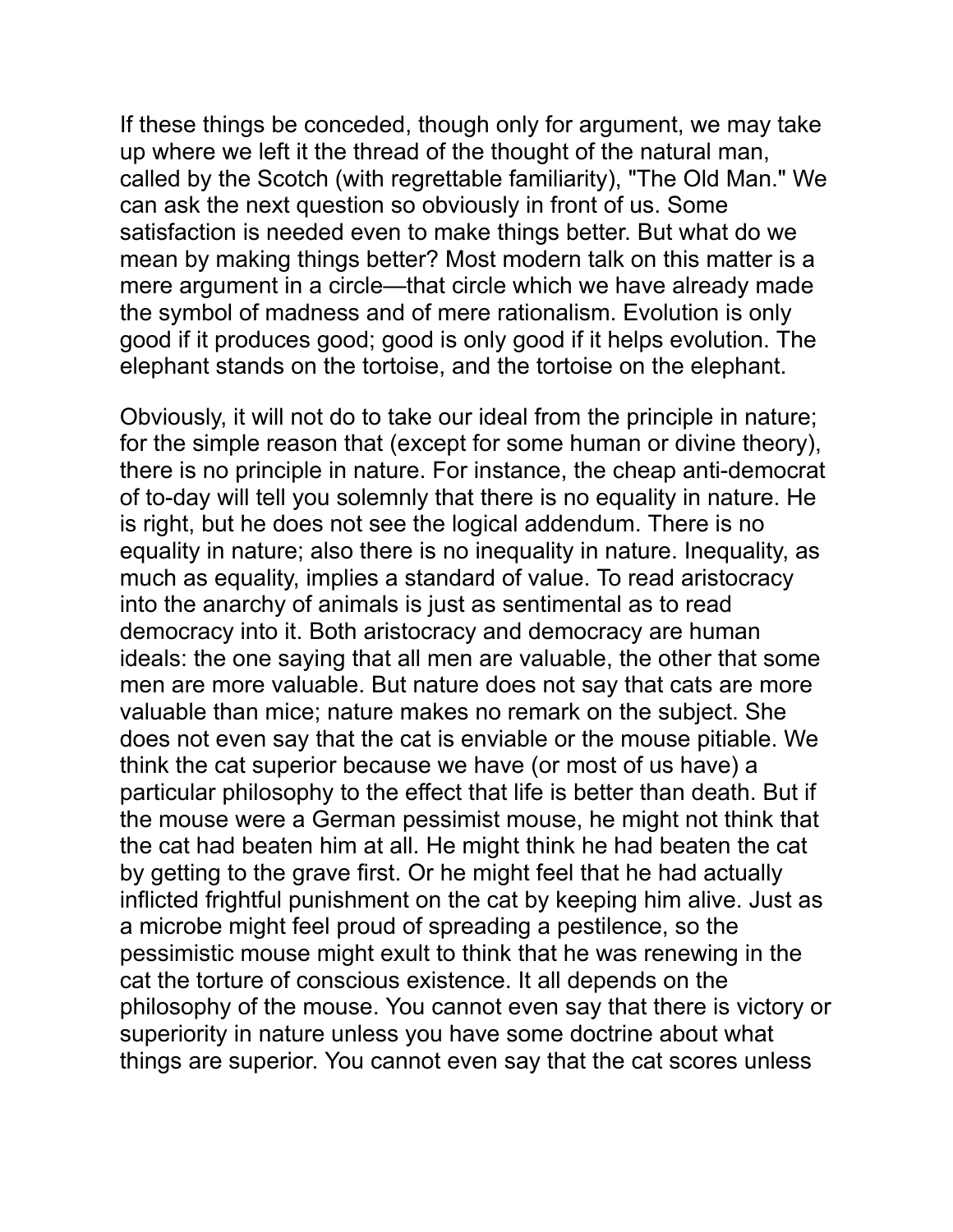there is a system of scoring. You cannot even say that the cat gets the best of it unless there is some best to be got.

We cannot, then, get the ideal itself from nature, and as we follow here the first and natural speculation, we will leave out (for the present) the idea of getting it from God. We must have our own vision. But the attempts of most moderns to express it are highly vague.

Some fall back simply on the clock: they talk as if mere passage through time brought some superiority; so that even a man of the first mental calibre carelessly uses the phrase that human morality is never up to date. How can anything be up to date?— a date has no character. How can one say that Christmas celebrations are not suitable to the twenty-fifth of a month? What the writer meant, of course, was that the majority is behind his favourite minority—or in front of it. Other vague modern people take refuge in material metaphors; in fact, this is the chief mark of vague modern people. Not daring to define their doctrine of what is good, they use physical figures of speech without stint or shame, and, what is worst of all, seem to think these cheap analogies are exquisitely spiritual and superior to the old morality. Thus they think it intellectual to talk about things being "high." It is at least the reverse of intellectual; it is a mere phrase from a steeple or a weathercock. "Tommy was a good boy" is a pure philosophical statement, worthy of Plato or Aquinas. "Tommy lived the higher life" is a gross metaphor from a ten-foot rule.

This, incidentally, is almost the whole weakness of Nietzsche, whom some are representing as a bold and strong thinker. No one will deny that he was a poetical and suggestive thinker; but he was quite the reverse of strong. He was not at all bold. He never put his own meaning before himself in bald abstract words: as did Aristotle and Calvin, and even Karl Marx, the hard, fearless men of thought. Nietzsche always escaped a question by a physical metaphor, like a cheery minor poet. He said, "beyond good and evil," because he had not the courage to say, "more good than good and evil," or, "more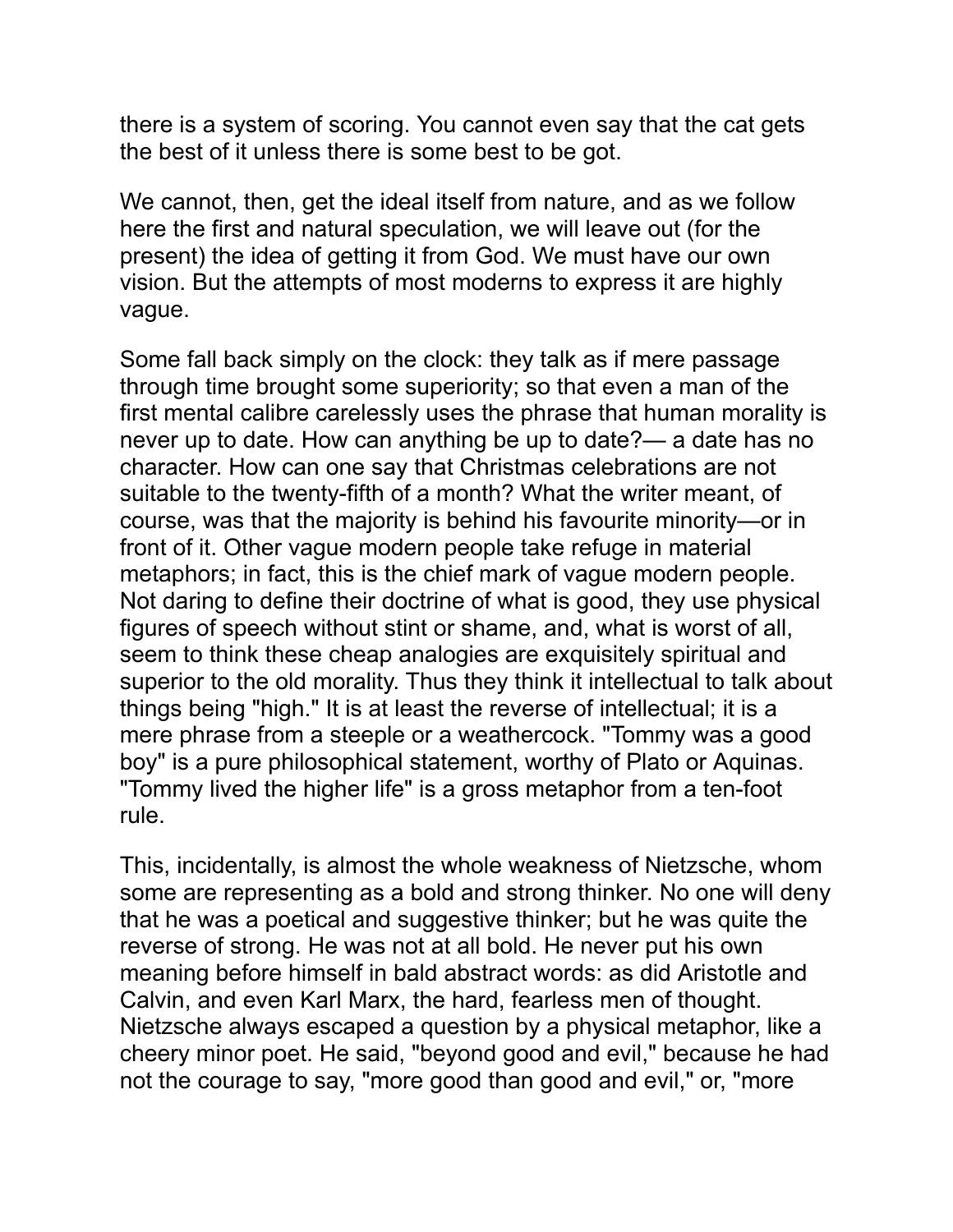evil than good and evil." Had he faced his thought without metaphors, he would have seen that it was nonsense. So, when he describes his hero, he does not dare to say, "the purer man," or "the happier man," or "the sadder man," for all these are ideas; and ideas are alarming. He says "the upper man," or "over man," a physical metaphor from acrobats or alpine climbers. Nietzsche is truly a very timid thinker. He does not really know in the least what sort of man he wants evolution to produce. And if he does not know, certainly the ordinary evolutionists, who talk about things being "higher," do not know either.

Then again, some people fall back on sheer submission and sitting still. Nature is going to do something some day; nobody knows what, and nobody knows when. We have no reason for acting, and no reason for not acting. If anything happens it is right: if anything is prevented it was wrong. Again, some people try to anticipate nature by doing something, by doing anything. Because we may possibly grow wings they cut off their legs. Yet nature may be trying to make them centipedes for all they know.

Lastly, there is a fourth class of people who take whatever it is that they happen to want, and say that that is the ultimate aim of evolution. And these are the only sensible people. This is the only really healthy way with the word evolution, to work for what you want, and to call THAT evolution. The only intelligible sense that progress or advance can have among men, is that we have a definite vision, and that we wish to make the whole world like that vision. If you like to put it so, the essence of the doctrine is that what we have around us is the mere method and preparation for something that we have to create. This is not a world, but rather the material for a world. God has given us not so much the colours of a picture as the colours of a palette. But he has also given us a subject, a model, a fixed vision. We must be clear about what we want to paint. This adds a further principle to our previous list of principles. We have said we must be fond of this world, even in order to change it. We now add that we must be fond of another world (real or imaginary) in order to have something to change it to.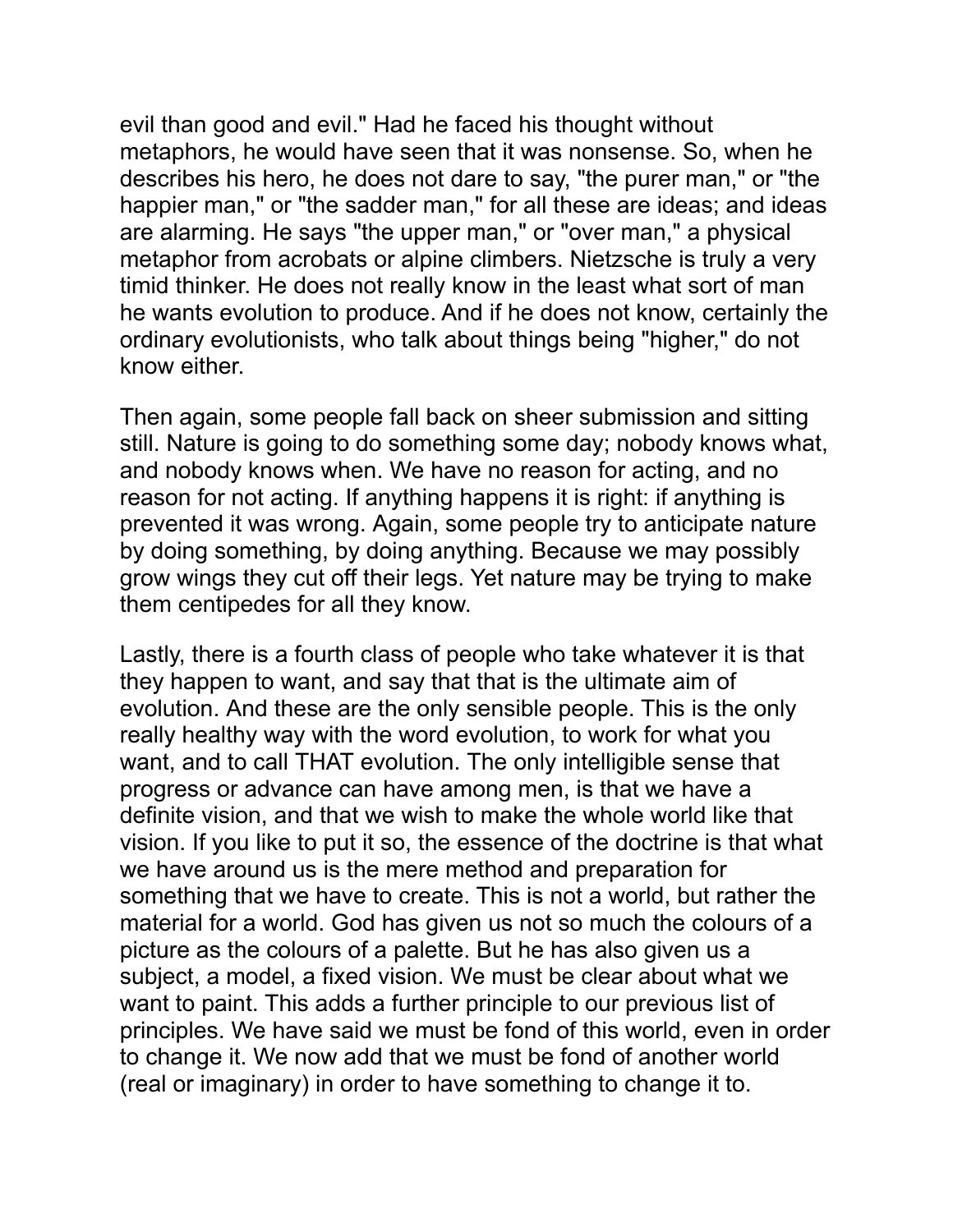We need not debate about the mere words evolution or progress: personally I prefer to call it reform. For reform implies form. It implies that we are trying to shape the world in a particular image; to make it something that we see already in our minds. Evolution is a metaphor from mere automatic unrolling. Progress is a metaphor from merely walking along a road—very likely the wrong road. But reform is a metaphor for reasonable and determined men: it means that we see a certain thing out of shape and we mean to put it into shape. And we know what shape.

Now here comes in the whole collapse and huge blunder of our age. We have mixed up two different things, two opposite things. Progress should mean that we are always changing the world to suit the vision. Progress does mean (just now) that we are always changing the vision. It should mean that we are slow but sure in bringing justice and mercy among men: it does mean that we are very swift in doubting the desirability of justice and mercy: a wild page from any Prussian sophist makes men doubt it. Progress should mean that we are always walking towards the New Jerusalem. It does mean that the New Jerusalem is always walking away from us. We are not altering the real to suit the ideal. We are altering the ideal: it is easier.

Silly examples are always simpler; let us suppose a man wanted a particular kind of world; say, a blue world. He would have no cause to complain of the slightness or swiftness of his task; he might toil for a long time at the transformation; he could work away (in every sense) until all was blue. He could have heroic adventures; the putting of the last touches to a blue tiger. He could have fairy dreams; the dawn of a blue moon. But if he worked hard, that highminded reformer would certainly (from his own point of view) leave the world better and bluer than he found it. If he altered a blade of grass to his favourite colour every day, he would get on slowly. But if he altered his favourite colour every day, he would not get on at all. If, after reading a fresh philosopher, he started to paint everything red or yellow, his work would be thrown away: there would be nothing to show except a few blue tigers walking about, specimens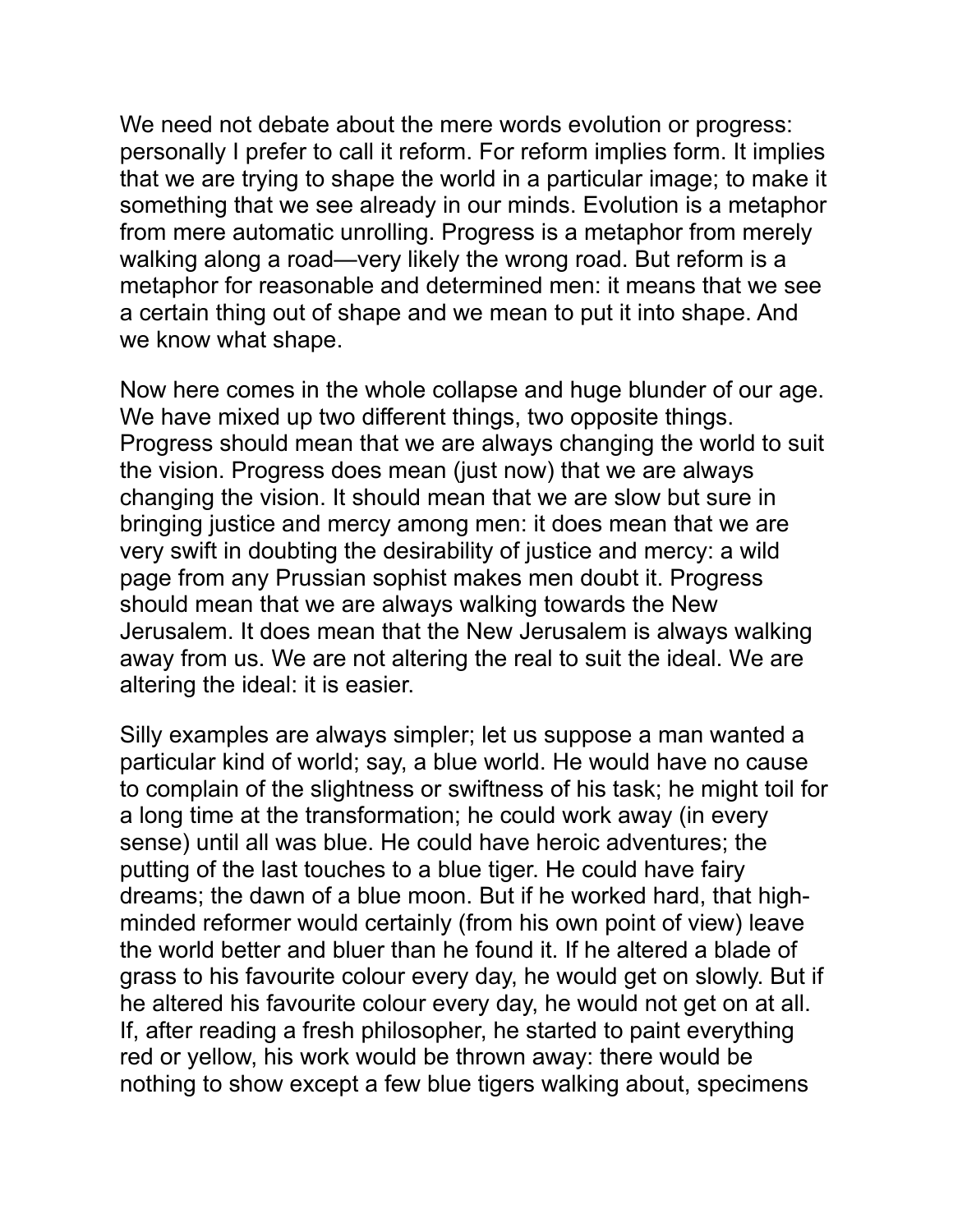of his early bad manner. This is exactly the position of the average modern thinker. It will be said that this is avowedly a preposterous example. But it is literally the fact of recent history. The great and grave changes in our political civilization all belonged to the early nineteenth century, not to the later. They belonged to the black and white epoch when men believed fixedly in Toryism, in Protestantism, in Calvinism, in Reform, and not unfrequently in Revolution. And whatever each man believed in he hammered at steadily, without scepticism: and there was a time when the Established Church might have fallen, and the House of Lords nearly fell. It was because Radicals were wise enough to be constant and consistent; it was because Radicals were wise enough to be Conservative. But in the existing atmosphere there is not enough time and tradition in Radicalism to pull anything down. There is a great deal of truth in Lord Hugh Cecil's suggestion (made in a fine speech) that the era of change is over, and that ours is an era of conservation and repose. But probably it would pain Lord Hugh Cecil if he realized (what is certainly the case) that ours is only an age of conservation because it is an age of complete unbelief. Let beliefs fade fast and frequently, if you wish institutions to remain the same. The more the life of the mind is unhinged, the more the machinery of matter will be left to itself. The net result of all our political suggestions, Collectivism, Tolstoyanism, Neo-Feudalism, Communism, Anarchy, Scientific Bureaucracy—the plain fruit of all of them is that the Monarchy and the House of Lords will remain. The net result of all the new religions will be that the Church of England will not (for heaven knows how long) be disestablished. It was Karl Marx, Nietzsche, Tolstoy, Cunninghame Grahame, Bernard Shaw and Auberon Herbert, who between them, with bowed gigantic backs, bore up the throne of the Archbishop of Canterbury.

We may say broadly that free thought is the best of all the safeguards against freedom. Managed in a modern style the emancipation of the slave's mind is the best way of preventing the emancipation of the slave. Teach him to worry about whether he wants to be free, and he will not free himself. Again, it may be said that this instance is remote or extreme. But, again, it is exactly true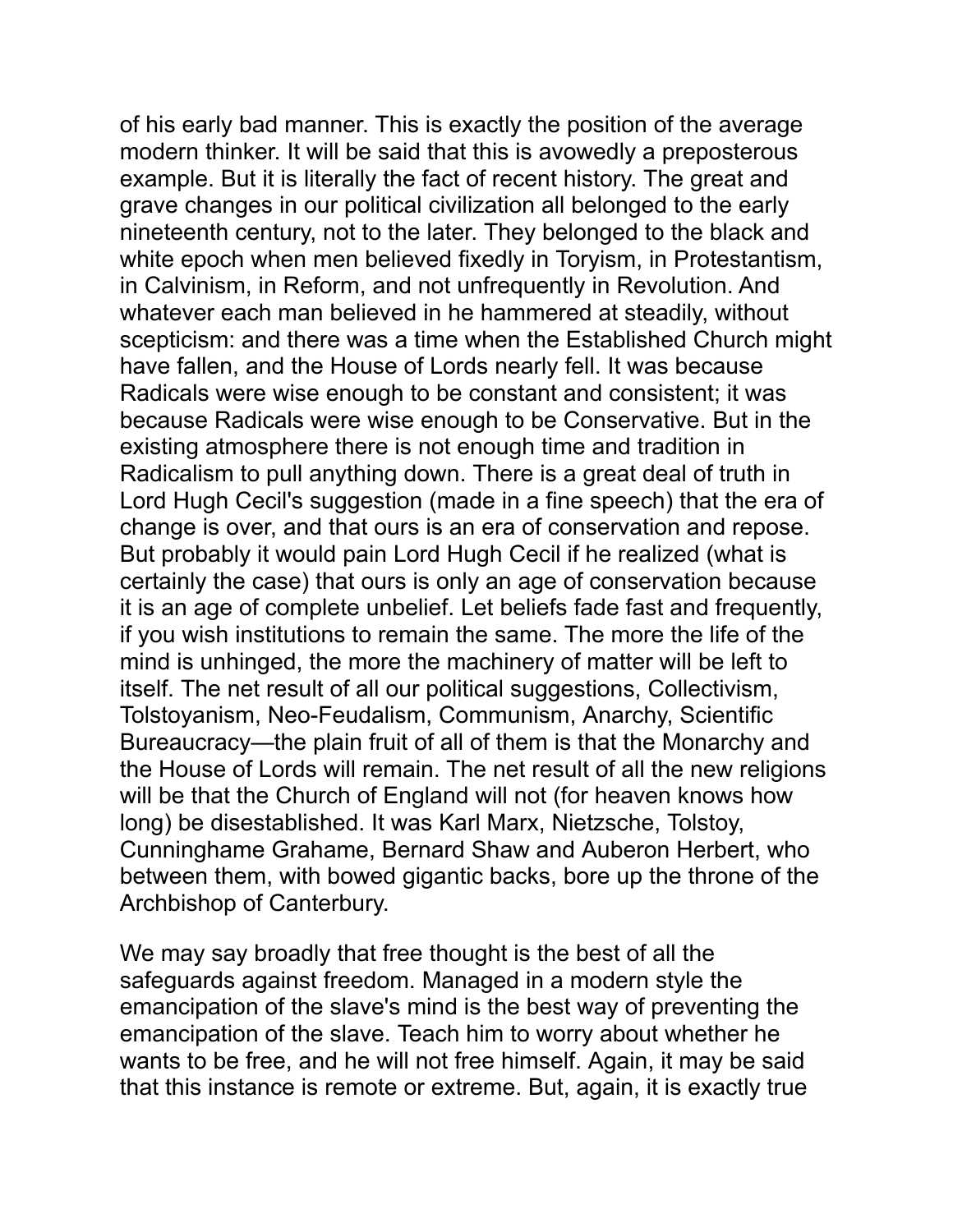of the men in the streets around us. It is true that the negro slave, being a debased barbarian, will probably have either a human affection of loyalty, or a human affection for liberty. But the man we see every day—the worker in Mr. Gradgrind's factory, the little clerk in Mr. Gradgrind's office—he is too mentally worried to believe in freedom. He is kept quiet with revolutionary literature. He is calmed and kept in his place by a constant succession of wild philosophies. He is a Marxian one day, a Nietzscheite the next day, a Superman (probably) the next day; and a slave every day. The only thing that remains after all the philosophies is the factory. The only man who gains by all the philosophies is Gradgrind. It would be worth his while to keep his commercial helotry supplied with sceptical literature. And now I come to think of it, of course, Gradgrind is famous for giving libraries. He shows his sense. All modern books are on his side. As long as the vision of heaven is always changing, the vision of earth will be exactly the same. No ideal will remain long enough to be realized, or even partly realized. The modern young man will never change his environment; for he will always change his mind.

This, therefore, is our first requirement about the ideal towards which progress is directed; it must be fixed. Whistler used to make many rapid studies of a sitter; it did not matter if he tore up twenty portraits. But it would matter if he looked up twenty times, and each time saw a new person sitting placidly for his portrait. So it does not matter (comparatively speaking) how often humanity fails to imitate its ideal; for then all its old failures are fruitful. But it does frightfully matter how often humanity changes its ideal; for then all its old failures are fruitless. The question therefore becomes this: How can we keep the artist discontented with his pictures while preventing him from being vitally discontented with his art? How can we make a man always dissatisfied with his work, yet always satisfied with working? How can we make sure that the portrait painter will throw the portrait out of window instead of taking the natural and more human course of throwing the sitter out of window?

A strict rule is not only necessary for ruling; it is also necessary for rebelling. This fixed and familiar ideal is necessary to any sort of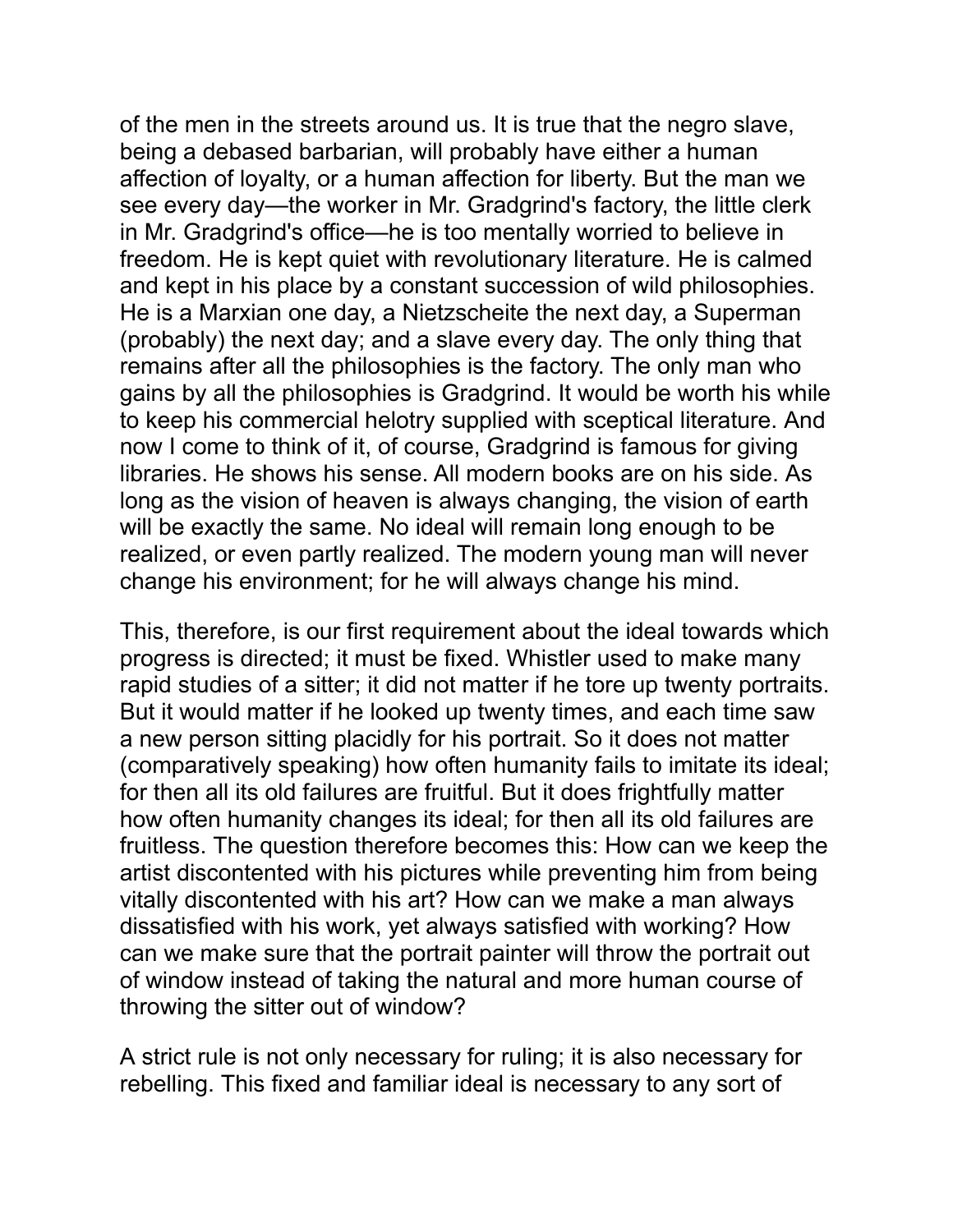revolution. Man will sometimes act slowly upon new ideas; but he will only act swiftly upon old ideas. If I am merely to float or fade or evolve, it may be towards something anarchic; but if I am to riot, it must be for something respectable. This is the whole weakness of certain schools of progress and moral evolution. They suggest that there has been a slow movement towards morality, with an imperceptible ethical change in every year or at every instant. There is only one great disadvantage in this theory. It talks of a slow movement towards justice; but it does not permit a swift movement. A man is not allowed to leap up and declare a certain state of things to be intrinsically intolerable. To make the matter clear, it is better to take a specific example. Certain of the idealistic vegetarians, such as Mr. Salt, say that the time has now come for eating no meat; by implication they assume that at one time it was right to eat meat, and they suggest (in words that could be quoted) that some day it may be wrong to eat milk and eggs. I do not discuss here the question of what is justice to animals. I only say that whatever is justice ought, under given conditions, to be prompt justice. If an animal is wronged, we ought to be able to rush to his rescue. But how can we rush if we are, perhaps, in advance of our time? How can we rush to catch a train which may not arrive for a few centuries? How can I denounce a man for skinning cats, if he is only now what I may possibly become in drinking a glass of milk? A splendid and insane Russian sect ran about taking all the cattle out of all the carts. How can I pluck up courage to take the horse out of my hansom-cab, when I do not know whether my evolutionary watch is only a little fast or the cabman's a little slow? Suppose I say to a sweater, "Slavery suited one stage of evolution." And suppose he answers, "And sweating suits this stage of evolution." How can I answer if there is no eternal test? If sweaters can be behind the current morality, why should not philanthropists be in front of it? What on earth is the current morality, except in its literal sense—the morality that is always running away?

Thus we may say that a permanent ideal is as necessary to the innovator as to the conservative; it is necessary whether we wish the king's orders to be promptly executed or whether we only wish the king to be promptly executed. The guillotine has many sins, but to do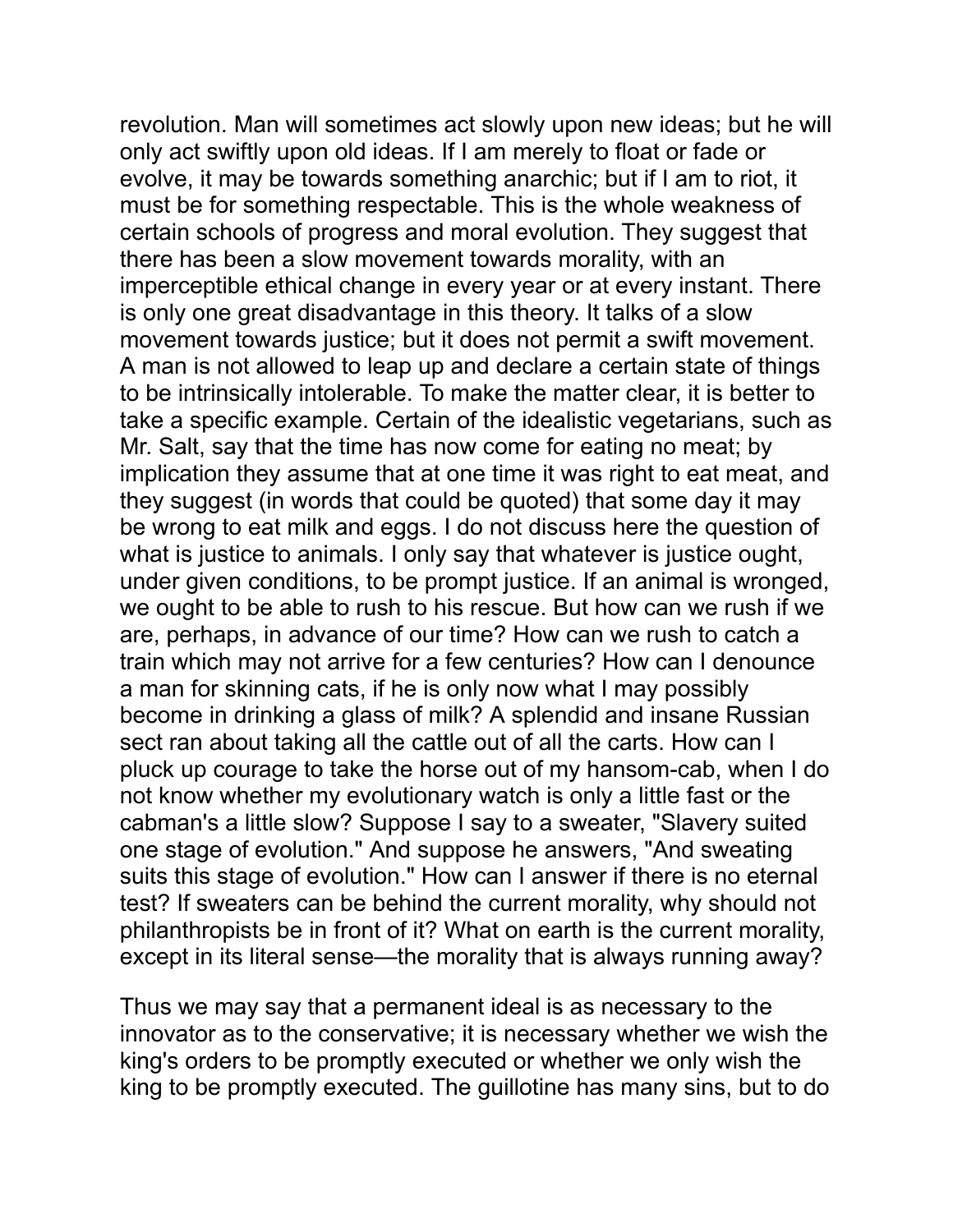it justice there is nothing evolutionary about it. The favourite evolutionary argument finds its best answer in the axe. The Evolutionist says, "Where do you draw the line?" the Revolutionist answers, "I draw it HERE: exactly between your head and body." There must at any given moment be an abstract right and wrong if any blow is to be struck; there must be something eternal if there is to be anything sudden. Therefore for all intelligible human purposes, for altering things or for keeping things as they are, for founding a system for ever, as in China, or for altering it every month as in the early French Revolution, it is equally necessary that the vision should be a fixed vision. This is our first requirement.

When I had written this down, I felt once again the presence of something else in the discussion: as a man hears a church bell above the sound of the street. Something seemed to be saying, "My ideal at least is fixed; for it was fixed before the foundations of the world. My vision of perfection assuredly cannot be altered; for it is called Eden. You may alter the place to which you are going; but you cannot alter the place from which you have come. To the orthodox there must always be a case for revolution; for in the hearts of men God has been put under the feet of Satan. In the upper world hell once rebelled against heaven. But in this world heaven is rebelling against hell. For the orthodox there can always be a revolution; for a revolution is a restoration. At any instant you may strike a blow for the perfection which no man has seen since Adam. No unchanging custom, no changing evolution can make the original good any thing but good. Man may have had concubines as long as cows have had horns: still they are not a part of him if they are sinful. Men may have been under oppression ever since fish were under water; still they ought not to be, if oppression is sinful. The chain may seem as natural to the slave, or the paint to the harlot, as does the plume to the bird or the burrow to the fox; still they are not, if they are sinful. I lift my prehistoric legend to defy all your history. Your vision is not merely a fixture: it is a fact." I paused to note the new coincidence of Christianity: but I passed on.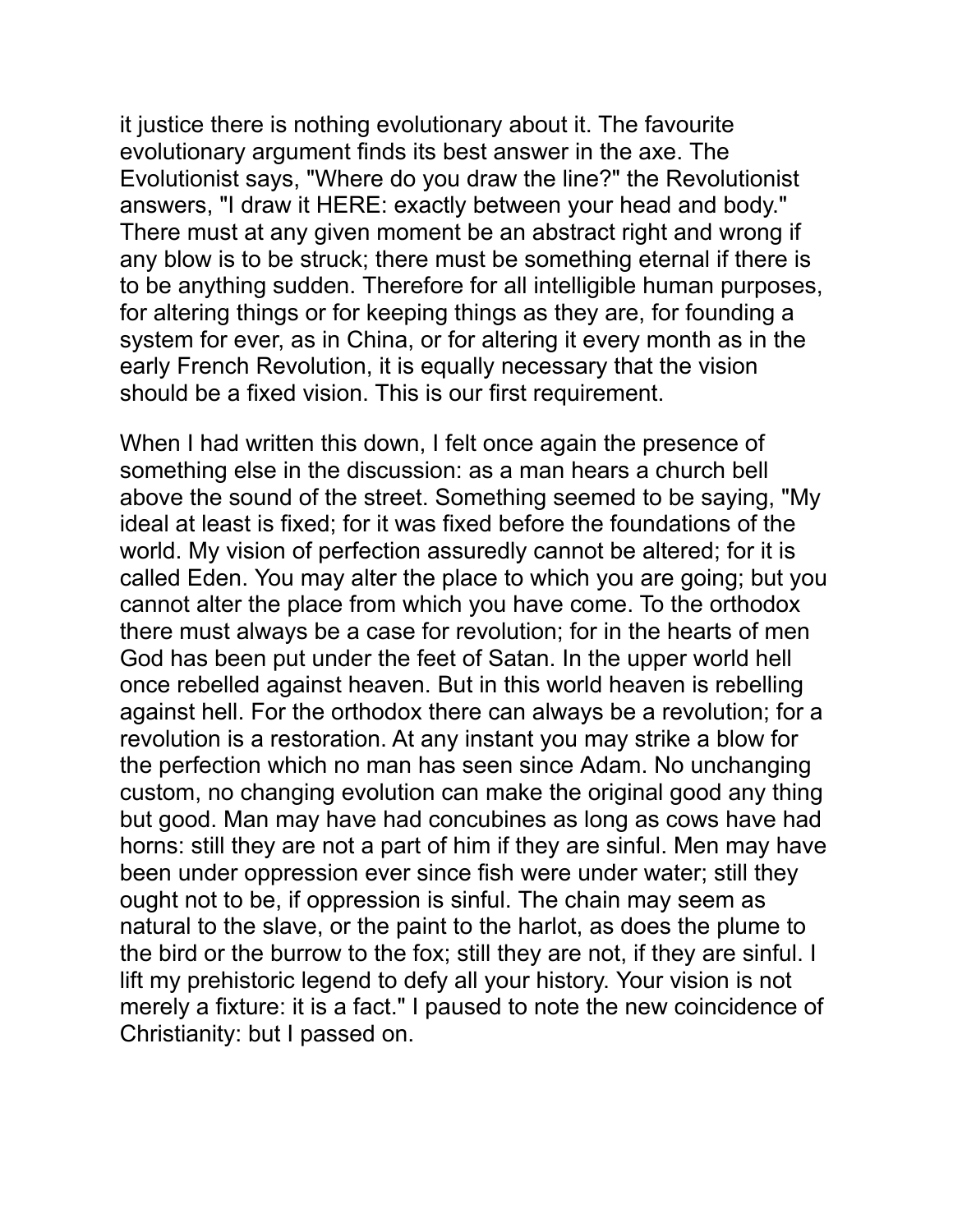I passed on to the next necessity of any ideal of progress. Some people (as we have said) seem to believe in an automatic and impersonal progress in the nature of things. But it is clear that no political activity can be encouraged by saying that progress is natural and inevitable; that is not a reason for being active, but rather a reason for being lazy. If we are bound to improve, we need not trouble to improve. The pure doctrine of progress is the best of all reasons for not being a progressive. But it is to none of these obvious comments that I wish primarily to call attention.

The only arresting point is this: that if we suppose improvement to be natural, it must be fairly simple. The world might conceivably be working towards one consummation, but hardly towards any particular arrangement of many qualities. To take our original simile: Nature by herself may be growing more blue; that is, a process so simple that it might be impersonal. But Nature cannot be making a careful picture made of many picked colours, unless Nature is personal. If the end of the world were mere darkness or mere light it might come as slowly and inevitably as dusk or dawn. But if the end of the world is to be a piece of elaborate and artistic chiaroscuro, then there must be design in it, either human or divine. The world, through mere time, might grow black like an old picture, or white like an old coat; but if it is turned into a particular piece of black and white art— then there is an artist.

If the distinction be not evident, I give an ordinary instance. We constantly hear a particularly cosmic creed from the modern humanitarians:

I use the word humanitarian in the ordinary sense, as meaning one who upholds the claims of all creatures against those of humanity. They suggest that through the ages we have been growing more and more humane, that is to say, that one after another, groups or sections of beings, slaves, children, women, cows, or what not, have been gradually admitted to mercy or to justice. They say that we once thought it right to eat men (we didn't); but I am not here concerned with their history, which is highly unhistorical. As a fact,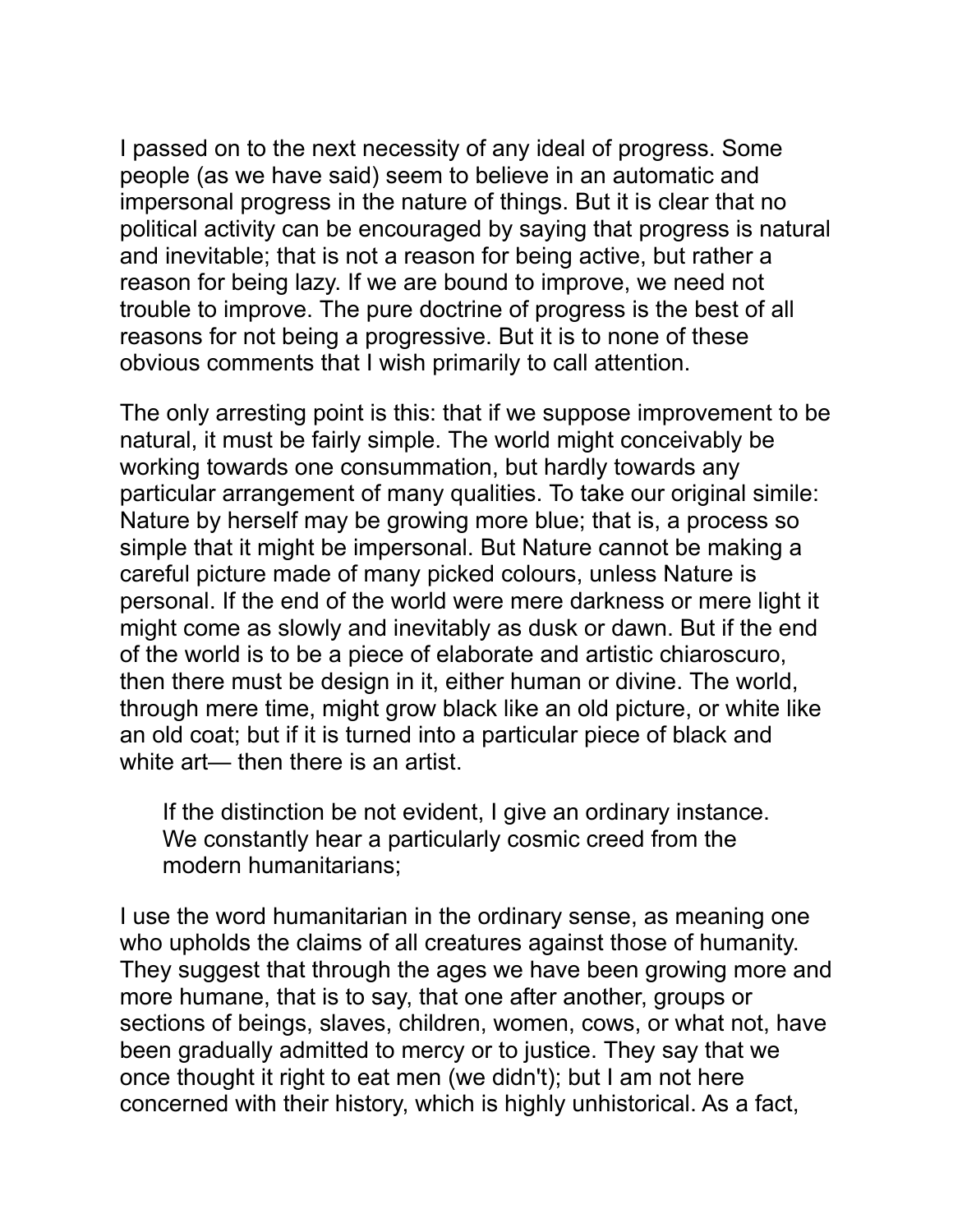anthropophagy is certainly a decadent thing, not a primitive one. It is much more likely that modern men will eat human flesh out of affectation than that primitive man ever ate it out of ignorance. I am here only following the outlines of their argument, which consists in maintaining that man has been progressively more lenient, first to citizens, then to slaves, then to animals, and then (presumably) to plants. I think it wrong to sit on a man. Soon, I shall think it wrong to sit on a horse. Eventually (I suppose) I shall think it wrong to sit on a chair. That is the drive of the argument. And for this argument it can be said that it is possible to talk of it in terms of evolution or inevitable progress. A perpetual tendency to touch fewer and fewer things might—one feels, be a mere brute unconscious tendency, like that of a species to produce fewer and fewer children. This drift may be really evolutionary, because it is stupid.

Darwinism can be used to back up two mad moralities, but it cannot be used to back up a single sane one. The kinship and competition of all living creatures can be used as a reason for being insanely cruel or insanely sentimental; but not for a healthy love of animals. On the evolutionary basis you may be inhumane, or you may be absurdly humane; but you cannot be human. That you and a tiger are one may be a reason for being tender to a tiger. Or it may be a reason for being as cruel as the tiger. It is one way to train the tiger to imitate you, it is a shorter way to imitate the tiger. But in neither case does evolution tell you how to treat a tiger reasonably, that is, to admire his stripes while avoiding his claws.

If you want to treat a tiger reasonably, you must go back to the garden of Eden. For the obstinate reminder continued to recur: only the supernatural has taken a sane view of Nature. The essence of all pantheism, evolutionism, and modern cosmic religion is really in this proposition: that Nature is our mother. Unfortunately, if you regard Nature as a mother, you discover that she is a step-mother. The main point of Christianity was this: that Nature is not our mother: Nature is our sister. We can be proud of her beauty, since we have the same father; but she has no authority over us; we have to admire, but not to imitate. This gives to the typically Christian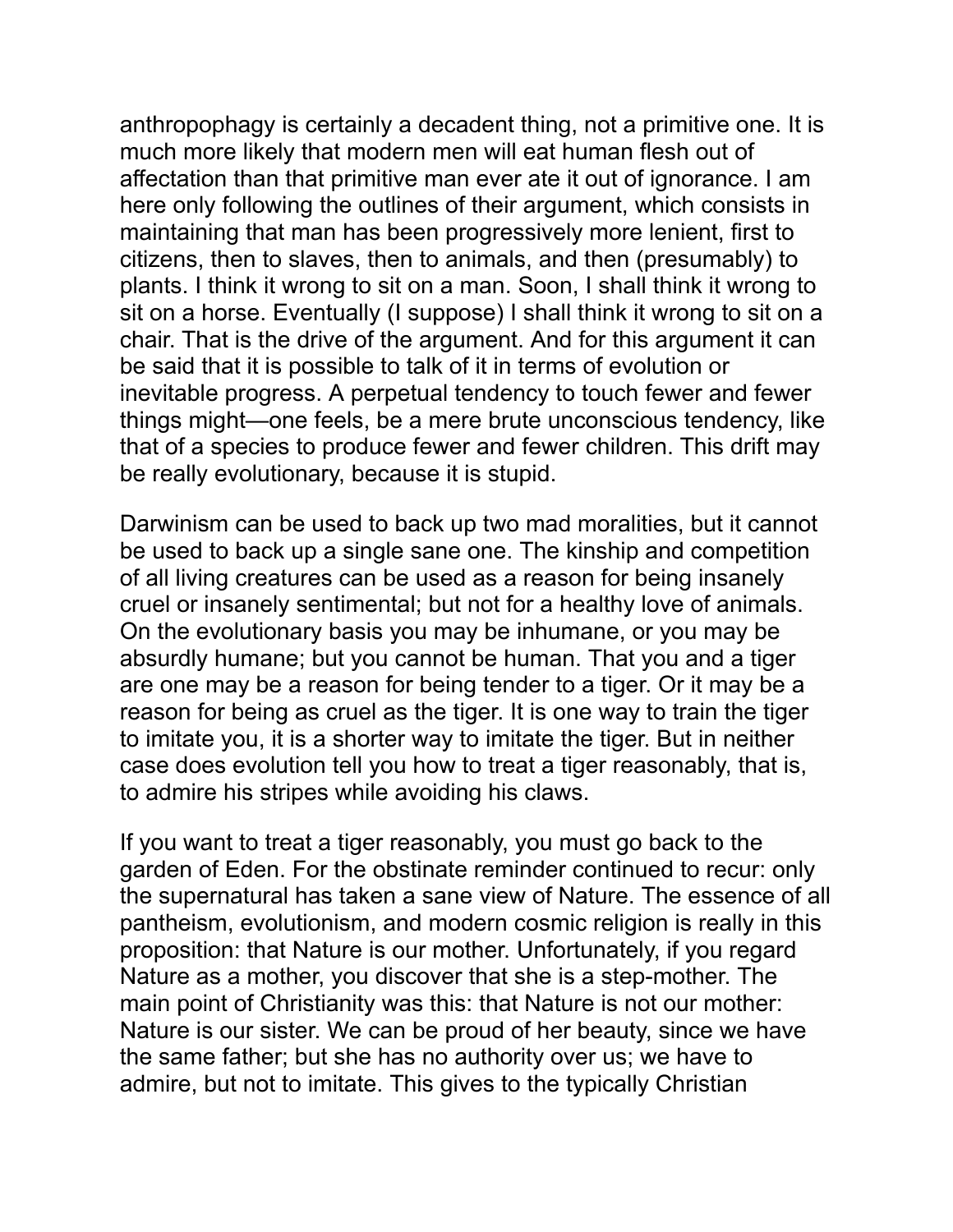pleasure in this earth a strange touch of lightness that is almost frivolity. Nature was a solemn mother to the worshippers of Isis and Cybele. Nature was a solemn mother to Wordsworth or to Emerson. But Nature is not solemn to Francis of Assisi or to George Herbert. To St. Francis, Nature is a sister, and even a younger sister: a little, dancing sister, to be laughed at as well as loved.

This, however, is hardly our main point at present; I have admitted it only in order to show how constantly, and as it were accidentally, the key would fit the smallest doors. Our main point is here, that if there be a mere trend of impersonal improvement in Nature, it must presumably be a simple trend towards some simple triumph. One can imagine that some automatic tendency in biology might work for giving us longer and longer noses. But the question is, do we want to have longer and longer noses? I fancy not; I believe that we most of us want to say to our noses, "thus far, and no farther; and here shall thy proud point be stayed:" we require a nose of such length as may ensure an interesting face. But we cannot imagine a mere biological trend towards producing interesting faces; because an interesting face is one particular arrangement of eyes, nose, and mouth, in a most complex relation to each other. Proportion cannot be a drift: it is either an accident or a design. So with the ideal of human morality and its relation to the humanitarians and the anti-humanitarians. It is conceivable that we are going more and more to keep our hands off things: not to drive horses; not to pick flowers. We may eventually be bound not to disturb a man's mind even by argument; not to disturb the sleep of birds even by coughing. The ultimate apotheosis would appear to be that of a man sitting quite still, nor daring to stir for fear of disturbing a fly, nor to eat for fear of incommoding a microbe. To so crude a consummation as that we might perhaps unconsciously drift. But do we want so crude a consummation? Similarly, we might unconsciously evolve along the opposite or Nietzschian line of development—superman crushing superman in one tower of tyrants until the universe is smashed up for fun. But do we want the universe smashed up for fun? Is it not quite clear that what we really hope for is one particular management and proposition of these two things; a certain amount of restraint and respect, a certain amount of energy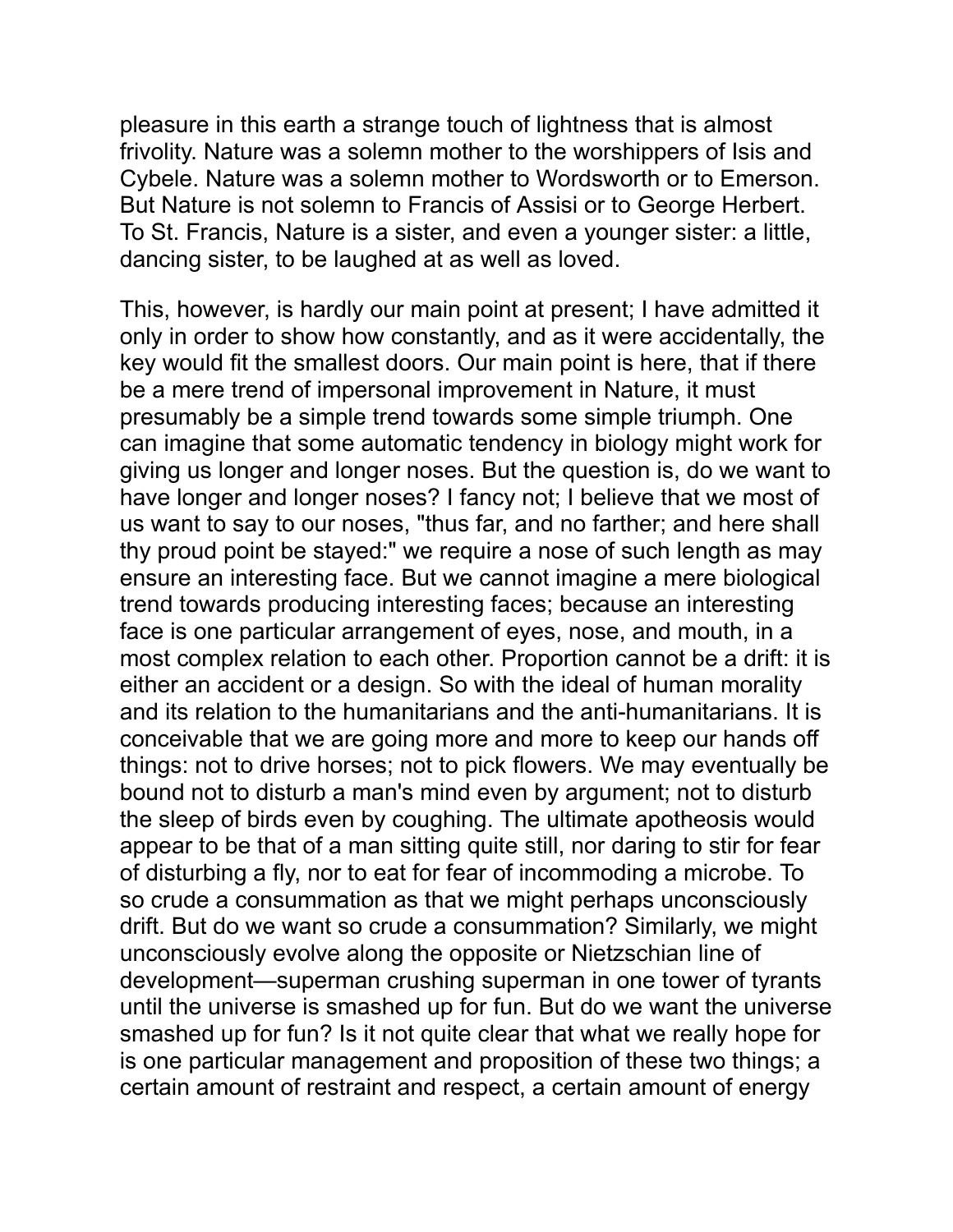and mastery? If our life is ever really as beautiful as a fairy-tale, we shall have to remember that all the beauty of a fairy-tale lies in this: that the prince has a wonder which just stops short of being fear. If he is afraid of the giant, there is an end of him; but also if he is not astonished at the giant, there is an end of the fairy-tale. The whole point depends upon his being at once humble enough to wonder, and haughty enough to defy. So our attitude to the giant of the world must not merely be increasing delicacy or increasing contempt: it must be one particular proportion of the two—which is exactly right. We must have in us enough reverence for all things outside us to make us tread fearfully on the grass. We must also have enough disdain for all things outside us, to make us, on due occasion, spit at the stars. Yet these two things (if we are to be good or happy) must be combined, not in any combination, but in one particular combination. The perfect happiness of men on the earth (if it ever comes) will not be a flat and solid thing, like the satisfaction of animals. It will be an exact and perilous balance; like that of a desperate romance. Man must have just enough faith in himself to have adventures, and just enough doubt of himself to enjoy them.

This, then, is our second requirement for the ideal of progress. First, it must be fixed; second, it must be composite. It must not (if it is to satisfy our souls) be the mere victory of some one thing swallowing up everything else, love or pride or peace or adventure; it must be a definite picture composed of these elements in their best proportion and relation. I am not concerned at this moment to deny that some such good culmination may be, by the constitution of things, reserved for the human race. I only point out that if this composite happiness is fixed for us it must be fixed by some mind; for only a mind can place the exact proportions of a composite happiness. If the beatification of the world is a mere work of nature, then it must be as simple as the freezing of the world, or the burning up of the world. But if the beatification of the world is not a work of nature but a work of art, then it involves an artist. And here again my contemplation was cloven by the ancient voice which said, "I could have told you all this a long time ago. If there is any certain progress it can only be my kind of progress, the progress towards a complete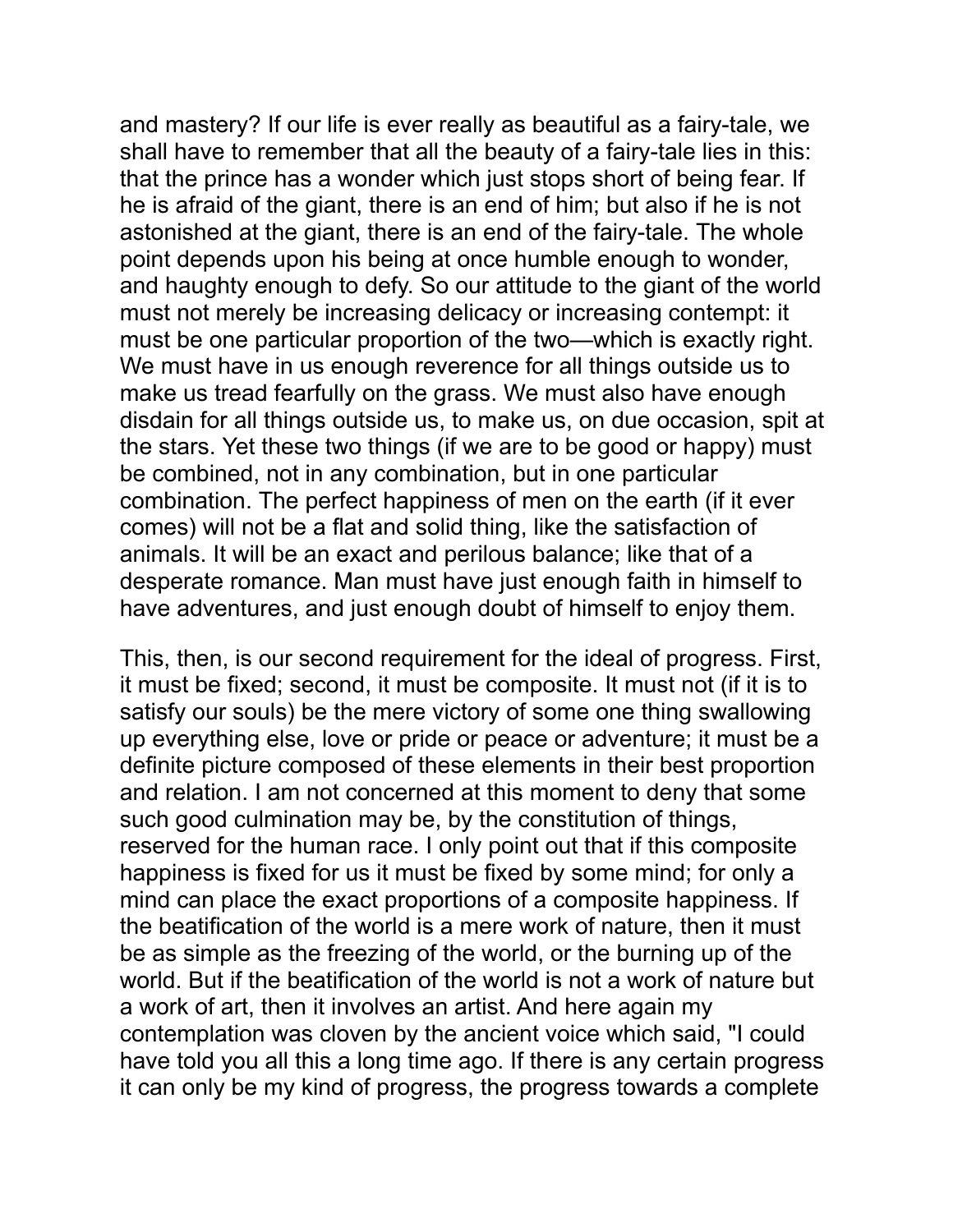city of virtues and dominations where righteousness and peace contrive to kiss each other. An impersonal force might be leading you to a wilderness of perfect flatness or a peak of perfect height. But only a personal God can possibly be leading you (if, indeed, you are being led) to a city with just streets and architectural proportions, a city in which each of you can contribute exactly the right amount of your own colour to the many coloured coat of Joseph."

Twice again, therefore, Christianity had come in with the exact answer that I required. I had said, "The ideal must be fixed," and the Church had answered, "Mine is literally fixed, for it existed before anything else." I said secondly, "It must be artistically combined, like a picture"; and the Church answered, "Mine is quite literally a picture, for I know who painted it." Then I went on to the third thing, which, as it seemed to me, was needed for an Utopia or goal of progress. And of all the three it is infinitely the hardest to express. Perhaps it might be put thus: that we need watchfulness even in Utopia, lest we fall from Utopia as we fell from Eden.

We have remarked that one reason offered for being a progressive is that things naturally tend to grow better. But the only real reason for being a progressive is that things naturally tend to grow worse. The corruption in things is not only the best argument for being progressive; it is also the only argument against being conservative. The conservative theory would really be quite sweeping and unanswerable if it were not for this one fact. But all conservatism is based upon the idea that if you leave things alone you leave them as they are. But you do not. If you leave a thing alone you leave it to a torrent of change. If you leave a white post alone it will soon be a black post. If you particularly want it to be white you must be always painting it again; that is, you must be always having a revolution. Briefly, if you want the old white post you must have a new white post. But this which is true even of inanimate things is in a quite special and terrible sense true of all human things. An almost unnatural vigilance is really required of the citizen because of the horrible rapidity with which human institutions grow old. It is the custom in passing romance and journalism to talk of men suffering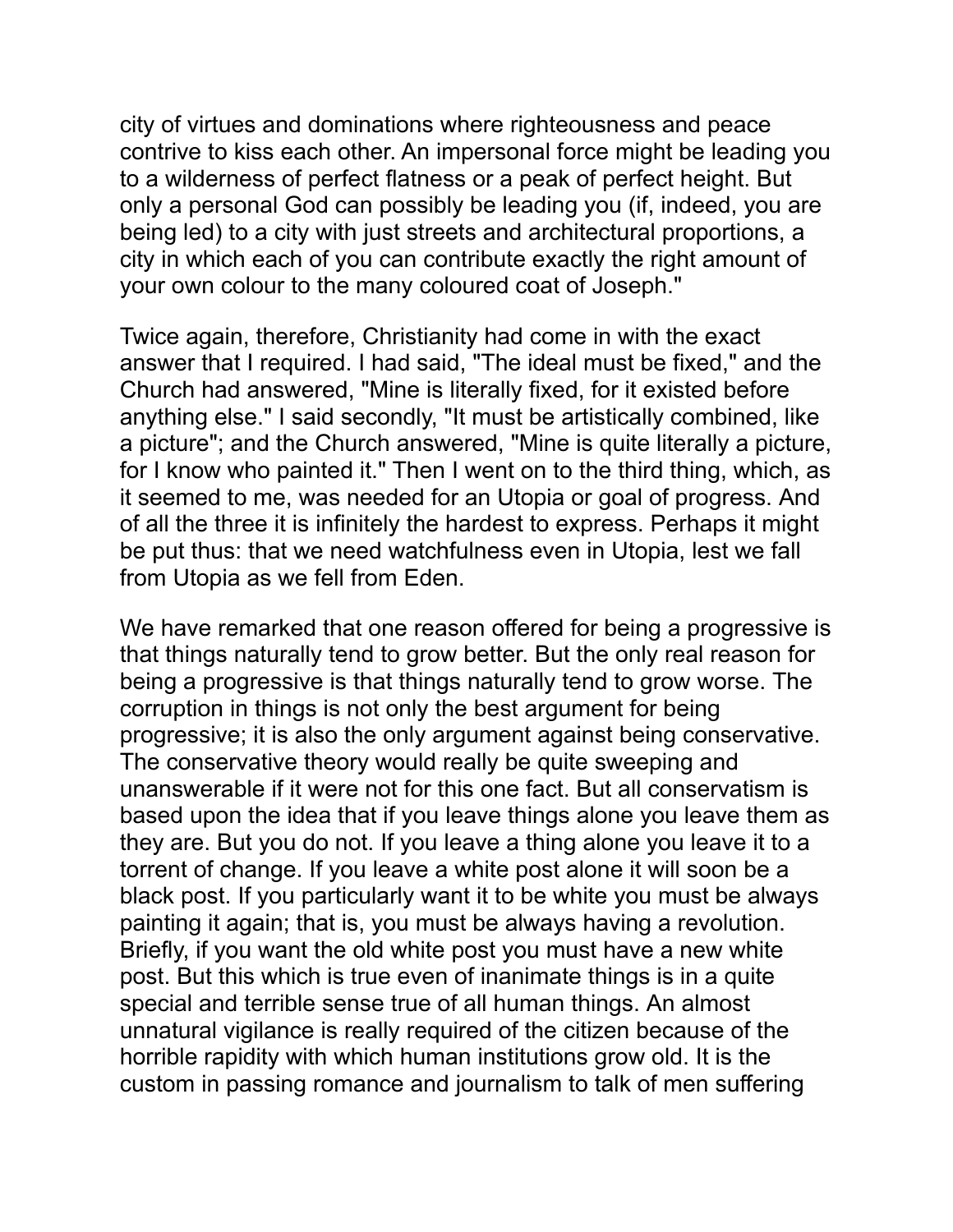under old tyrannies. But, as a fact, men have almost always suffered under new tyrannies; under tyrannies that had been public liberties hardly twenty years before. Thus England went mad with joy over the patriotic monarchy of Elizabeth; and then (almost immediately afterwards) went mad with rage in the trap of the tyranny of Charles the First. So, again, in France the monarchy became intolerable, not just after it had been tolerated, but just after it had been adored. The son of Louis the well-beloved was Louis the guillotined. So in the same way in England in the nineteenth century the Radical manufacturer was entirely trusted as a mere tribune of the people, until suddenly we heard the cry of the Socialist that he was a tyrant eating the people like bread. So again, we have almost up to the last instant trusted the newspapers as organs of public opinion. Just recently some of us have seen (not slowly, but with a start) that they are obviously nothing of the kind. They are, by the nature of the case, the hobbies of a few rich men. We have not any need to rebel against antiquity; we have to rebel against novelty. It is the new rulers, the capitalist or the editor, who really hold up the modern world. There is no fear that a modern king will attempt to override the constitution; it is more likely that he will ignore the constitution and work behind its back; he will take no advantage of his kingly power; it is more likely that he will take advantage of his kingly powerlessness, of the fact that he is free from criticism and publicity. For the king is the most private person of our time. It will not be necessary for any one to fight again against the proposal of a censorship of the press. We do not need a censorship of the press. We have a censorship by the press.

This startling swiftness with which popular systems turn oppressive is the third fact for which we shall ask our perfect theory of progress to allow. It must always be on the look out for every privilege being abused, for every working right becoming a wrong. In this matter I am entirely on the side of the revolutionists. They are really right to be always suspecting human institutions; they are right not to put their trust in princes nor in any child of man. The chieftain chosen to be the friend of the people becomes the enemy of the people; the newspaper started to tell the truth now exists to prevent the truth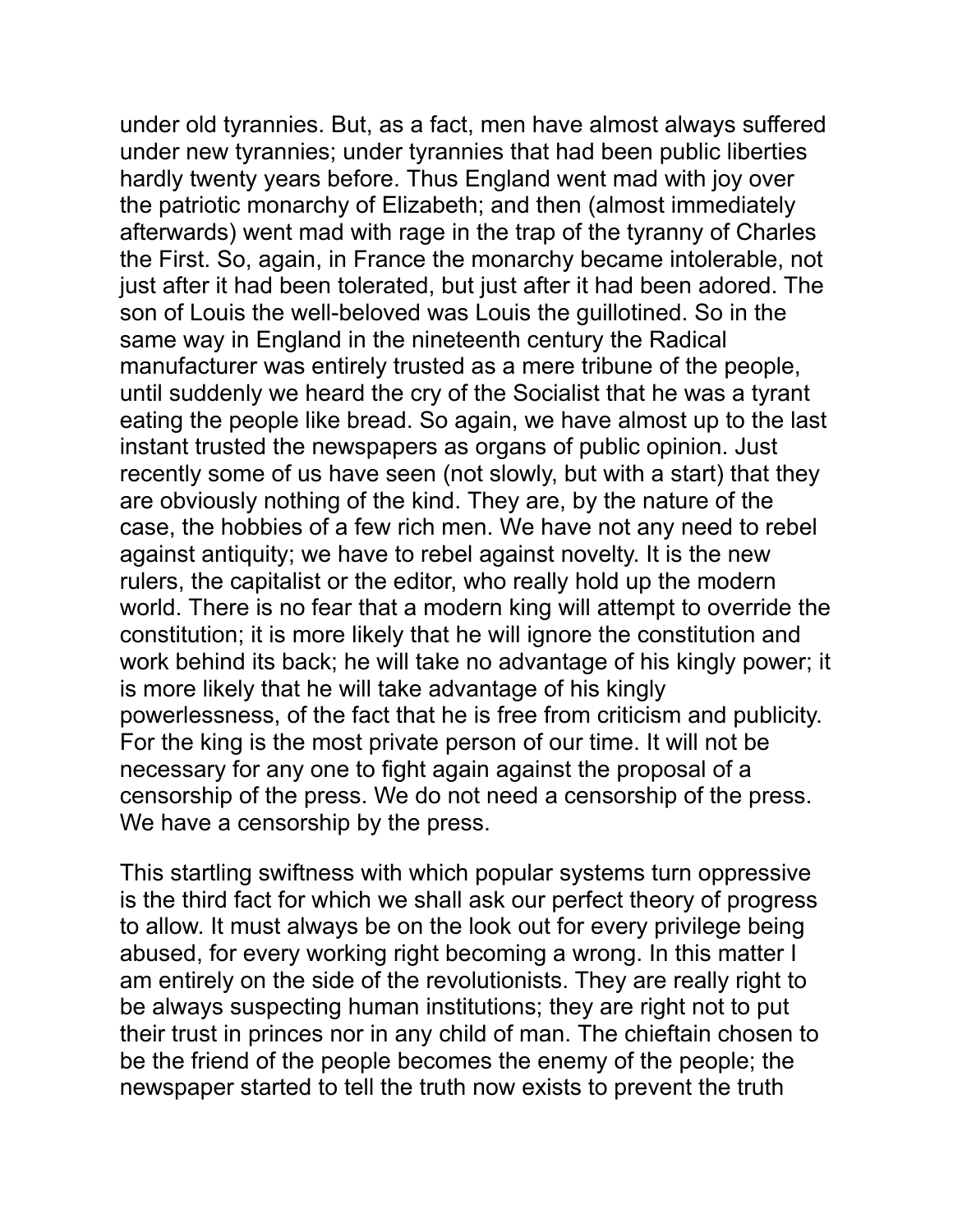being told. Here, I say, I felt that I was really at last on the side of the revolutionary. And then I caught my breath again: for I remembered that I was once again on the side of the orthodox.

Christianity spoke again and said: "I have always maintained that men were naturally backsliders; that human virtue tended of its own nature to rust or to rot; I have always said that human beings as such go wrong, especially happy human beings, especially proud and prosperous human beings. This eternal revolution, this suspicion sustained through centuries, you (being a vague modern) call the doctrine of progress. If you were a philosopher you would call it, as I do, the doctrine of original sin. You may call it the cosmic advance as much as you like; I call it what it is—the Fall."

I have spoken of orthodoxy coming in like a sword; here I confess it came in like a battle-axe. For really (when I came to think of it) Christianity is the only thing left that has any real right to question the power of the well-nurtured or the well-bred. I have listened often enough to Socialists, or even to democrats, saying that the physical conditions of the poor must of necessity make them mentally and morally degraded. I have listened to scientific men (and there are still scientific men not opposed to democracy) saying that if we give the poor healthier conditions vice and wrong will disappear. I have listened to them with a horrible attention, with a hideous fascination. For it was like watching a man energetically sawing from the tree the branch he is sitting on. If these happy democrats could prove their case, they would strike democracy dead. If the poor are thus utterly demoralized, it may or may not be practical to raise them. But it is certainly quite practical to disfranchise them. If the man with a bad bedroom cannot give a good vote, then the first and swiftest deduction is that he shall give no vote. The governing class may not unreasonably say: "It may take us some time to reform his bedroom. But if he is the brute you say, it will take him very little time to ruin our country. Therefore we will take your hint and not give him the chance." It fills me with horrible amusement to observe the way in which the earnest Socialist industriously lays the foundation of all aristocracy, expatiating blandly upon the evident unfitness of the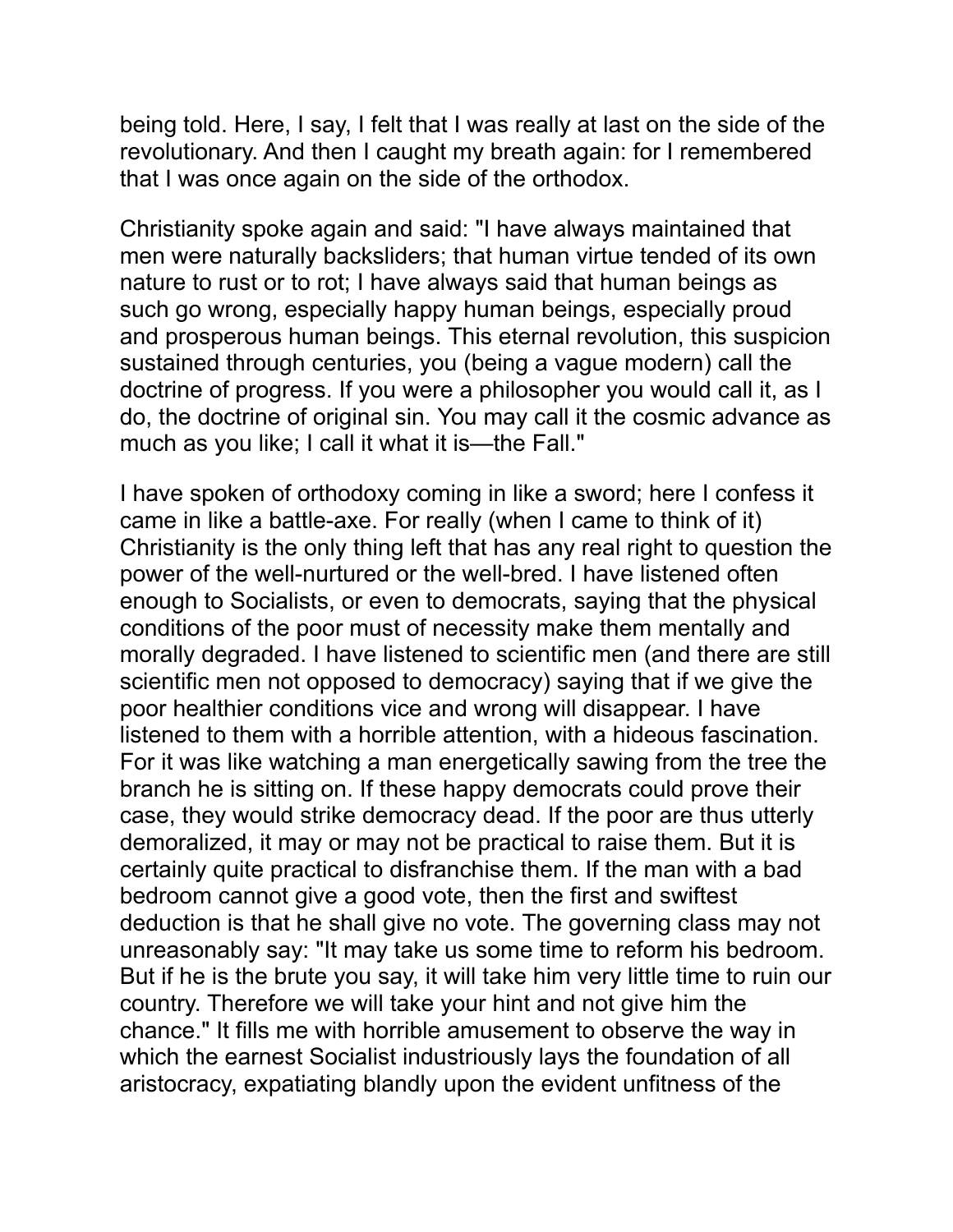poor to rule. It is like listening to somebody at an evening party apologising for entering without evening dress, and explaining that he had recently been intoxicated, had a personal habit of taking off his clothes in the street, and had, moreover, only just changed from prison uniform. At any moment, one feels, the host might say that really, if it was as bad as that, he need not come in at all. So it is when the ordinary Socialist, with a beaming face, proves that the poor, after their smashing experiences, cannot be really trustworthy. At any moment the rich may say, "Very well, then, we won't trust them," and bang the door in his face. On the basis of Mr. Blatchford's view of heredity and environment, the case for the aristocracy is quite overwhelming. If clean homes and clean air make clean souls, why not give the power (for the present at any rate) to those who undoubtedly have the clean air? If better conditions will make the poor more fit to govern themselves, why should not better conditions already make the rich more fit to govern them? On the ordinary environment argument the matter is fairly manifest. The comfortable class must be merely our vanguard in Utopia.

Is there any answer to the proposition that those who have had the best opportunities will probably be our best quides? Is there any answer to the argument that those who have breathed clean air had better decide for those who have breathed foul? As far as I know, there is only one answer, and that answer is Christianity. Only the Christian Church can offer any rational objection to a complete confidence in the rich. For she has maintained from the beginning that the danger was not in man's environment, but in man. Further, she has maintained that if we come to talk of a dangerous environment, the most dangerous environment of all is the commodious environment. I know that the most modern manufacture has been really occupied in trying to produce an abnormally large needle. I know that the most recent biologists have been chiefly anxious to discover a very small camel. But if we diminish the camel to his smallest, or open the eye of the needle to its largest—if, in short, we assume the words of Christ to have meant the very least that they could mean, His words must at the very least mean this that rich men are not very likely to be morally trustworthy. Christianity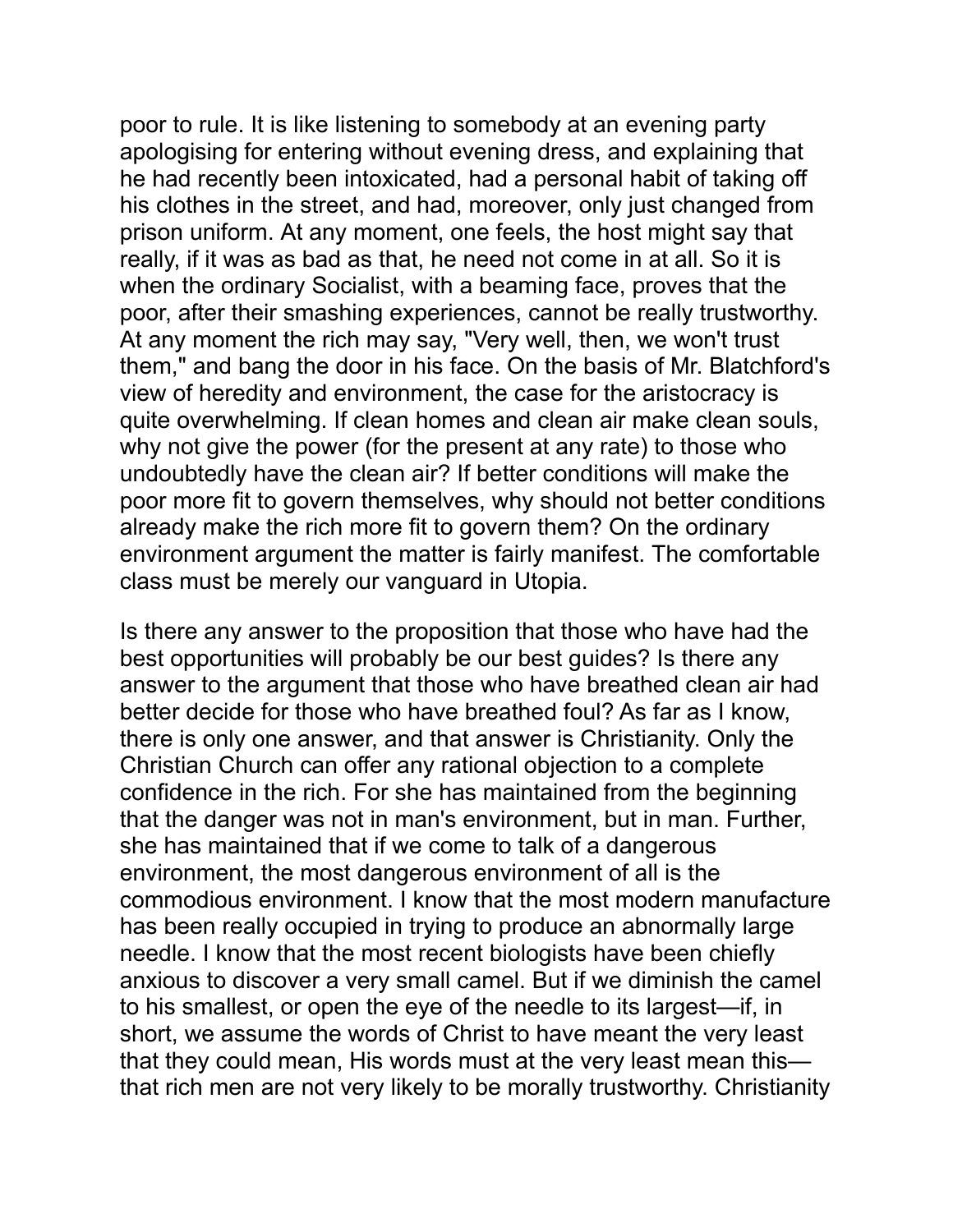even when watered down is hot enough to boil all modern society to rags. The mere minimum of the Church would be a deadly ultimatum to the world. For the whole modern world is absolutely based on the assumption, not that the rich are necessary (which is tenable), but that the rich are trustworthy, which (for a Christian) is not tenable. You will hear everlastingly, in all discussions about newspapers, companies, aristocracies, or party politics, this argument that the rich man cannot be bribed. The fact is, of course, that the rich man is bribed; he has been bribed already. That is why he is a rich man. The whole case for Christianity is that a man who is dependent upon the luxuries of this life is a corrupt man, spiritually corrupt, politically corrupt, financially corrupt. There is one thing that Christ and all the Christian saints have said with a sort of savage monotony. They have said simply that to be rich is to be in peculiar danger of moral wreck. It is not demonstrably un-Christian to kill the rich as violators of definable justice. It is not demonstrably un-Christian to crown the rich as convenient rulers of society. It is not certainly un-Christian to rebel against the rich or to submit to the rich. But it is quite certainly un-Christian to trust the rich, to regard the rich as more morally safe than the poor. A Christian may consistently say, "I respect that man's rank, although he takes bribes." But a Christian cannot say, as all modern men are saying at lunch and breakfast, "a man of that rank would not take bribes." For it is a part of Christian dogma that any man in any rank may take bribes. It is a part of Christian dogma; it also happens by a curious coincidence that it is a part of obvious human history. When people say that a man "in that position" would be incorruptible, there is no need to bring Christianity into the discussion. Was Lord Bacon a bootblack? Was the Duke of Marlborough a crossing sweeper? In the best Utopia, I must be prepared for the moral fall of any man in any position at any moment; especially for my fall from my position at this moment.

Much vague and sentimental journalism has been poured out to the effect that Christianity is akin to democracy, and most of it is scarcely strong or clear enough to refute the fact that the two things have often quarrelled. The real ground upon which Christianity and democracy are one is very much deeper. The one specially and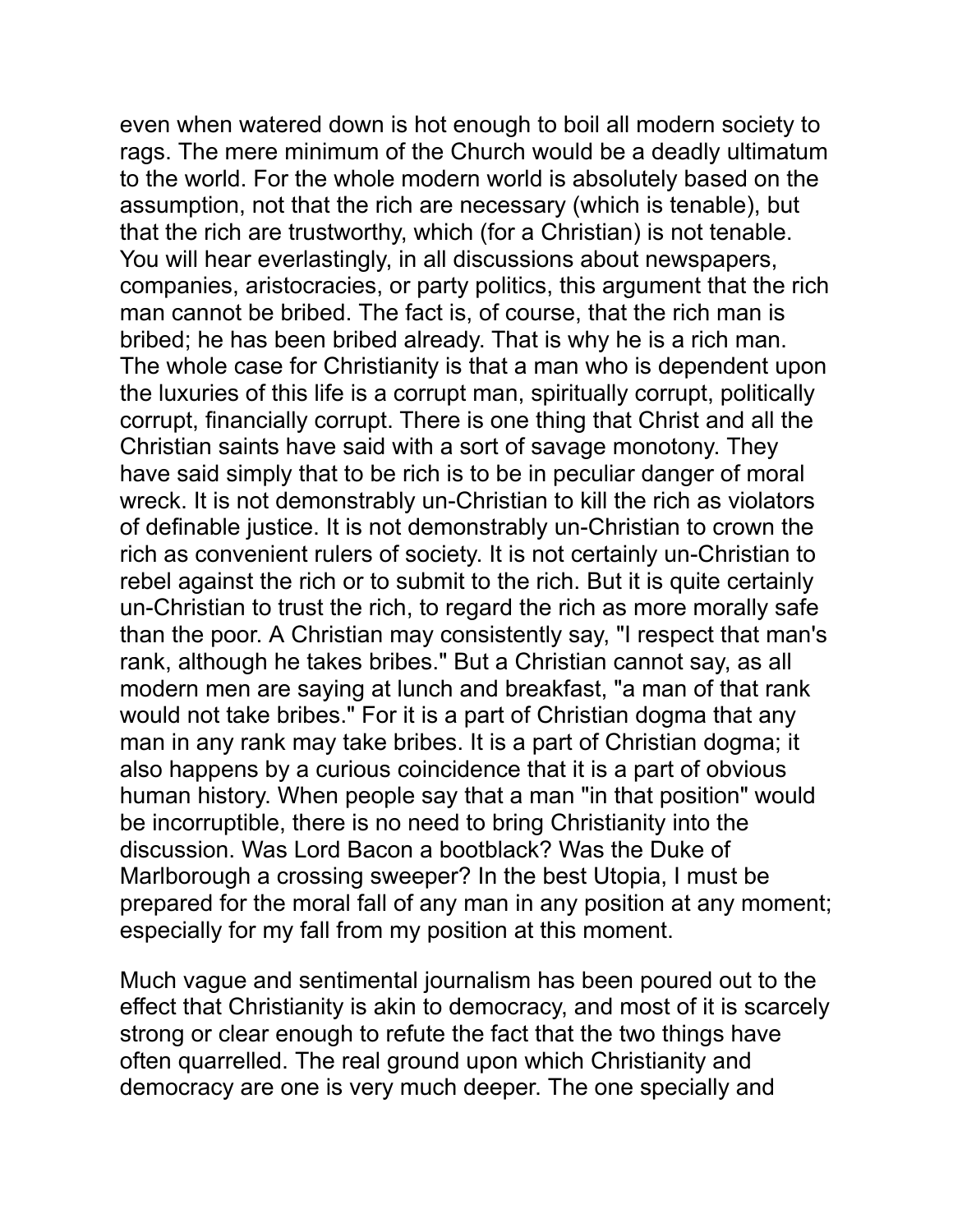peculiarly un-Christian idea is the idea of Carlyle— the idea that the man should rule who feels that he can rule. Whatever else is Christian, this is heathen. If our faith comments on government at all, its comment must be this—that the man should rule who does NOT think that he can rule. Carlyle's hero may say, "I will be king"; but the Christian saint must say "Nolo episcopari." If the great paradox of Christianity means anything, it means this— that we must take the crown in our hands, and go hunting in dry places and dark corners of the earth until we find the one man who feels himself unfit to wear it. Carlyle was quite wrong; we have not got to crown the exceptional man who knows he can rule. Rather we must crown the much more exceptional man who knows he can't.

Now, this is one of the two or three vital defences of working democracy. The mere machinery of voting is not democracy, though at present it is not easy to effect any simpler democratic method. But even the machinery of voting is profoundly Christian in this practical sense—that it is an attempt to get at the opinion of those who would be too modest to offer it. It is a mystical adventure; it is specially trusting those who do not trust themselves. That enigma is strictly peculiar to Christendom. There is nothing really humble about the abnegation of the Buddhist; the mild Hindoo is mild, but he is not meek. But there is something psychologically Christian about the idea of seeking for the opinion of the obscure rather than taking the obvious course of accepting the opinion of the prominent. To say that voting is particularly Christian may seem somewhat curious. To say that canvassing is Christian may seem quite crazy. But canvassing is very Christian in its primary idea. It is encouraging the humble; it is saying to the modest man, "Friend, go up higher." Or if there is some slight defect in canvassing, that is in its perfect and rounded piety, it is only because it may possibly neglect to encourage the modesty of the canvasser.

Aristocracy is not an institution: aristocracy is a sin; generally a very venial one. It is merely the drift or slide of men into a sort of natural pomposity and praise of the powerful, which is the most easy and obvious affair in the world.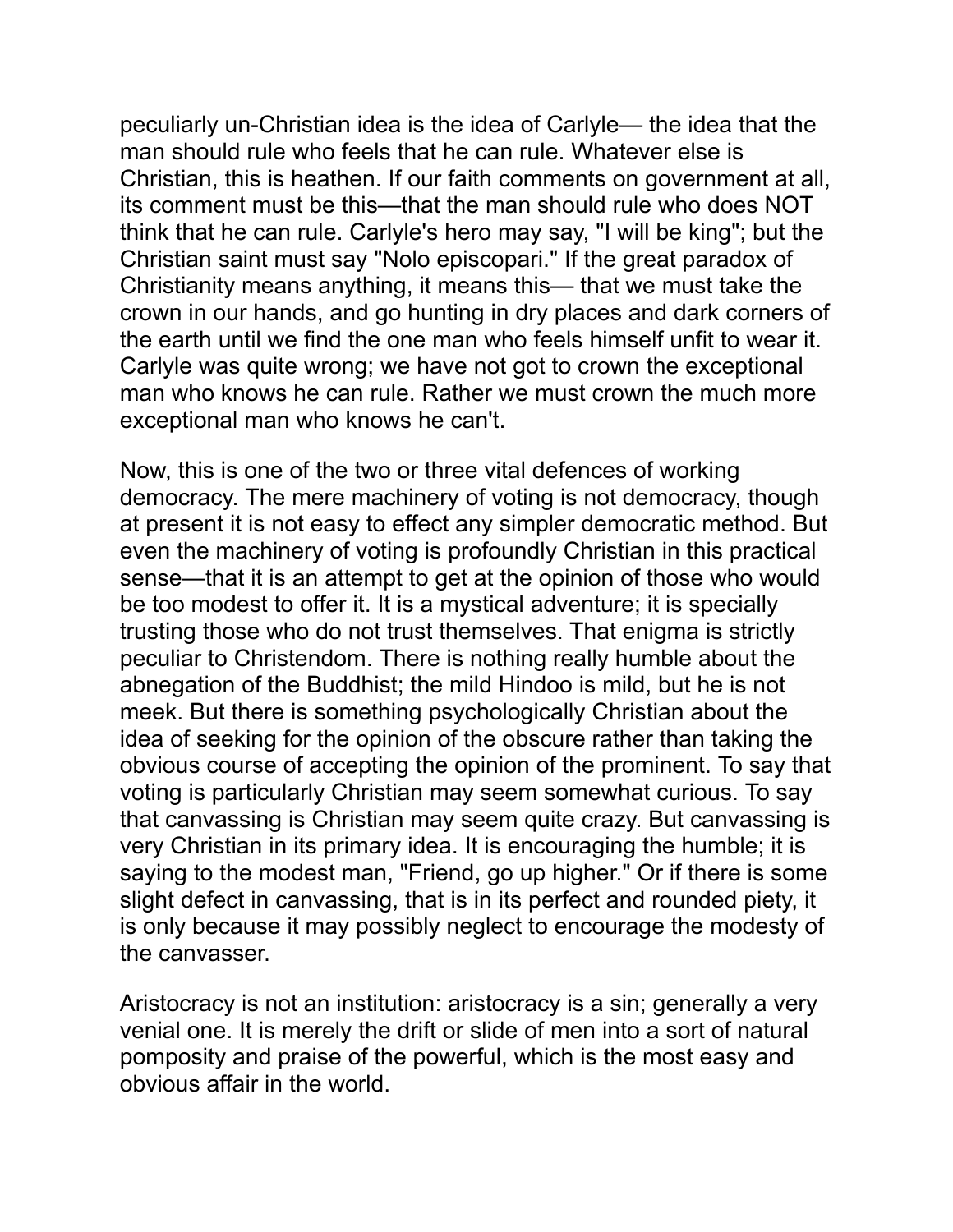It is one of the hundred answers to the fugitive perversion of modern "force" that the promptest and boldest agencies are also the most fragile or full of sensibility. The swiftest things are the softest things. A bird is active, because a bird is soft. A stone is helpless, because a stone is hard. The stone must by its own nature go downwards, because hardness is weakness. The bird can of its nature go upwards, because fragility is force. In perfect force there is a kind of frivolity, an airiness that can maintain itself in the air. Modern investigators of miraculous history have solemnly admitted that a characteristic of the great saints is their power of "levitation." They might go further; a characteristic of the great saints is their power of levity. Angels can fly because they can take themselves lightly. This has been always the instinct of Christendom, and especially the instinct of Christian art. Remember how Fra Angelico represented all his angels, not only as birds, but almost as butterflies. Remember how the most earnest mediaeval art was full of light and fluttering draperies, of quick and capering feet. It was the one thing that the modern Pre-raphaelites could not imitate in the real Pre-raphaelites. Burne-Jones could never recover the deep levity of the Middle Ages. In the old Christian pictures the sky over every figure is like a blue or gold parachute. Every figure seems ready to fly up and float about in the heavens. The tattered cloak of the beggar will bear him up like the rayed plumes of the angels. But the kings in their heavy gold and the proud in their robes of purple will all of their nature sink downwards, for pride cannot rise to levity or levitation. Pride is the downward drag of all things into an easy solemnity. One "settles" down" into a sort of selfish seriousness; but one has to rise to a gay self-forgetfulness. A man "falls" into a brown study; he reaches up at a blue sky. Seriousness is not a virtue. It would be a heresy, but a much more sensible heresy, to say that seriousness is a vice. It is really a natural trend or lapse into taking one's self gravely, because it is the easiest thing to do. It is much easier to write a good TIMES leading article than a good joke in PUNCH. For solemnity flows out of men naturally; but laughter is a leap. It is easy to be heavy: hard to be light. Satan fell by the force of gravity.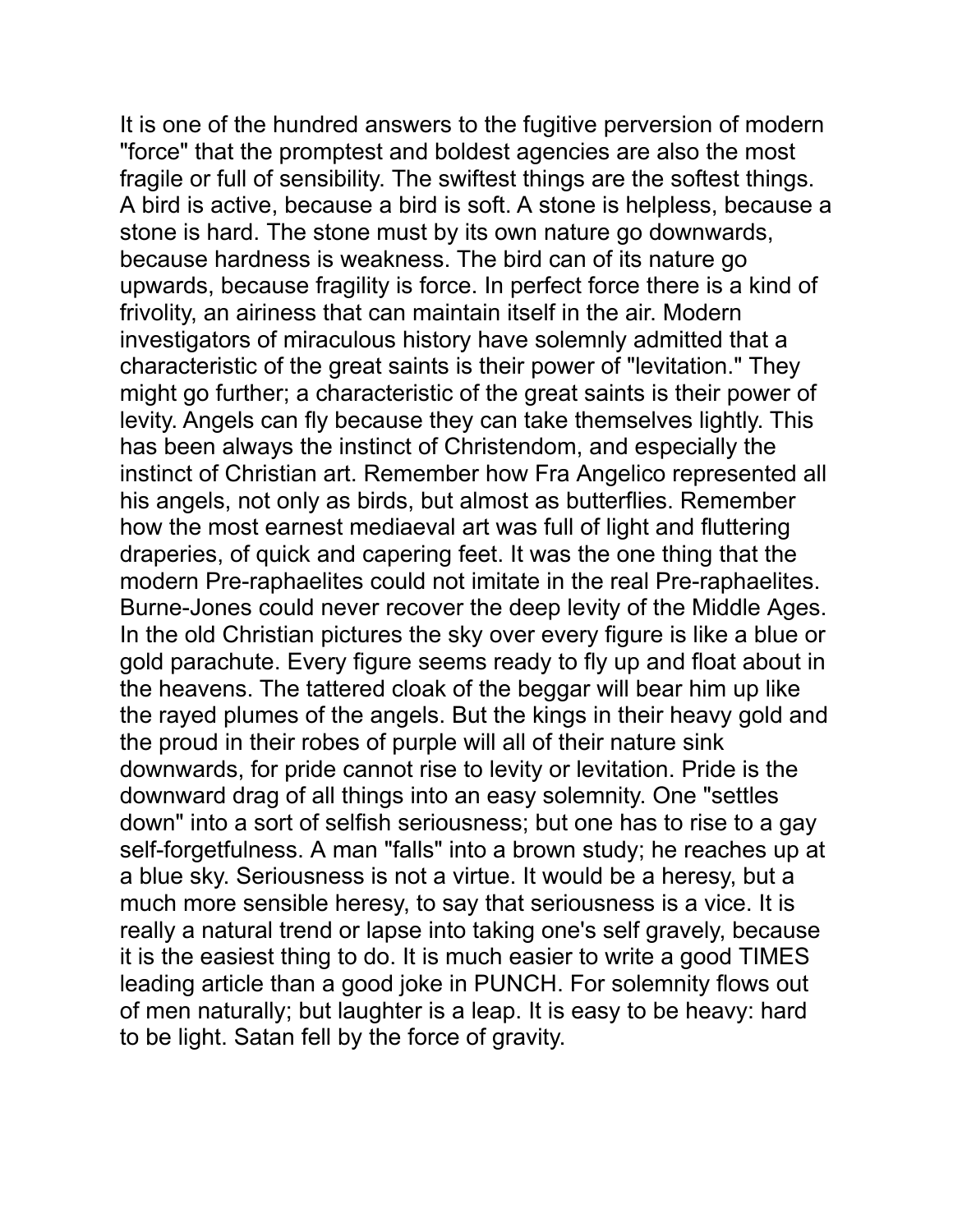Now, it is the peculiar honour of Europe since it has been Christian that while it has had aristocracy it has always at the back of its heart treated aristocracy as a weakness—generally as a weakness that must be allowed for. If any one wishes to appreciate this point, let him go outside Christianity into some other philosophical atmosphere. Let him, for instance, compare the classes of Europe with the castes of India. There aristocracy is far more awful, because it is far more intellectual. It is seriously felt that the scale of classes is a scale of spiritual values; that the baker is better than the butcher in an invisible and sacred sense. But no Christianity, not even the most gnorant or perverse, ever suggested that a baronet was better than a butcher in that sacred sense. No Christianity, however ignorant or extravagant, ever suggested that a duke would not be damned. In pagan society there may have been (I do not know) some such serious division between the free man and the slave. But in Christian society we have always thought the gentleman a sort of joke, though I admit that in some great crusades and councils he earned the right to be called a practical joke. But we in Europe never really and at the root of our souls took aristocracy seriously. It is only an occasional non-European alien (such as Dr. Oscar Levy, the only intelligent Nietzscheite) who can even manage for a moment to take aristocracy seriously. It may be a mere patriotic bias, though I do not think so, but it seems to me that the English aristocracy is not only the type, but is the crown and flower of all actual aristocracies; it has all the oligarchical virtues as well as all the defects. It is casual, it is kind, it is courageous in obvious matters; but it has one great merit that overlaps even these. The great and very obvious merit of the English aristocracy is that nobody could possibly take it seriously.

In short, I had spelled out slowly, as usual, the need for an equal law in Utopia; and, as usual, I found that Christianity had been there before me. The whole history of my Utopia has the same amusing sadness. I was always rushing out of my architectural study with plans for a new turret only to find it sitting up there in the sunlight, shining, and a thousand years old. For me, in the ancient and partly in the modern sense, God answered the prayer, "Prevent us, O Lord, in all our doings." Without vanity, I really think there was a moment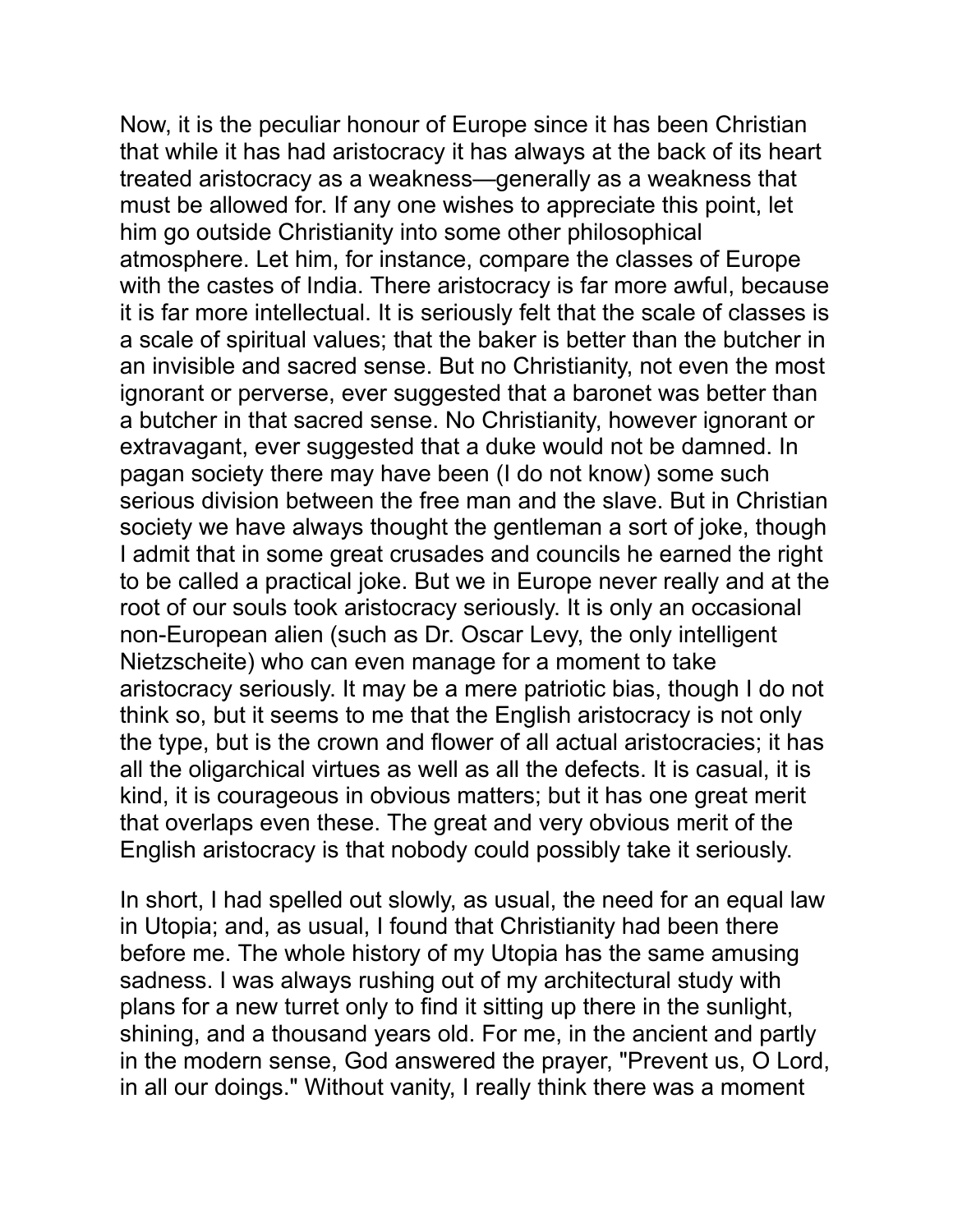when I could have invented the marriage vow (as an institution) out of my own head; but I discovered, with a sigh, that it had been invented already. But, since it would be too long a business to show how, fact by fact and inch by inch, my own conception of Utopia was only answered in the New Jerusalem, I will take this one case of the matter of marriage as indicating the converging drift, I may say the converging crash of all the rest.

When the ordinary opponents of Socialism talk about impossibilities and alterations in human nature they always miss an important distinction. In modern ideal conceptions of society there are some desires that are possibly not attainable: but there are some desires that are not desirable. That all men should live in equally beautiful houses is a dream that may or may not be attained. But that all men should live in the same beautiful house is not a dream at all; it is a nightmare. That a man should love all old women is an ideal that may not be attainable. But that a man should regard all old women exactly as he regards his mother is not only an unattainable ideal, but an ideal which ought not to be attained. I do not know if the reader agrees with me in these examples; but I will add the example which has always affected me most. I could never conceive or tolerate any Utopia which did not leave to me the liberty for which I chiefly care, the liberty to bind myself. Complete anarchy would not merely make it impossible to have any discipline or fidelity; it would also make it impossible to have any fun. To take an obvious instance, it would not be worth while to bet if a bet were not binding. The dissolution of all contracts would not only ruin morality but spoil sport. Now betting and such sports are only the stunted and twisted shapes of the original instinct of man for adventure and romance, of which much has been said in these pages. And the perils, rewards, punshments, and fulflments of an adventure must be real, or the adventure is only a shifting and heartless nightmare. If I bet I must be made to pay, or there is no poetry in betting. If I challenge I must be made to fight, or there is no poetry in challenging. If I vow to be faithful I must be cursed when I am unfaithful, or there is no fun in vowing. You could not even make a fairy tale from the experiences of a man who, when he was swallowed by a whale, might find himself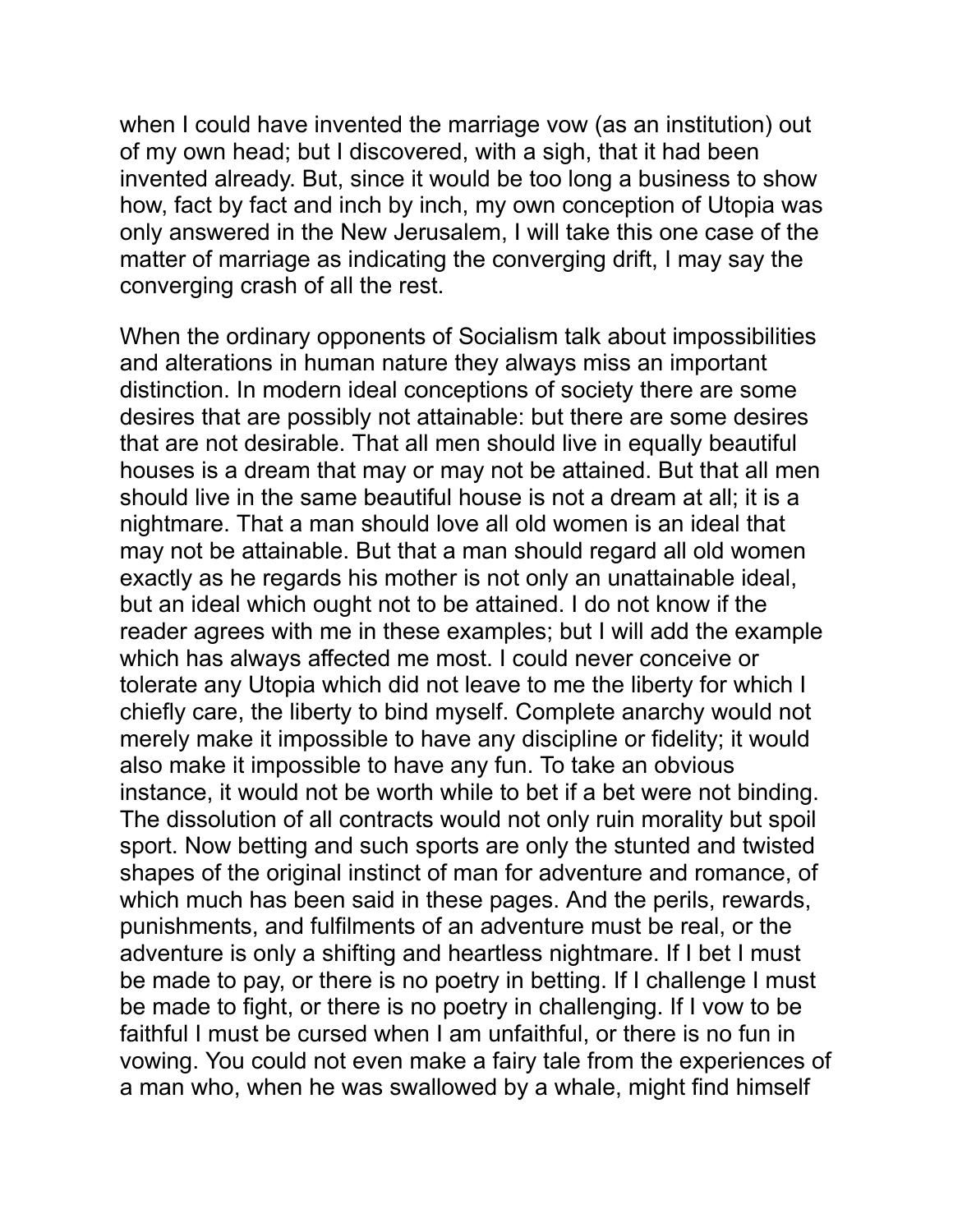at the top of the Eiffel Tower, or when he was turned into a frog might begin to behave like a flamingo. For the purpose even of the wildest romance results must be real; results must be irrevocable. Christian marriage is the great example of a real and irrevocable result; and that is why it is the chief subject and centre of all our romantic writing. And this is my last instance of the things that I should ask, and ask imperatively, of any social paradise; I should ask to be kept to my bargain, to have my oaths and engagements taken seriously; I should ask Utopia to avenge my honour on myself.

All my modern Utopian friends look at each other rather doubtfully, for their ultimate hope is the dissolution of all special ties. But again I seem to hear, like a kind of echo, an answer from beyond the world. "You will have real obligations, and therefore real adventures when you get to my Utopia. But the hardest obligation and the steepest adventure is to get there."

## **VIII THE ROMANCE OF ORTHODOXY**

It is customary to complain of the bustle and strenuousness of our epoch. But in truth the chief mark of our epoch is a profound laziness and fatique; and the fact is that the real laziness is the cause of the apparent bustle. Take one quite external case; the streets are noisy with taxicabs and motorcars; but this is not due to human activity but to human repose. There would be less bustle if there were more activity, if people were simply walking about. Our world would be more silent if it were more strenuous. And this which is true of the apparent physical bustle is true also of the apparent bustle of the intellect. Most of the machinery of modern language is labour-saving machinery; and it saves mental labour very much more than it ought. Scientific phrases are used like scientific wheels and piston-rods to make swifter and smoother yet the path of the comfortable. Long words go rattling by us like long railway trains. We know they are carrying thousands who are too tired or too indolent to walk and think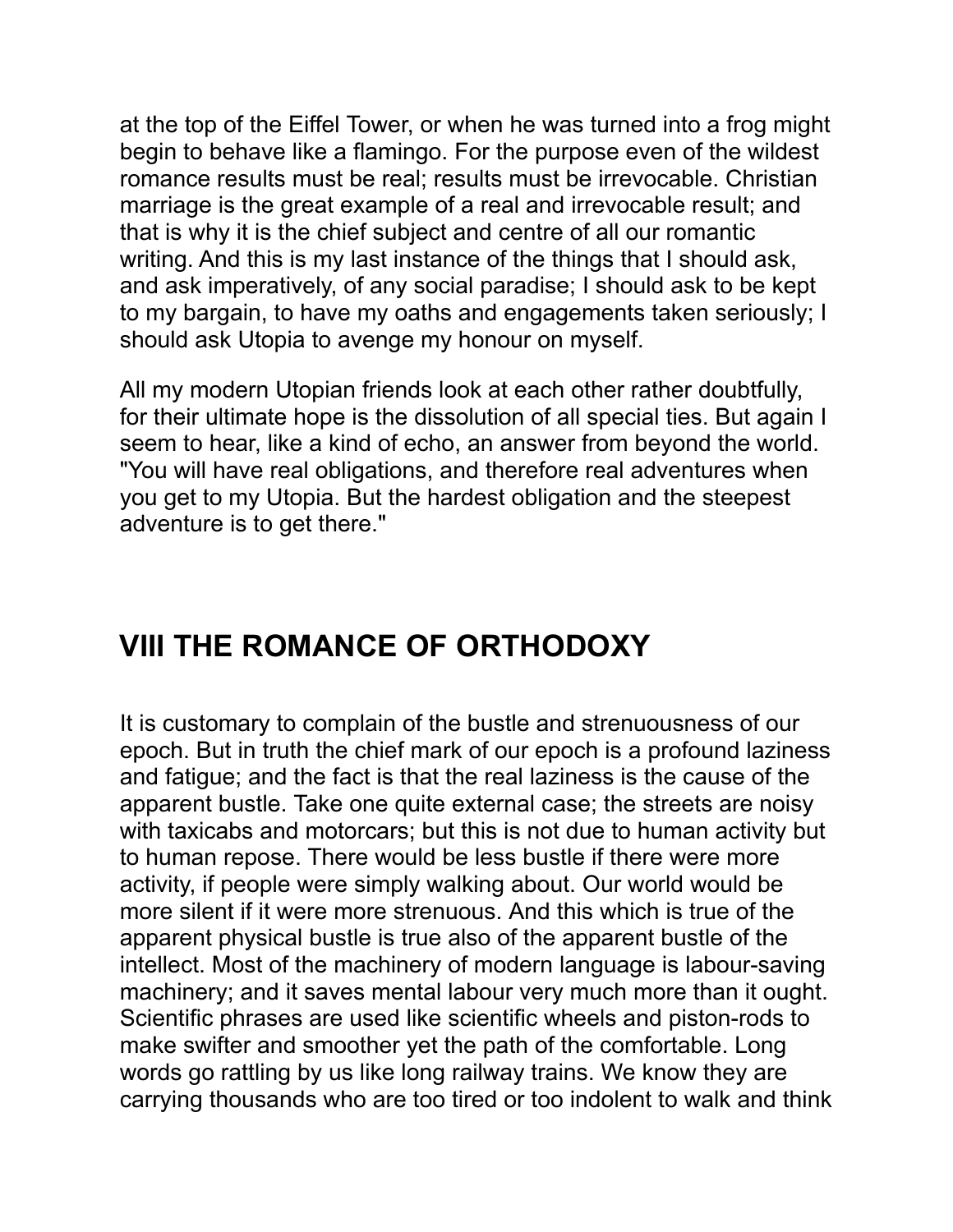for themselves. It is a good exercise to try for once in a way to express any opinion one holds in words of one syllable. If you say "The social utility of the indeterminate sentence is recognized by all criminologists as a part of our sociological evolution towards a more humane and scientific view of punishment," you can go on talking like that for hours with hardly a movement of the gray matter inside your skull. But if you begin "I wish Jones to go to gaol and Brown to say when Jones shall come out," you will discover, with a thrill of horror, that you are obliged to think. The long words are not the hard words, it is the short words that are hard. There is much more metaphysical subtlety in the word "damn" than in the word "degeneration."

But these long comfortable words that save modern people the tol of reasoning have one particular aspect in which they are especially ruinous and confusing. This difficulty occurs when the same long word is used in different connections to mean quite different things. Thus, to take a well-known instance, the word "idealist" has one meaning as a piece of philosophy and quite another as a piece of moral rhetoric. In the same way the scientific materialists have had just reason to complain of people mixing up "materialist" as a term of cosmology with "materialist" as a moral taunt. So, to take a cheaper instance, the man who hates "progressives" in London always calls himself a "progressive" in South Africa.

A confusion quite as unmeaning as this has arisen in connection with the word "liberal" as applied to religion and as applied to politics and society. It is often suggested that all Liberals ought to be freethinkers, because they ought to love everything that is free. You might just as well say that all idealists ought to be High Churchmen, because they ought to love everything that is high. You might as well say that Low Churchmen ought to like Low Mass, or that Broad Churchmen ought to like broad jokes. The thing is a mere accident of words. In actual modern Europe a freethinker does not mean a man who thinks for himself. It means a man who, having thought for himself, has come to one particular class of conclusions, the material origin of phenomena, the impossibility of miracles, the improbability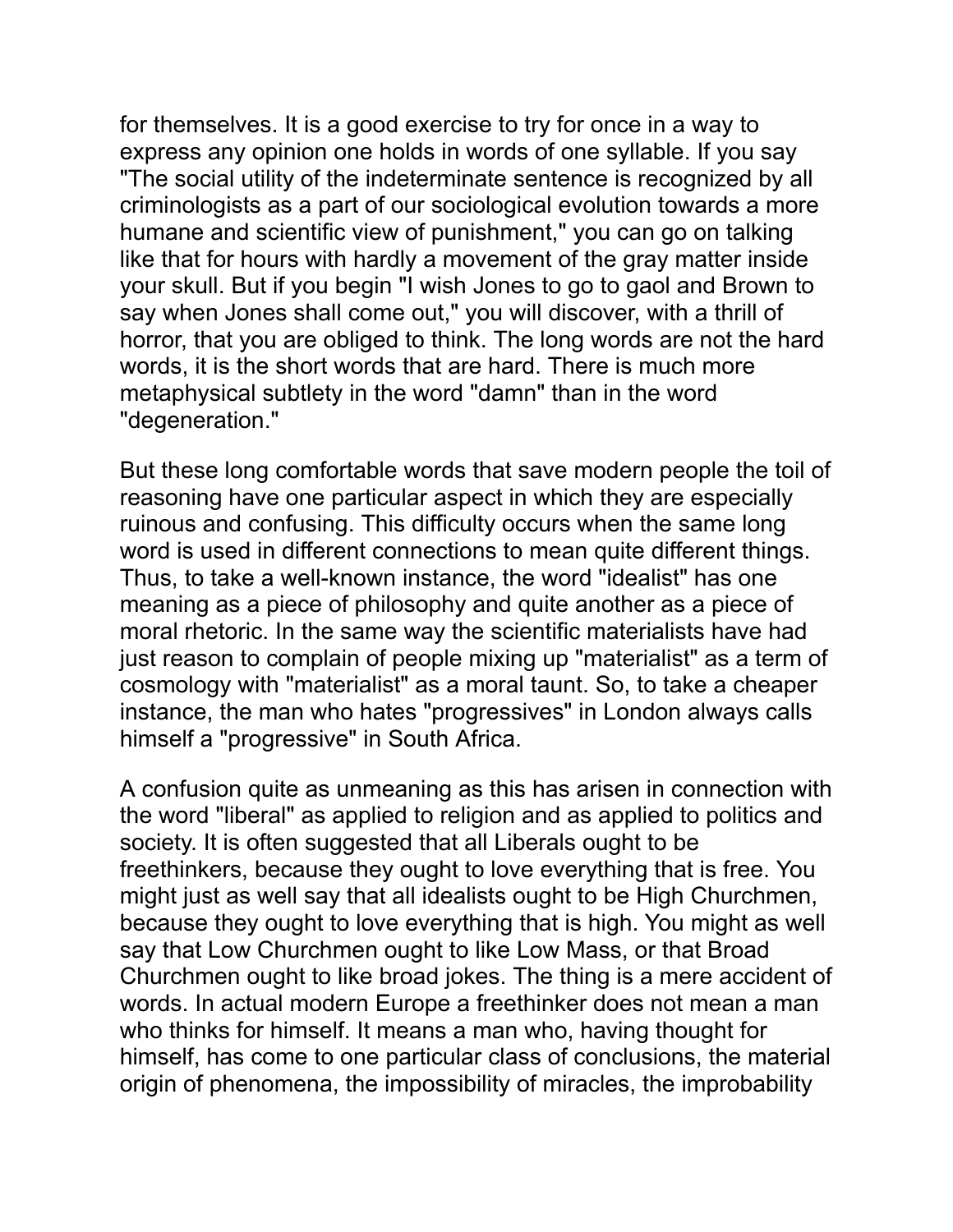of personal immortality and so on. And none of these ideas are particularly liberal. Nay, indeed almost all these ideas are definitely illiberal, as it is the purpose of this chapter to show.

In the few following pages I propose to point out as rapidly as possible that on every single one of the matters most strongly insisted on by liberalisers of theology their effect upon social practice would be definitely illiberal. Almost every contemporary proposal to bring freedom into the church is simply a proposal to bring tyranny into the world. For freeing the church now does not even mean freeing it in all directions. It means freeing that peculiar set of dogmas loosely called scientific, dogmas of monism, of pantheism, or of Arianism, or of necessity. And every one of these (and we will take them one by one) can be shown to be the natural ally of oppression. In fact, it is a remarkable circumstance (indeed not so very remarkable when one comes to think of it) that most things are the allies of oppression. There is only one thing that can never go past a certain point in its alliance with oppression—and that is orthodoxy. I may, it is true, twist orthodoxy so as partly to justify a tyrant. But I can easily make up a German philosophy to justify him entirely.

Now let us take in order the innovations that are the notes of the new theology or the modernist church. We concluded the last chapter with the discovery of one of them. The very doctrine which is called the most old-fashioned was found to be the only safeguard of the new democracies of the earth. The doctrine seemingly most unpopular was found to be the only strength of the people. In short, we found that the only logical negation of oligarchy was in the affirmation of original sin. So it is, I maintain, in all the other cases.

I take the most obvious instance first, the case of miracles. For some extraordinary reason, there is a fixed notion that it is more liberal to disbelieve in miracles than to believe in them. Why, I cannot imagine, nor can anybody tell me. For some inconceivable cause a "broad" or "liberal" clergyman always means a man who wishes at least to diminish the number of miracles; it never means a man who wishes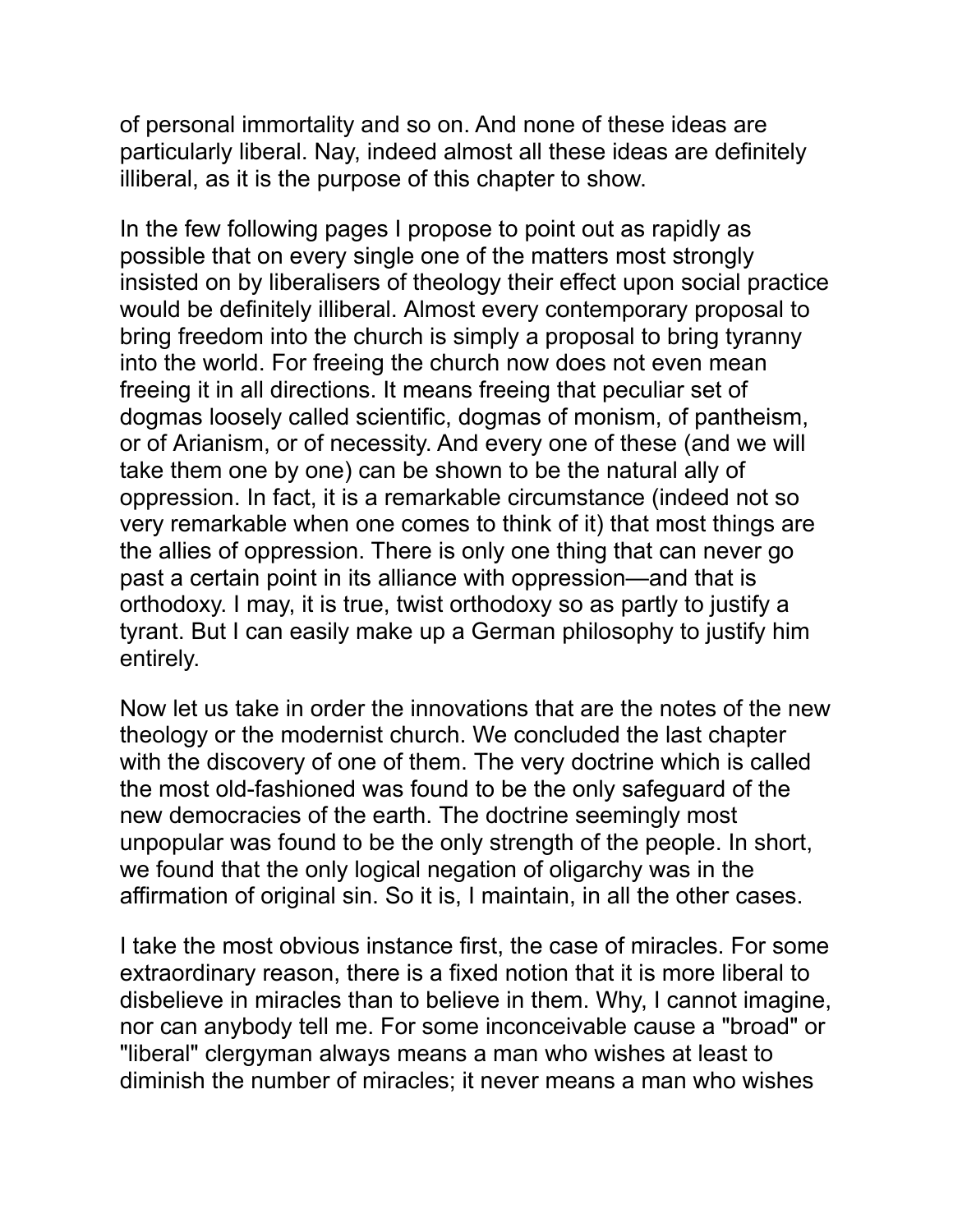to increase that number. It always means a man who is free to disbelieve that Christ came out of His grave; it never means a man who is free to believe that his own aunt came out of her grave. It is common to find trouble in a parish because the parish priest cannot admit that St. Peter walked on water; yet how rarely do we find trouble in a parish because the clergyman says that his father walked on the Serpentine? And this is not because (as the swift secularist debater would immediately retort) miracles cannot be believed in our experience. It is not because "miracles do not happen," as in the dogma which Matthew Arnold recited with simple faith. More supernatural things are ALLEGED to have happened in our time than would have been possible eighty years ago. Men of science believe in such marvels much more than they did: the most perplexing, and even horrible, prodigies of mind and spirit are always being unveiled in modern psychology. Things that the old science at least would frankly have rejected as miracles are hourly being asserted by the new science. The only thing which is still oldfashioned enough to reject miracles is the New Theology. But in truth this notion that it is "free" to deny miracles has nothing to do with the evidence for or against them. It is a lifeless verbal prejudice of which the original life and beginning was not in the freedom of thought, but simply in the dogma of materialism. The man of the nineteenth century did not disbelieve in the Resurrection because his liberal Christianity allowed him to doubt it. He disbelieved in it because his very strict materialism did not allow him to believe it. Tennyson, a very typical nineteenth century man, uttered one of the instinctive truisms of his contemporaries when he said that there was faith in their honest doubt. There was indeed. Those words have a profound and even a horrible truth. In their doubt of miracles there was a faith in a fixed and godless fate; a deep and sincere faith in the incurable routine of the cosmos. The doubts of the agnostic were only the dogmas of the monist.

Of the fact and evidence of the supernatural I will speak afterwards. Here we are only concerned with this clear point; that in so far as the liberal idea of freedom can be said to be on either side in the discussion about miracles, it is obviously on the side of miracles.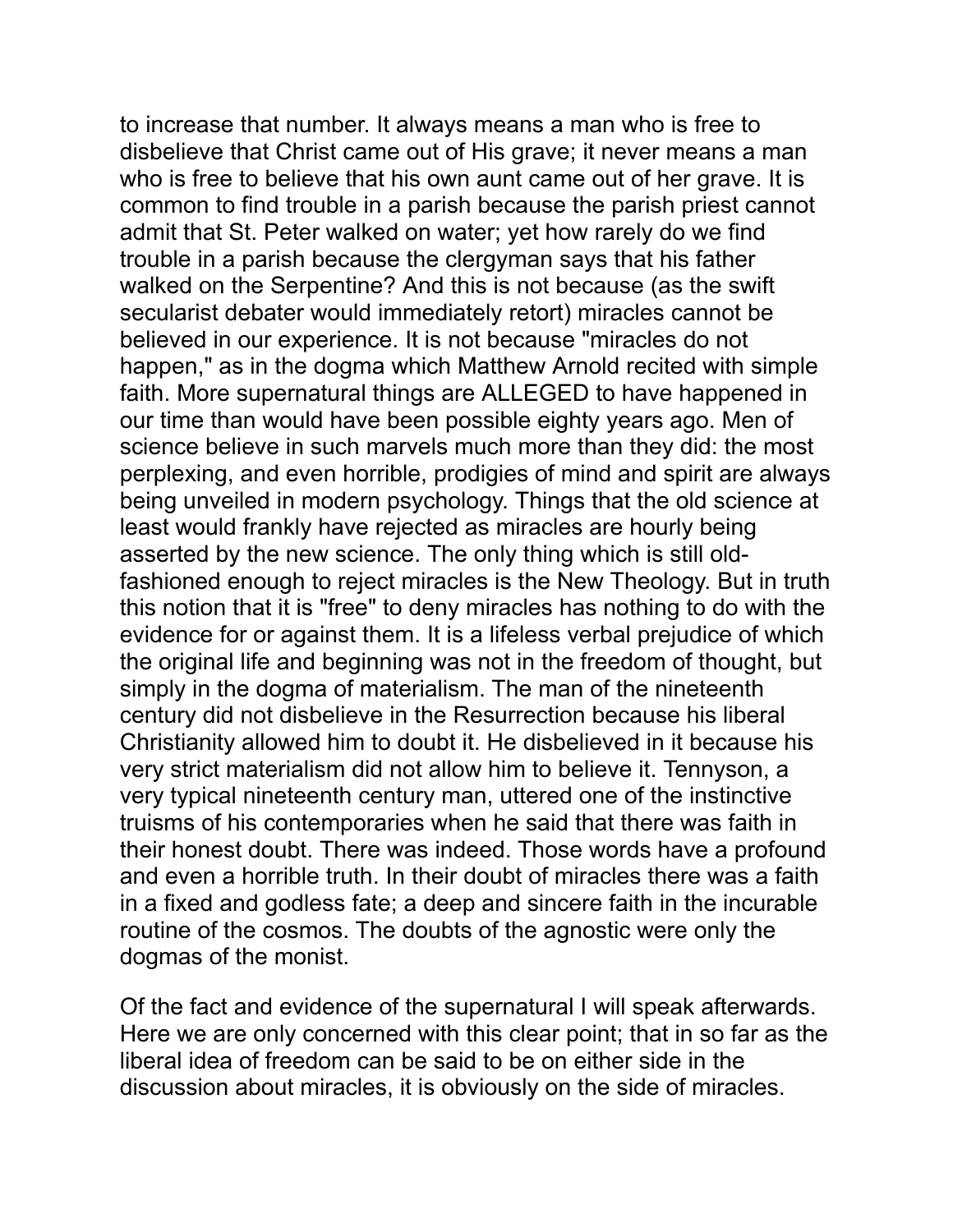Reform or (in the only tolerable sense) progress means simply the gradual control of matter by mind. A miracle simply means the swift control of matter by mind. If you wish to feed the people, you may think that feeding them miraculously in the wilderness is impossible -but you cannot think it illiberal. If you really want poor children to go to the seaside, you cannot think it illiberal that they should go there on flying dragons; you can only think it unlikely. A holiday, like Liberalism, only means the liberty of man. A miracle only means the liberty of God. You may conscientiously deny either of them, but you cannot call your denial a triumph of the liberal idea. The Catholic Church believed that man and God both had a sort of spiritual freedom. Calvinism took away the freedom from man, but left it to God. Scientific materialism binds the Creator Himself; it chains up God as the Apocalypse chained the devil. It leaves nothing free in the universe. And those who assist this process are called the "liberal theologians."

This, as I say, is the lightest and most evident case. The assumption that there is something in the doubt of miracles akin to liberality or reform is literally the opposite of the truth. If a man cannot believe in miracles there is an end of the matter; he is not particularly liberal, but he is perfectly honourable and logical, which are much better things. But if he can believe in miracles, he is certainly the more liberal for doing so; because they mean first, the freedom of the soul, and secondly, its control over the tyranny of circumstance. Sometimes this truth is ignored in a singularly naive way, even by the ablest men. For instance, Mr. Bernard Shaw speaks with hearty oldfashioned contempt for the idea of miracles, as if they were a sort of breach of fath on the part of nature: he seems strangely unconscious that miracles are only the final flowers of his own favourite tree, the doctrine of the omnipotence of will. Just in the same way he calls the desire for immortality a paltry selfishness, forgetting that he has just called the desire for life a healthy and heroic selfishness. How can it be noble to wish to make one's life infinite and yet mean to wish to make it immortal? No, if it is desirable that man should triumph over the cruelty of nature or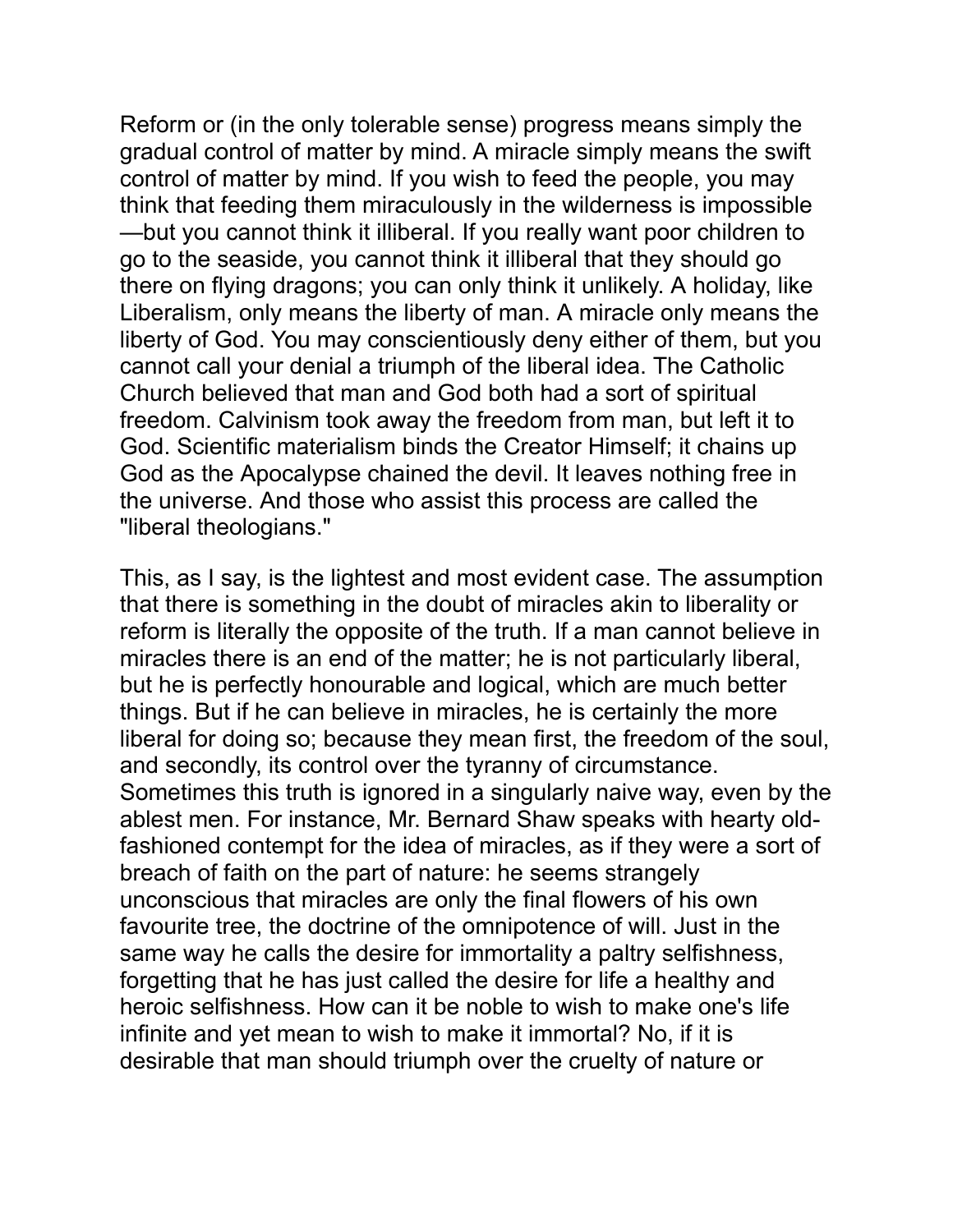custom, then miracles are certainly desirable; we will discuss afterwards whether they are possble.

But I must pass on to the larger cases of this curious error; the notion that the "liberalising" of religion in some way helps the liberation of the world. The second example of it can be found in the question of pantheism—or rather of a certain modern attitude which is often called immanentism, and which often is Buddhism. But this is so much more difficult a matter that I must approach it with rather more preparation.

The things said most confidently by advanced persons to crowded audiences are generally those quite opposite to the fact; it is actually our truisms that are untrue. Here is a case. There is a phrase of facile liberality uttered again and again at ethical societies and parliaments of religion: "the religions of the earth differ in rites and forms, but they are the same in what they teach." It is false; it is the opposite of the fact. The religions of the earth do not greatly differ in rites and forms; they do greatly differ in what they teach. It is as if a man were to say, "Do not be misled by the fact that the CHURCH TIMES and the FREETHINKER look utterly different, that one is painted on vellum and the other carved on marble, that one is triangular and the other hectagonal; read them and you will see that they say the same thing." The truth is, of course, that they are alike in everything except in the fact that they don't say the same thing. An atheist stockbroker in Surbiton looks exactly like a Swedenborgian stockbroker in Wimbledon. You may walk round and round them and subject them to the most personal and offensive study without seeing anything Swedenborgian in the hat or anything particularly godless in the umbrella. It is exactly in their souls that they are divided. So the truth is that the difficulty of all the creeds of the earth is not as alleged in this cheap maxim: that they agree in meaning, but differ in machinery. It is exactly the opposite. They agree in machinery; almost every great religion on earth works with the same external methods, with priests, scriptures, altars, sworn brotherhoods, special feasts. They agree in the mode of teaching; what they differ about is the thing to be taught. Pagan optimists and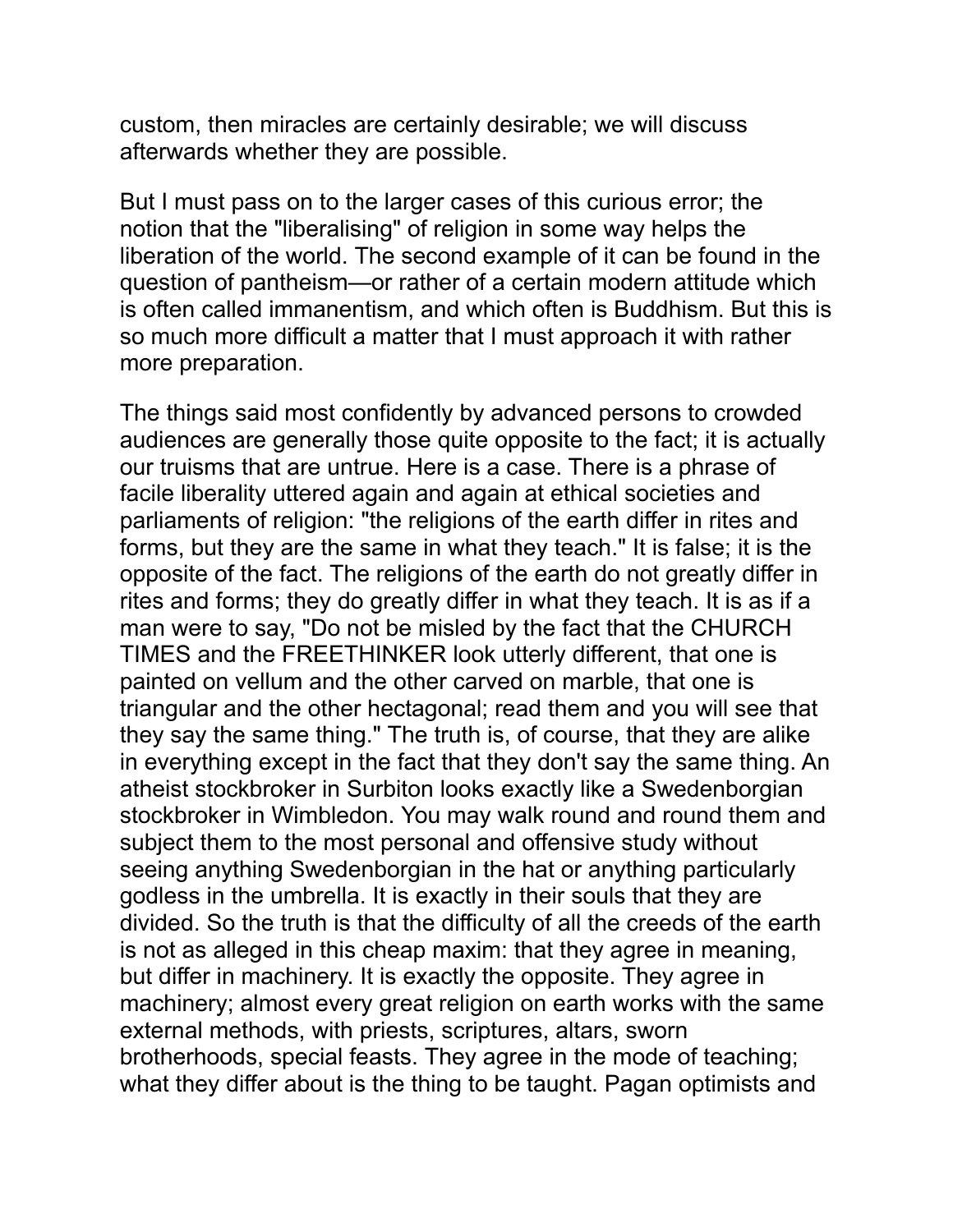Eastern pessimists would both have temples, just as Liberals and Tories would both have newspapers. Creeds that exist to destroy each other both have scriptures, just as armies that exist to destroy each other both have guns.

The great example of this alleged identity of all human religions is the alleged spiritual identity of Buddhism and Christianity. Those who adopt this theory generally avoid the ethics of most other creeds, except, indeed, Confucianism, which they like because it is not a creed. But they are cautious in their praises of Mahommedanism, generally confining themselves to imposing its morality only upon the refreshment of the lower classes. They seldom suggest the Mahommedan view of marriage (for which there is a great deal to be said), and towards Thugs and fetish worshippers their attitude may even be called cold. But in the case of the great religion of Gautama they feel sincerely a similarity.

Students of popular science, like Mr. Blatchford, are always insisting that Christianity and Buddhism are very much alike, especially Buddhism. This is generally believed, and I believed it myself until I read a book giving the reasons for it. The reasons were of two kinds: resemblances that meant nothing because they were common to all humanity, and resemblances which were not resemblances at all. The author solemnly explained that the two creeds were alike in things in which all creeds are alike, or else he described them as alike in some point in which they are quite obviously different. Thus, as a case of the first class, he said that both Christ and Buddha were called by the divine voice coming out of the sky, as if you would expect the divine voice to come out of the coal-cellar. Or, again, it was gravely urged that these two Eastern teachers, by a singular coincidence, both had to do with the washing of feet. You might as well say that it was a remarkable coincidence that they both had feet to wash. And the other class of similarities were those which simply were not similar. Thus this reconciler of the two religions draws earnest attention to the fact that at certain religious feasts the robe of the Lama is rent in pieces out of respect, and the remnants highly valued. But this is the reverse of a resemblance, for the garments of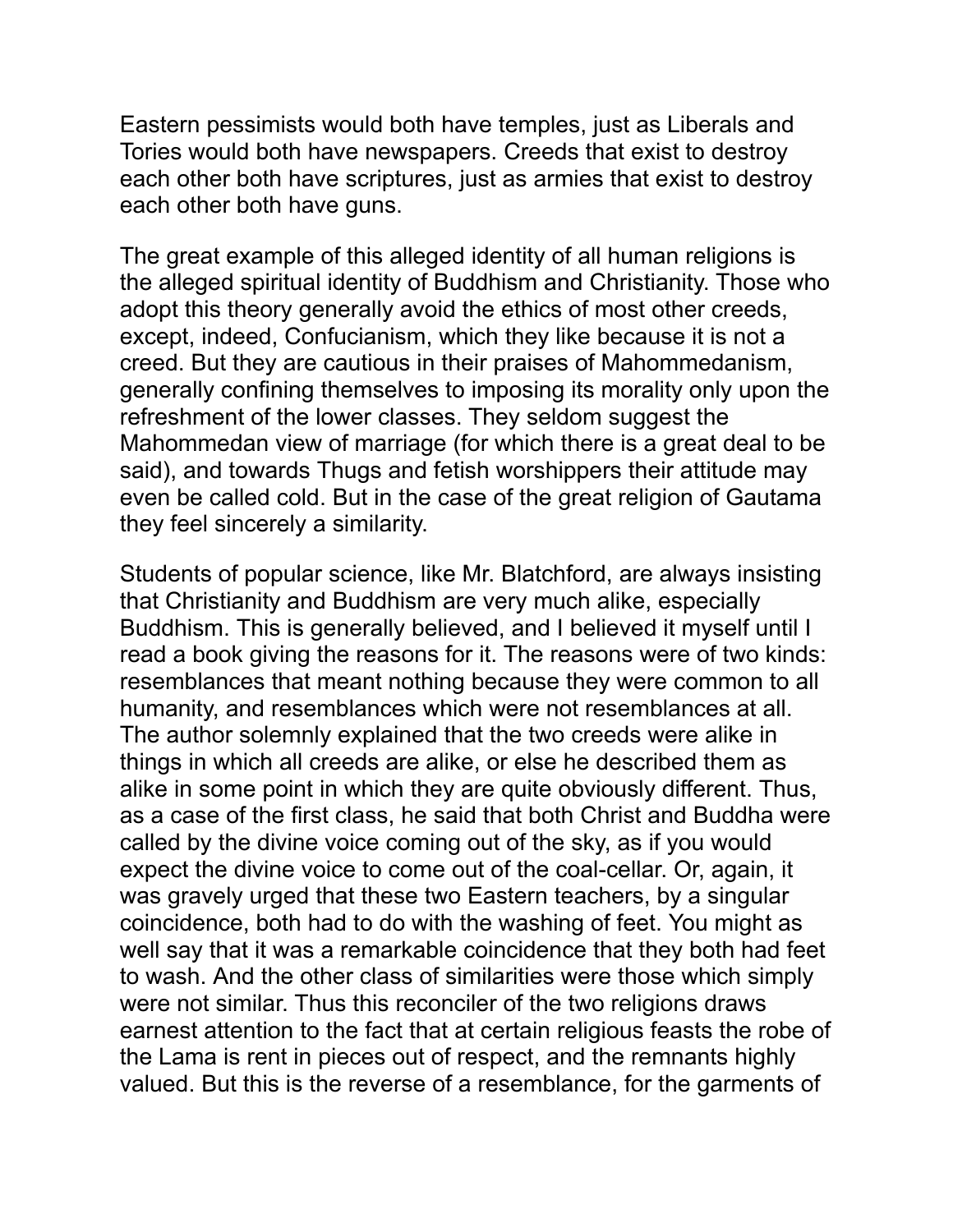Christ were not rent in pieces out of respect, but out of derision; and the remnants were not highly valued except for what they would fetch in the rag shops. It is rather like alluding to the obvious connection between the two ceremonies of the sword: when it taps a man's shoulder, and when it cuts off his head. It is not at all similar for the man. These scraps of puerile pedantry would indeed matter little if it were not also true that the alleged philosophical resemblances are also of these two kinds, either proving too much or not proving anything. That Buddhism approves of mercy or of selfrestraint is not to say that it is specially like Christianity; it is only to say that it is not utterly unlike all human existence. Buddhists disapprove in theory of cruelty or excess because all sane human beings disapprove in theory of cruelty or excess. But to say that Buddhism and Christianity give the same philosophy of these things is simply false. All humanity does agree that we are in a net of sin. Most of humanity agrees that there is some way out. But as to what is the way out, I do not think that there are two institutions in the universe which contradict each other so flatly as Buddhism and Christianity.

Even when I thought, with most other well-informed, though unscholarly, people, that Buddhism and Christianity were alike, there was one thing about them that always perplexed me; I mean the startling difference in their type of religious art. I do not mean in its technical style of representation, but in the things that it was manifestly meant to represent. No two ideals could be more opposite than a Christian saint in a Gothic cathedral and a Buddhist saint in a Chinese temple. The opposition exists at every point; but perhaps the shortest statement of it is that the Buddhist saint always has his eyes shut, while the Christian saint always has them very wide open. The Buddhist saint has a sleek and harmonious body, but his eyes are heavy and sealed with sleep. The mediaeval saint's body is wasted to its crazy bones, but his eyes are frightfully alive. There cannot be any real community of spirit between forces that produced symbols so different as that. Granted that both images are extravagances, are perversions of the pure creed, it must be a real divergence which could produce such opposite extravagances. The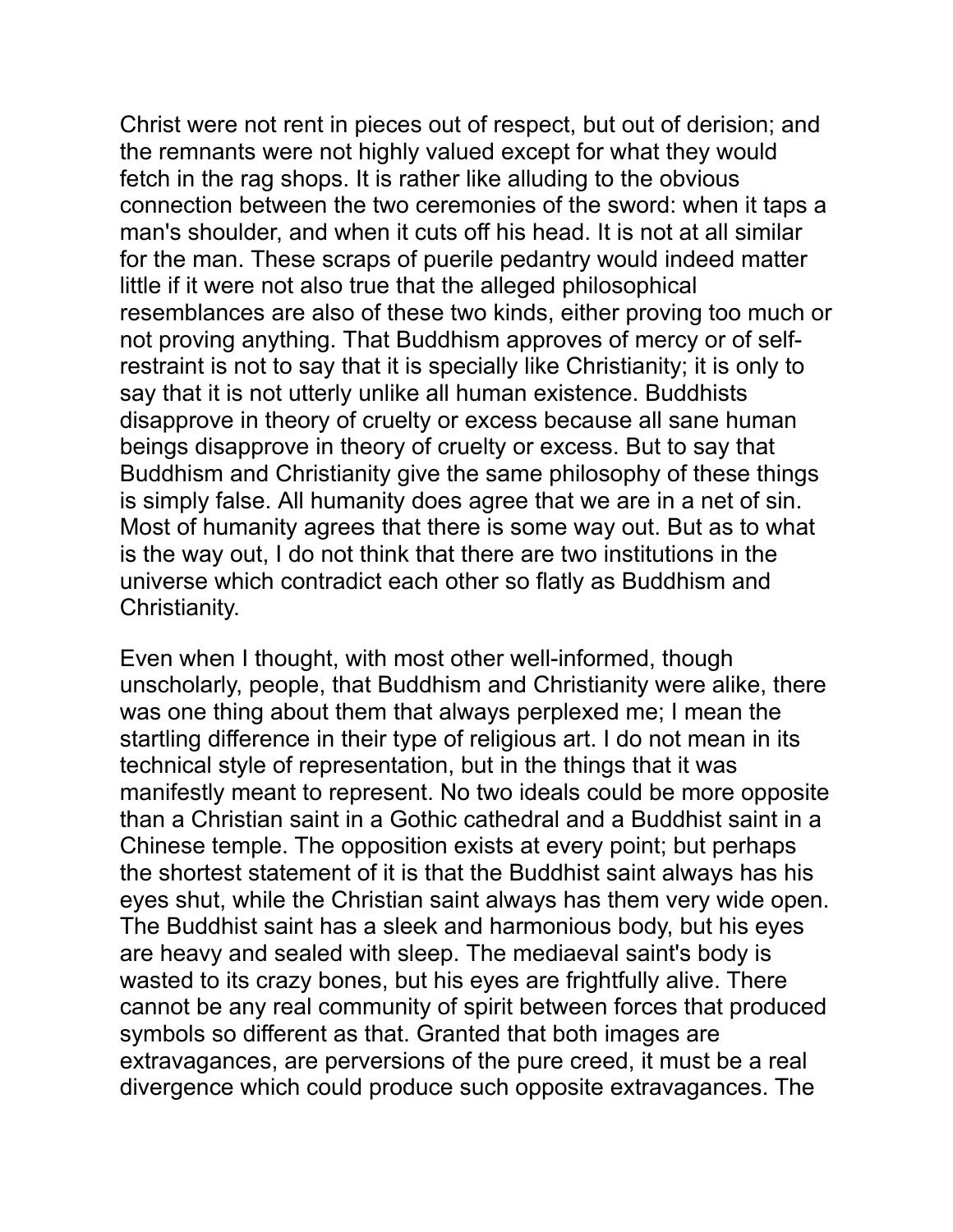Buddhist is looking with a peculiar intentness inwards. The Christian is staring with a frantic intentness outwards. If we follow that clue steadily we shall find some interesting things.

A short time ago Mrs. Besant, in an interesting essay, announced that there was only one religion in the world, that all faiths were only versions or perversions of it, and that she was quite prepared to say what it was. According to Mrs. Besant this universal Church is simply the universal self. It is the doctrine that we are really all one person; that there are no real walls of individuality between man and man. If I may put it so, she does not tell us to love our neighbours; she tells us to be our neighbours. That is Mrs. Besant's thoughtful and suggestive description of the religion in which all men must find themselves in agreement. And I never heard of any suggestion in my life with which I more violently disagree. I want to love my neighbour not because he is I, but precisely because he is not I. I want to adore the world, not as one likes a looking-glass, because it is one's self, but as one loves a woman, because she is entirely different. If souls are separate love is possible. If souls are united love is obviously impossible. A man may be said loosely to love himself, but he can hardly fall in love with himself, or, if he does, it must be a monotonous courtship. If the world is full of real selves, they can be really unselfish selves. But upon Mrs. Besant's principle the whole cosmos is only one enormously selfish person.

It is just here that Buddhism is on the side of modern pantheism and immanence. And it is just here that Christianity is on the side of humanity and liberty and love. Love desires personality; therefore love desires division. It is the instinct of Christianity to be glad that God has broken the universe into little pieces, because they are living pieces. It is her instinct to say "little children love one another" rather than to tell one large person to love himself. This is the intellectual abyss between Buddhism and Christianity; that for the Buddhist or Theosophist personality is the fall of man, for the Christian it is the purpose of God, the whole point of his cosmic idea. The world-soul of the Theosophists asks man to love it only in order that man may throw himself into it. But the divine centre of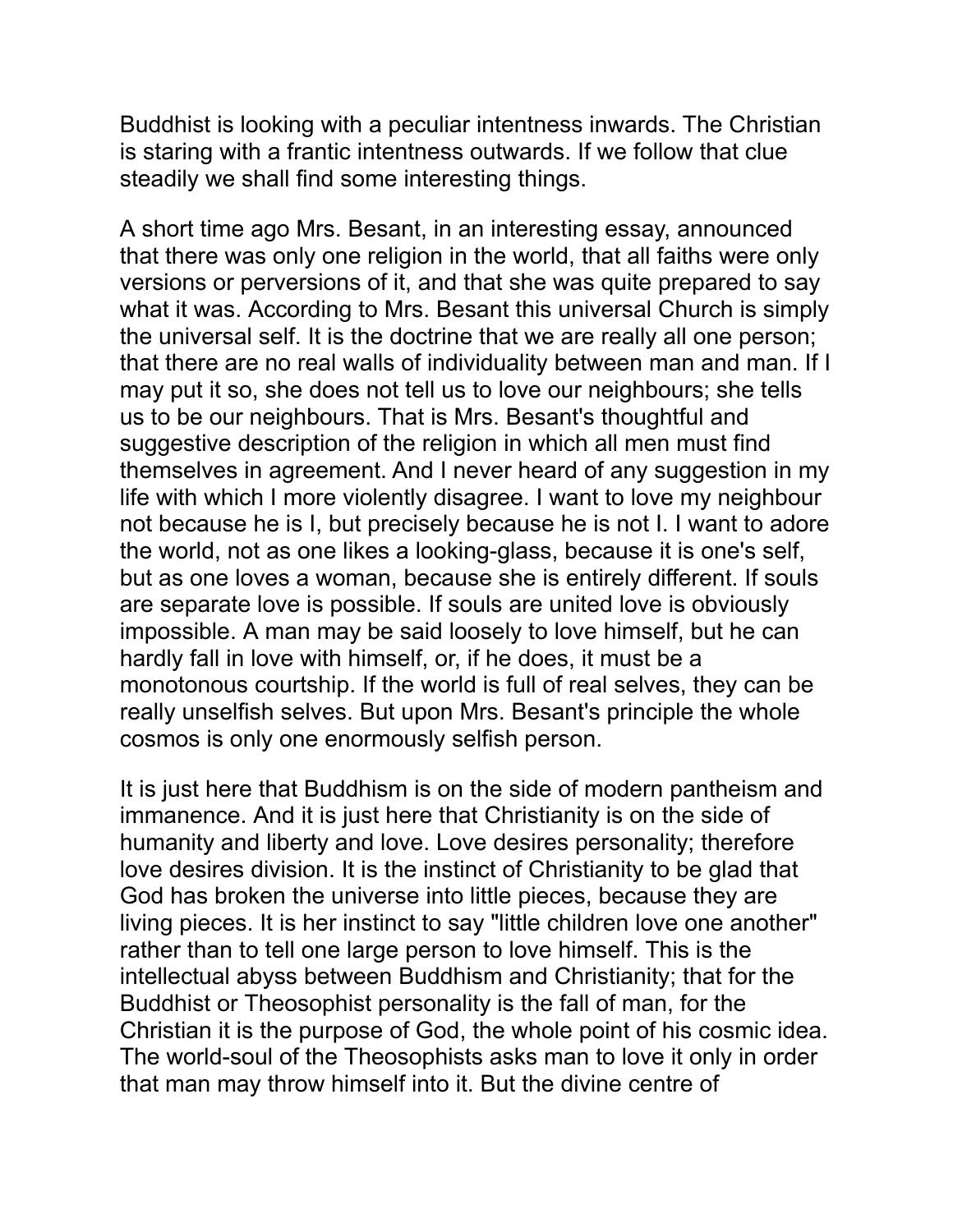Christianity actually threw man out of it in order that he might love it. The oriental deity is like a giant who should have lost his leg or hand and be always seeking to find it; but the Christian power is like some giant who in a strange generosity should cut off his right hand, so that it might of its own accord shake hands with him. We come back to the same tireless note touching the nature of Christianity; all modern philosophies are chains which connect and fetter; Christianity is a sword which separates and sets free. No other philosophy makes God actually rejoice in the separation of the universe into living souls. But according to orthodox Christianity this separation between God and man is sacred, because this is eternal. That a man may love God it is necessary that there should be not only a God to be loved, but a man to love him. All those vague theosophical minds for whom the universe is an immense meltingpot are exactly the minds which shrink instinctively from that earthquake saying of our Gospels, which declare that the Son of God came not with peace but with a sundering sword. The saying rings entirely true even considered as what it obviously is; the statement that any man who preaches real love is bound to beget hate. It is as true of democratic fraternity as a divine love; sham love ends in compromise and common philosophy; but real love has always ended in bloodshed. Yet there is another and yet more awful truth behind the obvious meaning of this utterance of our Lord. According to Himself the Son was a sword separating brother and brother that they should for an aeon hate each other. But the Father also was a sword, which in the black beginning separated brother and brother, so that they should love each other at last.

This is the meaning of that almost insane happiness in the eyes of the mediaeval saint in the picture. This is the meaning of the sealed eyes of the superb Buddhist image. The Christian saint is happy because he has verily been cut off from the world; he is separate from things and is staring at them in astonishment. But why should the Buddhist saint be astonished at things?— since there is really only one thing, and that being impersonal can hardly be astonished at itself. There have been many pantheist poems suggesting wonder, but no really successful ones. The pantheist cannot wonder, for he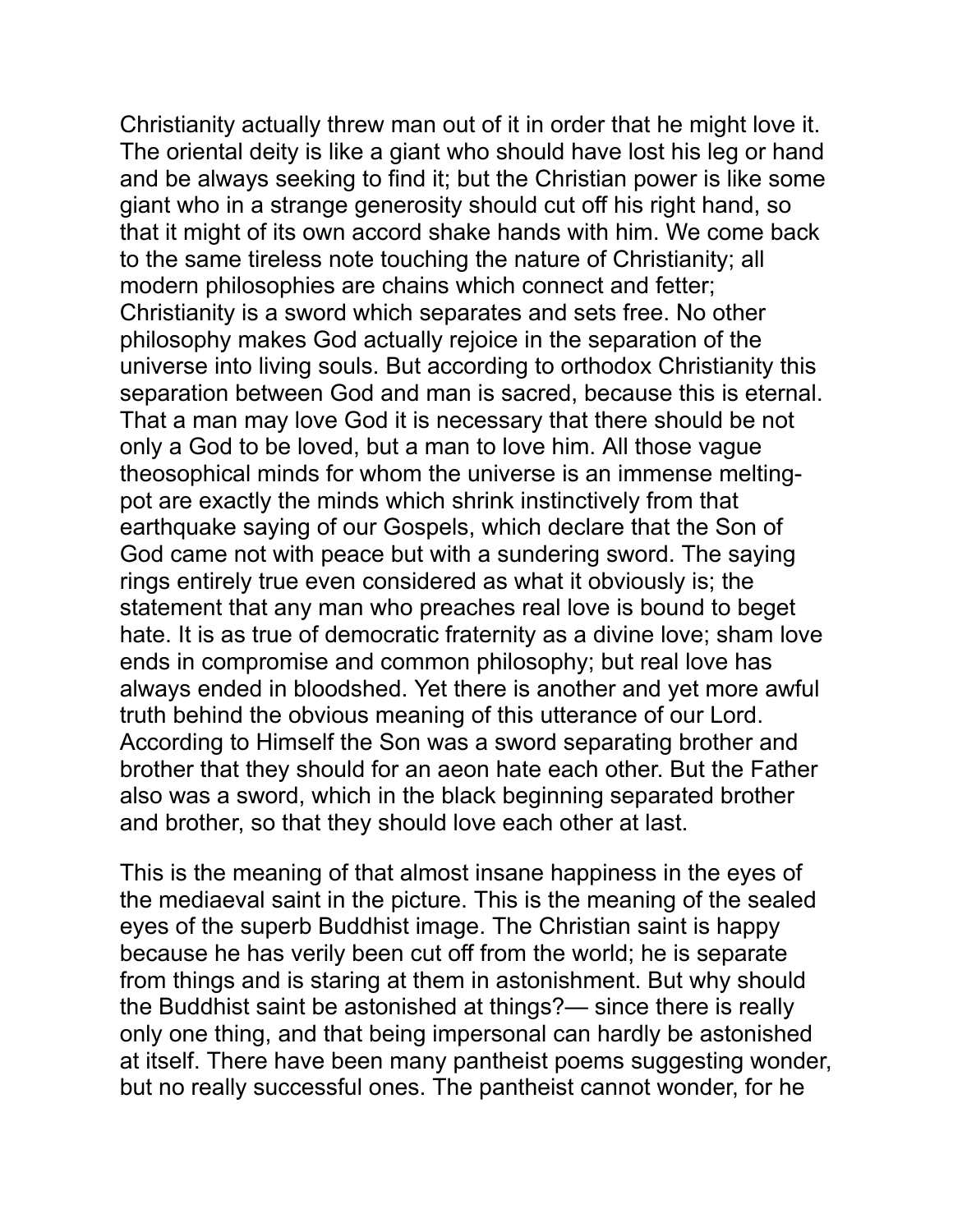cannot praise God or praise anything as really distinct from himself. Our immediate business here, however, is with the effect of this Christian admiration (which strikes outwards, towards a deity distinct from the worshipper) upon the general need for ethical activity and social reform. And surely its effect is sufficiently obvious. There is no real possibility of getting out of pantheism, any special impulse to moral action. For pantheism implies in its nature that one thing is as good as another; whereas action implies in its nature that one thing is greatly preferable to another. Swinburne in the high summer of his scepticism tried in vain to wrestle with this difficulty. In "Songs before Sunrise," written under the inspiration of Garibaldi and the revolt of Italy he proclaimed the newer religion and the purer God which should wither up all the priests of the world:

"What doest thou now Looking Godward to cry I am I, thou art thou, I am low, thou art high, I am thou that thou seekest to find him, find thou but thyself, thou art I."

Of which the immediate and evident deduction is that tyrants are as much the sons of God as Garibaldis; and that King Bomba of Naples having, with the utmost success, "found himself" is identical with the ultimate good in all things. The truth is that the western energy that dethrones tyrants has been directly due to the western theology that says "I am I, thou art thou." The same spiritual separation which looked up and saw a good king in the universe looked up and saw a bad king in Naples. The worshippers of Bomba's god dethroned Bomba. The worshippers of Swinburne's god have covered Asia for centuries and have never dethroned a tyrant. The Indian saint may reasonably shut his eyes because he is looking at that which is I and Thou and We and They and It. It is a rational occupation: but it is not true in theory and not true in fact that it helps the Indian to keep an eye on Lord Curzon. That external vigilance which has always been the mark of Christianity (the command that we should WATCH and pray) has expressed itself both in typical western orthodoxy and in typical western politics: but both depend on the idea of a divinity transcendent, different from ourselves, a deity that disappears. Certainly the most sagacious creeds may suggest that we should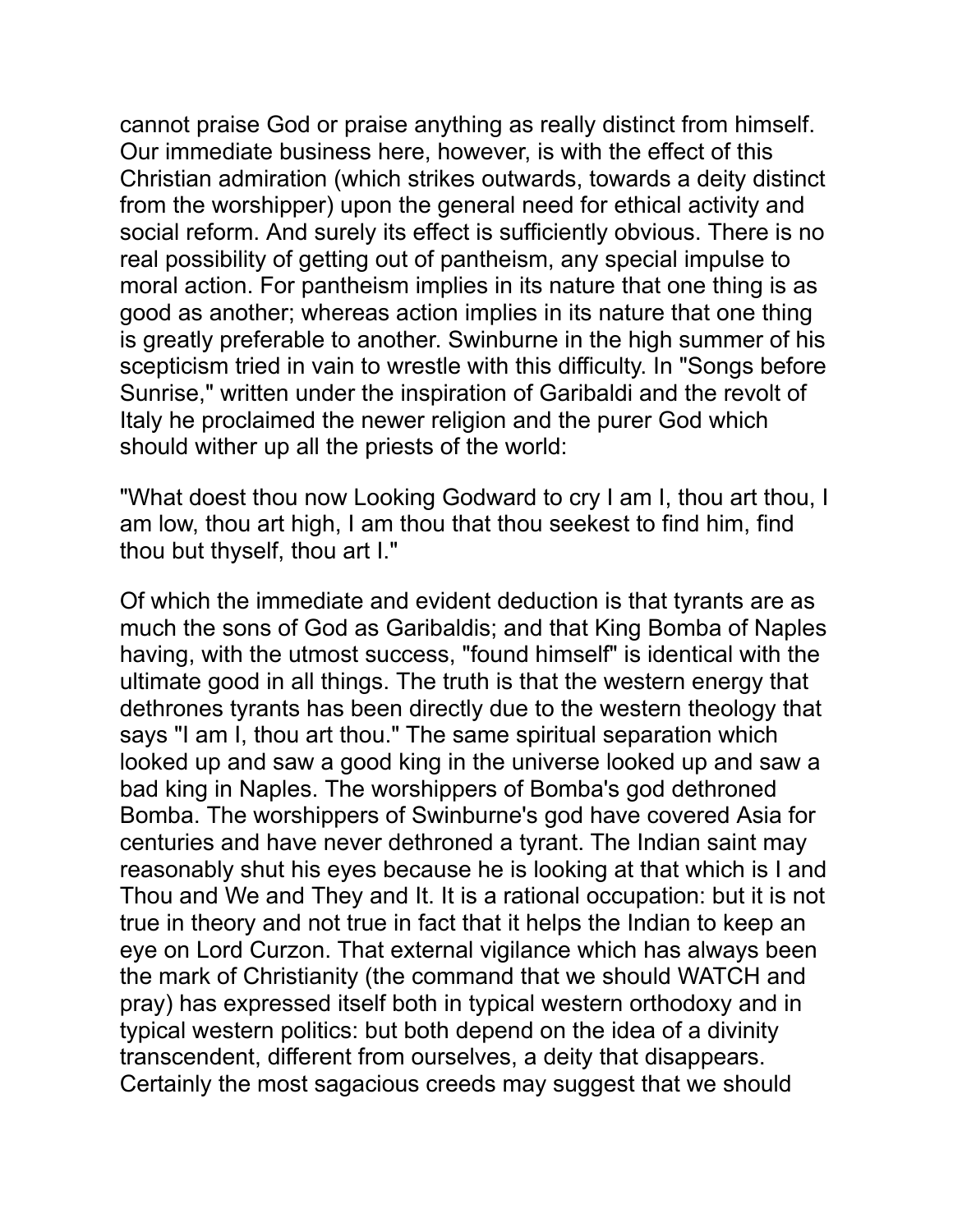pursue God into deeper and deeper rings of the labyrinth of our own ego. But only we of Christendom have said that we should hunt God like an eagle upon the mountains: and we have killed all monsters in the chase.

Here again, therefore, we find that in so far as we value democracy and the self-renewing energies of the west, we are much more likely to find them in the old theology than the new. If we want reform, we must adhere to orthodoxy: especially in this matter (so much disputed in the counsels of Mr. R.J.Campbell), the matter of insisting on the immanent or the transcendent deity. By insisting specially on the immanence of God we get introspection, self-isolation, quietism, social indifference—Tibet. By insisting specially on the transcendence of God we get wonder, curiosity, moral and political adventure, righteous indignation—Christendom. Insisting that God is inside man, man is always inside himself. By insisting that God transcends man, man has transcended himself.

If we take any other doctrine that has been called old-fashioned we shall find the case the same. It is the same, for instance, in the deep matter of the Trinity. Unitarians (a sect never to be mentioned without a special respect for their distinguished intellectual dignity and high intellectual honour) are often reformers by the accident that throws so many small sects into such an attitude. But there is nothing in the least liberal or akin to reform in the substitution of pure monotheism for the Trinity. The complex God of the Athanasian Creed may be an enigma for the intellect; but He is far less likely to gather the mystery and cruelty of a Sultan than the lonely god of Omar or Mahomet. The god who is a mere awful unity is not only a king but an Eastern king. The HEART of humanity, especially of European humanity, is certainly much more satisfied by the strange hints and symbols that gather round the Trinitarian idea, the image of a council at which mercy pleads as well as justice, the conception of a sort of liberty and variety existing even in the inmost chamber of the world. For Western religion has always felt keenly the idea "it is not well for man to be alone." The social instinct asserted itself everywhere as when the Eastern idea of hermits was practically expelled by the Western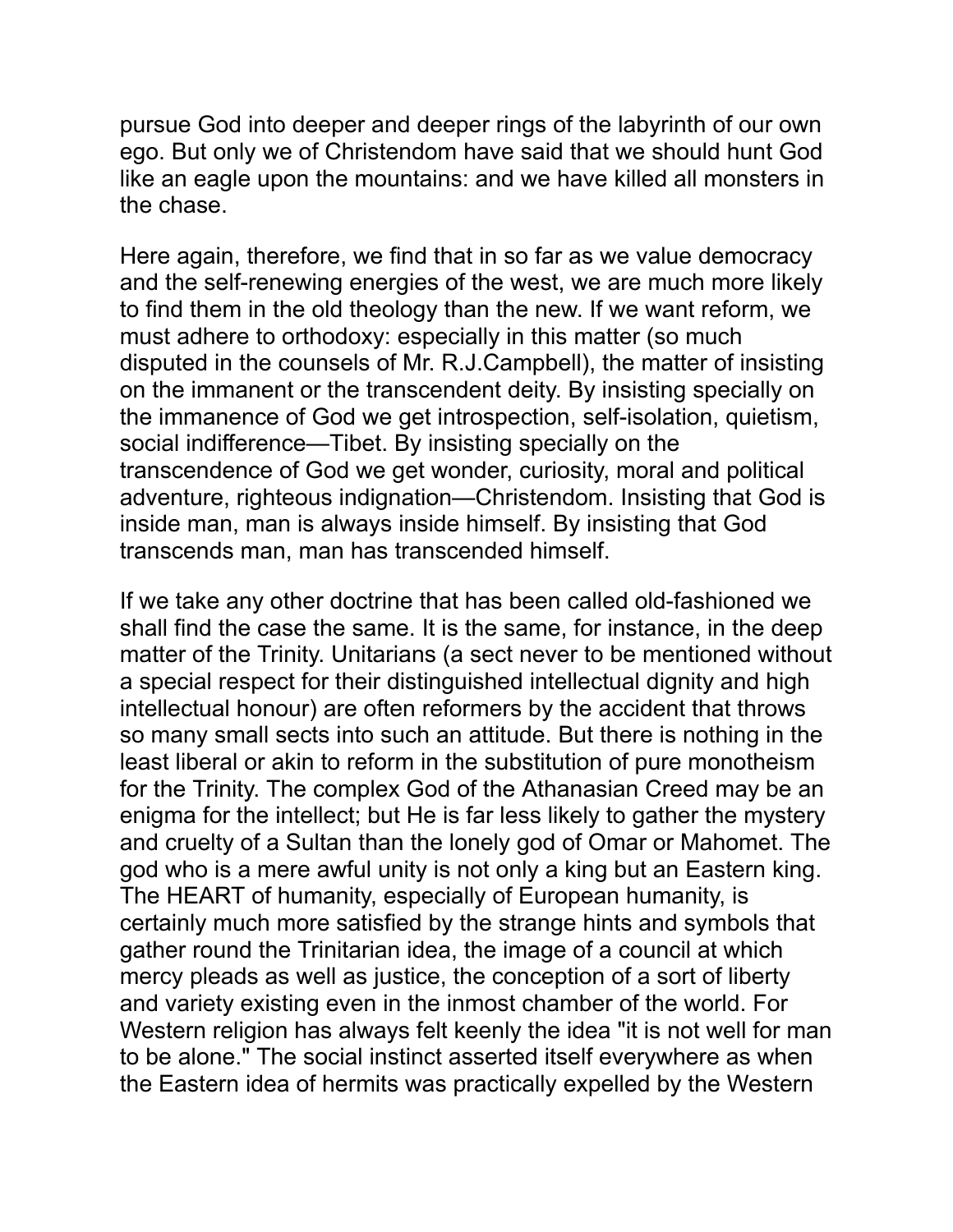idea of monks. So even asceticism became brotherly; and the Trappists were sociable even when they were silent. If this love of a living complexity be our test, it is certainly healthier to have the Trinitarian religion than the Unitarian. For to us Trinitarians (if I may say it with reverence)—to us God Himself is a society. It is indeed a fathomless mystery of theology, and even if I were theologian enough to deal with it directly, it would not be relevant to do so here. Suffice it to say here that this triple enigma is as comforting as wine and open as an English fireside; that this thing that bewilders the intellect utterly quiets the heart: but out of the desert, from the dry places and the dreadful suns, come the cruel chldren of the lonely God; the real Unitarians who with scimitar in hand have laid waste the world. For it is not well for God to be alone.

Again, the same is true of that difficult matter of the danger of the soul, which has unsettled so many just minds. To hope for all souls is imperative; and it is quite tenable that their salvation is inevitable. It is tenable, but it is not specially favourable to activity or progress. Our fighting and creative society ought rather to insist on the danger of everybody, on the fact that every man is hanging by a thread or clinging to a precipice. To say that all will be well anyhow is a comprehensible remark: but it cannot be called the blast of a trumpet. Europe ought rather to emphasize possible perdition; and Europe always has emphasized it. Here its highest religion is at one with all its cheapest romances. To the Buddhist or the eastern fatalist existence is a science or a plan, which must end up in a certain way. But to a Christian existence is a STORY, which may end up in any way. In a thrilling novel (that purely Christian product) the hero is not eaten by cannibals; but it is essential to the existence of the thrill that he MIGHT be eaten by cannibals. The hero must (so to speak) be an eatable hero. So Christian morals have always said to the man, not that he would lose his soul, but that he must take care that he didn't. In Christian morals, in short, it is wicked to call a man "damned": but it is strictly religious and philosophic to call him damnable.

All Christianity concentrates on the man at the cross-roads. The vast and shallow philosophies, the huge syntheses of humbug, all talk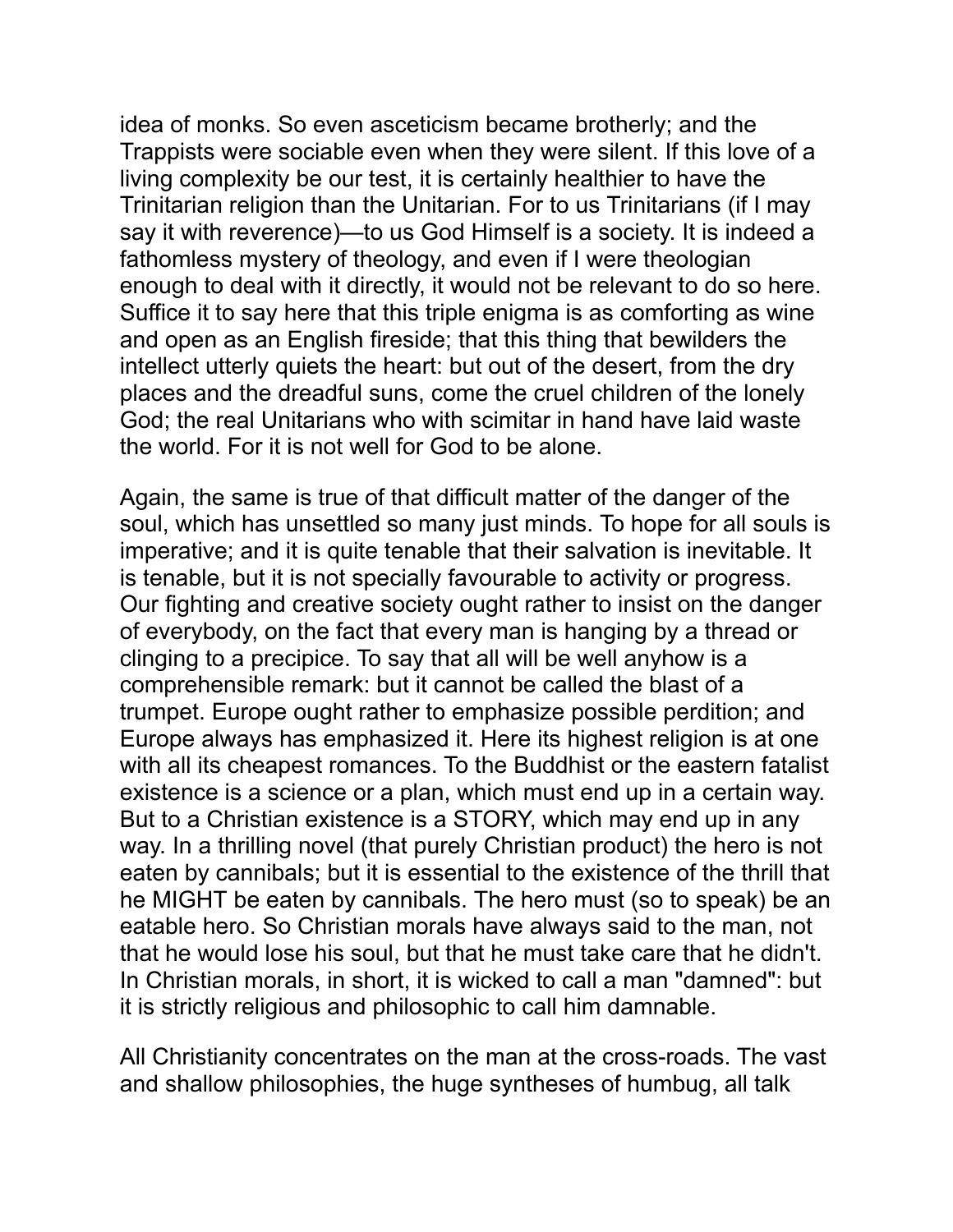about ages and evolution and ultimate developments. The true philosophy is concerned with the instant. Will a man take this road or that?—that is the only thing to think about, if you enjoy thinking. The aeons are easy enough to think about, any one can think about them. The instant is really awful: and it is because our religion has intensely felt the instant, that it has in literature dealt much with battle and in theology dealt much with hell. It is full of DANGER, like a boy's book: it is at an immortal crisis. There is a great deal of real similarity between popular fiction and the religion of the western people. If you say that popular fiction is vulgar and tawdry, you only say what the dreary and well-informed say also about the images in the Catholic churches. Life (according to the faith) is very like a serial story in a magazine: life ends with the promise (or menace) "to be continued in our next." Also, with a noble vulgarity, life imitates the serial and leaves off at the exciting moment. For death is distinctly an exciting moment.

But the point is that a story is exciting because it has in it so strong an element of will, of what theology calls free-will. You cannot finish a sum how you like. But you can finish a story how you like. When somebody discovered the Differential Calculus there was only one Differential Calculus he could discover. But when Shakespeare killed Romeo he might have married him to Juliet's old nurse if he had felt inclined. And Christendom has excelled in the narrative romance exactly because it has insisted on the theological free-will. It is a large matter and too much to one side of the road to be discussed adequately here; but this is the real objection to that torrent of modern talk about treating crime as disease, about making a prison merely a hygienic environment like a hospital, of healing sin by slow scientific methods. The fallacy of the whole thing is that evil is a matter of active choice whereas disease is not. If you say that you are going to cure a profligate as you cure an asthmatic, my cheap and obvious answer is, "Produce the people who want to be asthmatics as many people want to be profligates." A man may lie still and be cured of a malady. But he must not lie still if he wants to be cured of a sin; on the contrary, he must get up and jump about violently. The whole point indeed is perfectly expressed in the very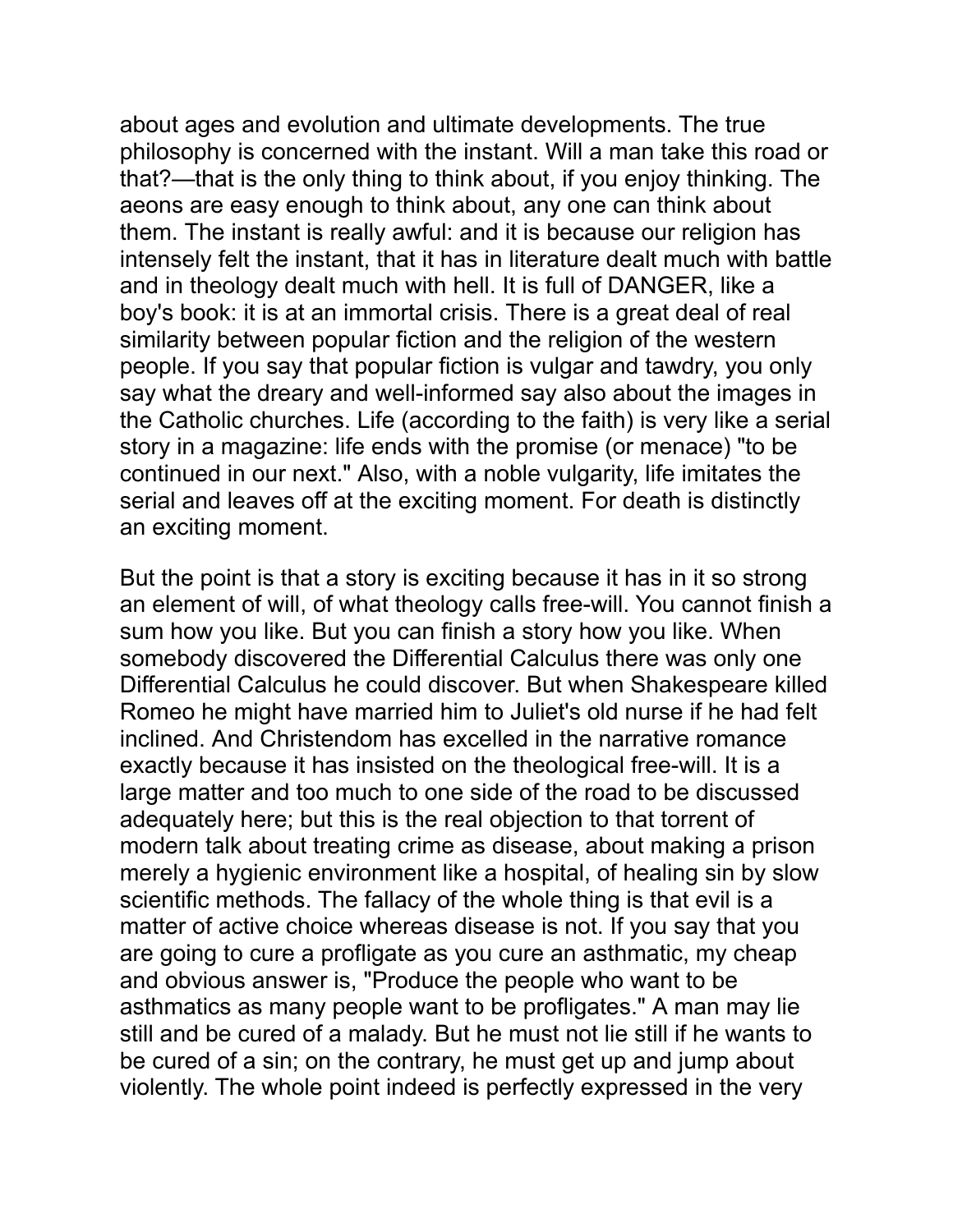word which we use for a man in hospital; "patient" is in the passive mood; "sinner" is in the active. If a man is to be saved from influenza, he may be a patient. But if he is to be saved from forging, he must be not a patient but an IMPATIENT. He must be personally impatient with forgery. All moral reform must start in the active not the passive will.

Here again we reach the same substantial conclusion. In so far as we desire the definite reconstructions and the dangerous revolutions which have distinguished European civilization, we shall not discourage the thought of possible ruin; we shall rather encourage it. If we want, like the Eastern saints, merely to contemplate how right things are, of course we shall only say that they must go right. But if we particularly want to MAKE them go right, we must insist that they may go wrong.

Lastly, this truth is yet again true in the case of the common modern attempts to diminish or to explain away the divinity of Christ. The thing may be true or not; that I shall deal with before I end. But if the divinity is true it is certainly terribly revolutionary. That a good man may have his back to the wall is no more than we knew already; but that God could have his back to the wall is a boast for all insurgents for ever. Christianity is the only religion on earth that has felt that omnipotence made God incomplete. Christianity alone has felt that God, to be wholly God, must have been a rebel as well as a king. Alone of all creeds, Christianity has added courage to the virtues of the Creator. For the only courage worth calling courage must necessarily mean that the soul passes a breaking point—and does not break. In this indeed I approach a matter more dark and awful than it is easy to discuss; and I apologise in advance if any of my phrases fall wrong or seem irreverent touching a matter which the greatest saints and thinkers have justly feared to approach. But in that terrific tale of the Passion there is a distinct emotional suggestion that the author of all things (in some unthinkable way) went not only through agony, but through doubt. It is written, "Thou shalt not tempt the Lord thy God." No; but the Lord thy God may tempt Himself; and it seems as if this was what happened in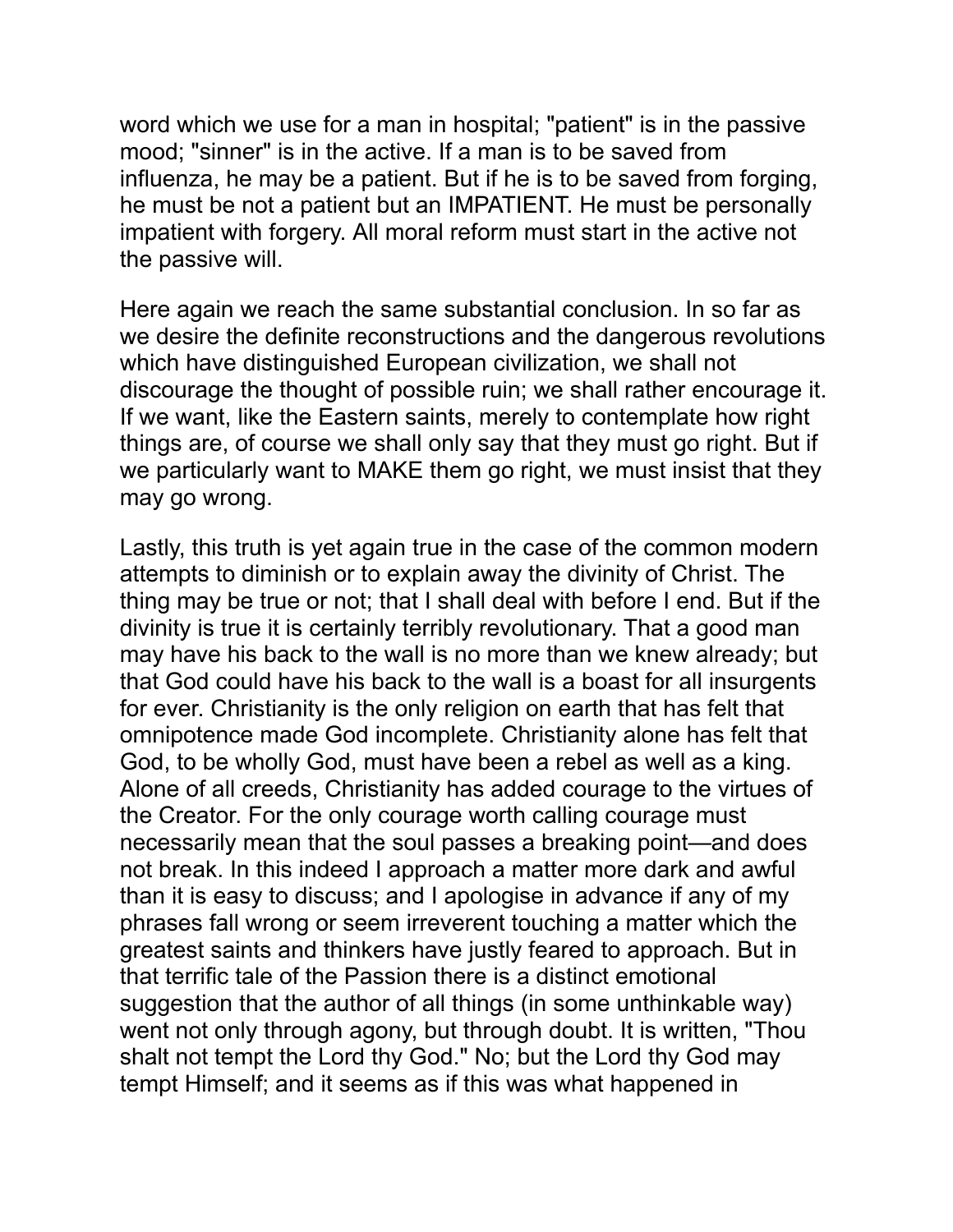Gethsemane. In a garden Satan tempted man: and in a garden God tempted God. He passed in some superhuman manner through our human horror of pessimism. When the world shook and the sun was wiped out of heaven, it was not at the crucifixion, but at the cry from the cross: the cry which confessed that God was forsaken of God. And now let the revolutionists choose a creed from all the creeds and a god from all the gods of the world, carefully weighing all the gods of inevitable recurrence and of unalterable power. They will not find another god who has himself been in revolt. Nay, (the matter grows too difficult for human speech,) but let the atheists themselves choose a god. They will find only one divinity who ever uttered their isolation; only one religion in which God seemed for an instant to be an atheist

These can be called the essentials of the old orthodoxy, of which the chief merit is that it is the natural fountain of revolution and reform; and of which the chief defect is that it is obviously only an abstract assertion. Its main advantage is that it is the most adventurous and manly of all theologies. Its chief disadvantage is simply that it is a theology. It can always be urged against it that it is in its nature arbitrary and in the air. But it is not so high in the air but that great archers spend their whole lives in shooting arrows at it—yes, and their last arrows; there are men who will ruin themselves and ruin their civilization if they may ruin also this old fantastic tale. This is the last and most astounding fact about this faith; that its enemies will use any weapon against it, the swords that cut their own fingers, and the firebrands that burn their own homes. Men who begin to fight the Church for the sake of freedom and humanity end by flinging away freedom and humanity if only they may fight the Church. This is no exaggeration; I could fill a book with the instances of it. Mr. Blatchford set out, as an ordinary Bible-smasher, to prove that Adam was guiltless of sin against God; in manoeuvring so as to maintain this he admitted, as a mere side issue, that all the tyrants, from Nero to King Leopold, were guiltless of any sin against humanity. I know a man who has such a passion for proving that he will have no personal existence after death that he falls back on the position that he has no personal existence now. He invokes Buddhism and says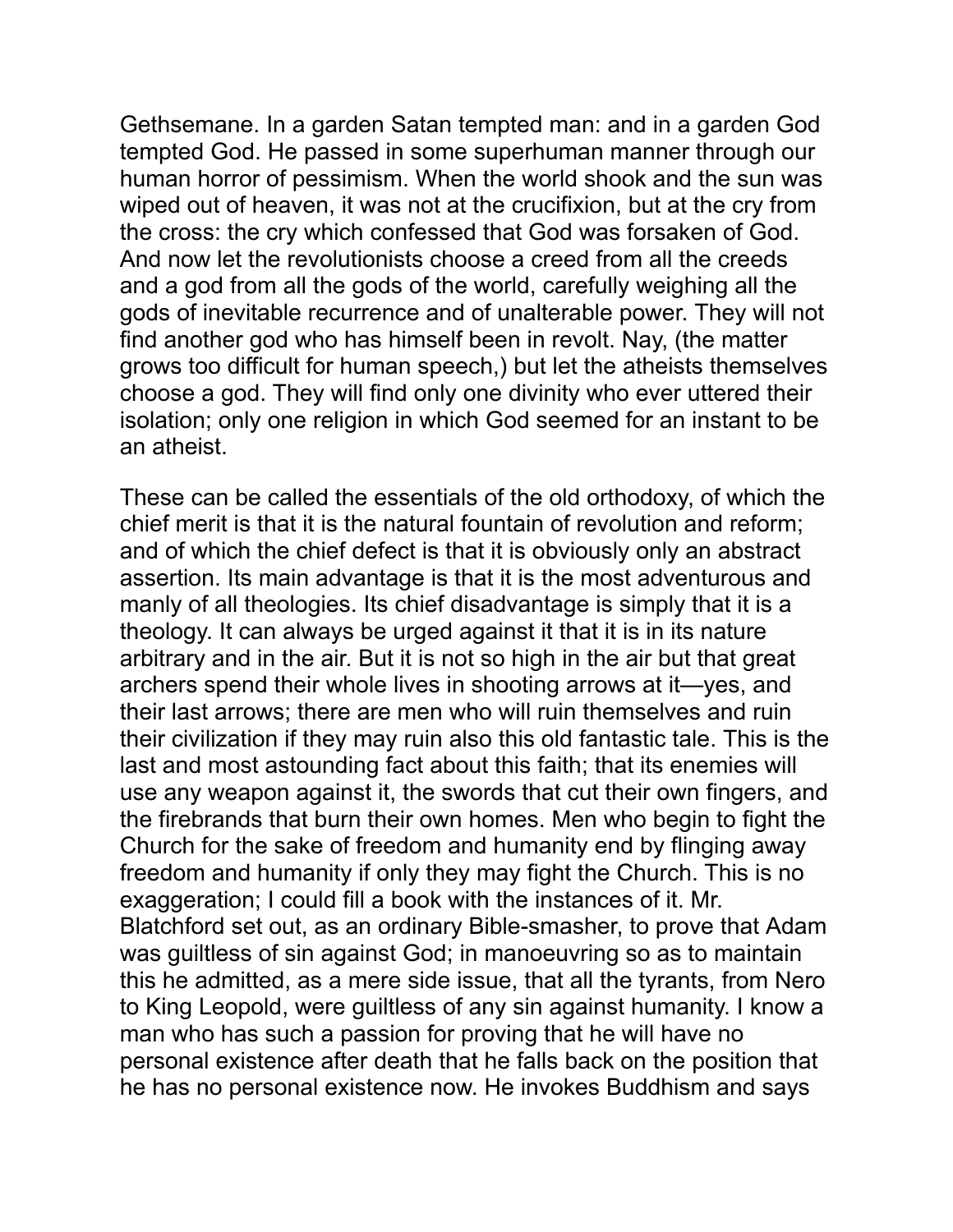that all souls fade into each other; in order to prove that he cannot go to heaven he proves that he cannot go to Hartlepool. I have known people who protested against religious education with arguments against any education, saying that the child's mind must grow freely or that the old must not teach the young. I have known people who showed that there could be no divine judgment by showing that there can be no human judgment, even for practical purposes. They burned their own corn to set fire to the church; they smashed their own tools to smash it; any stick was good enough to beat it with, though it were the last stick of their own dismembered furniture. We do not admire, we hardly excuse, the fanatic who wrecks this world for love of the other. But what are we to say of the fanatic who wrecks this world out of hatred of the other? He sacrifices the very existence of humanity to the non-existence of God. He offers his victims not to the altar, but merely to assert the idleness of the altar and the emptiness of the throne. He is ready to ruin even that primary ethic by which all things live, for his strange and eternal vengeance upon some one who never lived at all.

And yet the thing hangs in the heavens unhurt. Its opponents only succeed in destroying all that they themselves justly hold dear. They do not destroy orthodoxy; they only destroy political and common courage sense. They do not prove that Adam was not responsble to God; how could they prove it? They only prove (from their premises) that the Czar is not responsible to Russia. They do not prove that Adam should not have been punshed by God; they only prove that the nearest sweater should not be punished by men. With their oriental doubts about personality they do not make certain that we shall have no personal life hereafter; they only make certain that we shall not have a very jolly or complete one here. With their paralysing hints of all conclusions coming out wrong they do not tear the book of the Recording Angel; they only make it a little harder to keep the books of Marshall & Snelgrove. Not only is the faith the mother of all worldly energies, but its foes are the fathers of all worldly confusion. The secularists have not wrecked divine things; but the secularists have wrecked secular things, if that is any comfort to them. The Titans did not scale heaven; but they laid waste the world.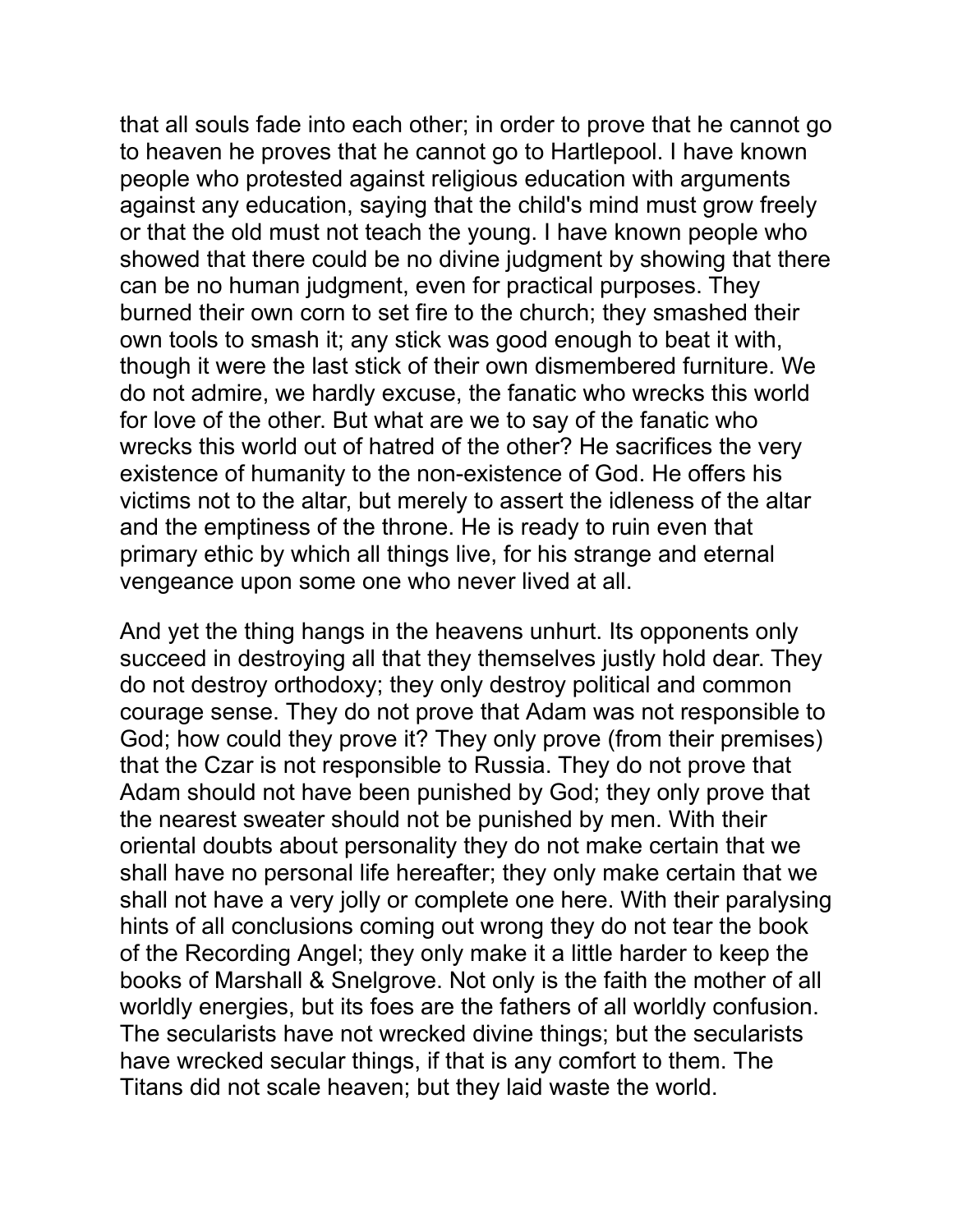## **IX AUTHORITY AND THE ADVENTURER**

The last chapter has been concerned with the contention that orthodoxy is not only (as is often urged) the only safe guardian of morality or order, but is also the only logical guardian of liberty, innovation and advance. If we wish to pull down the prosperous oppressor we cannot do it with the new doctrine of human perfectibility; we can do it with the old doctrine of Original Sin. If we want to uproot inherent cruelties or lift up lost populations we cannot do it with the scientific theory that matter precedes mind; we can do it with the supernatural theory that mind precedes matter. If we wish specially to awaken people to social vigilance and tireless pursuit of practise, we cannot help it much by insisting on the Immanent God and the Inner Light: for these are at best reasons for contentment; we can help it much by insisting on the transcendent God and the flying and escaping gleam; for that means divine discontent. If we wish particularly to assert the idea of a generous balance against that of a dreadful autocracy we shall instinctively be Trinitarian rather than Unitarian. If we desire European civilization to be a raid and a rescue, we shall insist rather that souls are in real peril than that their peril is ultimately unreal. And if we wish to exalt the outcast and the crucified, we shall rather wish to think that a veritable God was crucified, rather than a mere sage or hero. Above all, if we wish to protect the poor we shall be in favour of fixed rules and clear dogmas. The RULES of a club are occasionally in favour of the poor member. The drift of a club is always in favour of the rich one.

And now we come to the crucial question which truly concludes the whole matter. A reasonable agnostic, if he has happened to agree with me so far, may justly turn round and say, "You have found a practical philosophy in the doctrine of the Fall; very well. You have found a side of democracy now dangerously neglected wisely asserted in Original Sin; all right. You have found a truth in the doctrine of hell; I congratulate you. You are convinced that worshippers of a personal God look outwards and are progressive; I congratulate them. But even supposing that those doctrines do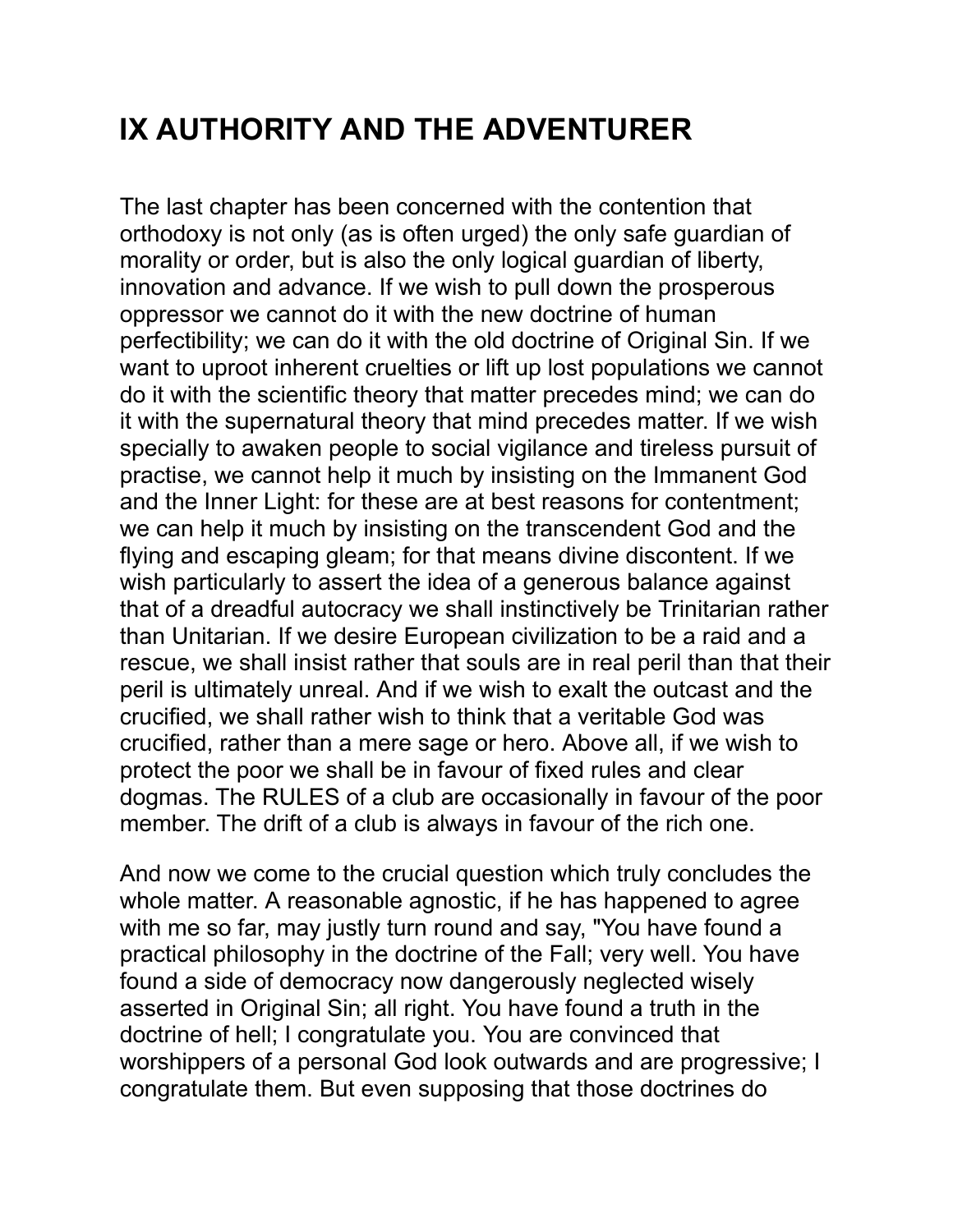nclude those truths, why cannot you take the truths and leave the doctrines? Granted that all modern society is trusting the rich too much because it does not allow for human weakness; granted that orthodox ages have had a great advantage because (believing in the Fall) they did allow for human weakness, why cannot you simply allow for human weakness without believing in the Fall? If you have discovered that the idea of damnation represents a healthy idea of danger, why can you not simply take the idea of danger and leave the idea of damnation? If you see clearly the kernel of commonsense in the nut of Christian orthodoxy, why cannot you simply take the kernel and leave the nut? Why cannot you (to use that cant phrase of the newspapers which I, as a highly scholarly agnostic, am a little ashamed of using) why cannot you simply take what is good in Christianity, what you can define as valuable, what you can comprehend, and leave all the rest, all the absolute dogmas that are in their nature incomprehensible?" This is the real question; this is the last question; and it is a pleasure to try to answer it.

The first answer is simply to say that I am a rationalist. I like to have some intellectual justification for my intuitions. If I am treating man as a fallen being it is an intellectual convenience to me to believe that he fell; and I find, for some odd psychological reason, that I can deal better with a man's exercise of freewill if I believe that he has got it. But I am in this matter yet more definitely a rationalist. I do not propose to turn this book into one of ordinary Christian apologetics; I should be glad to meet at any other time the enemies of Christianity in that more obvious arena. Here I am only giving an account of my own growth in spiritual certainty. But I may pause to remark that the more I saw of the merely abstract arguments against the Christian cosmology the less I thought of them. I mean that having found the moral atmosphere of the Incarnation to be common sense, I then looked at the established intellectual arguments against the Incarnation and found them to be common nonsense. In case the argument should be thought to suffer from the absence of the ordinary apologetic I will here very briefly summarise my own arguments and conclusions on the purely objective or scientific truth of the matter.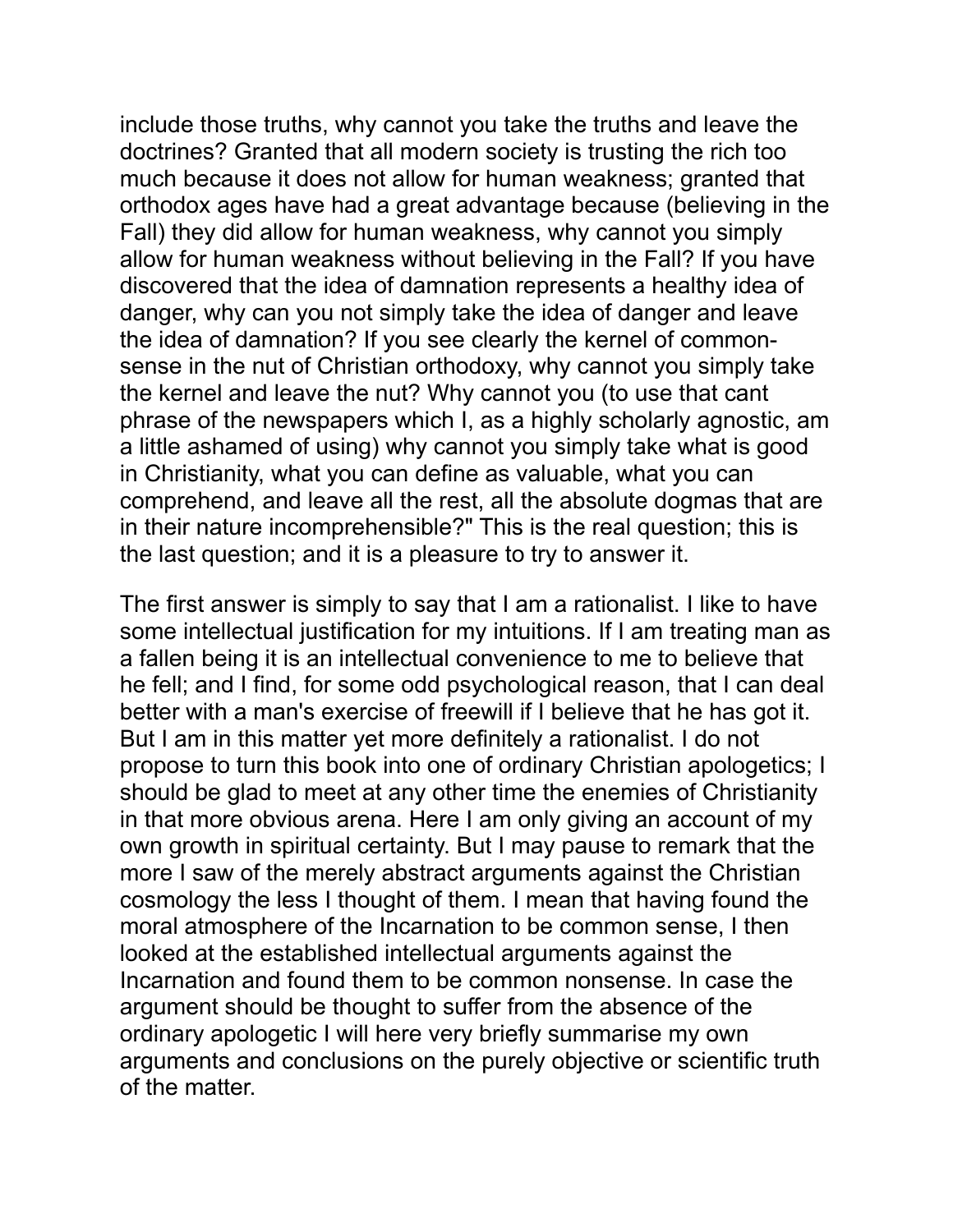If I am asked, as a purely intellectual question, why I believe in Christianity, I can only answer, "For the same reason that an intelligent agnostic disbelieves in Christianity." I believe in it quite rationally upon the evidence. But the evidence in my case, as in that of the intelligent agnostic, is not really in this or that alleged demonstration; it is in an enormous accumulation of small but unanimous facts. The secularist is not to be blamed because his objections to Christianity are miscellaneous and even scrappy; it is precisely such scrappy evidence that does convince the mind. I mean that a man may well be less convinced of a philosophy from four books, than from one book, one battle, one landscape, and one old friend. The very fact that the things are of different kinds increases the importance of the fact that they all point to one conclusion. Now, the non-Christianity of the average educated man to-day is almost always, to do him justice, made up of these loose but living experiences. I can only say that my evidences for Christianity are of the same vivid but varied kind as his evidences against it. For when I look at these various anti-Christian truths, I simply discover that none of them are true. I discover that the true tide and force of all the facts flows the other way. Let us take cases. Many a sensible modern man must have abandoned Christianity under the pressure of three such converging convictions as these: first, that men, with their shape, structure, and sexuality, are, after all, very much like beasts, a mere variety of the animal kingdom; second, that primeval religion arose in ignorance and fear; third, that priests have blighted societies with bitterness and gloom. Those three anti-Christian arguments are very different; but they are all quite logical and legitimate; and they all converge. The only objection to them (I discover) is that they are all untrue. If you leave off looking at books about beasts and men, if you begin to look at beasts and men then (if you have any humour or imagination, any sense of the frantic or the farcical) you will observe that the startling thing is not how like man is to the brutes, but how unlike he is. It is the monstrous scale of his divergence that requires an explanation. That man and brute are like is, in a sense, a truism; but that being so like they should then be so insanely unlike, that is the shock and the enigma. That an ape has hands is far less interesting to the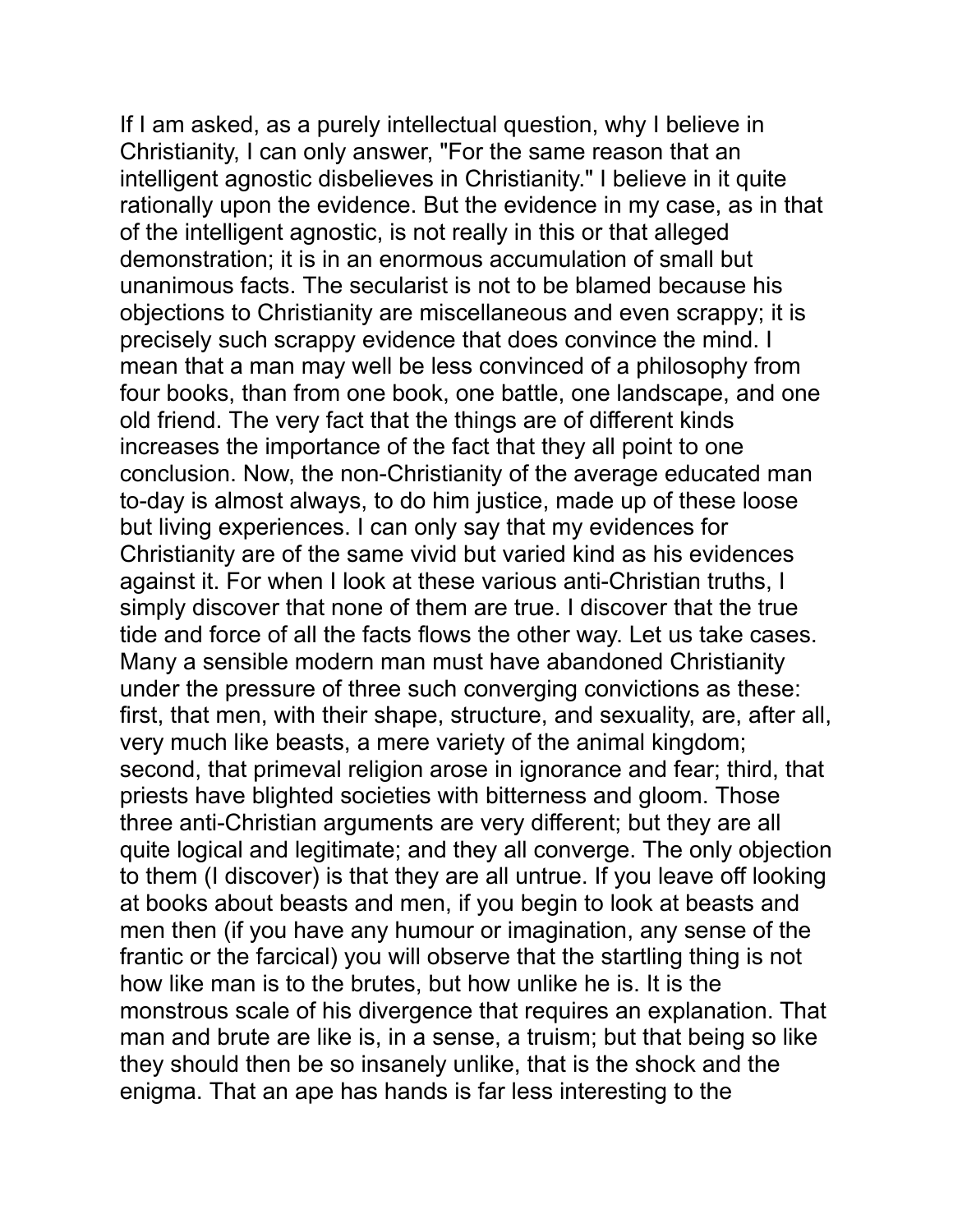philosopher than the fact that having hands he does next to nothing with them; does not play knuckle-bones or the violin; does not carve marble or carve mutton. People talk of barbaric architecture and debased art. But elephants do not build colossal temples of ivory even in a roccoco style; camels do not paint even bad pictures, though equipped with the material of many camel's-hair brushes. Certain modern dreamers say that ants and bees have a society superior to ours. They have, indeed, a civilization; but that very truth only reminds us that it is an inferior civilization. Who ever found an ant-hll decorated wth the statues of celebrated ants? Who has seen a bee-hive carved with the images of gorgeous queens of old? No; the chasm between man and other creatures may have a natural explanation, but it is a chasm. We talk of wild animals; but man is the only wild animal. It is man that has broken out. All other animals are tame animals; following the rugged respectability of the tribe or type. All other animals are domestic animals; man alone is ever undomestic, either as a profligate or a monk. So that this first superficial reason for materialism is, if anything, a reason for its opposite; it is exactly where biology leaves off that all religion begins.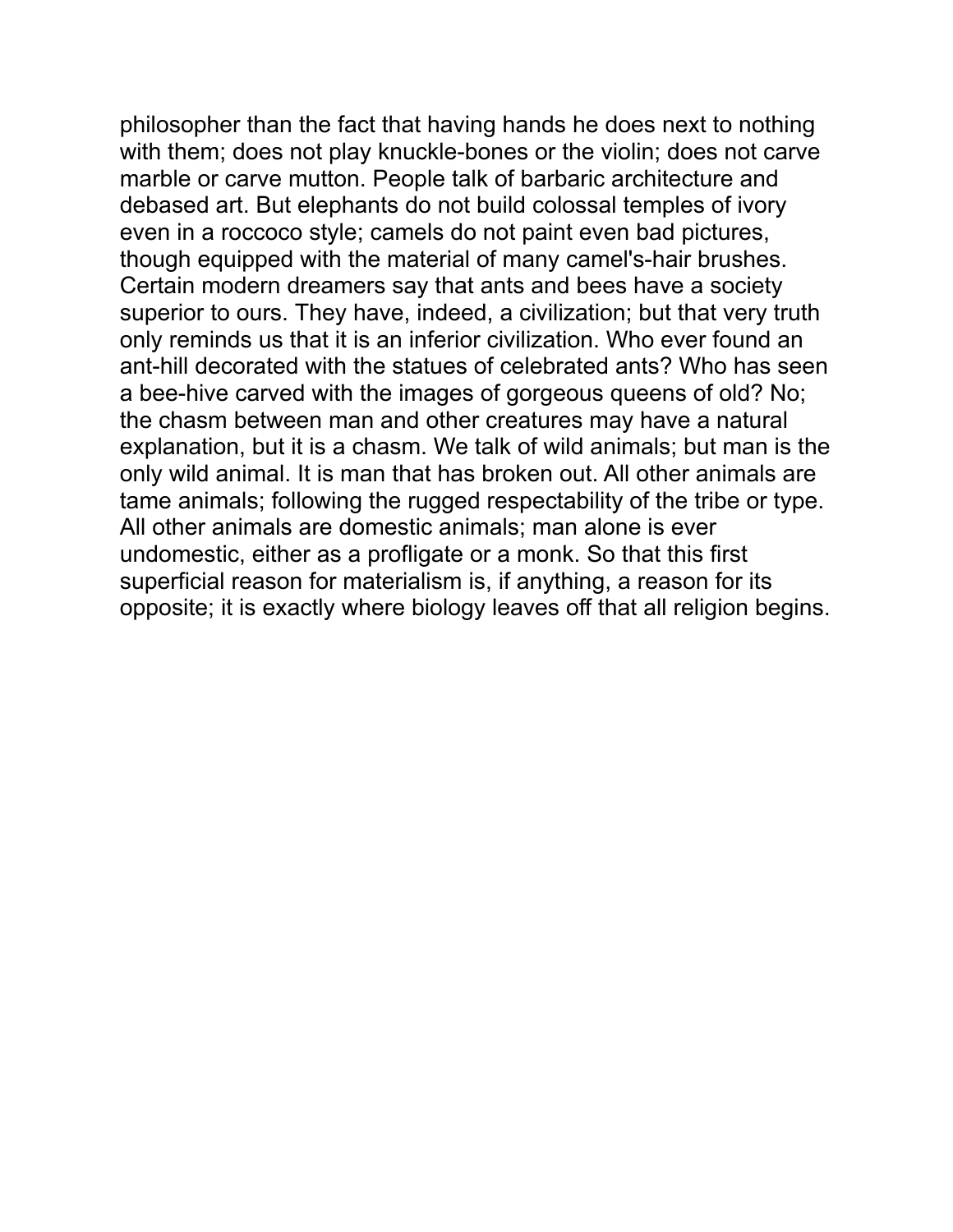It would be the same if I examined the second of the three chance rationalist arguments; the argument that all that we call divine began in some darkness and terror. When I did attempt to examine the foundations of this modern idea I simply found that there were none. Science knows nothing whatever about pre-historic man; for the excellent reason that he is pre-historic. A few professors choose to conjecture that such things as human sacrifice were once innocent and general and that they gradually dwindled; but there is no direct evidence of it, and the small amount of indirect evidence is very much the other way. In the earliest legends we have, such as the tales of Isaac and of Iphigenia, human sacrifice is not introduced as something old, but rather as something new; as a strange and frightful exception darkly demanded by the gods. History says nothing; and legends all say that the earth was kinder in its earliest time. There is no tradition of progress; but the whole human race has a tradition of the Fall. Amusingly enough, indeed, the very dissemination of this idea is used against its authenticity. Learned men literally say that this pre-historic calamity cannot be true because every race of mankind remembers it. I cannot keep pace with these paradoxes.

And if we took the third chance instance, it would be the same; the view that priests darken and embitter the world. I look at the world and simply discover that they don't. Those countries in Europe which are still influenced by priests, are exactly the countries where there is still singing and dancing and coloured dresses and art in the openair. Catholic doctrine and discipline may be walls; but they are the walls of a playground. Christianity is the only frame which has preserved the pleasure of Paganism. We might fancy some children playing on the flat grassy top of some tall island in the sea. So long as there was a wall round the cliff's edge they could fling themselves into every frantic game and make the place the noisiest of nurseries. But the walls were knocked down, leaving the naked peril of the precipice. They did not fall over; but when their friends returned to them they were all huddled in terror in the centre of the island; and their song had ceased.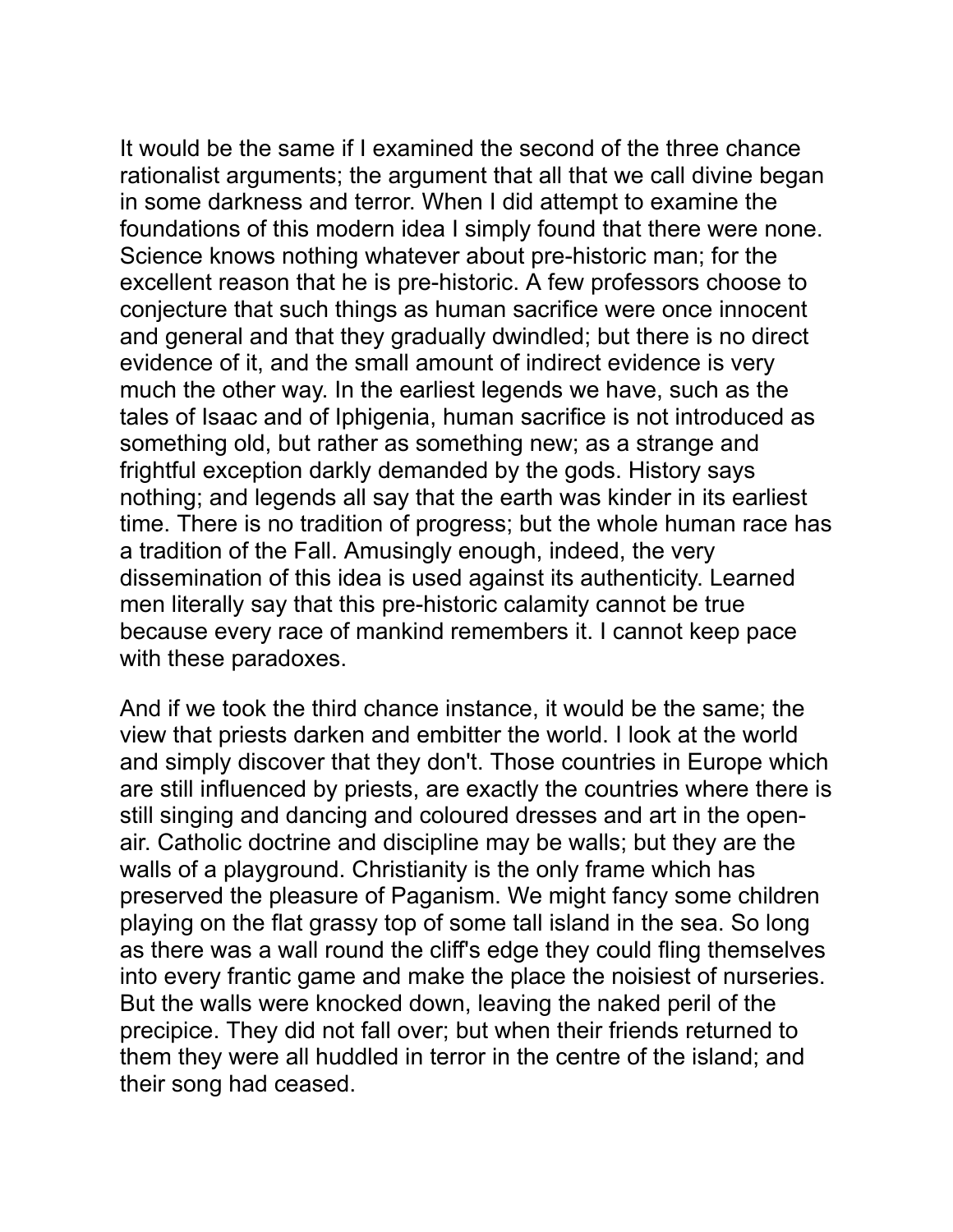Thus these three facts of experience, such facts as go to make an agnostic, are, in this view, turned totally round. I am left saying, "Give me an explanation, first, of the towering eccentricity of man among the brutes; second, of the vast human tradition of some ancient happiness; third, of the partial perpetuation of such pagan joy in the countries of the Catholic Church." One explanation, at any rate, covers all three: the theory that twice was the natural order interrupted by some explosion or revelation such as people now call "psychic." Once Heaven came upon the earth with a power or seal called the image of God, whereby man took command of Nature; and once again (when in empire after empire men had been found wanting) Heaven came to save mankind in the awful shape of a man. This would explain why the mass of men always look backwards; and why the only corner where they in any sense look forwards is the little continent where Christ has His Church. I know it will be said that Japan has become progressive. But how can this be an answer when even in saying "Japan has become progressive," we really only mean, "Japan has become European"? But I wish here not so much to insist on my own explanation as to insist on my original remark. I agree with the ordinary unbelieving man in the street in being guided by three or four odd facts all pointing to something; only when I came to look at the facts I always found they pointed to something else.

I have given an imaginary triad of such ordinary anti-Christian arguments; if that be too narrow a basis I will give on the spur of the moment another. These are the kind of thoughts which in combination create the impression that Christianity is something weak and diseased. First, for instance, that Jesus was a gentle creature, sheepish and unworldly, a mere ineffectual appeal to the world; second, that Christianity arose and flourished in the dark ages of ignorance, and that to these the Church would drag us back; third, that the people still strongly religious or (if you will) superstitious such people as the Irish—are weak, unpractical, and behind the times. I only mention these ideas to affirm the same thing: that when I looked into them independently I found, not that the conclusions were unphilosophical, but simply that the facts were not facts.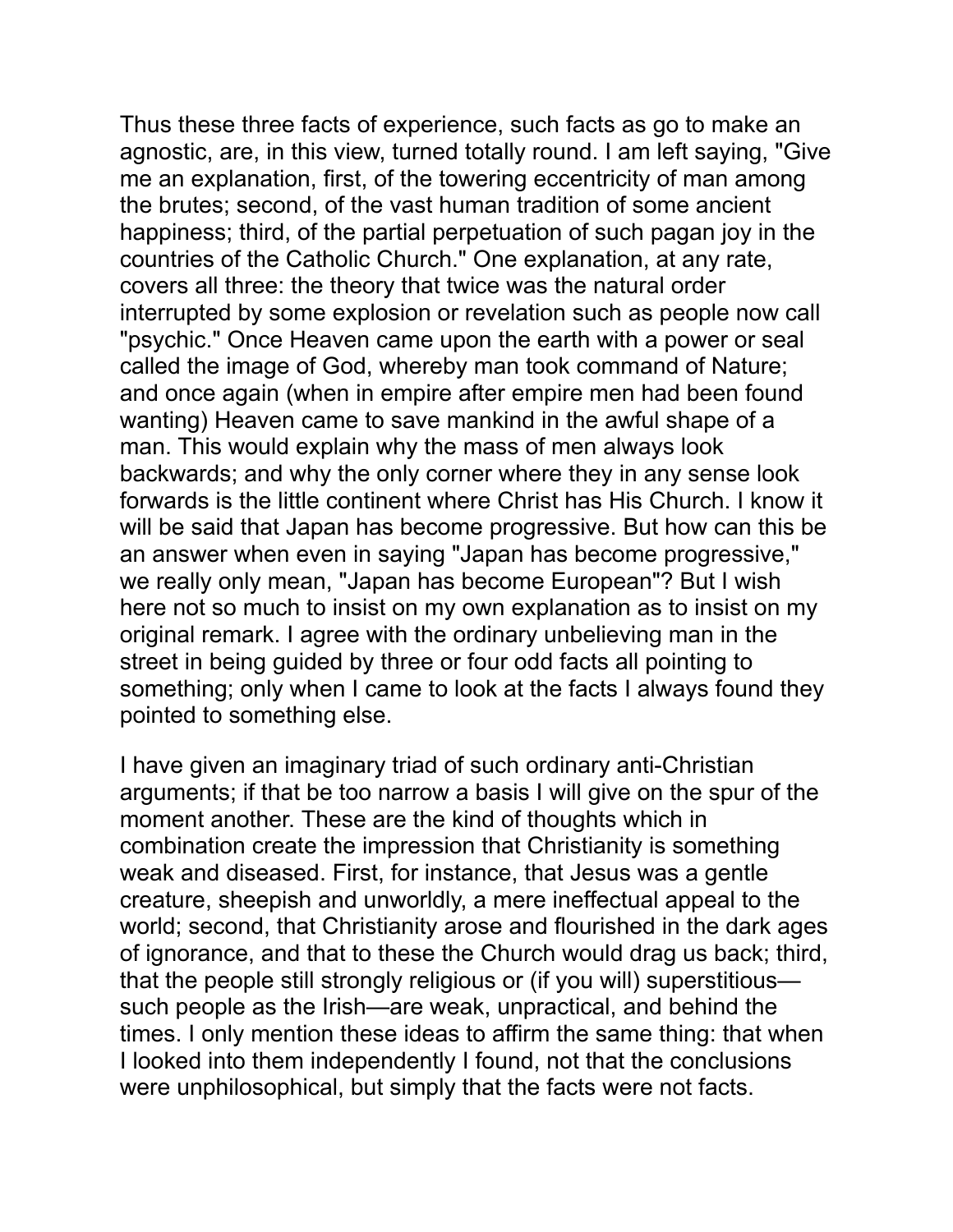Instead of looking at books and pictures about the New Testament I looked at the New Testament. There I found an account, not in the least of a person with his hair parted in the middle or his hands clasped in appeal, but of an extraordinary being with lips of thunder and acts of lurid decision, flinging down tables, casting out devils, passing with the wild secrecy of the wind from mountain isolation to a sort of dreadful demagogy; a being who often acted like an angry god— and always like a god. Christ had even a literary style of his own, not to be found, I think, elsewhere; it consists of an almost furious use of the A FORTIORI. His "how much more" is piled one upon another like castle upon castle in the clouds. The diction used ABOUT Christ has been, and perhaps wisely, sweet and submissive. But the diction used by Christ is quite curiously gigantesque; it is full of camels leaping through needles and mountains hurled into the sea. Morally it is equally terrific; he called himself a sword of slaughter, and told men to buy swords if they sold their coats for them. That he used other even wilder words on the side of nonresistance greatly increases the mystery; but it also, if anything, rather increases the violence. We cannot even explain it by calling such a being insane; for insanity is usually along one consistent channel. The maniac is generally a monomaniac. Here we must remember the difficult definition of Christianity already given; Christianity is a superhuman paradox whereby two opposite passions may blaze beside each other. The one explanation of the Gospel language that does explain it, is that it is the survey of one who from some supernatural height beholds some more startling synthesis.

I take in order the next instance offered: the idea that Christianity belongs to the Dark Ages. Here I did not satisfy myself with reading modern generalisations; I read a little history. And in history I found that Christianity, so far from belonging to the Dark Ages, was the one path across the Dark Ages that was not dark. It was a shining bridge connecting two shining civilizations. If any one says that the faith arose in ignorance and savagery the answer is simple: it didn't. It arose in the Mediterranean civilization in the full summer of the Roman Empire. The world was swarming with sceptics, and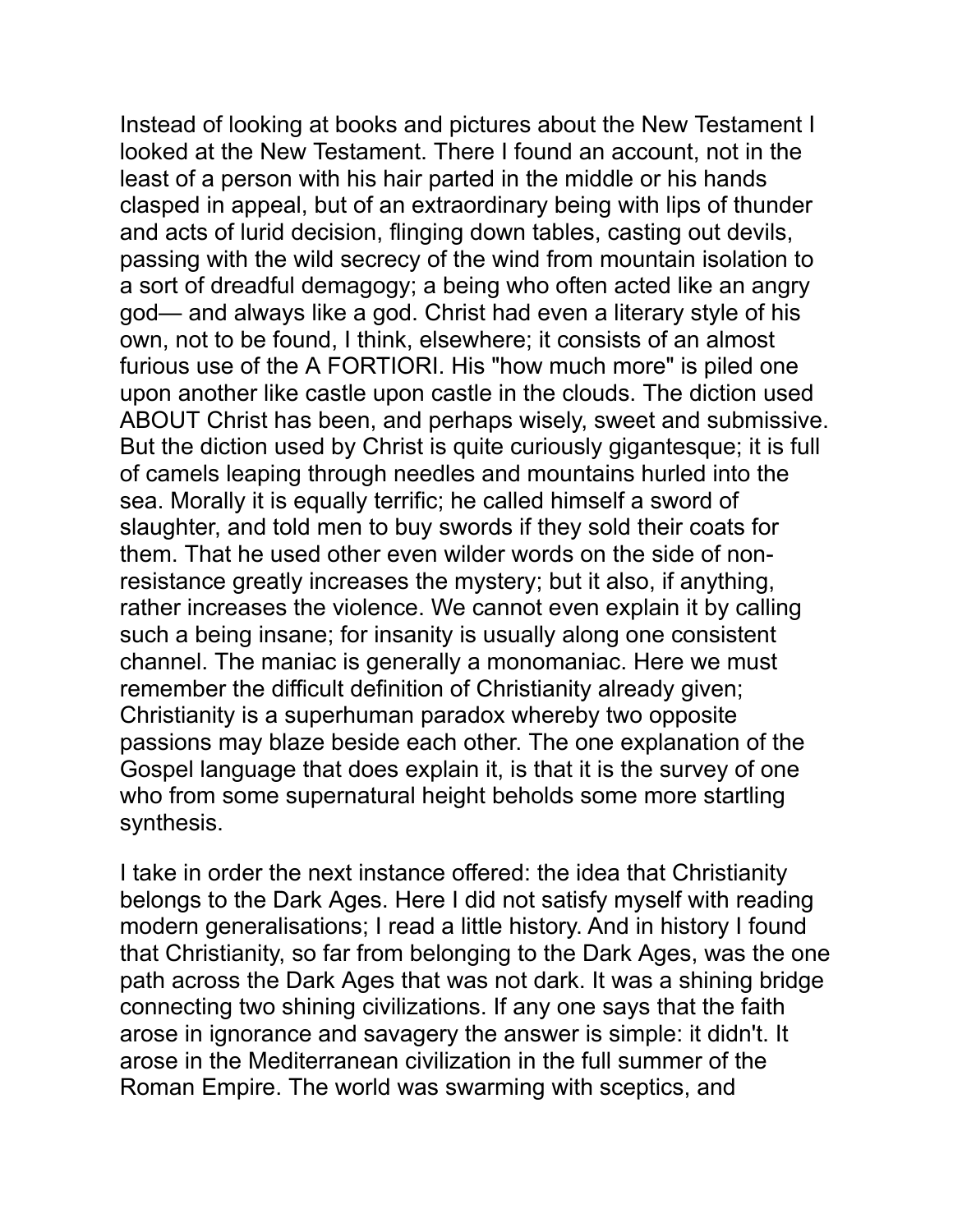pantheism was as plain as the sun, when Constantine nailed the cross to the mast. It is perfectly true that afterwards the ship sank; but it is far more extraordinary that the ship came up again: repainted and glittering, with the cross still at the top. This is the amazing thing the religion did: it turned a sunken ship into a submarine. The ark lived under the load of waters; after being buried under the debris of dynasties and clans, we arose and remembered Rome. If our faith had been a mere fad of the fading empire, fad would have followed fad in the twilight, and if the civilization ever reemerged (and many such have never re-emerged) it would have been under some new barbaric flag. But the Christian Church was the last life of the old society and was also the first life of the new. She took the people who were forgetting how to make an arch and she taught them to invent the Gothic arch. In a word, the most absurd thing that could be said of the Church is the thing we have all heard said of it. How can we say that the Church wishes to bring us back into the Dark Ages? The Church was the only thing that ever brought us out of them.

I added in this second trinity of objections an idle instance taken from those who feel such people as the Irsh to be weakened or made stagnant by superstition. I only added it because this is a peculiar case of a statement of fact that turns out to be a statement of falsehood. It is constantly said of the Irish that they are impractical. But if we refrain for a moment from looking at what is said about them and look at what is DONE about them, we shall see that the Irish are not only practical, but quite painfully successful. The poverty of their country, the minority of their members are simply the conditions under which they were asked to work; but no other group in the British Empire has done so much with such conditions. The Nationalists were the only minority that ever succeeded in twisting the whole British Parliament sharply out of its path. The Irish peasants are the only poor men in these islands who have forced their masters to disgorge. These people, whom we call priest-ridden, are the only Britons who will not be squire-ridden. And when I came to look at the actual Irish character, the case was the same. Irishmen are best at the specially HARD professions—the trades of iron, the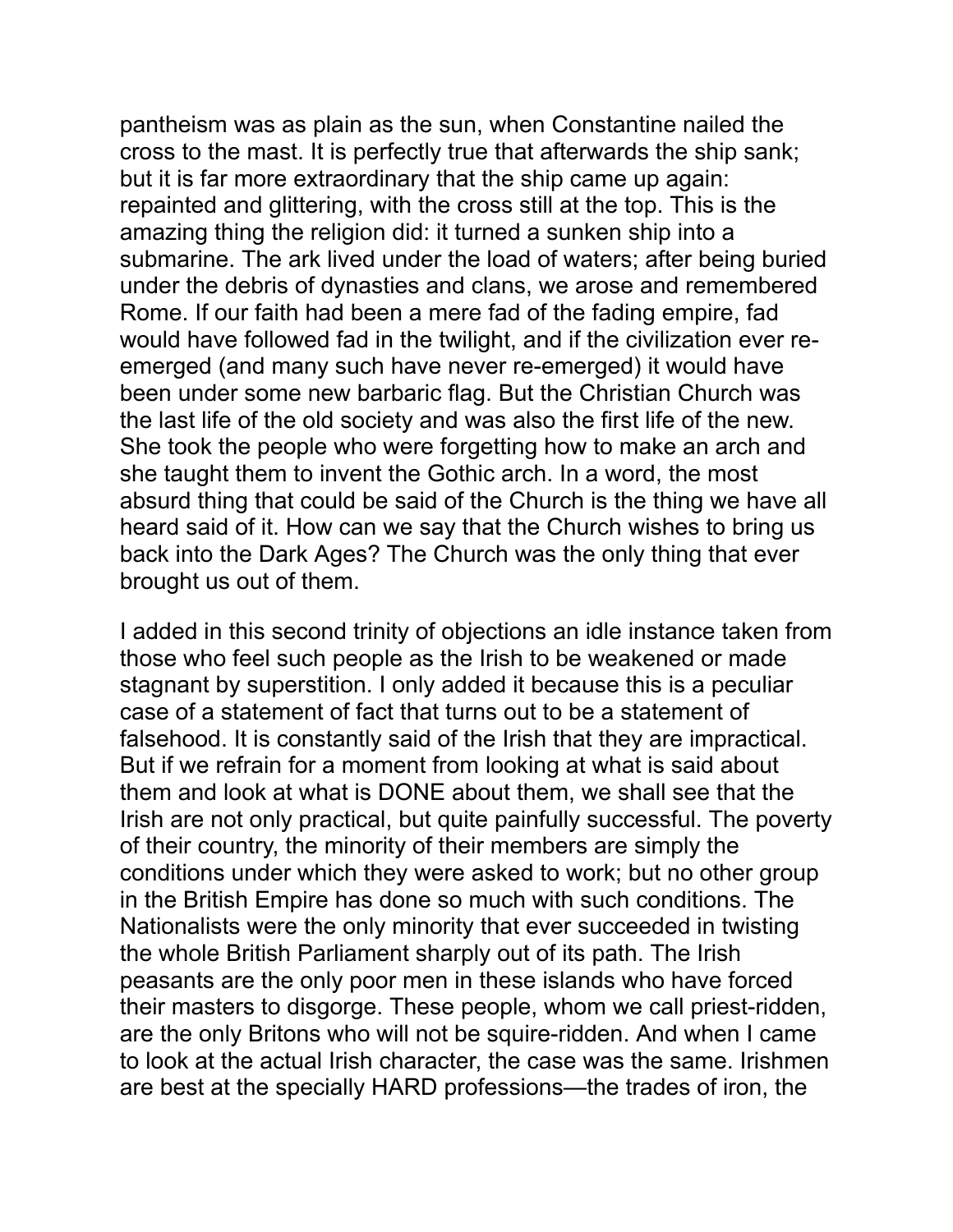lawyer, and the soldier. In all these cases, therefore, I came back to the same conclusion: the sceptic was quite right to go by the facts, only he had not looked at the facts. The sceptic is too credulous; he believes in newspapers or even in encyclopedias. Again the three questions left me with three very antagonistic questions. The average sceptic wanted to know how I explained the namby-pamby note in the Gospel, the connection of the creed with mediaeval darkness and the political impracticability of the Celtic Christians. But I wanted to ask, and to ask with an earnestness amounting to urgency, "What is this incomparable energy which appears first in one walking the earth like a living judgment and this energy which can die with a dying civilization and yet force it to a resurrection from the dead; this energy which last of all can inflame a bankrupt peasantry with so fixed a faith in justice that they get what they ask, while others go empty away; so that the most helpless island of the Empire can actually help itself?"

There is an answer: it is an answer to say that the energy is truly from outside the world; that it is psychic, or at least one of the results of a real psychical disturbance. The highest gratitude and respect are due to the great human civilizations such as the old Egyptian or the existing Chinese. Nevertheless it is no injustice for them to say that only modern Europe has exhibited incessantly a power of selfrenewal recurring often at the shortest intervals and descending to the smallest facts of building or costume. All other societies die finally and with dignity. We die daily. We are always being born again with almost indecent obstetrics. It is hardly an exaggeration to say that there is in historic Christendom a sort of unnatural life: it could be explained as a supernatural life. It could be explained as an awful galvanic life working in what would have been a corpse. For our civilization OUGHT to have died, by all parallels, by all sociological probability, in the Ragnorak of the end of Rome. That is the weird inspiration of our estate: you and I have no business to be here at all. We are all REVENANTS; all living Christians are dead pagans walking about. Just as Europe was about to be gathered in silence to Assyria and Babylon, something entered into its body. And Europe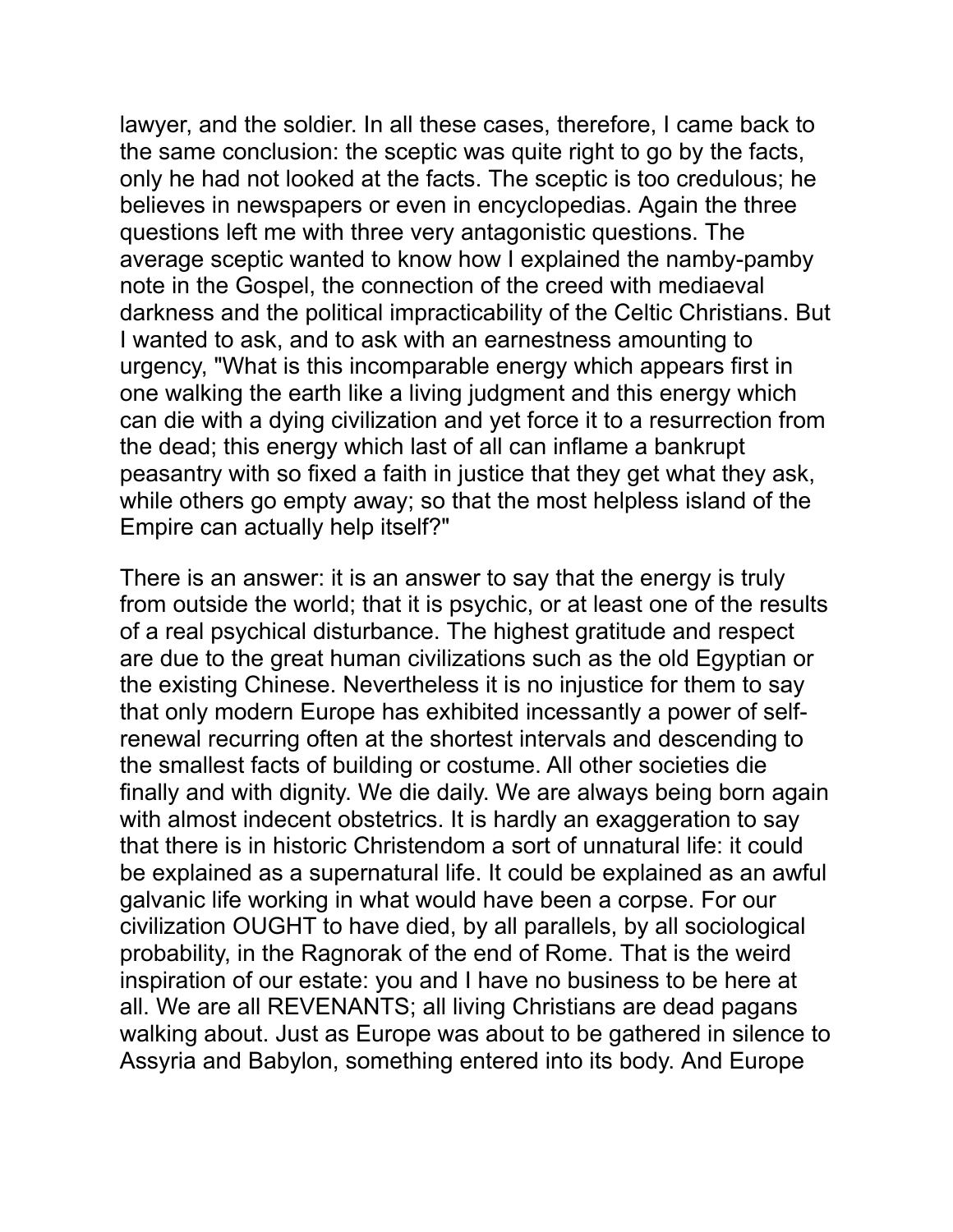has had a strange life—it is not too much to say that it has had the JUMPS— ever since.

I have dealt at length with such typical triads of doubt in order to convey the main contention—that my own case for Christianity is rational; but it is not simple. It is an accumulation of varied facts, like the attitude of the ordinary agnostic. But the ordinary agnostic has got his facts all wrong. He is a non-believer for a multitude of reasons; but they are untrue reasons. He doubts because the Middle Ages were barbaric, but they weren't; because Darwinism is demonstrated, but it isn't; because miracles do not happen, but they do; because monks were lazy, but they were very industrious; because nuns are unhappy, but they are particularly cheerful; because Christian art was sad and pale, but it was picked out in peculiarly bright colours and gay with gold; because modern science is moving away from the supernatural, but it isn't, it is moving towards the supernatural with the rapidity of a railway train.

But among these million facts all flowing one way there is, of course, one question sufficiently solid and separate to be treated briefly, but by itself; I mean the objective occurrence of the supernatural. In another chapter I have indicated the fallacy of the ordinary supposition that the world must be impersonal because it is orderly. A person is just as likely to desire an orderly thing as a disorderly thing. But my own positive conviction that personal creation is more conceivable than material fate, is, I admit, in a sense, undiscussable. I will not call it a faith or an intuition, for those words are mixed up with mere emotion, it is strictly an intellectual conviction; but it is a PRIMARY intellectual conviction like the certainty of self of the good of living. Any one who likes, therefore, may call my belief in God merely mystical; the phrase is not worth fighting about. But my belief that miracles have happened in human history is not a mystical belief at all; I believe in them upon human evidences as I do in the discovery of America. Upon this point there is a simple logical fact that only requires to be stated and cleared up. Somehow or other an extraordinary idea has arisen that the disbelievers in miracles consider them coldly and fairly, while believers in miracles accept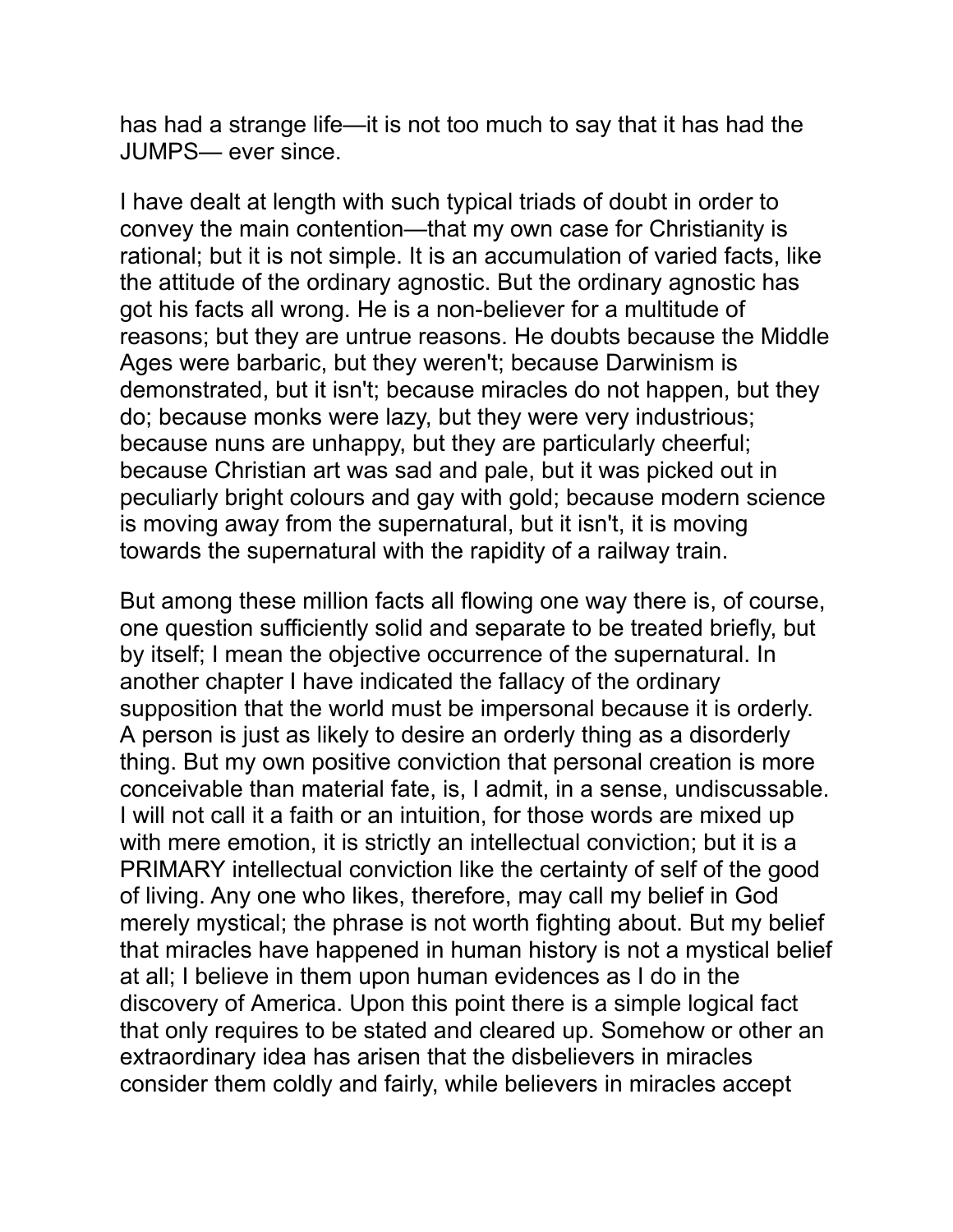them only in connection with some dogma. The fact is quite the other way. The believers in miracles accept them (rightly or wrongly) because they have evidence for them. The disbelievers in miracles deny them (rightly or wrongly) because they have a doctrine against them. The open, obvious, democratic thing is to believe an old applewoman when she bears testimony to a miracle, just as you believe an old apple-woman when she bears testmony to a murder. The plain, popular course is to trust the peasant's word about the ghost exactly as far as you trust the peasant's word about the landlord. Being a peasant he will probably have a great deal of healthy agnosticism about both. Still you could fill the British Museum with evidence uttered by the peasant, and given in favour of the ghost. If it comes to human testimony there is a choking cataract of human testimony in favour of the supernatural. If you reject it, you can only mean one of two things. You reject the peasant's story about the ghost either because the man is a peasant or because the story is a ghost story. That is, you either deny the main principle of democracy, or you affirm the main principle of materialism— the abstract impossibility of miracle. You have a perfect right to do so; but in that case you are the dogmatist. It is we Christians who accept all actual evidence—it is you rationalists who refuse actual evidence being constrained to do so by your creed. But I am not constrained by any creed in the matter, and looking impartially into certain miracles of mediaeval and modern times, I have come to the conclusion that they occurred. All argument against these plain facts is always argument in a circle. If I say, "Mediaeval documents attest certain miracles as much as they attest certain battles," they answer, "But" mediaevals were superstitious"; if I want to know in what they were superstitious, the only ultimate answer is that they believed in the miracles. If I say "a peasant saw a ghost," I am told, "But peasants are so credulous." If I ask, "Why credulous?" the only answer isthat they see ghosts. Iceland is impossible because only stupid sailors have seen it; and the sailors are only stupid because they say they have seen Iceland. It is only fair to add that there is another argument that the unbeliever may rationally use against miracles, though he himself generally forgets to use it.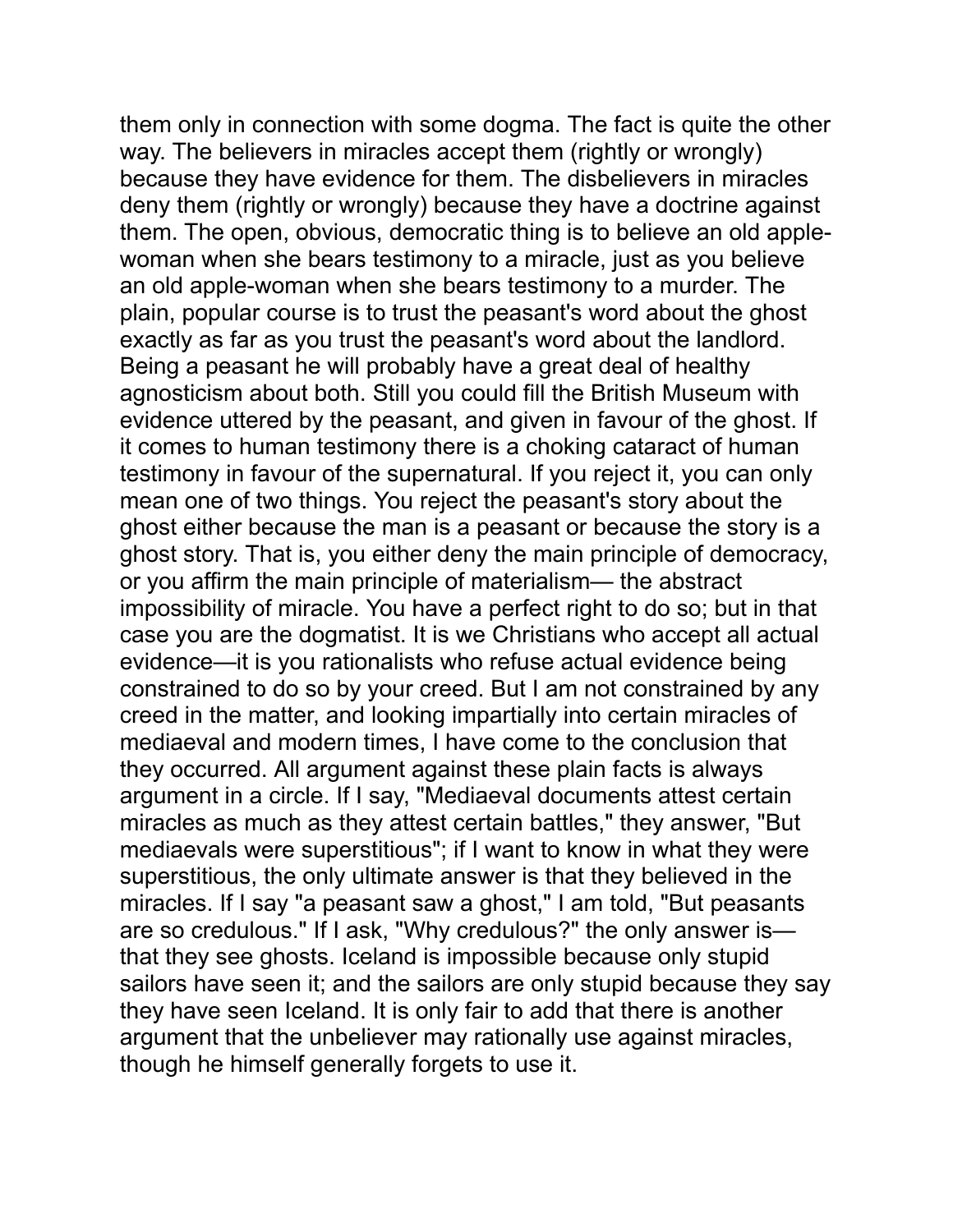He may say that there has been in many miraculous stories a notion of spiritual preparation and acceptance: in short, that the miracle could only come to him who believed in it. It may be so, and if it is so how are we to test it? If we are inquiring whether certain results follow faith, it is useless to repeat wearily that (if they happen) they do follow faith. If faith is one of the conditions, those without faith have a most healthy right to laugh. But they have no right to judge. Being a believer may be, if you like, as bad as being drunk; still if we were extracting psychological facts from drunkards, it would be absurd to be always taunting them with having been drunk. Suppose we were investigating whether angry men really saw a red mist before their eyes. Suppose sixty excellent householders swore that when angry they had seen this crimson cloud: surely it would be absurd to answer "Oh, but you admit you were angry at the time." They might reasonably rejoin (in a stentorian chorus), "How the blazes could we discover, without being angry, whether angry people see red?" So the saints and ascetics might rationally reply, "Suppose" that the question is whether believers can see visions—even then, if you are interested in visions it is no point to object to believers." You are still arguing in a circle—in that old mad circle with which this book began.

The question of whether miracles ever occur is a question of common sense and of ordinary historical imagination: not of any final physical experiment. One may here surely dismiss that quite brainless piece of pedantry which talks about the need for "scientific conditions" in connection with alleged spiritual phenomena. If we are asking whether a dead soul can communicate with a living it is ludicrous to insist that it shall be under conditions in which no two living souls in their senses would seriously communicate with each other. The fact that ghosts prefer darkness no more disproves the existence of ghosts than the fact that lovers prefer darkness disproves the existence of love. If you choose to say, "I will believe that Miss Brown called her fiance a periwinkle or, any other endearing term, if she will repeat the word before seventeen psychologists," then I shall reply, "Very well, if those are your conditions, you will never get the truth, for she certainly will not say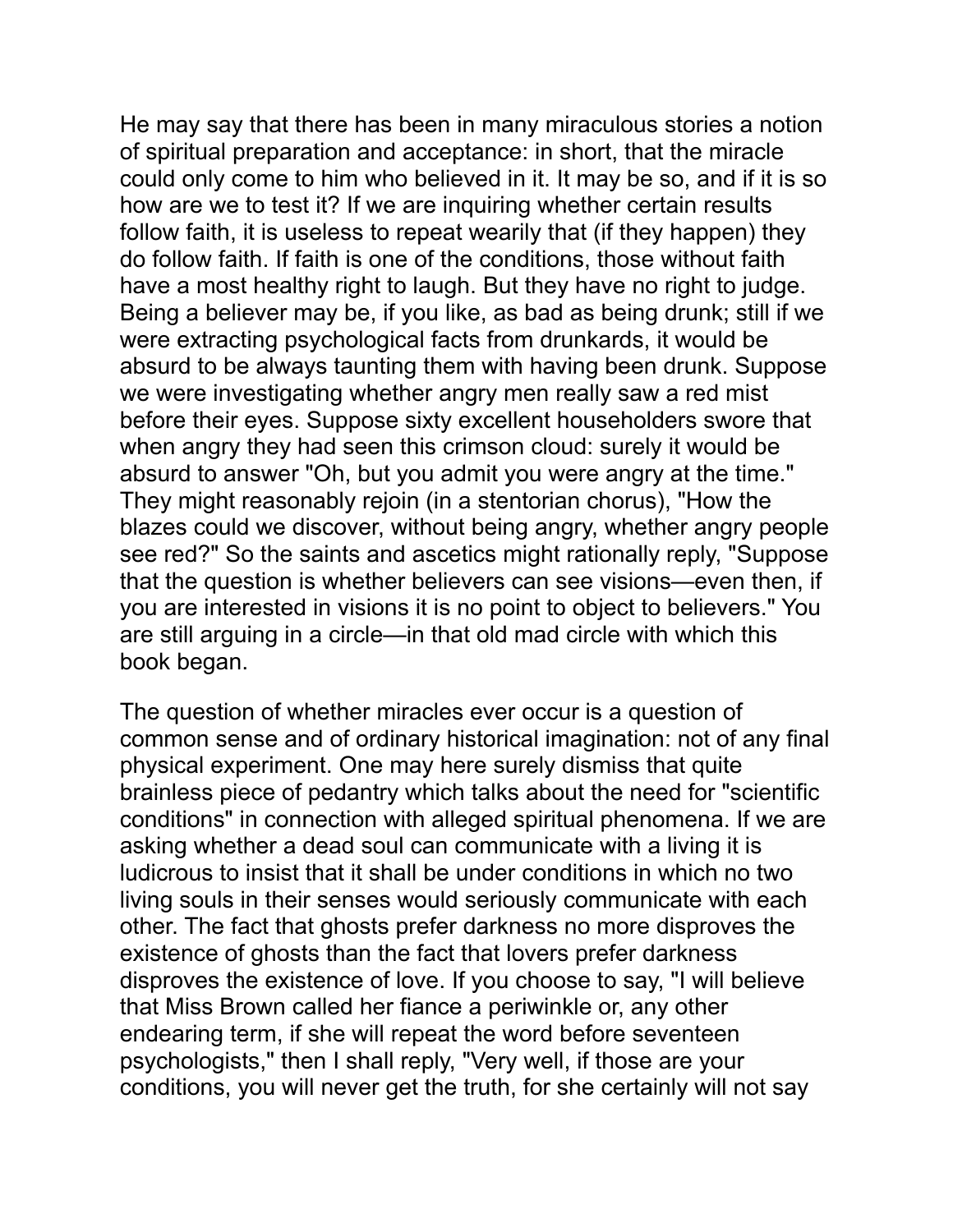it." It is just as unscientific as it is unphilosophical to be surprised that in an unsympathetic atmosphere certain extraordinary sympathies do not arise. It is as if I said that I could not tell if there was a fog because the air was not clear enough; or as if I insisted on perfect sunlight in order to see a solar eclipse.

As a common-sense conclusion, such as those to which we come about sex or about midnight (well knowing that many details must in their own nature be concealed) I conclude that miracles do happen. I am forced to it by a conspiracy of facts: the fact that the men who encounter elves or angels are not the mystics and the morbid dreamers, but fishermen, farmers, and all men at once coarse and cautious; the fact that we all know men who testify to spiritualistic incidents but are not spiritualists, the fact that science itself admits such things more and more every day. Science will even admit the Ascension if you call it Levitation, and will very likely admit the Resurrection when it has thought of another word for it. I suggest the Regalvanisation. But the strongest of all is the dilemma above mentioned, that these supernatural things are never denied except on the basis either of anti-democracy or of materialist dogmatismmay say materialist mysticism. The sceptic always takes one of the two positions; either an ordinary man need not be believed, or an extraordinary event must not be believed. For I hope we may dismiss the argument against wonders attempted in the mere recapitulation of frauds, of swindling mediums or trick miracles. That is not an argument at all, good or bad. A false ghost disproves the reality of ghosts exactly as much as a forged banknote disproves the existence of the Bank of England— if anything, it proves its existence.

Given this conviction that the spiritual phenomena do occur (my evidence for which is complex but rational), we then collide with one of the worst mental evils of the age. The greatest disaster of the nineteenth century was this: that men began to use the word "spiritual" as the same as the word "good." They thought that to grow in refinement and uncorporeality was to grow in virtue. When scientific evolution was announced, some feared that it would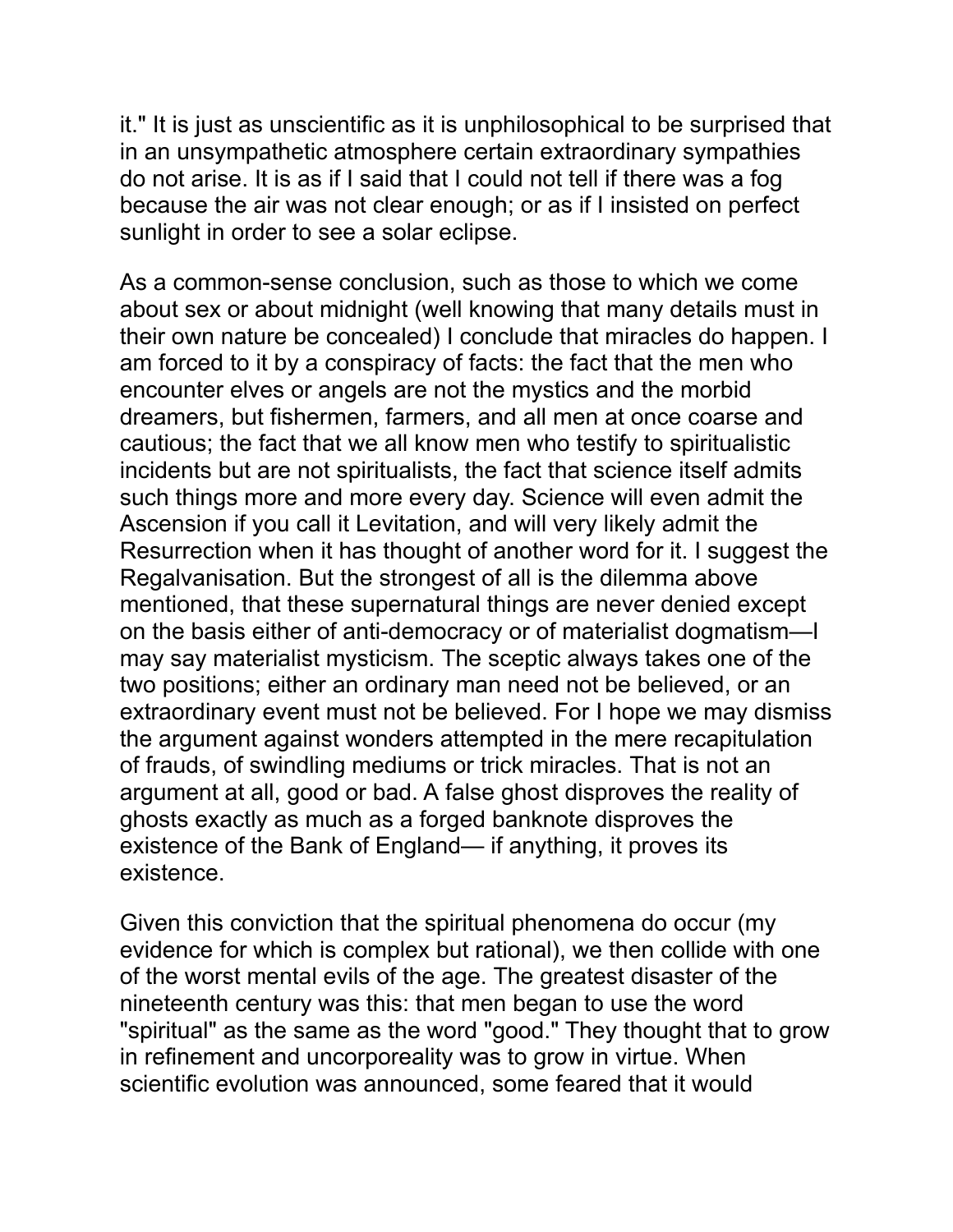encourage mere animality. It did worse: it encouraged mere spirituality. It taught men to think that so long as they were passing from the ape they were going to the angel. But you can pass from the ape and go to the devil. A man of genius, very typical of that time of bewilderment, expressed it perfectly. Benjamin Disraeli was right when he said he was on the side of the angels. He was indeed; he was on the side of the fallen angels. He was not on the side of any mere appetite or animal brutality; but he was on the side of all the imperialism of the princes of the abyss; he was on the side of arrogance and mystery, and contempt of all obvious good. Between this sunken pride and the towering humilities of heaven there are, one must suppose, spirits of shapes and sizes. Man, in encountering them, must make much the same mistakes that he makes in encountering any other varied types in any other distant continent. It must be hard at first to know who is supreme and who is subordinate. If a shade arose from the under world, and stared at Piccadilly, that shade would not quite understand the idea of an ordinary closed carriage. He would suppose that the coachman on the box was a triumphant conqueror, dragging behind him a kicking and imprisoned captive. So, if we see spiritual facts for the first time, we may mistake who is uppermost. It is not enough to find the gods; they are obvious; we must find God, the real chief of the gods. We must have a long historic experience in supernatural phenomena in order to discover which are really natural. In this light I find the history of Christianity, and even of its Hebrew origins, quite practical and clear. It does not trouble me to be told that the Hebrew god was one among many. I know he was, wthout any research to tell me so. Jehovah and Baal looked equally mportant, just as the sun and the moon looked the same size. It is only slowly that we learn that the sun is immeasurably our master, and the small moon only our satellite. Believing that there is a world of spirits, I shall walk in it as I do in the world of men, looking for the thing that I like and think good. Just as I should seek in a desert for clean water, or toil at the North Pole to make a comfortable fire, so I shall search the land of void and vision until I find something fresh like water, and comforting like fire; until I find some place in eternity, where I am literally at home. And there is only one such place to be found.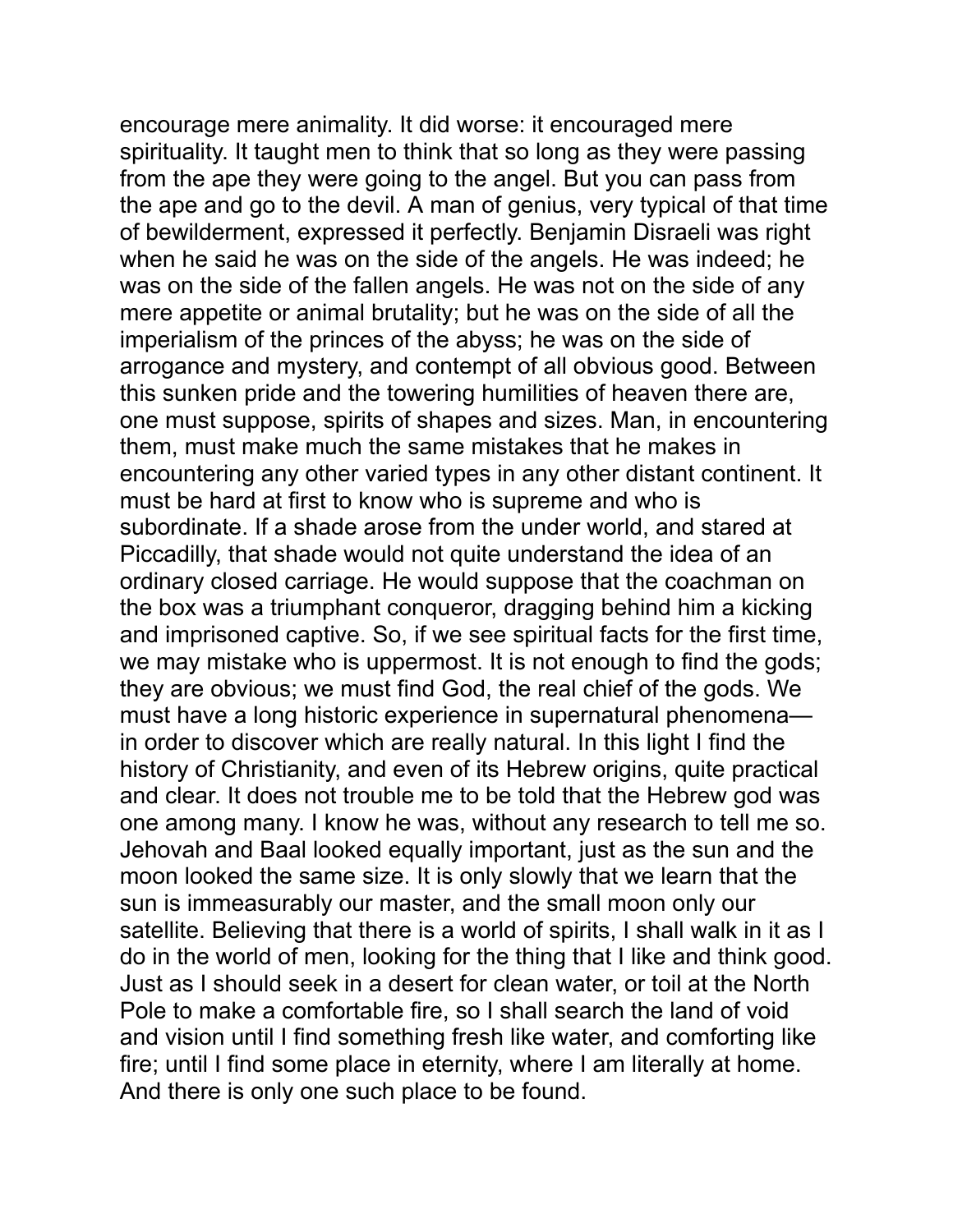I have now said enough to show (to any one to whom such an explanation is essential) that I have in the ordinary arena of apologetics, a ground of belief. In pure records of experiment (if these be taken democratically without contempt or favour) there is evidence first, that miracles happen, and second that the nobler miracles belong to our tradition. But I will not pretend that this curt discussion is my real reason for accepting Christianity instead of taking the moral good of Christianity as I should take it out of Confucianism.

I have another far more solid and central ground for submitting to it as a faith, instead of merely picking up hints from it as a scheme. And that is this: that the Christian Church in its practical relation to my soul is a living teacher, not a dead one. It not only certainly taught me yesterday, but will almost certainly teach me to-morrow. Once I saw suddenly the meaning of the shape of the cross; some day I may see suddenly the meaning of the shape of the mitre. One fine morning I saw why windows were pointed; some fine morning I may see why priests were shaven. Plato has told you a truth; but Plato is dead. Shakespeare has startled you with an image; but Shakespeare will not startle you with any more. But imagine what it would be to live with such men still living, to know that Plato might break out with an original lecture to-morrow, or that at any moment Shakespeare might shatter everything with a single song. The man who lives in contact with what he believes to be a living Church is a man always expecting to meet Plato and Shakespeare to-morrow at breakfast. He is always expecting to see some truth that he has never seen before. There is one only other parallel to this position; and that is the parallel of the life in which we all began. When your father told you, walking about the garden, that bees stung or that roses smelt sweet, you did not talk of taking the best out of his philosophy. When the bees stung you, you did not call it an entertaining coincidence. When the rose smelt sweet you did not say "My father is a rude, barbaric symbol, enshrining (perhaps) unconsciously) the deep delicate truths that flowers smell." No: you believed your father, because you had found him to be a living fountain of facts, a thing that really knew more than you; a thing that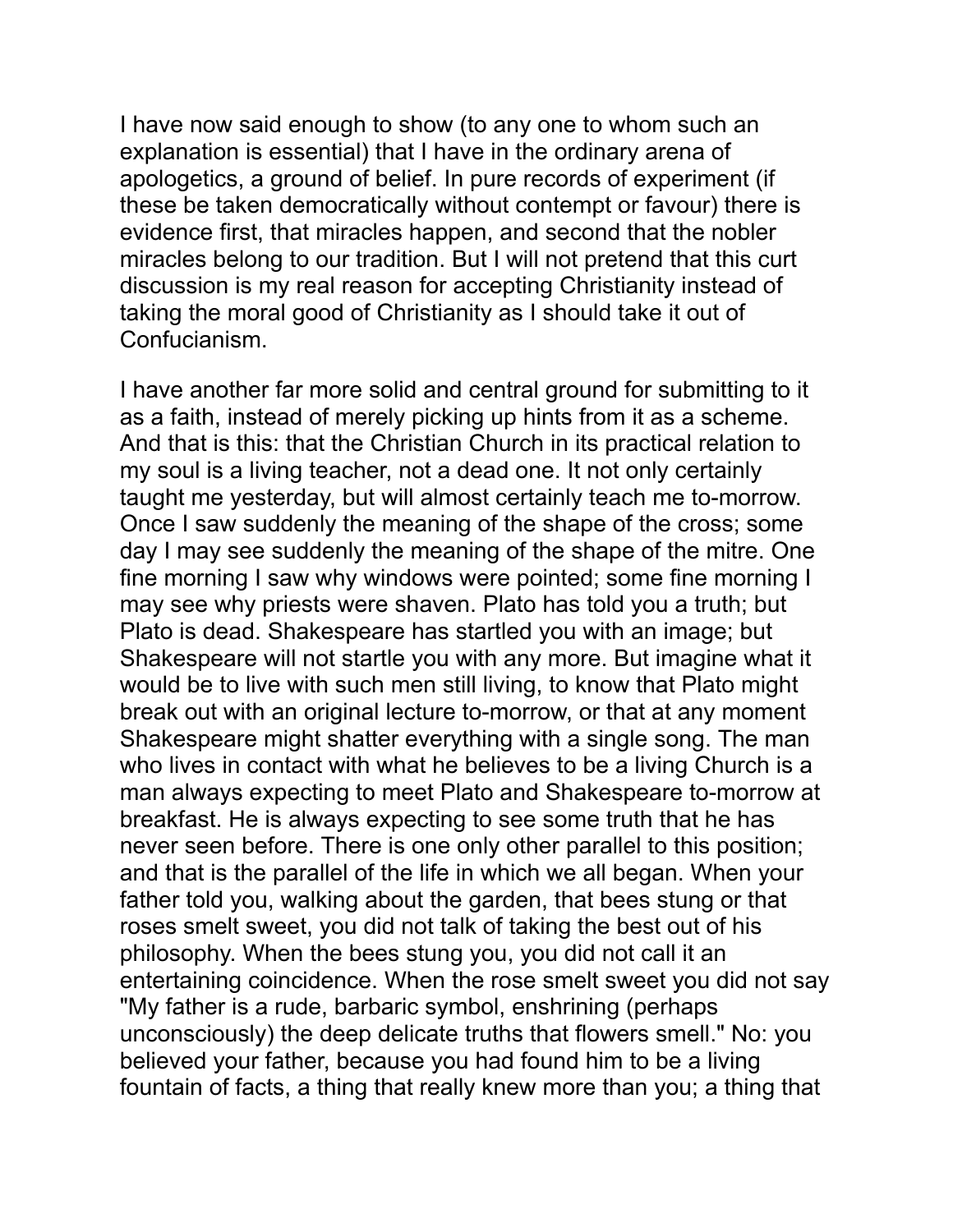would tell you truth to-morrow, as well as to-day. And if this was true of your father, it was even truer of your mother; at least it was true of mine, to whom this book is dedicated. Now, when society is in a rather futile fuss about the subjection of women, will no one say how much every man owes to the tyranny and privilege of women, to the fact that they alone rule education until education becomes futile: for a boy is only sent to be taught at school when it is too late to teach him anything. The real thing has been done already, and thank God it is nearly always done by women. Every man is womanised, merely by being born. They talk of the masculine woman; but every man is a feminised man. And if ever men walk to Westminster to protest against this female privilege, I shall not join their procession.

For I remember with certainty this fixed psychological fact; that the very time when I was most under a woman's authority, I was most full of flame and adventure. Exactly because when my mother said that ants bit they did bite, and because snow did come in winter (as she said); therefore the whole world was to me a fairyland of wonderful fulfilments, and it was like living in some Hebraic age, when prophecy after prophecy came true. I went out as a child into the garden, and it was a terrible place to me, precisely because I had a clue to it: if I had held no clue it would not have been terrible, but tame. A mere unmeaning wilderness is not even impressive. But the garden of childhood was fascinating, exactly because everything had a fixed meaning which could be found out in its turn. Inch by inch I might discover what was the object of the ugly shape called a rake; or form some shadowy conjecture as to why my parents kept a cat.

So, since I have accepted Christendom as a mother and not merely as a chance example, I have found Europe and the world once more like the little garden where I stared at the symbolic shapes of cat and rake; I look at everything with the old elvish ignorance and expectancy. This or that rite or doctrine may look as ugly and extraordinary as a rake; but I have found by experience that such things end somehow in grass and flowers. A clergyman may be apparently as useless as a cat, but he is also as fascinating, for there must be some strange reason for his existence. I give one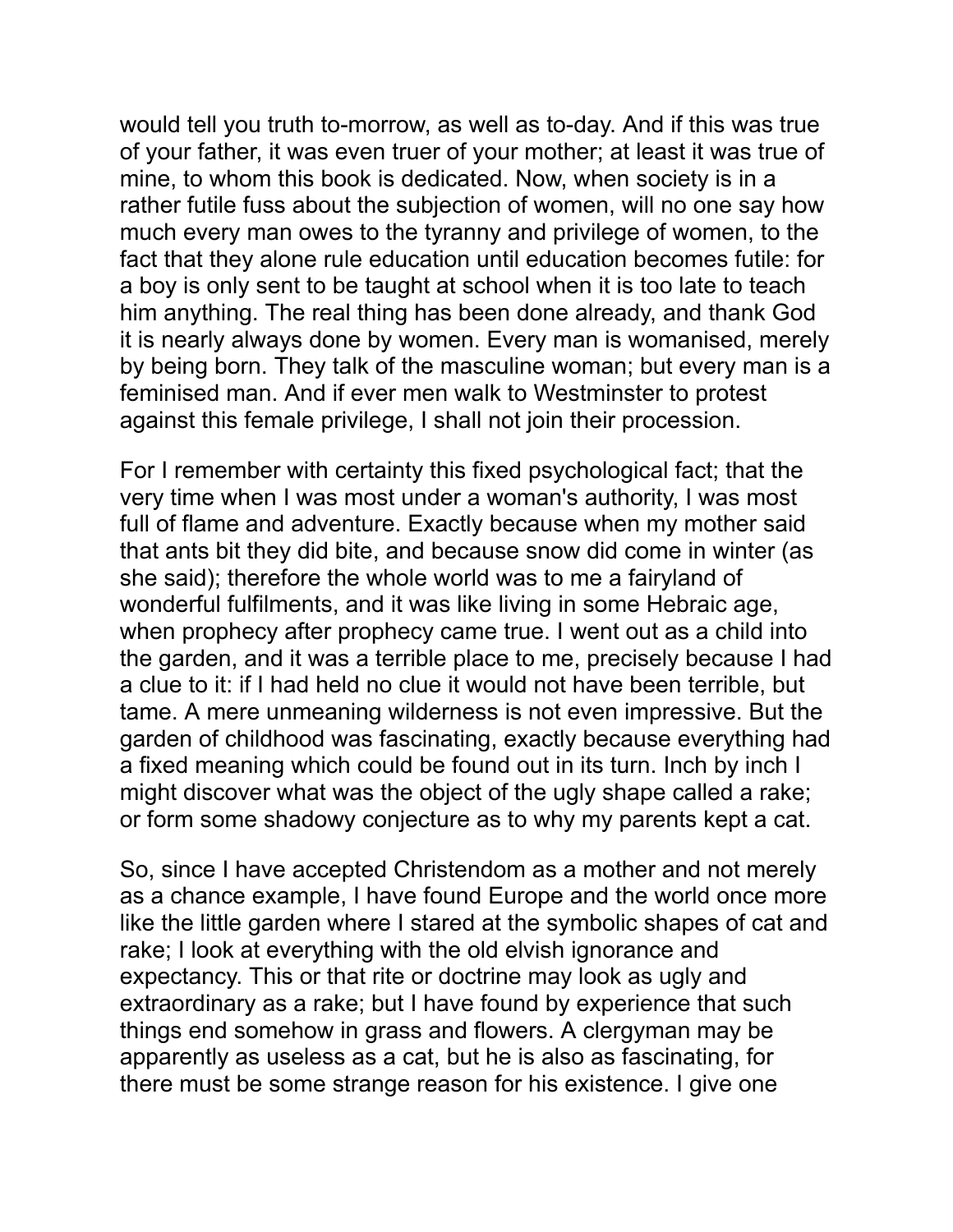instance out of a hundred; I have not myself any instinctive kinship with that enthusiasm for physical virginity, which has certainly been a note of historic Christianity. But when I look not at myself but at the world, I perceive that this enthusiasm is not only a note of Christianity, but a note of Paganism, a note of high human nature in many spheres. The Greeks felt virginity when they carved Artemis, the Romans when they robed the vestals, the worst and wldest of the great Elizabethan playwrights clung to the literal purity of a woman as to the central pillar of the world. Above all, the modern world (even while mocking sexual innocence) has flung itself into a generous idolatry of sexual innocence— the great modern worship of children. For any man who loves children will agree that their peculiar beauty is hurt by a hint of physical sex. With all this human experience, allied with the Christian authority, I simply conclude that I am wrong, and the church right; or rather that I am defective, while the church is universal. It takes all sorts to make a church; she does not ask me to be celibate. But the fact that I have no appreciation of the celibates, I accept like the fact that I have no ear for music. The best human experience is against me, as it is on the subject of Bach. Celibacy is one flower in my father's garden, of which I have not been told the sweet or terrible name. But I may be told it any day.

This, therefore, is, in conclusion, my reason for accepting the religion and not merely the scattered and secular truths out of the religion. I do it because the thing has not merely told this truth or that truth, but has revealed itself as a truth-telling thing. All other philosophies say the things that plainly seem to be true; only this philosophy has again and again said the thing that does not seem to be true, but is true. Alone of all creeds it is convincing where it is not attractive; it turns out to be right, like my father in the garden. Theosophists for instance will preach an obviously attractive idea like re-incarnation; but if we wait for its logical results, they are spiritual superciliousness and the cruelty of caste. For if a man is a beggar by his own prenatal sins, people will tend to despise the beggar. But Christianity preaches an obviously unattractive idea, such as original sin; but when we wait for its results, they are pathos and brotherhood, and a thunder of laughter and pity; for only with original sin we can at once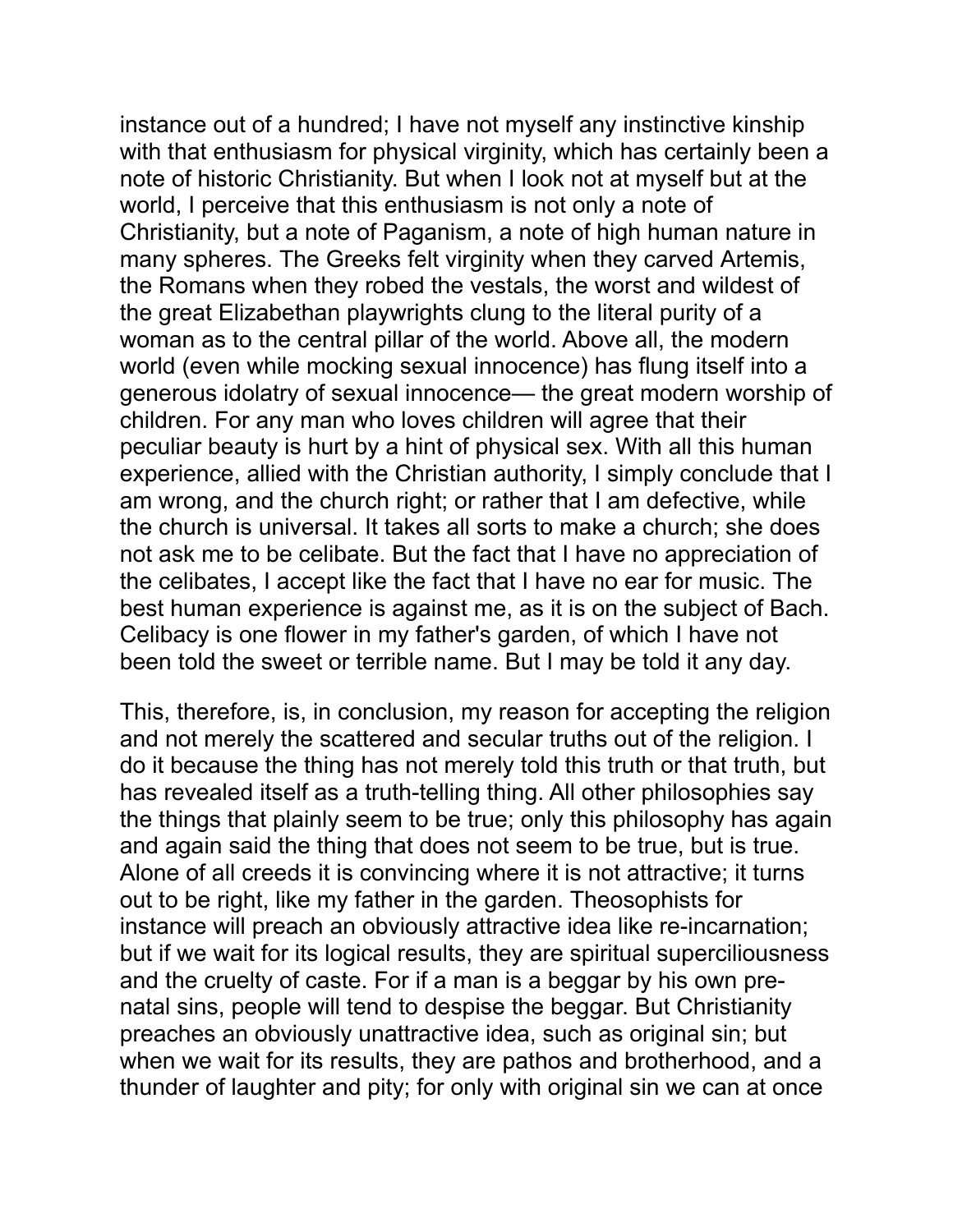pity the beggar and distrust the king. Men of science offer us health, an obvious benefit; it is only afterwards that we discover that by health, they mean bodily slavery and spiritual tedium. Orthodoxy makes us jump by the sudden brink of hell; it is only afterwards that we realise that jumping was an athletic exercise highly beneficial to our health. It is only afterwards that we realise that this danger is the root of all drama and romance. The strongest argument for the divine grace is simply its ungraciousness. The unpopular parts of Christianity turn out when examined to be the very props of the people. The outer ring of Christianity is a rigid guard of ethical abnegations and professional priests; but inside that inhuman guard you will find the old human life dancing like children, and drinking wine like men; for Christianity is the only frame for pagan freedom. But in the modern philosophy the case is opposite; it is its outer ring that is obviously artistic and emancipated; its despair is within.

And its despair is this, that it does not really believe that there is any meaning in the universe; therefore it cannot hope to find any romance; its romances will have no plots. A man cannot expect any adventures in the land of anarchy. But a man can expect any number of adventures if he goes travelling in the land of authority. One can find no meanings in a jungle of scepticism; but the man will find more and more meanings who walks through a forest of doctrine and design. Here everything has a story tied to its tail, like the tools or pictures in my father's house; for it is my father's house. I end where I began—at the right end. I have entered at last the gate of all good philosophy. I have come into my second childhood.

But this larger and more adventurous Christian universe has one final mark difficult to express; yet as a conclusion of the whole matter I will attempt to express it. All the real argument about religion turns on the question of whether a man who was born upside down can tell when he comes right way up. The primary paradox of Christianity is that the ordinary condition of man is not his sane or sensible condition; that the normal itself is an abnormality. That is the inmost philosophy of the Fall. In Sir Oliver Lodge's interesting new Catechism, the first two questions were: "What are you?" and "What,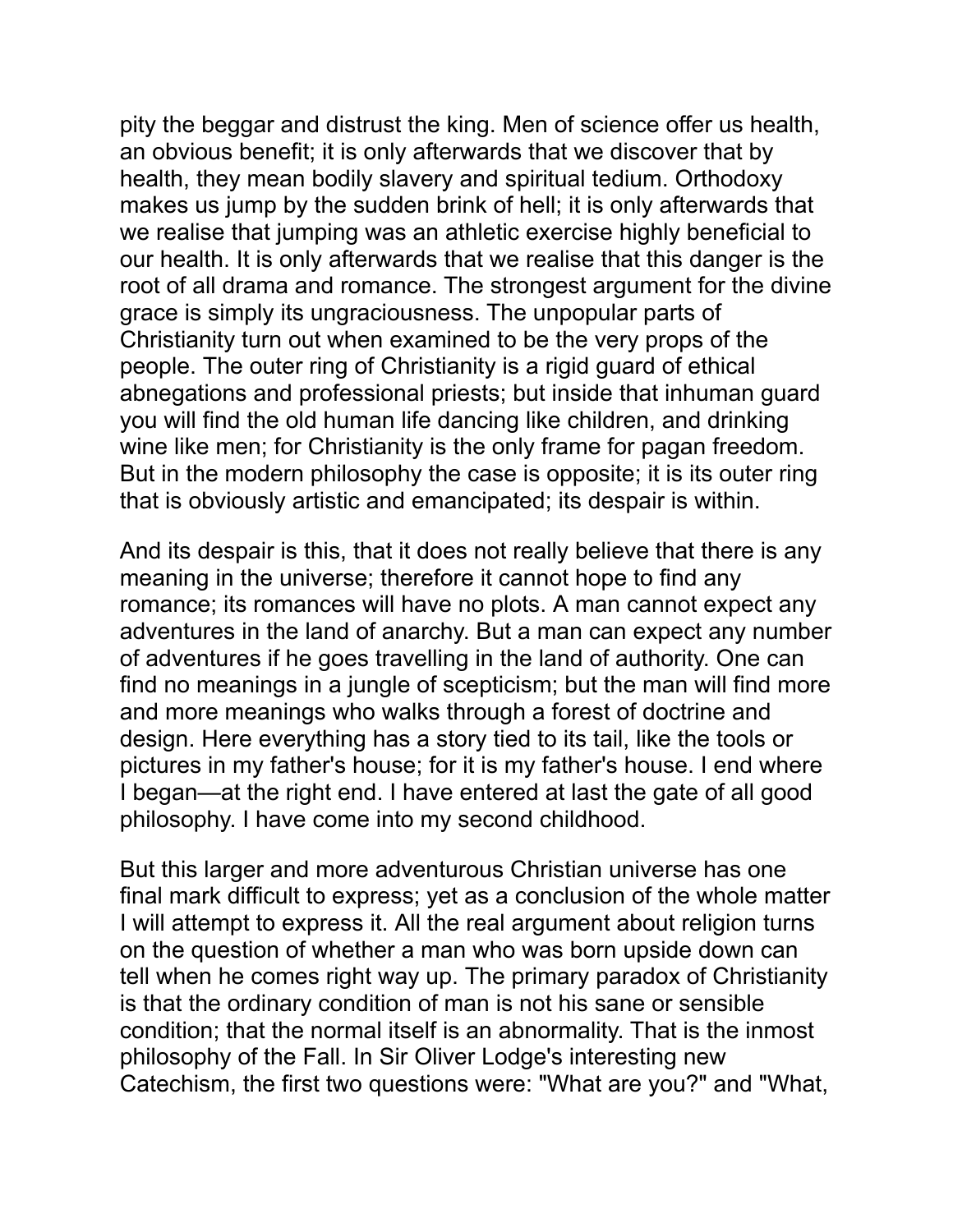then, is the meaning of the Fall of Man?" I remember amusing myself by writing my own answers to the questions; but I soon found that they were very broken and agnostic answers. To the question, "What are you?" I could only answer, "God knows." And to the question, "What is meant by the Fall?" I could answer with complete sincerity, "That whatever I am, I am not myself." This is the prime paradox of our religion; something that we have never in any full sense known, is not only better than ourselves, but even more natural to us than ourselves. And there is really no test of this except the merely experimental one with which these pages began, the test of the padded cell and the open door. It is only since I have known orthodoxy that I have known mental emancipation. But, in conclusion, it has one special application to the ultimate idea of joy.

It is said that Paganism is a religion of joy and Christianity of sorrow; it would be just as easy to prove that Paganism is pure sorrow and Christianity pure joy. Such conflicts mean nothing and lead nowhere. Everything human must have in it both joy and sorrow; the only matter of interest is the manner in which the two things are balanced or divided. And the really interesting thing is this, that the pagan was (in the main) happier and happier as he approached the earth, but sadder and sadder as he approached the heavens. The gaiety of the best Paganism, as in the playfulness of Catullus or Theocritus, is, indeed, an eternal gaiety never to be forgotten by a grateful humanity. But it is all a gaiety about the facts of life, not about its origin. To the pagan the small things are as sweet as the small brooks breaking out of the mountain; but the broad things are as bitter as the sea. When the pagan looks at the very core of the cosmos he is struck cold. Behind the gods, who are merely despotic, sit the fates, who are deadly. Nay, the fates are worse than deadly; they are dead. And when rationalists say that the ancient world was more enlightened than the Christian, from their point of view they are right. For when they say "enlightened" they mean darkened with incurable despair. It is profoundly true that the ancient world was more modern than the Christian. The common bond is in the fact that ancients and moderns have both been miserable about existence, about everything, while mediaevals were happy about that at least. I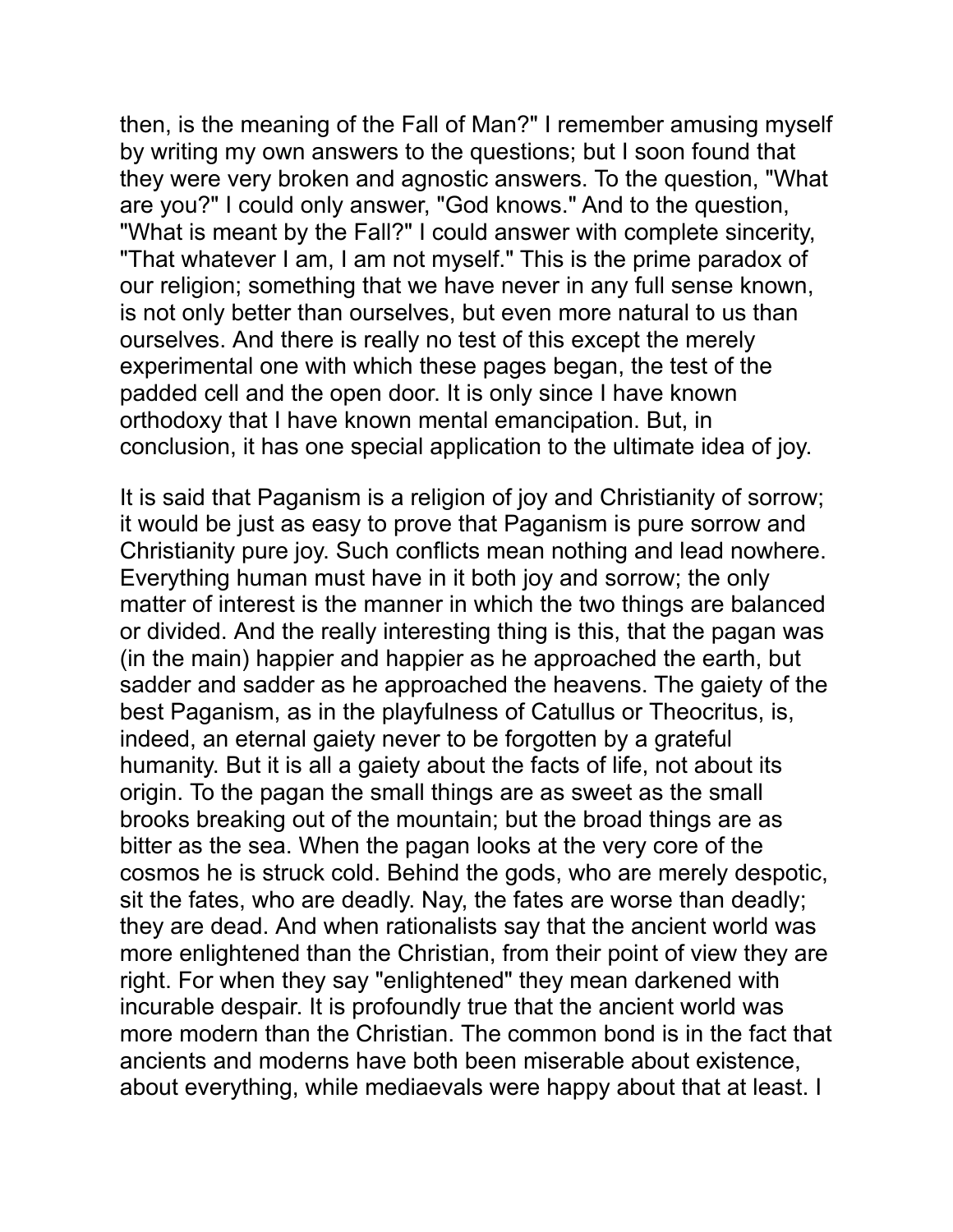freely grant that the pagans, like the moderns, were only miserable about everything—they were quite jolly about everything else. I concede that the Christians of the Middle Ages were only at peace about everything—they were at war about everything else. But if the question turn on the primary pivot of the cosmos, then there was more cosmic contentment in the narrow and bloody streets of Florence than in the theatre of Athens or the open garden of Epicurus. Giotto lived in a gloomier town than Euripides, but he lived in a gayer universe.

The mass of men have been forced to be gay about the little things, but sad about the big ones. Nevertheless (I offer my last dogma defiantly) it is not native to man to be so. Man is more himself, man is more manlike, when joy is the fundamental thing in him, and grief the superficial. Melancholy should be an innocent interlude, a tender and fugitive frame of mind; praise should be the permanent pulsation of the soul. Pessimism is at best an emotional half-holiday; joy is the uproarious labour by which all things live. Yet, according to the apparent estate of man as seen by the pagan or the agnostic, this primary need of human nature can never be fulfilled. Joy ought to be expansive; but for the agnostic it must be contracted, it must cling to one corner of the world. Grief ought to be a concentration; but for the agnostic its desolation is spread through an unthinkable eternity. This is what I call being born upside down. The sceptic may truly be said to be topsy-turvy; for his feet are dancing upwards in idle ecstasies, while his brain is in the abyss. To the modern man the heavens are actually below the earth. The explanation is simple; he is standing on his head; which is a very weak pedestal to stand on. But when he has found his feet again he knows it. Christianity satisfies suddenly and perfectly man's ancestral instinct for being the right way up; satisfies it supremely in this; that by its creed joy becomes something gigantic and sadness something special and small. The vault above us is not deaf because the universe is an idiot; the silence is not the heartless silence of an endless and aimless world. Rather the silence around us is a small and pitiful stillness like the prompt stillness in a sick-room. We are perhaps permitted tragedy as a sort of merciful comedy: because the frantic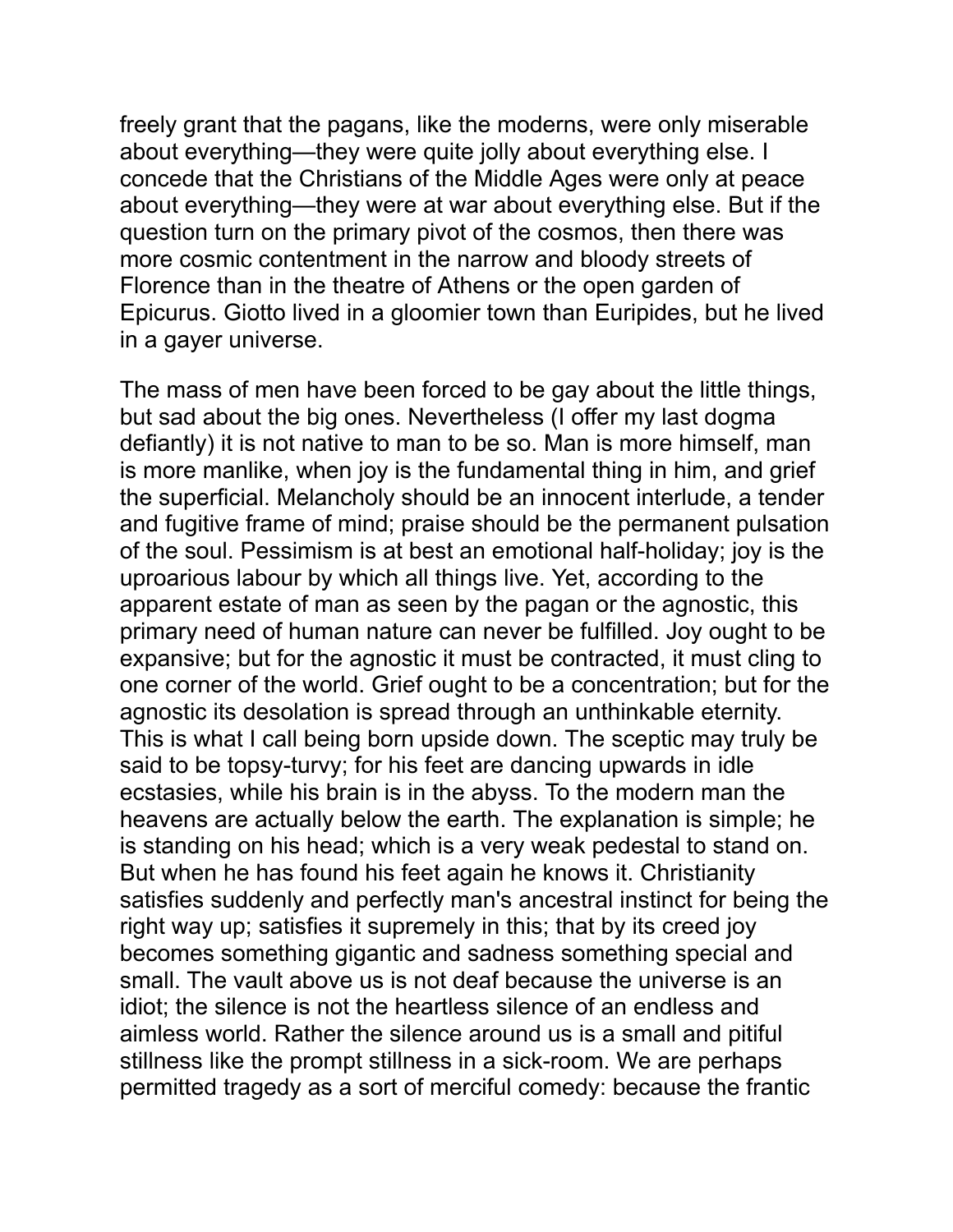energy of divine things would knock us down like a drunken farce. We can take our own tears more lightly than we could take the tremendous levities of the angels. So we sit perhaps in a starry chamber of silence, while the laughter of the heavens is too loud for us to hear.

Joy, which was the small publicity of the pagan, is the gigantic secret of the Christian. And as I close this chaotic volume I open again the strange small book from which all Christianity came; and I am again haunted by a kind of confirmation. The tremendous figure which fills the Gospels towers in this respect, as in every other, above all the thinkers who ever thought themselves tall. His pathos was natural, almost casual. The Stoics, ancient and modern, were proud of concealing their tears. He never concealed His tears: He showed them plainly on His open face at any daily sight, such as the far sight of His native city. Yet He concealed something. Solemn supermen and imperial diplomatists are proud of restraining their anger. He never restrained His anger. He flung furniture down the front steps of the Temple, and asked men how they expected to escape the damnation of Hell. Yet He restrained something. I say it with reverence; there was in that shattering personality a thread that must be called shyness. There was something that He hid from all men when He went up a mountain to pray. There was something that He covered constantly by abrupt silence or impetuous isolation. There was some one thing that was too great for God to show us when He walked upon our earth; and I have sometimes fancied that it was His mirth.

## \*\*\*END OF THE PROJECT GUTENBERG EBOOK ORTHODOXY\*\*\*

\*\*\*\*\*\*\*\* This file should be named 130.txt or 130.zip \*\*\*\*\*\*\*

This and all associated files of various formats will be found in: https://www.gutenberg.org/dirs/1/3/130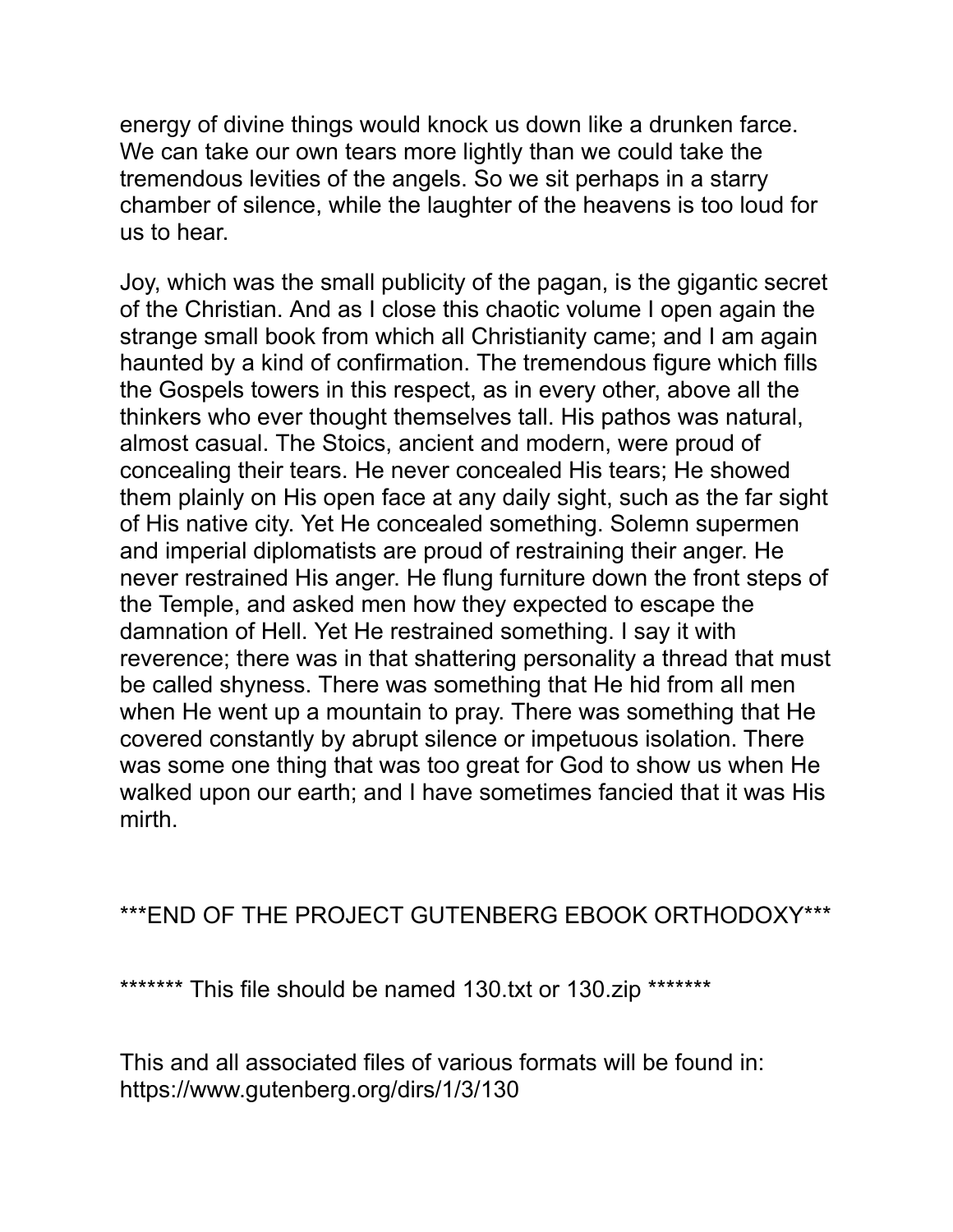Updated editions will replace the previous one—the old editions will be renamed.

Creating the works from public domain print editions means that no one owns a United States copyright in these works, so the Foundation (and you!) can copy and distribute it in the United States without permission and without paying copyright royalties. Special rules, set forth in the General Terms of Use part of this license, apply to copying and distributing Project Gutenberg-tm electronic works to protect the PROJECT GUTENBERG-tm concept and trademark. Project Gutenberg is a registered trademark, and may not be used if you charge for the eBooks, unless you receive specific permission. If you do not charge anything for copies of this eBook, complying with the rules is very easy. You may use this eBook for nearly any purpose such as creation of derivative works, reports, performances and research. They may be modified and printed and given awayyou may do practically ANYTHING with public domain eBooks. Redistribution is subject to the trademark license, especially commercial redistribution.

# **\*\*\* START: FULL LICENSE \*\*\***

#### **THE FULL PROJECT GUTENBERG LICENSE PLEASE READ THIS BEFORE YOU DISTRIBUTE OR USE THIS WORK**

To protect the Project Gutenberg-tm mission of promoting the free distribution of electronic works, by using or distributing this work (or any other work associated in any way with the phrase "Project" Gutenberg"), you agree to comply wth all the terms of the Full Project Gutenberg-tm License (available with this file or online at https://gutenberg.org/license).

## **Section 1. General Terms of Use and Redistributing Project Gutenberg-tm electronic works**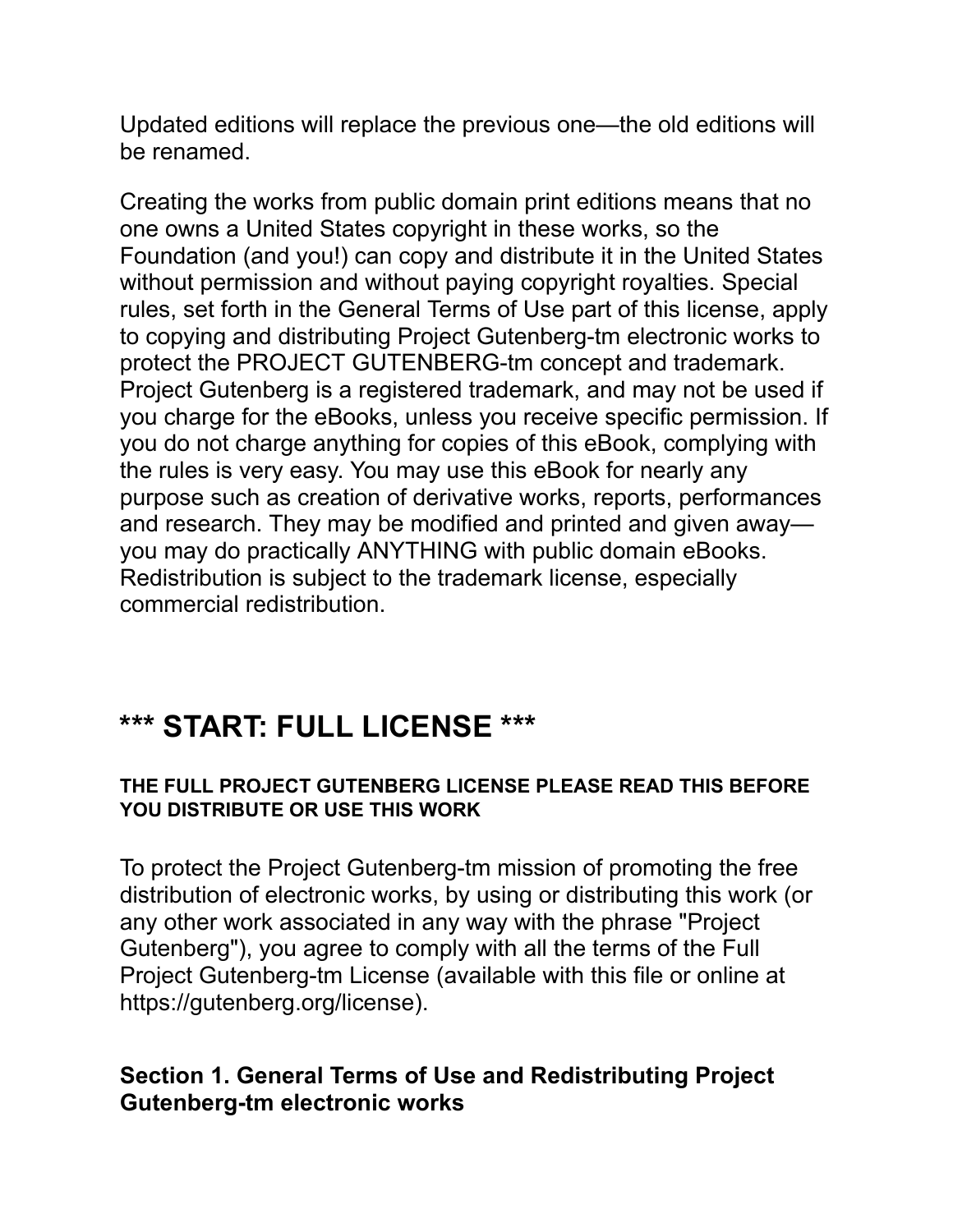1.A. By reading or using any part of this Project Gutenberg-tm electronic work, you indicate that you have read, understand, agree to and accept all the terms of this license and intellectual property (trademark/copyrght) agreement. If you do not agree to abde by all the terms of this agreement, you must cease using and return or destroy all copies of Project Gutenberg-tm electronic works in your possession. If you paid a fee for obtaining a copy of or access to a Project Gutenberg-tm electronic work and you do not agree to be bound by the terms of this agreement, you may obtain a refund from the person or entity to whom you paid the fee as set forth in paragraph 1.E.8.

1.B. "Project Gutenberg" is a registered trademark. It may only be used on or associated in any way with an electronic work by people who agree to be bound by the terms of this agreement. There are a few things that you can do with most Project Gutenberg-tm electronic works even without complying with the full terms of this agreement. See paragraph 1.C below. There are a lot of things you can do with Project Gutenberg-tm electronic works if you follow the terms of this agreement and help preserve free future access to Project Gutenberg-tm electronic works. See paragraph 1.E below.

1.C. The Project Gutenberg Literary Archive Foundation ("the Foundation" or PGLAF), owns a compilation copyright in the collection of Project Gutenberg-tm electronic works. Nearly all the individual works in the collection are in the public domain in the United States. If an individual work is in the public domain in the United States and you are located in the United States, we do not claim a right to prevent you from copying, distributing, performing, displaying or creating derivative works based on the work as long as all references to Project Gutenberg are removed. Of course, we hope that you will support the Project Gutenberg-tm mission of promoting free access to electronic works by freely sharing Project Gutenberg-tm works in compliance with the terms of this agreement for keeping the Project Gutenberg-tm name associated with the work. You can easily comply with the terms of this agreement by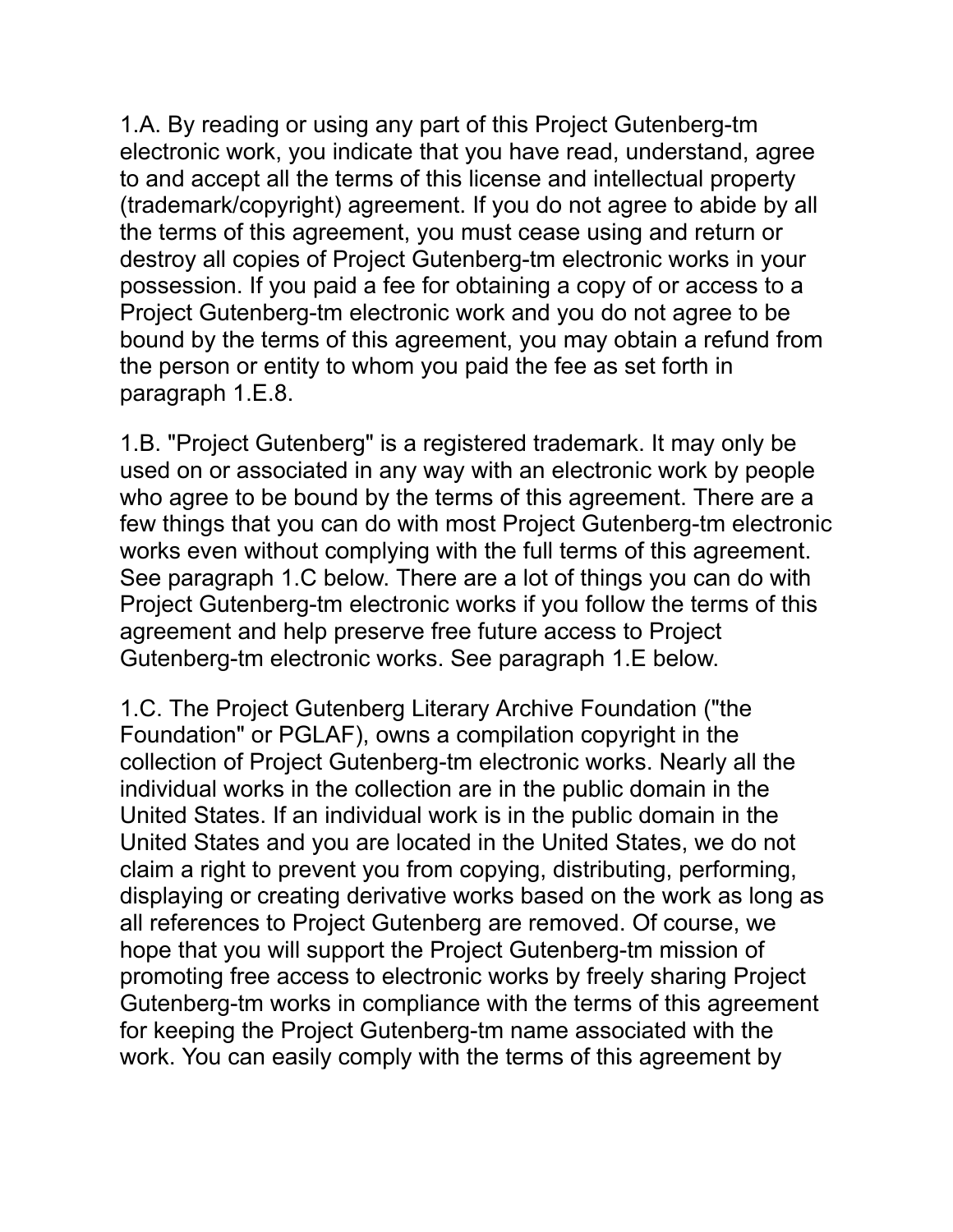keeping this work in the same format with its attached full Project Gutenberg-tm License when you share it without charge with others.

1.D. The copyrght laws of the place where you are located also govern what you can do with this work. Copyright laws in most countries are in a constant state of change. If you are outside the United States, check the laws of your country in addition to the terms of this agreement before downloading, copying, displaying, performing, distributing or creating derivative works based on this work or any other Project Gutenberg-tm work. The Foundation makes no representations concerning the copyright status of any work in any country outside the United States.

1.E. Unless you have removed all references to Project Gutenberg:

1.E.1. The following sentence, with active links to, or other immediate access to, the full Project Gutenberg-tm License must appear prominently whenever any copy of a Project Gutenberg-tm work (any work on which the phrase "Project Gutenberg" appears, or with which the phrase "Project Gutenberg" is associated) is accessed, displayed, performed, viewed, copied or distributed:

This eBook is for the use of anyone anywhere at no cost and with almost no restrictions whatsoever. You may copy it, give it away or re-use it under the terms of the Project Gutenberg License included with this eBook or online at www.gutenberg.org

1.E.2. If an individual Project Gutenberg-tm electronic work is derived from the public domain (does not contain a notice indicating that it is posted with permission of the copyright holder), the work can be copied and distributed to anyone in the United States without paying any fees or charges. If you are redistributing or providing access to a work with the phrase "Project Gutenberg" associated with or appearing on the work, you must comply either with the requirements of paragraphs 1.E.1 through 1.E.7 or obtain permission for the use of the work and the Project Gutenberg-tm trademark as set forth in paragraphs 1.E.8 or 1.E.9.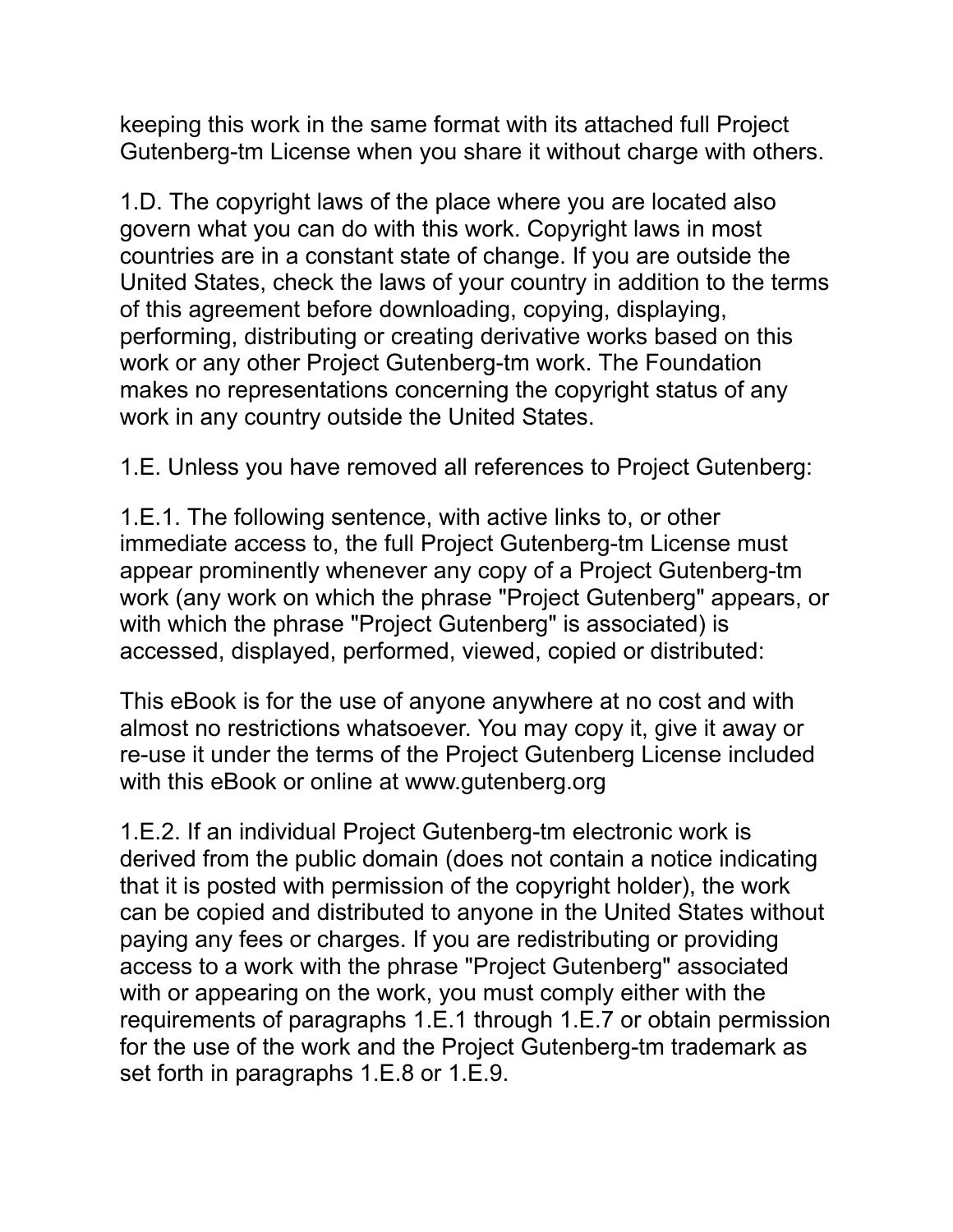1.E.3. If an individual Project Gutenberg-tm electronic work is posted with the permission of the copyright holder, your use and distribution must comply wth both paragraphs 1.E.1 through 1.E.7 and any additional terms imposed by the copyright holder. Additional terms will be linked to the Project Gutenberg-tm License for all works posted with the permission of the copyright holder found at the beginning of this work.

1.E.4. Do not unlink or detach or remove the full Project Gutenbergtm License terms from this work, or any files containing a part of this work or any other work associated with Project Gutenberg-tm.

1.E.5. Do not copy, display, perform, distribute or redistribute this electronic work, or any part of this electronic work, without prominently displaying the sentence set forth in paragraph 1.E.1 with active links or immediate access to the full terms of the Project Gutenberg-tm License.

1.E.6. You may convert to and distribute this work in any binary, compressed, marked up, nonproprietary or proprietary form, including any word processing or hypertext form. However, if you provide access to or distribute copies of a Project Gutenberg-tm work in a format other than "Plain Vanilla ASCII" or other format used in the official version posted on the official Project Gutenberg-tm web site (www.gutenberg.org), you must, at no additional cost, fee or expense to the user, provide a copy, a means of exporting a copy, or a means of obtaining a copy upon request, of the work in its original "Plain Vanilla ASCII" or other form. Any alternate format must include the full Project Gutenberg-tm License as specified in paragraph 1.E.1.

1.E.7. Do not charge a fee for access to, viewing, displaying, performing, copying or distributing any Project Gutenberg-tm works unless you comply wth paragraph 1.E.8 or 1.E.9.

1.E.8. You may charge a reasonable fee for copies of or providing access to or distributing Project Gutenberg-tm electronic works provided that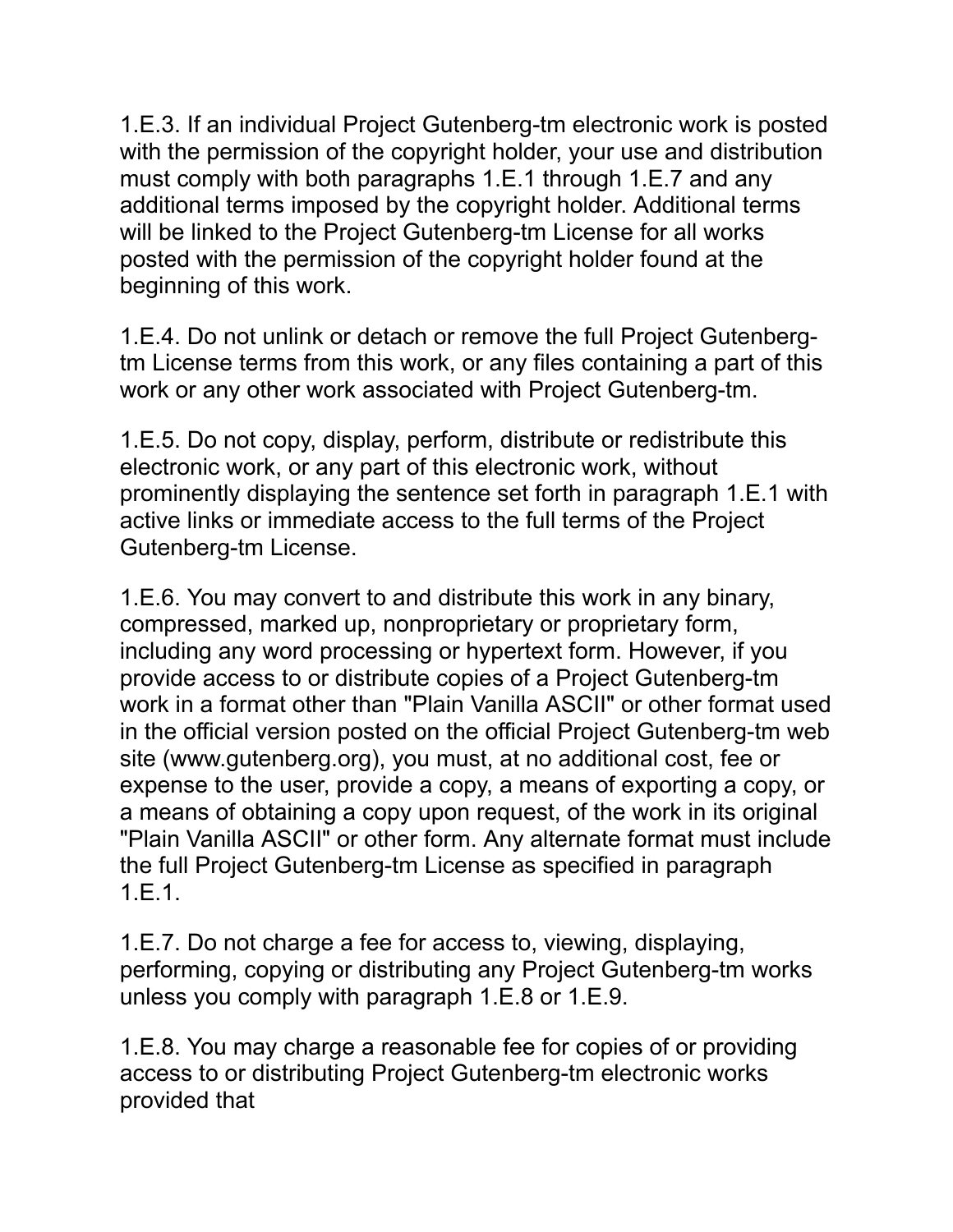- You pay a royalty fee of 20% of the gross profits you derive from the use of Project Gutenberg-tm works calculated using the method you already use to calculate your applicable taxes. The fee is owed to the owner of the Project Gutenberg-tm trademark, but he has agreed to donate royalties under this paragraph to the Project Gutenberg Literary Archive Foundation. Royalty payments must be paid within 60 days following each date on which you prepare (or are legally required to prepare) your periodic tax returns. Royalty payments should be clearly marked as such and sent to the Project Gutenberg Literary Archive Foundation at the address specified in Section 4, "Information about donations to the Project Gutenberg Literary Archive Foundation."

- You provide a full refund of any money paid by a user who notifies you in writing (or by e-mail) within 30 days of receipt that s/he does not agree to the terms of the full Project Gutenberg-tm License. You must require such a user to return or destroy all copies of the works possessed in a physical medium and discontinue all use of and all access to other copies of Project Gutenberg-tm works.

- You provide, in accordance with paragraph 1.F.3, a full refund of any money paid for a work or a replacement copy, if a defect in the electronic work is discovered and reported to you within 90 days of receipt of the work.

- You comply with all other terms of this agreement for free distribution of Project Gutenberg-tm works.

1.E.9. If you wish to charge a fee or distribute a Project Gutenbergtm electronic work or group of works on different terms than are set forth in this agreement, you must obtain permission in writing from both the Project Gutenberg Literary Archive Foundation and Michael Hart, the owner of the Project Gutenberg-tm trademark. Contact the Foundation as set forth in Section 3 below.

**1.F.**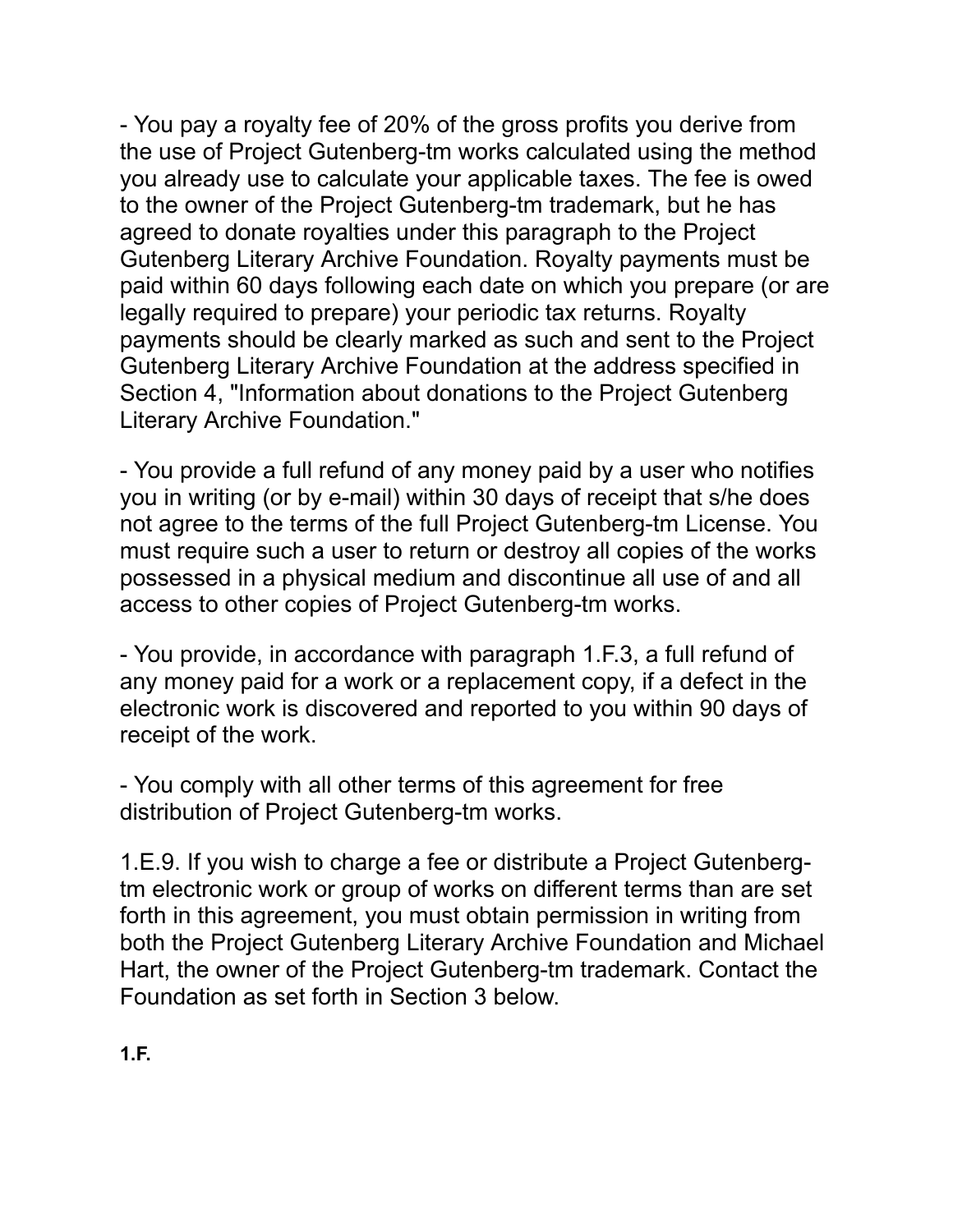1.F.1. Project Gutenberg volunteers and employees expend considerable effort to identify, do copyright research on, transcribe and proofread public domain works in creating the Project Gutenberg-tm collection. Despite these efforts, Project Gutenberg-tm electronic works, and the medium on which they may be stored, may contain "Defects," such as, but not limited to, incomplete, inaccurate or corrupt data, transcription errors, a copyright or other intellectual property infringement, a defective or damaged disk or other medium, a computer virus, or computer codes that damage or cannot be read by your equipment.

1.F.2. LIMITED WARRANTY, DISCLAIMER OF DAMAGES - Except for the "Right of Replacement or Refund" described in paragraph 1.F.3, the Project Gutenberg Literary Archive Foundation, the owner of the Project Gutenberg-tm trademark, and any other party distributing a Project Gutenberg-tm electronic work under this agreement, disclaim all liability to you for damages, costs and expenses, including legal fees. YOU AGREE THAT YOU HAVE NO REMEDIES FOR NEGLIGENCE, STRICT LIABILITY, BREACH OF WARRANTY OR BREACH OF CONTRACT EXCEPT THOSE PROVIDED IN PARAGRAPH F3. YOU AGREE THAT THE FOUNDATION, THE TRADEMARK OWNER, AND ANY DISTRIBUTOR UNDER THIS AGREEMENT WILL NOT BE LIABLE TO YOU FOR ACTUAL, DIRECT, INDIRECT, CONSEQUENTIAL, PUNITIVE OR INCIDENTAL DAMAGES EVEN IF YOU GIVE NOTICE OF THE POSSIBILITY OF SUCH DAMAGE.

1.F.3. LIMITED RIGHT OF REPLACEMENT OR REFUND - If you discover a defect in this electronic work within 90 days of receiving it, you can receive a refund of the money (if any) you paid for it by sending a written explanation to the person you received the work from. If you received the work on a physical medium, you must return the medium with your written explanation. The person or entity that provided you with the defective work may elect to provide a replacement copy in lieu of a refund. If you received the work electronically, the person or entity providing it to you may choose to give you a second opportunity to receive the work electronically in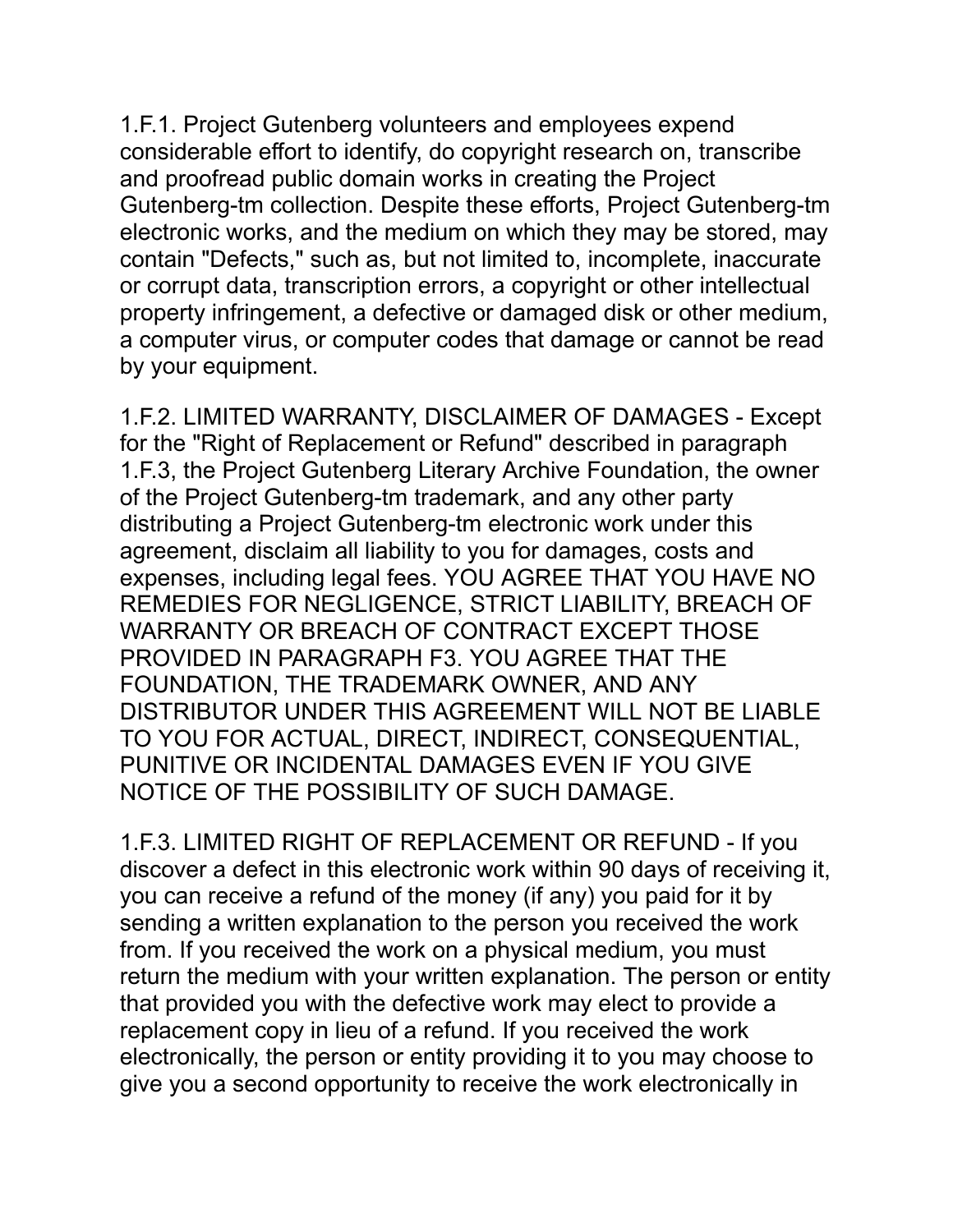lieu of a refund. If the second copy is also defective, you may demand a refund in writing without further opportunities to fix the problem.

1.F.4. Except for the limited right of replacement or refund set forth in paragraph 1.F.3, this work is provided to you 'AS-IS', WITH NO OTHER WARRANTIES OF ANY KIND, EXPRESS OR IMPLIED, INCLUDING BUT NOT LIMITED TO WARRANTIES OF MERCHANTIBILITY OR FITNESS FOR ANY PURPOSE.

1.F.5. Some states do not allow disclaimers of certain implied warranties or the exclusion or limitation of certain types of damages. If any disclaimer or limitation set forth in this agreement violates the law of the state applicable to this agreement, the agreement shall be interpreted to make the maximum disclaimer or limitation permitted by the applicable state law. The invalidity or unenforceability of any provision of this agreement shall not void the remaining provisions.

1.F.6. INDEMNITY - You agree to indemnify and hold the Foundation, the trademark owner, any agent or employee of the Foundation, anyone providing copies of Project Gutenberg-tm electronic works in accordance with this agreement, and any volunteers associated with the production, promotion and distribution of Project Gutenberg-tm electronic works, harmless from all liability, costs and expenses, including legal fees, that arise directly or indirectly from any of the following which you do or cause to occur:  $(a)$  distribution of this or any Project Gutenberg-tm work,  $(b)$ alteration, modification, or additions or deletions to any Project Gutenberg-tm work, and (c) any Defect you cause.

#### **Section 2. Information about the Mission of Project Gutenbergtm**

Project Gutenberg-tm is synonymous with the free distribution of electronic works in formats readable by the widest variety of computers including obsolete, old, middle-aged and new computers.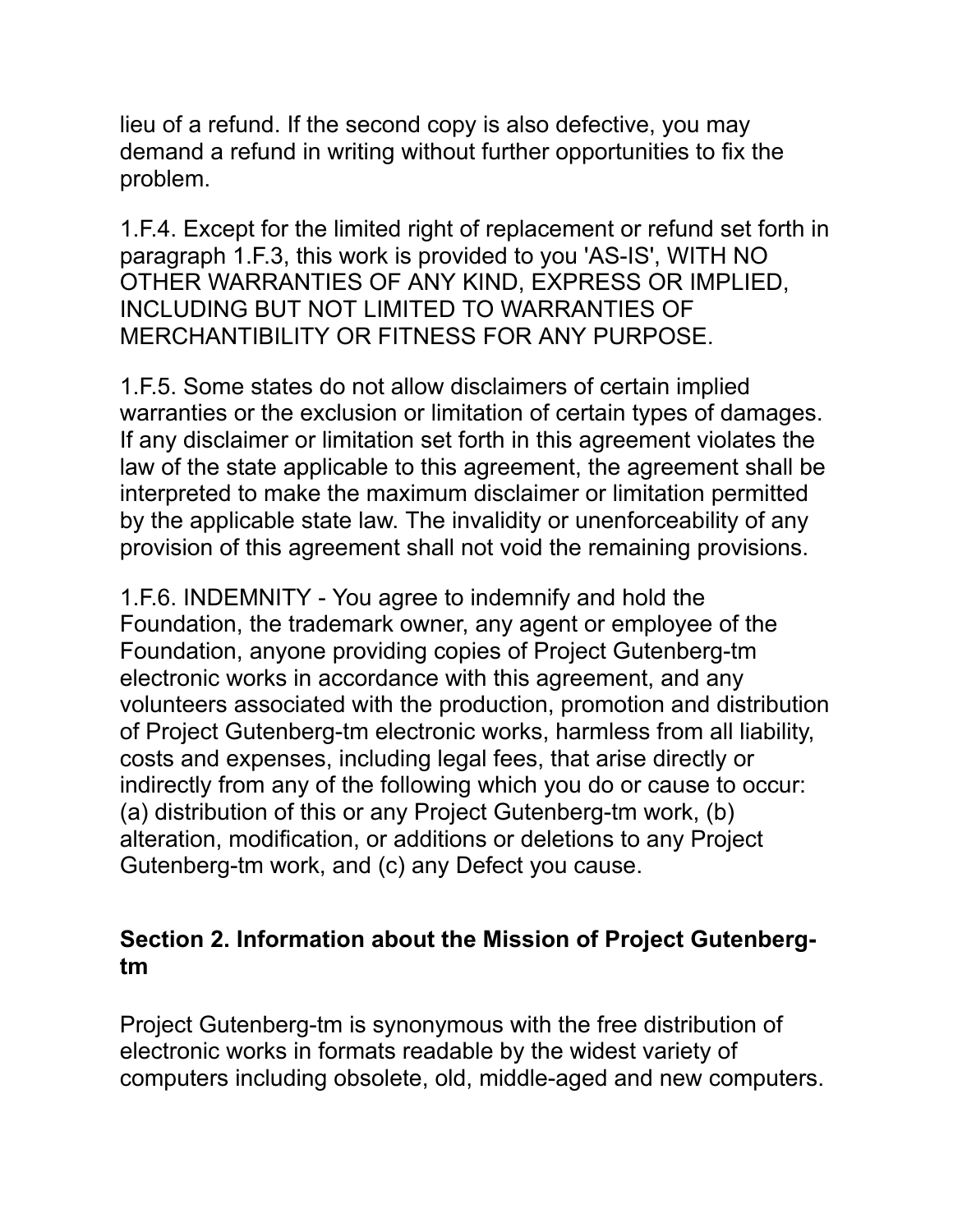It exists because of the efforts of hundreds of volunteers and donations from people in all walks of life.

Volunteers and financial support to provide volunteers with the assistance they need, is critical to reaching Project Gutenberg-tm's goals and ensuring that the Project Gutenberg-tm collection will remain freely available for generations to come. In 2001, the Project Gutenberg Literary Archive Foundation was created to provide a secure and permanent future for Project Gutenberg-tm and future generations. To learn more about the Project Gutenberg Literary Archive Foundation and how your efforts and donations can help, see Sections 3 and 4 and the Foundation web page at https://www.gutenberg.org/fundraising/pglaf.

## **Section 3. Information about the Project Gutenberg Literary Archive Foundation**

The Project Gutenberg Literary Archive Foundation is a non profit  $501(c)(3)$  educational corporation organized under the laws of the state of Mississippi and granted tax exempt status by the Internal Revenue Service. The Foundation's EIN or federal tax identification number is 64-6221541. Contributions to the Project Gutenberg Literary Archive Foundation are tax deductible to the full extent permtted by U.S. federal laws and your state's laws.

The Foundation's principal office is located at 4557 Melan Dr. S. Fairbanks, AK, 99712., but its volunteers and employees are scattered throughout numerous locations. Its business office is located at 809 North 1500 West, Salt Lake City, UT 84116, (801) 596-1887, email business@pglaf.org. Email contact links and up to date contact information can be found at the Foundation's web site and official page at https://www.gutenberg.org/about/contact

For additional contact information:

 Dr. Gregory B. Newby **Chief Executive and Director** gbnewby@pglaf.org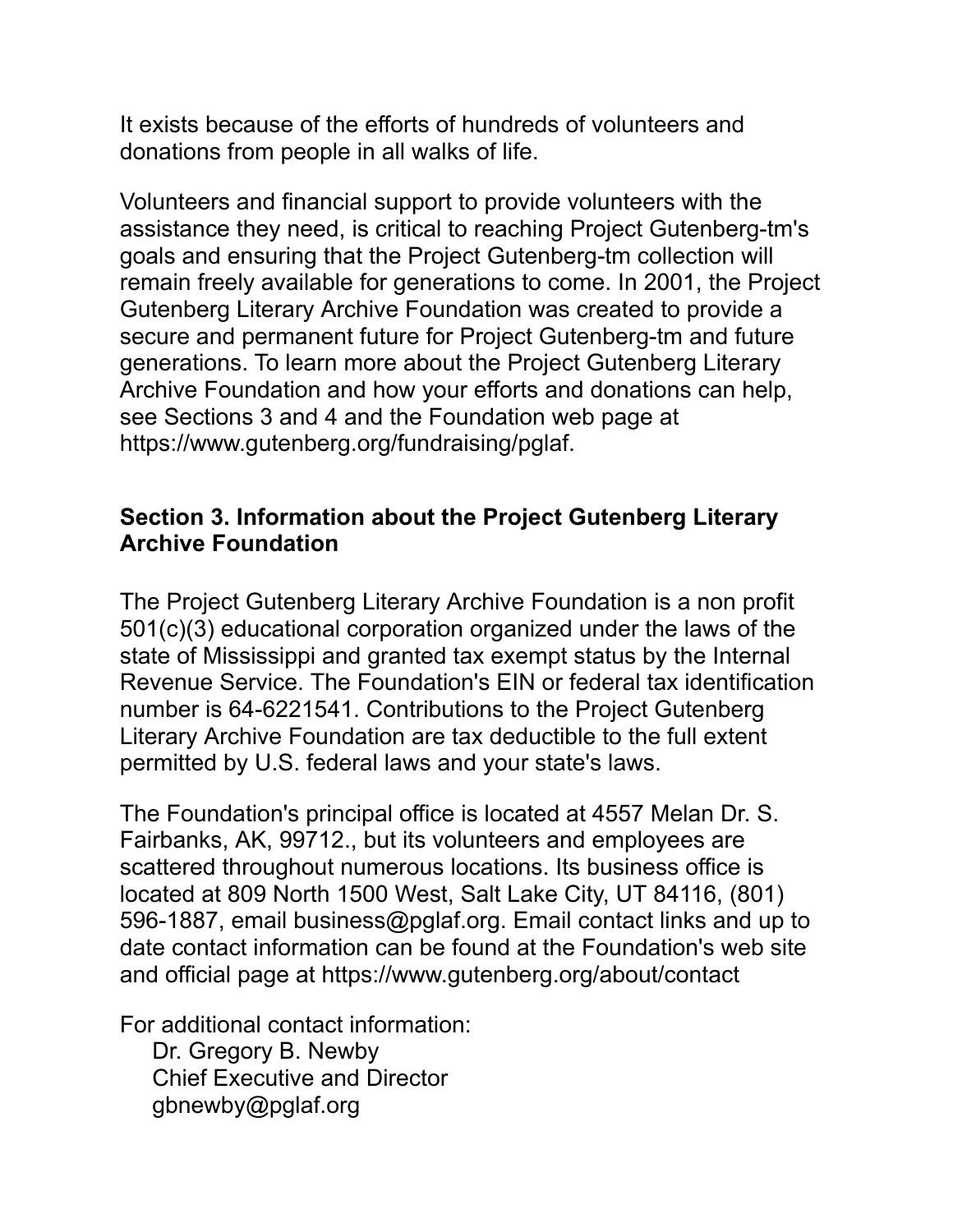#### **Secton 4. Informaton about Donatons to the Project Gutenberg Lterary Archive Foundation**

Project Gutenberg-tm depends upon and cannot survive without wide spread public support and donations to carry out its mission of increasing the number of public domain and licensed works that can be freely distributed in machine readable form accessible by the widest array of equipment including outdated equipment. Many small donations (\$1 to \$5,000) are particularly important to maintaining tax exempt status with the IRS.

The Foundation is committed to complying with the laws regulating charities and charitable donations in all 50 states of the United States. Compliance requirements are not uniform and it takes a consderable effort, much paperwork and many fees to meet and keep up with these requirements. We do not solicit donations in locations where we have not received written confirmation of compliance. To SEND DONATIONS or determine the status of compliance for any particular state visit https://www.gutenberg.org/fundraising/donate

While we cannot and do not solicit contributions from states where we have not met the solicitation requirements, we know of no prohibition against accepting unsolicited donations from donors in such states who approach us with offers to donate.

International donations are gratefully accepted, but we cannot make any statements concerning tax treatment of donations received from outside the United States. U.S. laws alone swamp our small staff.

Please check the Project Gutenberg Web pages for current donation methods and addresses. Donations are accepted in a number of other ways including including checks, online payments and credit card donations. To donate, please visit:

https://www.gutenberg.org/fundraising/donate